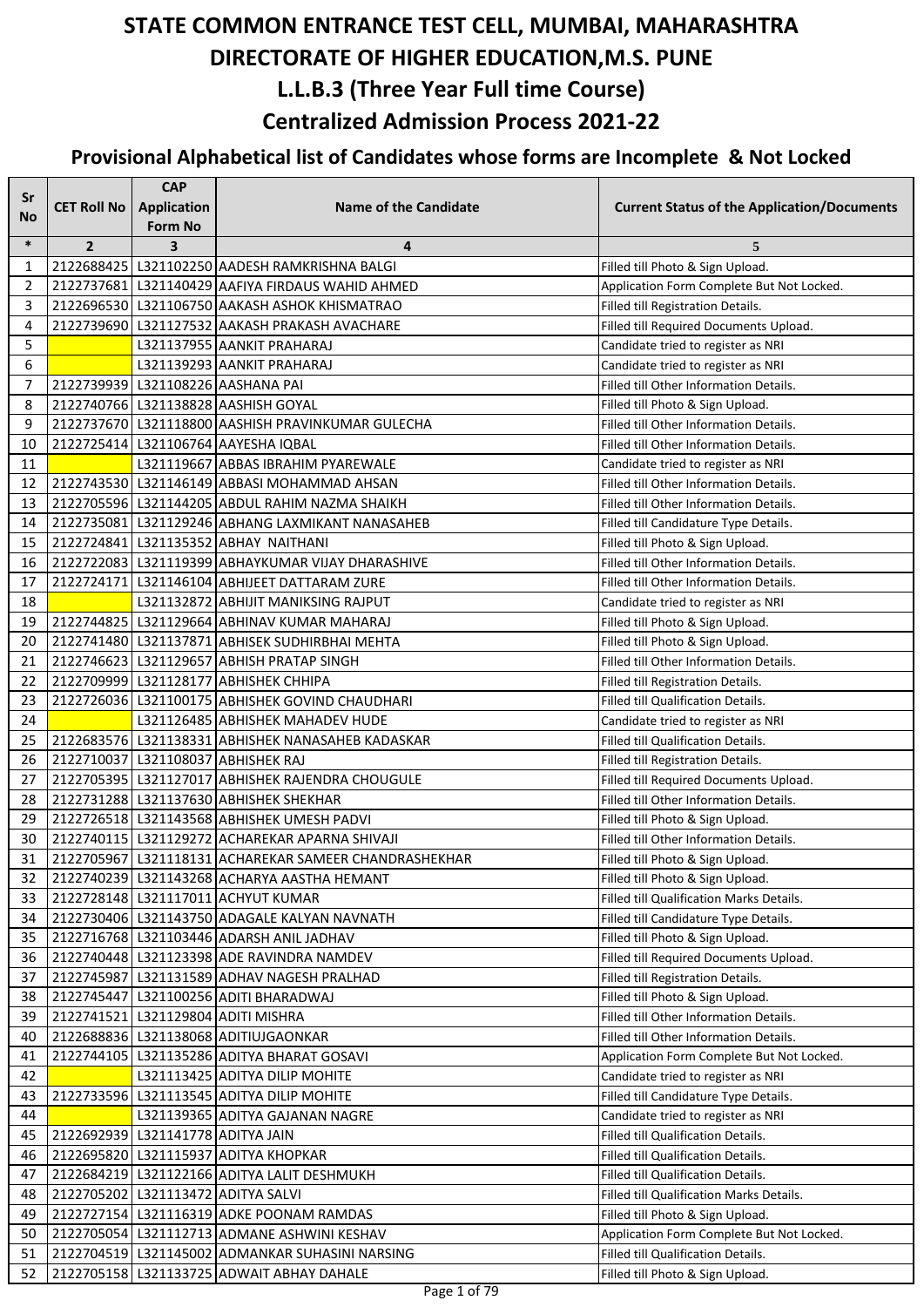| Sr     |                                  | <b>CAP</b>              |                                                       |                                                    |
|--------|----------------------------------|-------------------------|-------------------------------------------------------|----------------------------------------------------|
| No     | <b>CET Roll No</b>               | Application             | <b>Name of the Candidate</b>                          | <b>Current Status of the Application/Documents</b> |
|        |                                  | <b>Form No</b>          |                                                       |                                                    |
| $\ast$ | $\overline{2}$                   | $\overline{\mathbf{3}}$ | 4                                                     | 5                                                  |
| 53     |                                  |                         | 2122689311 L321108459 AFSHA HAYAT                     | Filled till Qualification Marks Details.           |
| 54     |                                  |                         | 2122705259 L321128111 AGARWAL ANUSHKA RAKESH          | Filled till Photo & Sign Upload.                   |
| 55     |                                  |                         | 2122685091 L321113321 AGHAO KIRAN SANTOSHRAO          | Filled till Photo & Sign Upload.                   |
| 56     |                                  |                         | 2122694667 L321130847 AGNIHOTRI YASH MAHESH           | Filled till Other Information Details.             |
| 57     |                                  |                         | 2122734330 L321102424 AGRAWAL TEJAS LALIT             | Filled till Other Information Details.             |
| 58     |                                  |                         | 2122743853 L321141277 AGRAWAL YASHKUMAR SHIVKUMAR     | Filled till Other Information Details.             |
| 59     |                                  |                         | 2122730193   L321139334 AGUNDE JANARDAN KRISHNADEV    | Filled till Photo & Sign Upload.                   |
| 60     |                                  |                         | 2122716381 L321120714 AHER DNYANESHWAR RAMESH         | Filled till Qualification Details.                 |
| 61     |                                  |                         | 2122684983   L321111561 AHER KAVERI SHIVAJI           | Filled till Candidature Type Details.              |
| 62     |                                  |                         | 2122712113   L321106814 AHER MILIND ASHOK             | Filled till Qualification Details.                 |
| 63     |                                  |                         | 2122716504 L321126928 AHER RAHUL ROHIDAS              | Filled till Address Details.                       |
| 64     |                                  |                         | 2122742917 L321125272 AHFAZ KHAN AFZAL KHAN           | Filled till Qualification Marks Details.           |
| 65     |                                  |                         | 2122744308 L321129687 AHIRE ARUNA GANGARAM            | Filled till Qualification Details.                 |
| 66     |                                  |                         | 2122744337 L321143165 AHIRE MAHESH SANJAY             | Filled till Required Documents Upload.             |
| 67     |                                  |                         | 2122737791 L321110611 AHIRE SARIKA DHONDIRAM          | Filled till Candidature Type Details.              |
| 68     |                                  |                         | 2122751018 L321118167 AHIRE SHITAL SURESH             | Filled till Photo & Sign Upload.                   |
| 69     |                                  |                         | 2122709747   L321138802   AHIRE SUBHASH KADU          | Filled till Other Information Details.             |
| 70     |                                  |                         | 2122744356   L321143215   AHIRE YOGESH SANJAY         | Filled till Candidature Type Details.              |
| 71     |                                  |                         | 2122719203 L321114726 AHMED RAZA KARIM SHAIKH         | Filled till Other Information Details.             |
| 72     |                                  |                         | 2122683327 L321107711 AISHWARYA NARAYAN ITAP          | Filled till Qualification Marks Details.           |
| 73     |                                  |                         | 2122692855 L321103478 AJAY KUMAR SHARMA               | Filled till Photo & Sign Upload.                   |
| 74     |                                  |                         | 2122693483 L321144664 AJAY MADHUKAR DABHADE           | Filled till Registration Details.                  |
| 75     |                                  |                         | 2122738033 L321119935 AJAY MULCHAND PATIL             | Filled till Photo & Sign Upload.                   |
| 76     |                                  |                         | 2122731498 L321134898 AJAYKUMAR BRAHMADEV PARASE      | Filled till Required Documents Upload.             |
| 77     |                                  |                         | 2122722329 L321132400 AJAYKUMAR MADHUSUDAN BHADKAMKAR | Filled till Required Documents Upload.             |
| 78     |                                  |                         | 2122723327 L321129955 AJINKYA BHASKAR ISWALKAR        | Filled till Required Documents Upload.             |
| 79     |                                  |                         | 2122718551 L321105260 AJINKYA SUNIL PATIL             | Filled till Registration Details.                  |
| 80     |                                  |                         | 2122699497 L321115027 AJIT GANPAT KADAM               | Filled till Required Documents Upload.             |
| 81     |                                  |                         | 2122740791 L321114459 AJIT KUMAR RAMCHANDRA YADAV     | Filled till Qualification Details.                 |
| 82     |                                  |                         | 2122745895   L321134466   AJIT TARACHAND WANAVE       | Filled till Address Details.                       |
| 83     |                                  |                         | 2122724292 L321110784 AJIT TUKARAM SAWANT             | Application Form Complete But Not Locked.          |
| 84     |                                  |                         | 2122733560 L321143931 AJITHA RAMAVARMA THAMPAN        | Filled till Other Information Details.             |
| 85     |                                  |                         | 2122738008 L321101982 AKANKSHA MEHTA                  | Application Form Complete But Not Locked.          |
| 86     |                                  |                         | 2122738010   L321100549   AKANKSHA SINGH              | Filled till Photo & Sign Upload.                   |
| 87     |                                  |                         | L321142743 AKARAM KALU ZORE                           | Candidate tried to register as NRI                 |
| 88     |                                  |                         | 2122721585 L321136286 AKASH AGARWAL                   | Filled till Other Information Details.             |
| 89     |                                  |                         | 2122735277 L321134171 AKASH BALASAHEB ABHANG          | Filled till Qualification Details.                 |
| 90     |                                  |                         | 2122729913   L321106644 AKASH BHIMRAO MORE            | Filled till Photo & Sign Upload.                   |
| 91     |                                  |                         | L321126274 AKASH PRAKASH JADHAV                       | Candidate tried to register as NRI                 |
| 92     |                                  |                         | 2122685591 L321112460 AKASH RAJEEV                    | Filled till Photo & Sign Upload.                   |
| 93     |                                  |                         | L321142083 AKASH RAJGOPAL BAHETI                      | Candidate tried to register as NRI                 |
| 94     |                                  |                         | 2122684505   L321122715   AKASH RAMESH MANGTE         | Filled till Other Information Details.             |
| 95     | 2122737157 L321107532 AKASH SONI |                         |                                                       | Filled till Other Information Details.             |
| 96     |                                  |                         | 2122733300 L321125030 AKASH VILAS KAMBLE              | Application Form Complete But Not Locked.          |
| 97     |                                  |                         | 2122689250 L321103093 AKHTAR ALI AKBAR ALI            | Filled till Photo & Sign Upload.                   |
| 98     |                                  |                         | 2122742848 L321136475 AKKALWAR ASHUTOSH GIRISH        | Filled till Registration Details.                  |
| 99     |                                  |                         | 2122684025   L321114031   AKOTKAR SACHIN JAGANNATH    | Filled till Qualification Details.                 |
| 100    |                                  |                         | 2122725728 L321118530 AKSHAY ANAND SAXENA             | Filled till Photo & Sign Upload.                   |
| 101    |                                  |                         | 2122735102 L321105866 AKSHAY ANIL CHAVAN              | Filled till Qualification Details.                 |
| 102    |                                  |                         | 2122721758   L321132067 AKSHAY AUDUMBAR DABBETWAR     | Filled till Qualification Details.                 |
| 103    |                                  |                         | 2122723909 L321142368 AKSHAY DEEPAK BHALAVAT          | Application Form Complete But Not Locked.          |
| 104    |                                  |                         | 2122717270 L321139247 AKSHAY GANESHRAO ASWAR          | Filled till Other Information Details.             |
|        |                                  |                         | $DoseO$ of $70$                                       |                                                    |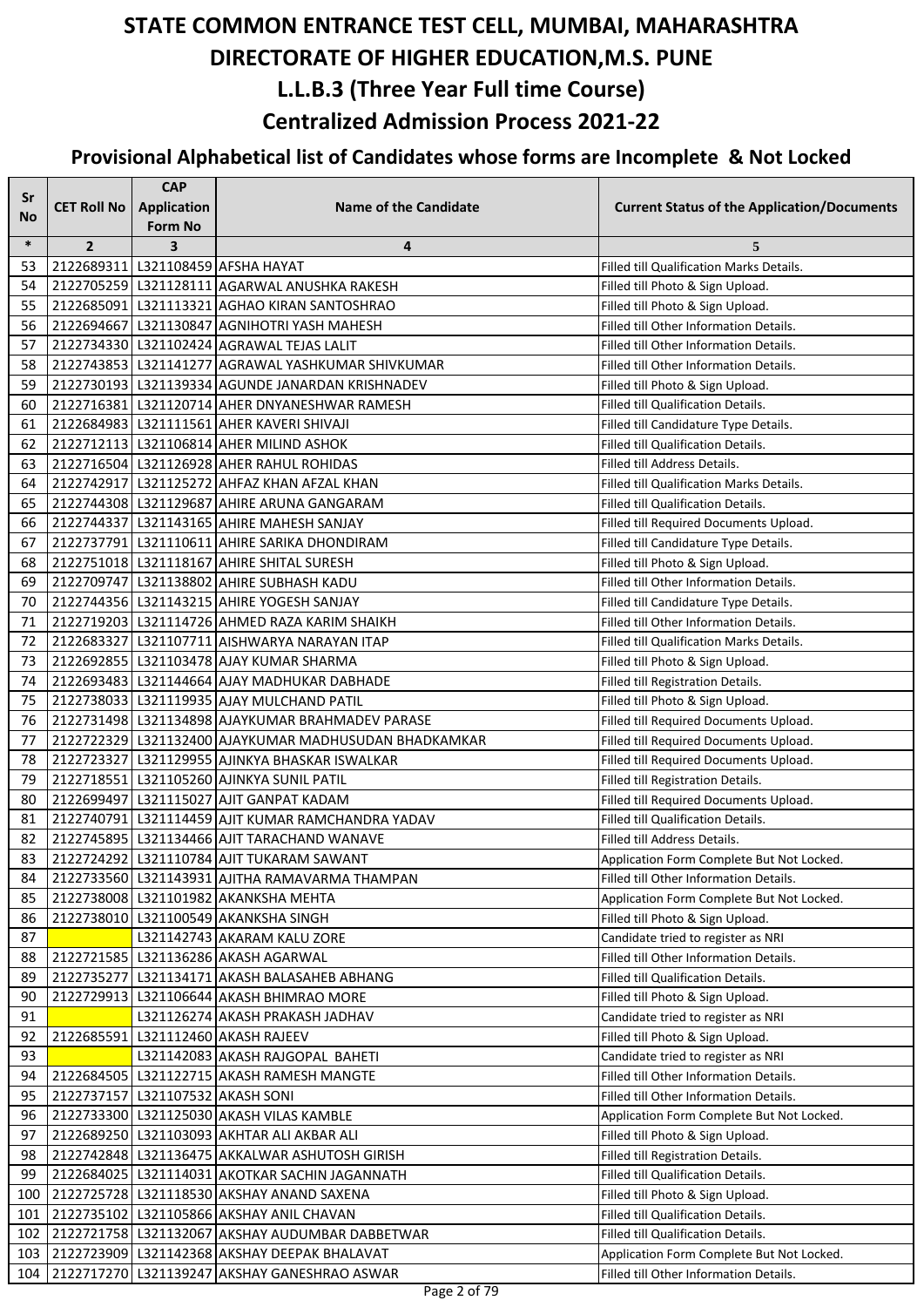| Sr        |                                  | <b>CAP</b>                                |                                                       |                                                    |
|-----------|----------------------------------|-------------------------------------------|-------------------------------------------------------|----------------------------------------------------|
| <b>No</b> | <b>CET Roll No</b>               | <b>Application</b>                        | <b>Name of the Candidate</b>                          | <b>Current Status of the Application/Documents</b> |
| $\ast$    | $\overline{2}$                   | <b>Form No</b><br>$\overline{\mathbf{3}}$ | 4                                                     | 5                                                  |
| 105       |                                  |                                           | 2122688941 L321114152 AKSHAY POPAT SATHE              | Filled till Other Information Details.             |
| 106       |                                  |                                           | 2122739437 L321139049 AKSHAY PRAKASH PUND             | Filled till Qualification Details.                 |
| 107       |                                  |                                           | 2122746787 L321117901 AKSHAY RAJKUMAR AWGHADE         | Filled till Other Information Details.             |
| 108       |                                  |                                           | 2122734694 L321108547 AKSHAY SANTOSH BORKAR           | <b>Filled till Qualification Details.</b>          |
| 109       |                                  |                                           | 2122730114 L321105317 AKSHAY SHANTARAM BANSODE        | Filled till Required Documents Upload.             |
| 110       |                                  |                                           | 2122734729 L321145842 AKSHAY SURESH BAGESHWAR         | Filled till Required Documents Upload.             |
| 111       |                                  |                                           | 2122718178   L321139092 AKSHAY SURESH JOGALE          | Filled till Address Details.                       |
| 112       |                                  |                                           | 2122692884 L321103991 AKSHIT CHAUDHARY                | Filled till Photo & Sign Upload.                   |
| 113       |                                  |                                           | 2122686546 L321102512 AKSHITA BOYAL                   | <b>Filled till Qualification Details.</b>          |
| 114       |                                  |                                           | 2122722135   L321109851   AKSHITA GETHE               | Filled till Registration Details.                  |
| 115       |                                  |                                           | L321131973 ALAGESAN M                                 | Candidate tried to register as NRI                 |
| 116       |                                  |                                           | 2122694911 L321118692 ALDAR SANGITA BALU              | Filled till Photo & Sign Upload.                   |
| 117       |                                  |                                           | 2122741770 L321118626 ALEMAO ALDRIN FEDRIC            | Filled till Photo & Sign Upload.                   |
| 118       |                                  |                                           | L321141733 ALHAT BHARAT NAVANATH                      | Candidate tried to register as NRI                 |
| 119       |                                  |                                           | 2122702340 L321116902 ALJILANI HABIB FAHAD            | Filled till Qualification Details.                 |
| 120       |                                  |                                           | 2122693232   L321130398   ALLEN JACOB THADALIPARAMBIL | Filled till Address Details.                       |
| 121       |                                  |                                           | 2122751115   L321133810 ALOK KUMAR MANGALAM           | <b>Filled till Qualification Details.</b>          |
| 122       |                                  |                                           | 2122700202 L321109486 ALONE ANKUSH RAJENDRA           | Filled till Required Documents Upload.             |
| 123       |                                  |                                           | 2122709852 L321118286 ALSABA AYYAN                    | Filled till Qualification Details.                 |
| 124       |                                  |                                           | 2122745103 L321128662 ALSINA JOSEPH LOPES             | Filled till Photo & Sign Upload.                   |
| 125       |                                  |                                           | 2122709642 L321118565 ALTAMESHALI AZHARALI ANSARI     | Filled till Photo & Sign Upload.                   |
| 126       | 2122727383 L321126041 AMAN BEDI  |                                           |                                                       | Filled till Candidature Type Details.              |
| 127       |                                  |                                           | 2122691215 L321109024 AMAN JAYESH PATEL               | Filled till Other Information Details.             |
| 128       |                                  |                                           | 2122710083   L321108577 AMAN SHUKLA                   | Filled till Other Information Details.             |
| 129       |                                  |                                           | 2122739498 L321107276 AMAN YADAV                      | Application Form Complete But Not Locked.          |
| 130       |                                  |                                           | 2122687895   L321125109   AMAR RAJKUMAR GAVALI        | Filled till Photo & Sign Upload.                   |
| 131       |                                  |                                           | 2122689329 L321108532 AMAR SANJAY CHINCHWALKAR        | Filled till Qualification Marks Details.           |
| 132       |                                  |                                           | 2122746378 L321129360 AMAR VAMANRAO BHAGAT            | Filled till Registration Details.                  |
| 133       |                                  |                                           | L321107806 AMBADAS RAYMALLU GAJUL                     | Candidate tried to register as NRI                 |
| 134       |                                  |                                           | 2122691022 L321103474 AMBADE ASHIK PRALHAD            | Filled till Photo & Sign Upload.                   |
| 135       |                                  |                                           | 2122742883   L321130911 AMBADE MANJUSHA BHAGWANJI     | Filled till Photo & Sign Upload.                   |
|           |                                  |                                           | 136 2122684372 L321117639 AMBALKAR KANCHAN DEEPAK     | Filled till Photo & Sign Upload.                   |
| 137       |                                  |                                           | 2122743265 L321102674 AMBATWAD RAJAN MADHAV           | Filled till Photo & Sign Upload.                   |
| 138       |                                  |                                           | 2122684173   L321134000 AMBHORE RAJNANDINI ARUN       | Filled till Required Documents Upload.             |
| 139       |                                  |                                           | 2122706830   L321129690   AMBILDHOK SAMEER SANJAY     | Filled till Photo & Sign Upload.                   |
| 140       |                                  |                                           | 2122739188 L321107641 AMBILPURE MANISHA LINGRAJ       | Filled till Required Documents Upload.             |
| 141       |                                  |                                           | 2122723282 L321121267 AMBOKAR BHUSHAN CHANDRAKANT     | Filled till Photo & Sign Upload.                   |
| 142       |                                  |                                           | 2122733511 L321145900 AMBRE BHUSHAN RAVINDRA          | Filled till Required Documents Upload.             |
| 143       |                                  |                                           | 2122732743   L321144691 AMBURE DATTATRAY GANPAT       | Filled till Qualification Details.                 |
| 144       |                                  |                                           | 2122750717 L321133188 AMEYA GANESH DEORUKHKAR         | Filled till Other Information Details.             |
| 145       |                                  |                                           | 2122690492 L321116949 AMIN LIKESH SUNDAR              | Filled till Qualification Details.                 |
| 146       |                                  |                                           | 2122707244 L321119696 AMIN OMPRAKASH SOMAYA           | Application Form Complete But Not Locked.          |
| 147       |                                  |                                           | L321115700 AMIR NANA PAWSHE                           | Candidate tried to register as NRI                 |
| 148       |                                  |                                           | L321105719 AMIT ADHIKRAO SHINDE                       | Candidate tried to register as NRI                 |
| 149       |                                  |                                           | 2122739873   L321129420   AMIT ARUN DUDHAWDE          | Filled till Photo & Sign Upload.                   |
| 150       |                                  |                                           | 2122735643   L321146057   AMIT DAYARAM SABE           | Filled till Photo & Sign Upload.                   |
| 151       |                                  |                                           | 2122745110 L321142136 AMIT JADHAV                     | Filled till Required Documents Upload.             |
| 152       | 2122705296 L321143279 AMIT MORE  |                                           |                                                       | Filled till Photo & Sign Upload.                   |
| 153       | 2122693042 L321127894 AMIT SINGH |                                           |                                                       | Filled till Other Information Details.             |
| 154       |                                  |                                           | L321114516 AMIT VIJAY SHINDE                          | Candidate tried to register as NRI                 |
| 155       | 2122727432                       |                                           | L321106995 AMOGH DUBEY                                | Filled till Registration Details.                  |
| 156       |                                  |                                           | 2122700996 L321125192 AMOL RAJESH UKE                 | Filled till Photo & Sign Upload.                   |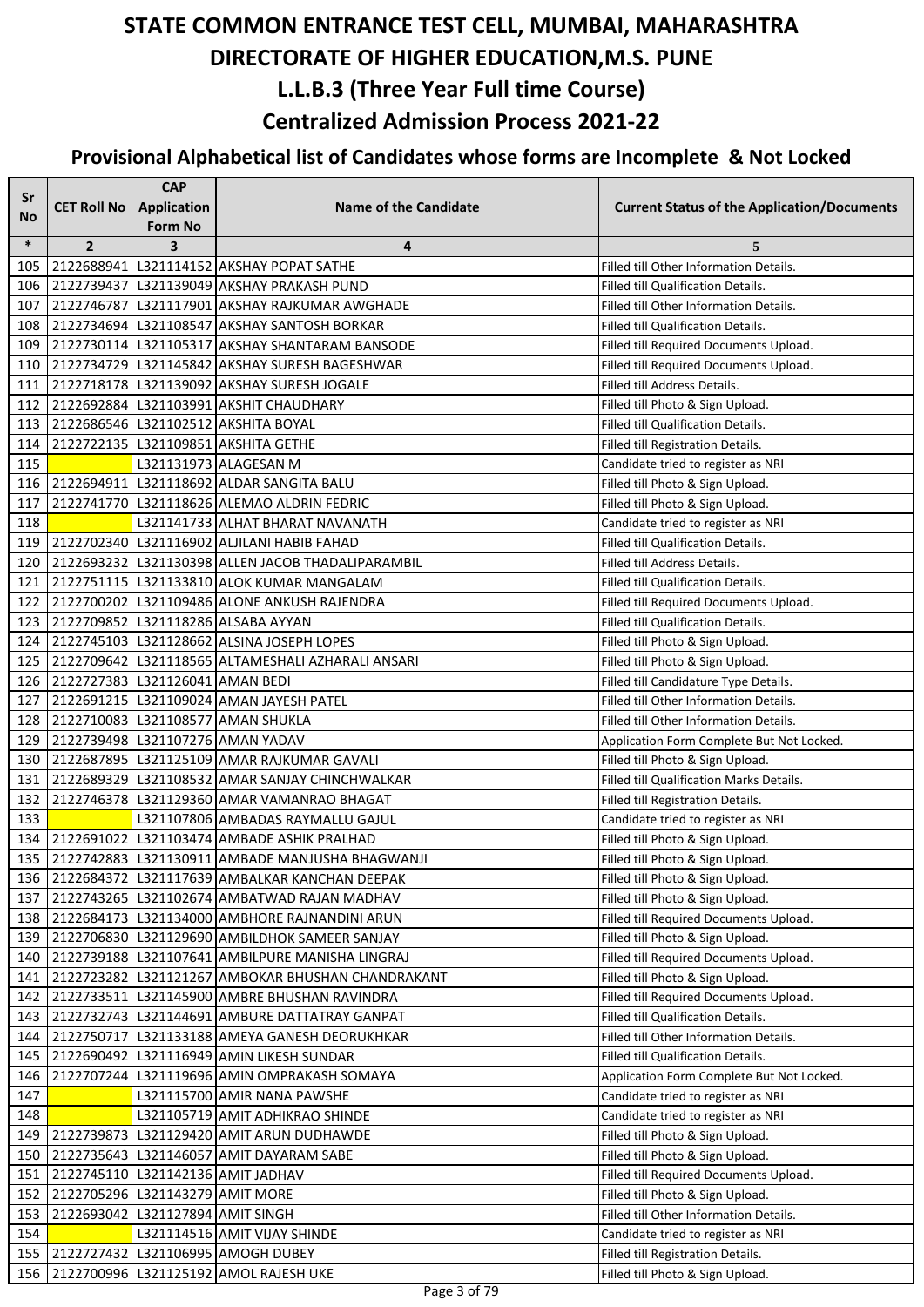| Sr     |                                  | <b>CAP</b>              |                                                       |                                                    |
|--------|----------------------------------|-------------------------|-------------------------------------------------------|----------------------------------------------------|
| No     | <b>CET Roll No</b>               | <b>Application</b>      | <b>Name of the Candidate</b>                          | <b>Current Status of the Application/Documents</b> |
|        |                                  | <b>Form No</b>          |                                                       |                                                    |
| $\ast$ | $\overline{2}$                   | $\overline{\mathbf{3}}$ | 4                                                     | 5                                                  |
| 157    |                                  |                         | 2122695627 L321108092 AMOL RAMDAS MULE                | Filled till Other Information Details.             |
| 158    |                                  |                         | 2122695140   L321119542   AMOL RATHOD                 | Filled till Photo & Sign Upload.                   |
| 159    |                                  |                         | 2122691353 L321107433 AMRAPALI GOPALRAO CHAKRANARAYAN | Filled till Photo & Sign Upload.                   |
| 160    |                                  |                         | 2122717867 L321139989 AMREEN ANJUM MOHAMMAD JAFAR     | Filled till Other Information Details.             |
| 161    |                                  |                         | 2122739607 L321119698 AMRESH RANJAN AGNIHOTRI         | Filled till Photo & Sign Upload.                   |
| 162    |                                  |                         | 2122703238 L321113292 AMRUTKAR TEJAL KISHOR           | Filled till Candidature Type Details.              |
| 163    |                                  |                         | 2122733011 L321123504 ANABHAVANE ABHIRAJ SADANAND     | Filled till Required Documents Upload.             |
| 164    |                                  |                         | 2122748602 L321107227 ANAMIKA ROSHNI EKKA             | Filled till Photo & Sign Upload.                   |
| 165    |                                  |                         | 2122707352 L321131974 ANAMIKA SINGH                   | Filled till Photo & Sign Upload.                   |
| 166    |                                  |                         | L321101132 ANAND BHORE                                | Candidate tried to register as NRI                 |
| 167    |                                  |                         | 2122699517 L321108970 ANAND KULKARNI                  | Application Form Complete But Not Locked.          |
| 168    |                                  |                         | 2122725717 L321118193 ANAND SAXENA                    | Filled till Other Information Details.             |
| 169    |                                  |                         | 2122737085 L321133184 ANANDU RAVEENDRAN               | Filled till Other Information Details.             |
| 170    |                                  |                         | 2122716667 L321111361 ANAS AHMAD NAVEED AHMAD MOMIN   | Filled till Photo & Sign Upload.                   |
| 171    |                                  |                         | 2122689498 L321140310 ANCHAL YADAV                    | Filled till Registration Details.                  |
| 172    |                                  |                         | 2122711875   L321146078 ANDHALE SHUBHAM SANJAY        | Filled till Photo & Sign Upload.                   |
| 173    |                                  |                         | 2122736243 L321107899 ANDIL RUSHIKESH SHRIDHARRAO     | Filled till Photo & Sign Upload.                   |
| 174    |                                  |                         | 2122748789 L321130397 ANGADI OMKAR MAHESH             | Filled till Qualification Marks Details.           |
| 175    |                                  |                         | 2122705239 L321130375 ANIKET DIPAK NAGLEKAR           | Filled till Registration Details.                  |
| 176    |                                  |                         | 2122740535 L321142251 ANIL ANKUSH MHASKE              | Filled till Candidature Type Details.              |
| 177    |                                  |                         | 2122748778   L321112458 ANIL MOHAN MAHINDRAKAR        | Filled till Photo & Sign Upload.                   |
| 178    |                                  |                         | 2122750360 L321131614 ANIL NANIKRAM KANUGA            | Filled till Required Documents Upload.             |
| 179    |                                  |                         | 2122734548   L321140847 ANIL SADHURAMJI NARANJE       | Filled till Photo & Sign Upload.                   |
| 180    |                                  |                         | 2122740628 L321116363 ANIL SHAKARAM PANDIT            | Filled till Photo & Sign Upload.                   |
| 181    |                                  |                         | 2122728922 L321146048 ANILKUMAR GOPAL KONDHALKAR      | Filled till Photo & Sign Upload.                   |
| 182    |                                  |                         | 2122713483   L321125187   ANIRUDDHA ANANT BHAVE       | Filled till Photo & Sign Upload.                   |
| 183    |                                  |                         | 2122749245   L321144491 ANIRUDDHA JAYASING MANDAKE    | Filled till Address Details.                       |
| 184    |                                  |                         | 2122734347 L321143286 ANITA MADHUKAR PATIL            | Filled till Candidature Type Details.              |
| 185    |                                  |                         | 2122683501 L321143755 ANITA RUNJABA SONAWANE          | Filled till Required Documents Upload.             |
| 186    |                                  |                         | 2122750774 L321131826 ANITA SEWA WADTE                | Filled till Candidature Type Details.              |
| 187    |                                  |                         | 2122745146 L321130783 ANITA WAMANRAO PATIL            | Application Form Complete But Not Locked.          |
|        | 188 2122729532 L321111528 ANJALI |                         |                                                       | Filled till Photo & Sign Upload.                   |
| 189    |                                  |                         | 2122736160 L321142568 ANJALI DEVENDRA KHANDELWAL      | Application Form Complete But Not Locked.          |
| 190    |                                  |                         | L321117093 ANJALI GANUJI WADDE                        | Candidate tried to register as NRI                 |
| 191    |                                  |                         | 2122721571 L321108265 ANJALI JOSHI                    | Filled till Qualification Marks Details.           |
| 192    |                                  |                         | 2122747408 L321146127 ANJALI MINDE                    | Filled till Qualification Details.                 |
| 193    |                                  |                         | 2122722454 L321140211 ANJALI TILAKRAM YADAV           | Filled till Photo & Sign Upload.                   |
| 194    |                                  |                         | 2122723099 L321123318 ANJANEE AMITKUMAR BHAVSAR       | Filled till Qualification Details.                 |
| 195    |                                  |                         | L321106846 ANKIT ANIL IDPATEANIL                      | Candidate tried to register as NRI                 |
| 196    |                                  |                         | 2122727371 L321130711 ANKIT KARWASRA                  | Filled till Registration Details.                  |
| 197    |                                  |                         | 2122689267 L321124697 ANKITA BALOO KAMBLE             | Filled till Photo & Sign Upload.                   |
| 198    |                                  |                         | 2122745393 L321119454 ANKITA BHARTI                   | Filled till Photo & Sign Upload.                   |
| 199    |                                  |                         | 2122689270 L321120167 ANKITA ESHWAR PARDESHI          | Application Form Complete But Not Locked.          |
| 200    |                                  |                         | 2122687466 L321143411 ANKITA MHALAPPA KOLEKAR         | Filled till Qualification Details.                 |
| 201    |                                  |                         | 2122746250 L321130362 ANKITA RETAWADE                 | Filled till Photo & Sign Upload.                   |
| 202    |                                  |                         | 2122743010   L321106271   ANKITA VIKAS MAHAJAN        | Filled till Registration Details.                  |
| 203    |                                  |                         | 2122715441   L321144039   ANKITA VISHNU TIWARI        | Filled till Qualification Marks Details.           |
| 204    |                                  |                         | 2122687134 L321145561 ANKUSH GANPAT JADHAV            | Filled till Qualification Marks Details.           |
| 205    |                                  |                         | L321127998 ANKUSH MANIK TALEKAR                       | Candidate tried to register as NRI                 |
| 206    |                                  |                         | 2122711344 L321145239 ANKUSH VIPUL SURESH             | Filled till Qualification Details.                 |
| 207    |                                  |                         | 2122713176   L321141533   ANMOL SUNIL DHOMNE          | Filled till Qualification Marks Details.           |
| 208    |                                  |                         | 2122724478 L321145193 ANNADKAT KHUSHALI JAYENDRA      | Filled till Required Documents Upload.             |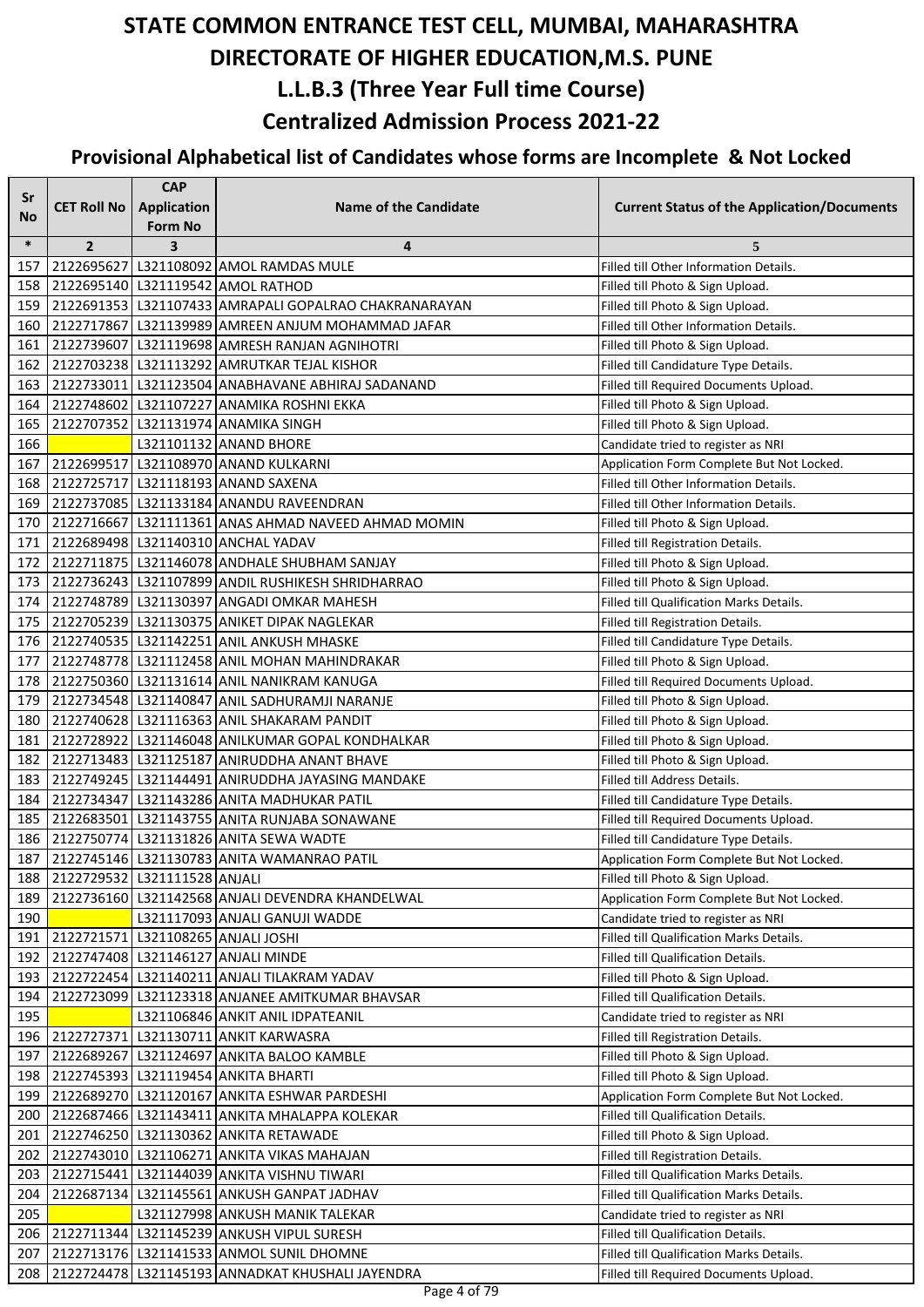| Sr        |                                | <b>CAP</b>              |                                                      |                                                    |
|-----------|--------------------------------|-------------------------|------------------------------------------------------|----------------------------------------------------|
| <b>No</b> | <b>CET Roll No</b>             | <b>Application</b>      | <b>Name of the Candidate</b>                         | <b>Current Status of the Application/Documents</b> |
|           |                                | <b>Form No</b>          |                                                      |                                                    |
| $\ast$    | $\overline{2}$                 | $\overline{\mathbf{3}}$ | 4                                                    | 5                                                  |
| 209       |                                |                         | 2122742804 L321138763 ANNEWAR ROHIT RAJU             | Filled till Other Information Details.             |
| 210       |                                |                         | 2122742012   L321117279   ANSARI GULAM MOHIUDDIN     | Filled till Other Information Details.             |
| 211       |                                |                         | 2122737676 L321119945 ANSARI RIYAZ AHMAD RAEES AHMAD | Filled till Required Documents Upload.             |
| 212       |                                |                         | 2122725147 L321112694 ANSARI SAMEER RAZAK            | Filled till Address Details.                       |
| 213       |                                |                         | 2122751547 L321129624 ANSARI SHAHID AHMED SAMIULLAH  | Filled till Qualification Details.                 |
| 214       |                                |                         | 2122716042   L321120713   ANSARI SHEEFA MD ASLAM     | Filled till Qualification Details.                 |
| 215       |                                |                         | 2122739097 L321144108 ANSARWADKAR PRADEEP NIVRATIRAO | Application Form Complete But Not Locked.          |
| 216       |                                |                         | 2122692948 L321108646 ANSHIKA VASHIST                | Filled till Other Information Details.             |
| 217       |                                |                         | 2122748603 L321107708 ANSHUMALI ASHOK                | Filled till Other Information Details.             |
| 218       |                                |                         | 2122697165   L321143534 ANUJ ANKUSH KHARMATE         | Filled till Qualification Details.                 |
| 219       |                                |                         | 2122728711 L321133065 ANUJA SHAHURAO AMBAD           | Filled till Qualification Details.                 |
| 220       |                                |                         | 2122722251 L321105015 ANUPAM MISHRA                  | Filled till Other Information Details.             |
| 221       | 2122712148 L321132348 ANURADHA |                         |                                                      | Filled till Photo & Sign Upload.                   |
| 222       |                                |                         | 2122745419 L321120133 ANURADHA KUMARI                | Filled till Registration Details.                  |
| 223       |                                |                         | 2122728171 L321122751 ANURADHA RANJAN                | Filled till Photo & Sign Upload.                   |
| 224       |                                |                         | 2122715323 L321105292 ANURADHA SHANKAR PILLAI        | Filled till Required Documents Upload.             |
| 225       |                                |                         | 2122696327 L321110493 ANURADHA SHIVAJI VABLE         | Filled till Qualification Marks Details.           |
| 226       |                                |                         | 2122727425 L321136207 ANUSHKA UPADHYAY               | Filled till Registration Details.                  |
| 227       |                                |                         | 2122701310   L321134810   ANUSHRI DNYANESHWAR SAHARE | Filled till Qualification Details.                 |
| 228       |                                |                         | 2122750622 L321131595 ANUSHRI VIJAY HATLE            | Filled till Required Documents Upload.             |
| 229       |                                |                         | 2122730017 L321124247 ANUYA RAVINDRA GAIKWAD         | Filled till Photo & Sign Upload.                   |
| 230       |                                |                         | 2122732059 L321121321 APARNA NARAYAN GAONKAR         | Filled till Qualification Details.                 |
| 231       |                                |                         | 2122688913   L321112264   APARNA RAGHUNATH NANGARE   | Application Form Complete But Not Locked.          |
| 232       |                                |                         | 2122694933   L321111424   APARNA SRIKANT SHINDE      | Filled till Photo & Sign Upload.                   |
| 233       |                                |                         | 2122744827 L321111952 APOORVA APOORVA                | Filled till Registration Details.                  |
| 234       |                                |                         | 2122747660 L321123397 APPASO BABANRAO RANAWARE       | Filled till Registration Details.                  |
| 235       |                                |                         | L321108702 APRANA RAMKRUSHANA ATRAM                  | Candidate tried to register as NRI                 |
| 236       |                                |                         | L321124707 APURVA ANAND PAGARE                       | Candidate tried to register as NRI                 |
| 237       |                                |                         | 2122713328 L321135041 ARATI ANKUSH DHAKANE           | Filled till Required Documents Upload.             |
| 238       |                                |                         | 2122707495   L321137756 ARATI SATYAWAN AMARE         | Application Form Complete But Not Locked.          |
| 239       |                                |                         | L321143554 ARCHANA BALASAHEB RAUT                    | Candidate tried to register as NRI                 |
| 240       |                                |                         | L321122583 ARCHANA FAKIRA KHANDARE                   | Candidate tried to register as NRI                 |
| 241       |                                |                         | L321117588 ARCHANA H BHONKAR                         | Candidate tried to register as NRI                 |
| 242       |                                |                         | 2122737370 L321112068 ARIKILLA VAMSHIKRISHNA         | Filled till Required Documents Upload.             |
| 243       |                                |                         | 2122733810 L321139216 ARJUN BALIRAM CHAVAN           | Filled till Qualification Marks Details.           |
| 244       |                                |                         | 2122726046 L321124944 ARJUN DATTATRAY HAMDE          | Filled till Qualification Details.                 |
| 245       |                                |                         | L321109869 ARJUN DURYODHAN DEOKAR                    | Candidate tried to register as NRI                 |
| 246       |                                |                         | 2122728381 L321119298 ARNE SHUBHANGI RAJESH          | Filled till Qualification Marks Details.           |
| 247       |                                |                         | 2122740609 L321100757 ARSAL AKRAM ANSARI             | Filled till Required Documents Upload.             |
| 248       |                                |                         | 2122723758 L321101234 ARSHEEN IFTIKHAR RAKHANGI      | Filled till Other Information Details.             |
| 249       |                                |                         | 2122707581 L321108241 ARSHI MOHAMMED IDRIS QURESHI   | Application Form Complete But Not Locked.          |
| 250       |                                |                         | 2122709902   L321143525 ARSHPREET SINGH BHATIA       | Filled till Other Information Details.             |
| 251       |                                |                         | 2122719183   L321115139   ARUN DINKAR MULE           | Application Form Complete But Not Locked.          |
| 252       |                                |                         | 2122690445   L321104483   ARUN SHITALAPRASAD PAL     | Application Form Complete But Not Locked.          |
| 253       |                                |                         | 2122722192 L321106815 ARUNDHATI SHUKLA               | Filled till Photo & Sign Upload.                   |
| 254       |                                |                         | 2122743193 L321109036 ARUNKUMAR GOVINDRAO HAKE       | Filled till Qualification Details.                 |
| 255       |                                |                         | 2122750561 L321125809 ARUNKUMAR GULABCHAND GUPTA     | Filled till Required Documents Upload.             |
| 256       |                                |                         | 2122729995 L321109149 ARUNKUMAR GURUNATH SONAR       | Filled till Registration Details.                  |
| 257       |                                |                         | 2122689160 L321146005 ASHA SHANTARAM MESTRY          | Filled till Qualification Details.                 |
| 258       |                                |                         | 2122723646   L321143791   ASHISH ARUN GHADGE         | Filled till Photo & Sign Upload.                   |
| 259       |                                |                         | 2122748210 L321138948 ASHISH ASHOK BHOSALE           | Filled till Other Information Details.             |
| 260       |                                |                         | 2122721985 L321141472 ASHISH CHANDRAKANT KATE        | Filled till Profile Details.                       |
|           |                                |                         |                                                      |                                                    |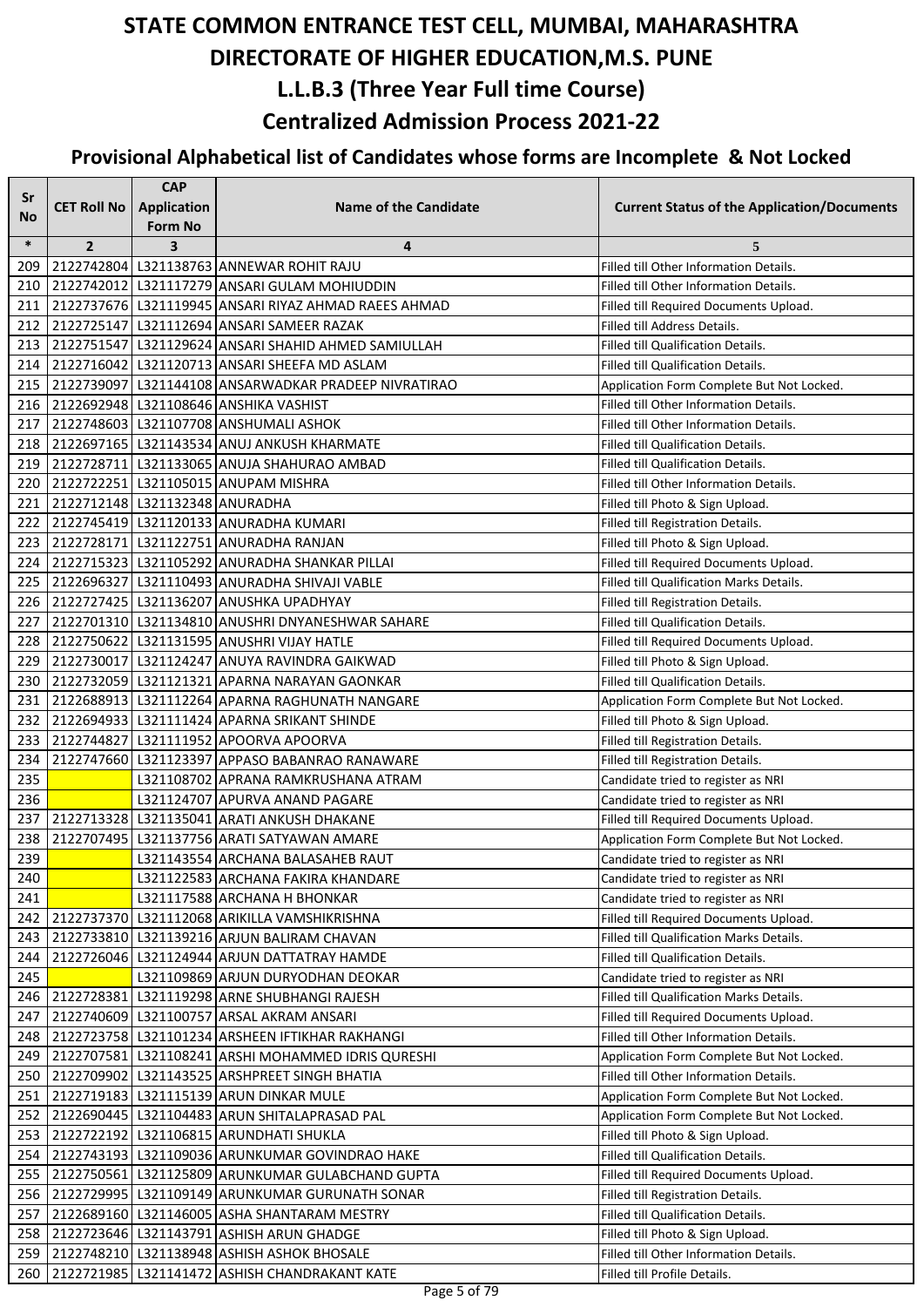| Sr     |                    | <b>CAP</b>                           |                                                        |                                                    |
|--------|--------------------|--------------------------------------|--------------------------------------------------------|----------------------------------------------------|
| No     | <b>CET Roll No</b> | <b>Application</b><br><b>Form No</b> | <b>Name of the Candidate</b>                           | <b>Current Status of the Application/Documents</b> |
| $\ast$ | $\overline{2}$     | $\overline{\mathbf{3}}$              | 4                                                      | 5                                                  |
| 261    |                    |                                      | 2122727439 L321130380 ASHISH KUMAR SINGH               | Filled till Photo & Sign Upload.                   |
| 262    |                    |                                      | 2122728116 L321125012 ASHISH MOHAN                     | Filled till Other Information Details.             |
| 263    |                    |                                      | 2122744631 L321108627 ASHISH TYAGI                     | Filled till Photo & Sign Upload.                   |
| 264    |                    |                                      | 2122716004 L321118581 ASHISHKUMAR MANGALDAS JADHAV     | Filled till Required Documents Upload.             |
| 265    |                    |                                      | 2122690534 L321135316 ASHOK AMRUTA KAMBLE              | Filled till Required Documents Upload.             |
| 266    |                    |                                      | 2122692770 L321106777 ASHOK PRABHAKAR AGHAV            | Filled till Address Details.                       |
| 267    |                    |                                      | 2122746054 L321143909 ASHOK RAGHUNATH CHAURE           | Filled till Registration Details.                  |
| 268    |                    |                                      | 2122703451 L321118392 ASHOKKUMAR MAHADEORAO WADIBHASME | Filled till Other Information Details.             |
| 269    |                    |                                      | 2122687698   L321138169   ASHUTOSH RAVINDRA BELAMBE    | Filled till Other Information Details.             |
| 270    |                    |                                      | 2122688940   L321131248   ASHUTOSH SANTOSH SINGH       | Filled till Required Documents Upload.             |
| 271    |                    |                                      | 2122717283 L321144766 ASHVINI DEVIDASRAO BOPALE        | Filled till Photo & Sign Upload.                   |
| 272    |                    |                                      | 2122708223 L321129277 ASHVINI RAJESH BANSOD            | Filled till Photo & Sign Upload.                   |
| 273    |                    |                                      | 2122685037 L321133761 ASHVINI SAHEBRAO KEDARE          | Filled till Photo & Sign Upload.                   |
| 274    |                    |                                      | 2122685616 L321104415 ASHWIN SHANKAR B                 | Filled till Photo & Sign Upload.                   |
| 275    |                    |                                      | L321101252 ASHWINI BHASAKAR ZAWARE                     | Candidate tried to register as NRI                 |
| 276    |                    |                                      | 2122740032 L321106911 ASHWINI MACHHINDRA PACHPUTE      | Filled till Photo & Sign Upload.                   |
| 277    |                    |                                      | 2122701357 L321107992 ASHWINI SHARAD SHARMA            | Filled till Address Details.                       |
| 278    |                    |                                      | 2122713394 L321123462 ASHWINI SUBHASH MURUDKAR         | Filled till Photo & Sign Upload.                   |
| 279    |                    |                                      | 2122744060 L321124667 ASHWINI VIJAYKUMAR MAHANT        | Filled till Other Information Details.             |
| 280    |                    |                                      | 2122748369 L321133132 ASIF SIKANDAR MANER              | Filled till Photo & Sign Upload.                   |
| 281    |                    |                                      | 2122708201 L321109518 ASTHA MACCHINDRA KHAPARDE        | Filled till Photo & Sign Upload.                   |
| 282    |                    |                                      | 2122743025   L321109007   ASWALE RASIKA GANGADHAR      | Filled till Qualification Marks Details.           |
| 283    |                    |                                      | 2122743391 L321115418 ATAUR RAHMAN SHAIKH AHMED        | Filled till Other Information Details.             |
| 284    |                    |                                      | 2122725437 L321138074 ATE RIMA VIJAY                   | Filled till Required Documents Upload.             |
| 285    |                    |                                      | 2122741477   L321146153 ATHANIA AFZAL MEHMOOD          | Filled till Qualification Details.                 |
| 286    |                    |                                      | 2122684996 L321129893 ATHARV AVINASHRAO PATHAK         | Application Form Complete But Not Locked.          |
| 287    |                    |                                      | 2122719851 L321138944 ATHARVA SANJAY JOSHI             | Filled till Other Information Details.             |
| 288    |                    |                                      | 2122718438 L321136840 ATHAWALE VISHAL SAHEBRAO         | Filled till Qualification Details.                 |
| 289    |                    |                                      | 2122723552 L321144040 ATMARAM SHANKAR BHENDEGAONKAR    | Filled till Other Information Details.             |
| 290    |                    |                                      | 2122723552 L321144041 ATMARAM SHANKAR BHENDEGAONKAR    | Filled till Registration Details.                  |
| 291    |                    |                                      | 2122730041 L321116175 ATTAR ABDULBASIT FAYYAZ          | Filled till Candidature Type Details.              |
| 292    |                    |                                      | 2122704602 L321137003 ATTAR IRSHADALI IFTEKHR          | Filled till Photo & Sign Upload.                   |
| 293    |                    |                                      | 2122728238   L321105013 ATTAR SHAHEEN VHAIJMAHAMMAD    | Filled till Photo & Sign Upload.                   |
| 294    |                    |                                      | 2122695419   L321142265   ATUL ASHOK MANE              | Filled till Qualification Details.                 |
| 295    |                    |                                      | 2122746177 L321114080 ATUL BHIMRAO PATOLE              | Filled till Photo & Sign Upload.                   |
| 296    |                    |                                      | 2122734322 L321113823 ATUL HARISCHANDRA PATIL          | Filled till Photo & Sign Upload.                   |
| 297    |                    |                                      | 2122747145   L321141041   ATUL KASHID                  | Filled till Photo & Sign Upload.                   |
| 298    |                    |                                      | L321110751 ATUL SOMA SABLE                             | Candidate tried to register as NRI                 |
| 299    |                    |                                      | 2122732024 L321138113 AUTADE SHUBHANGI GOPAL           | Filled till Other Information Details.             |
| 300    |                    |                                      | L321126251 AUTI OMKAR BHAUSAHEB                        | Candidate tried to register as NRI                 |
| 301    |                    |                                      | 2122689714 L321128337 AUTI VIJAY MAHADEO               | Filled till Required Documents Upload.             |
| 302    |                    |                                      | 2122705374 L321124923 AVANTIKA BALWANT RAUT            | Filled till Required Documents Upload.             |
| 303    |                    |                                      | 2122709701   L321117795   AVINASH ANAND NIKAM          | Filled till Required Documents Upload.             |
| 304    |                    |                                      | L321140555 AVINASH DATTU BHOKATE                       | Candidate tried to register as NRI                 |
| 305    |                    |                                      | 2122694886 L321107161 AVINASH DNYANESHWAR SHINDE       | Filled till Qualification Details.                 |
| 306    |                    |                                      | 2122739026 L321142037 AVINASH HANSARAJ BIRADAR         | Filled till Other Information Details.             |
| 307    |                    |                                      | 2122720357 L321144129 AVINASH JADHAV                   | Filled till Required Documents Upload.             |
| 308    |                    |                                      | L321129240 AVINASH JAGDEV MATAKE                       | Candidate tried to register as NRI                 |
| 309    |                    |                                      | 2122738221 L321134679 AVINASH MAGANRAO KARANDIKAR      | Filled till Required Documents Upload.             |
| 310    |                    |                                      | 2122690304 L321107847 AVINASH MARUTI MARYAPGOL         | Filled till Required Documents Upload.             |
| 311    | 2122693177         |                                      | L321114278 AVINASH VILAS UNDE                          | Filled till Qualification Details.                 |
| 312    |                    |                                      | 2122727780 L321108219 AVNISH YADAV                     | Filled till Required Documents Upload.             |
|        |                    |                                      |                                                        |                                                    |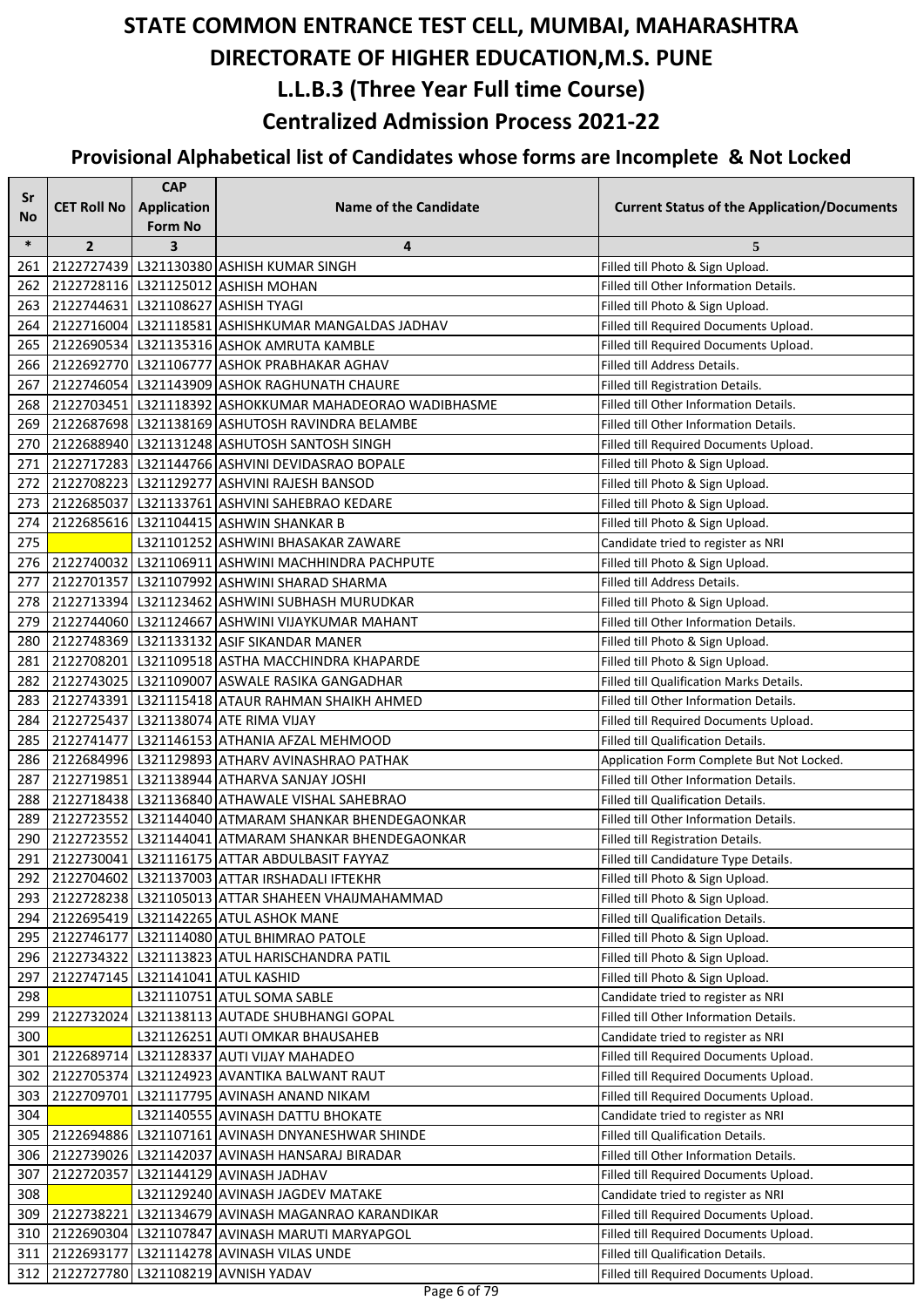| Sr            |                    | <b>CAP</b>     |                                                                                                    |                                                                             |
|---------------|--------------------|----------------|----------------------------------------------------------------------------------------------------|-----------------------------------------------------------------------------|
| No            | <b>CET Roll No</b> | Application    | <b>Name of the Candidate</b>                                                                       | <b>Current Status of the Application/Documents</b>                          |
|               |                    | <b>Form No</b> |                                                                                                    |                                                                             |
| $\ast$<br>313 | $\overline{2}$     | 3              | 4<br>2122742093 L321103101 AWAD MACHCHHINDRA MANIKRAO                                              | 5                                                                           |
| 314           |                    |                | 2122722155 L321108429 AWANTIKA GUPTA                                                               | Filled till Required Documents Upload.                                      |
| 315           |                    |                | 2122699577 L321111378 AWATE DIPAK SHARAD                                                           | Filled till Registration Details.<br>Filled till Other Information Details. |
| 316           |                    |                | 2122697867 L321130176 AWATE MANOJKUMAR NANDKUMAR                                                   |                                                                             |
|               |                    |                |                                                                                                    | Filled till Candidature Type Details.                                       |
| 317           |                    |                | 2122719485   L321112842 AYESHA BEGUM MOHAMMED HUSSAIN                                              | Filled till Candidature Type Details.                                       |
| 318           |                    |                | 2122722146   L321132151   AYUSH GUPTA                                                              | Filled till Photo & Sign Upload.                                            |
| 319<br>320    |                    |                | 2122719684 L321106663 AYUSHI CHADOKAR                                                              | Filled till Photo & Sign Upload.                                            |
| 321           |                    |                | 2122717711   L321118460   AZHAR SHAIKH<br>L321112107 AZIM ALAM ANSARI                              | Filled till Candidature Type Details.<br>Candidate tried to register as NRI |
| 322           |                    |                | 2122741197   L321116121 AZMI NASRULLAH SALAMATULLAH                                                | Filled till Required Documents Upload.                                      |
| 323           |                    |                | 2122734458 L321133127 BABAR AJAY JANARDAN                                                          | Filled till Address Details.                                                |
|               |                    |                | 2122732613 L321145811 BABAR PRAVIN VISHNU                                                          | Filled till Other Information Details.                                      |
| 324<br>325    |                    |                | 2122707307 L321104203 BABAR SUJATA SUBRAO                                                          |                                                                             |
| 326           |                    |                | 2122724417 L321111276 BABAR VIKRAM ANKUSH                                                          | Filled till Required Documents Upload.                                      |
| 327           |                    |                | 2122749373 L321143489 BABARE NIKHIL DIGAMBAR                                                       | Filled till Other Information Details.                                      |
| 328           |                    |                |                                                                                                    | Filled till Registration Details.<br>Filled till Other Information Details. |
| 329           |                    |                | 2122721219 L321142972 BABASAHEB MAHADEV DESHMUKH<br>2122731700 L321142494 BABY BALKRISHNA KHANDARE |                                                                             |
|               |                    |                | 2122689201 L321137356 BACHATE SHRIKRUSHNA BALASAHEB                                                | Filled till Required Documents Upload.                                      |
| 330           |                    |                |                                                                                                    | Filled till Required Documents Upload.                                      |
| 331           |                    |                | 2122727201 L321122421 BACHHAV PRIYANKA PRAKASH                                                     | Filled till Candidature Type Details.                                       |
| 332           |                    |                | 2122699078   L321103078   BACHHAV SUNIL BHAURAO                                                    | Filled till Address Details.                                                |
| 333           |                    |                | 2122713134 L321120222 BADADE AJINKYA VIJAYKUMAR                                                    | Filled till Registration Details.                                           |
| 334           |                    |                | 2122732971 L321123294 BADADHE AVINASH PANDHARINATH                                                 | Filled till Profile Details.                                                |
| 335           |                    |                | 2122735194 L321122742 BADE JAYDIP DADASAHEB                                                        | Filled till Photo & Sign Upload.                                            |
| 336           |                    |                | 2122706879 L321134489 BADLANI DHANESH VASU                                                         | Filled till Other Information Details.                                      |
| 337           |                    |                | 2122750863   L321136877   BADLE NAINESH SHARADCHANDRA                                              | Filled till Qualification Details.                                          |
| 338           |                    |                | 2122714731 L321133085 BAGADE AMOL NANDKUMAR                                                        | Application Form Complete But Not Locked.                                   |
| 339           |                    |                | 2122740280 L321125498 BAGADE DAKASHATA                                                             | Filled till Photo & Sign Upload.                                            |
| 340           |                    |                | 2122749688 L321104883 BAGAL SARAJERAO DEORAO                                                       | Filled till Other Information Details.                                      |
| 341           |                    |                | 2122733150 L321127318 BAGUL GEETANJALI PRAKASH                                                     | Filled till Required Documents Upload.                                      |
| 342           |                    |                | 2122746132 L321140823 BAGUL PIYUSH SANJAY                                                          | Filled till Qualification Details.                                          |
| 343           |                    |                | 2122703174 L321121311 BAGUL RAKESH ANANDA                                                          | Filled till Qualification Details.                                          |
| 344           |                    |                | 2122737053 L321138710 BAGWAN NASRIN AHMAD                                                          | Filled till Other Information Details.                                      |
| 345           |                    |                | 2122722875   L321128922   BAGWE PRANALI JAGDISH                                                    | Filled till Required Documents Upload.                                      |
| 346           |                    |                | 2122730969 L321132458 BAHADARE LAXMI PRALHAD                                                       | Filled till Address Details.                                                |
| 347           |                    |                | 2122732637 L321108258 BAHERMATH SUNIL NIJGUNAYYA                                                   | Application Form Complete But Not Locked.                                   |
| 348           |                    |                | 2122737214   L321145830   BAHURUPE PARMESHWAR TULSHIRAM                                            | Filled till Photo & Sign Upload.                                            |
| 349           |                    |                | 2122696289 L321110730 BAIG MUFID GULAB                                                             | Filled till Photo & Sign Upload.                                            |
| 350           |                    |                | 2122728341 L321107570 BAIKAR SHITAL BHARAT                                                         | Application Form Complete But Not Locked.                                   |
| 351           |                    |                | 2122721910 L321136031 BAIKARE RAJNIKANT SAMBHAJI                                                   | Filled till Qualification Details.                                          |
| 352           |                    |                | 2122719660 L321128226 BAIS RAJESHKUMAR INDRARAJSINH                                                | Filled till Required Documents Upload.                                      |
| 353           |                    |                | 2122749958 L321143297 BAJARE SOMNATH MANOHAR                                                       | Filled till Other Information Details.                                      |
| 354           |                    |                | 2122737007   L321111015   BAJIRAO ANNA MISAL                                                       | Filled till Registration Details.                                           |
| 355           |                    |                | 2122721378   L321146064   BAJIRAO SHAMARAO GAVADE                                                  | Filled till Candidature Type Details.                                       |
| 356           |                    |                | L321112729 BALAJI NAGNATH SHINDE                                                                   | Candidate tried to register as NRI                                          |
| 357           |                    |                | 2122700841   L321131757   BALASAHEB VITTHAL ATKARE                                                 | Filled till Qualification Details.                                          |
| 358           |                    |                | 2122717718   L321127694   BALID SANDEEP BABURAO                                                    | Filled till Qualification Marks Details.                                    |
| 359           |                    |                | L321108062 BALIRAM SURESH SONWANE                                                                  | Candidate tried to register as NRI                                          |
| 360           |                    |                | 2122741403   L321144153   BALRAJ VICKY CHAGAN                                                      | Filled till Other Information Details.                                      |
| 361           |                    |                | 2122748280   L321140460   BALU GORAKSH WADATE                                                      | Filled till Photo & Sign Upload.                                            |
| 362           |                    |                | 2122745954   L321141083   BALU SHIVAJI KATE                                                        | Filled till Required Documents Upload.                                      |
| 363           |                    |                | 2122719070 L321132667 BANAITKAR AJAY SAHEBRAO                                                      | Filled till Photo & Sign Upload.                                            |
| 364           |                    |                | 2122689002 L321104024 BANAYE APURVA PRAMOD                                                         | Filled till Photo & Sign Upload.                                            |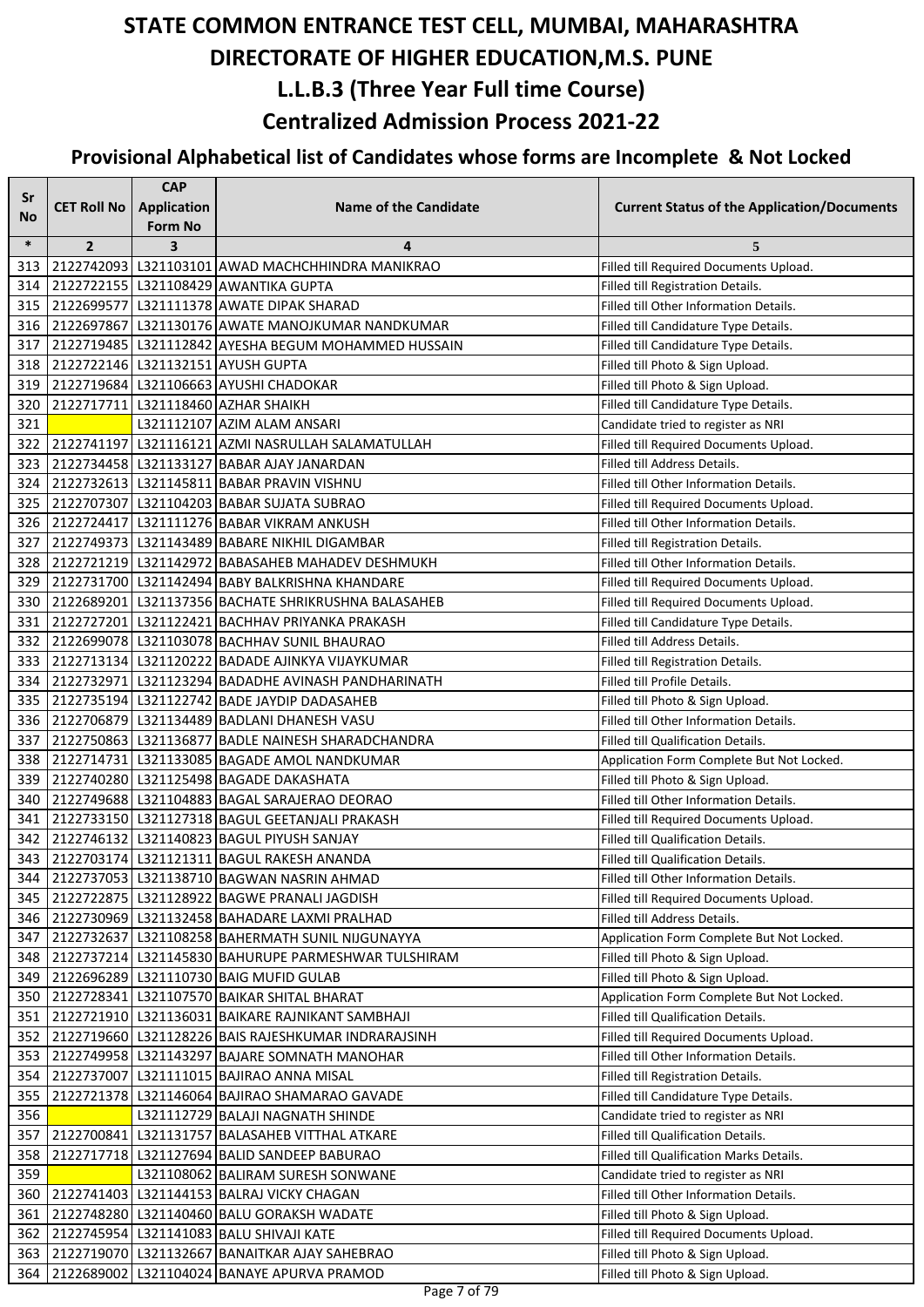| <b>Sr</b> |                    | <b>CAP</b>         |                                                          |                                                    |  |
|-----------|--------------------|--------------------|----------------------------------------------------------|----------------------------------------------------|--|
| No        | <b>CET Roll No</b> | <b>Application</b> | Name of the Candidate                                    | <b>Current Status of the Application/Documents</b> |  |
|           |                    | <b>Form No</b>     |                                                          |                                                    |  |
| $\ast$    | $\overline{2}$     | 3                  | 4                                                        | 5                                                  |  |
| 365       |                    |                    | 2122724847 L321144641 BANE SANJAY BHASKAR                | Filled till Qualification Marks Details.           |  |
| 366       |                    |                    | 2122746884 L321126070 BANG PANKAJ MANGILAL               | Filled till Qualification Details.                 |  |
| 367       |                    |                    | 2122705844 L321140997 BANGERA RUTHVI JAGDISH             | Filled till Qualification Marks Details.           |  |
| 368       |                    |                    | 2122717121   L321120538   BANSOD RAVINDRA RAMDAS         | Filled till Required Documents Upload.             |  |
| 369       |                    |                    | 2122700371   L321116364   BANSODE AMRUTA MADHUKAR        | Filled till Required Documents Upload.             |  |
| 370       |                    |                    | 2122702467   L321115902   BANSODE AVINASH AWALA          | Filled till Candidature Type Details.              |  |
| 371       |                    |                    | 2122747749   L321115475   BANSODE DEEPAK TUKARAM         | Filled till Candidature Type Details.              |  |
| 372       |                    |                    | 2122715631 L321106903 BANSODE ROHIT RAMRAO SUREKHA       | Filled till Photo & Sign Upload.                   |  |
| 373       |                    |                    | 2122746121 L321105312 BANSODE SACHIN RUDRAPPA            | Filled till Other Information Details.             |  |
| 374       |                    |                    | 2122741608 L321110295 BANSODE SRUSHTI MAHENDRA           | Filled till Registration Details.                  |  |
| 375       |                    |                    | 2122734202 L321111869 BAPAT SNEHA HEMENT                 | Filled till Required Documents Upload.             |  |
| 376       |                    |                    | 2122685758 L321118857 BARDALE UMADEVI MAHALING           | Filled till Required Documents Upload.             |  |
| 377       |                    |                    | 2122718520 L321143677 BARGAT AMOL PRAKASH                | Application Form Complete But Not Locked.          |  |
|           |                    |                    | 378 2122698444 L321132900 BARJIBHE SUNITA PANDHARINATH   | Filled till Photo & Sign Upload.                   |  |
| 379       |                    |                    | 2122724983 L321120789 BARVE ASHISH ASHOK                 | Filled till Photo & Sign Upload.                   |  |
| 380       |                    |                    | 2122685883 L321133310 BATUL PANDHARPURWALA               | Application Form Complete But Not Locked.          |  |
| 381       |                    |                    | 2122730141   L321108131   BATUNGE AMEET MOHAN            | Filled till Qualification Marks Details.           |  |
| 382       |                    |                    | 2122738636 L321114345 BAVANE VAIBHAV JANARDAN            | Filled till Qualification Marks Details.           |  |
| 383       |                    |                    | 2122686860 L321128906 BAVISKAR KISHOR ANANDA             | Filled till Qualification Details.                 |  |
| 384       |                    |                    | 2122743860 L321132620 BAVISKAR PRATIKSHA SAMADHAN        | Filled till Registration Details.                  |  |
| 385       |                    |                    | 2122741685 L321129273 BAWA RAJESH KUMAR                  | Filled till Other Information Details.             |  |
| 386       |                    |                    | 2122701005   L321119406   BAWANE SAGAR SHRIKRISHNA       | Filled till Photo & Sign Upload.                   |  |
| 387       |                    |                    | 2122708454 L321104819 BAWANE VAIBHAV KISHOR              | Filled till Qualification Details.                 |  |
| 388       |                    |                    | 2122734676 L321146106 BAWISKAR NANDA DILIP               | Filled till Photo & Sign Upload.                   |  |
| 389       |                    |                    | 2122738569 L321125343 BEDEKAR PRAMOD TULSHIRAM           | Application Form Complete But Not Locked.          |  |
| 390       |                    |                    | 2122719173 L321123216 BEDWAL ROHIT RAMESHWAR             | Filled till Candidature Type Details.              |  |
| 391       |                    |                    | 2122689721 L321116641 BEENA SINGH                        | Filled till Photo & Sign Upload.                   |  |
| 392       |                    |                    | 2122736029 L321128977 BEHARE ANSHUL GOPAL                | Filled till Registration Details.                  |  |
| 393       |                    |                    | 2122704315 L321123337 BELEKAR VARAD SUNIL                | Filled till Photo & Sign Upload.                   |  |
| 394       |                    |                    | 2122742482   L321122091   BENDRE SURESH MAHADEO          | Application Form Complete But Not Locked.          |  |
| 395       |                    |                    | 2122708022 L321134478 BENIBANGDE NITA BHIKU              | Filled till Candidature Type Details.              |  |
| 396       |                    |                    | 2122742552 L321118385 BERONICA TOPPO                     | Filled till Required Documents Upload.             |  |
| 397       |                    |                    | 2122691652   L321110682   BETMOGREKAR MILIND DIGAMBARRAO | Application Form Complete But Not Locked.          |  |
| 398       |                    |                    | 2122704974   L321113867   BHADADE SIDDESHWAR BANKATI     | Application Form Complete But Not Locked.          |  |
| 399       |                    |                    | 2122715077 L321120103 BHADANGE MITHUN BALASAHEB          | Filled till Photo & Sign Upload.                   |  |
| 400       |                    |                    | 2122695637 L321140347 BHADANGE ROHIT RAJU                | Filled till Required Documents Upload.             |  |
| 401       |                    |                    | L321123249 BHADANGE ROHIT SHAM                           | Candidate tried to register as NRI                 |  |
| 402       |                    |                    | 2122743243 L321131608 BHADRE SATISH PRAKASH              | Filled till Photo & Sign Upload.                   |  |
| 403       |                    |                    | 2122744299 L321132072 BHAGADE NIVRUTTI BALU              | Filled till Photo & Sign Upload.                   |  |
| 404       |                    |                    | 2122708576 L321129546 BHAGAT ARUN UTTAM                  | Filled till Address Details.                       |  |
| 405       |                    |                    | 2122751174 L321144025 BHAGAT RAJESH HIRAMAN              | Filled till Photo & Sign Upload.                   |  |
| 406       |                    |                    | 2122703563   L321113406   BHAGAT SUREKHA ARJUNRAO        | Filled till Qualification Details.                 |  |
| 407       |                    |                    | 2122729620 L321139627 BHAGODIA MANASI HITESH             | Filled till Photo & Sign Upload.                   |  |
|           |                    |                    |                                                          |                                                    |  |
| 408       |                    |                    | 2122736269 L321140692 BHAGWAT SANDEEP RAMNATH            | Filled till Photo & Sign Upload.                   |  |
| 409       |                    |                    | 2122697510 L321114426 BHAGYALAXMI DATTARAM ARAVANDEKAR   | Filled till Candidature Type Details.              |  |
| 410       |                    |                    | 2122703639 L321137549 BHAGYASHREE VERMA                  | Filled till Photo & Sign Upload.                   |  |
| 411       |                    |                    | 2122734420 L321118806 BHAGYASHRI DADASAHEB THOMBARE      | Filled till Photo & Sign Upload.                   |  |
| 412       |                    |                    | 2122734774 L321111435 BHAGYASHRI GANGADHAR RAUT          | Filled till Required Documents Upload.             |  |
| 413       |                    |                    | L321106467 BHAGYASHRI SUPADU PATIL                       | Candidate tried to register as NRI                 |  |
| 414       |                    |                    | 2122737026 L321125763 BHAIRAT AJAY ASHOK                 | Filled till Qualification Details.                 |  |
| 415       |                    |                    | L321135312 BHAKTI GANESH DINGORE                         | Candidate tried to register as NRI                 |  |
| 416       |                    |                    | L321138139 BHALCHANDRA SHIVAJIRAO SONWANE                | Candidate tried to register as NRI                 |  |
|           | Page 8 of 79       |                    |                                                          |                                                    |  |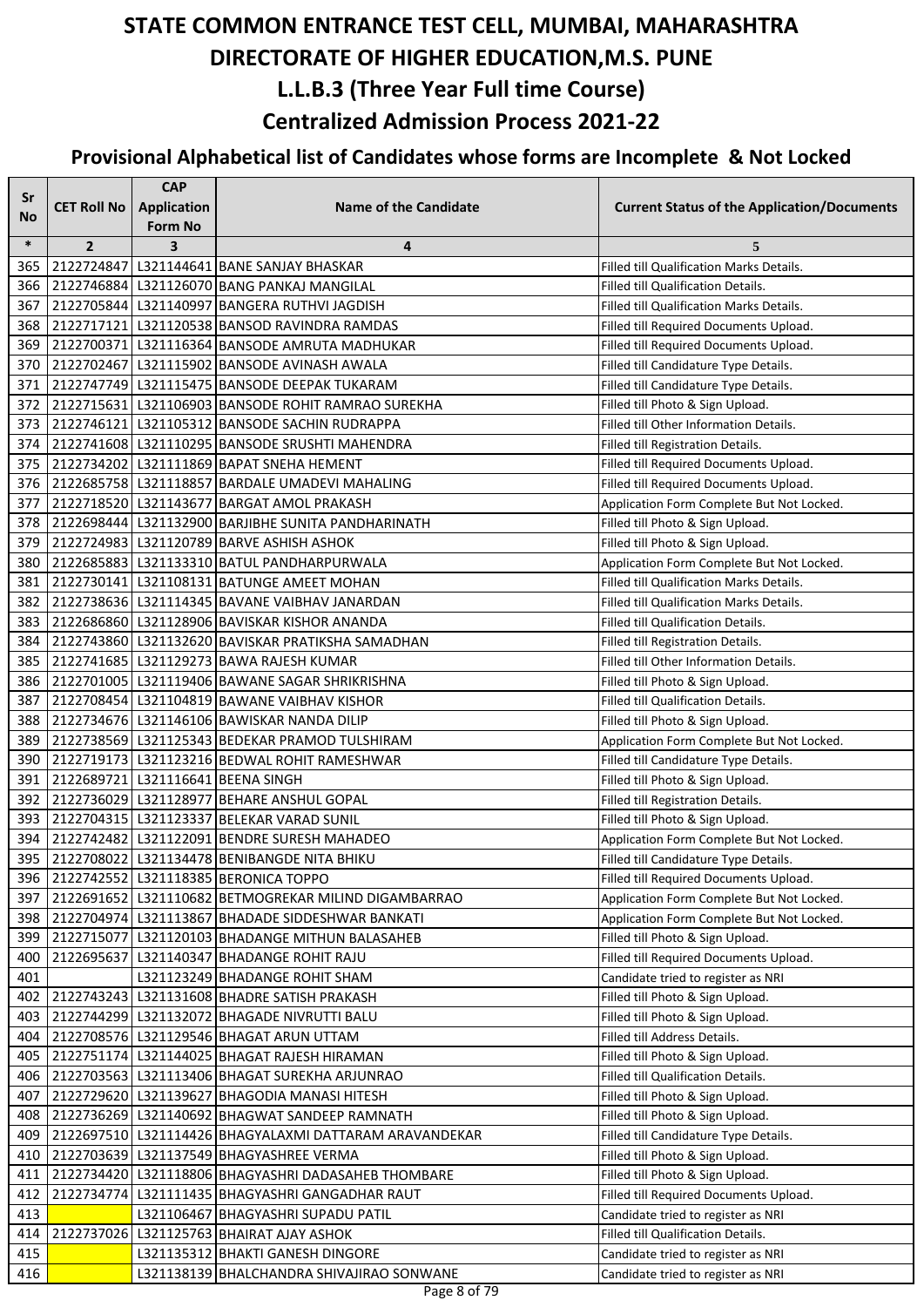| Sr     |                    | <b>CAP</b>         |                                                        |                                                    |
|--------|--------------------|--------------------|--------------------------------------------------------|----------------------------------------------------|
| No     | <b>CET Roll No</b> | <b>Application</b> | <b>Name of the Candidate</b>                           | <b>Current Status of the Application/Documents</b> |
|        |                    | <b>Form No</b>     |                                                        |                                                    |
| $\ast$ | $\overline{2}$     | 3                  | 4                                                      | 5                                                  |
| 417    |                    |                    | 2122745869 L321111197 BHALEKAR VIJAYA CHINTAMAN        | Filled till Qualification Details.                 |
| 418    |                    |                    | 2122715297 L321110463 BHALERAO ABHIJEET RAMDAS         | Application Form Complete But Not Locked.          |
| 419    |                    |                    | 2122750110 L321122694 BHALERAO KOMAL KALURAM           | Filled till Other Information Details.             |
| 420    |                    |                    | 2122737332 L321123646 BHALERAO PUSHPA MADHAV           | Filled till Candidature Type Details.              |
| 421    |                    |                    | 2122741415   L321118502   BHALERAO ROHINI SHANKAR      | Filled till Qualification Details.                 |
| 422    |                    |                    | 2122716170 L321141800 BHALERAO SANDEEP APPA            | Filled till Photo & Sign Upload.                   |
| 423    |                    |                    | 2122709247 L321110367 BHALERAO SANTOSH BHASKAR         | Filled till Qualification Details.                 |
| 424    |                    |                    | 2122709295 L321125645 BHALERAO SNEHAL JAGDISH          | Filled till Address Details.                       |
| 425    |                    |                    | 2122728935 L321123584 BHALERAO VISHAL BHAGWAN          | Filled till Registration Details.                  |
| 426    |                    |                    | 2122712234 L321109939 BHALSHANKAR PREM ASHOK           | Filled till Candidature Type Details.              |
| 427    |                    |                    | 2122735879 L321140839 BHAMBURKAR ANKUSH SUBHASHRAO     | Filled till Qualification Details.                 |
| 428    |                    |                    | 2122749128   L321124580   BHANAGE DILIP BABURAO        | Filled till Required Documents Upload.             |
| 429    |                    |                    | 2122691931 L321113220 BHANDARE LAXMAN HULRAM           | Filled till Candidature Type Details.              |
| 430    |                    |                    | 2122721022 L321129637 BHANDARE PARMESHWAR KHANDERAO    | Filled till Qualification Marks Details.           |
| 431    |                    |                    | 2122693495   L321101082   BHANDARI BHAGYASHRI DIGAMBAR | Filled till Photo & Sign Upload.                   |
| 432    |                    |                    | 2122746842   L321108998   BHANDARI DINESH ARJUN        | Filled till Registration Details.                  |
| 433    |                    |                    | 2122744111   L321135012   BHANDARI PRITI MAHENDRA      | Filled till Photo & Sign Upload.                   |
| 434    |                    |                    | L321134625 BHANUDAS BABRUVAN REDDY                     | Candidate tried to register as NRI                 |
| 435    |                    |                    | 2122689567 L321112205 BHANUSHALI JANVI BHAVESH         | Filled till Other Information Details.             |
| 436    |                    |                    | 2122706053 L321133857 BHANUSHALI MAHIMA KANAIYALAL     | Filled till Qualification Details.                 |
| 437    |                    |                    | 2122740928 L321128747 BHARADIA MADHAV SUNIL            | Filled till Photo & Sign Upload.                   |
| 438    |                    |                    | 2122713136 L321142319 BHARANE SAGAR VILAS              | Filled till Photo & Sign Upload.                   |
| 439    |                    |                    | 2122748045   L321132123   BHARAT AMRITRAO PATIL        | Filled till Qualification Details.                 |
| 440    |                    |                    | 2122741909 L321135981 BHARAT BHIMRAO SARODE            | Filled till Qualification Details.                 |
| 441    |                    |                    | 2122701610 L321107849 BHARAT KISHOR CHHATTANI          | Filled till Photo & Sign Upload.                   |
| 442    |                    |                    | L321117222 BHARAT SHIVAJI BANGAR                       | Candidate tried to register as NRI                 |
| 443    |                    |                    | 2122715084 L321125326 BHARATE MOHINI DINKAR            | Filled till Registration Details.                  |
| 444    |                    |                    | 2122749091 L321134867 BHARATI ASHUTOSH YUVRAJ          | Filled till Photo & Sign Upload.                   |
| 445    |                    |                    | 2122711220 L321107537 BHARATI MAHADEO BHALERAO         | Filled till Qualification Details.                 |
| 446    |                    |                    | 2122683986 L321143207 BHARATI RAJESH HIRALAL           | Filled till Required Documents Upload.             |
| 447    |                    |                    | 2122740972 L321143496 BHARATI SHIVRAM JADHAV           | Filled till Required Documents Upload.             |
| 448    |                    |                    | 2122689646 L321121015 BHARTI REENA RAMANAND            | Filled till Qualification Details.                 |
| 449    |                    |                    | 2122723524   L321104540   BHARTI SAHU                  | Filled till Required Documents Upload.             |
| 450    |                    |                    | 2122700298   L321121446   BHASAKHETRE MANOJ NARAYAN    | Filled till Qualification Details.                 |
| 451    |                    |                    | 2122698229 L321140443 BHATT RAJESH DURGADUTT           | Filled till Required Documents Upload.             |
| 452    |                    |                    | 2122726087 L321125917 BHATTEWAD SARITA JANARDAN        | Filled till Candidature Type Details.              |
| 453    |                    |                    | L321107671 BHAURAV RAMA MANE                           | Candidate tried to register as NRI                 |
| 454    |                    |                    | 2122750557 L321104459 BHAVANA ANIL KAKAD               | Filled till Candidature Type Details.              |
| 455    |                    |                    | 2122688921 L321113159 BHAVANA VILAS VAITY              | Filled till Photo & Sign Upload.                   |
| 456    |                    |                    | 2122724717   L321138211   BHAVIKA AGRAWAL              | Application Form Complete But Not Locked.          |
| 457    |                    |                    | 2122703605   L321125966   BHAVYA DADHICH               | Filled till Qualification Marks Details.           |
| 458    |                    |                    | 2122686562   L321102145   BHAWNA KOTHARI               | Filled till Candidature Type Details.              |
| 459    |                    |                    | 2122748410   L321114084   BHAWSAR SWATI SATISH         | Filled till Photo & Sign Upload.                   |
| 460    |                    |                    | 2122717287 L321132648 BHENDARE RAM VITTHALRAO          | Application Form Complete But Not Locked.          |
| 461    |                    |                    | 2122724468   L321125078   BHILARE NILAM LAXMAN         | Application Form Complete But Not Locked.          |
| 462    |                    |                    | 2122703311 L321128745 BHIMRAO MADHUKAR JADHAV          | Application Form Complete But Not Locked.          |
| 463    |                    |                    | 2122697325   L321133165   BHIMRAO NARAYAN JADHAV       | Filled till Candidature Type Details.              |
| 464    |                    |                    | 2122743447 L321108444 BHIMRAO RAGHUNATH DHAVALE        | Filled till Other Information Details.             |
| 465    |                    |                    | 2122705345   L321122643   BHINGARDEVE SURYAJI BABAN    | Filled till Required Documents Upload.             |
| 466    |                    |                    | 2122740173   L321110559   BHIRUD ROHIT SANJEEV         | Filled till Address Details.                       |
| 467    | 2122695447         |                    | L321135483 BHISE KOMAL SAHEBRAO                        |                                                    |
|        |                    |                    | 2122729369 L321106899 BHISE RAHUL SAMBHAJI             | Filled till Photo & Sign Upload.                   |
| 468    |                    |                    |                                                        | Filled till Candidature Type Details.              |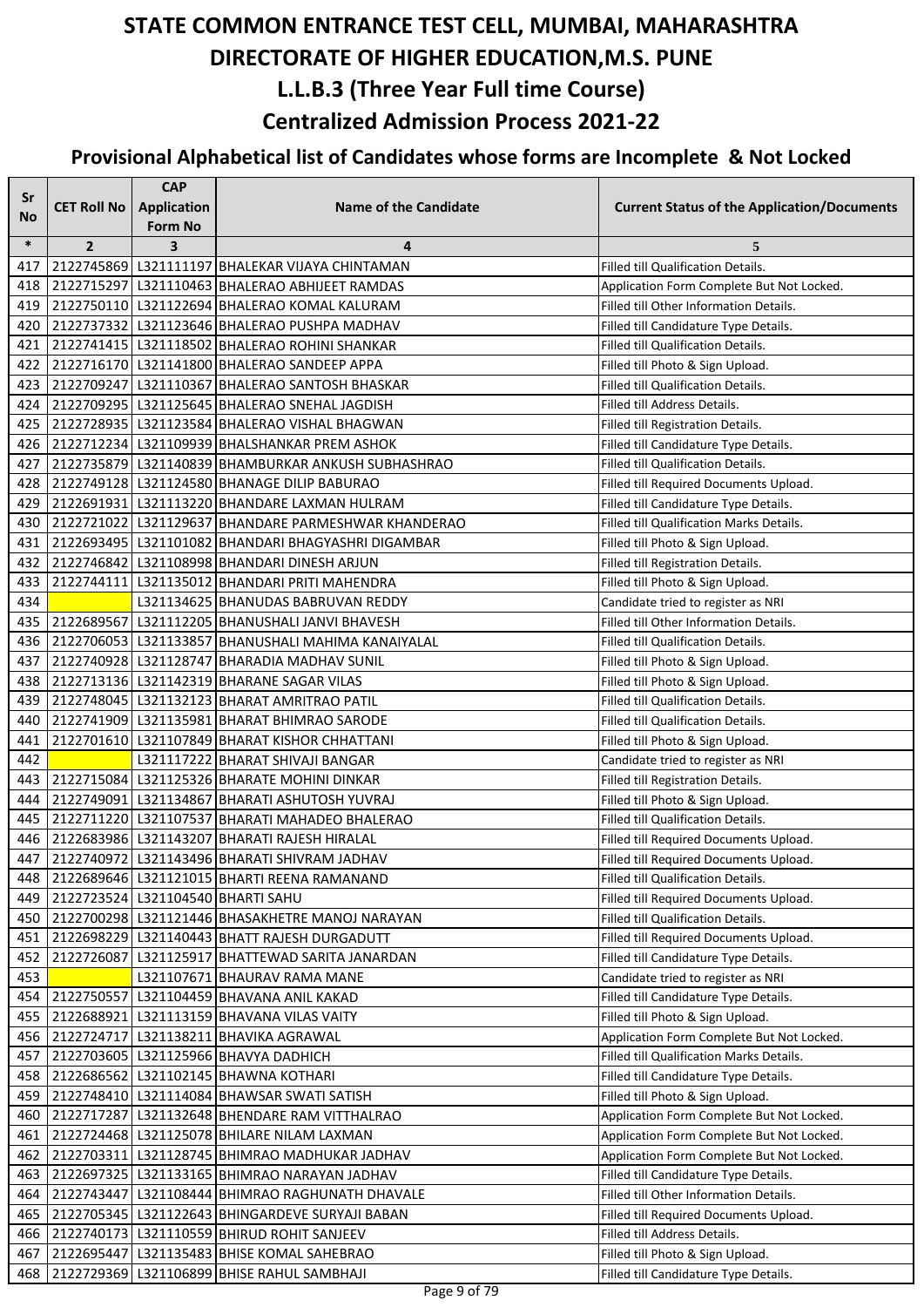| Sr        |                    | <b>CAP</b>         |                                                      |                                                    |
|-----------|--------------------|--------------------|------------------------------------------------------|----------------------------------------------------|
| <b>No</b> | <b>CET Roll No</b> | <b>Application</b> | <b>Name of the Candidate</b>                         | <b>Current Status of the Application/Documents</b> |
|           |                    | <b>Form No</b>     |                                                      |                                                    |
| $\ast$    | $\overline{2}$     | 3                  | 4                                                    | 5                                                  |
| 469       |                    |                    | 2122702741 L321135861 BHISE SANTOSH MUKUNDA          | Filled till Required Documents Upload.             |
| 470       |                    |                    | 2122733542 L321134948 BHOGLE SUHAS SHIVRAM           | Application Form Complete But Not Locked.          |
| 471       |                    |                    | 2122710648 L321139449 BHOI TANAJI ASHOK              | Filled till Qualification Details.                 |
| 472       |                    |                    | 2122710268 L321120455 BHOIR ANKITA VINOD             | Filled till Photo & Sign Upload.                   |
| 473       |                    |                    | 2122716856 L321126573 BHOIR JAYASHREE ANANTA         | Application Form Complete But Not Locked.          |
| 474       |                    |                    | 2122715710 L321136424 BHOIR MANSI SUNIL SANGEETA     | Filled till Candidature Type Details.              |
| 475       |                    |                    | 2122751744 L321137569 BHOIR PANKAJ BALIRAM           | Filled till Qualification Details.                 |
| 476       |                    |                    | 2122734391   L321108684   BHOIR SADANAND MAHADEV     | Filled till Other Information Details.             |
| 477       |                    |                    | 2122696021 L321132056 BHOITE SHIVAJI ANAND           | Filled till Photo & Sign Upload.                   |
| 478       |                    |                    | 2122713744 L321104003 BHOKARE NIKITA ATUL            | Filled till Photo & Sign Upload.                   |
| 479       |                    |                    | 2122741332 L321139714 BHOLE BOBBY TUKARAM            | Filled till Photo & Sign Upload.                   |
| 480       |                    |                    | 2122715990 L321146160 BHOLE DIKSHA BABASAHEB         | Filled till Address Details.                       |
| 481       |                    |                    | 2122690851 L321100519 BHONDVE TUSHAR SANTOSH         | Filled till Other Information Details.             |
| 482       |                    |                    | 2122724209 L321106101 BHONSLE INDRAJEET RAJESH       | Filled till Qualification Details.                 |
| 483       |                    |                    | 2122749949 L321135697 BHORE RAMAKANT VILAS           | Filled till Qualification Marks Details.           |
| 484       |                    |                    | 2122717649   L321134183   BHOSALE AJINATH RAMDAS     | Filled till Qualification Details.                 |
| 485       |                    |                    | 2122713109 L321126828 BHOSALE HRISHIKESH RAJENDRA    | Filled till Photo & Sign Upload.                   |
| 486       |                    |                    | 2122697733 L321136662 BHOSALE POOJA SHAMRAO          | Filled till Photo & Sign Upload.                   |
| 487       |                    |                    | 2122687525   L321127505   BHOSALE SNEHA GAJANAN      | Filled till Qualification Details.                 |
| 488       |                    |                    | 2122728019 L321110610 BHOSALE SUNIL RATNAKARRAO      | Filled till Other Information Details.             |
| 489       |                    |                    | 2122707531 L321123299 BHOSALE TRISHALA ANANDRAO      | Filled till Photo & Sign Upload.                   |
| 490       |                    |                    | 2122700444 L321117397 BHOSALE VAISHNAVI SANJAY       | Filled till Candidature Type Details.              |
| 491       |                    |                    | 2122707851 L321114194 BHOSLE KAVITA KASHINATH        | Application Form Complete But Not Locked.          |
| 492       |                    |                    | 2122743656   L321132915   BHOSLE SUDHAKAR SOPANRAO   | Filled till Other Information Details.             |
| 493       |                    |                    | 2122751967 L321131852 BHOYAR MANISHA RAJESHWAR       | Filled till Candidature Type Details.              |
| 494       |                    |                    | 2122685929 L321124695 BHOYAR PRIYANKA SHIVRAM        | Filled till Registration Details.                  |
| 495       |                    |                    | 2122733629 L321128778 BHOYE SUNITA PARSHURAM         | Filled till Address Details.                       |
| 496       |                    |                    | 2122693674 L321101736 BHUJBAL VINOD LAXMAN           | Filled till Required Documents Upload.             |
| 497       |                    |                    | 2122713003 L321113742 BHUMKAR MAYUR SARANG           | Filled till Other Information Details.             |
| 498       |                    |                    | 2122718531 L321129107 BHUPENDRA DADARAO ADE          | Filled till Photo & Sign Upload.                   |
| 499       |                    |                    | 2122693306   L321119544   BHUSARA VISHAL SHANTARAM   | Application Form Complete But Not Locked.          |
| 500       |                    |                    | 2122698393 L321113689 BHUSHAN DEHU DURGE             | Filled till Other Information Details.             |
| 501       |                    |                    | 2122750718   L321108211   BHUSHAN JAYWANT GANGURDE   | Filled till Photo & Sign Upload.                   |
| 502       |                    |                    | 2122695193   L321132401   BHUSHAN YASHWANT CHAVAN    | Filled till Candidature Type Details.              |
| 503       |                    |                    | 2122735484 L321145335 BICHARE DNYANESHWAR VASUDEO    | Filled till Candidature Type Details.              |
| 504       |                    |                    | 2122708840 L321123212 BIDNE DEEPTI BABURAO           | Application Form Complete But Not Locked.          |
| 505       |                    |                    | 2122734378   L321127181   BIDWAI RAJENDRA BALAJIRAO  | Filled till Required Documents Upload.             |
| 506       |                    |                    | 2122718271 L321121526 BILE AJIT ASHOK                | Filled till Photo & Sign Upload.                   |
| 507       |                    |                    | 2122716185 L321114018 BILE KHUSHBU VIJAY             | Application Form Complete But Not Locked.          |
| 508       |                    |                    | 2122705226   L321130614   BINAY JAISWAL              | Filled till Qualification Marks Details.           |
| 509       |                    |                    | 2122690785   L321132970   BINDU BATHAM               | Filled till Qualification Details.                 |
| 510       |                    |                    | 2122743435 L321137388 BINGEWAD VIJAY SADASHIV        | Filled till Photo & Sign Upload.                   |
| 511       |                    |                    | 2122721701 L321145410 BIRADAR CHANDRAKANT NIVERTIRAO | Filled till Other Information Details.             |
| 512       |                    |                    | 2122687635   L321121647   BIRADAR GANESH BHAGWANTRAO | Filled till Qualification Marks Details.           |
| 513       |                    |                    | 2122747900 L321118771 BIRAJDAR AMOL PRADIP           | Filled till Candidature Type Details.              |
| 514 I     |                    |                    | 2122709337   L321110572   BIRAR SIDDHANT VIJAY       | Application Form Complete But Not Locked.          |
| 515       |                    |                    | 2122744106   L321136406   BIRARI SHUBHAM ASHOK       | Filled till Photo & Sign Upload.                   |
| 516       |                    |                    | 2122721397 L321133522 BIRU APPASO VAGARE             | Filled till Registration Details.                  |
| 517       |                    |                    | 2122694444   L321144361   BITE VISHNU GANPATI        | Filled till Required Documents Upload.             |
| 518 I     |                    |                    | 2122739205   L321145027   BOBE RAHUL RAMRAO          | Filled till Other Information Details.             |
| 519       |                    |                    | 2122710561 L321146046 BOCHARE MANIK RAOSAHEB         | Filled till Photo & Sign Upload.                   |
| 520       |                    |                    | 2122749161 L321110310 BODARE MALHARI BALASO          | Filled till Address Details.                       |
|           |                    |                    |                                                      |                                                    |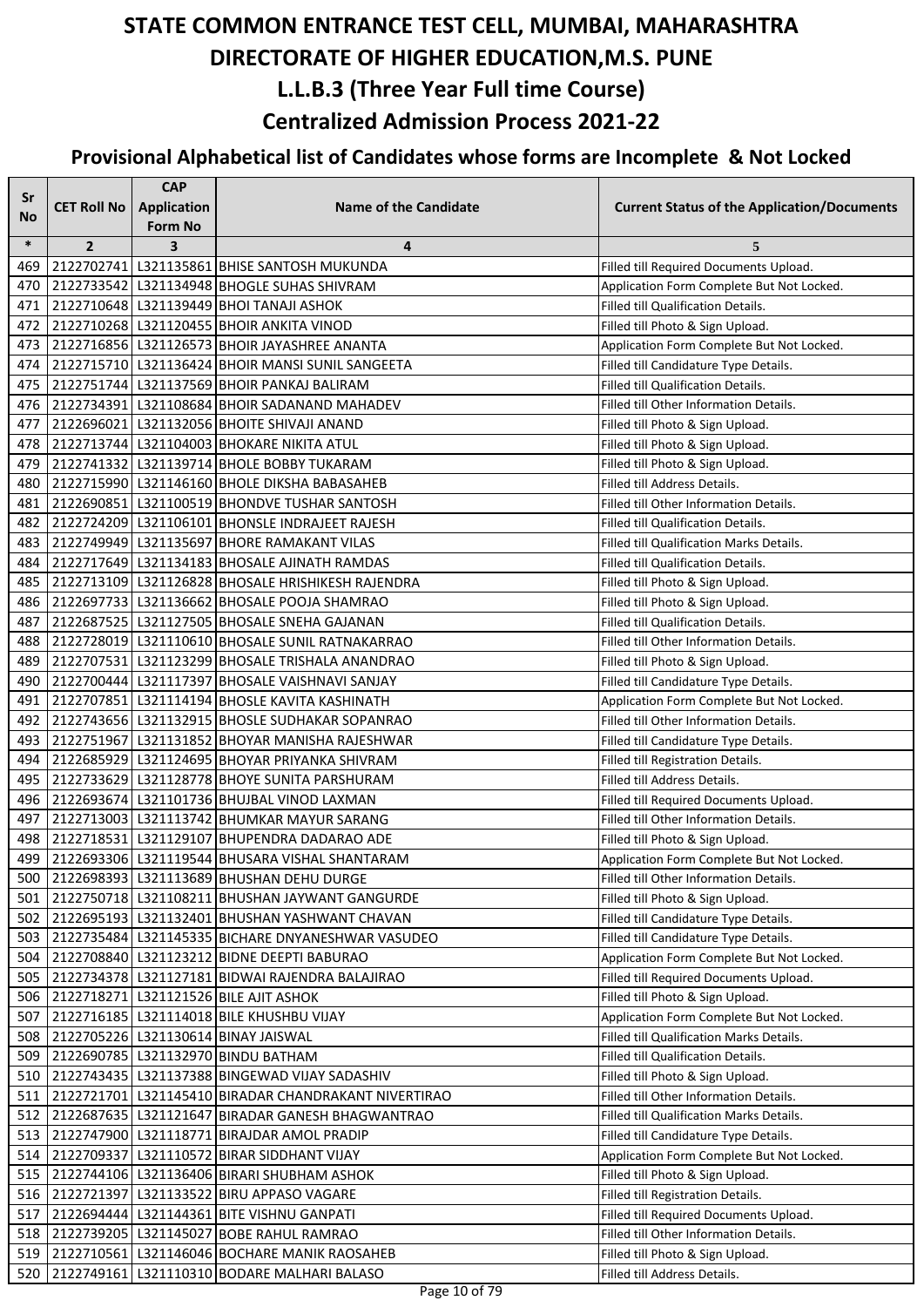| Sr     |                    | <b>CAP</b>                           |                                                            |                                                    |
|--------|--------------------|--------------------------------------|------------------------------------------------------------|----------------------------------------------------|
| No     | <b>CET Roll No</b> | <b>Application</b><br><b>Form No</b> | <b>Name of the Candidate</b>                               | <b>Current Status of the Application/Documents</b> |
| $\ast$ | $\overline{2}$     | 3                                    | 4                                                          | 5                                                  |
| 521    |                    |                                      | 2122744414 L321108473 BODKHE ANJALI BALU                   | Filled till Registration Details.                  |
| 522    |                    |                                      | 2122700475 L321104979 BODKHE SANJAY CHHAGAN                | Filled till Other Information Details.             |
| 523    |                    |                                      | 2122741435   L321139835   BOHRA ARCHANA OMPRAKASH          | Filled till Qualification Details.                 |
| 524    |                    |                                      | 2122707084 L321104121 BOHRA HARDIK PRAFUL                  | Filled till Registration Details.                  |
| 525    |                    |                                      | 2122703494 L321144991 BOLKE SHILPA JANARDHAN               | Filled till Required Documents Upload.             |
| 526    |                    |                                      | 2122736032 L321114259 BONDADE SWATI RAJENDRA               | Filled till Candidature Type Details.              |
| 527    |                    |                                      | 2122721239 L321145210 BONDRE RAHUL RANGRAO                 | Filled till Required Documents Upload.             |
| 528    |                    |                                      | 2122718169   L321143891   BOPTE RUPALI GANESH              | Filled till Required Documents Upload.             |
| 529    |                    |                                      | 2122732002 L321142381 BORATE JITENDRA SHAMRAO              | Filled till Qualification Details.                 |
| 530    |                    |                                      | 2122720656 L321146022 BORATE NARAYAN VYANKATRAO            | Filled till Photo & Sign Upload.                   |
| 531    |                    |                                      | 2122703027 L321128713 BORDE PRATIK YOGESHWAR               | Filled till Required Documents Upload.             |
| 532    |                    |                                      | 2122702305 L321136876 BORDE SATISH GULABRAO                | Application Form Complete But Not Locked.          |
| 533    |                    |                                      | 2122723178 L321117779 BORICHA ROHIT DHANJI                 | Filled till Qualification Details.                 |
| 534    |                    |                                      | 2122738124 L321123705 BORSE SANDIP MADHUKAR                | Filled till Qualification Details.                 |
| 535    |                    |                                      | 2122711769 L321110482 BORSE SHAM SAYAJIRAO                 | Application Form Complete But Not Locked.          |
| 536    |                    |                                      | 2122720923 L321123876 BORSE VILAS DILEEP                   | Filled till Qualification Details.                 |
| 537    |                    |                                      | 2122691146   L321105836   BRAHMAPURIKAR HARSHAD SUNIL      | Filled till Profile Details.                       |
| 538    |                    |                                      | 2122683922   L321111441   BRAMHANE DIPAK DEVANAND          | Filled till Registration Details.                  |
| 539    |                    |                                      | 2122743299 L321128839 BUDHEWAR VIKAS GANGARAM              | Filled till Candidature Type Details.              |
| 540    |                    |                                      | 2122746031 L321125611 BUGDIKATTEKAR YUVRAJ LAXMAN          | Filled till Other Information Details.             |
| 541    |                    |                                      | 2122698844 L321143393 BUKANE ISHWAR SHANKAR                | Filled till Photo & Sign Upload.                   |
| 542    |                    |                                      | 2122742963 L321144171 BUNDELE ANKUSH MANOJ                 | Filled till Required Documents Upload.             |
| 543    |                    |                                      | 2122712477 L321126038 BURANDE ASHVINI ARUN                 | Filled till Photo & Sign Upload.                   |
| 544    |                    |                                      | 2122727560 L321120846 BURLE RAMESH BHARAT                  | Filled till Qualification Details.                 |
| 545    |                    |                                      | 2122690826 L321101556 CARDOZ MARTINA ANIL                  | Filled till Required Documents Upload.             |
| 546    |                    |                                      | 2122684835   L321109926 CHAITANYA MADHUKAR KULKARNI        | Filled till Qualification Details.                 |
| 547    |                    |                                      | 2122733582 L321115568 CHAKKALAKAL ANSON ANTONY             | Filled till Required Documents Upload.             |
| 548    |                    |                                      | 2122683470 L321119045 CHAKRANARAYAN VIKAS SIMON            | Filled till Candidature Type Details.              |
| 549    |                    |                                      | 2122688866 L321110455 CHALAKE NAMRATA KASHINATH            | Filled till Photo & Sign Upload.                   |
| 550    |                    |                                      | 2122697246   L321108376 CHALKE PANDURANG RAMCHANDRA        | <b>Filled till Qualification Details.</b>          |
| 551    |                    |                                      | 2122717860 L321134797 CHANCHAL SATYANARAYAN KABRA          | Filled till Other Information Details.             |
| 552    |                    |                                      | 2122739510 L321109983 CHANDAN YADAV                        | Filled till Address Details.                       |
| 553    |                    |                                      | 2122735187   L321133393   CHANDANE SANJAY BANDU            | Filled till Other Information Details.             |
| 554    |                    |                                      | 2122711681 L321121246 CHANDANSHIVE AMRAPALI BABURAO        | Filled till Photo & Sign Upload.                   |
| 555    |                    |                                      | 2122707380 L321115876 CHANDANSHIVE SHEETAL MILIND          | Filled till Candidature Type Details.              |
| 556    |                    |                                      | 2122686839 L321102116 CHANDELKAR ATUL EKNATH               | Filled till Required Documents Upload.             |
| 557    |                    |                                      | 2122694899   L321129335   CHANDRABHAN SINGH DEORA          | Filled till Registration Details.                  |
| 558    |                    |                                      | 2122733555 L321120295 CHANDRAKANT ANANDRAO YADAV           | Filled till Registration Details.                  |
| 559    |                    |                                      | 2122706869 L321133294 CHANDRAKANT KISAN SONAWANE           | Filled till Required Documents Upload.             |
| 560    |                    |                                      | 2122685330 L321121230 CHANDRAMORE PRACHI PREMSAGAR         | Filled till Candidature Type Details.              |
| 561    |                    |                                      | 2122734349   L321133880 CHANDRAPRAKASH GULABRAO RANERAJPUT | Filled till Qualification Details.                 |
| 562    |                    |                                      | 2122689342 L321106051 CHANDRASEN PANDURANG MALGAONKAR      | Filled till Qualification Details.                 |
| 563    |                    |                                      | 2122748368   L321138106 CHANDRASHEKHAR VISHVANATH PATIL    | Application Form Complete But Not Locked.          |
| 564    |                    |                                      | 2122709828 L321110283 CHANDRASHILA DIPAK NIKUM             | Filled till Photo & Sign Upload.                   |
| 565    |                    |                                      | 2122722904 L321110219 CHANDRAVANSHI KRUSHNA PUNDLIKRAO     | Filled till Qualification Details.                 |
| 566    |                    |                                      | 2122731261 L321110402 CHANDRAYAN DAHARIA                   | Filled till Other Information Details.             |
| 567    |                    |                                      | 2122733775   L321120467 CHANDRIKA PRASAD OMPRAKASH SHRIWAS | Filled till Address Details.                       |
| 568    |                    |                                      | 2122707490 L321107515 CHANDWANI KARAN KAMLESH              | Filled till Qualification Details.                 |
| 569    |                    |                                      | 2122735366   L321110802 CHANGDEV RANGNATH SONNAR           | Filled till Photo & Sign Upload.                   |
| 570    |                    |                                      | 2122696030 L321124149 CHARUSHILA MAHATKAR                  | Filled till Registration Details.                  |
| 571    |                    |                                      | 2122741821 L321145763 CHAUBE VIVEK OMPRAKASH               | Filled till Photo & Sign Upload.                   |
| 572    |                    |                                      | 2122738143   L321143823 CHAUDHARI BHUSHAN SUBHASH          | Filled till Registration Details.                  |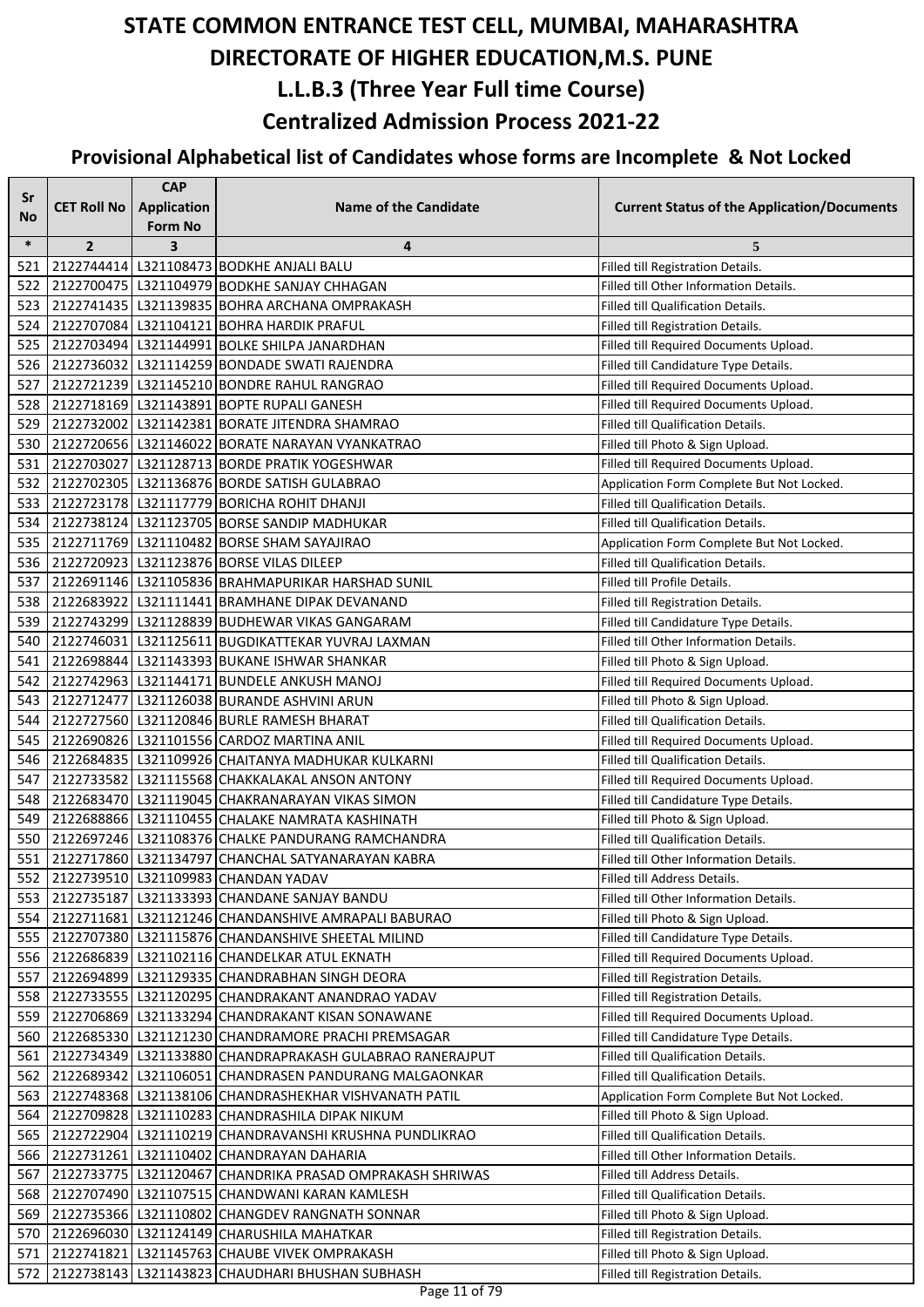| Sr     |                    | <b>CAP</b>              |                                                                                                    |                                                                                |
|--------|--------------------|-------------------------|----------------------------------------------------------------------------------------------------|--------------------------------------------------------------------------------|
| No     | <b>CET Roll No</b> | <b>Application</b>      | <b>Name of the Candidate</b>                                                                       | <b>Current Status of the Application/Documents</b>                             |
|        |                    | Form No                 |                                                                                                    |                                                                                |
| $\ast$ | $\overline{2}$     | $\overline{\mathbf{3}}$ | 4                                                                                                  | 5                                                                              |
| 573    |                    |                         | 2122713204 L321110684 CHAUDHARI CHAITALI PRABHAKAR                                                 | Filled till Qualification Details.                                             |
| 574    |                    |                         | 2122747261 L321124454 CHAUDHARI FARHAN AHMED ABUBAKAR                                              | Filled till Qualification Details.                                             |
| 575    |                    |                         | 2122732977 L321126923 CHAUDHARI HARSHAL BAPU                                                       | Filled till Qualification Details.                                             |
| 576    |                    |                         | 2122743925 L321145596 CHAUDHARI MANOHAR PURUSHOTTAM                                                | Filled till Qualification Marks Details.                                       |
| 577    |                    |                         | 2122720710 L321139712 CHAUDHARI MORESHWAR RAMDAS                                                   | Application Form Complete But Not Locked.                                      |
| 578    |                    |                         | 2122751780 L321137972 CHAUDHARI PALLAVI DNYANESHWAR                                                | Filled till Qualification Details.                                             |
| 579    |                    |                         | 2122737619 L321135179 CHAUDHARI ROHIT UMESH                                                        | Filled till Photo & Sign Upload.                                               |
| 580    |                    |                         | 2122751146   L321107882 CHAUDHARI RUPALI BALASAHEB                                                 | Filled till Address Details.                                                   |
| 581    |                    |                         | 2122751629   L321117412 CHAUDHARI SHRIRAM CHANDRAKANT                                              | Filled till Other Information Details.                                         |
| 582    |                    |                         | 2122704828   L321141388   CHAUDHARI TANVEER PASHA MOHAMMED BASHIRODDIN                             | Filled till Photo & Sign Upload.                                               |
| 583    |                    |                         | 2122727674 L321120465 CHAUHAN SUREKHA RAMJIT                                                       | Filled till Photo & Sign Upload.                                               |
| 584    |                    |                         | 2122688226   L321102914 CHAURASIA JANVI MANOJ REENADEVI                                            | Filled till Registration Details.                                              |
| 585    |                    |                         | 2122724739 L321104050 CHAURASIA SANDEEP KUMAR ARJUN PRASAD                                         | Filled till Registration Details.                                              |
| 586    |                    |                         | L321118624 CHAURE GANESH CHAMARYA                                                                  | Candidate tried to register as NRI                                             |
| 587    |                    |                         | 2122744230 L321113437 CHAURE ROHINI KASHINATH                                                      | Application Form Complete But Not Locked.                                      |
| 588    |                    |                         | 2122741638 L321135841 CHAVAN AMOL RASIKALAL                                                        | Filled till Other Information Details.                                         |
| 589    |                    |                         | 2122739461 L321132779 CHAVAN BALAJI SOMLA                                                          | Filled till Photo & Sign Upload.                                               |
| 590    |                    |                         | 2122703945   L321134033 CHAVAN ISHWAR CHINTAMAN                                                    | Filled till Photo & Sign Upload.                                               |
| 591    |                    |                         | 2122690186 L321124542 CHAVAN JAYESH NARAYAN                                                        | Filled till Required Documents Upload.                                         |
| 592    |                    |                         | 2122696050 L321140897 CHAVAN KANCHAN ASHOK                                                         | Filled till Candidature Type Details.                                          |
| 593    |                    |                         | 2122739874 L321115428 CHAVAN MADHUKAR KRISHNA                                                      | Filled till Other Information Details.                                         |
| 594    |                    |                         | 2122741085 L321141252 CHAVAN POOJA DINKAR                                                          | Filled till Qualification Details.                                             |
| 595    |                    |                         | 2122731627 L321124805 CHAVAN PRADEEP BABASO                                                        | Filled till Required Documents Upload.                                         |
| 596    |                    |                         | 2122727172 L321145954 CHAVAN PRATIK SHANTILAL                                                      | Filled till Photo & Sign Upload.                                               |
| 597    |                    |                         | 2122694850 L321133104 CHAVAN RAVI VILAS                                                            | Filled till Other Information Details.                                         |
| 598    |                    |                         | 2122730306   L321119300 CHAVAN SACHIN SUMANT                                                       | Filled till Required Documents Upload.                                         |
| 599    |                    |                         | 2122686031 L321137303 CHAVAN SHIVDAS KISAN                                                         | Filled till Qualification Details.                                             |
| 600    |                    |                         | 2122734726   L321139816 CHAVAN SONALI NIVRUTTI                                                     | Filled till Photo & Sign Upload.                                               |
| 601    |                    |                         | 2122733405   L321107029   CHAVAN TUSHAR YOGENDRA                                                   | Filled till Qualification Details.                                             |
| 602    |                    |                         | 2122721795   L321101458 CHAVAN YOGESH SHANKARRAO                                                   | Filled till Registration Details.                                              |
| 603    |                    |                         | 2122718547 L321125926 CHAVHAN NITESH DNYANESHWAR                                                   | Filled till Photo & Sign Upload.                                               |
|        |                    |                         | 604 2122724773 L321132478 CHAVHAN RAJESH MADHUKAR                                                  | Filled till Required Documents Upload.                                         |
| 605 I  |                    |                         | 2122717083   L321107240 CHAVHAN ROHAN RAMESH                                                       | Filled till Address Details.                                                   |
| 606    |                    |                         | 2122733972 L321129344 CHAWALE AJINKYA MADAN                                                        | Filled till Photo & Sign Upload.                                               |
| 607    |                    |                         | 2122744026   L321106968   CHECHATWALA ALIASGAR JUZER                                               | Filled till Other Information Details.                                         |
| 608    |                    |                         | 2122724275   L321101867 CHENDKE CHANDRAKANT LAXMAN                                                 | Filled till Qualification Details.                                             |
| 609    |                    |                         | 2122743884 L321117499 CHETAN KHANDU SAVALE                                                         | Filled till Candidature Type Details.                                          |
| 610    |                    |                         | 2122731631 L321145712 CHETAN RAVINDRA KADAM                                                        | Application Form Complete But Not Locked.                                      |
| 611    |                    |                         | 2122725512 L321116479 CHETTY YASH RATAN                                                            | Filled till Photo & Sign Upload.                                               |
| 612    |                    |                         | 2122750906 L321141816 CHHATTISKAR POURNIMA HARISHCHANDRA                                           | Filled till Photo & Sign Upload.                                               |
| 613 I  |                    |                         | 2122737474 L321124342 CHIDANDAR CHINNANNA LANGARI<br>2122687334 L321106445 CHINDAGE PUNAM RAJENDRA | Filled till Registration Details.<br>Application Form Complete But Not Locked. |
| 614    |                    |                         |                                                                                                    | Application Form Complete But Not Locked.                                      |
| 615    |                    |                         | 2122742436   L321109450 CHINTAN CHETAN GANDHI<br>616 2122740206 L321129428 CHIRAG ANIL DARJI       | Filled till Qualification Details.                                             |
| 617    |                    |                         | 2122729314 L321144162 CHIRANTAN NIMISH TOTE                                                        | Filled till Other Information Details.                                         |
| 618    |                    |                         | 2122709509 L321125771 CHITALE GAURAV RATNAKAR                                                      | Application Form Complete But Not Locked.                                      |
| 619    |                    |                         | 2122723430 L321121524 CHITTE YOGITA GANESH                                                         | Filled till Qualification Marks Details.                                       |
| 620    |                    |                         | 2122728949 L321113241 CHOPADE CHINMAY SANJAY                                                       | Filled till Qualification Details.                                             |
| 621    |                    |                         | 2122728000 L321114086 CHOPADE SUDARSHAN RAMAKANT                                                   | Application Form Complete But Not Locked.                                      |
| 622    |                    |                         | 2122685830   L321105649 CHORDIYA NITIN RAJESH                                                      | Filled till Photo & Sign Upload.                                               |
| 623    |                    |                         | 2122736017   L321126930 CHORE SAYALI GAJANAN                                                       | Filled till Other Information Details.                                         |
| 624 I  |                    |                         | 2122728516   L321111264 CHORGHE RAVINA LAHU                                                        | Filled till Other Information Details.                                         |
|        |                    |                         |                                                                                                    |                                                                                |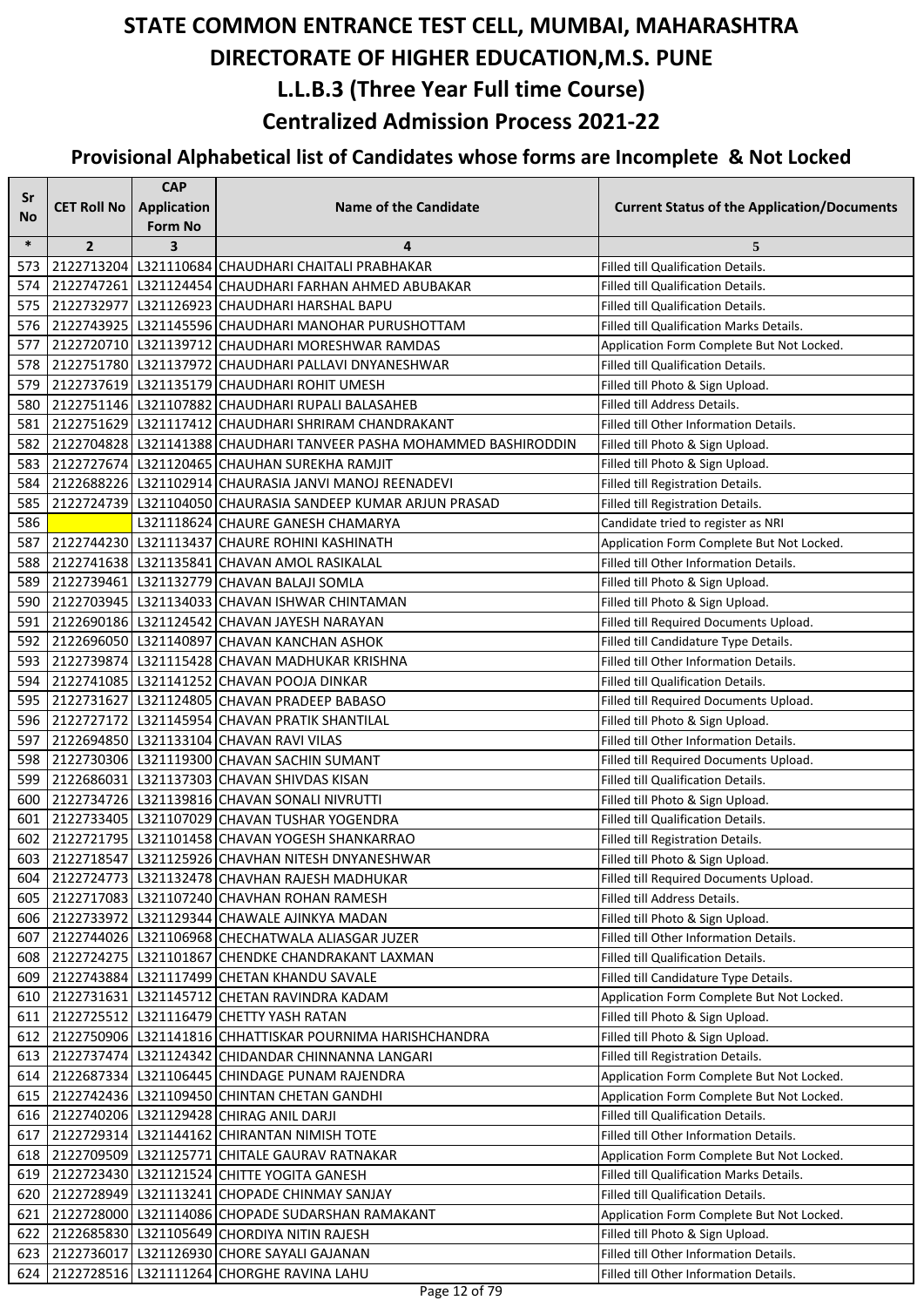| Sr         |                    | <b>CAP</b>                           |                                                                                            |                                                                                     |
|------------|--------------------|--------------------------------------|--------------------------------------------------------------------------------------------|-------------------------------------------------------------------------------------|
| No         | <b>CET Roll No</b> | <b>Application</b><br><b>Form No</b> | <b>Name of the Candidate</b>                                                               | <b>Current Status of the Application/Documents</b>                                  |
| $\ast$     | $\overline{2}$     | $\overline{\mathbf{3}}$              | 4                                                                                          | 5                                                                                   |
| 625        |                    |                                      | 2122743512 L321116638 CHOUDHARI BALWANT BALAJI                                             | Filled till Photo & Sign Upload.                                                    |
| 626        |                    |                                      | 2122716045   L321146090 CHOUDHARI PARESH BALARAM                                           | Filled till Qualification Marks Details.                                            |
| 627        |                    |                                      | 2122706231 L321111669 CHOUDHARI VAISHALI PARMESHWAR                                        | Filled till Photo & Sign Upload.                                                    |
| 628        |                    |                                      | 2122734473   L321112785 CHOUDHARY AMIT SUBHASH                                             | Filled till Required Documents Upload.                                              |
| 629        |                    |                                      | 2122694712   L321121816 CHOUDHARY VINIT KALLESHWAR                                         | <b>Filled till Qualification Details.</b>                                           |
| 630        |                    |                                      | 2122704326   L321104929 CHOUGULE KULBHUSHAN ANAASAHEB                                      | Filled till Other Information Details.                                              |
| 631        |                    |                                      | 2122719220   L321107186 CHOUTMOL PRADEEP SUDHAKAR                                          | Filled till Photo & Sign Upload.                                                    |
| 632        |                    |                                      | 2122711972   L321125395 CHOWDHARY ANVITA MAHESH                                            | Filled till Photo & Sign Upload.                                                    |
| 633        |                    |                                      | 2122725965   L321139409 CHUNCHALWAD GANGADHAR TANAJI                                       | Filled till Required Documents Upload.                                              |
| 634        |                    |                                      | 2122733012   L321113611   COELHO ISAAC DOMNIC                                              | Filled till Required Documents Upload.                                              |
| 635        |                    |                                      | 2122718951 L321110732 DABHADE SURAJ TEJRAO                                                 | Application Form Complete But Not Locked.                                           |
| 636        |                    |                                      | 2122738653 L321109887 DADARNE SANDIP MANOHAR                                               | Filled till Photo & Sign Upload.                                                    |
| 637        |                    |                                      | 2122700589 L321120924 DAGA OM RAJENDRA                                                     | Filled till Other Information Details.                                              |
| 638        |                    |                                      | 2122743021 L321116120 DAGOR BHUVNESHWAR MANOHAR                                            | Filled till Photo & Sign Upload.                                                    |
| 639        |                    |                                      | 2122743056 L321133036 DAHAT MONI HARIDAS                                                   | Filled till Photo & Sign Upload.                                                    |
| 640        |                    |                                      | 2122701560 L321127722 DAHAT VASANT RAMAJI                                                  | Filled till Other Information Details.                                              |
| 641        |                    |                                      | 2122686639   L321134635   DAHIFALE YOGESH BAPPASAHEB                                       | Filled till Photo & Sign Upload.                                                    |
| 642        |                    |                                      | L321141498 DAHIHANDE YUVRAJ SHRIRAM                                                        | Candidate tried to register as NRI                                                  |
| 643        |                    |                                      | 2122687129   L321145371   DAKHANI NIYAJODDIN TAYYAB                                        | Filled till Qualification Marks Details.                                            |
| 644        |                    |                                      | 2122724916 L321134016 DAKSHATA PRAMOD SHINDE                                               | Filled till Required Documents Upload.                                              |
| 645        |                    |                                      | 2122730359 L321110909 DALIMBE CHANDRAJEET PRAKASH                                          | Filled till Registration Details.                                                   |
| 646        |                    |                                      | 2122699606 L321107675 DALMIA RACHIT DILIP                                                  | Filled till Photo & Sign Upload.                                                    |
| 647        |                    |                                      | 2122711571 L321116994 DALVI JAYASHREE VASANT                                               | Filled till Photo & Sign Upload.                                                    |
| 648        |                    |                                      | 2122749331 L321141636 DALVI OMKAR VITTHAL                                                  | Filled till Photo & Sign Upload.                                                    |
| 649        |                    |                                      | 2122720485   L321106788 DALWANI ANKITA HARIRAM                                             | Filled till Qualification Marks Details.                                            |
| 650        |                    |                                      | 2122710589 L321140195 DAMBALE PRIYANKA RAMKISHAN                                           | <b>Filled till Qualification Details.</b>                                           |
| 651        |                    |                                      | 2122708370 L321123650 DAMEDHAR ASHWINI MADHUKAR                                            | Filled till Required Documents Upload.                                              |
| 652        |                    |                                      | 2122723037 L321119716 DAMINI SHIRKE                                                        | Filled till Required Documents Upload.                                              |
| 653        |                    |                                      | 2122733312 L321145183 DAMSE RAHUL SUDAM                                                    | Filled till Qualification Marks Details.                                            |
| 654        |                    |                                      | 2122686885 L321130224 DANDGAVHALE NILESH ASHOK                                             | Application Form Complete But Not Locked.                                           |
| 655        |                    |                                      | 2122740064 L321140758 DANDGE KIRAN PRAKASH                                                 | Filled till Required Documents Upload.                                              |
|            |                    |                                      | 656 2122702234 L321114834 DANDGE PRASHIL PRAKASH                                           | Filled till Qualification Details.                                                  |
| 657        |                    |                                      | 2122744336   L321128308   DANGE ADIL ATAURRAHMAN                                           | Application Form Complete But Not Locked.                                           |
| 658<br>659 |                    |                                      | 2122699443   L321135940   DANGE SWAPNIL SUBHASH<br>2122734539 L321114210 DANIYA ZAFAR KHAN | Application Form Complete But Not Locked.<br>Filled till Other Information Details. |
| 660        |                    |                                      | 2122707910 L321121531 DANIYAL LIYAQAT KHAN                                                 | Filled till Photo & Sign Upload.                                                    |
| 661        |                    |                                      | 2122719980 L321116071 DANKARWAR RAHUL DIWAKAR                                              | Filled till Other Information Details.                                              |
| 662        |                    |                                      | 2122698225   L321140340 DARADE ASHISH MADHUKAR                                             | Filled till Profile Details.                                                        |
| 663        |                    |                                      | 2122715012 L321124939 DARADE NIRANJANA BALI                                                | Filled till Other Information Details.                                              |
| 664        |                    |                                      | 2122751790   L321103533 DARDA VINITA KANAHAYALAL                                           | Filled till Address Details.                                                        |
| 665        |                    |                                      | L321139431 DAREGAWE PADMAKAR RAGHUNATHRAO                                                  | Candidate tried to register as NRI                                                  |
| 666        |                    |                                      | 2122735257 L321146081 DAREKAR OMKAR BABASAHEB                                              | Filled till Other Information Details.                                              |
| 667        |                    |                                      | 2122707213   L321118511   DARGE ANIL NARAYAN                                               | Filled till Photo & Sign Upload.                                                    |
| 668        |                    |                                      | 2122727770   L321145935   DARRYL PATRICK LOPES                                             | Filled till Address Details.                                                        |
| 669        |                    |                                      | 2122693462   L321124581   DARSHANA BANDU GAYKAWAD                                          | Filled till Other Information Details.                                              |
| 670        |                    |                                      | 2122715209 L321126151 DARSHANA UJWAL FIRKE                                                 | Filled till Candidature Type Details.                                               |
| 671        |                    |                                      | 2122746663 L321112387 DARSHANA VIVEK KELKAR                                                | Application Form Complete But Not Locked.                                           |
| 672        |                    |                                      | 2122750346 L321136634 DAS PRIYA RAJESH                                                     | Filled till Photo & Sign Upload.                                                    |
| 673        |                    |                                      | 2122708789 L321109386 DASARWAD SHRINATH VITTHALRAO                                         | Filled till Required Documents Upload.                                              |
| 674        |                    |                                      | 2122696726   L321109196   DASHRATH KISHAN ATHAWALE                                         | Filled till Other Information Details.                                              |
| 675        |                    |                                      | 2122711017 L321122529 DATTA GAIKWAD                                                        | Filled till Candidature Type Details.                                               |
| 676        |                    |                                      | L321140415 DATTA LIMBRAJ PALKAR                                                            | Candidate tried to register as NRI                                                  |
|            |                    |                                      |                                                                                            |                                                                                     |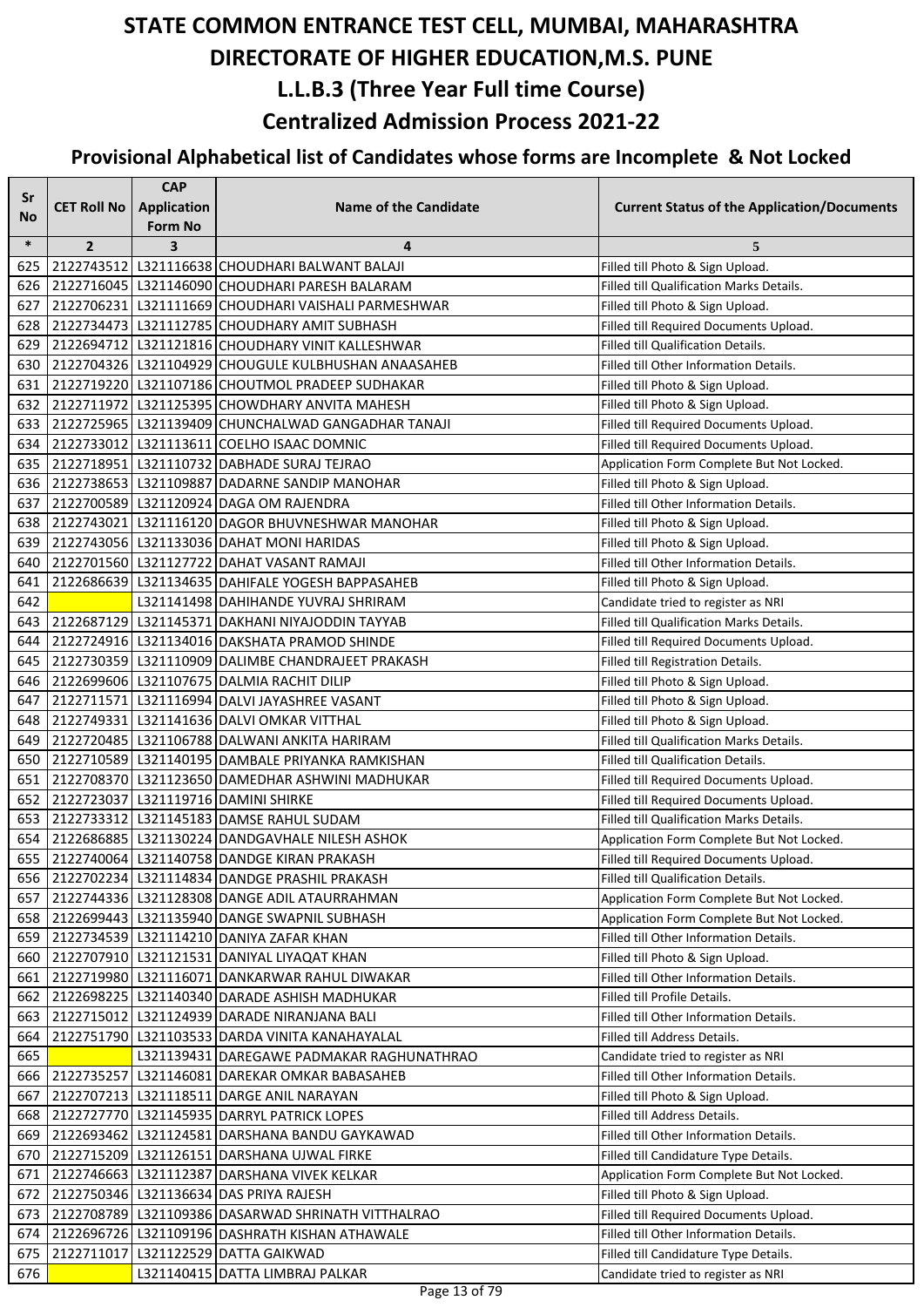| Sr         |                              | <b>CAP</b>              |                                                                                                    |                                                                              |
|------------|------------------------------|-------------------------|----------------------------------------------------------------------------------------------------|------------------------------------------------------------------------------|
| No         | <b>CET Roll No</b>           | <b>Application</b>      | <b>Name of the Candidate</b>                                                                       | <b>Current Status of the Application/Documents</b>                           |
|            |                              | <b>Form No</b>          |                                                                                                    |                                                                              |
| $\ast$     | $\overline{2}$               | $\overline{\mathbf{3}}$ | 4                                                                                                  | 5                                                                            |
| 677        |                              |                         | 2122705590 L321129555 DATTARAM RAMCHANDRA TAWADE                                                   | Filled till Required Documents Upload.                                       |
| 678        |                              |                         | 2122734018   L321124535   DATTATRAY BABAN MARGALE                                                  | Application Form Complete But Not Locked.                                    |
| 679        |                              |                         | L321132346 DATTATRAY HANUMANT MARKAD                                                               | Candidate tried to register as NRI                                           |
| 680        |                              |                         | 2122684590 L321125693 DAUNGE GANESH NANA                                                           | Filled till Photo & Sign Upload.                                             |
| 681        |                              |                         | 2122751302 L321142361 DAVANE AKSHAY ANNASAHEB<br>2122751325   L321139948 DAVANE PRAJAKTA ANNASAHEB | Filled till Qualification Details.                                           |
| 682<br>683 |                              |                         |                                                                                                    | Filled till Photo & Sign Upload.                                             |
| 684        |                              |                         | 2122748466 L321131604 DAWALE DARSHANA UMAJI<br>2122695807 L321120941 DAYANAND HANUMANT WAGHMODE    | Filled till Photo & Sign Upload.                                             |
| 685        |                              |                         | 2122741830 L321139604 DEDHIA PARAS KIRIT                                                           | Filled till Photo & Sign Upload.<br>Filled till Qualification Marks Details. |
| 686        |                              |                         | 2122695597 L321106637 DEEP RATHOD                                                                  | Filled till Other Information Details.                                       |
| 687        |                              |                         | 2122698527 L321125960 DEEPA DINESH PATIL                                                           | Application Form Complete But Not Locked.                                    |
| 688        |                              |                         | 2122737260 L321131385 DEEPA SANDIP MORE                                                            | Filled till Required Documents Upload.                                       |
| 689        |                              |                         | 2122724111 L321138939 DEEPA SUKHADEO VIRKAR                                                        | Filled till Registration Details.                                            |
| 690        | 2122709264 L321120650 DEEPAK |                         |                                                                                                    | Filled till Photo & Sign Upload.                                             |
| 691        |                              |                         | 2122716839 L321122990 DEEPAK ANANT DESHMUKH                                                        | Filled till Qualification Details.                                           |
| 692        |                              |                         | 2122699964 L321127388 DEEPAK BABAN ZOMBADE                                                         | Filled till Other Information Details.                                       |
| 693        |                              |                         | 2122751167 L321111539 DEEPAK KESHAV KULVE                                                          | Filled till Required Documents Upload.                                       |
| 694        |                              |                         | 2122745400 L321109883 DEEPAK KUMAR                                                                 | Filled till Photo & Sign Upload.                                             |
| 695        |                              |                         | 2122699574   L321131760   DEEPAK RAMCHANDRA MASTUD                                                 | Filled till Photo & Sign Upload.                                             |
| 696        |                              |                         | 2122729232 L321123986 DEEPALI ANANT KUDALE                                                         | Filled till Other Information Details.                                       |
| 697        |                              |                         | 2122744294 L321117940 DEEPALI LAXMAN WAGH                                                          | Filled till Other Information Details.                                       |
| 698        |                              |                         | 2122728781 L321130040 DEEPALI RAVINDRA BARATHE                                                     | Filled till Registration Details.                                            |
| 699        |                              |                         | 2122728479 L321142071 DEEPIKA PATHAK                                                               | Filled till Qualification Marks Details.                                     |
| 700        |                              |                         | 2122737192 L321114157 DEEPIKA SHARMA                                                               | Filled till Qualification Details.                                           |
| 701        |                              |                         | 2122689505 L321128703 DEEPTI SHARMA                                                                | Filled till Qualification Marks Details.                                     |
| 702        |                              |                         | 2122712096 L321113192 DEKHANE CHAITANYA VINAYAK                                                    | Filled till Registration Details.                                            |
| 703        |                              |                         | 2122702615   L321124496   DEOGAOKAR AKSHAY DILIPRAO                                                | Filled till Qualification Details.                                           |
| 704        |                              |                         | 2122740995   L321120878   DEOKATE ARJUN VILAS                                                      | Filled till Other Information Details.                                       |
| 705        |                              |                         | 2122727589 L321127081 DEONIKAR MAHESH AMBADASRAO                                                   | Filled till Required Documents Upload.                                       |
| 706        |                              |                         | 2122703827 L321105511 DEORE AKSHAY ISHWAR                                                          | Filled till Photo & Sign Upload.                                             |
| 707        |                              |                         | 2122743936 L321119837 DEORE YUVARAJ PANDHARINATH                                                   | Filled till Other Information Details.                                       |
|            |                              |                         | 708 2122712180 L321125886 DESAI SANDEEP PANDIT                                                     | Filled till Required Documents Upload.                                       |
| 709        |                              |                         | 2122698445   L321143591 DESALE MANOJ SOMNATH                                                       | Filled till Qualification Details.                                           |
| 710        |                              |                         | 2122740641   L321129732   DESHMANE VISHAL SANJAYKUMAR                                              | Filled till Qualification Details.                                           |
| 711        |                              |                         | 2122750081   L321145888 DESHMUKH BHIKANRAO PANDURANG                                               | Filled till Other Information Details.                                       |
| 712        |                              |                         | 2122718446   L321139915   DESHMUKH DHANANJAY MANIKRAO                                              | Filled till Qualification Details.                                           |
| 713        |                              |                         | 2122691947 L321123806 DESHMUKH KARISHMA SANJAYRAO                                                  | Filled till Photo & Sign Upload.                                             |
| 714        |                              |                         | 2122726669 L321146167 DESHMUKH RADHIKA RAJESH                                                      | Filled till Registration Details.                                            |
| 715        |                              |                         | 2122701481   L321122740   DESHMUKH SATYAJEET AVINASHRAO                                            | Application Form Complete But Not Locked.                                    |
| 716        |                              |                         | 2122695568   L321113851   DESHMUKH VAISHNAVI VILAS                                                 | Filled till Other Information Details.                                       |
| 717        |                              |                         | 2122687190 L321113132 DESHMUKH VIVEK VASANTRAO                                                     | Filled till Required Documents Upload.                                       |
| 718        |                              |                         | 2122696357 L321111559 DESHPANDE SAGAR NANDKUMAR                                                    | Filled till Photo & Sign Upload.                                             |
| 719        |                              |                         | 2122697355   L321134821   DETHE HARISH SUBHASH                                                     | Filled till Other Information Details.                                       |
| 720        |                              |                         | 2122694602   L321136377 DEVEN SHASHIKANT SAWANT                                                    | Filled till Photo & Sign Upload.                                             |
| 721        |                              |                         | 2122727885   L321102595 DEVENDRA R P PRAJAPATI                                                     | Filled till Photo & Sign Upload.                                             |
| 722        |                              |                         | L321106337 DEVENDRA SURESH PATIL                                                                   | Candidate tried to register as NRI                                           |
| 723        |                              |                         | 2122702754 L321123156 DEVENDRA VIJAY AHER                                                          | Filled till Candidature Type Details.                                        |
| 724        |                              |                         | 2122742381 L321105799 DEVGANIA DRASHTI BABUBHAI                                                    | Filled till Candidature Type Details.                                        |
| 725        |                              |                         | 2122727265 L321122925 DEVKAR PALLAVI SURESH                                                        | Filled till Photo & Sign Upload.                                             |
| 726        |                              |                         | 2122720437 L321136315 DEVLUK DEEPIKA CHIMANBHAI                                                    | Filled till Photo & Sign Upload.                                             |
| 727        |                              |                         | 2122689442   L321122615   DHABE SAMPAT SOMANNA                                                     | Application Form Complete But Not Locked.                                    |
| 728        |                              |                         | 2122745310 L321136032 DHAGE AMOL UTTAMRAO                                                          | Filled till Address Details.                                                 |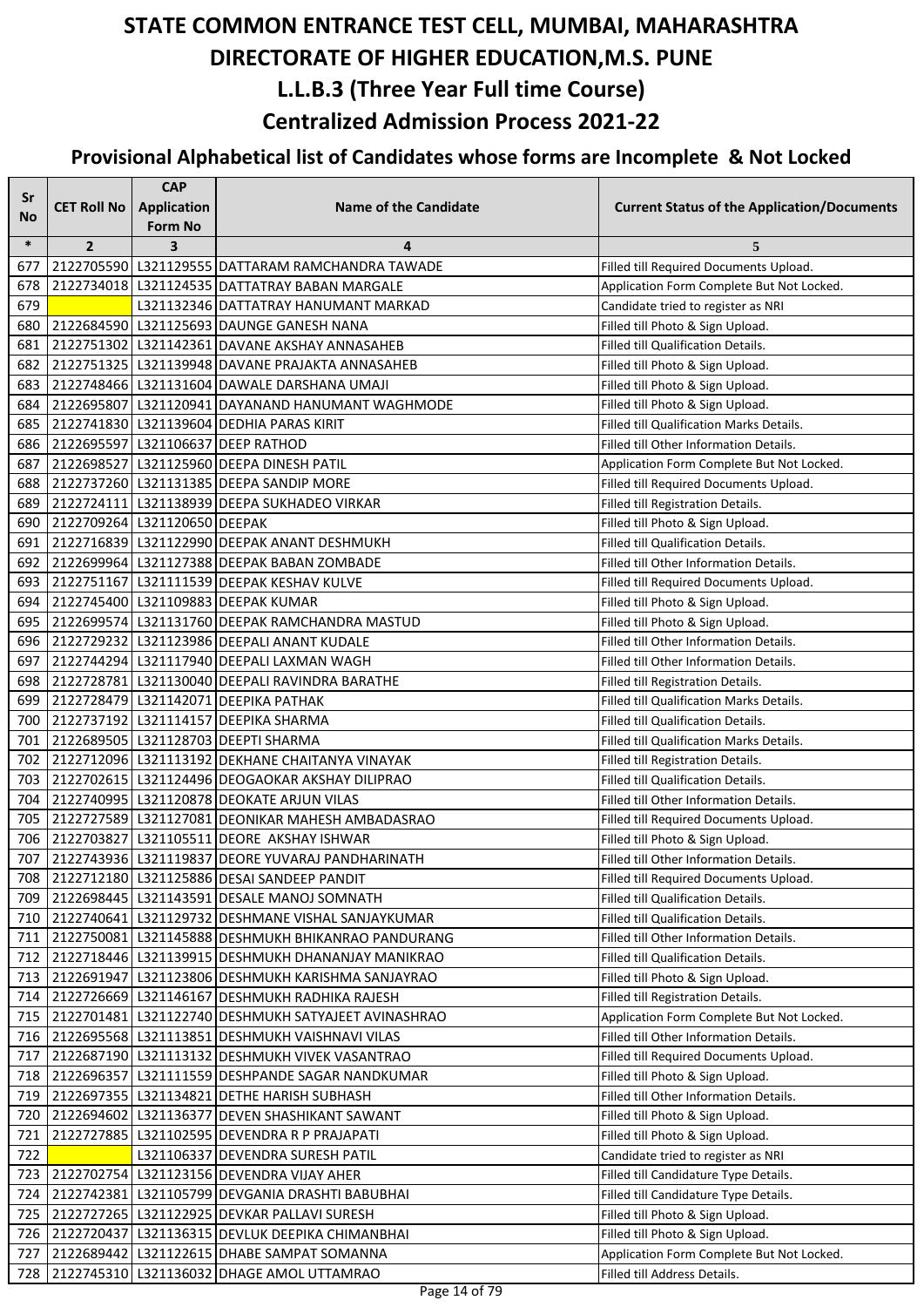| Sr     |                    | <b>CAP</b>              |                                                        |                                                    |
|--------|--------------------|-------------------------|--------------------------------------------------------|----------------------------------------------------|
| No     | <b>CET Roll No</b> | <b>Application</b>      | <b>Name of the Candidate</b>                           | <b>Current Status of the Application/Documents</b> |
|        |                    | <b>Form No</b>          |                                                        |                                                    |
| $\ast$ | $\overline{2}$     | $\overline{\mathbf{3}}$ | 4                                                      | 5                                                  |
| 729    |                    |                         | 2122729203 L321128289 DHAGE BHAU TUKARAM               | Filled till Photo & Sign Upload.                   |
| 730    |                    |                         | 2122736807 L321128964 DHAGE GANESH ASHOK               | Filled till Photo & Sign Upload.                   |
| 731    |                    |                         | 2122691778   L321101796   DHAGE PRANITA GANGADHAR      | Filled till Candidature Type Details.              |
| 732    |                    |                         | 2122721603   L321145847 DHAIGUDE KUNDLIK ANNASAHEB     | Filled till Category & Minority Details.           |
| 733    |                    |                         | 2122727731 L321133633 DHAK AMIT ANIL                   | Filled till Photo & Sign Upload.                   |
| 734    |                    |                         | 2122717760 L321111461 DHAKANE ADITYA SUBHASH           | Filled till Qualification Details.                 |
| 735    |                    |                         | 2122710938 L321107729 DHAKANE SANDEEP SUDHAKAR         | Filled till Photo & Sign Upload.                   |
| 736    |                    |                         | 2122747484 L321136787 DHAMALE PRATIK KHASERAO          | Filled till Qualification Details.                 |
| 737    |                    |                         | 2122730535   L321145946   DHAMALE SOMESH RATNAKANT     | Filled till Qualification Details.                 |
| 738    |                    |                         | 2122716924 L321140075 DHAMKE KIRAN NANDKUMAR           | Filled till Required Documents Upload.             |
| 739    |                    |                         | 2122724016 L321142109 DHAMNASKAR VISHNU RAMCHANDRA     | Filled till Required Documents Upload.             |
| 740    |                    |                         | 2122705985   L321122669 DHAMNE SUNANDA CHANDU GANGUBAI | Filled till Qualification Details.                 |
| 741    |                    |                         | 2122740663   L321146126   DHANANJAY JANARDAN SIRSAT    | Filled till Other Information Details.             |
| 742    |                    |                         | 2122729683   L321105232 DHANAVADE CHETAN SURESH        | Filled till Other Information Details.             |
| 743    |                    |                         | 2122749048 L321111034 DHANAWADE NILESH BHAGWAN         | Filled till Other Information Details.             |
| 744    |                    |                         | 2122733426   L321138311   DHANAWADE SHUBHAM TUKARAM    | Filled till Other Information Details.             |
| 745    |                    |                         | 2122716746 L321142771 DHANDE SUHAS LAHANU              | Filled till Other Information Details.             |
| 746    |                    |                         | 2122697810 L321140836 DHANDORE ABHIJIT SUDHAKAR        | Filled till Qualification Marks Details.           |
| 747    |                    |                         | 2122729641 L321142094 DHANDORE ATUL TUKARAM            | Filled till Other Information Details.             |
| 748    |                    |                         | 2122705555 L321106737 DHANESH RAVI VYAS                | Filled till Photo & Sign Upload.                   |
| 749    |                    |                         | 2122701300 L321137710 DHANRAJ KISANJI MOHOD            | Filled till Photo & Sign Upload.                   |
| 750    |                    |                         | 2122719272 L321121863 DHAPATE SATISH RUDRAV            | Filled till Candidature Type Details.              |
| 751    |                    |                         | 2122751816 L321111919 DHARGAWE ANAND ARUNRAO           | Filled till Candidature Type Details.              |
| 752    |                    |                         | L321110346 DHAVAL JITESH FOFARIA                       | Candidate tried to register as NRI                 |
| 753    |                    |                         | L321102677 DHAVAL JITESH FOFARIA                       | Candidate tried to register as NRI                 |
| 754    |                    |                         | L321102688 DHAVAL JITESH FOFARIA                       | Candidate tried to register as NRI                 |
| 755    |                    |                         | 2122728270 L321141218 DHAVALE SHRADDHA NAGESH          | Filled till Other Information Details.             |
| 756    |                    |                         | 2122715768 L321120494 DHAVALE SNEHA LAXMAN             | Filled till Qualification Details.                 |
| 757    |                    |                         | 2122706767 L321128245 DHAWALE GAUTAM TUKARAM           | Filled till Qualification Details.                 |
| 758    |                    |                         | 2122700545 L321125556 DHAWALE MAHESH MOHAN             | Filled till Other Information Details.             |
| 759    |                    |                         | 2122726029 L321124766 DHAWALE PRASHANT BRAMHA          | Filled till Other Information Details.             |
|        |                    |                         | 760 2122736286 L321131259 DHAWALE SHUBHANGI DILIP      | Filled till Photo & Sign Upload.                   |
| 761    |                    |                         | 2122696285 L321143605 DHAWARE SUMIT SAUBA              | Filled till Qualification Details.                 |
| 762    |                    |                         | 2122744531 L321132474 DHENGLE ASHWINI KASHINATH        | Filled till Photo & Sign Upload.                   |
| 763    |                    |                         | 2122712648 L321141796 DHIRAJ GAUTAM MANE               | Filled till Required Documents Upload.             |
| 764    |                    |                         | 2122740921 L321139848 DHIRAJ SUNIL YADAV               | Filled till Qualification Details.                 |
| 765    |                    |                         | 2122738649 L321106578 DHIRAJ VIJAYSINH PATIL           | Filled till Qualification Details.                 |
| 766    |                    |                         | 2122745158 L321128144 DHIRAJKUMAR NARANBHAI CHAUHAN    | Filled till Qualification Details.                 |
| 767    |                    |                         | 2122690438 L321104884 DHIVAR ALKA BABU                 | Application Form Complete But Not Locked.          |
| 768    |                    |                         | 2122719554 L321102377 DHOKANE DIPA DHONDIBA            | Filled till Candidature Type Details.              |
| 769    |                    |                         | 2122718244 L321128615 DHOKANE JAYA BABARAO             | Filled till Photo & Sign Upload.                   |
| 770    |                    |                         | 2122719477 L321144945 DHOKE MACHINDRANATH PRAKASH      | Filled till Candidature Type Details.              |
| 771    |                    |                         | 2122738777 L321130401 DHOLE PRAKASH TUKARAM            | Filled till Required Documents Upload.             |
| 772    |                    |                         | 2122685302 L321142956 DHOLE RAJRTAN PANKAJRAO          | Filled till Candidature Type Details.              |
| 773    |                    |                         | 2122743993 L321123590 DHONDAGE AMOL TANAJI             | Filled till Qualification Details.                 |
| 774    |                    |                         | 2122748175   L321109360   DHONDAGE SIDDHESHWAR ATMARAM | Application Form Complete But Not Locked.          |
| 775    |                    |                         | 2122715484 L321138573 DHONKAR VARSHA RAMDAS            | Filled till Qualification Marks Details.           |
| 776    |                    |                         | 2122726658 L321133014 DHONNAR SANJAY EKNATH            | Filled till Qualification Marks Details.           |
| 777    |                    |                         | 2122689173   L321104232   DHONUKSHE SUSHANT SHIVAJI    | Filled till Required Documents Upload.             |
| 778    |                    |                         | 2122725526 L321139701 DHOTE MANOJ VIJAY                | Filled till Photo & Sign Upload.                   |
| 779    |                    |                         | 2122708271   L321107716   DHOTE NIHAL HEMANT           | Filled till Candidature Type Details.              |
| 780    |                    |                         | 2122725241 L321116587 DHUMAL SANJEEV DATTATRAYA        | Filled till Required Documents Upload.             |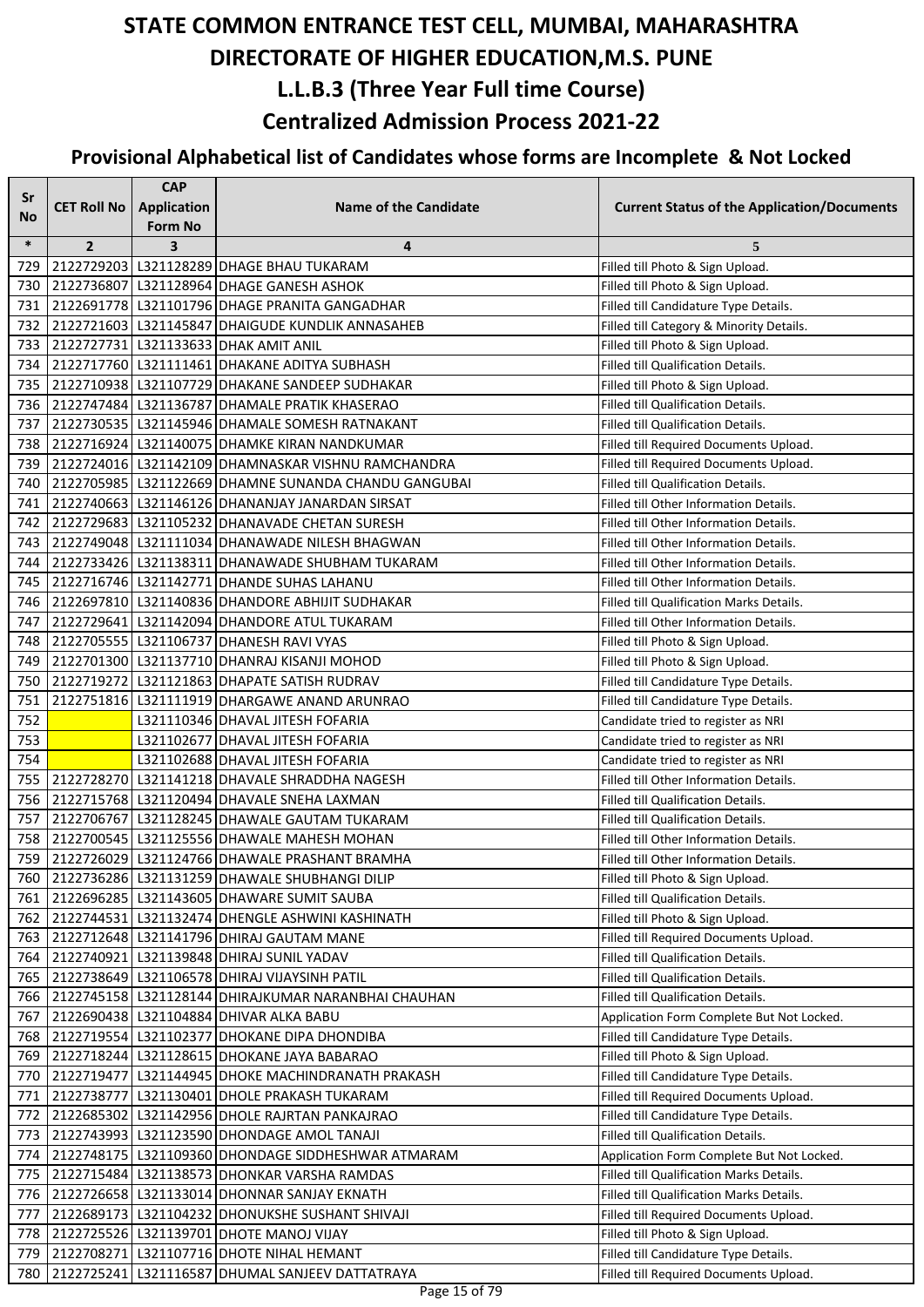| Sr         |                    | <b>CAP</b>                                |                                                                                              |                                                                                |
|------------|--------------------|-------------------------------------------|----------------------------------------------------------------------------------------------|--------------------------------------------------------------------------------|
| <b>No</b>  | <b>CET Roll No</b> | Application                               | <b>Name of the Candidate</b>                                                                 | <b>Current Status of the Application/Documents</b>                             |
| $\ast$     | $\overline{2}$     | <b>Form No</b><br>$\overline{\mathbf{3}}$ | 4                                                                                            | 5                                                                              |
| 781        |                    |                                           | 2122717889 L321111883 DHUNDALE VIKAS VILAS                                                   | Filled till Required Documents Upload.                                         |
| 782        |                    |                                           | 2122714420 L321127290 DHURI YASH VYANKATESH                                                  | Filled till Qualification Details.                                             |
| 783        |                    |                                           | 2122724586   L321125443   DHWANI DEDHIA                                                      | Filled till Photo & Sign Upload.                                               |
| 784        |                    |                                           | 2122686813   L321101004   DIGAMBER DAMU RAYASING                                             | Filled till Required Documents Upload.                                         |
| 785        |                    |                                           | 2122746897 L321146018 DIGHE GAURAV BABANRAO                                                  | Filled till Photo & Sign Upload.                                               |
| 786        |                    |                                           | 2122748185   L321139183   DIGHE SWATI ASHOK                                                  | Filled till Other Information Details.                                         |
| 787        |                    |                                           | L321139642 DIKSHA BHALCHANDRA GAIKWAD                                                        | Candidate tried to register as NRI                                             |
| 788        |                    |                                           | 2122688538   L321134294   DILBAG SINGH                                                       | Filled till Registration Details.                                              |
| 789        |                    |                                           | 2122722810 L321112322 DILIP HANUMANTA PERLA                                                  | Application Form Complete But Not Locked.                                      |
| 790        |                    |                                           | L321145615 DILIP HARICHANDRA MAGAR                                                           | Candidate tried to register as NRI                                             |
| 791        |                    |                                           | 2122735103 L321144803 DILIP JAGANNATH SONAWANE                                               | Application Form Complete But Not Locked.                                      |
| 792        |                    |                                           | 2122685132 L321127356 DILIP NARBA PAIKRAO                                                    | Filled till Candidature Type Details.                                          |
| 793        |                    |                                           | 2122751133   L321103974   DILIP PRALHAD JADHAV                                               | Filled till Photo & Sign Upload.                                               |
| 794        |                    |                                           | 2122738735   L321116747   DILIP RAMARAO PATIL                                                | Filled till Qualification Details.                                             |
| 795        |                    |                                           | L321145473 DILLIP KUMAR DAS                                                                  | Candidate tried to register as NRI                                             |
| 796        |                    |                                           | 2122685928 L321145298 DILLIP KUMAR DAS                                                       | Filled till Photo & Sign Upload.                                               |
| 797        |                    |                                           | 2122722817 L321144259 DILSHAD MUSHEER MERCHANT                                               | Filled till Required Documents Upload.                                         |
| 798        |                    |                                           | 2122687018 L321141673 DIMPAL ISHWARLAL KURIL                                                 | Filled till Required Documents Upload.                                         |
| 799        |                    |                                           | 2122711983 L321119646 DINDE GAYATRI BHUSHAN                                                  | Filled till Photo & Sign Upload.                                               |
| 800        |                    |                                           | 2122725120 L321112395 DINESH ANAND NAYAK                                                     | Filled till Required Documents Upload.                                         |
| 801        |                    |                                           | 2122715265 L321124867 DINESH CHANDRAKANT BHOIR                                               | Filled till Photo & Sign Upload.                                               |
| 802        |                    |                                           | 2122685008 L321106462 DINESH DEVIDAS TINGOTE                                                 | Filled till Registration Details.                                              |
| 803        |                    |                                           | L321130352 DINESH FULSING VAVLI                                                              | Candidate tried to register as NRI                                             |
| 804        |                    |                                           | 2122712449   L321137627   DINESH GAUTAM KHUPATE                                              | Filled till Qualification Marks Details.                                       |
| 805        |                    |                                           | 2122740423   L321105351   DINESH KANAIYALAL SUTHAR                                           | Filled till Required Documents Upload.                                         |
| 806        |                    |                                           | L321121769 DINESH REHANJYA VALVI                                                             | Candidate tried to register as NRI                                             |
| 807        |                    |                                           | 2122690255   L321144429   DINESH SUBHASH BORSE                                               | Filled till Qualification Marks Details.                                       |
| 808        |                    |                                           | 2122711329 L321116382 DINESH SUBHASH MULAY                                                   | Filled till Registration Details.                                              |
| 809        |                    |                                           | 2122693307 L321135357 DINGORE BHAKTI GANESH                                                  | Filled till Qualification Details.                                             |
| 810        |                    |                                           | 2122745373   L321134297   DINKAR VISHNU PRALHAD                                              | Filled till Required Documents Upload.                                         |
| 811        |                    |                                           | 2122719031 L321112406 DIPAK BHAULAL INGLE                                                    | Filled till Address Details.                                                   |
|            |                    |                                           | 812 2122744449 L321126841 DIPAK DAMU AAROTE                                                  | Application Form Complete But Not Locked.                                      |
| 813        |                    |                                           | 2122732619 L321131918 DIPAK DEVRAM MALI                                                      | Filled till Registration Details.                                              |
| 814        |                    |                                           | 2122693667 L321107102 DIPAK NANDKISHOR PATIL                                                 | Filled till Qualification Details.                                             |
| 815        |                    |                                           | L321141893 DIPAK SHYAM VARMA                                                                 | Candidate tried to register as NRI                                             |
| 816        |                    |                                           | 2122748126 L321145110 DIPAK SUBHASH KARGAL                                                   | Filled till Address Details.                                                   |
| 817        |                    |                                           | 2122734110 L321144347 DIPALI DILEEP ARJUNE                                                   | Filled till Photo & Sign Upload.                                               |
| 818        |                    |                                           | 2122695553   L321127926   DIPALI GANPAT SHINGADE                                             | Filled till Photo & Sign Upload.                                               |
| 819        |                    |                                           | 2122728609 L321102393 DIPALI KESHAVRAO SHINDE                                                | Filled till Required Documents Upload.                                         |
| 820        |                    |                                           | 2122746271   L321114250   DIPALI NIVRUTTI PHULE                                              | Filled till Candidature Type Details.<br>Filled till Candidature Type Details. |
| 821<br>822 |                    |                                           | 2122728256 L321120964 DIPALI SHIVAJI AVHAD<br>2122732281 L321132695 DIPALI SHIVAJI BANDPATTE | Application Form Complete But Not Locked.                                      |
| 823        |                    |                                           | 2122747217   L321136019   DIPALI SHIVAJI RAJAGE                                              | Filled till Photo & Sign Upload.                                               |
| 824        |                    |                                           | L321107965 DIPESH ANIL GAJARUSHI                                                             | Candidate tried to register as NRI                                             |
| 825        |                    |                                           | 2122689372 L321120107 DIPESH MOHAN PANDADIA                                                  | Filled till Qualification Details.                                             |
| 826        |                    |                                           | 2122701936 L321109529 DIPMALA BHIMRAO JADHAV                                                 | Filled till Other Information Details.                                         |
| 827        |                    |                                           | 2122742579 L321113325 DIPTI JAGDISH SANGHVI                                                  | Application Form Complete But Not Locked.                                      |
| 828        |                    |                                           | 2122744328   L321134801   DIPTI JAYVANT KHANDIJOD                                            | Filled till Candidature Type Details.                                          |
| 829        |                    |                                           | 2122742689 L321109243 DIPTI WAMANRAO BORKAR                                                  | Filled till Qualification Details.                                             |
| 830        |                    |                                           | 2122716561 L321137598 DISALE AKSHAY RAMESH                                                   | Application Form Complete But Not Locked.                                      |
| 831        |                    |                                           | 2122746070 L321132298 DISHANT ANIL BADGE                                                     | Filled till Qualification Marks Details.                                       |
| 832        |                    |                                           | 2122694829 L321108728 DIVYA SURESH INGULKAR                                                  | Filled till Qualification Marks Details.                                       |
|            |                    |                                           |                                                                                              |                                                                                |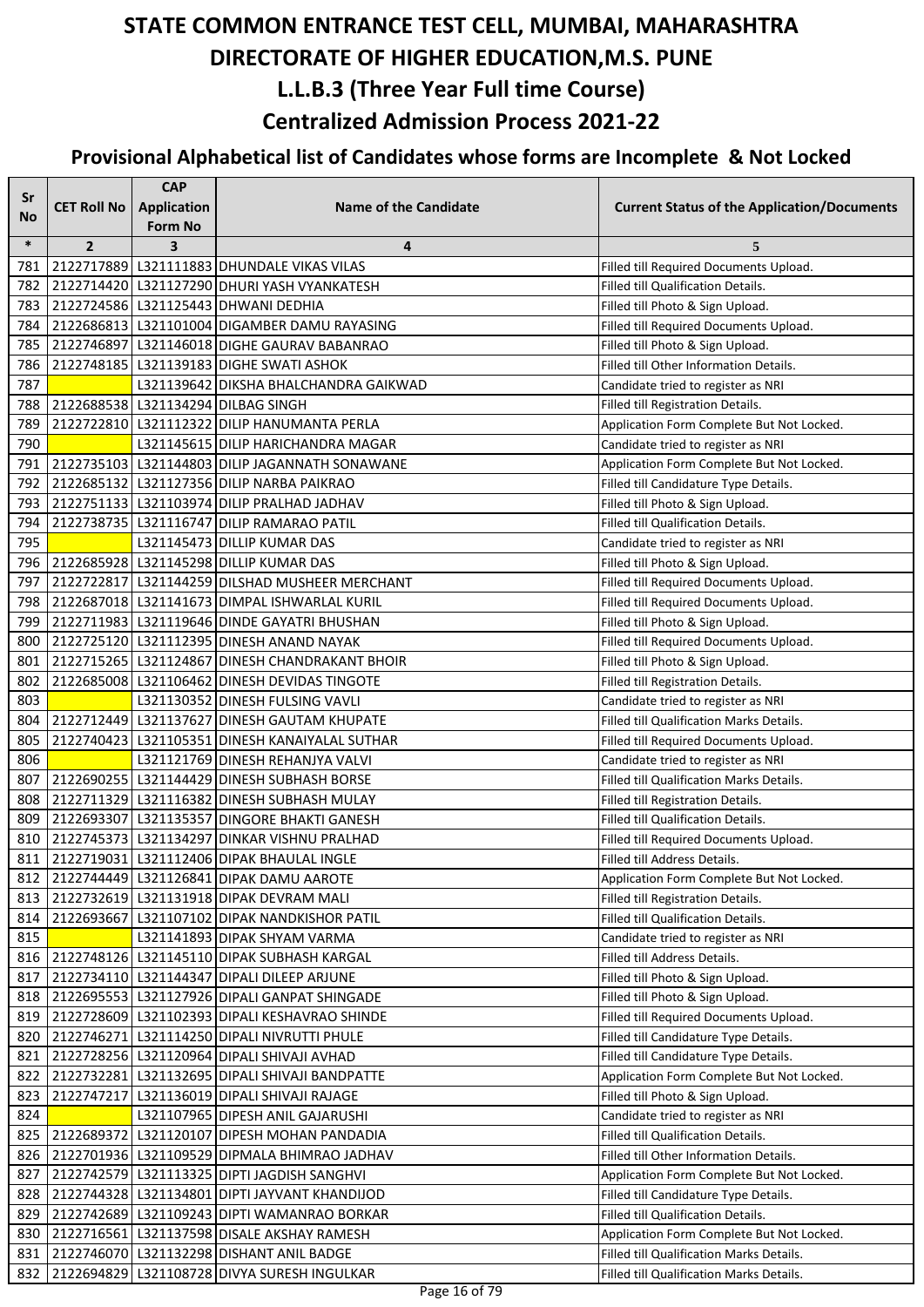| Sr        |                    | <b>CAP</b>              |                                                                       |                                                    |
|-----------|--------------------|-------------------------|-----------------------------------------------------------------------|----------------------------------------------------|
| <b>No</b> | <b>CET Roll No</b> | <b>Application</b>      | <b>Name of the Candidate</b>                                          | <b>Current Status of the Application/Documents</b> |
|           |                    | Form No                 |                                                                       |                                                    |
| $\ast$    | $\overline{2}$     | $\overline{\mathbf{3}}$ | 4                                                                     | 5                                                  |
| 833       |                    |                         | 2122728166   L321104899 DIVYAM RANJAN                                 | <b>Filled till Qualification Details.</b>          |
| 834       |                    |                         | 2122710893 L321133883 DIWANI TRUPTI TEJPAL                            | Application Form Complete But Not Locked.          |
| 835       |                    |                         | 2122698399   L321138940   DIXIT DHANANJAY ANIL                        | Filled till Qualification Details.                 |
| 836       |                    |                         | 2122727896 L321142659 DIXIT TARUN SHIVKANT                            | Filled till Required Documents Upload.             |
| 837       |                    |                         | 2122693249 L321111345 DIXIT VISHAL INDRESH                            | Filled till Required Documents Upload.             |
| 838       |                    |                         | 2122702683   L321107732 DIYA MARIA SOLOMON                            | <b>Filled till Qualification Details.</b>          |
| 839       |                    |                         | 2122713130   L321110570   DNYANDEO BABAN SUL                          | Filled till Photo & Sign Upload.                   |
| 840       |                    |                         | 2122720964 L321111137 DNYANESHWAR DAGADU RATHOD                       | Filled till Other Information Details.             |
| 841       |                    |                         | 2122726652 L321134007 DNYANESHWAR MURLIDHAR NETARE                    | Filled till Qualification Marks Details.           |
| 842       |                    |                         | L321138489 DNYANESHWAR NAGESH JUNE                                    | Candidate tried to register as NRI                 |
| 843       |                    |                         | 2122749041 L321125466 DNYANESHWAR NIVRUTTI INDORE                     | Filled till Other Information Details.             |
| 844       |                    |                         | 2122736835   L321120516   DNYANESHWAR RAOSAHEB GAVHAD                 | Filled till Qualification Marks Details.           |
| 845       |                    |                         | 2122745615   L321116998   DOIFODE ISHWAR DATTATRAYA                   | Filled till Other Information Details.             |
| 846       |                    |                         | 2122752123 L321135427 DOIJAD MANOJ SHIVAJI                            | Application Form Complete But Not Locked.          |
| 847       |                    |                         | 2122713585   L321125900   DOIPHODE SHRIRANG KAILAS                    | Filled till Required Documents Upload.             |
| 848       |                    |                         | 2122706957 L321107363 DOKADIA IBRAHIM HANIF                           | Filled till Address Details.                       |
| 849       |                    |                         | 2122741632 L321114083 DOKE MAYUR GANESH                               | Filled till Other Information Details.             |
| 850       |                    |                         | 2122711397   L321130444   DOLE RUSHIKESH JANARDHAN                    | Filled till Qualification Details.                 |
| 851       |                    |                         | 2122738314 L321121512 DOLE SIDDHARTH ABHIMAN                          | Filled till Required Documents Upload.             |
| 852       |                    |                         | 2122727900 L321145624 DOLLY AKHILESH JHA                              | Filled till Photo & Sign Upload.                   |
| 853       |                    |                         | 2122712679 L321107322 DOMINIC ROYD FRANKLIN                           | Filled till Registration Details.                  |
| 854       |                    |                         | 2122701470   L321133112   DONGRE ROSHAN RAJENDRA                      | Filled till Photo & Sign Upload.                   |
| 855       |                    |                         | 2122690677   L321118184   DOSHI SHAILESH MANILAL                      | Filled till Photo & Sign Upload.                   |
| 856       |                    |                         | 2122740455   L321130319   DR AMOL SADASHIV JADHAV                     | Filled till Photo & Sign Upload.                   |
| 857       |                    |                         | 2122751047 L321113833 DR. OTURKAR UJWALA NEE UKIRDE UJWALA DATTATRAYA | Filled till Qualification Details.                 |
| 858       |                    |                         | 2122724533   L321102965   DRIPTI PADHIYAR                             | Filled till Photo & Sign Upload.                   |
| 859       |                    |                         | 2122690960 L321114127 DRONKAR SAKSHI RAJENDRA                         | Filled till Qualification Details.                 |
| 860       |                    |                         | 2122706014 L321111167 DSA ARNOLD ALLAN                                | Filled till Registration Details.                  |
| 861       |                    |                         | 2122741746 L321126693 DSA CLIVE CLIFFORD                              | Filled till Required Documents Upload.             |
| 862       |                    |                         | 2122740156 L321140907 DUBEY AKHILESH KUMAR                            | Filled till Required Documents Upload.             |
| 863       |                    |                         | 2122740063 L321144538 DUBEY ASHISH RAJESH                             | Filled till Other Information Details.             |
| 864       |                    |                         | 2122741788 L321120902 DUBEY ASMITA RAJESHKUMAR                        | Filled till Required Documents Upload.             |
| 865       |                    |                         | 2122715459 L321137312 DUBEY GEETANSH VINOD                            | Filled till Photo & Sign Upload.                   |
| 866       |                    |                         | 2122705507 L321129807 DUBEY NITIN SUSHIL KUMAR                        | Filled till Other Information Details.             |
| 867       |                    |                         | 2122724452   L321115925   DUBEY POOJA RAJENDRA                        | Filled till Registration Details.                  |
| 868       |                    |                         | 2122749051 L321143642 DUDHAL SUMATI SHIVAJIRAO                        | Filled till Qualification Details.                 |
| 869       |                    |                         | 2122745372   L321136148   DUDHATE SHITAL PANDURANG                    | Filled till Other Information Details.             |
| 870       |                    |                         | 2122723627 L321101670 DUDHAVADKAR KAUSTUBH DATTATRAY                  | Application Form Complete But Not Locked.          |
| 871       |                    |                         | 2122725570 L321143478 DUDHE ABHISHEK CHANDRASHEKHAR                   | Filled till Photo & Sign Upload.                   |
| 872       |                    |                         | 2122685087 L321107897 DUDHE RAHUL PRABHAKAR                           | Filled till Qualification Details.                 |
| 873       |                    |                         | 2122719107 L321101297 DUKARE AKASH JAGANNATH                          | Filled till Registration Details.                  |
| 874       |                    |                         | 2122740983   L321131994 DUKARE RENUKA PANDHARINATH                    | Filled till Required Documents Upload.             |
| 875       |                    |                         | 2122703457 L321122024 DUMANE CHANDRAKANT MANOHAR                      | Filled till Required Documents Upload.             |
| 876       |                    |                         | 2122691249   L321123644   DUNDE ARCHANA LAXMAN                        | Filled till Candidature Type Details.              |
| 877       |                    |                         | 2122709895   L321116987 DURGESH BHARTI                                | Filled till Registration Details.                  |
| 878       |                    |                         | 2122748202 L321133792 DURGUDE VISHAL SATISH                           | Filled till Photo & Sign Upload.                   |
| 879       |                    |                         | 2122686154   L321128022   DUSANE BHUSHAN GOVIND                       | Filled till Required Documents Upload.             |
| 880       |                    |                         | 2122725233   L321144478   DWIVEDI ASHISH CHANDRAMOHAN KALAWATI        | Filled till Qualification Marks Details.           |
| 881       |                    |                         | 2122718863   L321112574   EJAJ SAMAD SHAH                             | Application Form Complete But Not Locked.          |
| 882       |                    |                         | 2122737653 L321127878 EKHANDE SMITA MAHAVIR                           | Filled till Qualification Details.                 |
| 883       |                    |                         | 2122697958   L321106546 EKMALLE SHIDHARATH LALCHANDRA                 | Application Form Complete But Not Locked.          |
| 884       | 2122711894         |                         | L321145991 EKTA PANDHARINATH OVHAL                                    | Filled till Qualification Details.                 |
|           |                    |                         |                                                                       |                                                    |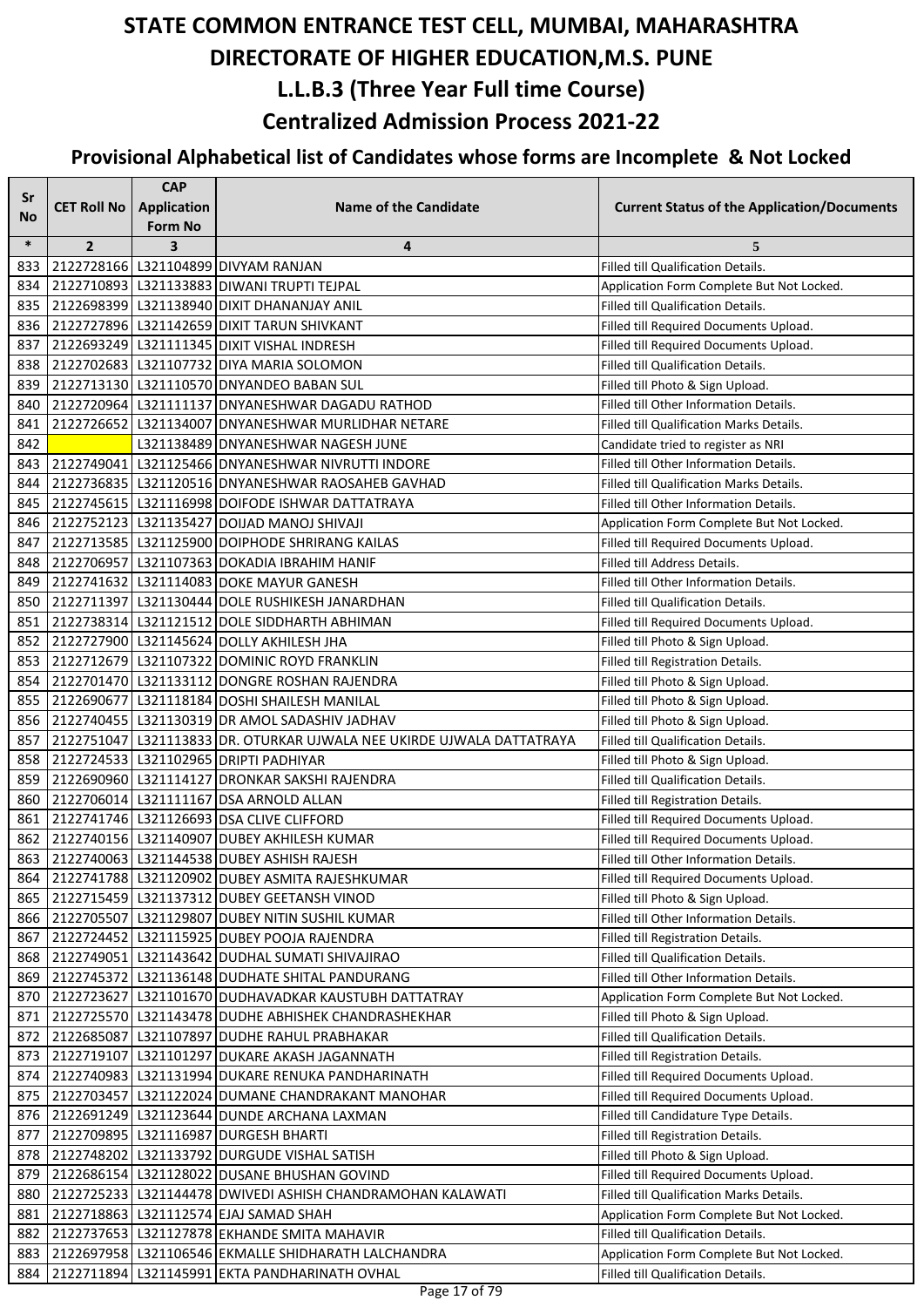| Sr        |                    | <b>CAP</b>                           |                                                           |                                                    |
|-----------|--------------------|--------------------------------------|-----------------------------------------------------------|----------------------------------------------------|
| <b>No</b> | <b>CET Roll No</b> | <b>Application</b><br><b>Form No</b> | Name of the Candidate                                     | <b>Current Status of the Application/Documents</b> |
| $\ast$    | $\overline{2}$     | $\overline{\mathbf{3}}$              | 4                                                         | 5                                                  |
| 885       |                    |                                      | 2122733783 L321139307 EKTA SEWLANI                        | Filled till Required Documents Upload.             |
| 886       |                    |                                      | 2122715997 L321123027 ERABATHINI SHRINIVAS RAJGANGARAM    | Filled till Registration Details.                  |
| 887       |                    |                                      | 2122702667 L321108692 FAHEEM APM                          | Filled till Qualification Details.                 |
| 888       |                    |                                      | 2122741445   L321126297   FAIZAN SHAKIL KHAN              | Filled till Registration Details.                  |
| 889       |                    |                                      | 2122699628 L321128671 FALAKE ROHIT DIGAMBER               | Filled till Other Information Details.             |
| 890       |                    |                                      | 2122694978   L321138409   FARATE PRAKASH RAJARAM          | Filled till Address Details.                       |
| 891       |                    |                                      | 2122743777   L321112547   FARHAT NASREEN MD. YOUSUF       | Filled till Required Documents Upload.             |
| 892       |                    |                                      | 2122690527 L321134688 FAROOQUI ARSALAN MOHD AKRAM         | Filled till Qualification Marks Details.           |
| 893       |                    |                                      | 2122714635   L321139934   FASALKAR NILAM DILIPKUMAR       | Filled till Required Documents Upload.             |
| 894       |                    |                                      | 2122702704 L321126254 FATE REWANNATH GANGADHAR            | Filled till Registration Details.                  |
| 895       |                    |                                      | 2122724749 L321143299 FATIMA AMEEN MASTER                 | Filled till Photo & Sign Upload.                   |
| 896       |                    |                                      | L321135830 FIRDAUS UDAIPURI                               | Candidate tried to register as NRI                 |
| 897       |                    |                                      | 2122737289 L321144581 FITWE VISHAL KISHOR                 | Filled till Qualification Details.                 |
| 898       |                    |                                      | 2122684065 L321125527 FUKE SWAPNIL NIRANJAN               | Filled till Photo & Sign Upload.                   |
| 899       |                    |                                      | 2122688259 L321113019 FULESH SURESH JAIN                  | Filled till Qualification Details.                 |
| 900       |                    |                                      | 2122717910 L321106946 FULKAR PANKAJ RAMESHRAO             | Filled till Required Documents Upload.             |
| 901       |                    |                                      | 2122717783   L321132827   FUNDE PRADIP BHANUDAS           | Application Form Complete But Not Locked.          |
| 902       |                    |                                      | 2122735802   L321145843   GABHANE VISHAL GAJANANRAO       | Filled till Other Information Details.             |
| 903       |                    |                                      | 2122694038 L321119433 GACCHE JAYWARDHAN SHUDDHODAN        | Filled till Photo & Sign Upload.                   |
| 904       |                    |                                      | L321141587 GADADE RUPALI KRUSHNRAO                        | Candidate tried to register as NRI                 |
| 905       |                    |                                      | 2122707128 L321103674 GADAVE LAXMI SAMPAT                 | Filled till Required Documents Upload.             |
| 906       |                    |                                      | 2122691657 L321128900 GADDAPURE AKASH SHRINIVAS           | Filled till Other Information Details.             |
| 907       |                    |                                      | 2122739029 L321141421 GADDIME DNYANESHWAR KISANRAO        | Filled till Photo & Sign Upload.                   |
| 908       |                    |                                      | 2122732564 L321128302 GADE GAUTAMI DADA                   | Filled till Other Information Details.             |
| 909       |                    |                                      | 2122695858 L321114361 GADE RAJ SUDHIR                     | Filled till Candidature Type Details.              |
| 910       |                    |                                      | 2122684884 L321118938 GADEKAR KIRAN MOHAN                 | Filled till Photo & Sign Upload.                   |
| 911       |                    |                                      | 2122725640 L321119906 GADGE SHESHANK PRAKASH              | Application Form Complete But Not Locked.          |
| 912       |                    |                                      | 2122740127 L321125855 GADGE SUSHAMA BABAJI                | Filled till Qualification Details.                 |
| 913       |                    |                                      | 2122739726 L321133413 GADHAVE DIKSHIKA DEEPAK             | Filled till Other Information Details.             |
| 914       |                    |                                      | 2122730042 L321146099 GADHAVE NIVEDITA PRAMOD             | Filled till Photo & Sign Upload.                   |
| 915       |                    |                                      | 2122735384 L321108809 GADHAVE VISHWAS RAMDAS              | Application Form Complete But Not Locked.          |
| 916       |                    |                                      | 2122691358 L321131946 GADRE PANKAJ BABANRAO               | Filled till Photo & Sign Upload.                   |
| 917       |                    |                                      | 2122748329   L321111650   GAGAT RAVI KUMAR MADANPAL       | Filled till Required Documents Upload.             |
| 918       |                    |                                      | 2122712007 L321113633 GAHERVAR DIGVIJAYSINHA BHAGWANSINHA | Filled till Photo & Sign Upload.                   |
| 919       |                    |                                      | 2122718250 L321139856 GAIGOLE SANJAY MANIKRAO             | Filled till Other Information Details.             |
| 920       |                    |                                      | 2122743851 L321117760 GAIKAWAD AMITA SHANDEO              | Filled till Qualification Details.                 |
| 921       |                    |                                      | 2122745517 L321100819 GAIKWAD AJIT DAGADU                 | Filled till Qualification Details.                 |
| 922       |                    |                                      | 2122712862   L321112437   GAIKWAD AKASH DHARMA            | Filled till Photo & Sign Upload.                   |
| 923       |                    |                                      | 2122684986   L321122296   GAIKWAD AKASH JANARDHAN         | Filled till Photo & Sign Upload.                   |
| 924       |                    |                                      | 2122746565   L321107267   GAIKWAD AMOL VITTHAL            | Filled till Qualification Details.                 |
| 925       |                    |                                      | 2122699418   L321108595   GAIKWAD ANKITA ASHOK            | Filled till Qualification Details.                 |
| 926       |                    |                                      | 2122732298 L321105386 GAIKWAD ANKUSH TANAJI               | Filled till Qualification Details.                 |
| 927       |                    |                                      | 2122751225   L321144119 GAIKWAD ANUPRIYA GANGARAM         | Filled till Qualification Details.                 |
| 928       |                    |                                      | 2122751383 L321106998 GAIKWAD BHAVESH JITENDRA            | Filled till Registration Details.                  |
| 929       |                    |                                      | 2122746916   L321121453   GAIKWAD DASHRATH NAMDEV         | Filled till Qualification Details.                 |
| 930       |                    |                                      | 2122711366 L321137382 GAIKWAD DEEPAK NAMDEO               | Filled till Other Information Details.             |
| 931       |                    |                                      | 2122741709 L321117911 GAIKWAD DHIRAJ DNYANESHWAR          | Filled till Qualification Details.                 |
| 932       |                    |                                      | 2122729581 L321100063 GAIKWAD HEMANT RAKHMAJI             | Application Form Complete But Not Locked.          |
| 933       |                    |                                      | 2122716888   L321126208   GAIKWAD JAYESH DILIP            | Filled till Candidature Type Details.              |
| 934       |                    |                                      | 2122710307 L321117333 GAIKWAD JAYESH SUBHASH              | Filled till Required Documents Upload.             |
| 935       |                    |                                      | 2122688690 L321123101 GAIKWAD MAHESH JAGANNATH            | Filled till Candidature Type Details.              |
| 936       | 2122746730         | L321145877                           | GAIKWAD MANISHA BABRUVAN                                  | Application Form Complete But Not Locked.          |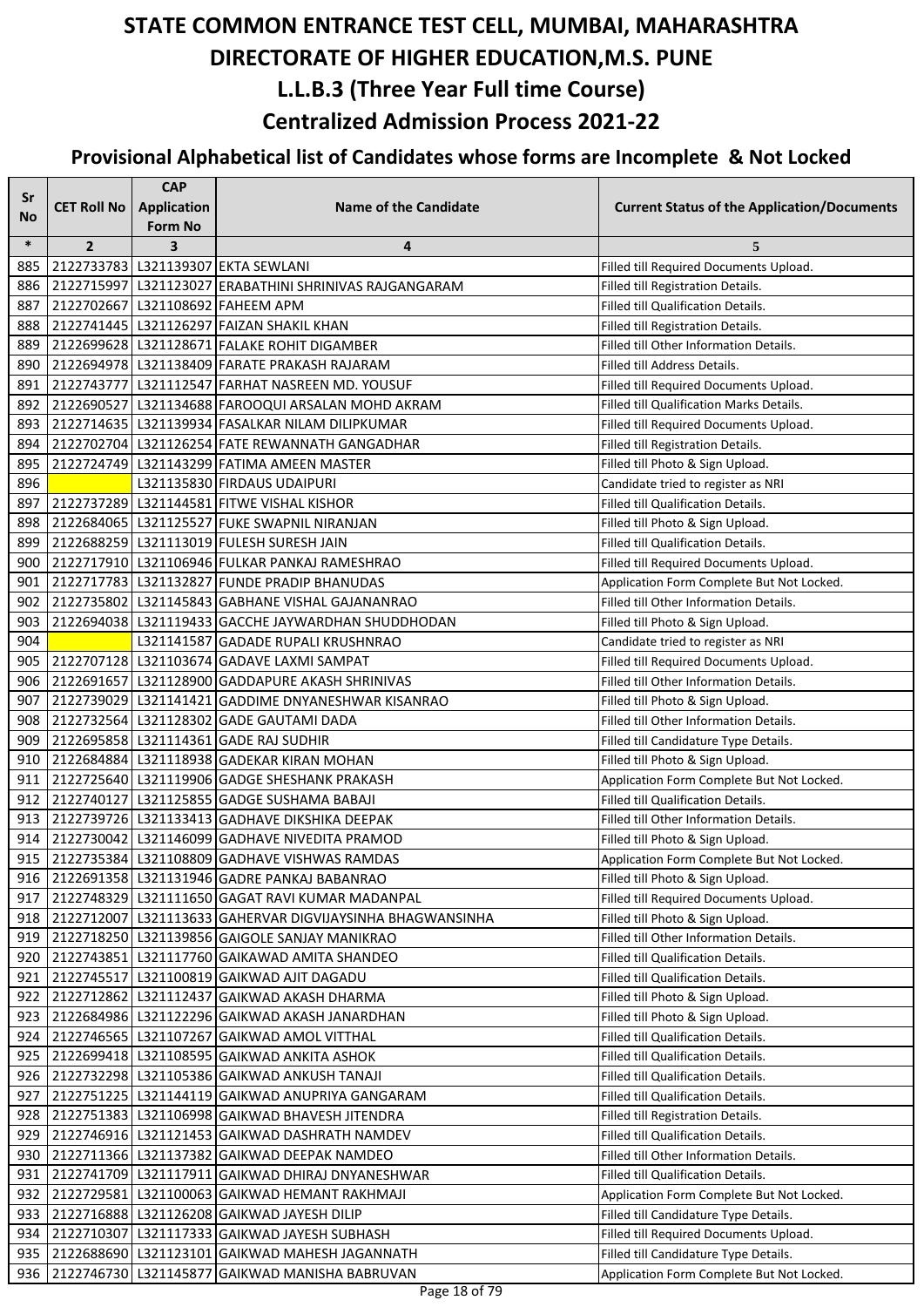| Sr         |                    | <b>CAP</b>         |                                                                                     |                                                                                 |
|------------|--------------------|--------------------|-------------------------------------------------------------------------------------|---------------------------------------------------------------------------------|
| <b>No</b>  | <b>CET Roll No</b> | <b>Application</b> | <b>Name of the Candidate</b>                                                        | <b>Current Status of the Application/Documents</b>                              |
| $\ast$     |                    | <b>Form No</b>     |                                                                                     | 5                                                                               |
| 937        | $\overline{2}$     | 3                  | 4<br>2122742264 L321144051 GAIKWAD MEENA DADARAO                                    | Filled till Required Documents Upload.                                          |
| 938        |                    |                    | 2122750452 L321143163 GAIKWAD MRUDULA JAYWANT                                       | Filled till Photo & Sign Upload.                                                |
| 939        |                    |                    | 2122715812 L321107043 GAIKWAD PARTH JAYWANT                                         | Filled till Address Details.                                                    |
| 940        |                    |                    | 2122729157 L321120123 GAIKWAD PAVAN UTTAMRAO                                        | Filled till Other Information Details.                                          |
| 941        |                    |                    | 2122706606 L321137208 GAIKWAD POOJA PRAKASH                                         | Filled till Qualification Details.                                              |
| 942        |                    |                    | 2122711113   L321134700 GAIKWAD PRATIBHA NARAYAN                                    | Application Form Complete But Not Locked.                                       |
| 943        |                    |                    | 2122747860   L321140544   GAIKWAD PRUTHAVIRAJ DILIP                                 | Filled till Candidature Type Details.                                           |
| 944        |                    |                    | 2122715363 L321132716 GAIKWAD REKHA WAMANRAO                                        | Filled till Required Documents Upload.                                          |
| 945        |                    |                    | 2122716107 L321131324 GAIKWAD RESHMA MAHADU                                         | Filled till Required Documents Upload.                                          |
| 946        |                    |                    | 2122728275 L321131388 GAIKWAD ROHINI UTTAM                                          | Filled till Qualification Details.                                              |
| 947        |                    |                    | 2122749122 L321144773 GAIKWAD ROHIT YUVRAJ                                          | Filled till Qualification Details.                                              |
| 948        |                    |                    | 2122708528 L321144179 GAIKWAD SACHIN RAMRAO                                         | Filled till Other Information Details.                                          |
| 949        |                    |                    | 2122746097 L321132765 GAIKWAD SATISH NAGNATH                                        | Filled till Qualification Marks Details.                                        |
| 950        |                    |                    | 2122693723 L321130494 GAIKWAD SHWETAMBARI RAVINDRA                                  | Filled till Candidature Type Details.                                           |
| 951        |                    |                    | 2122730501 L321145551 GAIKWAD SIDDHARTH SHIVRAM                                     | Filled till Profile Details.                                                    |
| 952        |                    |                    | 2122741681 L321143394 GAIKWAD SURAJ MAHENDRA                                        | Filled till Required Documents Upload.                                          |
| 953        |                    |                    | 2122713442 L321137020 GAIKWAD SURAJ MARUTI                                          | Application Form Complete But Not Locked.                                       |
| 954        |                    |                    | 2122697863 L321111061 GAIKWAD SURYAKANT UMAJI                                       | Filled till Photo & Sign Upload.                                                |
| 955        |                    |                    | 2122747345 L321113577 GAIKWAD SWAPNIL DADASAHEB                                     | Filled till Photo & Sign Upload.                                                |
| 956        |                    |                    | 2122715246 L321128898 GAIKWAD SWATI ANANTA                                          | Filled till Photo & Sign Upload.                                                |
| 957        |                    |                    | 2122751301 L321142853 GAIKWAD TUSHAR RAMESH                                         | Filled till Required Documents Upload.                                          |
| 958        |                    |                    | 2122711937 L321134711 GAIKWAD VARSHA UTTAM                                          | Filled till Qualification Details.                                              |
| 959        |                    |                    | 2122741089 L321146038 GAIKWAD VASANT VISHNU                                         | Filled till Qualification Details.                                              |
| 960        |                    |                    | 2122728851 L321131256 GAIKWAD YASH BABURAO                                          | Filled till Qualification Details.                                              |
| 961        |                    |                    | 2122729839 L321106776 GAJANAN BABAN SHENDKAR                                        | Filled till Required Documents Upload.                                          |
| 962        |                    |                    | L321114229 GAJANAN DNYANESHWAR MUNESHWAR                                            | Candidate tried to register as NRI                                              |
| 963        |                    |                    | 2122687045   L321127190 GAJANAN VAIJEENATH BANSODE                                  | Filled till Registration Details.                                               |
| 964        |                    |                    | 2122696020 L321108856 GAJANAN VISHWANATH VASMATKAR                                  | Filled till Candidature Type Details.                                           |
| 965        |                    |                    | 2122703714 L321108587 GAJARUSHI DIPESH ANIL                                         | Application Form Complete But Not Locked.                                       |
| 966        |                    |                    | 2122750387 L321117907 GAJBHAR SATWAJI VISHWANATH                                    | Filled till Category & Minority Details.                                        |
| 967        |                    |                    | 2122691309 L321127347 GAJBHIYE MAYA RAGHO                                           | Filled till Candidature Type Details.                                           |
| 968        |                    |                    | 2122713123 L321121986 GAJELE GOVIND MADHAV                                          | Filled till Candidature Type Details.                                           |
| 969        |                    |                    | 2122699008   L321139585   GAJGHAT SANDEEP LAXMAN                                    | Filled till Photo & Sign Upload.                                                |
| 970        |                    |                    | 2122690595   L321114033   GAJJAR DARSHANA JAYANTILAL                                | Filled till Required Documents Upload.                                          |
| 971        |                    |                    | 2122714319 L321132407 GALINDE SAGAR MAHESH                                          | Filled till Qualification Details.                                              |
| 972        |                    |                    | 2122728823 L321131718 GALINDE SHUBHAM RAJESH                                        | Filled till Photo & Sign Upload.                                                |
| 973        |                    |                    | 2122688453   L321127453 GAMARE ASHISH GAMARE                                        | Filled till Candidature Type Details.                                           |
| 974        |                    |                    | 2122704579   L321104849   GAMBHIRE ANIKET ANKUSHRAO                                 | Filled till Photo & Sign Upload.                                                |
| 975        |                    |                    | 2122690619 L321125169 GANDHI VARUN SANJAY                                           | Filled till Required Documents Upload.<br>Filled till Candidature Type Details. |
| 976        |                    |                    | 2122719150   L321113512 GANESH BABRUWAN WAGHMARE                                    | Filled till Required Documents Upload.                                          |
| 977<br>978 |                    |                    | 2122729180 L321109207 GANESH BALAJI MITHA<br>L321133101 GANESH BALKRISHNA KHURDEKAR | Candidate tried to register as NRI                                              |
| 979        |                    |                    | 2122712697 L321114119 GANESH CHABUKSWAR                                             | Filled till Other Information Details.                                          |
| 980        |                    |                    | L321118625 GANESH CHAMARYA CHAURE                                                   | Candidate tried to register as NRI                                              |
| 981        |                    |                    | 2122747078 L321139420 GANESH DNYANESHWAR GADE                                       | Filled till Other Information Details.                                          |
| 982        |                    |                    | 2122700427 L321126710 GANESH NATHA BHOSALE                                          | Filled till Required Documents Upload.                                          |
| 983        |                    |                    | 2122734238   L321143257   GANESH PUNDLIK SHERE                                      | Filled till Other Information Details.                                          |
| 984        |                    |                    | 2122702173   L321110556   GANESH SANTOSHKUMAR TOTALA                                | Filled till Address Details.                                                    |
| 985        |                    |                    | 2122731682 L321109943 GANESH SITARAM KOLI                                           | Filled till Registration Details.                                               |
| 986        |                    |                    | 2122746888   L321133864   GANESH SUDAM BHAPKAR                                      | Filled till Address Details.                                                    |
| 987        |                    |                    | 2122696663 L321111327 GANESH TAYADE                                                 | Filled till Other Information Details.                                          |
| 988        |                    |                    | 2122743672 L321113828 GANGADHAR VITHALRAO LONE                                      | Application Form Complete But Not Locked.                                       |
|            |                    |                    |                                                                                     |                                                                                 |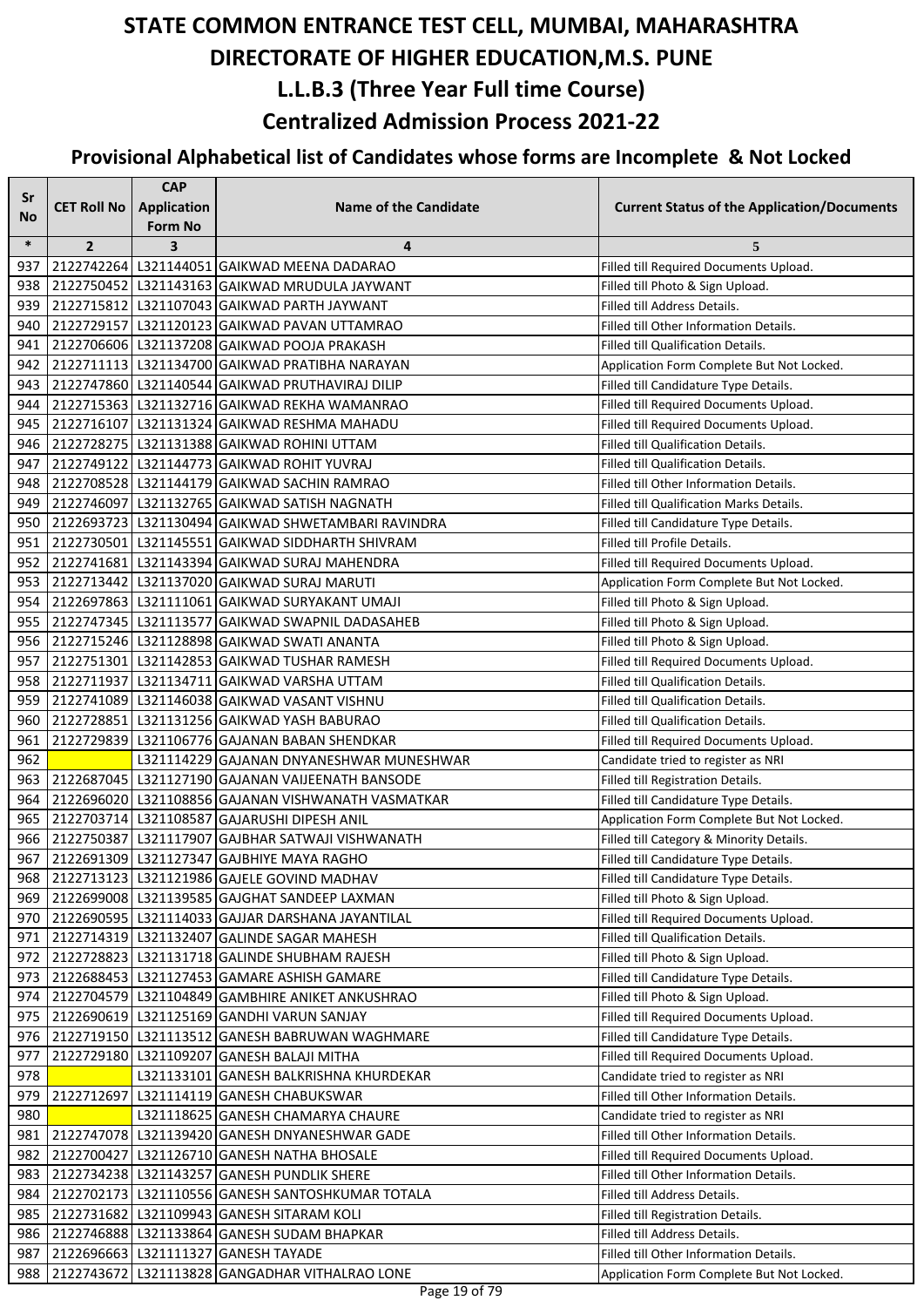| Sr         |                    | <b>CAP</b>              |                                                                                                 |                                                                                 |
|------------|--------------------|-------------------------|-------------------------------------------------------------------------------------------------|---------------------------------------------------------------------------------|
| No         | <b>CET Roll No</b> | <b>Application</b>      | <b>Name of the Candidate</b>                                                                    | <b>Current Status of the Application/Documents</b>                              |
|            |                    | Form No                 |                                                                                                 |                                                                                 |
| $\ast$     | $\overline{2}$     | $\overline{\mathbf{3}}$ | 4                                                                                               | 5                                                                               |
| 989        |                    |                         | L321125848 GANGAMANI RAMCHANDRA MUNGLE                                                          | Candidate tried to register as NRI                                              |
| 990        |                    |                         | L321126005 GANGAMANI RAMCHANDRA MUNGLE                                                          | Candidate tried to register as NRI                                              |
| 991        |                    |                         | 2122728330 L321102409 GANGAWATE NISHANT RAMESH                                                  | Filled till Qualification Marks Details.                                        |
| 992        |                    |                         | 2122689961 L321119135 GANGURDE SACHIN ASHOK                                                     | Filled till Photo & Sign Upload.                                                |
| 993        |                    |                         | 2122734514 L321126204 GANGURDE SIDDHARTH CHANDRAKANT                                            | Filled till Registration Details.                                               |
| 994        |                    |                         | 2122721557 L321100145 GANIUL HAKIM                                                              | Application Form Complete But Not Locked.                                       |
| 995        |                    |                         | 2122686497   L321119245   GANJARE SATISH CHANDRAKANT                                            | Filled till Other Information Details.                                          |
| 996        |                    |                         | 2122703025   L321141880 GANVIR RAGINA PRAKASH                                                   | Filled till Photo & Sign Upload.                                                |
| 997        |                    |                         | 2122737437 L321118355 GANVIR SANDEEP DAULAT<br>2122690684 L321104773 GAONKAR PRASHANT MURLIDHAR | Filled till Required Documents Upload.                                          |
| 998<br>999 |                    |                         | 2122695503   L321137191 GARAD PRASHANT APPASAHEB                                                | Application Form Complete But Not Locked.<br>Filled till Qualification Details. |
|            |                    |                         | 1000 2122749191 L321108345 GARDE ROHIT SADASHIV                                                 | Filled till Required Documents Upload.                                          |
|            |                    |                         | 1001 2122706186 L321141076 GARIMA RUDRAPRATAP SINGH                                             | Filled till Photo & Sign Upload.                                                |
|            |                    |                         | 1002 2122685083 L321105052 GARJE ANIL KHANDU                                                    | Filled till Required Documents Upload.                                          |
|            |                    |                         | 1003 2122735010 L321136066 GARJE NAGESH BABASAHEB                                               | Filled till Qualification Details.                                              |
|            |                    |                         | 1004 2122699696 L321118257 GARUD VIJAY DAULAT                                                   | Filled till Other Information Details.                                          |
|            |                    |                         | 1005 2122701614 L321134132 GARWE YUSUF RANNU                                                    | Filled till Qualification Marks Details.                                        |
|            |                    |                         | 1006 2122685834 L321142316 GATHE TAIEE RAMCHANDRA                                               | Filled till Required Documents Upload.                                          |
|            |                    |                         | 1007   2122712420   L321139316   GAURAV DATTATRAY JADHAV                                        | Filled till Qualification Details.                                              |
|            |                    |                         | 1008 2122727440 L321131289 GAURAV YADAV                                                         | Filled till Address Details.                                                    |
|            |                    |                         | 1009 2122750956 L321137691 GAURI HARISH PAWAR                                                   | Filled till Registration Details.                                               |
|            |                    |                         | 1010 2122751123 L321132255 GAUTAM DURYODHAN GAIKWAD                                             | Filled till Candidature Type Details.                                           |
|            |                    |                         | 1011 2122743885 L321103026 GAVALE DIPALI RAJU                                                   | Filled till Candidature Type Details.                                           |
|            |                    |                         | 1012 2122715128 L321139106 GAVALI TEJASWINI CHHAGAN                                             | Filled till Photo & Sign Upload.                                                |
|            |                    |                         | 1013 2122710657 L321146079 GAVHANE MANSI SANJAY                                                 | Filled till Qualification Marks Details.                                        |
|            |                    |                         | 1014 2122710670 L321124040 GAVHANE MRUNALI SANJAY                                               | Filled till Photo & Sign Upload.                                                |
|            |                    |                         | 1015 2122692217 L321119747 GAVIT SHAMUVEL JAIVANT                                               | Filled till Other Information Details.                                          |
|            |                    |                         | 1016 2122702592 L321135722 GAVKARE NAYAN JAGDISH                                                | Filled till Other Information Details.                                          |
|            |                    |                         | 1017 2122711345 L321133076 GAWADE SHITAL POPAT                                                  | Filled till Photo & Sign Upload.                                                |
|            |                    |                         | 1018 2122733202 L321136663 GAWADE SWATI SURESH                                                  | Filled till Required Documents Upload.                                          |
|            |                    |                         | 1019 2122743342 L321114377 GAWALE NITESH HARIDAS                                                | Application Form Complete But Not Locked.                                       |
|            |                    |                         | 1020 2122708569 L321125776 GAWALI KRISHNA DATTARAO                                              | Filled till Candidature Type Details.                                           |
|            |                    |                         | 1021 2122712065   L321134886 GAWALI SHRIKANT SURYAKANT                                          | Filled till Qualification Details.                                              |
|            |                    |                         | 1022 2122691087 L321121507 GAWANDE ANUJA VISHNUDAS                                              | Application Form Complete But Not Locked.                                       |
|            |                    |                         | 1023 2122728826 L321141409 GAWARI TEJAS SHANKAR                                                 | Filled till Qualification Details.                                              |
|            |                    |                         | 1024 2122733349 L321129761 GAWDE AARTI VINAYAK                                                  | Filled till Qualification Details.                                              |
|            |                    |                         | 1025 2122700304 L321142309 GEDAM ASHVINI VITTHAL                                                | Filled till Address Details.                                                    |
|            |                    |                         | 1026 2122708052 L321139382 GEDAM DHARMDAS UTTAM                                                 | Filled till Qualification Details.                                              |
|            |                    |                         | 1027 2122708354 L321120148 GEDAM DINA KISAN                                                     | Filled till Address Details.                                                    |
|            |                    |                         | 1028 2122751281 L321137938 GEETA KISHOR MORE                                                    | Filled till Required Documents Upload.                                          |
|            |                    |                         | 1029 2122738072 L321124360 GEHI BHAWESH AMARLAL                                                 | Filled till Qualification Details.                                              |
|            |                    |                         | 1030 2122739841 L321104587 GEHLOT OMPRAKASH KAPOORCHAND                                         | Filled till Qualification Marks Details.                                        |
| 1031       |                    | L321104736 GFDVDV       |                                                                                                 | Candidate tried to register as NRI                                              |
| 1032       |                    |                         | L321143043 GHADAGE SHYAM BABAN                                                                  | Candidate tried to register as NRI                                              |
|            |                    |                         | 1033 2122712982 L321143311 GHADAGE SHYAM BABAN                                                  | Filled till Registration Details.                                               |
|            |                    |                         | 1034 2122714920 L321144684 GHADGE APARNA MOHAN                                                  | Filled till Qualification Details.                                              |
|            |                    |                         | 1035 2122706975   L321135084 GHADGE HARSHAL KASHINATH                                           | Filled till Required Documents Upload.                                          |
|            |                    |                         | 1036 2122711274 L321145520 GHADGE SAPANA BALASAHEB                                              | Filled till Photo & Sign Upload.                                                |
|            |                    |                         | 1037 2122693835   L321133618 GHADGE SNEHAL SARJERAO                                             | Filled till Photo & Sign Upload.                                                |
|            |                    |                         | 1038 2122747887 L321122892 GHADGE SUJATA SOPANRAO                                               | Filled till Required Documents Upload.                                          |
|            | 1039 2122748475    |                         | L321122885 GHADGE SWAPNIL YASHWANT                                                              | Filled till Required Documents Upload.                                          |
|            |                    |                         | 1040 2122689084 L321127772 GHANGALE VIKAS SHANKAR                                               | Application Form Complete But Not Locked.                                       |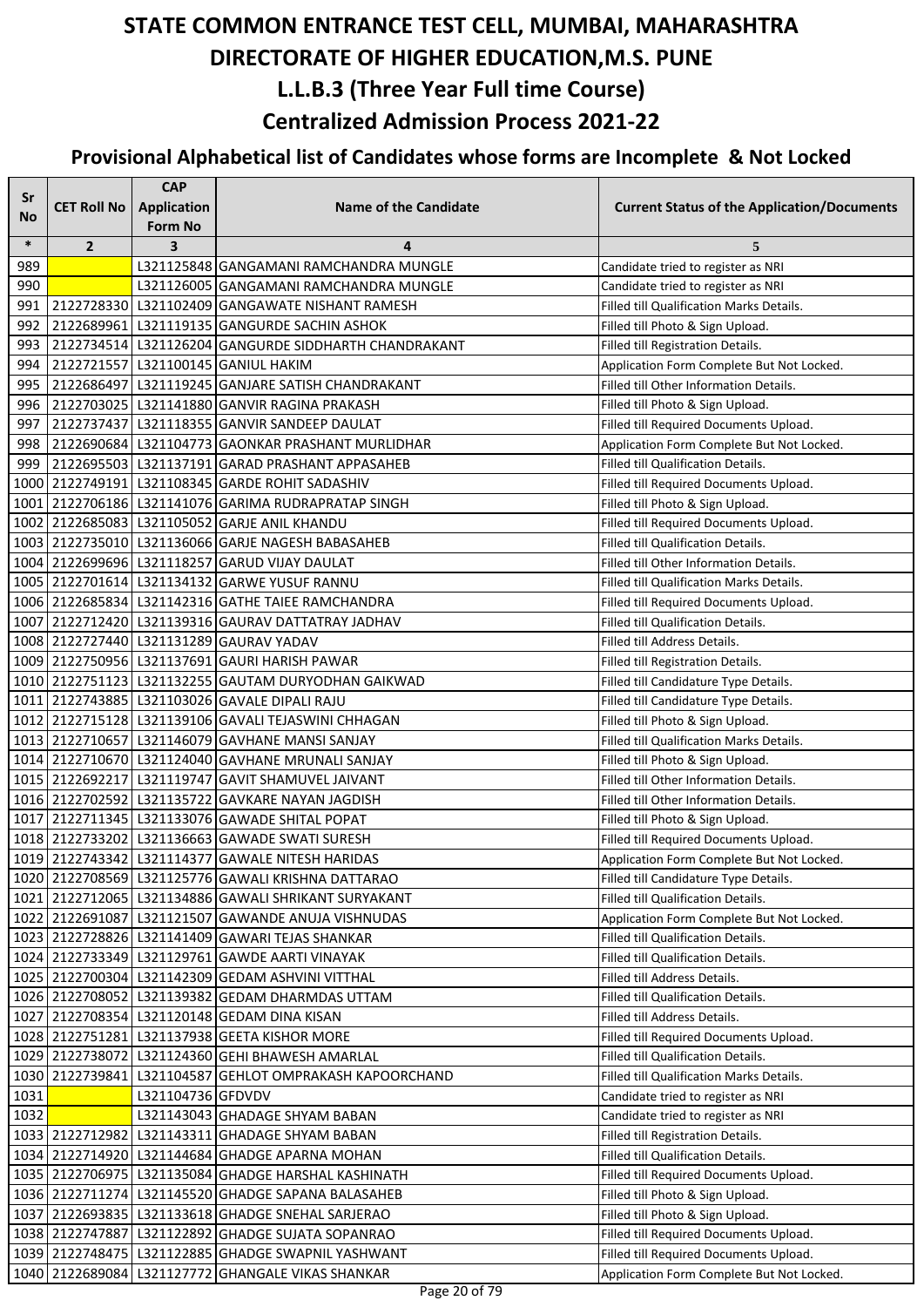| Sr     |                            | <b>CAP</b>                    |                                                           |                                                    |
|--------|----------------------------|-------------------------------|-----------------------------------------------------------|----------------------------------------------------|
| No     | <b>CET Roll No</b>         | Application<br><b>Form No</b> | <b>Name of the Candidate</b>                              | <b>Current Status of the Application/Documents</b> |
| $\ast$ | $\overline{2}$             | 3                             | 4                                                         | 5                                                  |
| 1041   |                            |                               | L321134734 GHANSHYAM SHITLAPRASAD TIWARI                  | Candidate tried to register as NRI                 |
|        |                            |                               | 1042 2122724363 L321102178 GHANWAT UDAY DATTATRAY         | <b>Filled till Profile Details.</b>                |
|        |                            |                               | 1043 2122745165 L321127759 GHARAT DINESH RAMESH           | Filled till Required Documents Upload.             |
|        |                            |                               | 1044 2122751582 L321136384 GHARBUDE VISHNUDEO AJINATH     | Filled till Required Documents Upload.             |
|        |                            |                               | 1045 2122725448 L321107821 GHARDE ASHISH KALIDAS          | Filled till Candidature Type Details.              |
|        |                            |                               | 1046 2122738654 L321118205 GHATAGE PUNAM NANDKUMAR        | Filled till Registration Details.                  |
|        |                            |                               | 1047 2122740051 L321131384 GHATE VINOD KESHAV             | Filled till Required Documents Upload.             |
|        |                            |                               | 1048 2122719171 L321142901 GHATE YOGESH BAJIRAO           | Filled till Candidature Type Details.              |
|        |                            |                               | 1049 2122732934 L321119109 GHAVAT HEMANT BALU             | Filled till Required Documents Upload.             |
|        |                            |                               | 1050 2122696047 L321125092 GHAVATE TEJAS DIPAK            | Filled till Qualification Details.                 |
|        |                            |                               | 1051 2122709770 L321144049 GHODAKE AVINASH GANESH         | Filled till Candidature Type Details.              |
|        |                            |                               | 1052 2122747382 L321138148 GHODE AJAY KACHARU             | Filled till Photo & Sign Upload.                   |
|        |                            |                               | 1053 2122712569 L321118224 GHODEKAR JAYSHRI POPAT         | Filled till Required Documents Upload.             |
|        |                            |                               | 1054 2122690467 L321131064 GHODKE NIKHIL ARJUN            | Filled till Candidature Type Details.              |
|        |                            |                               | 1055 2122736535 L321143609 GHODKE WALMIK BALU             | Filled till Photo & Sign Upload.                   |
|        |                            |                               | 1056 2122718874 L321124101 GHODKI SAURABH RAVINDRA        | Filled till Candidature Type Details.              |
|        |                            |                               | 1057 2122694460 L321136067 GHOGARE SNEHAL VISHWAS         | Filled till Registration Details.                  |
|        |                            |                               | 1058 2122728821 L321111255 GHOLAP DEEPAK DAMODAR          | Filled till Required Documents Upload.             |
|        |                            |                               | 1059 2122708954 L321111844 GHORPADE BALVANT CHANDRAKANT   | Filled till Candidature Type Details.              |
|        |                            |                               | 1060 2122722513 L321104683 GHUG MONIKA SHANTARAM          | Filled till Registration Details.                  |
|        |                            |                               | 1061 2122709454 L321107307 GHUGE SANDESH RAJESH           | Filled till Candidature Type Details.              |
|        |                            |                               | 1062 2122710424 L321145917 GHUGE SANTOSH DADARAO          | Filled till Qualification Marks Details.           |
|        |                            |                               | 1063 2122744267 L321126305 GHULE ASHITI MOHAN             | Filled till Qualification Details.                 |
|        |                            |                               | 1064 2122735216 L321130442 GHULE MANALI RAMESH            | Filled till Qualification Details.                 |
|        |                            |                               | 1065 2122717746 L321131206 GHULE NAYAN RAMESH             | Filled till Photo & Sign Upload.                   |
|        |                            |                               | 1066 2122721506 L321111495 GHULE RAJESH ANIL              | Filled till Other Information Details.             |
|        |                            |                               | 1067 2122726818 L321125083 GHUMARE SHANKAR MANOHAR        | Filled till Required Documents Upload.             |
|        |                            |                               | 1068 2122685451 L321143972 GHUMARE VIKAS MARUTI           | Filled till Other Information Details.             |
|        |                            |                               | 1069 2122705370 L321131436 GHUME PREETI MANOHAR           | Filled till Qualification Details.                 |
|        |                            |                               | 1070 2122716089 L321134619 GHUNKIKAR NIRMALKUMAR MADHUKAR | Filled till Required Documents Upload.             |
|        |                            |                               | 1071 2122746266 L321146061 GIRE ROHAN ASHOKRAO            | Filled till Other Information Details.             |
|        |                            |                               | 1072 2122739146 L321124064 GIRI ABHISHEK ASHOK            | Filled till Required Documents Upload.             |
|        |                            |                               | 1073 2122685296 L321140712 GIRI DAIVASHALA PRABHU         | Filled till Category & Minority Details.           |
|        |                            |                               | 1074 2122741945 L321141824 GIRISH VINAYAK KULKARNI        | Filled till Qualification Details.                 |
|        |                            |                               | 1075 2122733145   L321140919 GIRISH ZALKE                 | Filled till Qualification Details.                 |
|        |                            |                               | 1076 2122737675   L321143713 GIRNAR MAYURI GAJANAN        | Filled till Qualification Details.                 |
|        |                            |                               | 1077 2122751504 L321146001 GITA LAXMAN LOKHANDE           | Filled till Photo & Sign Upload.                   |
|        |                            |                               | 1078 2122716739 L321100506 GODBOLE PRERNA DILIP           | Filled till Qualification Details.                 |
|        |                            |                               | 1079 2122747839 L321131509 GODE SUNANDA BALU              | Filled till Photo & Sign Upload.                   |
|        |                            |                               | 1080 2122733905 L321146040 GOHIL BHAKTI VIJAY             | Filled till Qualification Details.                 |
|        |                            |                               | 1081 2122707302 L321144124 GOHIL NEHA ASHOK               | Filled till Required Documents Upload.             |
|        |                            |                               | 1082 2122741053 L321144181 GOHIL PREETI ASHOKKUMAR        | Filled till Photo & Sign Upload.                   |
|        |                            |                               | 1083 2122718497 L321144168 GOKHALE PRITAMKUMAR MOHANLAL   | Filled till Photo & Sign Upload.                   |
|        |                            |                               | 1084 2122729220 L321107461 GOLE AISHWARYA SUHAS           | Filled till Other Information Details.             |
|        |                            |                               | 1085 2122695867 L321129131 GOMASE NITIN SUKHADEV          | Filled till Required Documents Upload.             |
|        |                            |                               | 1086 2122700983   L321117923 GOMASE VITTHAL TUKARAM       | Filled till Candidature Type Details.              |
|        |                            |                               | 1087 2122701380   L321138732 GONDANE PALLAVI ARUNRAO      | Filled till Photo & Sign Upload.                   |
|        |                            |                               | 1088 2122731179 L321144678 GONDHALI NILESH GOPAL          | Filled till Photo & Sign Upload.                   |
|        |                            |                               | 1089 2122730705 L321108016 GONDKAR ANIKET BABANRAO        | Application Form Complete But Not Locked.          |
|        |                            |                               | 1090 2122750120 L321124612 GONDRE AKSHAY MAHADEV          | Filled till Qualification Marks Details.           |
|        |                            |                               | 1091 2122737329 L321128817 GOPAL BABURAO JADHAO           | Filled till Other Information Details.             |
|        | 1092 2122746919 L321106727 |                               | <b>GORAD TANAJI APPA</b>                                  | Filled till Photo & Sign Upload.                   |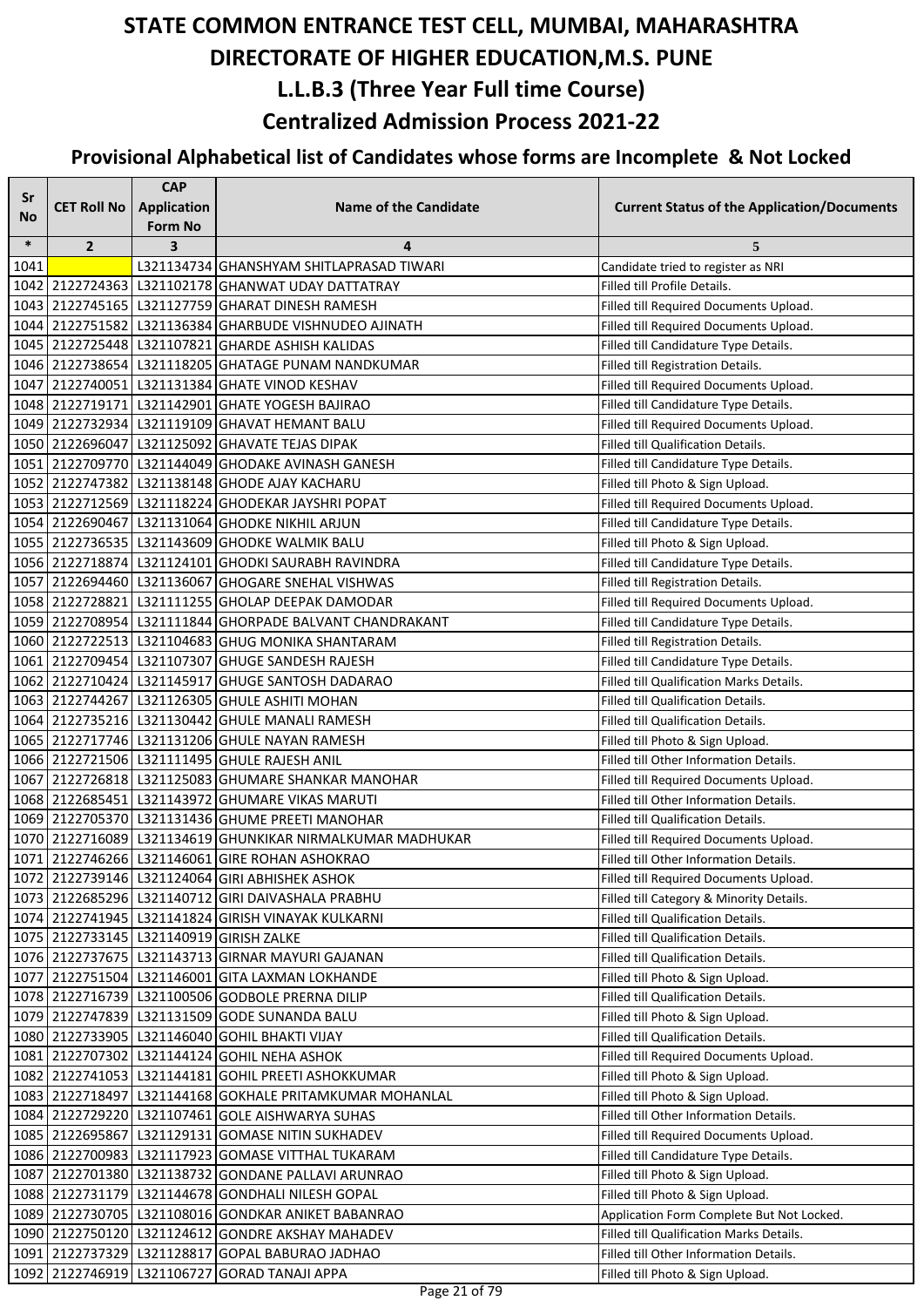| Sr     |                    | <b>CAP</b>         |                                                               |                                                                              |
|--------|--------------------|--------------------|---------------------------------------------------------------|------------------------------------------------------------------------------|
| No.    | <b>CET Roll No</b> | <b>Application</b> | <b>Name of the Candidate</b>                                  | <b>Current Status of the Application/Documents</b>                           |
| $\ast$ |                    | Form No            |                                                               |                                                                              |
|        | $\overline{2}$     | 3                  | 4<br>1093 2122739856 L321123941 GORAKHA SHIVAJI INGALE        | 5                                                                            |
| 1094   |                    |                    | L321135864 GORAKSH VITTHAL BHUJBAL                            | Filled till Candidature Type Details.                                        |
|        |                    |                    | 1095 2122692422 L321111831 GORAKSHANATH SHIVAJI AKHADE        | Candidate tried to register as NRI<br>Filled till Required Documents Upload. |
|        |                    |                    | 1096 2122737082 L321106766 GORE BALU TATYARAM                 | Filled till Other Information Details.                                       |
|        |                    |                    | 1097 2122747489 L321120897 GORE VANITA PANDURANG              | Filled till Photo & Sign Upload.                                             |
|        |                    |                    | 1098 2122688857 L321139827 GORIVALE AMISHA KIRAN              | Filled till Required Documents Upload.                                       |
|        |                    |                    | 1099 2122690190 L321114771 GORIVALE KALPESH ANIL              | Filled till Photo & Sign Upload.                                             |
|        |                    |                    | 1100 2122694579 L321115219 GOSAVI KIRAN BAJRANG               | Filled till Photo & Sign Upload.                                             |
|        |                    |                    | 1101 2122688421 L321144618 GOTHANKAR RUTUJA DILIP DAKSHATA    | Filled till Registration Details.                                            |
|        |                    |                    | 1102 2122720636 L321143536 GOVARDHAN KUMAVAT                  | Filled till Address Details.                                                 |
|        |                    |                    | 1103 2122748948 L321131358 GOVIND KHARAT                      | Filled till Qualification Details.                                           |
|        |                    |                    | 1104 2122740519 L321103071 GOWDA DAYANANDA BABU               | Filled till Photo & Sign Upload.                                             |
|        |                    |                    | 1105 2122739592 L321107791 GRACY SINGH PADIYAR                | Filled till Other Information Details.                                       |
|        |                    |                    | 1106 2122685023 L321117943 GROVER ARMINDER ASHOK              | Application Form Complete But Not Locked.                                    |
|        |                    |                    | 1107 2122705004 L321137954 GUDAPE RAJENDRA SANDIPAN           | Filled till Photo & Sign Upload.                                             |
|        |                    |                    | 1108 2122752042 L321129903 GUJAR NIKHIL SHARAD                | Application Form Complete But Not Locked.                                    |
|        |                    |                    | 1109 2122730941 L321130804 GUL TULSI CHAWLA                   | Filled till Photo & Sign Upload.                                             |
|        |                    |                    | 1110 2122710510 L321129633 GULAB SHESHERAO CHAVAN             | Filled till Photo & Sign Upload.                                             |
|        |                    |                    | 1111 2122694545 L321123214 GULDHEKAR RIYA SANJAY              | Filled till Photo & Sign Upload.                                             |
|        |                    |                    | 1112 2122737238 L321145164 GULVE AKASH SHANKAR                | Filled till Candidature Type Details.                                        |
|        |                    |                    | 1113 2122732013 L321123595 GUNJAWATE ANIKET CHANDRAKANT       | <b>Filled till Qualification Details.</b>                                    |
|        |                    |                    | 1114 2122724984 L321136046 GUPTA ANITA SHREENATH              | Filled till Photo & Sign Upload.                                             |
|        |                    |                    | 1115 2122688598 L321143021 GUPTA GAYATRI PRALHAD RITA         | Filled till Photo & Sign Upload.                                             |
|        |                    |                    | 1116 2122718456 L321120715 GUPTA KAJAL PRAKASH                | Filled till Other Information Details.                                       |
|        |                    |                    | 1117 2122707015 L321119476 GUPTA KAVITA VINODKUMAR            | Filled till Other Information Details.                                       |
|        |                    |                    | 1118 2122715869 L321132583 GUPTA MANOJ BASANTLAL              | Filled till Photo & Sign Upload.                                             |
|        |                    |                    | 1119 2122689654 L321121319 GUPTA NIDHI KAPOORCHAND            | Filled till Qualification Marks Details.                                     |
|        |                    |                    | 1120 2122690223 L321144081 GUPTA PARAS RAKESH                 | Filled till Registration Details.                                            |
|        |                    |                    | 1121 2122748646 L321135470 GURAV AKANKSHA MOHAN               | Filled till Qualification Details.                                           |
|        |                    |                    | 1122 2122742273 L321102295 GURAV MAHENDRA SURESH              | Filled till Candidature Type Details.                                        |
|        |                    |                    | 1123 2122738766 L321125360 GURAV ROHIT PRAVIN                 | Filled till Photo & Sign Upload.                                             |
|        |                    |                    | 1124 2122703749 L321137728 GURAV SAGAR SUDHAKAR               | Filled till Candidature Type Details.                                        |
|        |                    |                    | 1125 2122731622 L321142451 GURAV SHRADDHA ARVIND              | Filled till Photo & Sign Upload.                                             |
|        |                    |                    | 1126 2122720482 L321122685 GURUDAS DAYARAM GOVARDHAN          | Application Form Complete But Not Locked.                                    |
| 1127   |                    |                    | L321142278 GURUDEV RAMESH ARDE                                | Candidate tried to register as NRI                                           |
|        |                    |                    | 1128 2122708083 L321117238 GYANI DARODE                       | Filled till Photo & Sign Upload.                                             |
|        |                    |                    | 1129 2122690616 L321118801 HAGE PRAVIN RAMESH                 | Filled till Qualification Details.                                           |
|        |                    |                    | 1130 2122749967 L321134285 HAJARE PRABHAKAR GUNDOPANT         | Filled till Required Documents Upload.                                       |
|        |                    |                    | 1131 2122709799 L321102767 HAMARE SANJAY LAXMAN               | Filled till Qualification Details.                                           |
|        |                    |                    | 1132 2122697603 L321104728 HANGARAGI JYOTI BHIMASHA           | Filled till Qualification Details.                                           |
|        |                    |                    | 1133 2122730848 L321135821 HARADE RANAJI CHANDRAVIR           | Filled till Photo & Sign Upload.                                             |
|        |                    |                    | 1134 2122717592 L321138112 HARAL RAJABHAU BHANUDAS            | Filled till Required Documents Upload.                                       |
|        |                    |                    | 1135   2122739810   L321132183   HARESH HARISHCHANDRA KHARKAR | Filled till Photo & Sign Upload.                                             |
| 1136   |                    |                    | L321127707 HARESH RAJESH TANDEL                               | Candidate tried to register as NRI                                           |
|        |                    |                    | 1137 2122702573 L321119489 HARI ABHIMANU GAIKWAD              | Filled till Registration Details.                                            |
| 1138   |                    |                    | L321114936 HARIOM RAMSWARUP GUPTA                             | Candidate tried to register as NRI                                           |
|        |                    |                    | 1139 2122691234 L321116722 HARJEET SINGH LAKHAN SINGH HUNDAL  | Filled till Other Information Details.                                       |
|        |                    |                    | 1140 2122718009 L321126069 HARNE KUSUM SHRIRAM                | Filled till Other Information Details.                                       |
|        |                    |                    | 1141 2122684130 L321139232 HARNE PRIYANKA DNYANDEO            | Filled till Candidature Type Details.                                        |
|        |                    |                    | 1142 2122693086 L321135367 HARSH KUMAR DUBEY                  | Filled till Address Details.                                                 |
|        |                    |                    | 1143 2122710084 L321104284 HARSH SHARMA                       | Filled till Photo & Sign Upload.                                             |
|        |                    |                    | 1144 2122716006 L321137326 HARSH SURESH LAKHANI               | Application Form Complete But Not Locked.                                    |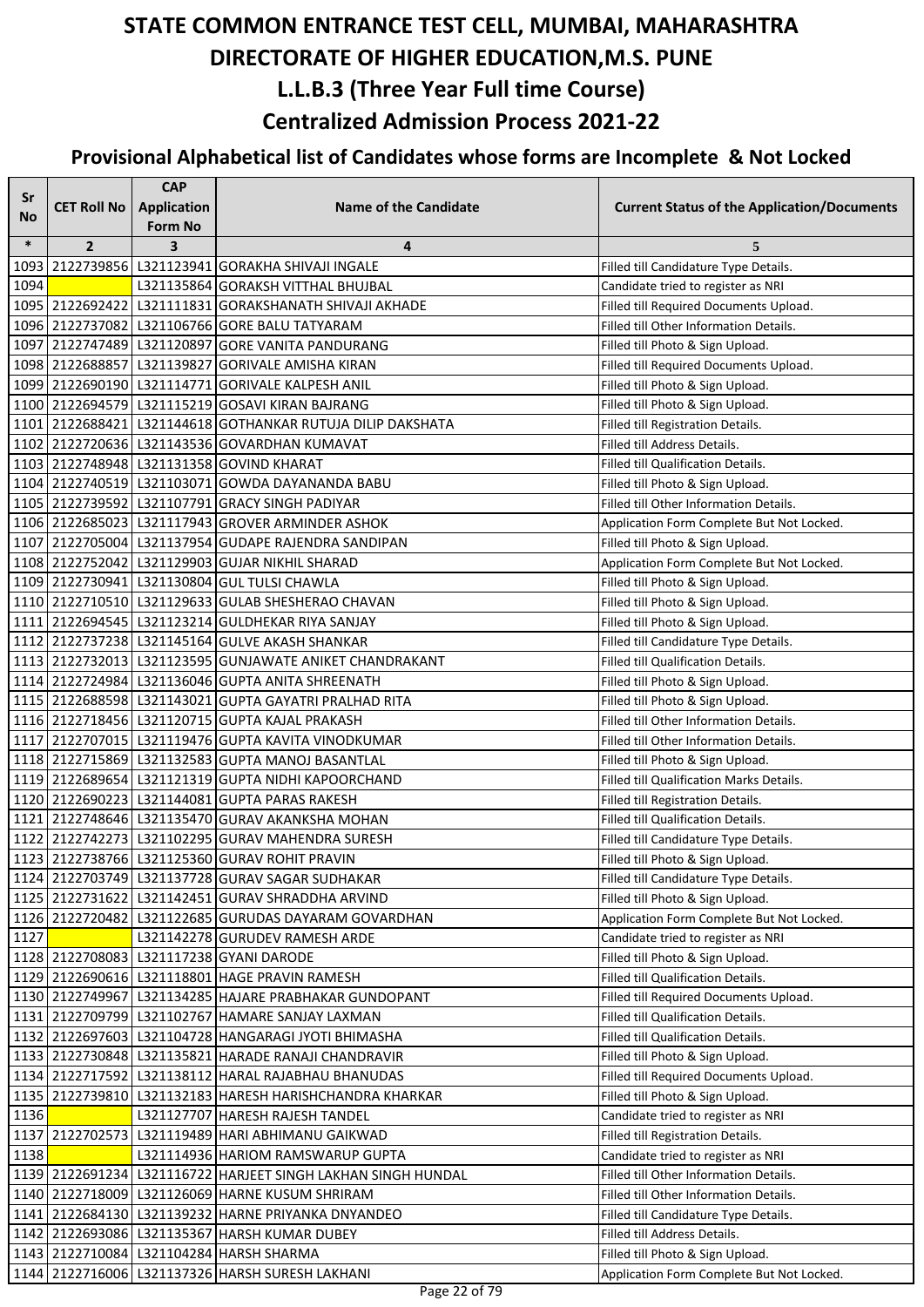| Sr     |                    | <b>CAP</b>     |                                                           |                                                    |
|--------|--------------------|----------------|-----------------------------------------------------------|----------------------------------------------------|
| No     | <b>CET Roll No</b> | Application    | <b>Name of the Candidate</b>                              | <b>Current Status of the Application/Documents</b> |
|        |                    | <b>Form No</b> |                                                           |                                                    |
| $\ast$ | $\overline{2}$     | 3              | 4                                                         | 5                                                  |
|        |                    |                | 1145 2122710922 L321138124 HARSHAD KAMALAKAR SAPRE        | Filled till Required Documents Upload.             |
|        |                    |                | 1146 2122736080 L321141686 HARSHAD MAROTI SARODE          | Filled till Qualification Details.                 |
| 1147   |                    |                | L321136608 HARSHAD SUHAS KULKARNI                         | Candidate tried to register as NRI                 |
|        |                    |                | 1148 2122715708 L321117398 HARSHAL BHARAT PATIL           | Filled till Required Documents Upload.             |
|        |                    |                | 1149 2122741890 L321122059 HARSHAL PRAKASH PADWAL         | Filled till Photo & Sign Upload.                   |
|        |                    |                | 1150 2122716947 L321117510 HARSHALI PRASKASHRAO RAUT      | Filled till Required Documents Upload.             |
| 1151   |                    |                | L321105008 HARSHANAND BHARATRAO KAMBLE                    | Candidate tried to register as NRI                 |
|        |                    |                | 1152 2122701402 L321123067 HARWANI DARPAN SHANKARLAL      | Application Form Complete But Not Locked.          |
|        |                    |                | 1153 2122695872 L321102536 HATALE ANIKET KISHOR           | Filled till Other Information Details.             |
|        |                    |                | 1154 2122732531 L321146154 HATEKAR SWAPNALI BALIRAM       | Filled till Qualification Marks Details.           |
|        |                    |                | 1155 2122746122 L321131541 HAWALE BALAPPA GUNVANT         | Filled till Profile Details.                       |
|        |                    |                | 1156 2122745114 L321122890 HEENA SUBHASH MANDE            | Filled till Candidature Type Details.              |
|        |                    |                | 1157 2122715637 L321133637 HELKAR DATTATRAY SIDDHESHWAR   | Filled till Photo & Sign Upload.                   |
|        |                    |                | 1158 2122745171 L321111745 HEMANGI VAIBHAV PATIL          | Filled till Required Documents Upload.             |
|        |                    |                | 1159 2122695894 L321113982 HEMANT DILIP PATIL             | Filled till Qualification Marks Details.           |
|        |                    |                | 1160 2122686655   L321111983   HEMANT KAILAS LAVANGADE    | Application Form Complete But Not Locked.          |
|        |                    |                | 1161 2122717053 L321133114 HEMANT MADHAVRAO ULEMALE       | Filled till Required Documents Upload.             |
|        |                    |                | 1162 2122750350 L321117177 HEMANT MOHAN KAYANGUDE         | Filled till Photo & Sign Upload.                   |
|        |                    |                | 1163   2122719658   L321115880   HEMLATA GAJANAN GONNADE  | Filled till Other Information Details.             |
| 1164   |                    |                | L321109038 HIMANI DNYANESHWAR MAHALE                      | Candidate tried to register as NRI                 |
|        |                    |                | 1165 2122696039 L321143803 HIMANI KHARAT                  | Filled till Qualification Details.                 |
|        |                    |                | 1166 2122692999 L321110930 HIMANSHU CHOUDHARY             | Filled till Other Information Details.             |
|        |                    |                | 1167 2122693051 L321107464 HIMANSHU KUMAR                 | Filled till Qualification Details.                 |
|        |                    |                | 1168 2122709929 L321107109 HIMANSHU KUMAR                 | Filled till Qualification Marks Details.           |
|        |                    |                | 1169 2122692866 L321107555 HIMANSHU SAINI                 | Filled till Other Information Details.             |
|        |                    |                | 1170 2122750202 L321113950 HINDURAO MONALI MUKUND         | Filled till Address Details.                       |
|        |                    |                | 1171 2122690669 L321106667 HINGANKAR SUNIL MANOHAR        | Filled till Other Information Details.             |
|        |                    |                | 1172 2122744467 L321139582 HIRAY PRASHANT VITHOBA         | Filled till Qualification Details.                 |
|        |                    |                | 1173 2122689919 L321109716 HIRE SANKALP PRAKASH           | Filled till Candidature Type Details.              |
|        |                    |                | 1174 2122707346 L321122461 HIWALE RATNADEEP DEVIDAS       | Filled till Candidature Type Details.              |
|        |                    |                | 1175 2122689103   L321118645   HOLAMBE DNYANOBA BAPURAO   | Filled till Candidature Type Details.              |
|        |                    |                | 1176 2122745912 L321124844 HOLE SWAPNIL HANUMANT          | Filled till Candidature Type Details.              |
|        |                    |                | 1177 2122716136 L321119693 HOTCHANDANI PRIYANKA NIRMAL    | Application Form Complete But Not Locked.          |
|        |                    |                | 1178 2122724027 L321137298 HOUSALMAL SUMIT SURENDRA       | Application Form Complete But Not Locked.          |
|        |                    |                | 1179 2122704552 L321127287 HOWAL CHETAN SHASHIKANT        | Filled till Registration Details.                  |
|        |                    |                | 1180 2122742315   L321131311   HRISHIKESH RAMDAS GAIKEE   | Filled till Photo & Sign Upload.                   |
| 1181   |                    |                | L321108832 HRITIK RAGHUNATH BANGAR                        | Candidate tried to register as NRI                 |
|        |                    |                | 1182 2122729760 L321137077 HRUSHIKESH KISANCHAND BADADE   | Filled till Other Information Details.             |
|        |                    |                | 1183 2122712845   L321145728 HULGUNDE YOGESH KUBERRAO     | Filled till Qualification Details.                 |
|        |                    |                | 1184 2122683304 L321122331 IBRAHIM ELIYAS SHAIKH          | Filled till Photo & Sign Upload.                   |
|        |                    |                | 1185 2122709253 L321137830 IGHAVE MAHESH PANDIT           | Filled till Other Information Details.             |
|        |                    |                | 1186 2122711603 L321129394 IMRAN MOHAMMED HUSSAIN MULLA   | Filled till Registration Details.                  |
|        |                    |                | 1187   2122697897   L321146148   INAMDAR ANJUM RAJMAHAMAD | Filled till Address Details.                       |
|        |                    |                | 1188 2122711196 L321146125 INAMDAR ANSAR AKBAR            | Filled till Profile Details.                       |
|        |                    |                | 1189 2122731186 L321122153 INAMDAR NILAM DILIP            | Filled till Address Details.                       |
|        |                    |                | 1190 2122715956 L321126951 INAMDAR SACHIN SURESH          | Filled till Other Information Details.             |
|        |                    |                | 1191 2122732244 L321144611 INAMDAR SULTAN MANSUB          | Filled till Required Documents Upload.             |
|        |                    |                | 1192 2122711045 L321117401 INAMDAR TAUSIF RAJU            | Filled till Other Information Details.             |
|        |                    |                | 1193   2122712945   L321134517   INDRAJIT CHOKHA WAGHMARE | Filled till Address Details.                       |
|        |                    |                | 1194 2122749169 L321113186 INDRAJIT PATIL                 | Filled till Photo & Sign Upload.                   |
|        |                    |                | 1195   2122697590   L321120160   INGALE ADARSH BALKRISHNA | Application Form Complete But Not Locked.          |
|        |                    |                | 1196 2122689995 L321115493 INGALE BHAVESH KADU            | Filled till Qualification Marks Details.           |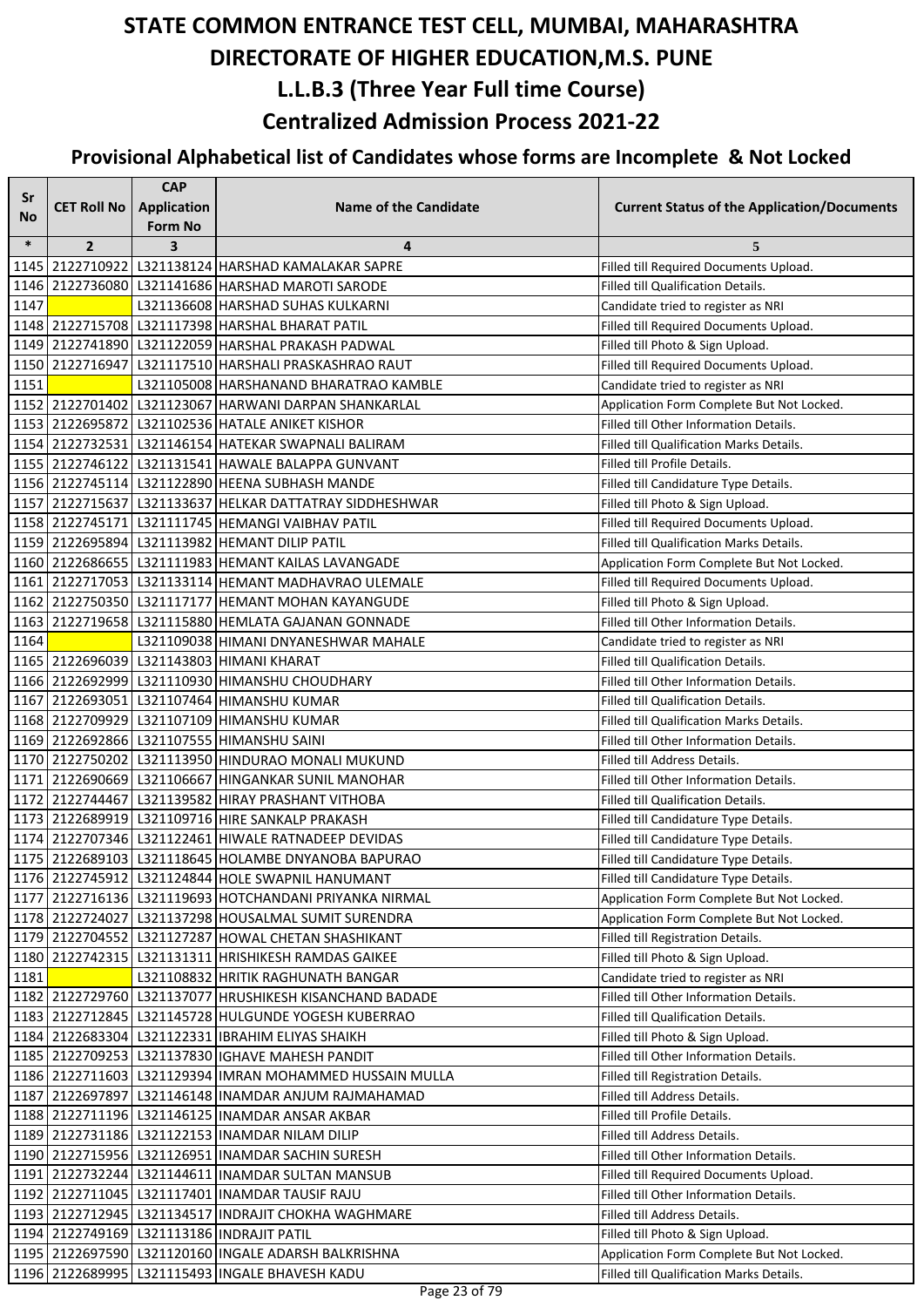| Sr     |                                        | <b>CAP</b>              |                                                            |                                                    |
|--------|----------------------------------------|-------------------------|------------------------------------------------------------|----------------------------------------------------|
| No     | <b>CET Roll No</b>                     | Application             | <b>Name of the Candidate</b>                               | <b>Current Status of the Application/Documents</b> |
|        |                                        | Form No                 |                                                            |                                                    |
| $\ast$ | $\overline{2}$                         | $\overline{\mathbf{3}}$ | 4                                                          | 5                                                  |
|        |                                        |                         | 1197 2122708486 L321129579 INGALE HARSHALA MADHUKAR        | Filled till Photo & Sign Upload.                   |
|        |                                        |                         | 1198 2122741701   L321121903   INGAVALE SANTOSH BALKRUSHNA | Filled till Photo & Sign Upload.                   |
|        |                                        |                         | 1199 2122701197 L321145187 INGLE ABHIMANYU SAHEBRAO        | Filled till Address Details.                       |
|        |                                        |                         | 1200 2122726034 L321139239 INGLE GAJANAN PANDHARINATH      | Filled till Qualification Details.                 |
|        |                                        |                         | 1201 2122736585 L321118925 INGLE PRASHANT BHIMRAO          | Filled till Required Documents Upload.             |
|        |                                        |                         | 1202 2122718088 L321143612 INGLE PRIYANKA PRAKASH          | Filled till Required Documents Upload.             |
|        |                                        |                         | 1203 2122751013 L321129927 INGLE SUNIL RAMCHANDRA          | Filled till Photo & Sign Upload.                   |
|        |                                        |                         | 1204 2122702885 L321128946 INGLE TUSHAR VIJAYSING          | Filled till Required Documents Upload.             |
|        |                                        |                         | 1205 2122751031 L321129566 INGOLE PAYAL MADHUKAR           | Filled till Registration Details.                  |
|        |                                        |                         | 1206 2122745763   L321146067   INGOLE POOJA SHIVAJI        | Filled till Qualification Marks Details.           |
| 1207   |                                        |                         | 2122743269 L321118225 INGOLE RAOSAHEB DADARAO              | Application Form Complete But Not Locked.          |
| 1208   |                                        |                         | L321115549 INGOLE SWAPNIL MADHUKAR                         | Candidate tried to register as NRI                 |
|        |                                        |                         | 1209 2122721255 L321111415 INGROLE RAHUL SUBHASH           | Filled till Required Documents Upload.             |
|        |                                        |                         | 1210 2122719392 L321134243 INKAR ATTADEEP JITENDRA         | Application Form Complete But Not Locked.          |
|        |                                        |                         | 1211 2122743494 L321111218 IQBAL AHMED KHAN DAWOOD KHAN    | Filled till Other Information Details.             |
|        |                                        |                         | 1212 2122703638 L321107137 IQRA CHOUHAN                    | Filled till Photo & Sign Upload.                   |
|        |                                        |                         | 1213 2122696929 L321136340 IRAGAR PANDIT BASAPPA           | Filled till Required Documents Upload.             |
|        | 1214 2122744753 L321104164 ISHAAN JAIN |                         |                                                            | Filled till Photo & Sign Upload.                   |
|        |                                        |                         | 1215 2122727492 L321106653 ISHITA BANSAL                   | Filled till Other Information Details.             |
|        |                                        |                         | 1216 2122716500 L321121245 ITHAPE TUSHAR VITTHAL           | Filled till Qualification Details.                 |
|        |                                        |                         | 1217 2122707628 L321104272 JABALI SIMRAH MOHAMMED HUSSAIN  | Filled till Photo & Sign Upload.                   |
|        |                                        |                         | 1218 2122687557 L321128968 JABHADE DILSHAN SURESH          | Filled till Required Documents Upload.             |
|        |                                        |                         | 1219 2122729112 L321127676 JACHAK RAJNIKANT HARIBHAU       | Filled till Photo & Sign Upload.                   |
|        |                                        |                         | 1220 2122710614 L321116432 JADE SNEHA GAUTAM               | Filled till Registration Details.                  |
|        |                                        |                         | 1221 2122749883 L321108105 JADHAO NILESH RAVINDRA          | Filled till Qualification Details.                 |
|        |                                        |                         | 1222   2122698531   L321104762  JADHAV ABHISHEK ASHOK      | Application Form Complete But Not Locked.          |
|        |                                        |                         | 1223 2122687877 L321112603 JADHAV AKASH GOVIND             | Filled till Registration Details.                  |
|        |                                        |                         | 1224 2122693466 L321122088 JADHAV AKSHATA DATTA            | Filled till Required Documents Upload.             |
|        |                                        |                         | 1225 2122722921 L321141490 JADHAV AKSHAY DHANDATT          | Filled till Required Documents Upload.             |
|        |                                        |                         | 1226 2122744484 L321103986 JADHAV AKSHAY SHIVNATH          | Filled till Photo & Sign Upload.                   |
|        |                                        |                         | 1227 2122750890 L321120859 JADHAV AMRUTA VASANT SUSHMA     | Filled till Other Information Details.             |
|        |                                        |                         | 1228 2122734092 L321120062 JADHAV ANIKET SUDARSHAN         | Filled till Required Documents Upload.             |
|        |                                        |                         | 1229 2122724004 L321130567 JADHAV ARCHANA ANANT            | Filled till Required Documents Upload.             |
|        |                                        |                         | 1230 2122724057 L321120412 JADHAV CHARUSHILA ARUN          | Filled till Candidature Type Details.              |
|        |                                        |                         | 1231 2122697453 L321139240 JADHAV DHEERAJ RAMESH           | Filled till Registration Details.                  |
|        |                                        |                         | 1232 2122738567 L321113739 JADHAV DIPAK NAMDEV             | Filled till Registration Details.                  |
|        |                                        |                         | 1233 2122750016 L321108623 JADHAV DIPESH SOMNATH           | Filled till Qualification Details.                 |
|        |                                        |                         | 1234 2122684779 L321123030 JADHAV GANESH AANNA             | Filled till Qualification Details.                 |
|        |                                        |                         | 1235 2122724498 L321112344 JADHAV HEMANT SHANTARAM         | Filled till Registration Details.                  |
|        |                                        |                         | 1236 2122733637 L321116325 JADHAV JAGDISH BUDHAJI          | Filled till Qualification Details.                 |
|        |                                        |                         | 1237 2122724302 L321118094 JADHAV JAYESH PRADIP PUSHPALATA | Filled till Photo & Sign Upload.                   |
|        |                                        |                         | 1238 2122751344 L321109762 JADHAV JEEVAN NARSINGRAO        | Filled till Qualification Details.                 |
|        |                                        |                         | 1239 2122698128 L321110590 JADHAV JOTIBA SUDHAKAR          | Application Form Complete But Not Locked.          |
|        |                                        |                         | 1240 2122706599 L321123750 JADHAV JYOTI SHIVAJI            | Filled till Other Information Details.             |
|        |                                        |                         | 1241 2122701897 L321108123 JADHAV KASHINATH AMRUT          | Filled till Qualification Details.                 |
|        |                                        |                         | 1242 2122693913 L321113667 JADHAV KIRAN MARUTI             | Filled till Photo & Sign Upload.                   |
|        |                                        |                         | 1243 2122705931 L321115180 JADHAV MAYA BASAVARAJ           | Filled till Candidature Type Details.              |
|        |                                        |                         | 1244 2122746754 L321145863 JADHAV MEGHA MAHADEV            | Filled till Photo & Sign Upload.                   |
|        |                                        |                         | 1245   2122696774   L321110116   JADHAV MUKESH RAMESH      | Filled till Required Documents Upload.             |
|        |                                        |                         | 1246 2122740665 L321143358 JADHAV NARESH JAIRAM            | Filled till Qualification Details.                 |
|        |                                        |                         | 1247 2122720062 L321138499 JADHAV NILESH PRAKASH           | Filled till Photo & Sign Upload.                   |
|        |                                        |                         | 1248 2122728968 L321106162 JADHAV NITESH KONDIRAM          | Filled till Other Information Details.             |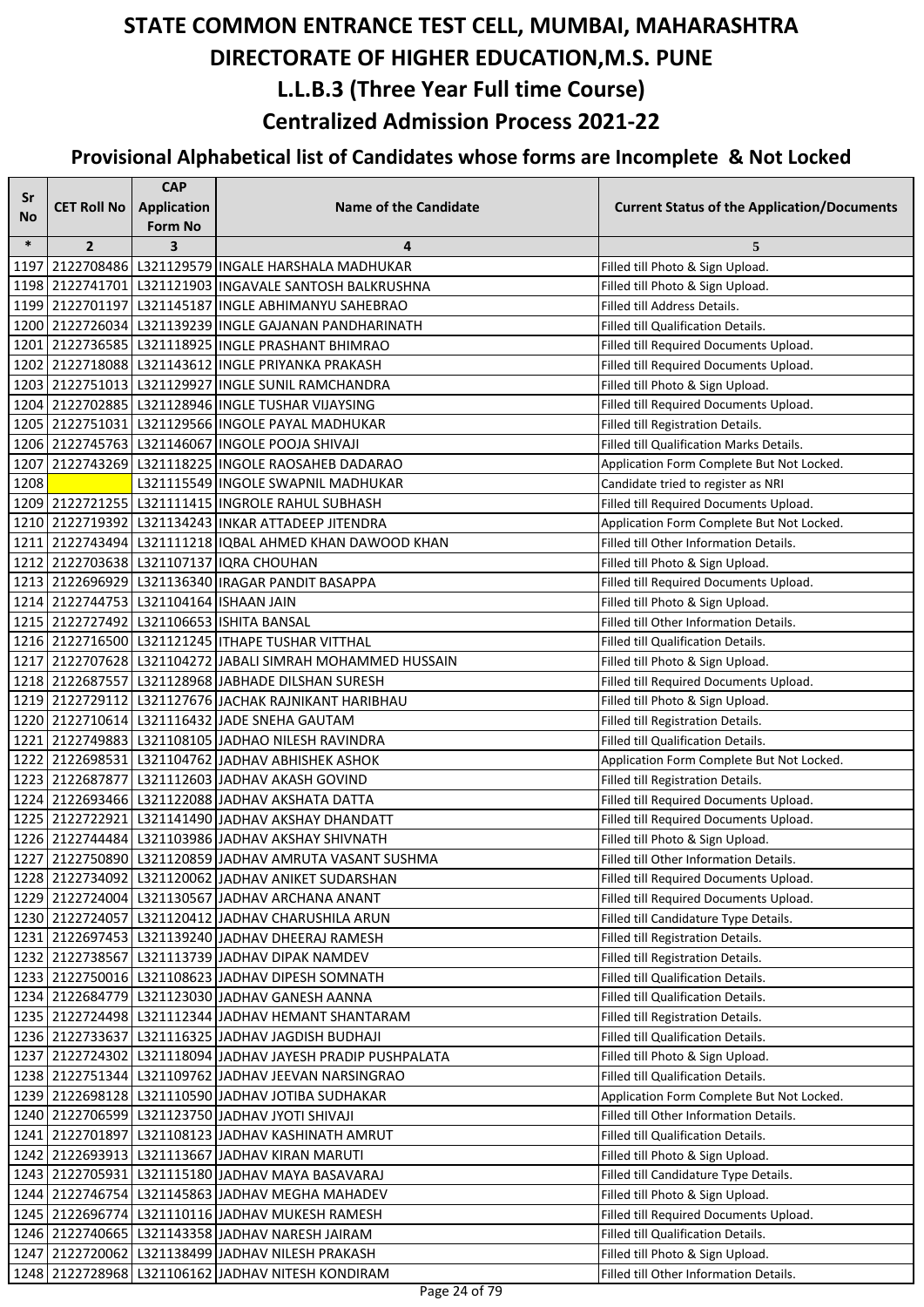| Sr     |                    | <b>CAP</b>     |                                                                                                        |                                                                                |
|--------|--------------------|----------------|--------------------------------------------------------------------------------------------------------|--------------------------------------------------------------------------------|
| No     | <b>CET Roll No</b> | Application    | <b>Name of the Candidate</b>                                                                           | <b>Current Status of the Application/Documents</b>                             |
|        |                    | <b>Form No</b> |                                                                                                        |                                                                                |
| $\ast$ | $\overline{2}$     | 3              | 4                                                                                                      | 5                                                                              |
|        |                    |                | 1249 2122699512 L321110779 JADHAV PANKAJ GANPAT                                                        | Filled till Photo & Sign Upload.                                               |
|        |                    |                | 1250 2122740175 L321128707 JADHAV PRASAD KUMAR                                                         | Filled till Required Documents Upload.                                         |
|        |                    |                | 1251 2122687317 L321124382 JADHAV PRASAD SUNIL                                                         | Filled till Other Information Details.                                         |
|        |                    |                | 1252 2122700764 L321129035 JADHAV PRAVIN KESHAV                                                        | Filled till Required Documents Upload.                                         |
|        |                    |                | 1253 2122749754 L321111912 JADHAV PRIYANKA CHANDRAKANT                                                 | Filled till Qualification Details.                                             |
|        |                    |                | 1254 2122722671 L321109935 JADHAV PRIYANKA KESHAVRAO                                                   | Application Form Complete But Not Locked.                                      |
|        |                    |                | 1255 2122684595 L321131862 JADHAV PRIYANKA PRALHAD                                                     | Filled till Qualification Details.                                             |
|        |                    |                | 1256 2122743938 L321142070 JADHAV PRIYANKA SHANKAR                                                     | Filled till Registration Details.                                              |
|        |                    |                | 1257 2122700093 L321118054 JADHAV RAJESH ANANDRAO                                                      | Filled till Candidature Type Details.                                          |
|        |                    |                | 1258 2122722760 L321141536 JADHAV RAKESH MOTIRAM                                                       | Filled till Qualification Details.                                             |
|        |                    |                | 1259 2122697712 L321104322 JADHAV RANI SURESH                                                          | Filled till Registration Details.                                              |
|        |                    |                | 1260 2122704051 L321139581 JADHAV RANJIT GANESHRAO                                                     | Filled till Qualification Details.                                             |
|        |                    |                | 1261 2122738288 L321119382 JADHAV RAVINDRA GOVARDHAN                                                   | Filled till Candidature Type Details.                                          |
|        |                    |                | 1262 2122745756 L321142530 JADHAV RUPALI CHANDRAKANT                                                   | Filled till Qualification Details.                                             |
|        |                    |                | 1263 2122711011 L321129710 JADHAV SAGAR GANESH                                                         | Filled till Address Details.                                                   |
|        |                    |                | 1264 2122716056 L321126826 JADHAV SAGAR VISHNU                                                         | Filled till Registration Details.                                              |
|        |                    |                | 1265 2122732864 L321124733 JADHAV SANKET DHONDIRAM                                                     | Filled till Registration Details.                                              |
|        |                    |                | 1266 2122692575 L321114197 JADHAV SATISH PANDURANG                                                     | Filled till Qualification Marks Details.                                       |
|        |                    |                | 1267 2122730236 L321108085 JADHAV SHARAD ARJUN                                                         | Filled till Qualification Marks Details.                                       |
|        |                    |                | 1268 2122748083 L321121148 JADHAV SHITAL VALMIK                                                        | Filled till Photo & Sign Upload.                                               |
|        |                    |                | 1269 2122736683 L321111931 JADHAV SHUBHAM MADHUSUDAN                                                   | Filled till Qualification Details.                                             |
|        |                    |                | 1270 2122713489 L321107188 JADHAV SWAPNALI SANTOSH                                                     | Filled till Qualification Details.                                             |
|        |                    |                | 1271 2122741673 L321123402 JADHAV SWAPNIL SIDDHARTH ASHA                                               | Application Form Complete But Not Locked.                                      |
|        |                    |                | 1272 2122727120 L321141333 JADHAV VIJAY JAGANNATH                                                      | Filled till Required Documents Upload.                                         |
|        |                    |                | 1273 2122728593 L321132558 JAGADALE PRIYA SAMBHAJI                                                     | Filled till Qualification Marks Details.                                       |
|        |                    |                | 1274   2122712531   L321141454   JAGADISH NARAYAN KANKI                                                | Filled till Candidature Type Details.                                          |
|        |                    |                | 1275 2122689377 L321141798 JAGDISH CHANDRAKANT RANE                                                    | Filled till Other Information Details.                                         |
|        |                    |                | 1276 2122717275 L321118896 JAGDISH MAHADEO CHOLE                                                       | Filled till Photo & Sign Upload.                                               |
|        |                    |                | 1277 2122734423 L321106870 JAGDISH RAMDAS KHARE                                                        | Filled till Qualification Marks Details.                                       |
|        |                    |                | 1278 2122721294 L321108224 JAGDISH VASANTRAO GARUD                                                     | Filled till Qualification Details.                                             |
|        |                    |                | 1279 2122716177 L321131959 JAGE ASHISH UNMESH                                                          | Filled till Other Information Details.                                         |
|        |                    |                | 1280 2122746939 L321145976 JAGTAP ANURAG MANIKRAO                                                      | Filled till Photo & Sign Upload.                                               |
|        |                    |                | 1281 2122699268 L321114128 JAGTAP MADHUKAR KHANDU                                                      | Application Form Complete But Not Locked.                                      |
|        |                    |                | 1282 2122723325 L321146047 JAGTAP PRANIT DILIP                                                         | Application Form Complete But Not Locked.                                      |
|        |                    |                | 1283 2122739247 L321142221 JAGTAP SACHIN RAVAN                                                         | Filled till Required Documents Upload.                                         |
|        |                    |                | 1284 2122744340 L321102511 JAGTAP SAGAR SUBHASH                                                        | Filled till Photo & Sign Upload.                                               |
|        |                    |                | 1285 2122731110 L321145277 JAGTAP SHASHIKANT VISHNU                                                    | Filled till Photo & Sign Upload.                                               |
|        |                    |                | 1286 2122729735 L321113771 JAGTAP SUNAYANA SUBHASH                                                     | Filled till Other Information Details.                                         |
|        |                    |                | 1287 2122731808 L321136664 JAGTAP VARSHA VILAS                                                         | Filled till Registration Details.                                              |
|        |                    |                | 1288 2122749424 L321114344 JAHAGIRDAR SAMIR SATTAR                                                     | Filled till Other Information Details.                                         |
|        |                    |                | 1289 2122727911 L321125245 JAHIR RAHIM KALADIYA                                                        | Application Form Complete But Not Locked.                                      |
|        |                    |                | 1290 2122724790 L321114111 JAI RAJESH GOTHI                                                            | Filled till Other Information Details.                                         |
|        |                    |                | 1291 2122694428 L321129320 JAID JOHAR KHAN                                                             | Filled till Qualification Details.                                             |
|        |                    |                | 1292 2122705881 L321113044 JAIDEV VINAYAK HALEMATH                                                     | Filled till Other Information Details.                                         |
|        |                    |                | 1293 2122716155 L321105737 JAIKUMAR OMPRAKASH RIJHWANI                                                 | Filled till Required Documents Upload.                                         |
|        |                    |                | 1294 2122709200 L321123388 JAIN APURVA NARESH                                                          | Filled till Qualification Marks Details.                                       |
|        |                    |                | 1295 2122746616 L321107959 JAIN DISHA RAMESH                                                           | Filled till Other Information Details.                                         |
|        |                    |                | 1296 2122745127 L321141947 JAIN NEELAM HIRALAL ANJANA                                                  | Filled till Required Documents Upload.                                         |
|        |                    |                | 1297 2122733183 L321106376 JJAIN NISHANK KAMLESH                                                       | Filled till Registration Details.                                              |
|        |                    |                | 1298 2122723683 L321135489 JJAIN RIYA SURESH<br>1299   2122723684   L321140957   JAIN RUCHIKA RAYMALJI | Filled till Qualification Details.<br>Filled till Qualification Marks Details. |
|        |                    |                | 1300 2122718116   L321146145   JAIN SHREYANSH ASHOK                                                    | Filled till Qualification Marks Details.                                       |
|        |                    |                |                                                                                                        |                                                                                |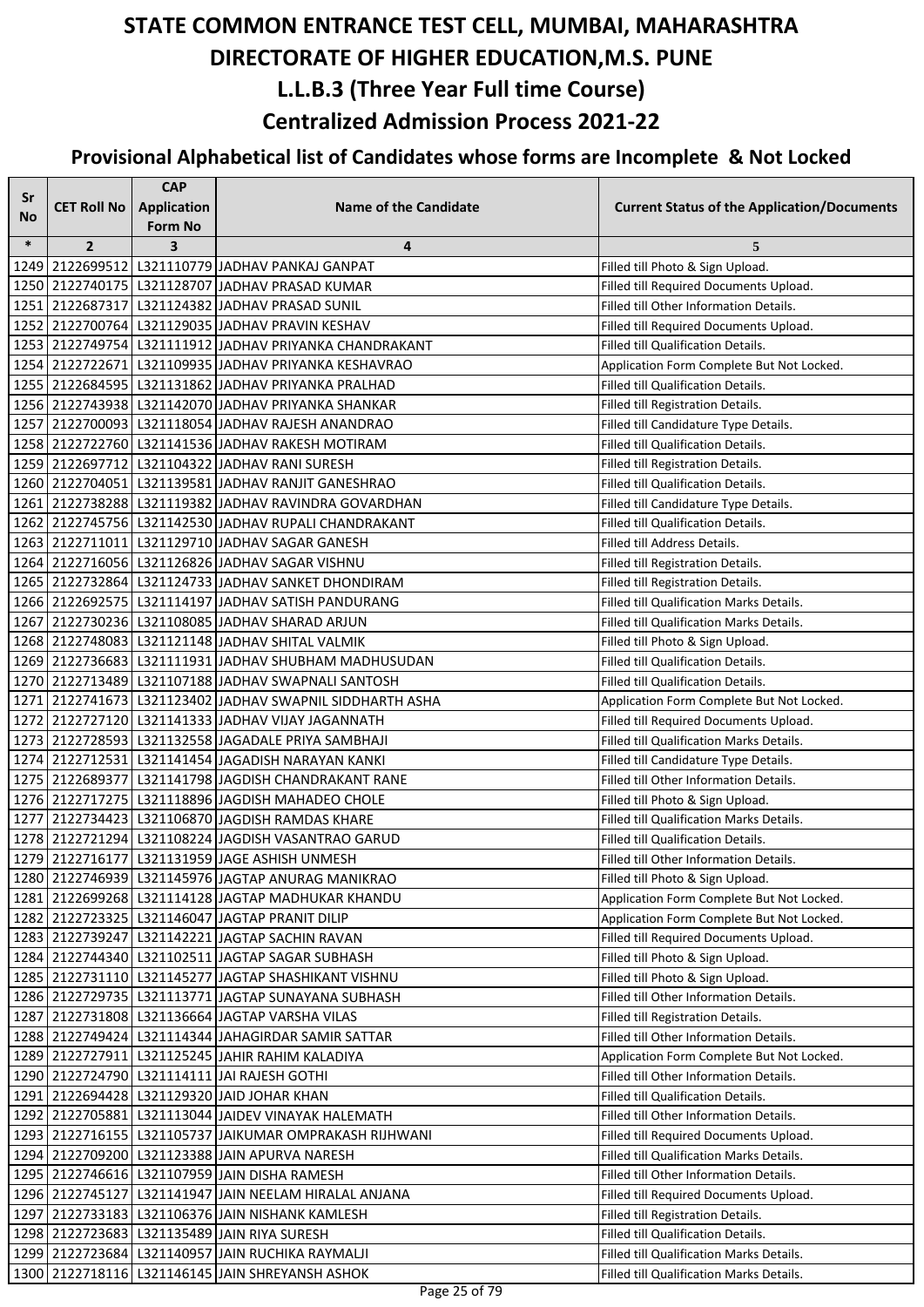| Sr     |                    | <b>CAP</b>                    |                                                                                                                |                                                                            |
|--------|--------------------|-------------------------------|----------------------------------------------------------------------------------------------------------------|----------------------------------------------------------------------------|
| No.    | <b>CET Roll No</b> | <b>Application</b><br>Form No | <b>Name of the Candidate</b>                                                                                   | <b>Current Status of the Application/Documents</b>                         |
| $\ast$ | $\overline{2}$     | 3                             | 4                                                                                                              | 5                                                                          |
|        |                    |                               | 1301 2122739642 L321109270 JAIN TANISH DIPENDRA                                                                | Filled till Qualification Details.                                         |
|        |                    |                               | 1302 2122724789 L321124241 JAIN VIJAY KUMAR MAHENDRA                                                           | Application Form Complete But Not Locked.                                  |
|        |                    |                               | 1303 2122741369 L321145919 JAIPATKAR CHETAN MADHUKAR                                                           | Filled till Photo & Sign Upload.                                           |
|        |                    |                               | 1304 2122702178 L321107848 JAISWAL AKSHAY                                                                      | Filled till Other Information Details.                                     |
|        |                    |                               | 1305   2122716788   L321128020 JAISWAL ANIKESH RAMKARAN                                                        | Filled till Photo & Sign Upload.                                           |
|        |                    |                               | 1306 2122688825 L321101311 JAISWAL ANURADHA RAJESH                                                             | Application Form Complete But Not Locked.                                  |
|        |                    |                               | 1307 2122742635 L321145996 JAISWAL POONAM BAJJNATH MALTI                                                       | Filled till Qualification Details.                                         |
|        |                    |                               | 1308 2122751868 L321140171 JAISWAL VIJAYKUMAR JAGDISH                                                          | Filled till Candidature Type Details.                                      |
|        |                    |                               | 1309 2122740364 L321127588 JJAISWAR AJAYKUMAR YOGENDRA                                                         | Filled till Qualification Details.                                         |
|        |                    |                               | 1310 2122733060 L321120721 JAISWAR JAGRUTI UMESH                                                               | Filled till Photo & Sign Upload.                                           |
|        |                    |                               | 1311 2122699794 L321128993 JAISWAR PREETI DURGESH                                                              | Filled till Required Documents Upload.                                     |
|        |                    |                               | 1312 2122725471 L321120307 JALAMKAR JYOTI SHIVADAS                                                             | Filled till Required Documents Upload.                                     |
|        |                    |                               | 1313 2122706037 L321137151 JALGAONKAR MAHENDRA SMITA                                                           | Filled till Other Information Details.                                     |
|        |                    |                               | 1314 2122734017 L321123800 JALINDAR BAPU GAIKWAD                                                               | Filled till Required Documents Upload.                                     |
|        |                    |                               | 1315 2122691027 L321114099 JAMBHULE SHUBHAM GANPAT                                                             | Filled till Photo & Sign Upload.                                           |
|        |                    |                               | 1316 2122684469 L321101955 JAMNIK KIRAN DEVANAND                                                               | Application Form Complete But Not Locked.                                  |
|        |                    |                               | 1317 2122733528 L321102522 JANGALE SUDHIR GANPAT                                                               | Filled till Required Documents Upload.                                     |
|        |                    |                               | 1318 2122725450 L321134540 JANGHEL KHUSHBOO JAIKARAN                                                           | Filled till Registration Details.                                          |
|        |                    |                               | 1319 2122699522 L321127765 JANHAVI PISAT                                                                       | Filled till Qualification Details.                                         |
|        |                    |                               | 1320 2122742484 L321133220 JANI NIDHI ARUNBHAI                                                                 | Filled till Qualification Details.                                         |
|        |                    |                               | 1321 2122716803 L321127413 JANIYANI KARAN RAJESH BHAVNA                                                        | Filled till Other Information Details.                                     |
|        |                    |                               | 1322 2122716552 L321109521 JANKAR PRAMILA VAMAN                                                                | Filled till Required Documents Upload.                                     |
|        |                    |                               | 1323 2122723147 L321131268 JANKAR VINAYAK SAHEBRAO                                                             | Filled till Required Documents Upload.                                     |
|        |                    |                               | 1324 2122737614 L321108335 JANMEJAY RAJAN MARKANDEY                                                            | Application Form Complete But Not Locked.                                  |
|        |                    |                               | 1325 2122696506 L321106729 JANMESH MILIND SURAVKAR                                                             | Filled till Photo & Sign Upload.                                           |
|        |                    |                               | 1326 2122733761 L321129569 JANRAO ANAND BHAU                                                                   | Filled till Required Documents Upload.                                     |
|        |                    |                               | 1327 2122698047 L321131845 JANRAO SNEHAL HAJIMALANG                                                            | Filled till Candidature Type Details.                                      |
|        |                    |                               | 1328 2122691186 L321102468 JANVEE SINGH                                                                        | Filled till Other Information Details.                                     |
|        |                    |                               | 1329 2122697736 L321114226 JARE RAHUL YUVRAJ                                                                   | Filled till Candidature Type Details.                                      |
|        |                    |                               | 1330 2122706763   L321144523 JJASMIN DATTATRAY MHATRE                                                          | Filled till Required Documents Upload.                                     |
|        |                    |                               | 1331 2122683403 L321107251 JATHAR NAYAN AVINASH                                                                | Filled till Qualification Details.                                         |
|        |                    |                               | 1332 2122690725 L321101266 JATIN KUMAR KAMAL SHARMA                                                            | Filled till Other Information Details.                                     |
|        |                    |                               | 1333 2122706505 L321110513 JATIN SHANTILAL VADHER                                                              | Filled till Required Documents Upload.                                     |
| 1334   |                    |                               | L321111185 JAVANDALE DATTATRAY LAXMAN                                                                          | Candidate tried to register as NRI                                         |
|        |                    |                               | 1335   2122736880   L321109873   JAVANDALE DATTATRAYA LAXMAN                                                   | Filled till Other Information Details.                                     |
|        |                    |                               | 1336 2122750501 L321102804 JAVED AHMED MAQBOOL SHAIKH                                                          | Filled till Qualification Details.                                         |
|        |                    |                               | 1337 2122705982 L321108754 JAVIR VRUSHALI VILAS                                                                | Filled till Photo & Sign Upload.                                           |
|        |                    |                               | 1338 2122711843 L321130902 JAVLE GAUTAM SAMBHAJI<br>1339 2122708700 L321101596 JAWALE SAURABH SURESH           | Filled till Other Information Details.                                     |
|        |                    |                               | 1340 2122711979 L321132043 JAWALE SHUBHANGI SARJERAO                                                           | Filled till Photo & Sign Upload.<br>Filled till Address Details.           |
|        |                    |                               |                                                                                                                |                                                                            |
|        |                    |                               | 1341 2122707342 L321138570 JAY MANOJ RATHOD<br>1342 2122708419 L321144557 JAYA MANIK KADAK                     | Filled till Photo & Sign Upload.<br>Filled till Other Information Details. |
|        |                    |                               |                                                                                                                | Filled till Qualification Details.                                         |
|        |                    |                               | 1343   2122715190   L321108108   JAYAVANT NAMDEO DAGLE<br>1344 2122748121 L321131576 JAYBHAYE HEERABAI TRIMBAK | Filled till Other Information Details.                                     |
| 1345   |                    |                               | L321130212 JAYDEO GAIKWAD                                                                                      | Candidate tried to register as NRI                                         |
|        |                    |                               | 1346 2122707739 L321101762 JAYESH GORAKSHANATH CHAVAN                                                          | Application Form Complete But Not Locked.                                  |
|        |                    |                               | 1347 2122705389 L321131735 JAYESH JANARDAN DHASADE                                                             | Filled till Candidature Type Details.                                      |
|        |                    |                               | 1348 2122745063 L321116338 JAYESH PARSHURAM PAGDHARE                                                           | Filled till Qualification Marks Details.                                   |
|        |                    |                               | 1349 2122743968 L321126428 JAYESH RAJENDRA AGARKAR                                                             | Filled till Registration Details.                                          |
|        |                    |                               | 1350 2122688253 L321102441 JAYESH SANJAY GURAV                                                                 | Filled till Photo & Sign Upload.                                           |
|        |                    |                               | 1351 2122693021 L321100305 JAYITA VERMA                                                                        | Filled till Other Information Details.                                     |
|        |                    |                               | 1352 2122695709 L321110494 JAYSHREE GOSWAMI                                                                    | Application Form Complete But Not Locked.                                  |
|        |                    |                               |                                                                                                                |                                                                            |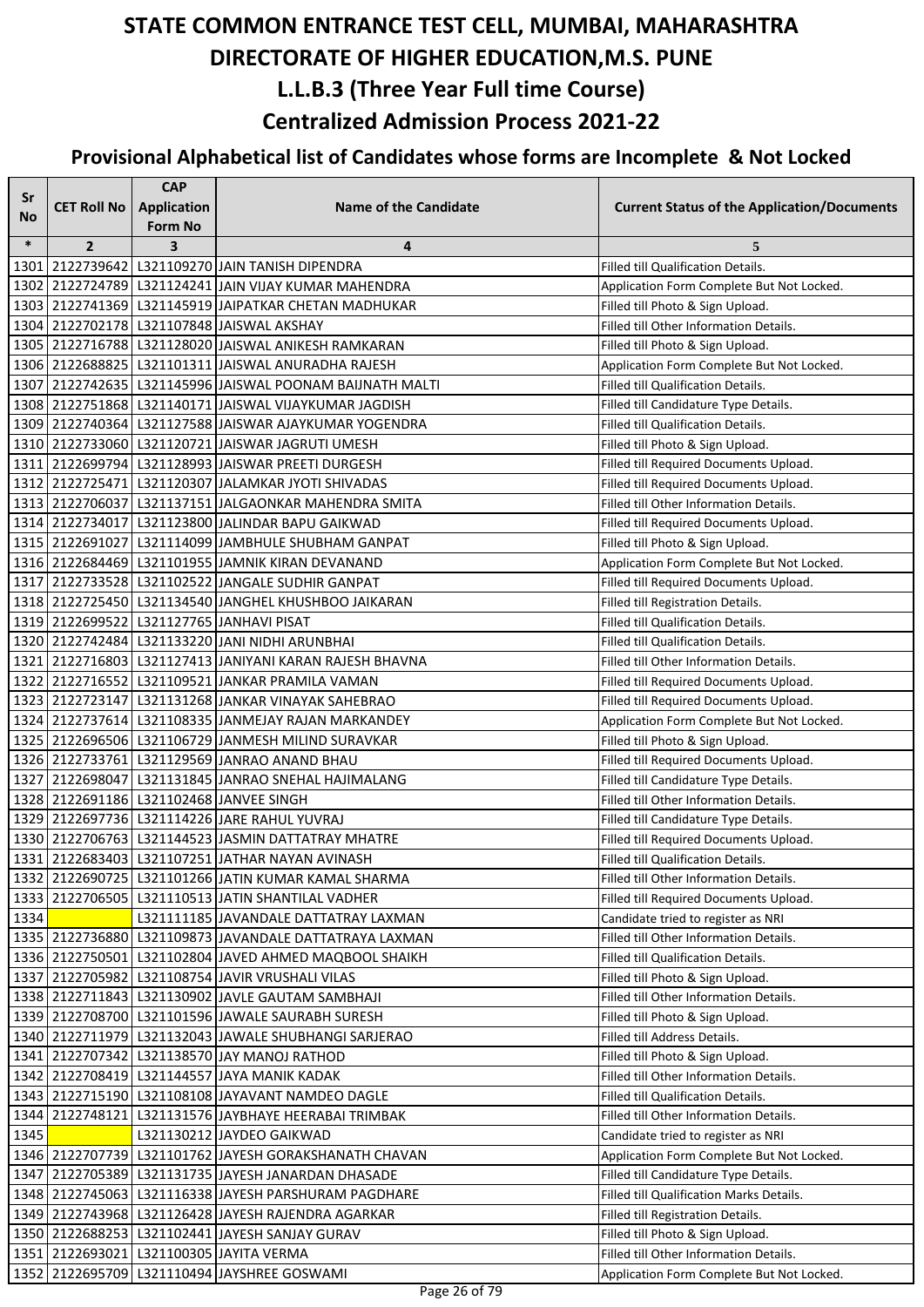| Sr     |                                       | <b>CAP</b>     |                                                             |                                                                                  |
|--------|---------------------------------------|----------------|-------------------------------------------------------------|----------------------------------------------------------------------------------|
| No     | <b>CET Roll No</b>                    | Application    | <b>Name of the Candidate</b>                                | <b>Current Status of the Application/Documents</b>                               |
|        |                                       | <b>Form No</b> |                                                             |                                                                                  |
| $\ast$ | $\overline{2}$                        | 3              | 4<br>1353 2122708124 L321140396 JAYSING SADASHIV JADHAO     | 5<br>Filled till Required Documents Upload.                                      |
|        |                                       |                | 1354 2122725649 L321126476 JEETENDRA SHESHRAO PANBIHADE     |                                                                                  |
|        |                                       |                | 1355 2122741556 L321112759 JEEVAN PANDEY                    | Filled till Required Documents Upload.                                           |
| 1356   |                                       |                | L321110224 JGGF JDDI DIDI                                   | Filled till Qualification Details.                                               |
|        |                                       |                | 1357 2122741113 L321104375 JIGNESH KALLEDA                  | Candidate tried to register as NRI                                               |
|        | 1358 2122738181 L321125698 JINAL JAIN |                |                                                             | Filled till Required Documents Upload.<br>Filled till Other Information Details. |
|        |                                       |                | 1359 2122693309 L321132242 JINAM DEEPAKKUMAR SHAH           | Filled till Photo & Sign Upload.                                                 |
|        |                                       |                | 1360 2122742583 L321103087 JJINIT RAJANIKANT SHAH           | Filled till Required Documents Upload.                                           |
| 1361   |                                       |                | 2122715946   L321133751   JITENDRA ANIL PATIL               | Application Form Complete But Not Locked.                                        |
| 1362   |                                       |                | L321102698 JITENDRA HARIBHAU MANE                           | Candidate tried to register as NRI                                               |
|        |                                       |                | 1363 2122750057 L321100675 JITENDRA KAPAL LAKHMANIA         | Filled till Required Documents Upload.                                           |
|        |                                       |                | 1364 2122707216 L321122486 JITENDRA PANCHAL                 | Filled till Photo & Sign Upload.                                                 |
|        |                                       |                | 1365 2122712053 L321115203 JITENDRA TOTARAM KOLHE           | Filled till Qualification Details.                                               |
|        |                                       |                | 1366 2122716260 L321138118 JITENDRAKUMAR BHAGWAN KHANDAGALE | Filled till Candidature Type Details.                                            |
| 1367   |                                       |                | L321132461 JITESH BABURAO JADHAV                            | Candidate tried to register as NRI                                               |
|        |                                       |                | 1368 2122724106 L321107443 JITESH PATEL                     | Filled till Required Documents Upload.                                           |
|        |                                       |                | 1369 2122735633 L321125040 JODH DIPAK DNYANESHWAR           | Filled till Other Information Details.                                           |
|        |                                       |                | 1370 2122721606 L321129447 JOGDAND AVINASH ASHOK            | Filled till Photo & Sign Upload.                                                 |
|        |                                       |                | 1371 2122726315 L321118725 JOGDAND RAJKUMAR SHESHERAO       | Filled till Required Documents Upload.                                           |
|        | 1372 2122713592 L321143408 JOGI JANI  |                |                                                             | Filled till Other Information Details.                                           |
|        |                                       |                | 1373 2122725880 L321112717 JONDHALE BHAGWAN KISHANRAO       | Filled till Qualification Details.                                               |
|        |                                       |                | 1374 2122726303 L321130227 JONDHLE ASHWINI YESHWANT         | Filled till Required Documents Upload.                                           |
|        |                                       |                | 1375 2122710840 L321142479 JORI SANTOSH GOVIND              | Filled till Qualification Marks Details.                                         |
|        |                                       |                | 1376 2122697917 L321137738 JOSHI ADITYA GANESH              | Filled till Photo & Sign Upload.                                                 |
|        |                                       |                | 1377 2122722333 L321120020 JJOSHI ASHUTOSH JASHWANTRAY      | Filled till Required Documents Upload.                                           |
|        |                                       |                | 1378 2122751759 L321145406 JOSHI BALAVANT BHAGAVAN          | Filled till Candidature Type Details.                                            |
|        |                                       |                | 1379 2122718996 L321122111 JOSHI GOPAL VASANTRAO            | Filled till Qualification Details.                                               |
|        |                                       |                | 1380 2122733685 L321145700 JOSHI HARSHAD SHAM               | Filled till Candidature Type Details.                                            |
|        |                                       |                | 1381 2122734171 L321145759 JOSHI HARSHADA VIKAS             | Filled till Qualification Marks Details.                                         |
|        |                                       |                | 1382 2122750564 L321138339 JOSHI JAISHREE J                 | Filled till Photo & Sign Upload.                                                 |
|        |                                       |                | 1383 2122694611 L321146123 JOSHI MAYURI MOHAN               | Filled till Photo & Sign Upload.                                                 |
|        |                                       |                | 1384 2122724413 1321115545 JOSHI PINKY SUNDERLAL            | Filled till Photo & Sign Upload.                                                 |
|        |                                       |                | 1385 2122686740 L321117125 JOSHI PRATIKSHA SHASHIKANT       | Filled till Qualification Details.                                               |
|        |                                       |                | 1386 2122737032 L321108937 JOSHI SARANG TUKARAM             | Filled till Registration Details.                                                |
|        |                                       |                | 1387 2122718089 L321145398 JOT VAIBHAV VIJAY                | Filled till Photo & Sign Upload.                                                 |
|        |                                       |                | 1388 2122727454 L321113043 JUHI SHRIVASTAV                  | Filled till Other Information Details.                                           |
|        |                                       |                | 1389 2122706842 L321145957 JUILEE VILAS SAWANT              | Filled till Photo & Sign Upload.                                                 |
| 1390   |                                       |                | L321134673 JUNADE SAYYAD AFTAB                              | Candidate tried to register as NRI                                               |
| 1391   |                                       |                | L321134674 JUNADE SAYYAD AFTAB                              | Candidate tried to register as NRI                                               |
|        |                                       |                | 1392 2122684294 L321104142 JUNED SHEIKH                     | Filled till Registration Details.                                                |
|        |                                       |                | 1393 2122740812 L321145870 JUVEKAR AKSHAY LAXMAN            | Filled till Qualification Marks Details.                                         |
|        |                                       |                | 1394 2122699601 L321124638 JYOTI GANPAT DESAI               | Filled till Required Documents Upload.                                           |
|        |                                       |                | 1395 2122699297 L321105695 JYOTI KAHAR                      | Filled till Registration Details.                                                |
|        |                                       |                | 1396 2122709835 L321141037 JYOTI MANIK SHARDUL              | Filled till Photo & Sign Upload.                                                 |
|        | 1397 2122745094 L321131671 JYOTI RAI  |                |                                                             | Filled till Address Details.                                                     |
|        |                                       |                | 1398 2122728799 L321129069 JYOTI RAMESH KUTWAL              | Filled till Other Information Details.                                           |
|        |                                       |                | 1399 2122696633 L321115571 JYOTI SHANTARAM JADHAV           | Filled till Required Documents Upload.                                           |
|        |                                       |                | 1400 2122741157 L321128002 JYOTI SUNIL KHARAT               | Filled till Other Information Details.                                           |
|        |                                       |                | 1401 2122724913 L321108007 JYOTI VILAS VARVATKAR            | Filled till Other Information Details.                                           |
|        | 1402 2122750694 L321111448 JYOTI WAZE |                |                                                             | Application Form Complete But Not Locked.                                        |
|        |                                       |                | 1403   2122746213   L321137718 KADAM AMIT ANKUSH            | Filled till Qualification Details.                                               |
|        |                                       |                | 1404 2122698050 L321104724 KADAM BHARATI SHIVAJI            | Filled till Qualification Details.                                               |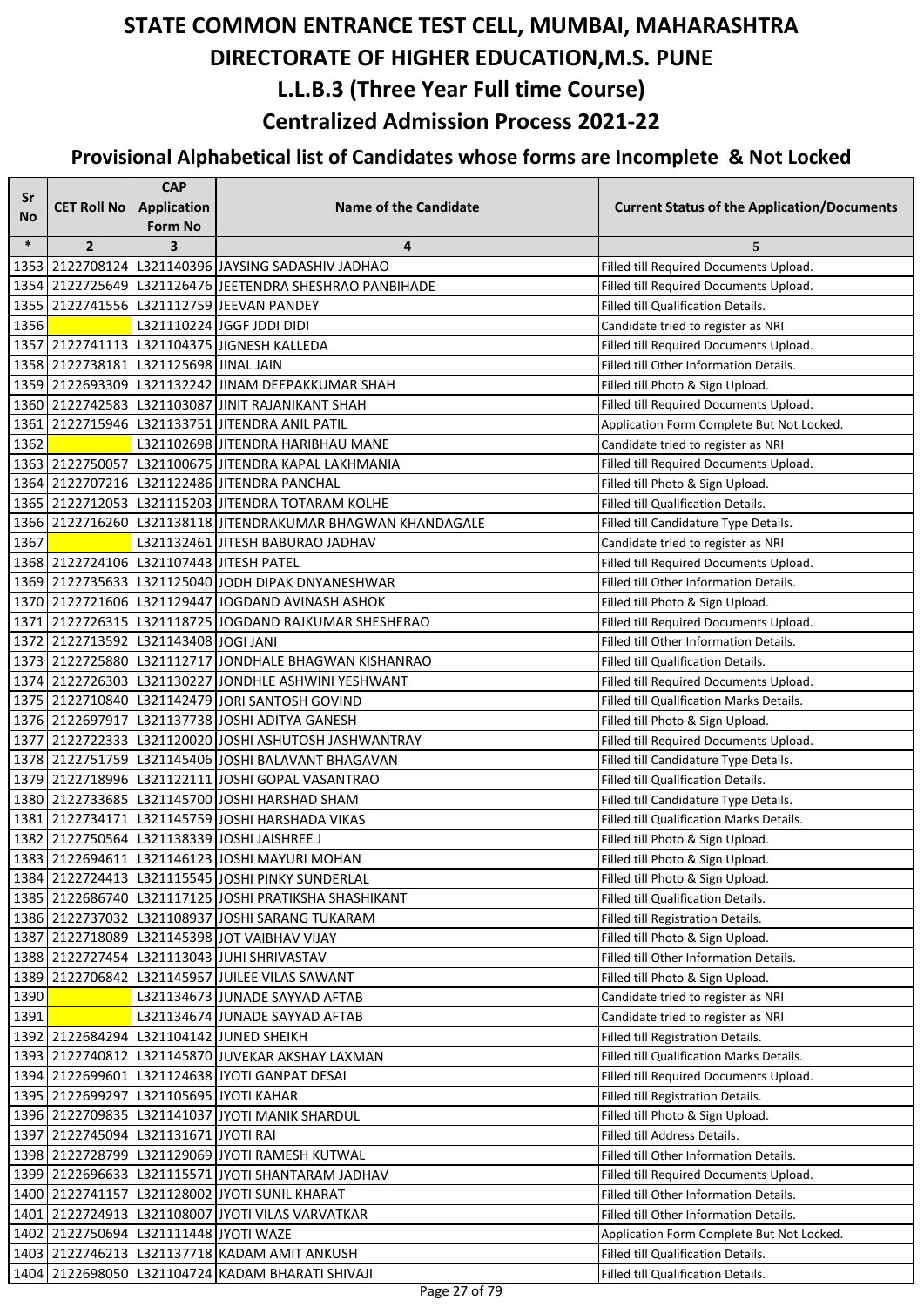| Sr        |                                        | <b>CAP</b>              |                                                           |                                                    |
|-----------|----------------------------------------|-------------------------|-----------------------------------------------------------|----------------------------------------------------|
| <b>No</b> | <b>CET Roll No</b>                     | Application             | <b>Name of the Candidate</b>                              | <b>Current Status of the Application/Documents</b> |
|           |                                        | <b>Form No</b>          |                                                           |                                                    |
| $\ast$    | $\overline{2}$                         | $\overline{\mathbf{3}}$ | 4                                                         | 5                                                  |
|           |                                        |                         | 1405 2122750207 L321131521 KADAM DEVENDRA SURYAKANT       | Filled till Required Documents Upload.             |
|           |                                        |                         | 1406 2122710747 L321110121 KADAM DHANASHREE PRAMOD        | Filled till Registration Details.                  |
|           |                                        |                         | 1407 2122697427 L321101416 KADAM DNYANESHWAR PARSHURAM    | Filled till Registration Details.                  |
|           |                                        |                         | 1408 2122706535 L321102777 KADAM FRANCIS JOSEPH           | Application Form Complete But Not Locked.          |
|           |                                        |                         | 1409 2122710630 L321135094 KADAM JANKI LAXMANRAO          | Filled till Photo & Sign Upload.                   |
|           |                                        |                         | 1410 2122698447 L321105092 KADAM JITENDRA KASHIRAM        | Filled till Photo & Sign Upload.                   |
|           |                                        |                         | 1411 2122727755 L321131222 KADAM LAHU SHRIRANG            | Filled till Required Documents Upload.             |
|           |                                        |                         | 1412 2122698423 L321138986 KADAM MONISH NAVINCHANDRA      | Filled till Qualification Marks Details.           |
|           |                                        |                         | 1413 2122740682 L321107360 KADAM NILESH MAHADEO           | Filled till Qualification Details.                 |
|           |                                        |                         | 1414 2122732143 L321127556 KADAM ONKAR AJIT               | Filled till Photo & Sign Upload.                   |
|           |                                        |                         | 1415 2122685470 L321116361 KADAM PRAKASH ANIL             | Filled till Candidature Type Details.              |
|           |                                        |                         | 1416 2122730119 L321123964 KADAM PRATIK TANAJI            | Filled till Candidature Type Details.              |
|           |                                        |                         | 1417 2122716553 L321138717 KADAM PRIYANKA NAVINCHANDRA    | Filled till Qualification Details.                 |
|           |                                        |                         | 1418 2122750334 L321131414 KADAM RAHUL RAGHUNATH          | Filled till Photo & Sign Upload.                   |
| 1419      |                                        |                         | L321132486 KADAM RUTISH PANDURANG                         | Candidate tried to register as NRI                 |
|           |                                        |                         | 1420 2122693599 L321132554 KADAM RUTISH PANDURANG         | Filled till Photo & Sign Upload.                   |
|           |                                        |                         | 1421 2122722289 L321114721 KADAM SAGAR SIDDHARTH          | Filled till Required Documents Upload.             |
|           |                                        |                         | 1422 2122748972 L321105941 KADAM SANDHYARANI SUBHASH      | Filled till Candidature Type Details.              |
|           |                                        |                         | 1423 2122690028 L321132807 KADAM SUPRIYA ARJUN            | Filled till Photo & Sign Upload.                   |
|           |                                        |                         | 1424 2122715758 L321116489 KADAM UJWALA MADHUKAR          | Filled till Photo & Sign Upload.                   |
|           |                                        |                         | 1425 2122750329 L321135673 KADAM VANDANA BHASKAR          | Filled till Required Documents Upload.             |
|           |                                        |                         | 1426 2122726264 L321101209 KADAM VIJAYMALA ANANDA         | Filled till Photo & Sign Upload.                   |
|           |                                        |                         | 1427 2122709363 L321117653 KADAMBARI SUBHASH NAVLE        | Filled till Photo & Sign Upload.                   |
|           |                                        |                         | 1428 2122751327 L321142776 KADRI AJAZ ALI NAZIM ALI       | Application Form Complete But Not Locked.          |
|           |                                        |                         | 1429 2122723232 L321146035 KADRI HANNA MOHD ATEEQ         | Filled till Photo & Sign Upload.                   |
|           |                                        |                         | 1430 2122751748 L321145910 KADU TEJAS SANJAY              | Filled till Qualification Marks Details.           |
|           |                                        |                         | 1431 2122701596 L321115479 KADUKAR AKSHAY SUNIL           | Filled till Candidature Type Details.              |
| 1432      |                                        |                         | 2122687584 L321106795 KAGNE DHIRAJ RAMCHANDRA             | Filled till Qualification Details.                 |
| 1433      |                                        |                         | L321130798 KAILAS RAJARAM                                 | Candidate tried to register as NRI                 |
|           |                                        |                         | 1434 2122730743 L321138757 KAINTH POOJA KAUR KULDEEPSINGH | Filled till Registration Details.                  |
| 1435      |                                        |                         | L321114603 KAJAL ANKUSH BHUNDE                            | Candidate tried to register as NRI                 |
| 1436      |                                        |                         | L321114607 KAJAL ANKUSH BHUNDE                            | Candidate tried to register as NRI                 |
|           |                                        |                         | 1437 2122713292 L321130428 KAJAL MAURYA                   | Filled till Other Information Details.             |
|           |                                        |                         | 1438 2122722983 L321115975 KAJAL OMPRAKASH UPADHYAY       | Filled till Photo & Sign Upload.                   |
|           |                                        |                         | 1439 2122745975 L321131583 KAJAL SATISH MITHARE           | Filled till Candidature Type Details.              |
|           | 1440 2122688138 L321109265 KAJAL SINGH |                         |                                                           | Filled till Qualification Details.                 |
|           |                                        |                         | 1441 2122723645 L321122623 KAJARE CHANDAN BHAGOJI         | Filled till Required Documents Upload.             |
|           |                                        |                         | 1442 2122727144 L321106507 KAKAD SURAJ SHIVAJI            | Filled till Qualification Marks Details.           |
|           |                                        |                         | 1443   2122714400   L321109725   KAKADE TRUPTI MILIND     | Filled till Qualification Details.                 |
|           |                                        |                         | 1444 2122736471 L321113575 KAKDE RAJENDRA AMBADAS         | Filled till Other Information Details.             |
|           |                                        |                         | 1445   2122734229   L321134332 KAKI BHUSHAN MAHADEO       | Application Form Complete But Not Locked.          |
|           |                                        |                         | 1446 2122746164 L321121305 KALANE NEETA VITHOBA           | Filled till Required Documents Upload.             |
|           |                                        |                         | 1447 2122700133 L321117226 KALASARE AMOL FAKIRA           | Filled till Candidature Type Details.              |
|           |                                        |                         | 1448 2122718836 L321126230 KALASARE DEVANAND DNYANBA      | Filled till Candidature Type Details.              |
|           |                                        |                         | 1449 2122743703 L321125061 KALBANDE SHILVANT SAMBHA       | Filled till Candidature Type Details.              |
|           |                                        |                         | 1450 2122707704 L321121601 KALE ASHWINI BHIMRAO           | Filled till Required Documents Upload.             |
|           |                                        |                         | 1451 2122701469 L321114654 KALE DEVANAND VINOD            | Filled till Required Documents Upload.             |
|           |                                        |                         | 1452 2122739872 L321118100 KALE GAJANAN MADHAVRAO         | Filled till Required Documents Upload.             |
|           |                                        |                         | 1453 2122685237 L321103224 KALE GANESH RAMKISAN           | Filled till Photo & Sign Upload.                   |
|           |                                        |                         | 1454 2122752061 L321131575 KALE HRUSHIKESH GOVINDRAO      | Filled till Qualification Marks Details.           |
|           |                                        |                         | 1455   2122748165   L321140246 KALE MAHENDRA RAMDAS       | Filled till Qualification Marks Details.           |
|           |                                        |                         | 1456 2122722985 L321128791 KALE RAJESH RAYAJI             | Filled till Qualification Details.                 |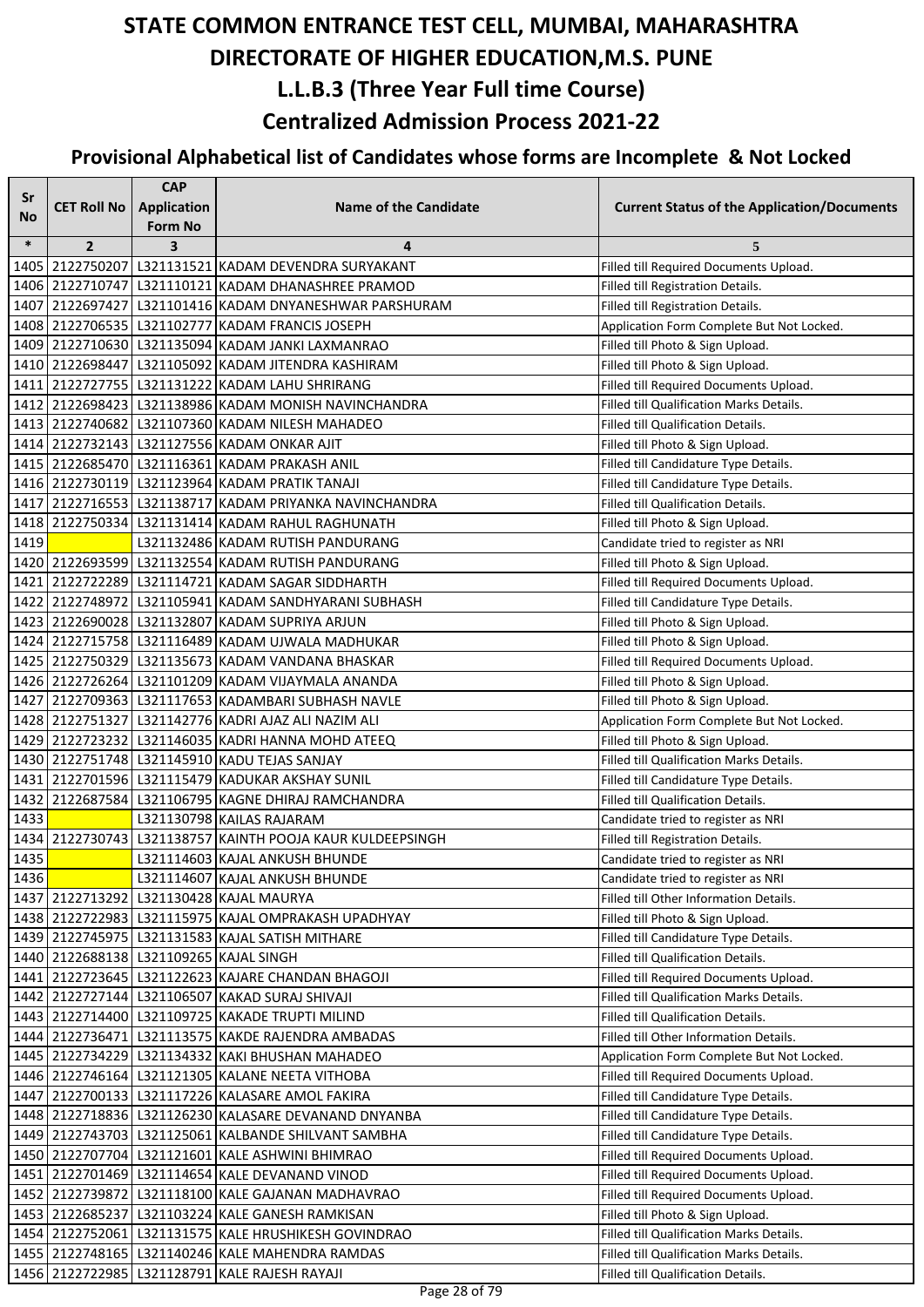| Sr     |                    | <b>CAP</b>         |                                                           |                                                    |
|--------|--------------------|--------------------|-----------------------------------------------------------|----------------------------------------------------|
| No     | <b>CET Roll No</b> | <b>Application</b> | <b>Name of the Candidate</b>                              | <b>Current Status of the Application/Documents</b> |
|        |                    | <b>Form No</b>     |                                                           |                                                    |
| $\ast$ | $\overline{2}$     | 3                  | 4                                                         | 5                                                  |
| 1457   |                    |                    | 2122702059 L321115864 KALE RAMESH HARICHANDRA             | Filled till Qualification Details.                 |
|        |                    |                    | 1458 2122696191 L321106539 KALE RAVINDRA BABAJI           | Filled till Photo & Sign Upload.                   |
|        |                    |                    | 1459 2122701994 L321108913 KALE RUSHIKESH YASHWANT        | Filled till Other Information Details.             |
|        |                    |                    | 1460 2122700522 L321119728 KALE RUTUJA RAJARAM            | Filled till Photo & Sign Upload.                   |
|        |                    |                    | 1461 2122687783 L321106811 KALE SAKSHI ASHOK              | Filled till Registration Details.                  |
|        |                    |                    | 1462 2122745839 L321119410 KALE SHUBHAM RAJENDRA          | Filled till Photo & Sign Upload.                   |
|        |                    |                    | 1463 2122711541 L321134029 KALE VAISHNAVI RAMDAS          | Filled till Photo & Sign Upload.                   |
|        |                    |                    | 1464 2122730135 L321138092 KALE VEDANT SUNIL              | Filled till Qualification Details.                 |
|        |                    |                    | 1465   2122711540   L321142814   KALKUTE ARVIND GANPATRAO | Filled till Qualification Details.                 |
|        |                    |                    | 1466 2122718478 L321146060 KALMEGH BHUSHAN GAJANAN        | Filled till Qualification Marks Details.           |
|        |                    |                    | 1467 2122686559 L321109690 KALPANA GAUTAM                 | Filled till Profile Details.                       |
|        |                    |                    | 1468 2122691400 L321133433 KALPANA RAMCHANDRA DHAVANE     | Filled till Other Information Details.             |
|        |                    |                    | 1469 2122695175   L321110696 KALPESH SURESH CHAVHAN       | Filled till Photo & Sign Upload.                   |
| 1470   |                    |                    | L321124932 KALPESH VIJAY KLHANDELWAL                      | Candidate tried to register as NRI                 |
|        |                    |                    | 1471 2122694509 L321108956 KALSAIT ASHVINI SUDHAKAR       | Filled till Profile Details.                       |
|        |                    |                    | 1472 2122688020 L321132959 KALWALE BABU JGANNATH          | Filled till Address Details.                       |
|        |                    |                    | 1473 2122687568 L321119391 KALWANE RAJKUMAR SAMBHAJI      | Filled till Registration Details.                  |
|        |                    |                    | 1474 2122726570 L321118367 KAMAXEE DILIP BHADANE          | Filled till Required Documents Upload.             |
|        |                    |                    | 1475 2122713757 L321136060 KAMBALE BALIKA MANIKRAO        | Filled till Other Information Details.             |
|        |                    |                    | 1476 2122711215 L321117129 KAMBALE RAVINDRA VINESH        | Filled till Candidature Type Details.              |
|        |                    |                    | 1477 2122748495 L321146043 KAMBERE MACHHINDRA KASHINATH   | Filled till Photo & Sign Upload.                   |
|        |                    |                    | 1478 2122712338 L321141079 KAMBLE AKASH PRAKASH           | Application Form Complete But Not Locked.          |
|        |                    |                    | 1479   2122739327   L321142544   KAMBLE BIBHISHAN RANBA   | Filled till Required Documents Upload.             |
|        |                    |                    | 1480 2122705734 L321115897 KAMBLE DEVANAND SURESH         | Filled till Candidature Type Details.              |
|        |                    |                    | 1481 2122695367 L321122808 KAMBLE DIKSHA SUBHASH          | Filled till Candidature Type Details.              |
|        |                    |                    | 1482 2122723998 L321135460 KAMBLE GEETANJALI MADHUKAR     | Filled till Required Documents Upload.             |
|        |                    |                    | 1483 2122687270 L321113001 KAMBLE INDRAJIT RAVAN          | Filled till Candidature Type Details.              |
|        |                    |                    | 1484 2122739081 L321102808 KAMBLE ISHWAR GANESH           | Filled till Candidature Type Details.              |
|        |                    |                    | 1485 2122715664 L321104324 KAMBLE JAYSHREE GAUTAM         | Filled till Qualification Marks Details.           |
|        |                    |                    | 1486 2122746996 L321145824 KAMBLE KOMAL ANIL              | Filled till Required Documents Upload.             |
|        |                    |                    | 1487 2122691857 L321131972 KAMBLE MAHESH                  | Filled till Other Information Details.             |
|        |                    |                    | 1488 2122749379 L321131305 KAMBLE MANASI DILIP            | Filled till Photo & Sign Upload.                   |
|        |                    |                    | 1489 2122730727 L321145789 KAMBLE MAYUR KISAN             | Filled till Qualification Details.                 |
|        |                    |                    | 1490 2122688818 L321136800 KAMBLE MEGHANA MACCHINDRA      | Filled till Photo & Sign Upload.                   |
|        |                    |                    | 1491 2122751987 L321123895 KAMBLE NIKHIL DAYALJI          | Filled till Category & Minority Details.           |
|        |                    |                    | 1492 2122695115 L321117999 KAMBLE OMKAR RAJESH            | Filled till Candidature Type Details.              |
|        |                    |                    | 1493 2122706762 L321134370 KAMBLE PRABHADEVI SADASHIV     | Filled till Required Documents Upload.             |
|        |                    |                    | 1494 2122747025 L321104775 KAMBLE PRADNYA LAXMAN          | Filled till Other Information Details.             |
|        |                    |                    | 1495 2122729173   L321100119 KAMBLE PRAMOD BALIRAM        | Filled till Photo & Sign Upload.                   |
|        |                    |                    | 1496 2122706222 L321131926 KAMBLE PRANITA MARUTI          | Filled till Candidature Type Details.              |
|        |                    |                    | 1497 2122740311 L321112530 KAMBLE PUSHPA LAXMAN           | Filled till Qualification Details.                 |
|        |                    |                    | 1498 2122711176 L321139797 KAMBLE RAHUL SUBHASH           | Filled till Other Information Details.             |
|        |                    |                    | 1499 2122710555 L321109267 KAMBLE RAJESH BABURAO          | Filled till Candidature Type Details.              |
|        |                    |                    | 1500 2122739428 L321134385 KAMBLE SACHIN SAMPAT           | Filled till Other Information Details.             |
|        |                    |                    | 1501 2122743618 L321145644 KAMBLE SAVITA ASHOK            | Filled till Required Documents Upload.             |
|        |                    |                    | 1502 2122695051 L321115427 KAMBLE SNEHAL VISHWANATH       | Filled till Registration Details.                  |
|        |                    |                    | 1503 2122689304 L321105720 KAMBLE SONAL ARUN              | Application Form Complete But Not Locked.          |
|        |                    |                    | 1504 2122731587 L321146105 KAMBLE SONALI BHAGWAN          | Filled till Qualification Marks Details.           |
|        |                    |                    | 1505 2122729579 L321124936 KAMBLE SUDHIR YASHAWANT        | Filled till Candidature Type Details.              |
|        |                    |                    | 1506   2122716903   L321130740 KAMBLE SUJITKUMAR PRATAP   | Filled till Required Documents Upload.             |
|        |                    |                    | 1507 2122708825 L321132603 KAMBLE SUMEET ANANDRAO         | Filled till Candidature Type Details.              |
|        |                    |                    | 1508 2122695296 L321133157 KAMBLE SUPRIYA SURESH          | Filled till Candidature Type Details.              |
|        |                    |                    |                                                           |                                                    |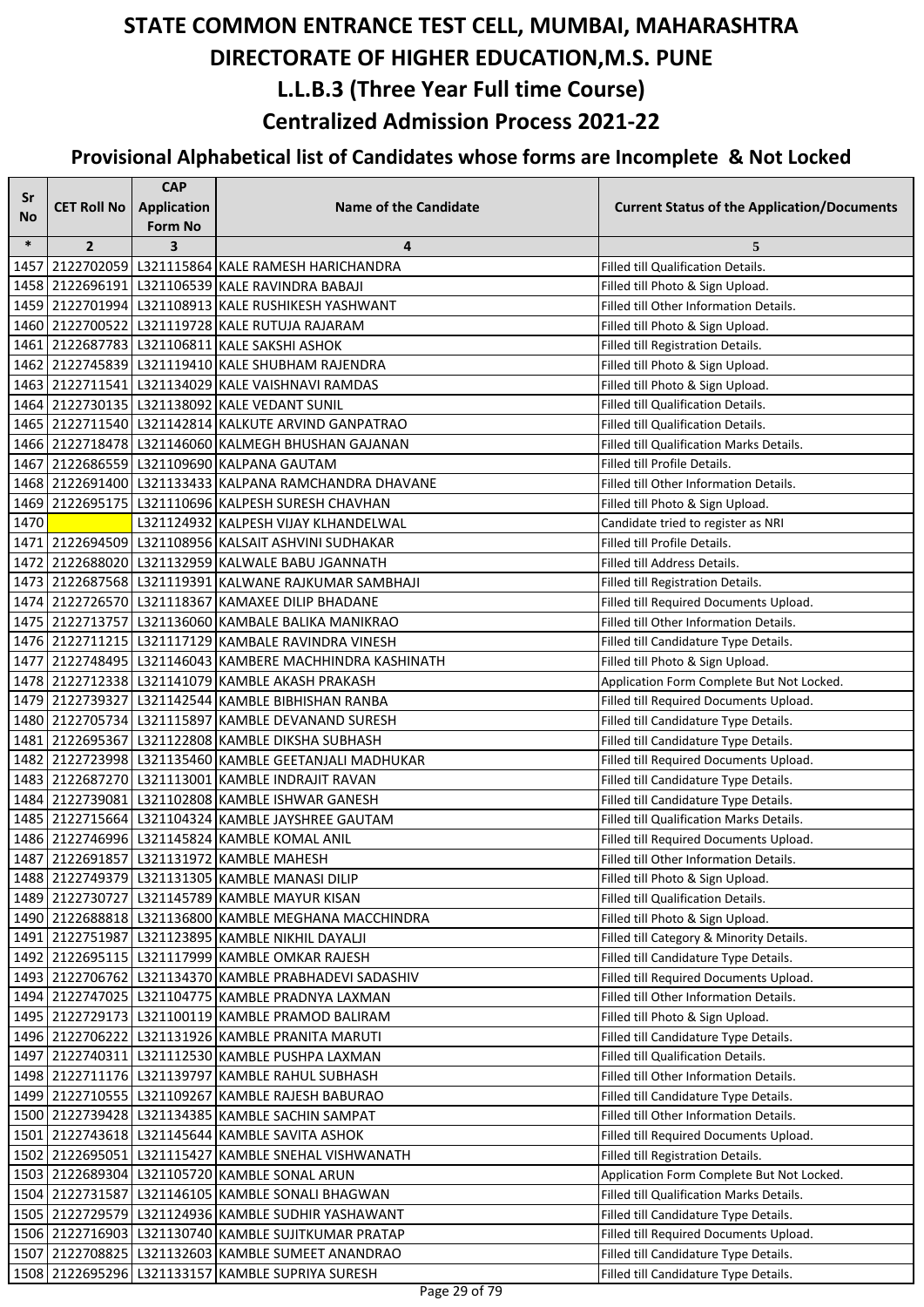| Sr     |                                     | <b>CAP</b>                           |                                                                |                                                    |
|--------|-------------------------------------|--------------------------------------|----------------------------------------------------------------|----------------------------------------------------|
| No     | <b>CET Roll No</b>                  | <b>Application</b><br><b>Form No</b> | <b>Name of the Candidate</b>                                   | <b>Current Status of the Application/Documents</b> |
| $\ast$ | $\overline{2}$                      | 3                                    | 4                                                              | 5                                                  |
|        |                                     |                                      | 1509 2122705971 L321144616 KAMBLE TANMAYEE DURYODHAN           | Filled till Qualification Details.                 |
|        |                                     |                                      | 1510 2122736036 L321139244 KAMBLE VARSHA GANESHRAO             | Filled till Required Documents Upload.             |
|        |                                     |                                      | 1511 2122711685 L321145341 KAMBLE VIKRAM RAJU                  | Filled till Candidature Type Details.              |
|        |                                     |                                      | 1512 2122691345 L321101097 KAMBLE YASHANKIT ASHOK              | Filled till Other Information Details.             |
|        |                                     |                                      | 1513 2122702283 L321124800 KAMEKAR GANESH BISHANLAL            | Filled till Qualification Details.                 |
|        |                                     |                                      | 1514 2122732985 L321103222 KAMINI VASANT KATAKARI              | Filled till Qualification Details.                 |
|        |                                     |                                      | 1515 2122739824 L321107799 KAMLAKAR SHINDE                     | Filled till Required Documents Upload.             |
|        |                                     |                                      | 1516 2122734827 L321111903 KAMLESH PRAKASHRAO GHOSE            | Filled till Required Documents Upload.             |
|        |                                     |                                      | 1517   2122699749   L321125631   KAMURTI NISHIKANT SIDDHESHWAR | Filled till Other Information Details.             |
|        |                                     |                                      | 1518 2122697718 L321124334 KANADE NARAYAN UMAKANT              | Filled till Qualification Details.                 |
|        |                                     |                                      | 1519 2122741145 L321100377 KANASE VANDANA MAHADEV              | Filled till Registration Details.                  |
|        |                                     |                                      | 1520 2122724736 L321134578 KANAUJIYA KAPIL MAHENDRA            | Filled till Qualification Details.                 |
|        |                                     |                                      | 1521 2122741410 L321142090 KANCHAN ASHOK SHINDE                | Filled till Registration Details.                  |
|        |                                     |                                      | 1522 2122742184 L321133498 KANCHAN SIVAPRAKASAM PILLAI         | Filled till Required Documents Upload.             |
|        |                                     |                                      | 1523 2122723659 L321137046 KANDALKAR PRAVIN RAGHUNATH          | Filled till Photo & Sign Upload.                   |
|        |                                     |                                      | 1524 2122713499 L321127209 KANDASAMY KRISHNAN DEVENDRAN        | Filled till Required Documents Upload.             |
|        |                                     |                                      | 1525 2122750059 L321113476 KANDHARE PRAJAKTA BANDOPANT         | Application Form Complete But Not Locked.          |
|        |                                     |                                      | 1526 2122735283 L321134428 KANGARE ARUN DADASAHEB              | Application Form Complete But Not Locked.          |
|        | 1527 2122692977 L321108780 KANISHKA |                                      |                                                                | Filled till Other Information Details.             |
|        |                                     |                                      | 1528 2122738098 L321132947 KANTILAL JAGANNATH PATIL            | Filled till Other Information Details.             |
|        |                                     |                                      | 1529 2122707683 L321134211 KANZARIYA DAISHIK AMRUTLAL          | Application Form Complete But Not Locked.          |
|        |                                     |                                      | 1530 2122696598 L321104117 KAPADE SAURABH SATISH               | Filled till Qualification Details.                 |
|        |                                     |                                      | 1531 2122743926 L321142408 KAPADNIS RAHUL KEDRAJ               | Filled till Address Details.                       |
| 1532   |                                     |                                      | L321124164 KAPARE SARIKA APPA                                  | Candidate tried to register as NRI                 |
|        |                                     |                                      | 1533 2122704647 L321111794 KAPASE DNYANESHWAR SUKHDEV          | Filled till Qualification Details.                 |
|        |                                     |                                      | 1534 2122711565 L321140826 KAPIL MADHAVRAO NARWADE             | Filled till Photo & Sign Upload.                   |
|        |                                     |                                      | 1535 2122730093 L321107128 KAPIL YASHWANT DALVI                | Filled till Photo & Sign Upload.                   |
|        |                                     |                                      | 1536 2122709839 L321142144 KARAD SNEHAL BALASAHEB              | Filled till Other Information Details.             |
|        |                                     |                                      | 1537 2122738597 L321142234 KARADE SUNITA SUBHASH               | Filled till Photo & Sign Upload.                   |
|        |                                     |                                      | 1538 2122751707 L321123601 KARALE VAISHALI ARJUN               | Filled till Qualification Details.                 |
|        |                                     |                                      | 1539 2122723502 L321120026 KARAMBALE SHREYAS TUKARAM           | Filled till Photo & Sign Upload.                   |
|        |                                     |                                      | 1540 2122692953 L321104845 KARAN SINGH                         | Filled till Qualification Details.                 |
|        |                                     |                                      | 1541 2122692519 L321133324 KARAN SURESH OSTWAL                 | Filled till Other Information Details.             |
|        |                                     |                                      | 1542 2122747496 L321116974 KARANDE ANJANA DADASO               | Filled till Candidature Type Details.              |
|        |                                     |                                      | 1543 2122697559 L321141562 KARANKOT MANISHA VIJAY              | Filled till Candidature Type Details.              |
|        |                                     |                                      | 1544 2122739936 L321127781 KARDAK SANJAY VINAYAK               | Filled till Required Documents Upload.             |
|        |                                     |                                      | 1545 2122713736 L321115193 KARDULE AMOL HAUSRAO                | Filled till Qualification Details.                 |
|        |                                     |                                      | 1546   2122742501   L321108330 KARISHMA GANESH BHOSALE         | Application Form Complete But Not Locked.          |
|        |                                     |                                      | 1547 2122688907 L321143746 KARKE KUNDALIK BABURAO              | Filled till Candidature Type Details.              |
|        |                                     |                                      | 1548 2122737456 L321126243 KARLEKAR SWAPNIL VILSON             | Filled till Required Documents Upload.             |
|        |                                     |                                      | 1549 2122746932 L321114358 KARMARE PRASHANT MARUTI             | Filled till Registration Details.                  |
|        |                                     |                                      | 1550 2122703612 L321142518 KARNIKA GOYAL                       | Filled till Photo & Sign Upload.                   |
|        |                                     |                                      | 1551 2122739901 L321100635 KAROTRA JINUBEN MAHADEVABHAI        | Filled till Photo & Sign Upload.                   |
|        |                                     |                                      | 1552 2122726052 L321106734 KARTIK RAVINDRA PATKI               | Filled till Registration Details.                  |
|        |                                     |                                      | 1553   2122713236   L321100545 KARUNA GUNDU SAWAI              | Filled till Photo & Sign Upload.                   |
|        |                                     |                                      | 1554 2122747938 L321119075 KARURKAR PRATIK SUDAM               | Application Form Complete But Not Locked.          |
|        |                                     |                                      | 1555 2122703702 L321121781 KASAR AISHWARYA SHANTARAM           | Filled till Qualification Details.                 |
|        |                                     |                                      | 1556 2122737497 L321145409 KASAR SAGAR NANDKUMAR               | Filled till Qualification Marks Details.           |
|        |                                     |                                      | 1557 2122694475   L321138350 KASAR SNEHALKUMAR DINESH          | Filled till Qualification Details.                 |
|        |                                     |                                      | 1558 2122724003 L321100598 KASAR SONAL SANTOSH                 | Filled till Address Details.                       |
|        |                                     |                                      | 1559 2122703235 L321127670 KASAR SUDHIR RAMESH                 | Filled till Address Details.                       |
|        |                                     |                                      | 1560 2122726449 L321112380 KASBE UTTAM KERBA                   | Filled till Required Documents Upload.             |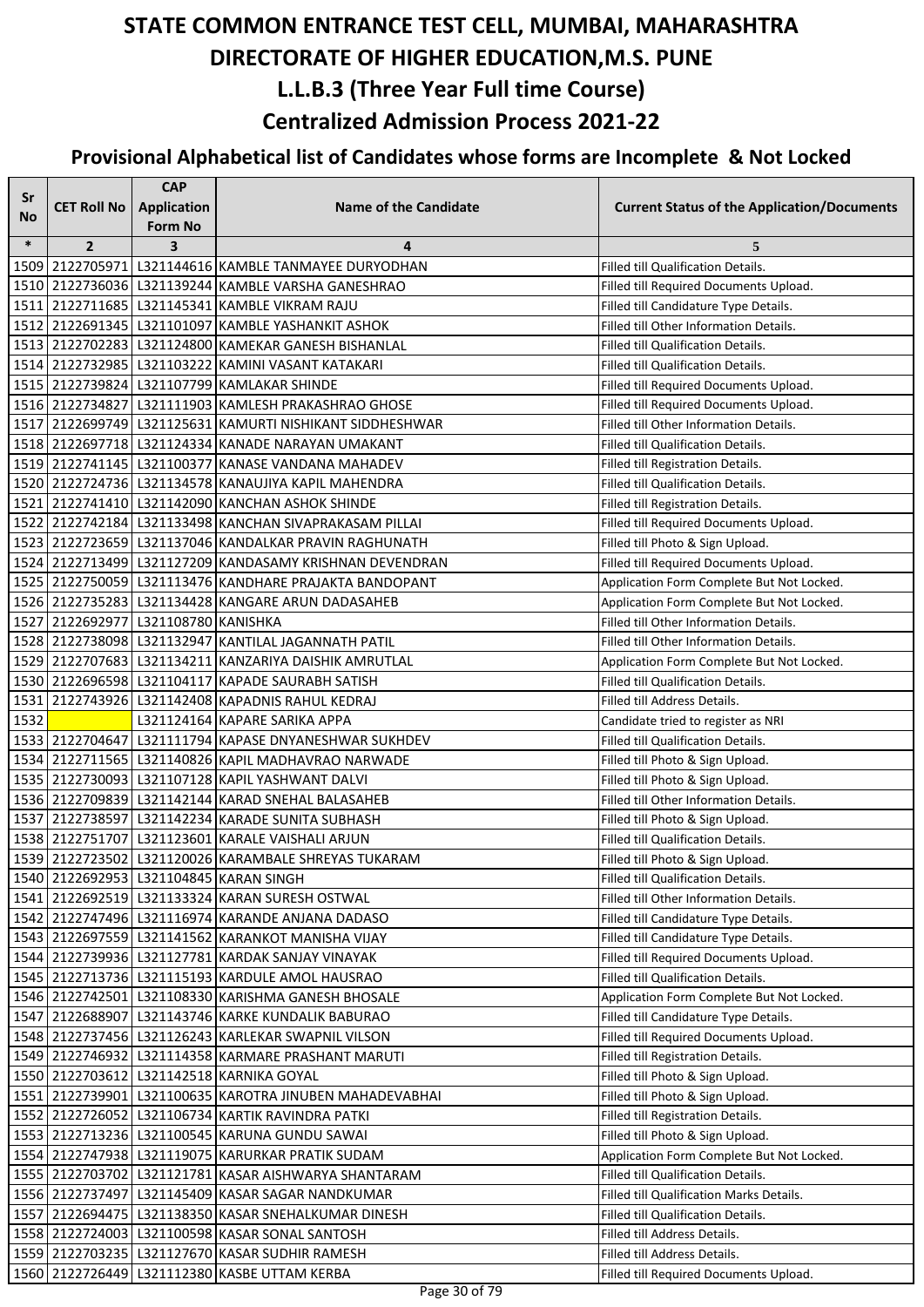| Sr        |                    | <b>CAP</b>          |                                                                               |                                                    |
|-----------|--------------------|---------------------|-------------------------------------------------------------------------------|----------------------------------------------------|
| <b>No</b> | <b>CET Roll No</b> | <b>Application</b>  | <b>Name of the Candidate</b>                                                  | <b>Current Status of the Application/Documents</b> |
| $\ast$    | $\overline{2}$     | <b>Form No</b><br>3 | 4                                                                             | 5                                                  |
| 1561      |                    |                     | 2122749944 L321138464 KASHILING MAHADEV DEVKAR                                | <b>Filled till Qualification Details.</b>          |
| 1562      |                    |                     | 2122706473 L321105324 KASHMIRI ARFA TABASSUM ASLAM                            | Filled till Required Documents Upload.             |
| 1563      |                    |                     | 2122709958 L321107972 KASHVI BANSAL                                           | Filled till Registration Details.                  |
|           |                    |                     | 1564 2122722048 L321129854 KASPATE VIJAY VISHNU                               | Filled till Other Information Details.             |
|           |                    |                     | 1565 2122744852 L321114860 KASPATE VITTHALPANT TUKARAM                        | Filled till Other Information Details.             |
|           |                    |                     | 1566 2122749020 L321110338 KASURDE RATNA EKNATH                               | Filled till Required Documents Upload.             |
| 1567      |                    |                     | 2122747943 L321122675 KATE POOJA GORAKH                                       | Filled till Photo & Sign Upload.                   |
|           |                    |                     | 1568 2122745983 L321138190 KATE SARITA NARAYAN                                | Filled till Photo & Sign Upload.                   |
|           |                    |                     | 1569 2122693409 L321141577 KATELA JANHAVI PRAKASH                             | Filled till Other Information Details.             |
|           |                    |                     | 1570 2122725550 L321117428 KATGADE SAGAR HARIDAS                              | Filled till Required Documents Upload.             |
|           |                    |                     | 1571 2122718898 L321137658 KATHAR ROHIT VISHVANATH                            | Filled till Photo & Sign Upload.                   |
|           |                    |                     | 1572 2122739954 L321112568 KATKAR DEEPA SHIVAJI                               | Filled till Required Documents Upload.             |
|           |                    |                     | 1573 2122712794 L321138296 KATKAR NEHA GANESH                                 | Filled till Address Details.                       |
|           |                    |                     | 1574 2122746580 L321132165 KATLE RAHUL MURLIDHAR                              | Filled till Qualification Details.                 |
|           |                    |                     | 1575 2122700562 L321125152 KATTE PANKAJ BHAGCHAND                             | Filled till Registration Details.                  |
|           |                    |                     | 1576 2122712597 L321108916 KAUR AMANDEEP BEER SINGH                           | Filled till Registration Details.                  |
|           |                    |                     | 1577 2122708062 L321137447 KAUSHIK MORESHWAR SHAMBHARKAR                      | Filled till Other Information Details.             |
|           |                    |                     | 1578 2122699149 L321139463 KAUSTUBH LATE                                      | Filled till Address Details.                       |
|           |                    |                     | 1579 2122748323 L321140624 KAUSTUBH SUHAS PRADHAN                             | Filled till Registration Details.                  |
|           |                    |                     | 1580 2122711553 L321132101 KAUTHALE SAKSHI RAMBHAU                            | Filled till Qualification Details.                 |
| 1581      |                    |                     | L321111631 KAVERI RAMCHANDRA DODMANI                                          | Candidate tried to register as NRI                 |
|           |                    |                     | 1582 2122684781 L321117192 KAWALE AMOL JIJABA                                 | Filled till Photo & Sign Upload.                   |
| 1583      |                    |                     | 2122693319 L321143843 KAWALI YATIN SUDHIR                                     | Filled till Candidature Type Details.              |
|           |                    |                     | 1584 2122683860 L321133657 KAWARE TUSHAR GAJANAN                              | Filled till Qualification Details.                 |
|           |                    |                     | 1585 2122719772 L321144249 KEDAR DEEPALI SAMADHAN                             | Filled till Required Documents Upload.             |
|           |                    |                     | 1586 2122717376 L321137566 KEDAR NAVNATH RAGHUNATH                            | Filled till Required Documents Upload.             |
| 1587      |                    |                     | 2122740635 L321119513 KEDARI OMKAR VIJAY                                      | Application Form Complete But Not Locked.          |
|           |                    |                     | 1588 2122744214 L321145944 KEDARNATH RAGHUNATH KESKAR                         | Filled till Registration Details.                  |
|           |                    |                     | 1589 2122750743 L321112550 KEDIA SWATI SURESH                                 | Application Form Complete But Not Locked.          |
|           |                    |                     | 1590 2122733024 L321131422 KELKAR DEVENDRA RAVINDRA                           | Filled till Qualification Details.                 |
|           |                    |                     | 1591 2122696882 L321103922 KENGAR MADAN KERU                                  | Filled till Photo & Sign Upload.                   |
|           |                    |                     | 1592 2122742537 L321139467 KESAR PRAKASH SHARMA                               | Filled till Qualification Details.                 |
|           |                    |                     | 1593 2122702257 L321122391 KESKAR ASHWINKUMAR RAMNATH                         | Filled till Qualification Details.                 |
|           |                    |                     | 1594 2122732924 L321115513 KHADE TUSHAR KISAN                                 | Filled till Candidature Type Details.              |
|           |                    |                     | 1595 2122702165 L321116213 KHADE VISHAL ROHIDAS                               | Filled till Address Details.                       |
|           |                    |                     | 1596 2122717274 L321114173 KHADSE VINOD SAHEBRAO                              | Filled till Candidature Type Details.              |
|           |                    |                     | 1597 2122694519 L321131360 KHAIRAT NEETA SHIVANAND                            | Filled till Qualification Details.                 |
|           |                    |                     | 1598 2122720668 L321120803 KHAIRE VISHNU PRALHAD                              | Application Form Complete But Not Locked.          |
|           |                    |                     | 1599 2122707923 L321104855 KHAIRE YOGENDRA                                    | Filled till Qualification Details.                 |
|           |                    |                     | 1600 2122684553 L321115440 KHAIRKAR GAJENDRA DEVIDASRAO                       | Filled till Required Documents Upload.             |
|           |                    |                     | 1601 2122715174 L321117305 KHAIRNAR REVATI NANDLAL                            | Filled till Candidature Type Details.              |
|           |                    |                     | 1602 2122733192 L321144529 KHAIRNAR TUSHAR MADHUKAR                           | Filled till Photo & Sign Upload.                   |
|           |                    |                     | 1603 2122695744 L321101031 KHALADKAR NILESH MAHADEO                           | Filled till Other Information Details.             |
|           |                    |                     | 1604 2122698847 L321131843 KHALATE RAMRAJ HANUMANT                            | Filled till Qualification Details.                 |
|           |                    |                     | 1605 2122686866 L321113670 KHAMBE YOGESH BHIMRAO                              | Application Form Complete But Not Locked.          |
|           |                    |                     | 1606 2122696116 L321109276 KHAMKAR HARISH DATTATRAYA                          | Filled till Photo & Sign Upload.                   |
|           |                    |                     | 1607 2122699740   L321127865 KHAN ADNAN FIROZ AHMED                           | Filled till Qualification Details.                 |
|           |                    |                     | 1608 2122696296 L321146150 KHAN AYESHA SAMEER                                 | Filled till Registration Details.                  |
|           |                    |                     | 1609 2122750571 L321134212 KHAN FAIZ ALI                                      | Filled till Registration Details.                  |
|           |                    |                     | 1610 2122690141 L321131227 KHAN HAMMAD AFSAR                                  | Filled till Qualification Details.                 |
|           |                    |                     | 1611 2122744500 L321104900 KHAN MARIYAM BANO SAFATULLAH                       | Filled till Address Details.                       |
|           |                    |                     | 1612 2122740349 L321123662 KHAN MOHAMMAD USMAN KHURSHID ALAM<br>Page 31 of 79 | Filled till Qualification Details.                 |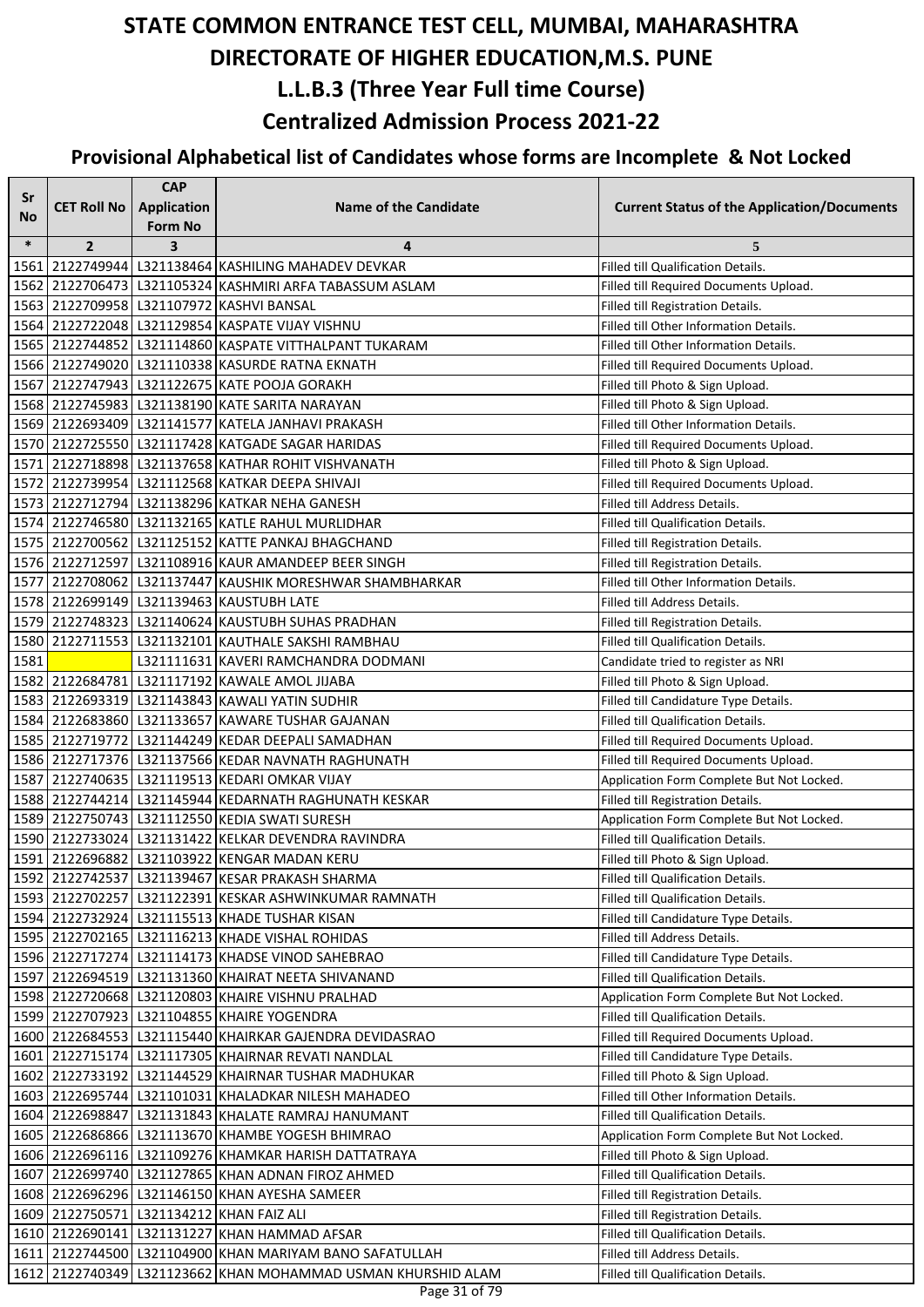| Sr<br><b>No</b> | <b>CET Roll No</b> | <b>CAP</b><br><b>Application</b> | <b>Name of the Candidate</b>                                 | <b>Current Status of the Application/Documents</b>                               |
|-----------------|--------------------|----------------------------------|--------------------------------------------------------------|----------------------------------------------------------------------------------|
|                 |                    | <b>Form No</b>                   |                                                              |                                                                                  |
| $\ast$          | $\overline{2}$     | 3                                | 4<br>1613 2122723104 L321144451 KHAN MOHD CHAND MD FURQAN    | 5<br>Filled till Other Information Details.                                      |
|                 |                    |                                  | 1614 2122716451 L321110974 KHAN MOHD QUAID ABDUL QUADIR      |                                                                                  |
|                 |                    |                                  | 1615 2122723446 L321134204 KHAN MOHD ZUBAIR MOHD NABI        | Filled till Photo & Sign Upload.                                                 |
|                 |                    |                                  | 1616 2122741466 L321113876 KHAN MOHTASHEEM AHTESHAM          | Filled till Required Documents Upload.<br>Filled till Other Information Details. |
|                 |                    |                                  | 1617 2122686654 L321140754 KHAN NASRIN SULTANA MAHEMOOD KHAN | Filled till Qualification Details.                                               |
|                 |                    |                                  | 1618 2122707647 L321114223 KHAN NIDA MOHAMMED ARIF           | Filled till Registration Details.                                                |
|                 |                    |                                  | 1619 2122700351 L321134061 KHAN RIZWANA BEGUM BHURE KHAN     | Filled till Required Documents Upload.                                           |
|                 |                    |                                  | 1620 2122688992 L321142894 KHAN SAMEER FIROZ                 | Application Form Complete But Not Locked.                                        |
|                 |                    |                                  | 1621 2122723853   L321145072 KHAN SHAERULLAH ARIF            | Filled till Qualification Details.                                               |
|                 |                    |                                  | 1622 2122702944 L321117582 KHAN SHAFINA SHAKILULLAH          | Filled till Qualification Details.                                               |
|                 |                    |                                  | 1623 2122727003 L321133215 KHAN SHAIBAZKHAN HASANKHAN        | Filled till Photo & Sign Upload.                                                 |
|                 |                    |                                  | 1624 2122739684 L321122366 KHAN SHEHNAZ KADIR                | Application Form Complete But Not Locked.                                        |
|                 |                    |                                  | 1625 2122750926 L321140450 KHAN TAUSEEF AHD HISAMUDDIN       | Filled till Qualification Marks Details.                                         |
|                 |                    |                                  | 1626 2122723730 L321117252 KHANDAGALE AKSHAY ANANDA          | Filled till Candidature Type Details.                                            |
|                 |                    |                                  | 1627 2122727862 L321124343 KHANDAGALE RAJAT DEVRAM           | Filled till Other Information Details.                                           |
|                 |                    |                                  | 1628 2122726802 L321134538 KHANDARE GAJANAN DATTA            | Filled till Photo & Sign Upload.                                                 |
|                 |                    |                                  | 1629 2122717054 L321114359 KHANDARE KIRAN DATTA              | Filled till Required Documents Upload.                                           |
|                 |                    |                                  | 1630 2122751053 L321129991 KHANDARE RENUKA BHARAT            | Filled till Required Documents Upload.                                           |
|                 |                    |                                  | 1631 2122751931 L321144450 KHANDARE SANTOSH TANAJI           | Filled till Registration Details.                                                |
|                 |                    |                                  | 1632 2122736167 L321130886 KHANDEKAR AJAY DATTATRAY          | Application Form Complete But Not Locked.                                        |
|                 |                    |                                  | 1633 2122735717 L321144924 KHANDEKAR VISHWAJIT MACCHINDRA    | Filled till Registration Details.                                                |
|                 |                    |                                  | 1634 2122718024 L321123563 KHANDRE HEMLATA SAMBHAJIRAO       | Filled till Photo & Sign Upload.                                                 |
|                 |                    |                                  | 1635 2122691557 L321107179 KHANDRE SHEVANTA PRAKASH          | Filled till Photo & Sign Upload.                                                 |
|                 |                    |                                  | 1636 2122725185 L321111560 KHANOLKAR ANIL PARSHURAM          | Application Form Complete But Not Locked.                                        |
|                 |                    |                                  | 1637 2122723799 L321137269 KHANOLKAR ROHAN PARMANAND         | Filled till Other Information Details.                                           |
|                 |                    |                                  | 1638 2122740224 L321107877 KHANOLKAR SAGAR CHANDRAKANT       | Filled till Required Documents Upload.                                           |
|                 |                    |                                  | 1639 2122742356 L321114739 KHANOLKAR YOGESH MOHAN            | Filled till Qualification Details.                                               |
|                 |                    |                                  | 1640 2122725746 L321114311 KHANORKAR ADITI ANIL              | Filled till Candidature Type Details.                                            |
|                 |                    |                                  | 1641 2122745512 L321144079 KHANVILKAR VAIBHAV RAJENDRA       | Filled till Photo & Sign Upload.                                                 |
|                 |                    |                                  | 1642 2122712408 L321111589 KHARADE AKSHAY KAILAS             | Filled till Other Information Details.                                           |
|                 |                    |                                  | 1643 2122740289 L321111857 KHARADE RAJENDRA MARUTI           | Application Form Complete But Not Locked.                                        |
|                 |                    |                                  | 1644 2122719332 L321140359 KHARAT JYOTI BHAUSAHEB            | Filled till Photo & Sign Upload.                                                 |
|                 |                    |                                  | 1645 2122719333 L321140473 KHARAT SWATI SHIVDAS              | Filled till Required Documents Upload.                                           |
|                 |                    |                                  | 1646 2122688956 L321142587 KHARAT VIDYA SHAMRAO              | Filled till Required Documents Upload.                                           |
|                 |                    |                                  | 1647 2122687039 L321139528 KHARAT VIJAY NAMDEO               | Filled till Candidature Type Details.                                            |
|                 |                    |                                  | 1648 2122741678 L321108719 KHARAT VIVEK VISHWANATH           | Filled till Other Information Details.                                           |
|                 |                    |                                  | 1649 2122707345 L321143352 KHARE KARISHMA MILIND             | Filled till Profile Details.                                                     |
|                 |                    |                                  | 1650 2122741042 L321111304 KHATIB FATIMA MOHIUDDIN           | Filled till Required Documents Upload.                                           |
|                 |                    |                                  | 1651 2122710523 L321121344 KHATING SHRIKANT LAXMANRAO        | Filled till Qualification Marks Details.                                         |
|                 |                    |                                  | 1652 2122715237 L321134825 KHATON RESHMA HALIM ANSARI        | Filled till Photo & Sign Upload.                                                 |
|                 |                    |                                  | 1653 2122724813 L321122997 KHATRI TAUFIQUE ABDUL HAMID       | Filled till Other Information Details.                                           |
|                 |                    |                                  | 1654 2122740402   L321138111 KHATTAR RAHUL RAJESH            | Filled till Photo & Sign Upload.                                                 |
|                 |                    |                                  | 1655 2122699973 L321124329 KHAVALE VISHAL DHONDIRAM          | Filled till Photo & Sign Upload.                                                 |
|                 |                    |                                  | 1656 2122736611 L321106579 KHAWAJA WAHAJUDDIN SALAHUDDIN     | Filled till Other Information Details.                                           |
|                 |                    |                                  | 1657 2122687761 L321111821 KHEDKAR ANTESHWAR PRABHAKAR       | Filled till Other Information Details.                                           |
|                 |                    |                                  | 1658 2122684363 L321106407 KHOBRAGADE KISHOR BIBHISHANRAO    | Application Form Complete But Not Locked.                                        |
|                 |                    |                                  | 1659 2122737914 L321103165 KHOBRAGADE PARAG DINESH           | Filled till Photo & Sign Upload.                                                 |
|                 |                    |                                  | 1660 2122750258 L321135893 KHOKALE ASHWINI CHINTAMAN         | Filled till Candidature Type Details.                                            |
|                 |                    |                                  | 1661 2122750253 L321113448 KHOKALE RUPALI CHINTAMAN          | Filled till Registration Details.                                                |
|                 |                    |                                  | 1662 2122741762 L321108822 KHOLAMKAR SACHIN SADASHIV         | Filled till Registration Details.                                                |
|                 |                    |                                  | 1663 2122688262 L321137551 KHOT RUTEJ RAMESH                 | Filled till Registration Details.                                                |
|                 | 1664 2122694547    |                                  | L321129526 KHUDE LAXMAN MARUTI                               | Filled till Photo & Sign Upload.                                                 |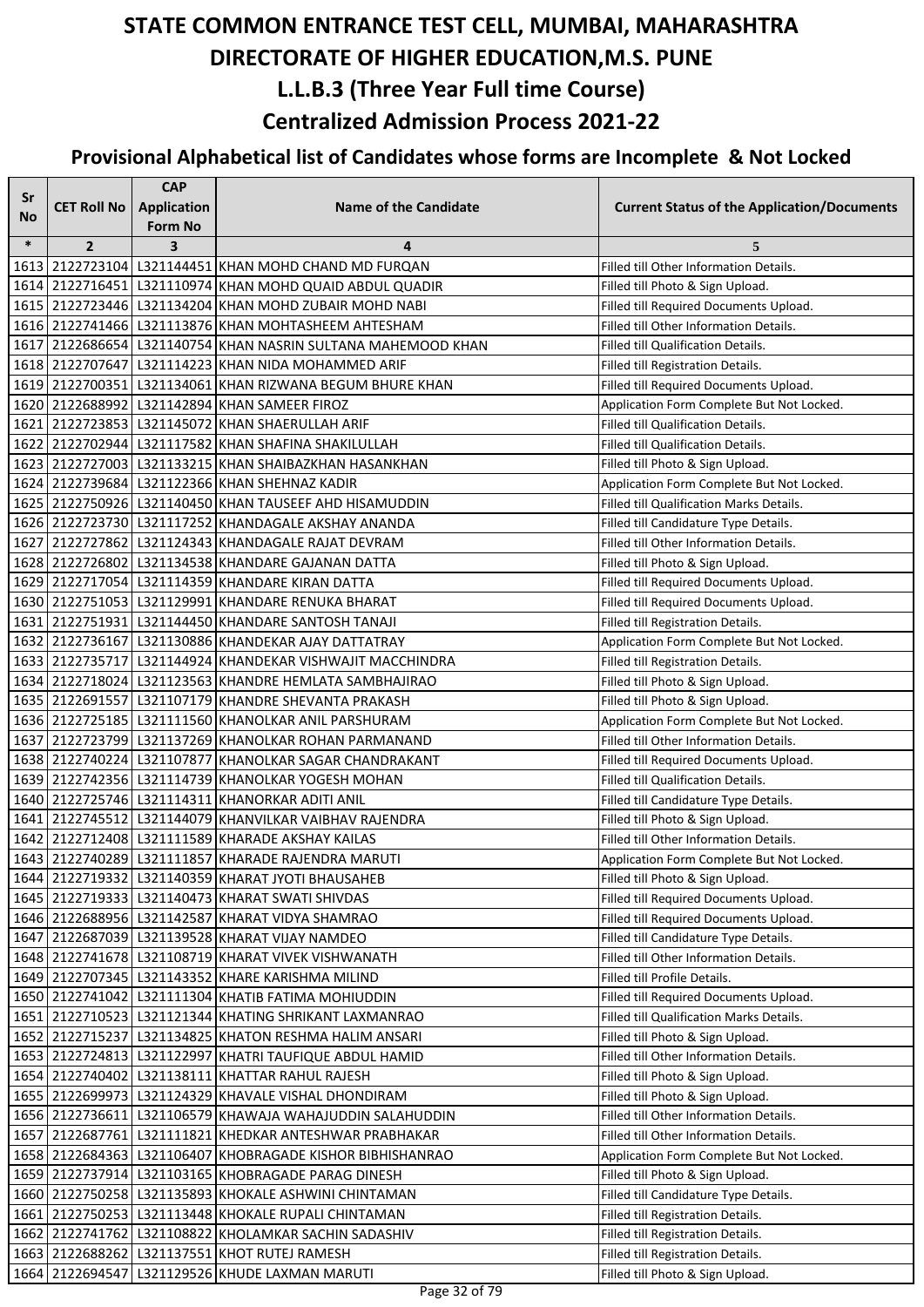| Sr     |                    | <b>CAP</b>              |                                                                                               |                                                                                  |
|--------|--------------------|-------------------------|-----------------------------------------------------------------------------------------------|----------------------------------------------------------------------------------|
| No     | <b>CET Roll No</b> | <b>Application</b>      | <b>Name of the Candidate</b>                                                                  | <b>Current Status of the Application/Documents</b>                               |
|        |                    | <b>Form No</b>          |                                                                                               |                                                                                  |
| $\ast$ | $\overline{2}$     | $\overline{\mathbf{3}}$ | 4                                                                                             | 5                                                                                |
| 1665   |                    |                         | 2122700804 L321145702 KHUDE MANMOHANDAS KHANDU                                                | Filled till Photo & Sign Upload.                                                 |
|        |                    |                         | 1666 2122708286 L321110107 KHUMESHWARI MADHAO CHICHMALKAR                                     | Filled till Registration Details.                                                |
| 1667   |                    |                         | L321109475 KHUSHAL DINKAR THAWARI                                                             | Candidate tried to register as NRI                                               |
|        |                    |                         | 1668 2122715480 L321107056 KHUSPE SUNIL LAXMAN                                                | Filled till Required Documents Upload.                                           |
|        |                    |                         | 1669 2122722067 L321124646 KIDE GAJENDRA DHONDIBARAO                                          | Filled till Photo & Sign Upload.                                                 |
|        |                    |                         | 1670 2122739358 L321134409 KINIKAR PRASHANT LIMBRAJ                                           | Filled till Required Documents Upload.                                           |
|        |                    |                         | 1671 2122751552 L321105287 KIRAN ASHOK ADHAV                                                  | Filled till Candidature Type Details.                                            |
|        |                    |                         | 1672 2122733306 L321118560 KIRAN MAHADEV KAMTHE                                               | Filled till Other Information Details.                                           |
|        |                    |                         | 1673   2122740074   L321141116 KIRAN PANDURANG PATIL                                          | Filled till Photo & Sign Upload.                                                 |
|        |                    |                         | 1674 2122725524 L321129857 KIRAN PRAMOD TIRPUDE                                               | Filled till Required Documents Upload.                                           |
|        |                    |                         | 1675 2122695388 L321121745 KIRAN RAVINDRA SAWANT                                              | Filled till Photo & Sign Upload.                                                 |
|        |                    |                         | 1676 2122719602 L321124729 KIRAN SANTHOSH<br>1677 2122695922 L321134671 KIRAN SHANKAR SUPEKAR | Filled till Qualification Details.                                               |
|        |                    |                         | 1678 2122718073 L321142347 KIRAN SURESH SHEGOKAR                                              | Filled till Qualification Marks Details.                                         |
|        |                    |                         | 1679 2122739992 L321126289 KIRAN VASANT KADAM                                                 | Filled till Registration Details.                                                |
|        |                    |                         | 1680 2122701389 L321123544 KIRDAK VINOD PUNDLIKRAO                                            | Filled till Required Documents Upload.<br>Filled till Required Documents Upload. |
|        |                    |                         | 1681 2122716003 L321114513 KIRTI KAMALAKAR JADHAV                                             |                                                                                  |
| 1682   |                    |                         | 2122750713   L321121268 KIRTI PRAKASH PANDIT                                                  | Filled till Required Documents Upload.                                           |
| 1683   |                    |                         | L321128722 KIRTI VIJAY MANE                                                                   | Filled till Registration Details.                                                |
| 1684   |                    |                         | L321139224 KIRTIBALA SHIVNARAYAN LAKARIYA                                                     | Candidate tried to register as NRI<br>Candidate tried to register as NRI         |
|        |                    |                         | 1685 2122730342 L321128164 KISAN BALU MOHOL                                                   | Filled till Photo & Sign Upload.                                                 |
|        |                    |                         | 1686 2122719957 L321122849 KISAN MOTIRAM ZADE                                                 | Filled till Required Documents Upload.                                           |
| 1687   |                    |                         | L321124060 KISHOR CHINTAMAN MHATRE                                                            | Candidate tried to register as NRI                                               |
|        |                    |                         | 1688 2122749158 L321104476 KISHOR MAHADEV NANAVARE                                            | Filled till Required Documents Upload.                                           |
| 1689   |                    |                         | L321101597 KISHOR NAGORAO TAYDE                                                               | Candidate tried to register as NRI                                               |
|        |                    |                         | 1690 2122739897 L321123594 KISHOR NAMDEO BHOIR                                                | Filled till Candidature Type Details.                                            |
|        |                    |                         | 1691 2122737665 L321118528 KISHOR RAJU WAKALE                                                 | Filled till Registration Details.                                                |
|        |                    |                         | 1692 2122735873 L321101840 KISHORKUMAR NAGORA TAYDE                                           | Filled till Required Documents Upload.                                           |
|        |                    |                         | 1693 2122750584 L321133042 KM RUCHITA MISHRA                                                  | Filled till Address Details.                                                     |
|        |                    |                         | 1694 2122718361 L321128843 KOCHE RAHUL RAMESH                                                 | Filled till Photo & Sign Upload.                                                 |
|        |                    |                         | 1695 2122735887 L321114861 KOKANE SUMIT HIRACHAND                                             | Filled till Required Documents Upload.                                           |
|        |                    |                         | 1696 2122724708 L321127023 KOKANE SUSHMA JANARDHAN                                            | Filled till Required Documents Upload.                                           |
|        |                    |                         | 1697 2122729684 L321143645 KOKANE YOGESH MANOHAR                                              | Filled till Registration Details.                                                |
|        |                    |                         | 1698 2122688855 L321107883 KOKARE RESHMA SHANTARAM                                            | Application Form Complete But Not Locked.                                        |
|        |                    |                         | 1699 2122744266 L321146164 KOKATE ASHISH BALASAHEB                                            | Filled till Registration Details.                                                |
|        |                    |                         | 1700 2122747517 L321143319 KOKATE DATTATRAYA LIMBA                                            | Filled till Qualification Marks Details.                                         |
| 1701   |                    |                         | 2122725904 L321122115 KOKATE GAJANAN SHYAMSUNDAR                                              | Filled till Photo & Sign Upload.                                                 |
| 1702   |                    |                         | L321129627 KOKATE KAILAS BALU                                                                 | Candidate tried to register as NRI                                               |
|        |                    |                         | 1703 2122730446 L321144219 KOKATE NITIN VITTHAL                                               | Filled till Photo & Sign Upload.                                                 |
|        |                    |                         | 1704 2122726737 L321118199 KOKATE SANDIP VASANT                                               | Filled till Required Documents Upload.                                           |
|        |                    |                         | 1705   2122730971   L321101317 KOLAMBEKAR SANTOSH SUBHASH                                     | Filled till Qualification Details.                                               |
|        |                    |                         | 1706 2122684969 L321116073 KOLE MRUNAL BHASKAR                                                | Filled till Other Information Details.                                           |
|        |                    |                         | 1707   2122724132   L321146131 KOLEKAR SHANKAR CHINTAMANI                                     | Filled till Qualification Details.                                               |
|        |                    |                         | 1708 2122706713 L321130698 KOLEKAR VIKAS AKARAM                                               | Filled till Qualification Details.                                               |
|        |                    |                         | 1709 2122707590 L321107554 KOLHAPURE SUJAY JAGANNATH                                          | Filled till Candidature Type Details.                                            |
|        |                    |                         | 1710 2122751789 L321134926 KOLHEKAR DEESHA KISHORRAO                                          | Filled till Required Documents Upload.                                           |
|        |                    |                         | 1711 2122698568 L321134005 KOLI HARSHAL JANARDAN                                              | Filled till Candidature Type Details.                                            |
|        |                    |                         | 1712 2122723794 L321126450 KOLI JERVIS JOHNSON                                                | Filled till Required Documents Upload.                                           |
|        |                    |                         | 1713 2122686831 L321145871 KOLI RAJU PITAMBAR                                                 | Application Form Complete But Not Locked.                                        |
|        |                    |                         | 1714 2122732602 L321145979 KOLI SUDHAKAR ANANDA                                               | Filled till Candidature Type Details.                                            |
|        |                    |                         | 1715   2122726632   L321145965   KOLI YOGITA KASHINATH                                        | Filled till Required Documents Upload.                                           |
|        |                    |                         | 1716 2122723470 L321130815 KOLTE YOGENDRA VITTHAL                                             | Filled till Qualification Details.                                               |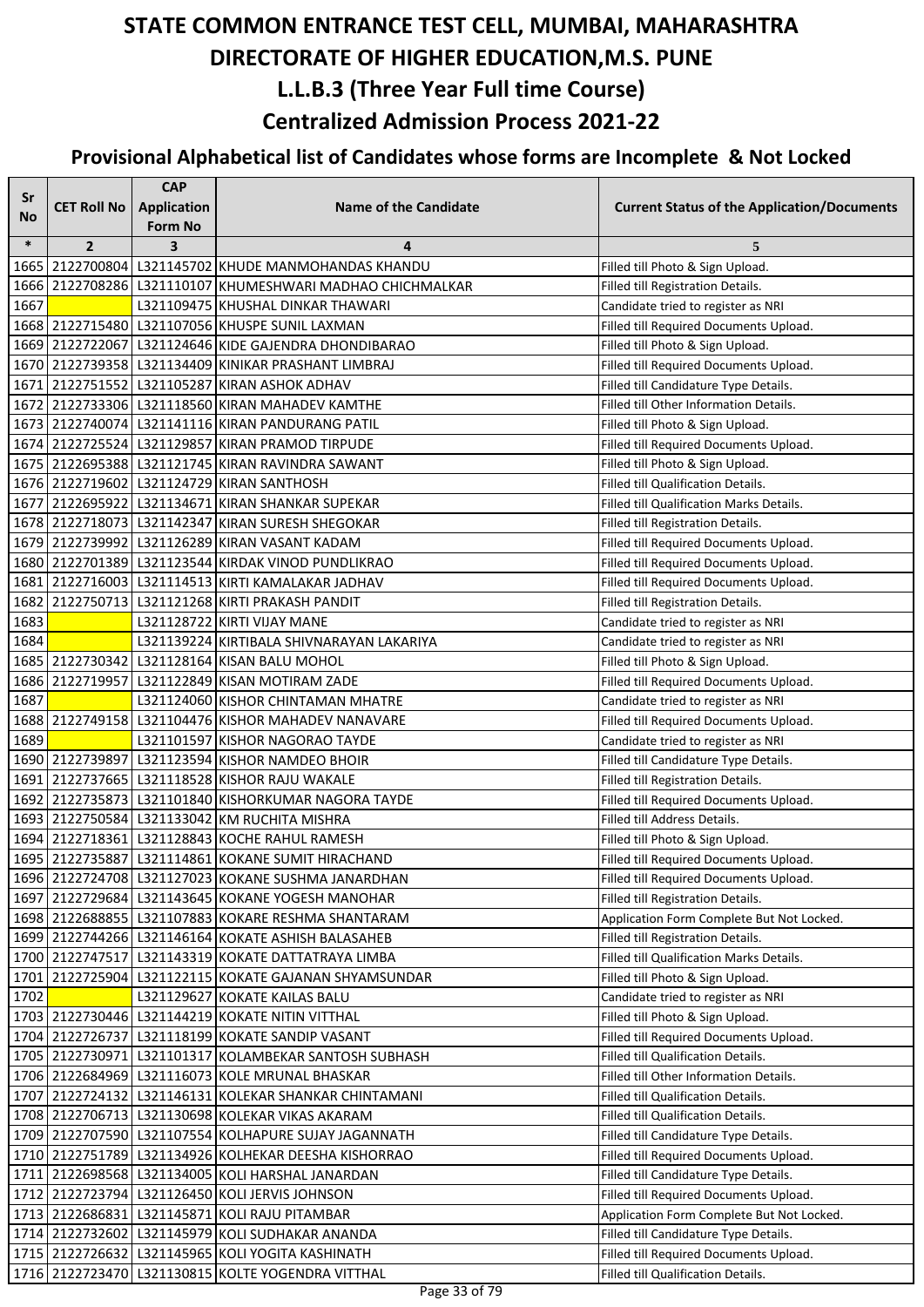| Sr     |                                    | <b>CAP</b>          |                                                                                            |                                                                                 |
|--------|------------------------------------|---------------------|--------------------------------------------------------------------------------------------|---------------------------------------------------------------------------------|
| No     | <b>CET Roll No</b>                 | Application         | <b>Name of the Candidate</b>                                                               | <b>Current Status of the Application/Documents</b>                              |
| $\ast$ | $\overline{2}$                     | <b>Form No</b><br>3 | 4                                                                                          | 5                                                                               |
|        |                                    |                     | 1717 2122693385 L321140505 KOMAL NARESH PARMAR                                             | Filled till Photo & Sign Upload.                                                |
|        |                                    |                     | 1718 2122733492 L321128748 KOMAL PATIL                                                     | Filled till Photo & Sign Upload.                                                |
|        |                                    |                     | 1719 2122713960 L321121166 KOMAL PRAKASH HOGADE                                            | Filled till Candidature Type Details.                                           |
|        |                                    |                     | 1720 2122722693 L321101635 KOMAL RAMNANI                                                   | Application Form Complete But Not Locked.                                       |
|        |                                    |                     | 1721 2122725472 L321123135 KOMAL SANTOSH KHOBRAGADE                                        | Filled till Candidature Type Details.                                           |
|        |                                    |                     | 1722 2122723261 L321122952 KOMLEKAR SWATI BHALCHANDRA                                      | Filled till Qualification Details.                                              |
|        |                                    |                     | 1723   2122700194   L321105900 KONDAL MAYUR DNYANESHWAR                                    | Filled till Required Documents Upload.                                          |
|        |                                    |                     | 1724 2122712547 L321122693 KONDAMANGALE SHIVAJI PANDHARI                                   | Filled till Qualification Details.                                              |
|        |                                    |                     | 1725 2122688513 L321121822 KONDEKAR SIDDIQUE SATTAR                                        | Filled till Profile Details.                                                    |
|        |                                    |                     | 1726 2122730381 L321118467 KONDHARE BALAJI SHIVAJI                                         | Filled till Qualification Details.                                              |
| 1727   |                                    |                     | L321107301 KONGE SACHIN SAHEBRAO                                                           | Candidate tried to register as NRI                                              |
| 1728   |                                    |                     | L321112643 KONGE SACHIN SAHEBRAO                                                           | Candidate tried to register as NRI                                              |
|        |                                    |                     | 1729 2122706062 L321108389 KORADE SONALI RAMESH                                            | Filled till Photo & Sign Upload.                                                |
|        |                                    |                     | 1730 2122738460 L321132239 KORDE AKSHAY SAMBHAJIRAO                                        | Filled till Qualification Details.                                              |
|        |                                    |                     | 1731 2122698312 L321102974 KORI ANUSHRI ACHHELAL                                           | Filled till Required Documents Upload.                                          |
|        |                                    |                     | 1732 2122739951 L321125269 KORI RITA RAMJAS                                                | Filled till Photo & Sign Upload.                                                |
|        |                                    |                     | 1733 2122750834 L321118526 KOTHARI JAGDISH MITHALAL                                        | Filled till Required Documents Upload.                                          |
|        |                                    |                     | 1734 2122744021 L321126283 KOTHAWADE DEEPAK VALMIK                                         | Filled till Other Information Details.                                          |
|        |                                    |                     | 1735 2122740620 L321126286 KOTI MOHD OSAID MOHD SHOAIB                                     | Filled till Photo & Sign Upload.                                                |
|        |                                    |                     | 1736 2122688363 L321108751 KOTWAL GOPAL JEETSINGH                                          | Filled till Required Documents Upload.                                          |
|        |                                    |                     | 1737 2122713511 L321129485 KOUSHIK MANDAL                                                  | Filled till Other Information Details.                                          |
|        |                                    |                     | 1738 2122733199 L321136843 KOUSIK BARAT                                                    | Filled till Qualification Details.                                              |
|        |                                    |                     | 1739 2122721029 L321144319 KOYATE UMESH RAMA                                               | Filled till Other Information Details.                                          |
|        |                                    |                     | 1740 2122720589 L321104401 KP PADMAPRIYA                                                   | Filled till Registration Details.                                               |
| 1741   |                                    |                     | L321104220 KRANTI GANGADHAR GAWADE                                                         | Candidate tried to register as NRI                                              |
|        |                                    |                     | 1742 2122719698 L321121401 KRISHN SHARMA                                                   | Filled till Photo & Sign Upload.                                                |
|        |                                    |                     | 1743 2122721987 L321134281 KRISHNA BHARAT SAPTE                                            | Filled till Qualification Details.                                              |
|        |                                    |                     | 1744 2122706465 L321102467 KRISHNA CHOURASIA                                               | Filled till Required Documents Upload.                                          |
|        |                                    |                     | 1745 2122724560 L321140268 KRISHNA PRABHUNATH GUPTA                                        | Filled till Photo & Sign Upload.                                                |
|        |                                    |                     | 1746 2122702972 L321136312 KRISHNAPALLI NITIN ASHOK                                        | Filled till Required Documents Upload.                                          |
|        |                                    |                     | 1747 2122692943 L321106694 KRITIKA DUBEY                                                   | Filled till Other Information Details.                                          |
|        |                                    |                     | 1748 2122709993 L321105492 KRITIKA SHARMA                                                  | Filled till Other Information Details.                                          |
|        |                                    |                     | 1749   2122739821   L321144098 KRITIKA VINOD KOHLI                                         | Filled till Photo & Sign Upload.                                                |
|        |                                    |                     | 1750 2122688784 L321135698 KRUPALI GOPAL MONDHE                                            | Filled till Photo & Sign Upload.                                                |
| 1751   |                                    |                     | L321124422 KRUSHNA GAVANAJI BHAGAWAT<br>1752 2122736042 L321111391 KRUSHNANAND PRAFUL WATH | Candidate tried to register as NRI                                              |
|        |                                    |                     | 1753 2122749477 L321125003 KRUSHNATH DHANAJI VYAVHARE                                      | Application Form Complete But Not Locked.<br>Filled till Qualification Details. |
|        |                                    |                     | 1754 2122723564 L321145720 KRUTI SHRIVASTAV                                                | Filled till Qualification Details.                                              |
|        | 1755 2122720147 L321105212 KRUTIKA |                     |                                                                                            | Filled till Qualification Details.                                              |
|        |                                    |                     | 1756 2122733177 L321105888 KSHATRIYA LALIJAN DABALBAHADUR                                  | Filled till Required Documents Upload.                                          |
|        |                                    |                     | 1757 2122717802 L321138254 KSHETRE PRAKASH CHHABU                                          | Filled till Required Documents Upload.                                          |
|        |                                    |                     | 1758 2122732507 L321125209 KSHIRSAGAR BALU RAHUL                                           | Filled till Photo & Sign Upload.                                                |
|        |                                    |                     | 1759 2122703692 L321133344 KSHIRSAGAR TRUPTI RAJENDRA                                      | Filled till Required Documents Upload.                                          |
|        |                                    |                     | 1760 2122726316 L321120798 KUBERKAR NIKHIL SAIKUMAR                                        | Filled till Qualification Details.                                              |
|        |                                    |                     | 1761 2122707962 L321121051 KUCHEWAR MAHESH VITTHALRAO                                      | Filled till Address Details.                                                    |
|        |                                    |                     | 1762 2122741551 L321143882 KUDALKAR SUSHANT KAILAS KALPITA                                 | Filled till Other Information Details.                                          |
|        |                                    |                     | 1763 2122747774 L321128599 KUDEKAR SHUBHANGI BARKU                                         | Filled till Photo & Sign Upload.                                                |
|        |                                    |                     | 1764 2122737361 L321125973 KUKUDKAR SEEMA MAROTI                                           | Filled till Candidature Type Details.                                           |
|        |                                    |                     | 1765 2122712955   L321145813 KULAL NILESH MACCHINDRA                                       | Filled till Candidature Type Details.                                           |
|        |                                    |                     | 1766 2122712977 L321145710 KULAL UMESH MACCHINDRA                                          | Filled till Photo & Sign Upload.                                                |
|        |                                    |                     | 1767 2122696333 L321114431 KULDEEP VAIJNATH HANGE                                          | Application Form Complete But Not Locked.                                       |
|        |                                    |                     | 1768 2122731769 L321127507 KULKARNI ASHVINI VASANTRAO                                      | Filled till Required Documents Upload.                                          |
|        |                                    |                     | $D \geq 24.6570$                                                                           |                                                                                 |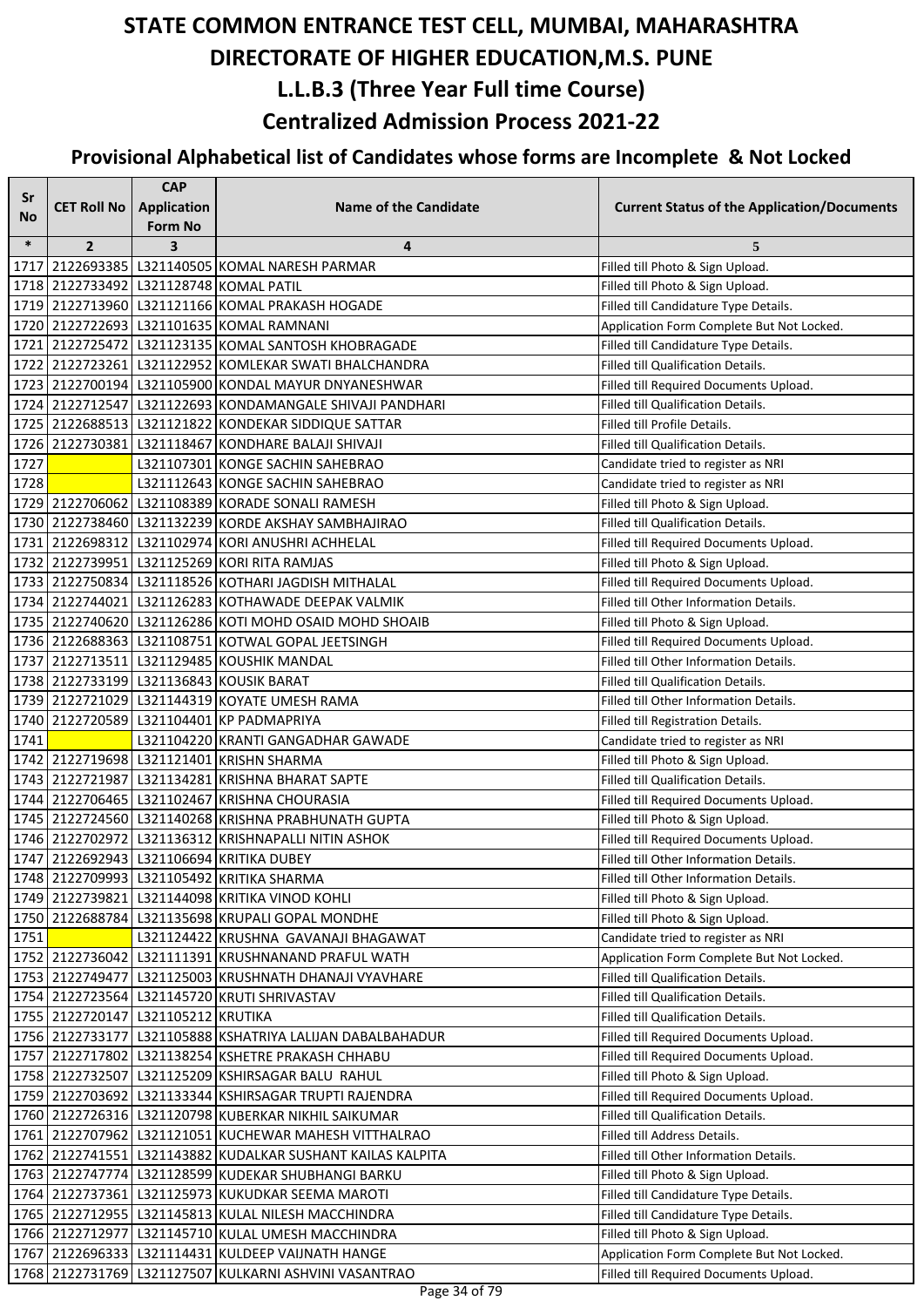| Sr     |                    | <b>CAP</b>                    |                                                                                              |                                                                                 |
|--------|--------------------|-------------------------------|----------------------------------------------------------------------------------------------|---------------------------------------------------------------------------------|
| No     | <b>CET Roll No</b> | Application<br><b>Form No</b> | <b>Name of the Candidate</b>                                                                 | <b>Current Status of the Application/Documents</b>                              |
| $\ast$ | $\overline{2}$     | 3                             | 4                                                                                            | 5                                                                               |
|        |                    |                               | 1769   2122696827   L321145572   KULKARNI ATHARVA ANIL                                       | Filled till Photo & Sign Upload.                                                |
|        |                    |                               | 1770 2122721471 L321121400 KULKARNI GAJANAN ANANDRAO                                         | Filled till Qualification Marks Details.                                        |
|        |                    |                               | 1771 2122686057 L321124056 KULKARNI PRATIK UJJWAL                                            | Filled till Other Information Details.                                          |
|        |                    |                               | 1772 2122708681 L321109212 KULKARNI TUSHAR SHRIPADRAO                                        | Application Form Complete But Not Locked.                                       |
|        |                    |                               | 1773 2122704719 L321120382 KULKARNI VAIBHAV VIJAYKUMAR                                       | Filled till Qualification Details.                                              |
|        |                    |                               | 1774 2122748582 L321111521 KUMAR ANAND                                                       | Filled till Photo & Sign Upload.                                                |
|        |                    |                               | 1775   2122694075   L321129948 KUMAR KAMALAKAR KARPE                                         | Filled till Photo & Sign Upload.                                                |
|        |                    |                               | 1776 2122745414 L321128739 KUMAR SUDHANSU                                                    | Filled till Qualification Details.                                              |
|        |                    |                               | 1777 2122750627 L321144052 KUMAVAT BHUSHAN GHANASHYAM                                        | Filled till Address Details.                                                    |
|        |                    |                               | 1778 2122730185 L321132522 KUMBHAR AKSHAY SHIVAJI                                            | Filled till Qualification Marks Details.                                        |
|        |                    |                               | 1779 2122729834 L321144218 KUMBHAR KETAN RAMESH                                              | Filled till Required Documents Upload.                                          |
|        |                    |                               | 1780 2122749132 L321127310 KUMBHAR SWAPNIL KALLESHVAR                                        | Filled till Required Documents Upload.                                          |
|        |                    |                               | 1781 2122689962 L321142270 KUNAL CHANDRAKANT CHANDANSHIVE                                    | Filled till Required Documents Upload.                                          |
|        |                    |                               | 1782 2122711596 L321123471 KUNAL MANOHAR KAMBLE                                              | Application Form Complete But Not Locked.                                       |
| 1783   |                    |                               | L321108215 KUNAL NAVNATH DAUNDKAR                                                            | Candidate tried to register as NRI                                              |
| 1784   |                    |                               | L321116509 KUNDAN BHIMRAO MESHRAM                                                            | Candidate tried to register as NRI                                              |
|        |                    |                               | 1785 2122736445 L321138214 KUPTEKAR SAWANKUMAR VIJAYKUMAR                                    | Filled till Qualification Details.                                              |
|        |                    |                               | 1786 2122689776 L321116880 KURANE ASHWINI SAGAR                                              | Filled till Qualification Details.                                              |
| 1787   |                    |                               | L321145938 KUREWAD PANKAJ ASHOK                                                              | Candidate tried to register as NRI                                              |
|        |                    |                               | 1788 2122752058 L321140136 KURHEKAR SHUBHAM RAMJI                                            | Filled till Candidature Type Details.                                           |
|        |                    |                               | 1789 2122735923 L321131927 KURIL DIPAK MANOHAR                                               | Filled till Required Documents Upload.                                          |
|        |                    |                               | 1790 2122748216   L321145011 KURUDAMANNIL SUSHEEL MATHEW                                     | Filled till Other Information Details.                                          |
|        |                    |                               | 1791 2122726713 L321141975 KUTE NISHANT RAMNATH                                              | Filled till Registration Details.                                               |
|        |                    |                               | 1792 2122730087 L321107058 LAD VIKAS DAMODHAR                                                | Application Form Complete But Not Locked.                                       |
|        |                    |                               | 1793 2122706647 L321145908 LAGADE VINITA ADINATH                                             | Application Form Complete But Not Locked.                                       |
|        |                    |                               | 1794 2122719774 L321109697 LAHANE VIKAS GAJANAN                                              | Filled till Candidature Type Details.                                           |
|        |                    |                               | 1795 2122730322 L321145883 LAKADE YUVRAJ SURESH                                              | Filled till Photo & Sign Upload.                                                |
|        |                    |                               | 1796 2122737401 L321133236 LAKDE AISHWARY MAHADEO                                            | Filled till Photo & Sign Upload.                                                |
| 1797   |                    |                               | L321117425 LALITA ISHWAR PAWAR                                                               | Candidate tried to register as NRI                                              |
| 1798   |                    |                               | L321127113 LALITA PRAJAPATI                                                                  | Candidate tried to register as NRI                                              |
|        |                    |                               | 1799 2122725750 L321109836 LALITKUMAR HIRAMANJI DHANDODE                                     | Filled till Required Documents Upload.                                          |
|        |                    |                               | 1800 2122747288 L321118700 LAMKHADE SUJIT POPAT                                              | Filled till Candidature Type Details.                                           |
|        |                    |                               | 1801 2122685247 L321136357 LAMTURE JAGDISH UTTAR                                             | Filled till Address Details.                                                    |
|        |                    |                               | 1802 2122749629 L321115548 LANDE PREMKUMAR PRAMOD                                            | Filled till Other Information Details.                                          |
|        |                    |                               | 1803   2122707719   L321139497   LANDE RAMDAS ANANDA                                         | Filled till Photo & Sign Upload.                                                |
|        |                    |                               | 1804 2122743227 L321107269 LANDGE VIJAY MAROTRAO                                             | Filled till Photo & Sign Upload.                                                |
|        |                    |                               | 1805 2122686428 L321110151 LANJEWAR ANUJ RAJU                                                | Filled till Qualification Details.                                              |
|        |                    |                               | 1806 2122750857 L321115982 LANKESHWAR SWAPNIL SUBHASH                                        | Filled till Qualification Details.                                              |
|        |                    |                               | 1807 2122745345 L321122198 LATE GAJANAN DATTARAO                                             | Filled till Required Documents Upload.                                          |
|        |                    |                               | 1808 2122745848 L321137207 LATORE VINAYAK KISAN                                              | Filled till Photo & Sign Upload.                                                |
|        |                    |                               | 1809 2122700400 L321132135 LATPATE AJINATH SAMPAT                                            | Filled till Photo & Sign Upload.<br>Filled till Photo & Sign Upload.            |
|        |                    |                               | 1810   2122700398   L321132094   LATPATE SATISH CHANDRAKANT                                  | Filled till Qualification Marks Details.                                        |
|        |                    |                               | 1811 2122730407 L321114070 LAVAKUSH SINGH<br>1812 2122687285 L321121808 LAVHE MAHADEO APPASO |                                                                                 |
|        |                    |                               | 1813 2122686724 L321122162 LAWANE SHUBHAM VIJAY                                              | Filled till Candidature Type Details.<br>Filled till Other Information Details. |
|        |                    |                               | 1814 2122696952 L321133469 LAWATE SHASHIKANT PANDURANG                                       | Filled till Qualification Details.                                              |
|        |                    |                               | 1815 2122687963 L321122527 LAXMAN PANDURANG KSHIRSAGAR                                       | Filled till Required Documents Upload.                                          |
|        |                    |                               | 1816 2122706550 L321138818 LAXMAN VIJAYKUMAR GUPTA                                           | Filled till Other Information Details.                                          |
|        |                    |                               | 1817 2122691051 L321108884 LAXMI SHEGAR                                                      | Filled till Registration Details.                                               |
|        |                    |                               | 1818 2122706636 L321100744 LAXMI SURESH BAVISE                                               | Filled till Qualification Details.                                              |
|        |                    |                               | 1819 2122706895 L321108853 LAXMIDHAR SHETTY                                                  | Filled till Registration Details.                                               |
|        |                    |                               | 1820 2122715313 L321124066 LEENA ATMARAM PATIL                                               | Filled till Qualification Marks Details.                                        |
|        |                    |                               |                                                                                              |                                                                                 |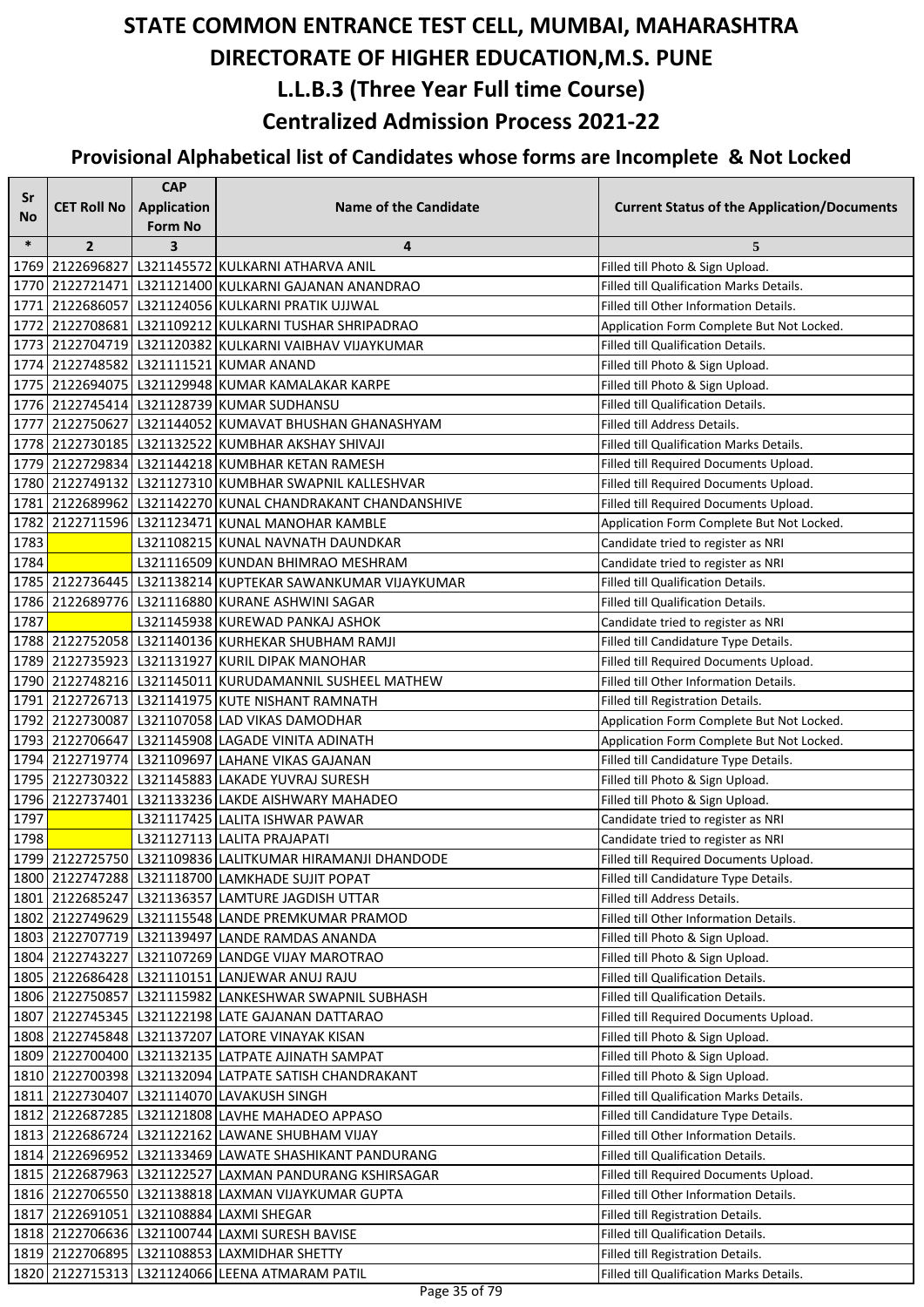| Sr     |                    | <b>CAP</b>             |                                                             |                                                    |
|--------|--------------------|------------------------|-------------------------------------------------------------|----------------------------------------------------|
| No     | <b>CET Roll No</b> | <b>Application</b>     | <b>Name of the Candidate</b>                                | <b>Current Status of the Application/Documents</b> |
|        |                    | <b>Form No</b>         |                                                             |                                                    |
| $\ast$ | $\overline{2}$     | 3                      | 4                                                           | 5                                                  |
| 1821   |                    |                        | 2122747313   L321134761 LEENA BABURAO THITE                 | Application Form Complete But Not Locked.          |
|        |                    |                        | 1822   2122742748   L321119064   LEENA GAJANAN RAMTEKKAR    | Filled till Photo & Sign Upload.                   |
|        |                    |                        | 1823 2122723154 L321107239 LEENA NAGESH GOKHALE             | Filled till Registration Details.                  |
|        |                    |                        | 1824 2122714266 L321109805 LEENA SHANKAR VAIDYA             | Filled till Registration Details.                  |
|        |                    |                        | 1825 2122720510 L321142782 LICHADE CHANDRASHEKHAR MADHAORAO | Filled till Required Documents Upload.             |
|        |                    |                        | 1826 2122725377 L321119295 LICHODE HEENA SURESH             | Filled till Photo & Sign Upload.                   |
|        |                    |                        | 1827 2122698489 L321109033 LILADHAR BHALCHANDRA GHAVATE     | Application Form Complete But Not Locked.          |
|        |                    |                        | 1828 2122751763 L321127790 LINGAYAT PRASHANT DHANAJI        | Application Form Complete But Not Locked.          |
|        |                    |                        | 1829 2122719243 L321119062 LIPNE KARTIK PRABHAKAR           | Filled till Qualification Details.                 |
|        |                    |                        | 1830 2122700547 L321128399 LIPTE ABHIJEET CHANDRAKANT       | Filled till Registration Details.                  |
| 1831   |                    |                        | L321114857 LOHAR ATUL TANAJI                                | Candidate tried to register as NRI                 |
|        |                    |                        | 1832 2122704998 L321140295 LOHAR SURAJ BALAJI               | Filled till Required Documents Upload.             |
|        |                    |                        | 1833 2122740604 L321127423 LOKE SAGAR CHANDRASEKHAR         | Application Form Complete But Not Locked.          |
|        |                    |                        | 1834 2122703968 L321137521 LOKESH SANJAY PARDESHI           | Filled till Photo & Sign Upload.                   |
|        |                    |                        | 1835 2122702387 L321119358 LOKHANDE PRAFULL GANGADHAR       | Filled till Photo & Sign Upload.                   |
|        |                    |                        | 1836 2122714224 L321123599 LOKHANDE PRIYANKA MAHESH         | Filled till Required Documents Upload.             |
|        |                    |                        | 1837 2122751259 L321122138 LOKHANDE RAJESH HIRAMAN          | Filled till Required Documents Upload.             |
|        |                    |                        | 1838 2122694278 L321110173 LOKHANDE UTRESHWAR GOPALRAO      | Filled till Qualification Details.                 |
|        |                    |                        | 1839 2122749496 L321115530 LOKHANDE VIJAY HANUMANT          | Filled till Qualification Details.                 |
|        |                    |                        | 1840 2122726608 L321131070 LONARE SNEHAL SUNIL              | Filled till Photo & Sign Upload.                   |
|        |                    |                        | 1841 2122717267 L321119290 LONDE SONALI SURESHRAO           | Filled till Candidature Type Details.              |
|        |                    |                        | 1842 2122746451 L321145832 LONDHE KUNAL JAGANNATH           | Filled till Other Information Details.             |
|        |                    |                        | 1843   2122707877   L321145374   LONDHE RATNAPRABHA RAJARAM | Filled till Qualification Details.                 |
|        |                    |                        | 1844 2122694131 L321130418 LONDHE RAVINDRA RAMRAO           | Filled till Other Information Details.             |
|        |                    |                        | 1845 2122695539 L321119498 LONDHE SURAJ YUVRAJ              | Filled till Candidature Type Details.              |
|        |                    |                        | 1846 2122706503 L321111897 LONDHE USHA PARSHURAM            | Filled till Other Information Details.             |
|        |                    |                        | 1847 2122699910 L321106142 LONDHE VIJAY BABAN               | Application Form Complete But Not Locked.          |
|        |                    |                        | 1848 2122722720 L321146124 LORENCE ANANDRAO GEDAM           | Filled till Qualification Marks Details.           |
|        |                    |                        | 1849 2122703594 L321100578 LOVESH MAMNANI                   | Filled till Photo & Sign Upload.                   |
| 1850   |                    | L321110939 LUCKY PATIL |                                                             | Candidate tried to register as NRI                 |
|        |                    |                        | 1851 2122742760 L321110874 LULEY KHUSHBOO LULEY             | Filled till Registration Details.                  |
|        |                    |                        | 1852 2122746169 L321113501 LUNAWAT POOJA SHANTILAL          | Filled till Other Information Details.             |
|        |                    |                        | 1853 2122719605 L321111497 M N GOPINADH                     | Filled till Registration Details.                  |
|        |                    |                        | 1854 2122694269 L321143517 M V SHRIKANT                     | Filled till Photo & Sign Upload.                   |
|        |                    |                        | 1855   2122722273   L321141257   MACHALKAR RAJESH SHANTARAM | Filled till Required Documents Upload.             |
|        |                    |                        | 1856 2122730746 L321142670 MACHCHHINDRA PANDURANG KADAM     | Filled till Required Documents Upload.             |
|        |                    |                        | 1857 2122715258 L321103609 MACHINDRA PANDURANG AVHAD        | Filled till Qualification Details.                 |
|        |                    |                        | 1858 2122729492 L321144566 MADANE SAGAR HANUMANT            | Filled till Registration Details.                  |
|        |                    |                        | 1859 2122715884 L321123791 MADANE SHITAL YUVARAJ            | Filled till Registration Details.                  |
|        |                    |                        | 1860 2122742658 L321134681 MADANKAR HINA DNYANESHWAR        | Filled till Required Documents Upload.             |
|        |                    |                        | 1861   2122722998   L321145724   MADHAV LAXMAN SURYAWANSHI  | Filled till Required Documents Upload.             |
|        |                    |                        | 1862   2122716810   L321140994   MADHAVI RAHUL CHANDRAKANT  | Filled till Qualification Details.                 |
|        |                    |                        | 1863 2122733975 L321129475 MADHAVI SAMIKSHA YUVRAJ          | Filled till Photo & Sign Upload.                   |
|        |                    |                        | 1864 2122706126 L321135982 MADHURI ANANDA KHAWALE           | Filled till Qualification Details.                 |
|        |                    |                        | 1865   2122740846   L321140621   MADHURI BABAJI KAMBLE      | Filled till Required Documents Upload.             |
|        |                    |                        | 1866 2122727716 L321121157 MADHURI DAMODAR SUPE             | Filled till Registration Details.                  |
|        |                    |                        | 1867 2122719941 L321110735 MADHURI RAOJI WALKE              | Filled till Other Information Details.             |
|        |                    |                        | 1868 2122713257 L321146031 MADHURI SHAHAJI TATE             | Filled till Photo & Sign Upload.                   |
|        |                    |                        | 1869   2122722858   L321140887   MADHURI VAGAL              | Filled till Registration Details.                  |
|        |                    |                        | 1870 2122695100 L321117579 MADHURI VIKAS SARNATH            | Filled till Photo & Sign Upload.                   |
|        |                    |                        | 1871   2122697789   L321114876   MADRE ADITYA MAHADEV       | Application Form Complete But Not Locked.          |
|        | 1872 2122744917    |                        | L321106374 MAGAR ASHOK HIRAJI                               | Filled till Qualification Details.                 |
|        |                    |                        |                                                             |                                                    |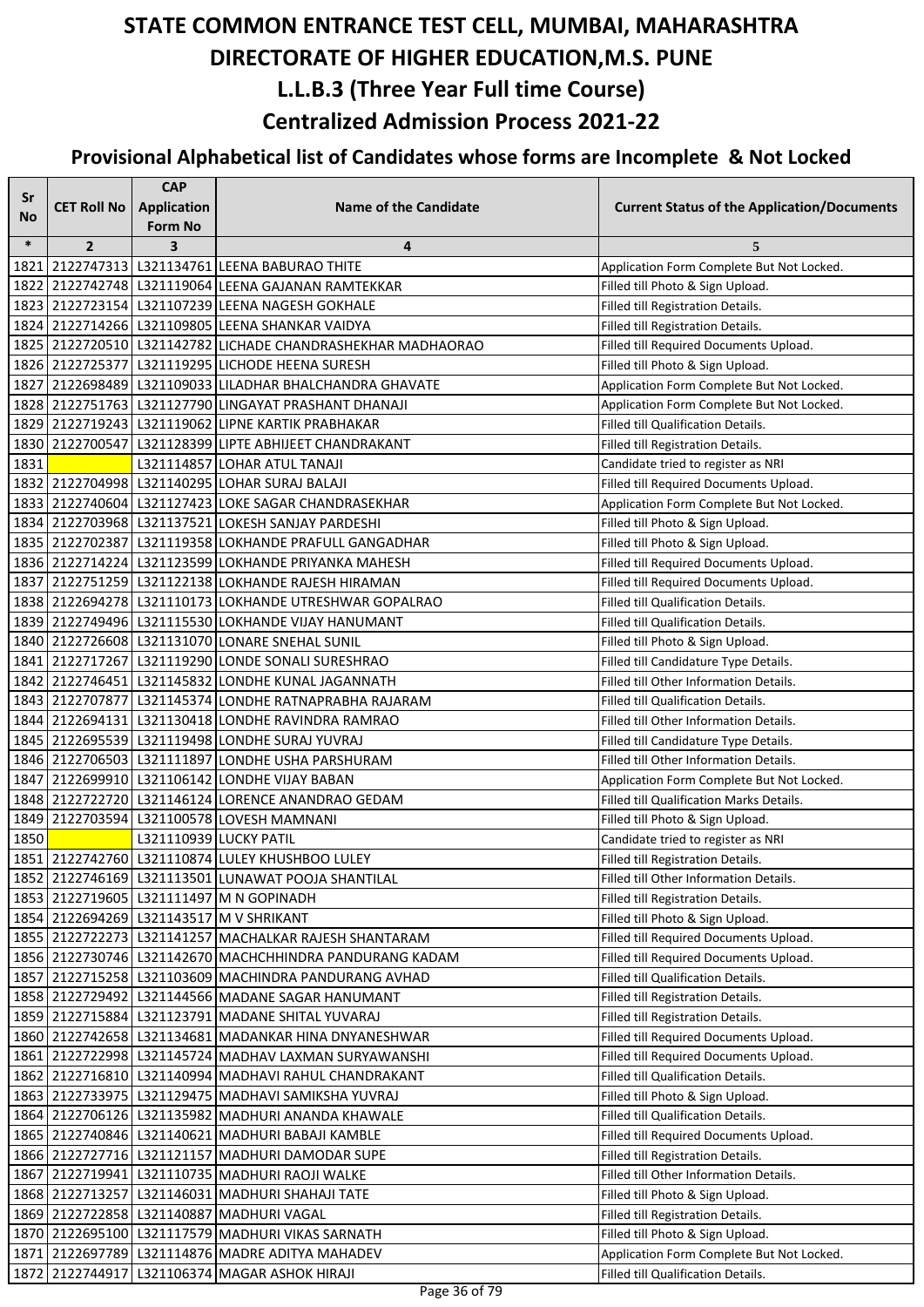| Sr     |                    | <b>CAP</b>         |                                                                  |                                                    |
|--------|--------------------|--------------------|------------------------------------------------------------------|----------------------------------------------------|
| No     | <b>CET Roll No</b> | <b>Application</b> | <b>Name of the Candidate</b>                                     | <b>Current Status of the Application/Documents</b> |
| $\ast$ | $\overline{2}$     | <b>Form No</b>     |                                                                  |                                                    |
|        |                    | 3                  | 4<br>1873 2122750030 L321132972 MAGAR DILIP HARICHANDRA          | 5<br>Filled till Photo & Sign Upload.              |
|        |                    |                    | 1874 2122702825 L321145518 MAGAR PRITI MAHADEO                   | Filled till Registration Details.                  |
|        |                    |                    | 1875 2122723065 L321132942 MAGAR SNEHAL ASHOK SUNITA             | Filled till Other Information Details.             |
|        |                    |                    | 1876 2122684801 L321136449 MAGARE SHEKHAR RATAN                  | Filled till Photo & Sign Upload.                   |
|        |                    |                    | 1877 2122684812 L321136399 MAGRE AJAY RATAN                      | Filled till Other Information Details.             |
|        |                    |                    | 1878 2122721485 L321145191 MAHABARI VASIM SHAHAUBUDDIN           | Filled till Required Documents Upload.             |
| 1879   |                    |                    | 2122725164 L321139779 MAHADEV GOPAL PATIL                        | Filled till Qualification Details.                 |
| 1880   |                    |                    | L321102186 MAHADEV HARIBA WAGALGAVE                              | Candidate tried to register as NRI                 |
|        |                    |                    | 1881 2122707308 L321126187 MAHADIK KOMAL JAYSINGH                | Filled till Photo & Sign Upload.                   |
|        |                    |                    | 1882 2122732683 L321143759 MAHADIK SANGEETA SHASHIKANT           | Filled till Photo & Sign Upload.                   |
|        |                    |                    | 1883   2122707126   L321142880   MAHADIK SARIKA SUBHASH SUHASINI | Filled till Required Documents Upload.             |
|        |                    |                    | 1884 2122692168 L321106845 MAHAJAN ADITYA UDDHAVRAO              | Filled till Qualification Details.                 |
|        |                    |                    | 1885   2122749856   L321123741 MAHAJAN CHETANKUMAR PRAKASH       | Filled till Qualification Details.                 |
|        |                    |                    | 1886 2122736390 L321103523 MAHAJAN MANGESH BHIKA                 | Filled till Other Information Details.             |
|        |                    |                    | 1887 2122720700 L321145746 MAHAJAN PARAG SAWAN                   | Filled till Photo & Sign Upload.                   |
|        |                    |                    | 1888 2122686781 L321129898 MAHAJAN PAYAL ASHOK                   | Filled till Required Documents Upload.             |
|        |                    |                    | 1889 2122703855 L321135465 MAHAJAN TUSHAR GULAB                  | Filled till Photo & Sign Upload.                   |
|        |                    |                    | 1890 2122706447 L321118249 MAHALE JAYA DEVIDAS                   | Filled till Photo & Sign Upload.                   |
|        |                    |                    | 1891 2122748171 L321140225 MAHAMUNI LAXMAN SUDHAKAR              | Filled till Photo & Sign Upload.                   |
|        |                    |                    | 1892 2122747951 L321145269 MAHANKALE RAKESH AMBROSE              | Filled till Qualification Marks Details.           |
|        |                    |                    | 1893 2122745079 L321108015 MAHANTI SANTOSHKUMAR VISHWANATH       | Application Form Complete But Not Locked.          |
|        |                    |                    | 1894 2122689835 L321114060 MAHARANA SAGAR HIRANYA                | Filled till Qualification Marks Details.           |
|        |                    |                    | 1895 2122735326 L321126120 MAHENDRA ANIL NANNAWARE               | Filled till Other Information Details.             |
|        |                    |                    | 1896   2122692016   L321131552   MAHENDRA BHAIDAS BHOSALE        | Filled till Qualification Details.                 |
|        |                    |                    | 1897 2122721157 L321145213 MAHENDRA DEVIDASRAO GAIKWAD           | Filled till Required Documents Upload.             |
|        |                    |                    | 1898 2122719897 L321118695 MAHENDRA VILAS RAYSIDAM               | Filled till Registration Details.                  |
|        |                    |                    | 1899 2122738197 L321145135 MAHENDRA YADAVRAO LILHARE             | Filled till Other Information Details.             |
|        |                    |                    | 1900 2122737392 L321117080 MAHESH BANDUJI KONDEKAR               | Application Form Complete But Not Locked.          |
|        |                    |                    | 1901 2122687858 L321116443 MAHESH GADE                           | Filled till Photo & Sign Upload.                   |
|        |                    |                    | 1902 2122748977 L321108339 MAHESH HANMANT BHUJABAL               | Filled till Photo & Sign Upload.                   |
|        |                    |                    | 1903 2122696303 L321104291 MAHESH INDRAKANT SALVE                | Filled till Qualification Details.                 |
|        |                    |                    | 1904 2122741149 L321121236 MAHESH MADHUSUDAN TONAPE              | Filled till Required Documents Upload.             |
|        |                    |                    | 1905   2122740467   L321126769   MAHESH NARAYAN MORE             | Filled till Qualification Details.                 |
|        |                    |                    | 1906 2122730851 L321108668 MAHESHSINGH GANESHSINGH THAKUR        | Filled till Required Documents Upload.             |
|        |                    |                    | 1907 2122690448 L321112739 MAHFOOZ ALAM                          | Filled till Other Information Details.             |
|        |                    |                    | 1908 2122741597 L321132930 MAHIMA MANKAD                         | Filled till Qualification Details.                 |
|        |                    |                    | 1909 2122684567 L321113432 MAHMMAD ZAREF KHAJA                   | Filled till Other Information Details.             |
|        |                    |                    | 1910 2122717987 L321146166 MAHURE SHUBHANGI DILIPRAO             | Filled till Registration Details.                  |
|        |                    |                    | 1911 2122752081 L321114608 MAIND GAJANAN RANGRAO                 | Filled till Required Documents Upload.             |
|        |                    |                    | 1912 2122709255 L321136137 MAKARAND MADHUKAR JOSHI               | Filled till Photo & Sign Upload.                   |
|        |                    |                    | 1913   2122699564   L321116690   MAKHARE DISHA MITHUN            | Filled till Other Information Details.             |
|        |                    |                    | 1914   2122700309   L321117181   MAKSUDALI MAHEBUBALI ALI        | Filled till Required Documents Upload.             |
|        |                    |                    | 1915   2122707635   L321140878 MAKWANA AISHWARYA KISAN           | Filled till Candidature Type Details.              |
|        |                    |                    | 1916 2122750931 L321122185 MAKWANA KOMAL PRAVIN                  | Filled till Photo & Sign Upload.                   |
|        |                    |                    | 1917 2122726195 L321144956 MALELWAD PADMAWATI SUBHASH            | Filled till Qualification Details.                 |
|        |                    |                    | 1918 2122743778   L321101786   MALGE MAHADEVI SHANKARRAO         | Application Form Complete But Not Locked.          |
|        |                    |                    | 1919 2122703154 L321141151 MALI DIPAK SUNDARLAL                  | Filled till Photo & Sign Upload.                   |
|        |                    |                    | 1920 2122696686 L321131613 MALI NIKHIL ANIL                      | Filled till Photo & Sign Upload.                   |
|        |                    |                    | 1921 2122721628 L321124072 MALI PRADEEP SURYAKANT                | Filled till Photo & Sign Upload.                   |
|        |                    |                    | 1922   2122738246   L321141773   MALI RAMKRUSHNA DAGADU          | Filled till Required Documents Upload.             |
|        |                    |                    | 1923 2122731181 L321140200 MALI RUPA GOVIND                      | Filled till Required Documents Upload.             |
|        |                    |                    | 1924 2122740214 L321106809 MALSHIKARE PRITI NIVRUTTI             | Filled till Registration Details.                  |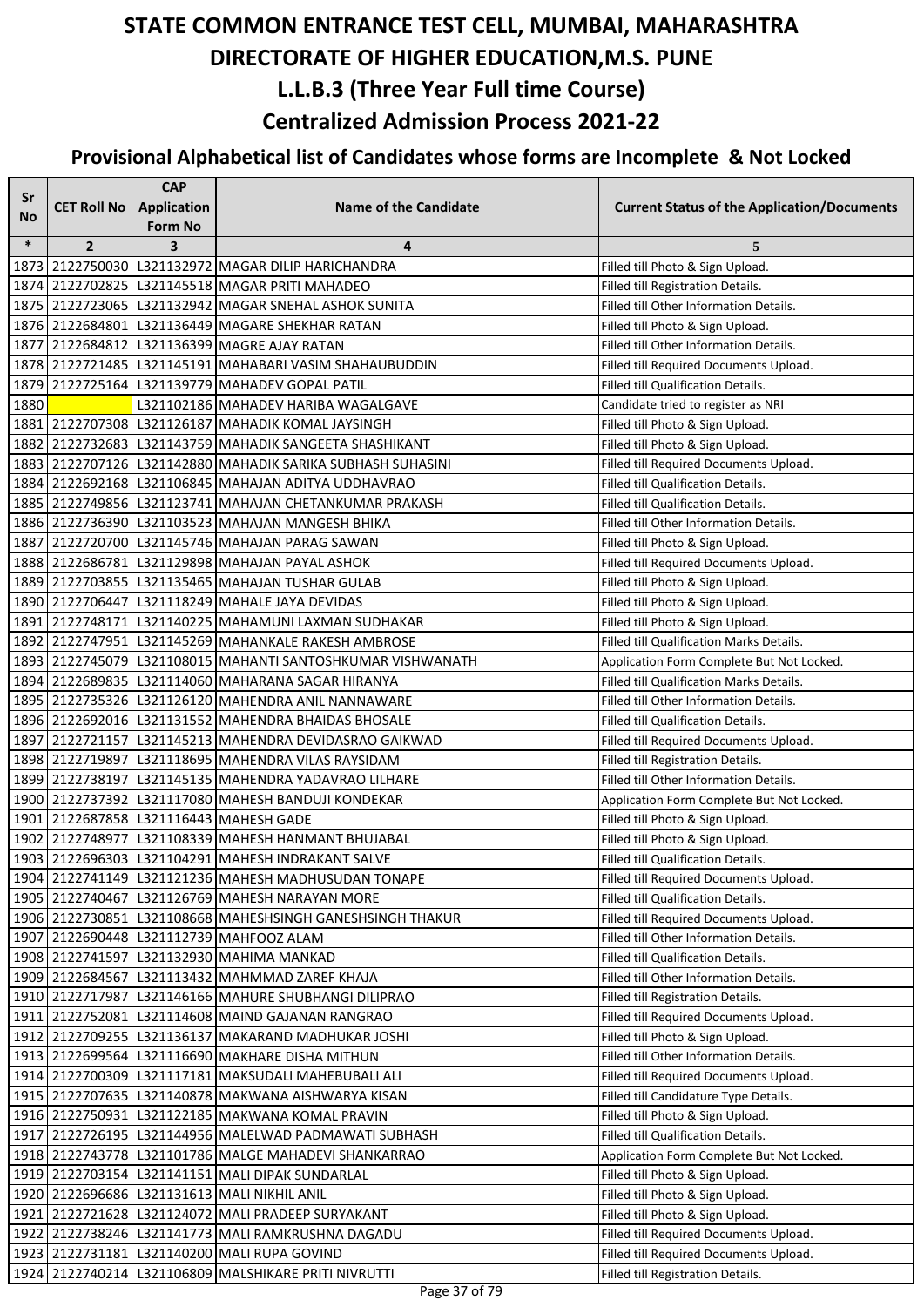| Sr     |                    | <b>CAP</b>                           |                                                                                                              |                                                                                    |
|--------|--------------------|--------------------------------------|--------------------------------------------------------------------------------------------------------------|------------------------------------------------------------------------------------|
| No     | <b>CET Roll No</b> | <b>Application</b><br><b>Form No</b> | <b>Name of the Candidate</b>                                                                                 | <b>Current Status of the Application/Documents</b>                                 |
| $\ast$ | $\overline{2}$     | 3                                    | 4                                                                                                            | 5                                                                                  |
|        |                    |                                      | 1925 2122744783 L321118474 MALU PRASAD                                                                       | Filled till Other Information Details.                                             |
|        |                    |                                      | 1926 2122697521 L321140019 MALVIY NITESH RAMESH                                                              | Application Form Complete But Not Locked.                                          |
| 1927   |                    |                                      | 2122735504 L321145916 MALVIYA GAURAV ANIL                                                                    | Filled till Photo & Sign Upload.                                                   |
|        |                    |                                      | 1928 2122708999 L321109096 MALWATKAR MAYURI MANOJ                                                            | Filled till Registration Details.                                                  |
|        |                    |                                      | 1929 2122739931 L321128155 MAMTA MARUTI PAI                                                                  | Filled till Photo & Sign Upload.                                                   |
|        |                    |                                      | 1930 2122704569 L321138002 MANASI BAVADEKAR                                                                  | Filled till Photo & Sign Upload.                                                   |
|        |                    |                                      | 1931 2122732101 L321125071 MANCHEKAR OMKAR GAHININATH                                                        | Filled till Photo & Sign Upload.                                                   |
|        |                    |                                      | 1932 2122685872 L321139671 MANDALE NEHA SHANKAR                                                              | Filled till Photo & Sign Upload.                                                   |
|        |                    |                                      | 1933   2122742781   L321125641   MANDAOGADE ANANT YADAORAO                                                   | Filled till Required Documents Upload.                                             |
|        |                    |                                      | 1934 2122725267 L321107254 MANDAR MOHAN KOCHAREKAR                                                           | Filled till Required Documents Upload.                                             |
|        |                    |                                      | 1935 2122707976 L321138146 MANDAR RAJEEV DESHMUKH                                                            | Filled till Qualification Marks Details.                                           |
|        |                    |                                      | 1936 2122742312 L321129152 MANDAVKAR ASMITA ANANT                                                            | Filled till Qualification Marks Details.                                           |
|        |                    |                                      | 1937 2122748896 L321101543 MANE AMIT SUBHASH                                                                 | Filled till Other Information Details.                                             |
|        |                    |                                      | 1938 2122698355 L321115259 MANE ASHISH YASHWANT                                                              | Filled till Required Documents Upload.                                             |
|        |                    |                                      | 1939 2122728724 L321107003 MANE KUNAL PRAKASH                                                                | Filled till Registration Details.                                                  |
|        |                    |                                      | 1940 2122748118 L321130207 MANE NIKHIL RAJARAM                                                               | Filled till Candidature Type Details.                                              |
|        |                    |                                      | 1941 2122749257 L321114932 MANE PRASAD SUNIL                                                                 | Filled till Photo & Sign Upload.                                                   |
|        |                    |                                      | 1942 2122697671 L321145731 MANE SANGRAMSINH SHANKARRAO                                                       | Filled till Qualification Details.                                                 |
|        |                    |                                      | 1943 2122739415 L321117228 MANE SATISHKUMAR DNYANOBA                                                         | Filled till Other Information Details.                                             |
|        |                    |                                      | 1944 2122740526 L321114316 MANE SUDHIR GANPAT                                                                | Filled till Required Documents Upload.                                             |
|        |                    |                                      | 1945 2122704581 L321135321 MANE TANAJI SHRIRANG                                                              | Filled till Photo & Sign Upload.                                                   |
|        |                    |                                      | 1946 2122732194 L321145329 MANER JAHIR JAMAL                                                                 | Filled till Qualification Marks Details.                                           |
| 1947   |                    |                                      | 2122710540   L321125738   MANERE MILIND KISHANRAO                                                            | Application Form Complete But Not Locked.                                          |
| 1948   |                    |                                      | L321111059 MANESH BABASAHEB GITE                                                                             | Candidate tried to register as NRI                                                 |
| 1949   |                    |                                      | L321111090 MANESH BABASAHEB GITE                                                                             | Candidate tried to register as NRI                                                 |
|        |                    |                                      | 1950 2122735518 L321135892 MANESH GIRDHAR CHOTMAL                                                            | Filled till Qualification Details.                                                 |
|        |                    |                                      | 1951 2122747539 L321116353 MANGALKAR POPAT KASHINATH                                                         | Filled till Qualification Details.                                                 |
|        |                    |                                      | 1952 2122728920 L321146080 MANGALVEDHA                                                                       | Filled till Photo & Sign Upload.                                                   |
|        |                    |                                      | 1953 2122702747 L321143575 MANGALWEDHE SANDIP ASHOK<br>1954 2122715026 L321126307 MANGESH SHIVAJI KSHIRSAGAR | Filled till Required Documents Upload.                                             |
|        |                    |                                      | 1955 2122751786 L321136873 MANGLA DADARAO BONGADE                                                            | Filled till Qualification Details.                                                 |
|        |                    |                                      | 1956 2122699173 L321137646 MANI KANT JHA                                                                     | Filled till Required Documents Upload.<br>Filled till Qualification Marks Details. |
|        |                    |                                      | 1957 2122701001 L321145952 MANISH HARISH MANGHWANI                                                           | Filled till Registration Details.                                                  |
|        |                    |                                      | 1958 2122718390 L321107822 MANISH KISHOR HUJWANT                                                             | Application Form Complete But Not Locked.                                          |
|        |                    |                                      | 1959 2122741924 L321121636 MANISH RAJESH VISHWAKARMA                                                         | Filled till Qualification Details.                                                 |
|        |                    |                                      | 1960 2122739857 L321123909 MANISH SHAH                                                                       | Filled till Qualification Details.                                                 |
|        |                    |                                      | 1961 2122735597 L321142238 MANISH SHALIGRAM GAWANDE                                                          | Filled till Required Documents Upload.                                             |
| 1962   |                    |                                      | 2122688085   L321125535   MANISHA ANAND SAWANT                                                               | Filled till Photo & Sign Upload.                                                   |
| 1963   |                    |                                      | L321108469 MANISHA ANAND SAWANT                                                                              | Candidate tried to register as NRI                                                 |
|        |                    |                                      | 1964 2122751521 L321131055 MANISHA BHAGWAN SHINDE                                                            | Filled till Registration Details.                                                  |
|        |                    |                                      | 1965   2122746692   L321101066   MANISHA KRISHNARAO KHANDRE                                                  | Filled till Qualification Marks Details.                                           |
|        |                    |                                      | 1966 2122698756 L321114233 MANISHA LAXMAN KAMBLE                                                             | Filled till Qualification Details.                                                 |
|        |                    |                                      | 1967 2122742860 L321112303 MANISHA NILESH                                                                    | Filled till Registration Details.                                                  |
|        |                    |                                      | 1968 2122696203 L321123637 MANISHA SUKHADEV WAGHMARE                                                         | Filled till Required Documents Upload.                                             |
| 1969   |                    |                                      | L321103940 MANISHAKUMARI KRISHNABIHARI SINGH                                                                 | Candidate tried to register as NRI                                                 |
|        |                    |                                      | 1970 2122751674 L321126780 MANOHAR PRANALI SHRIKANT                                                          | Filled till Qualification Marks Details.                                           |
| 1971   |                    |                                      | L321142883 MANOHAR SHRIDHAR KELKAR                                                                           | Candidate tried to register as NRI                                                 |
| 1972   |                    | L321145399 MANOJ                     |                                                                                                              | Candidate tried to register as NRI                                                 |
|        |                    |                                      | 1973 2122723465 L321145394 MANOJ BALASAHEB KHARAT                                                            | Filled till Other Information Details.                                             |
|        |                    |                                      | 1974 2122740493 L321118582 MANOJ PARSHURAM SAWANT                                                            | Filled till Qualification Details.                                                 |
|        |                    |                                      | 1975   2122727362   L321133237   MANPREET SINGH                                                              | Filled till Other Information Details.                                             |
|        |                    |                                      | 1976 2122696229 L321119019 MANSI ASHOK MUDIRAJ                                                               | Filled till Photo & Sign Upload.                                                   |
|        |                    |                                      |                                                                                                              |                                                                                    |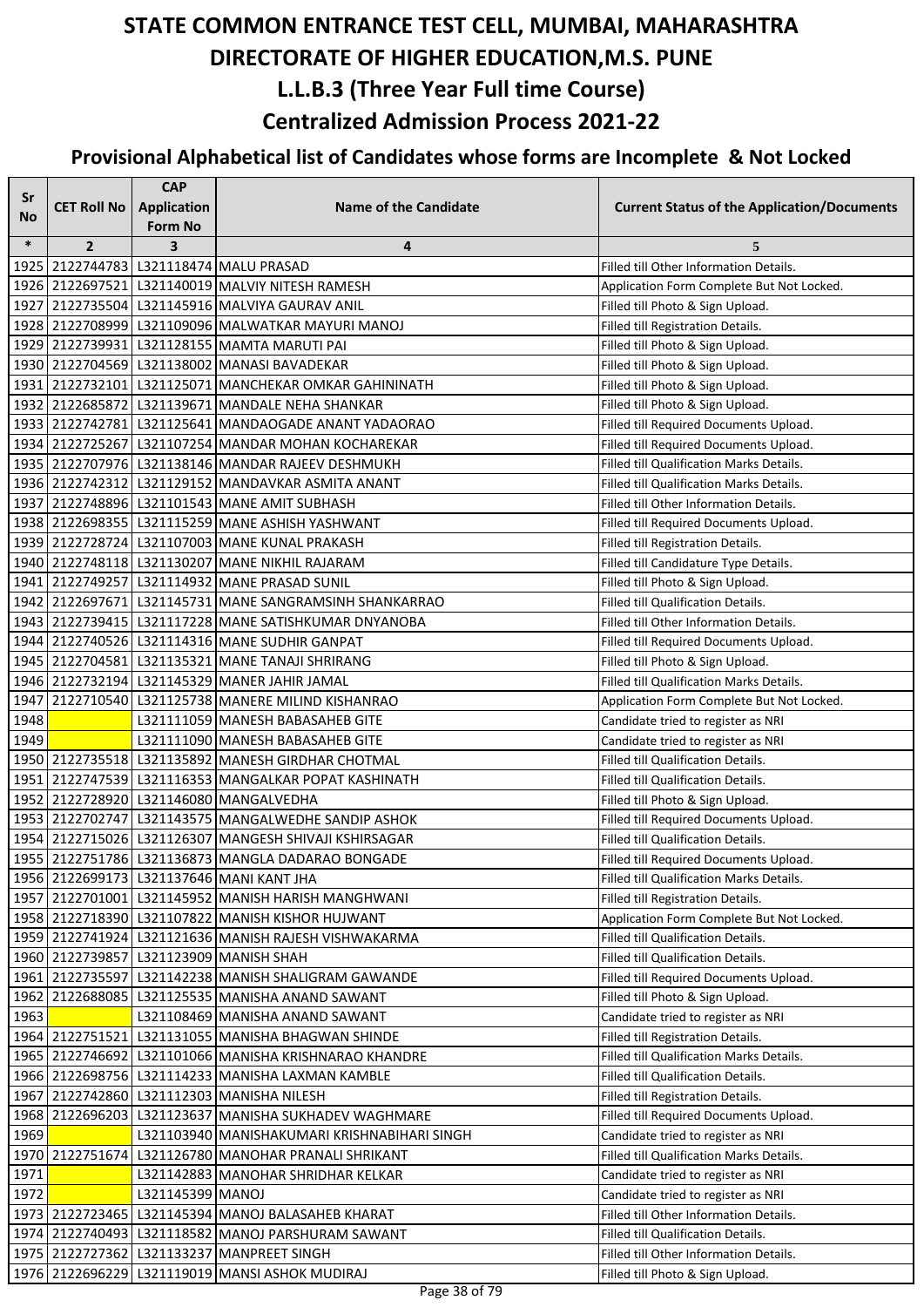| Sr     |                    | <b>CAP</b>                    |                                                                                                               |                                                                            |
|--------|--------------------|-------------------------------|---------------------------------------------------------------------------------------------------------------|----------------------------------------------------------------------------|
| No     | <b>CET Roll No</b> | <b>Application</b><br>Form No | <b>Name of the Candidate</b>                                                                                  | <b>Current Status of the Application/Documents</b>                         |
| $\ast$ | $\overline{2}$     | 3                             | 4                                                                                                             | 5                                                                          |
| 1977   |                    |                               | 2122742625 L321145740 MANSI CHETAN MEHTA                                                                      | Filled till Qualification Marks Details.                                   |
|        |                    |                               | 1978 2122744725 L321103511 MANSI RATHI                                                                        | Filled till Photo & Sign Upload.                                           |
|        |                    |                               | 1979 2122744611 L321108245 MANSI TYAGI                                                                        | Filled till Other Information Details.                                     |
|        |                    |                               | 1980 2122688653 L321144336 MANSI WAGHMARE                                                                     | Filled till Candidature Type Details.                                      |
|        |                    |                               | 1981 2122706388 L321109372 MANSURI HUMERA ABDUL RAZZAK                                                        | Application Form Complete But Not Locked.                                  |
|        |                    |                               | 1982   2122728100   L321106718   MANTHAN KUMAR SHARMA                                                         | Filled till Registration Details.                                          |
|        |                    |                               | 1983 2122743719 L321112803 MANUWARE JYOTI SAHEBRAO                                                            | Filled till Address Details.                                               |
|        |                    |                               | 1984 2122710079 L321124294 MANVEER TITUS                                                                      | Filled till Registration Details.                                          |
|        |                    |                               | 1985   2122734766   L321140128   MANWAR SUNITA UDHAORAO                                                       | Filled till Required Documents Upload.                                     |
|        |                    |                               | 1986 2122738513 L321145933 MAPARI MUKESH BALUAPPA                                                             | Filled till Photo & Sign Upload.                                           |
|        |                    |                               | 1987 2122731365 L321133350 MARATHE PRADNYA SUSHANT                                                            | Filled till Registration Details.                                          |
|        |                    |                               | 1988 2122707607 L321108353 MARDHEKAR PARADEEP PANDURANG                                                       | Filled till Required Documents Upload.                                     |
|        |                    |                               | 1989 2122709811 L321125935 MARKE BHUSHAN KAILAS                                                               | Filled till Category & Minority Details.                                   |
|        |                    |                               | 1990 2122747454 L321108952 MARTHUVAR UDAYAKUMAR GANESHAN                                                      | Filled till Required Documents Upload.                                     |
|        |                    |                               | 1991 2122693781 L321123304 MASKE SWAPNIL BHAGWAN                                                              | Filled till Registration Details.                                          |
|        |                    |                               | 1992 2122733669 L321115590 MASTIM NAJEEB KHALIL                                                               | Filled till Required Documents Upload.                                     |
|        |                    |                               | 1993 2122710997 L321137366 MASUGADE RAHUL PRABHU                                                              | Filled till Qualification Details.                                         |
|        |                    |                               | 1994 2122734758 L321125866 MASULKAR MAYA JANRAO                                                               | Filled till Photo & Sign Upload.                                           |
|        |                    |                               | 1995 2122691114 L321112697 MASURKAR NARENDRA RAMESH                                                           | Filled till Photo & Sign Upload.                                           |
|        |                    |                               | 1996 2122725744 L321142032 MATE PRERANA RAJKUMAR                                                              | Filled till Other Information Details.                                     |
|        |                    |                               | 1997 2122734421 L321134167 MATHAI TIJO CHERIYAN                                                               | Filled till Photo & Sign Upload.                                           |
|        |                    |                               | 1998 2122714158 L321118331 MATHAPATI PARIKSHIT PRAKASH                                                        | Filled till Qualification Details.                                         |
|        |                    |                               | 1999   2122729152   L321140978   MATHPATI SHRIKANTAYYA GURULINGAYYA                                           | Filled till Candidature Type Details.                                      |
|        |                    |                               | 2000 2122727822 L321108960 MAURYA ARVIND LALAN                                                                | Filled till Required Documents Upload.                                     |
|        |                    |                               | 2001 2122730107 L321121686 MAYA BHIMRAO SONAVNE                                                               | Filled till Candidature Type Details.                                      |
|        |                    |                               | 2002 2122713709 L321126296 MAYABEN SURYAKANT MUDRALE                                                          | Filled till Required Documents Upload.                                     |
|        |                    |                               | 2003 2122699235 L321114023 MAYEKAR VIJAY ASHOK                                                                | Filled till Required Documents Upload.                                     |
| 2004   |                    |                               | L321131125 MAYUR ANNASAHEB PAGORE                                                                             | Candidate tried to register as NRI                                         |
|        |                    |                               | 2005 2122710414 L321121085 MAYUR KANTILAL KADU                                                                | Filled till Photo & Sign Upload.                                           |
| 2006   |                    |                               | L321107204 MAYUR MOHAN BUCHADE                                                                                | Candidate tried to register as NRI                                         |
|        |                    |                               | 2007 2122706464 L321132805 MAYUR NANDKUMAR TAMBE                                                              | Application Form Complete But Not Locked.                                  |
|        |                    |                               | 2008 2122686142 L321114463 MAYUR PRADIP PATIL                                                                 | Filled till Qualification Marks Details.                                   |
|        |                    |                               | 2009 2122739661 L321121152 MAYUR RAMESH RAUL<br>2010 2122749806 L321144152 MAYURESH SHIVANAND DHANGONDE PATIL | Filled till Qualification Details.                                         |
|        |                    |                               | 2011 2122743337 L321106594 MD OSAMA ALAM MD RAFAT ALAM                                                        | Filled till Photo & Sign Upload.<br>Filled till Other Information Details. |
|        |                    |                               | 2012 2122744976 L321136220 MEENA SHYAM BACCHIRE                                                               | Filled till Other Information Details.                                     |
|        |                    |                               | 2013 2122740026 L321146004 MEENAKSHI ASHOK SHARMA                                                             | Filled till Photo & Sign Upload.                                           |
|        |                    |                               | 2014 2122743865 L321117123 MEENAKSHI LAXMAN DANDVEKAR                                                         | Filled till Photo & Sign Upload.                                           |
|        |                    |                               | 2015 2122703621 L321100866 MEESHA YADAV                                                                       | Filled till Photo & Sign Upload.                                           |
|        |                    |                               | 2016 2122706079 L321116659 MEETA HIRJI BHANUSHALI                                                             | Filled till Qualification Details.                                         |
|        |                    |                               | 2017 2122693079 L321115306 MEGHA PANDE                                                                        | Filled till Other Information Details.                                     |
|        |                    |                               | 2018 2122685955 L321127679 MEHARKURE DHIRAJ RAJERAM                                                           | Filled till Required Documents Upload.                                     |
|        |                    |                               | 2019 2122740368 L321105765 MEHER PRIYA YASHVANT                                                               | Application Form Complete But Not Locked.                                  |
|        |                    |                               | 2020 2122740590 L321130595 MELLISA DMONTY                                                                     | Filled till Required Documents Upload.                                     |
|        |                    |                               | 2021 2122730120   L321133860   MEMANE HARSHAD SURYAKANT                                                       | Filled till Other Information Details.                                     |
|        |                    |                               | 2022 2122740702 L321141088 MEMANE PREMLATTA VINAYAK                                                           | Filled till Qualification Details.                                         |
|        |                    |                               | 2023 2122731242 L321127085 MENDADKAR VIDYA ANANT                                                              | Filled till Registration Details.                                          |
|        |                    |                               | 2024 2122720489 L321133811 MENDHE DHANPAL YOGRAJ                                                              | Filled till Other Information Details.                                     |
|        |                    |                               | 2025   2122751824   L321127284   MENDHE SAMIR DHARAMAPAL                                                      | Filled till Qualification Details.                                         |
|        |                    |                               | 2026 2122725682 L321126879 MESHRAM JITENDRA TARACHAND                                                         | Filled till Qualification Details.                                         |
|        |                    |                               | 2027 2122705240 L321131758 MESHRAM AKSHAY DIGAMBAR                                                            | Filled till Qualification Marks Details.                                   |
|        |                    |                               | 2028 2122701504 L321107097 MESHRAM AMAR ARUN                                                                  | Filled till Qualification Marks Details.                                   |
|        |                    |                               |                                                                                                               |                                                                            |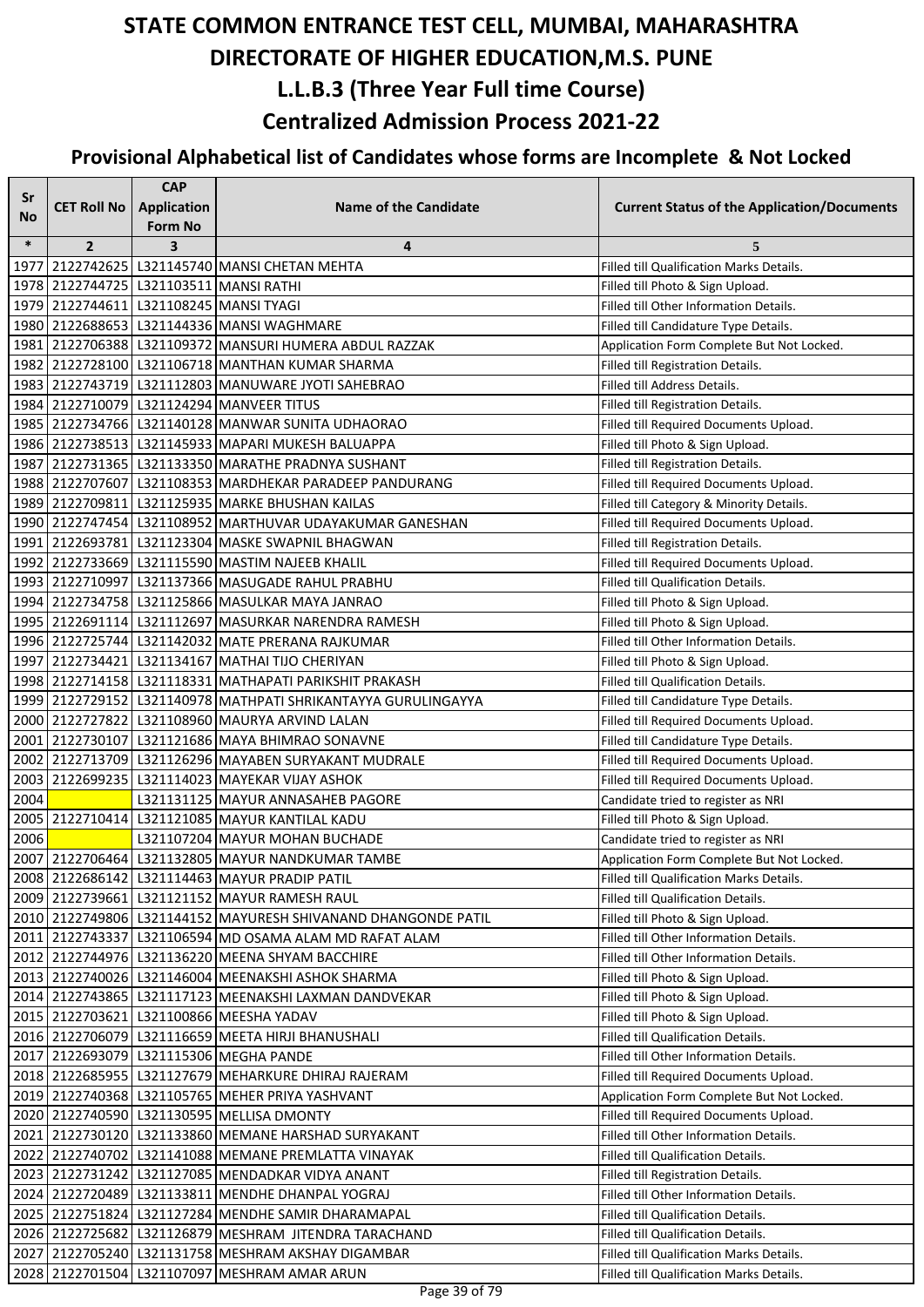| Sr     |                    | <b>CAP</b>              |                                                                   |                                                    |
|--------|--------------------|-------------------------|-------------------------------------------------------------------|----------------------------------------------------|
| No     | <b>CET Roll No</b> | <b>Application</b>      | <b>Name of the Candidate</b>                                      | <b>Current Status of the Application/Documents</b> |
|        |                    | Form No                 |                                                                   |                                                    |
| $\ast$ | $\overline{2}$     | $\overline{\mathbf{3}}$ | 4                                                                 | 5                                                  |
|        |                    |                         | 2029 2122695604 L321135091 MESHRAM MAHESH NANDKISHOR              | Filled till Candidature Type Details.              |
|        |                    |                         | 2030 2122703479 L321116617 MESHRAM NIKHIL SADANAND                | Filled till Required Documents Upload.             |
|        |                    |                         | 2031 2122737373 L321144164 MESHRAM SNEHA RAJU                     | Filled till Candidature Type Details.              |
| 2032   |                    |                         | L321138172 MESSY HOLD                                             | Candidate tried to register as NRI                 |
|        |                    |                         | 2033 2122731379 L321136048 MESTRI JAYESH JANARDAN                 | Filled till Qualification Details.                 |
|        |                    |                         | 2034 2122722366 L321111859 MESTRY BALKRISHNA NANDKUMAR            | Filled till Photo & Sign Upload.                   |
|        |                    |                         | 2035 2122690452 L321110905 MEVADA SHANTILAL KHODIDAS              | Filled till Required Documents Upload.             |
|        |                    |                         | 2036   2122739709   L321135936   MEWADA BHARAT BABUBHAI           | Application Form Complete But Not Locked.          |
|        |                    |                         | 2037 2122715499 L321115150 MHADAVE KALPANA SAHADEV                | Filled till Other Information Details.             |
|        |                    |                         | 2038 2122715488 L321114838 MHADAVE RAVINDRA SAHADEV               | Filled till Qualification Marks Details.           |
|        |                    |                         | 2039 2122690288 L321111825 MHASKE ANAND ASHOK                     | Filled till Other Information Details.             |
|        |                    |                         | 2040 2122738383 L321110964 MHASKE MANESH TRIMBAK                  | Filled till Required Documents Upload.             |
|        |                    |                         | 2041 2122706617 L321110360 MHASKE OMKAR ANILKUMAR                 | Filled till Candidature Type Details.              |
|        |                    |                         | 2042 2122704212 L321119920 MHASKE PRASHANT VAIJINATH              | Filled till Candidature Type Details.              |
| 2043   |                    |                         | L321119115 MHASKE VIJAY ATMARAM                                   | Candidate tried to register as NRI                 |
|        |                    |                         | 2044 2122715783 L321102906 MHATRE HARSHAD SURESH                  | Application Form Complete But Not Locked.          |
|        |                    |                         | 2045 2122750899 L321110407 MHATRE MANALI DEVRAJ                   | Filled till Photo & Sign Upload.                   |
|        |                    |                         | 2046 2122713572 L321137687 MHATRE TEJAL PRATIM                    | Filled till Required Documents Upload.             |
|        |                    |                         | 2047   2122750895   L321113492  MHATRE TEJASHREE DEVRAJ           | Filled till Photo & Sign Upload.                   |
|        |                    |                         | 2048 2122751338 L321123574 MHATRE VISHAL SUDHIR                   | Application Form Complete But Not Locked.          |
|        |                    |                         | 2049 2122744706 L321126082 MIHIR SHARMA                           | Filled till Registration Details.                  |
|        |                    |                         | 2050 2122740919 L321131073 MIHIR UDAY SALVI                       | Filled till Other Information Details.             |
|        |                    |                         | 2051 2122707820 L321108393 MILAN MOHAN GHONE                      | Filled till Required Documents Upload.             |
|        |                    |                         | 2052 2122737188 L321108764 MILI JYOTISHI                          | Filled till Other Information Details.             |
|        |                    |                         | 2053 2122742690 L321145902 MILIND ISHWAR MESHRAM                  | Filled till Photo & Sign Upload.                   |
|        |                    |                         | 2054 2122719280 L321143331 MILIND KHARAT                          | Filled till Photo & Sign Upload.                   |
|        |                    |                         | 2055 2122691266 L321103382 MILIND RAJESHWAR THAKRE                | Filled till Photo & Sign Upload.                   |
|        |                    |                         | 2056 2122704561 L321121172 MILIND RAVABA KAMBLE                   | Filled till Other Information Details.             |
|        |                    |                         | 2057 2122699439 L321130240 MINMINE SAGAR KAMLAKAR                 | Filled till Required Documents Upload.             |
|        |                    |                         | 2058 2122729007 L321141516 MIRZA FAIZAN GUFRAN BAIG               | Filled till Qualification Marks Details.           |
|        |                    |                         | 2059 2122736150 L321141011 MISAL SATEJ NITIN                      | Filled till Registration Details.                  |
|        |                    |                         | 2060 2122696836 L321133376 MISBAH SAEED ALI SHAIKH                | Filled till Photo & Sign Upload.                   |
|        |                    |                         | 2061   2122741603   L321105140 MISHRA ANJALI RAKESH KANCHAN       | Filled till Other Information Details.             |
|        |                    |                         | 2062   2122690135   L321132181   MISHRA ANKIT ANAND               | Filled till Qualification Details.                 |
|        |                    |                         | 2063   2122741640   L321143464   MISHRA ASHISH CHHOTELAL          | Filled till Photo & Sign Upload.                   |
|        |                    |                         | 2064   2122722799   L321108696   MISHRA RITU NAGENDRA             | Filled till Other Information Details.             |
|        |                    |                         | 2065 2122723806 L321130312 MISHRA VANSH SHIV                      | Filled till Photo & Sign Upload.                   |
|        |                    |                         | 2066 2122728126 L321124751 MISS ANUBHUTI                          | Filled till Qualification Marks Details.           |
|        |                    |                         | 2067 2122688560 L321135726 MITALI LAXMIDHAR PATEL                 | Filled till Required Documents Upload.             |
|        |                    |                         | 2068 2122733262 L321135746 MITESH VISHWAS PATIL                   | Application Form Complete But Not Locked.          |
|        |                    |                         | 2069 2122740479 L321134743 MODHAVE PRATIKSHA ARUN                 | Filled till Candidature Type Details.              |
|        |                    |                         | 2070 2122699747 L321146156 MOHAMMAD AVESH AHMAD HUSSAIN SIDDIQUI  | Filled till Other Information Details.             |
|        |                    |                         | 2071 2122737094 L321104090 MOHAMMAD HABEEB AK                     | Application Form Complete But Not Locked.          |
|        |                    |                         | 2072 2122699808 L321118566 MOHAMMAD IRFAN MOHAMMAD IBRAHIM SHAIKH | Filled till Qualification Details.                 |
|        |                    |                         | 2073 2122683854 L321116222 MOHAMMAD MUDASSIR AHMAD                | Filled till Photo & Sign Upload.                   |
|        |                    |                         | 2074 2122750888 L321136745 MOHAMMAD SAJID AKRAM SHAHID KHAN       | Filled till Qualification Marks Details.           |
|        |                    |                         | 2075 2122684699 L321126419 MOHAMMED ABDUL KAREEM                  | Filled till Other Information Details.             |
|        |                    |                         | 2076 2122739968   L321113657 MOHAMMED FAHAR KAUSAR ANSARI         | Filled till Qualification Marks Details.           |
|        |                    |                         | 2077   2122720580   L321116603   MOHAMMED MUJTABA HUSSAIN         | Filled till Photo & Sign Upload.                   |
|        |                    |                         | 2078 2122724198 L321122020 MOHAMMED SADIK ASLAM CHUNAWALA         | Filled till Qualification Details.                 |
|        |                    |                         | 2079   2122687034   L321103130   MOHAMMED SOHEL MOHAMMED ISSA     | Application Form Complete But Not Locked.          |
|        |                    |                         | 2080 2122729870 L321142947 MOHAN GANGARAM BUDHEWAR                | Filled till Other Information Details.             |
|        |                    |                         | $D_{200}$ $AD_{2}$ of $70$                                        |                                                    |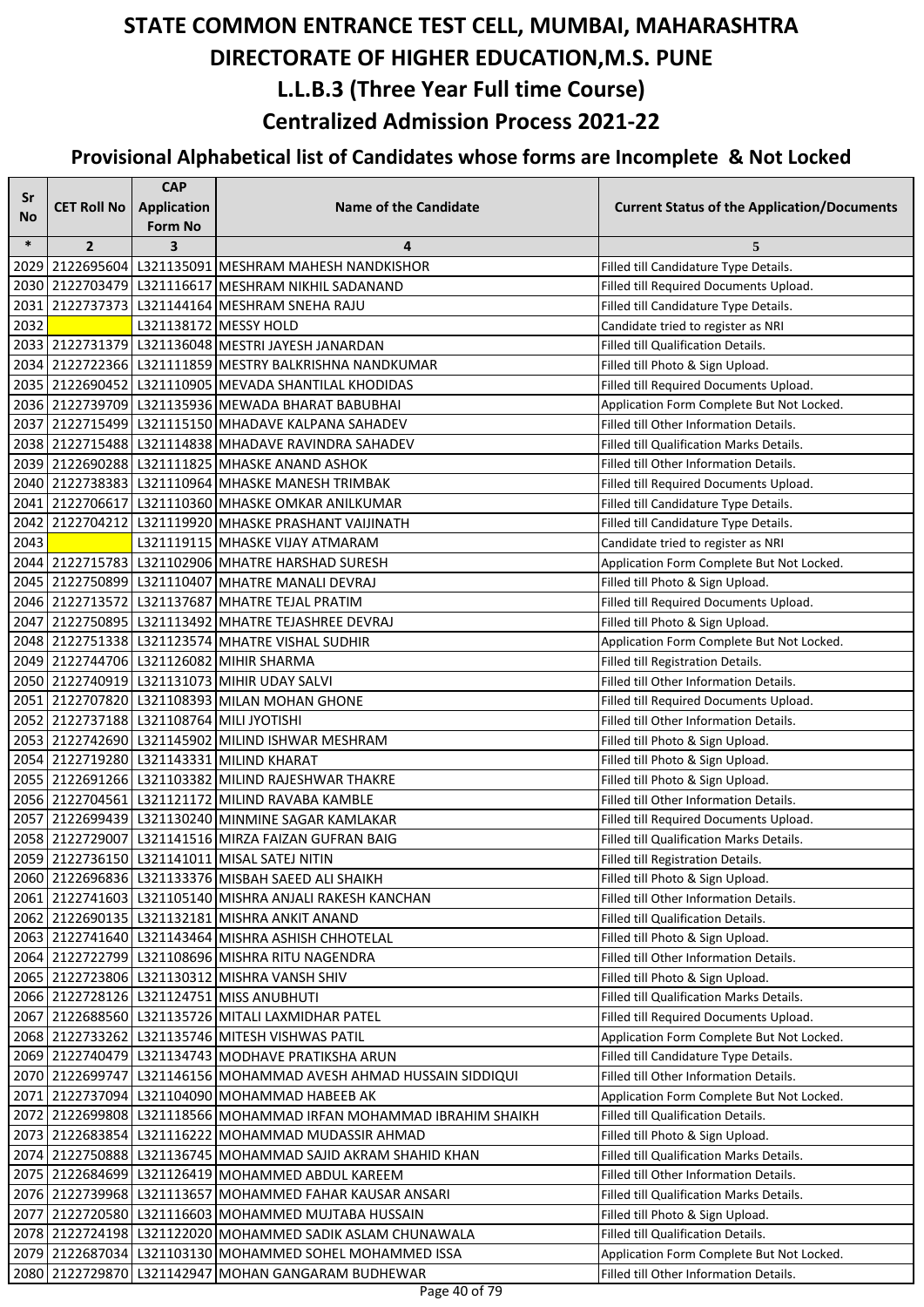| Sr     |                                 | <b>CAP</b>                    |                                                                                                   |                                                                             |
|--------|---------------------------------|-------------------------------|---------------------------------------------------------------------------------------------------|-----------------------------------------------------------------------------|
| No     | <b>CET Roll No</b>              | <b>Application</b><br>Form No | <b>Name of the Candidate</b>                                                                      | <b>Current Status of the Application/Documents</b>                          |
| $\ast$ | $\overline{2}$                  | 3                             | 4                                                                                                 | 5                                                                           |
| 2081   |                                 |                               | 2122718163 L321125299 MOHAN RAJIV VITHALANI                                                       | Filled till Photo & Sign Upload.                                            |
|        |                                 |                               | 2082 2122739279 L321137904 MOHAN RAMESH ANDHARE                                                   | Filled till Qualification Marks Details.                                    |
|        |                                 |                               | 2083 2122739589 L321127591 MOHD AQUIB RAZA                                                        | Filled till Photo & Sign Upload.                                            |
| 2084   |                                 |                               | L321102875 MOHD ARSHAD NADEEM MOHD ASIF                                                           | Candidate tried to register as NRI                                          |
|        |                                 |                               | 2085 2122736379 L321106786 MOHD MUGHAIRA KHAN                                                     | Filled till Photo & Sign Upload.                                            |
|        |                                 |                               | 2086 2122718825 L321135609 MOHD MUSLIM HANIF                                                      | Filled till Other Information Details.                                      |
|        |                                 |                               | 2087 2122744649 L321125042 MOHD QUASIM                                                            | Filled till Photo & Sign Upload.                                            |
| 2088   |                                 |                               | 2122705562   L321109573   MOHD RAED FAIYAZUDDIN ANSARI                                            | Filled till Qualification Details.                                          |
| 2089   |                                 |                               | L321112313 MOHD RIYAZ MOHD YUNUS PAREKH                                                           | Candidate tried to register as NRI                                          |
|        |                                 |                               | 2090 2122694741 L321107063 MOHD SAALIM NOOR MOHD KHAN                                             | <b>Filled till Qualification Details.</b>                                   |
|        |                                 |                               | 2091 2122737311 L321110004 MOHD ZAID MOHD WASIM                                                   | Application Form Complete But Not Locked.                                   |
|        |                                 |                               | 2092 2122691336 L321113885 MOHD ZUBAIR KHAN                                                       | Filled till Photo & Sign Upload.                                            |
|        |                                 |                               | 2093 2122724043 L321117575 MOHILE OSHIN SANJAY                                                    | Filled till Photo & Sign Upload.                                            |
|        |                                 |                               | 2094 2122741492 L321107001 MOHITE BHAVESH TUKARAM                                                 | Filled till Photo & Sign Upload.                                            |
|        |                                 |                               | 2095 2122689116 L321116788 MOHITE KHUSHBOO GAUTAM                                                 | Filled till Other Information Details.                                      |
|        |                                 |                               | 2096 2122736734 L321143274 MOHITE MINAL VIJAY                                                     | Filled till Qualification Details.                                          |
|        |                                 |                               | 2097 2122727836 L321145689 MOHITE PRITESH MORESHWAR                                               | Filled till Required Documents Upload.                                      |
|        |                                 |                               | 2098 2122710379 L321123430 MOHITE SACHIN YADAV                                                    | <b>Filled till Qualification Details.</b>                                   |
|        |                                 |                               | 2099 2122712012 L321106975 MOHITE TUSHAR RAMESH                                                   | Application Form Complete But Not Locked.                                   |
|        |                                 |                               | 2100 2122706514 L321110112 MOINULHASAN AMEERULHASAN KHAN                                          | Filled till Registration Details.                                           |
|        |                                 |                               | 2101 2122685701 L321130469 MOKASARE SANJAYKUMAR RAMCHANDRA                                        | Filled till Photo & Sign Upload.                                            |
|        |                                 |                               | 2102 2122693992 L321135501 MOKASHI MAHESH LAXMAN                                                  | Application Form Complete But Not Locked.                                   |
|        |                                 |                               | 2103 2122695565 L321117520 MOKASHI NISHIKANT RADHESHYAM                                           | Filled till Qualification Marks Details.                                    |
|        |                                 |                               | 2104 2122751083 L321109023 MOKASHI PANDURANG MADHUKAR                                             | Filled till Qualification Details.                                          |
|        |                                 |                               | 2105 2122685040 L321107831 MOMIN ABDULLAH AHMED<br>2106 2122699736 L321145616 MOMIN MIZAAB SHAHID | Filled till Photo & Sign Upload.                                            |
|        |                                 |                               | 2107 2122687703 L321100966 MOMIN VASHEERSHAB SULTAN                                               | Filled till Registration Details.<br>Filled till Other Information Details. |
|        | 2108 2122744824 L321102889 MOON |                               |                                                                                                   | Application Form Complete But Not Locked.                                   |
|        |                                 |                               | 2109 2122742651 L321134488 MOON PRIYANKA SHASHANK                                                 | Filled till Photo & Sign Upload.                                            |
|        |                                 |                               | 2110 2122751798 L321146108 MOON SURAJ SURESHRAO                                                   | Filled till Qualification Details.                                          |
|        |                                 |                               | 2111 2122692801 L321125110 MOR SAPANA MANGAL                                                      | Filled till Candidature Type Details.                                       |
|        |                                 |                               | 2112 2122692822 L321122647 MORE ADITYA MANOHAR                                                    | Filled till Other Information Details.                                      |
|        |                                 |                               | 2113 2122740447 L321121715 MORE CHANDRAKANT KRUSHNA                                               | Filled till Qualification Details.                                          |
|        |                                 |                               | 2114 2122750508 L321107550 MORE DURGESHWARI SUBHASH                                               | Filled till Qualification Marks Details.                                    |
|        |                                 |                               | 2115 2122745267 L321105544 MORE EKNATH DINKARRAO                                                  | Filled till Other Information Details.                                      |
|        |                                 |                               | 2116 2122694435   L321121373   MORE GANESH DIGAMBAR                                               | Filled till Qualification Details.                                          |
|        |                                 |                               | 2117 2122711168 L321106286 MORE GAUTAM BHASKAR                                                    | Filled till Qualification Details.                                          |
|        |                                 |                               | 2118 2122729629 L321130122 MORE HRUSHIKESH DATTATRAY                                              | Filled till Photo & Sign Upload.                                            |
|        |                                 |                               | 2119 2122707291 L321126143 MORE MAHESH TANAJI                                                     | Filled till Required Documents Upload.                                      |
|        |                                 |                               | 2120 2122721413   L321133770 MORE MANALI MOHAN                                                    | Filled till Registration Details.                                           |
|        |                                 |                               | 2121 2122690145   L321135943   MORE MANOJ JAGANNATH                                               | Filled till Required Documents Upload.                                      |
|        |                                 |                               | 2122 2122731137 L321110444 MORE MONIKA MOHAN                                                      | Filled till Photo & Sign Upload.                                            |
|        |                                 |                               | 2123 2122737475   L321137287 MORE PRIYANKA MAHADEO                                                | Filled till Qualification Details.                                          |
|        |                                 |                               | 2124 2122697966 L321141140 MORE SAINATH SHAHAJI                                                   | Filled till Qualification Details.                                          |
|        |                                 |                               | 2125 2122743881 L321143614 MORE SANGEETA VITTHAL                                                  | Filled till Other Information Details.                                      |
|        |                                 |                               | 2126 2122747190 L321139495 MORE SANJAY BABAJI                                                     | Filled till Photo & Sign Upload.                                            |
|        |                                 |                               | 2127 2122723292 L321108341 MORE SHAILESH RAMDAS                                                   | Filled till Qualification Details.                                          |
|        |                                 |                               | 2128 2122707497 L321117858 MORE SONALI NARAYAN                                                    | Filled till Qualification Marks Details.                                    |
|        |                                 |                               | 2129 2122746273 L321106858 MORE SUHAS JAGANNATH                                                   | Filled till Photo & Sign Upload.                                            |
|        |                                 |                               | 2130 2122723151 L321126315 MORE SUKANYA SADANAND                                                  | Application Form Complete But Not Locked.                                   |
|        |                                 |                               | 2131 2122697249 L321124863 MORE SUSHIL SIDHODHAN                                                  | Filled till Qualification Marks Details.                                    |
|        |                                 |                               | 2132 2122729308 L321105892 MORESHWAR MAHANGARE                                                    | Application Form Complete But Not Locked.                                   |
|        |                                 |                               |                                                                                                   |                                                                             |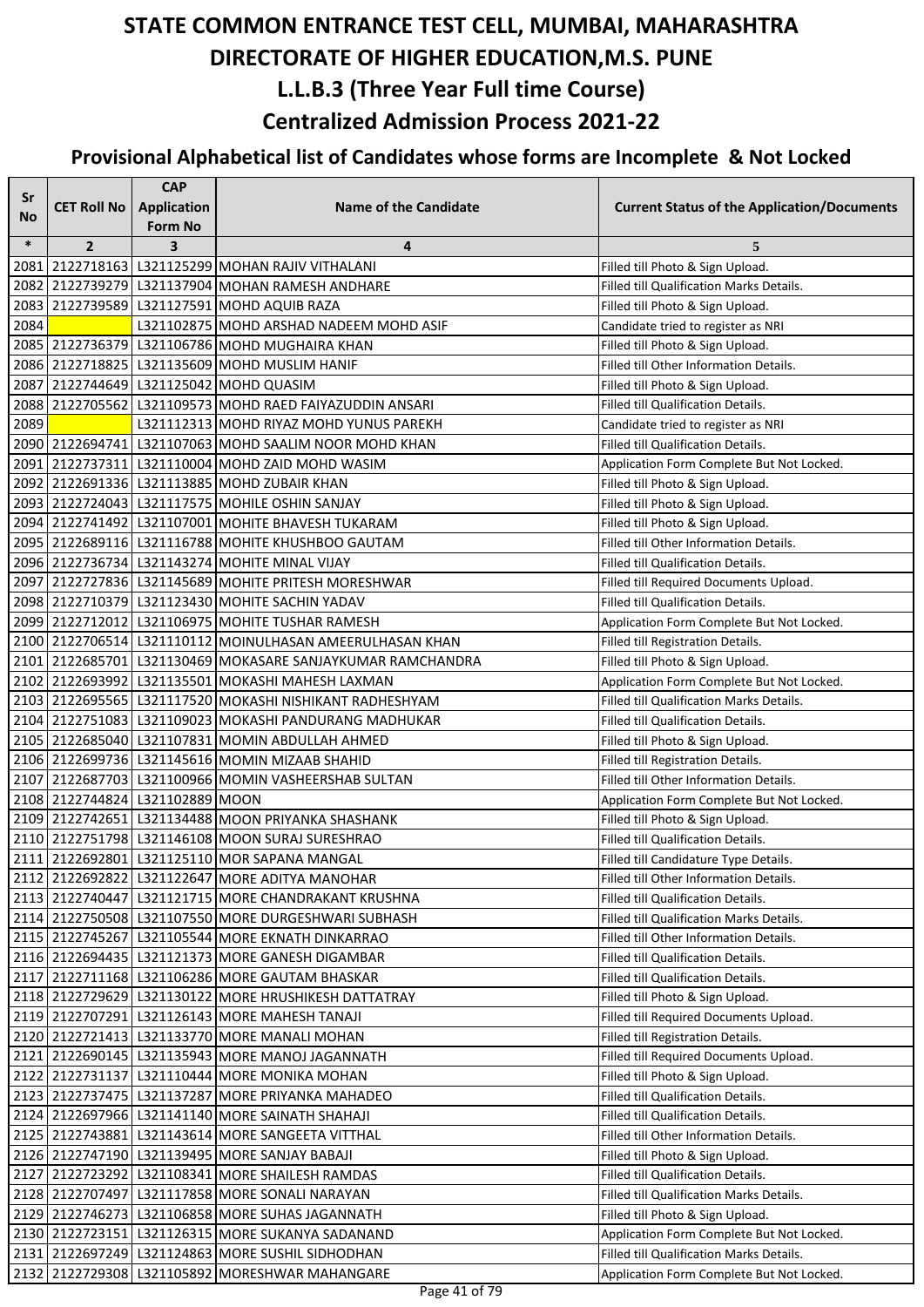| Sr        |                                      | <b>CAP</b>              |                                                                                                              |                                                                                 |
|-----------|--------------------------------------|-------------------------|--------------------------------------------------------------------------------------------------------------|---------------------------------------------------------------------------------|
| <b>No</b> | <b>CET Roll No</b>                   | Application             | <b>Name of the Candidate</b>                                                                                 | <b>Current Status of the Application/Documents</b>                              |
| $\ast$    |                                      | <b>Form No</b>          |                                                                                                              |                                                                                 |
|           | $\overline{2}$                       | $\overline{\mathbf{3}}$ | 4<br>2133 2122736658 L321124899 MOREY ASHRU PANDURANG                                                        | 5                                                                               |
|           |                                      |                         | 2134 2122710159 L321107930 MOTE MANGESH PRAKASH                                                              | Filled till Candidature Type Details.<br>Filled till Other Information Details. |
|           |                                      |                         | 2135 2122737906 L321142610 MOTGHARE VAISHALI GHANSHYAM                                                       | Filled till Photo & Sign Upload.                                                |
|           |                                      |                         | 2136 2122696022 L321137494 MR GAURAV GANESH GAIKWAD                                                          | Filled till Other Information Details.                                          |
|           |                                      |                         | 2137 2122695988 L321139122 MR. MANOJ VTTHAL JADHAV                                                           | Filled till Photo & Sign Upload.                                                |
|           |                                      |                         | 2138 2122728349 L321116746 MRUNAL GAIKWAD                                                                    | Filled till Candidature Type Details.                                           |
|           |                                      |                         | 2139 2122712963 L321120942 MRUNAL SHANTARAM DHOLEPATIL                                                       | <b>Filled till Qualification Marks Details.</b>                                 |
|           | 2140 2122709985 L321144149 MS. KOMAL |                         |                                                                                                              | Filled till Registration Details.                                               |
|           |                                      |                         | 2141 2122742822 L321128422 MUDPALLIWAR PRAVIN ASHOK                                                          | Filled till Other Information Details.                                          |
|           |                                      |                         | 2142 2122694805 L321120759 MUGDHA NILESH RANADE                                                              | Filled till Required Documents Upload.                                          |
|           |                                      |                         | 2143 2122691561 L321113414 MUKKAWAR SANJEEV SUDHAKARRAO                                                      | Filled till Qualification Marks Details.                                        |
|           |                                      |                         | 2144 2122744627 L321105089 MUKUL SINGH                                                                       | Filled till Photo & Sign Upload.                                                |
|           |                                      |                         | 2145 2122697840   L321109781 MULANI ALLARAKHA BADSHAHA                                                       | Filled till Qualification Details.                                              |
|           |                                      |                         | 2146 2122710714 L321134921 MULANI AZAM RASHID                                                                | Filled till Registration Details.                                               |
|           |                                      |                         | 2147 2122733162 L321138257 MULANI SHAFIQ AZIZ                                                                | Filled till Candidature Type Details.                                           |
|           |                                      |                         | 2148 2122715065   L321126967 MULE PRIYANKA SURESH                                                            | Filled till Other Information Details.                                          |
|           |                                      |                         | 2149 2122734387 L321139763 MULE SUNIL PRAKASH                                                                | Filled till Photo & Sign Upload.                                                |
|           |                                      |                         | 2150 2122724124 L321130579 MULUK PRIYESH SURESH                                                              | Filled till Required Documents Upload.                                          |
|           |                                      |                         | 2151 2122710835 L321101057 MULUK RUSHIKESH SUBHASH                                                           | Filled till Photo & Sign Upload.                                                |
| 2152      |                                      |                         | L321145529 MUMTAZ WAHEED KHAN                                                                                | Candidate tried to register as NRI                                              |
|           |                                      |                         | 2153 2122725824 L321133981 MUNDHE ARUN LIMBAJI                                                               | Filled till Photo & Sign Upload.                                                |
|           |                                      |                         | 2154 2122713691 L321128653 MUNDHE MANISHA HARIBHAU                                                           | Filled till Photo & Sign Upload.                                                |
|           |                                      |                         | 2155 2122691717 L321107471 MUNJAJI BELE                                                                      | Filled till Other Information Details.                                          |
|           |                                      |                         | 2156 2122704852 L321135653 MUNJEWAR ISAK ROSHAN                                                              | Filled till Qualification Details.                                              |
|           |                                      |                         | 2157 2122694179 L321132843 MUNOT VIPIN VASANTLAL                                                             | Filled till Photo & Sign Upload.                                                |
|           |                                      |                         | 2158 2122720594 L321107571 MUPPIDI JHASHUVA KUMAR RATNA                                                      | Filled till Qualification Details.                                              |
|           |                                      |                         | 2159 2122701836 L321142826 MURKUTE PRIYANKA RAJKUMAR                                                         | Filled till Photo & Sign Upload.                                                |
|           |                                      |                         | 2160 2122695106 L321144274 MURUMKAR KOMAL SHANKARRAO                                                         | Filled till Photo & Sign Upload.                                                |
|           |                                      |                         | 2161 2122687634 L321135127 MUSALE IETESHAM KHUSHAL                                                           | Filled till Candidature Type Details.                                           |
|           |                                      |                         | 2162 2122699338 L321101230 MUSALE SARITA NILAKANTH                                                           | Filled till Required Documents Upload.                                          |
|           |                                      |                         | 2163 2122692945 L321102636 MUSKAAN DUTTA                                                                     | Filled till Photo & Sign Upload.                                                |
|           |                                      |                         | 2164 2122727516 L321107756 MUSKAN GANDHI                                                                     | Filled till Other Information Details.                                          |
|           |                                      |                         | 2165 2122705074 L321144355 MUSKAWAD GAJANAN BALAJI                                                           | Filled till Qualification Details.                                              |
|           |                                      |                         | 2166 2122737679 L321109904 MUSTAKIM MAHMAD BARDOLIA                                                          | Filled till Photo & Sign Upload.                                                |
|           |                                      |                         | 2167 2122712159 L321103650 MUTHE SUNIL CHANDRAKANT                                                           | Filled till Other Information Details.                                          |
|           |                                      |                         | 2168 2122702114 L321127136 MYAKALWAD KRUSHNA DIGAMBAR                                                        | Filled till Qualification Details.                                              |
|           |                                      |                         | 2169 2122688092 L321141385 NABIN PRADHAN                                                                     | Filled till Other Information Details.                                          |
|           |                                      |                         | 2170 2122718254 L321144690 NACHANE PRABHAKAR MAHADEO                                                         | Filled till Required Documents Upload.                                          |
|           |                                      |                         | 2171 2122722019 L321103616 NADAGUDE ADITYA AVINASH                                                           | Filled till Registration Details.                                               |
|           |                                      |                         | 2172 2122750876 L321121773 NADAR KINGSLIN JOSHUVA                                                            | Filled till Photo & Sign Upload.                                                |
|           |                                      |                         | 2173 2122683809 L321129777 NADIMAHMED SHOUKAT SAYYED                                                         | Filled till Photo & Sign Upload.                                                |
|           |                                      |                         | 2174 2122711792 L321126658 NAGALKAR RAJESH MARUTI                                                            | Filled till Candidature Type Details.                                           |
|           |                                      |                         | 2175 2122726843 L321109616 NAGARE PAVAN DILIP                                                                | Filled till Photo & Sign Upload.                                                |
|           |                                      |                         | 2176 2122735325 L321134251 NAGARGOJE KISHOR JAYSING                                                          | Application Form Complete But Not Locked.                                       |
|           |                                      |                         | 2177 2122701634 L321136189 NAGARGOJE RUSHIKESH BABURAO                                                       | Filled till Registration Details.                                               |
|           |                                      |                         | 2178 2122742622 L321113569 NAGDA VINIT HASMUKH                                                               | Filled till Qualification Details.                                              |
|           |                                      |                         | 2179 2122724419 L321146019 NAGESH SATISH DHIWAR                                                              | Application Form Complete But Not Locked.                                       |
|           |                                      |                         | 2180 2122745205   L321135802 NAGESH SURESH PATIL                                                             | Filled till Qualification Details.                                              |
|           |                                      |                         | 2181 2122688595 L321127473 NAGESH VASANT SURVE<br>2182 2122689006 L321110045 NAGOTHANEKAR SANDESH SHASHIKANT | Filled till Registration Details.                                               |
|           |                                      |                         | 2183   2122740684   L321110657   NAGPAL BHARAT MANOHAR                                                       | Application Form Complete But Not Locked.<br>Filled till Address Details.       |
|           |                                      |                         | 2184 2122735854 L321121780 NAGPURE SHRIKANT GANESH                                                           |                                                                                 |
|           |                                      |                         |                                                                                                              | Filled till Required Documents Upload.                                          |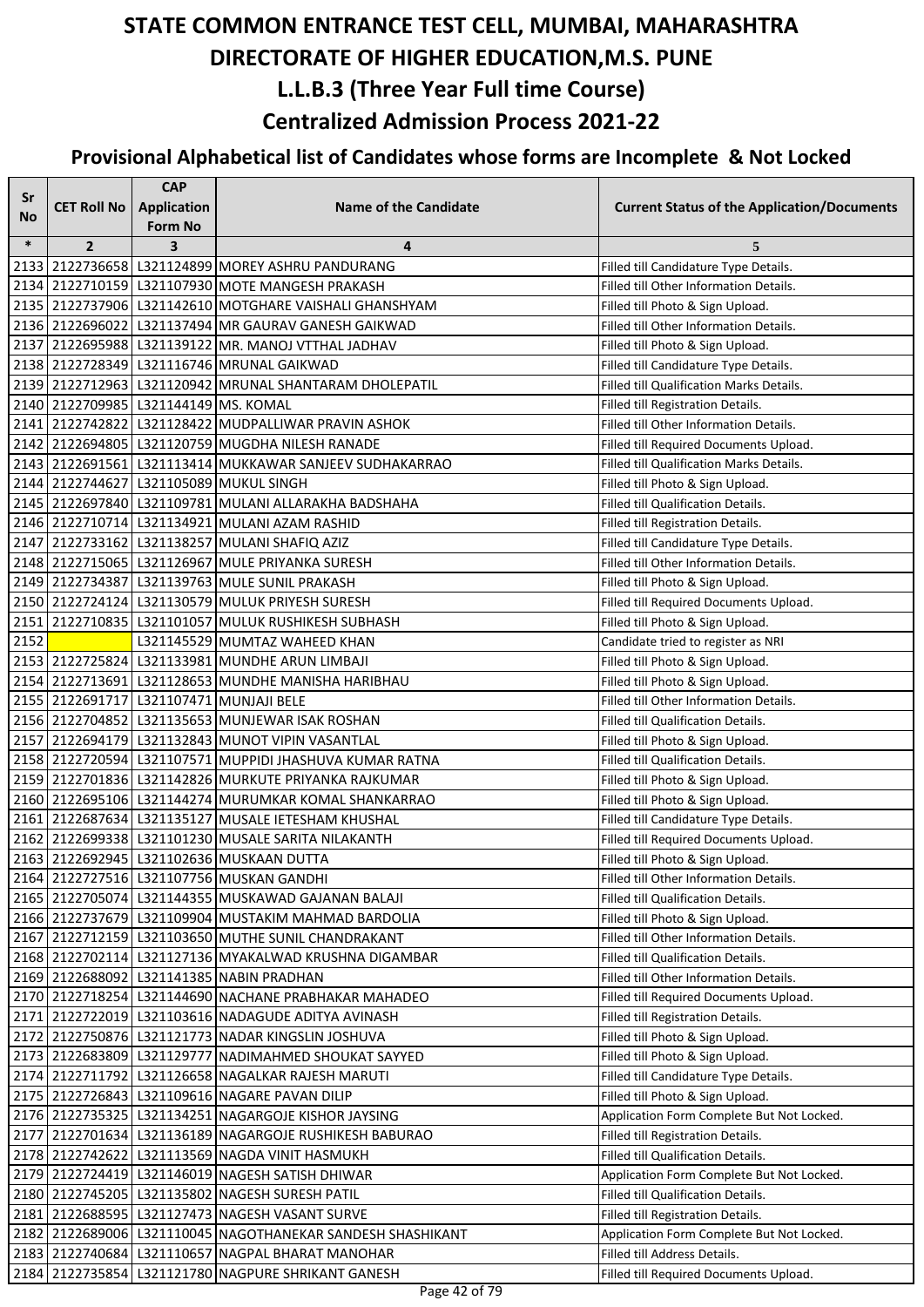| Sr     |                                       | <b>CAP</b>         |                                                                |                                                    |
|--------|---------------------------------------|--------------------|----------------------------------------------------------------|----------------------------------------------------|
| No     | <b>CET Roll No</b>                    | <b>Application</b> | <b>Name of the Candidate</b>                                   | <b>Current Status of the Application/Documents</b> |
|        |                                       | <b>Form No</b>     |                                                                |                                                    |
| $\ast$ | $\overline{2}$                        | 3                  | 4                                                              | 5                                                  |
|        |                                       |                    | 2185 2122697632 L321132287 NAGRAJ NANDKUMAR PUDE               | Application Form Complete But Not Locked.          |
|        |                                       |                    | 2186 2122702922 L321141061 NAGRALE ASHISH ARUN                 | Filled till Required Documents Upload.             |
|        |                                       |                    | 2187 2122719992 L321133194 NAGRALE DOLLY GAJANAN               | Filled till Candidature Type Details.              |
|        |                                       |                    | 2188 2122711324 L321103049 NAGTILAK SANTOSH SHRIRANG           | Filled till Required Documents Upload.             |
|        |                                       |                    | 2189 2122726204 L321143687 NAGULWAR CHANDRAKANT EKNATH         | Filled till Required Documents Upload.             |
|        |                                       |                    | 2190 2122727231 L321138285 NAIK AKASH SUDHAKAR                 | Filled till Required Documents Upload.             |
|        |                                       |                    | 2191 2122742858 L321116590 NAIK MITHUN NOMESHWAR               | Filled till Required Documents Upload.             |
|        |                                       |                    | 2192 2122690169 L321143287 NAIK SONALI ARVIND                  | Filled till Required Documents Upload.             |
|        |                                       |                    | 2193 2122713075 L321143589 NAIKNAVARE RANJEET ABHIMANYU        | Filled till Qualification Details.                 |
|        |                                       |                    | 2194 2122722960 L321143685 NAIKNAWARE SUNIL VIKRAM             | Filled till Qualification Details.                 |
|        |                                       |                    | 2195 2122742084 L321139251 NAIR PRIYA RAMAKRISHNAN             | Filled till Qualification Details.                 |
|        |                                       |                    | 2196 2122724623 L321144215 NAIR SHINA RAMAKRISHNAN             | Filled till Qualification Details.                 |
|        |                                       |                    | 2197 2122690126 L321115618 NAIR SUNITA SREEDHAR                | Filled till Photo & Sign Upload.                   |
|        |                                       |                    | 2198 2122713451 L321130039 NAJIR IBRAHIM HAKIM                 | Filled till Required Documents Upload.             |
|        |                                       |                    | 2199 2122740822 L321139271 NAKTE ATISH MAHADEV                 | Filled till Registration Details.                  |
|        |                                       |                    | 2200 2122694820 L321105171 NALAWADE PRATIK HIMMATRAO           | Filled till Photo & Sign Upload.                   |
|        |                                       |                    | 2201 2122684710 L321107156 NALEGAONKAR AKASH BALIRAM           | Filled till Photo & Sign Upload.                   |
|        | 2202 2122709913 L321105192 NAMAN JAIN |                    |                                                                | Filled till Other Information Details.             |
|        |                                       |                    | 2203 2122710874 L321127735 NAMITA KHANDGE                      | Filled till Other Information Details.             |
|        |                                       |                    | 2204 2122741499 L321107422 NAMRATA SANGAM GAMARE               | Filled till Photo & Sign Upload.                   |
|        |                                       |                    | 2205 2122706246 L321109500 NAMRATA SURYAKANT KADAM             | Filled till Photo & Sign Upload.                   |
|        |                                       |                    | 2206 2122750440 L321109256 NAMWAD RUDRA UMAKANT                | Filled till Candidature Type Details.              |
|        |                                       |                    | 2207 2122749599 L321134039 NANASAHEB NARAYAN LANDAGE           | Filled till Qualification Details.                 |
|        |                                       |                    | 2208 2122700471 L321145364 NANDE PRATAP BADRINATH              | Filled till Qualification Details.                 |
|        |                                       |                    | 2209 2122713753 L321144147 NANDGAONKAR ATISH RAMESH            | Filled till Qualification Details.                 |
| 2210   |                                       |                    | 2122730091 L321127311 NANDINI RAMKRISHNA KALGUNDE              | Filled till Candidature Type Details.              |
| 2211   |                                       |                    | L321130208 NANDKUMAR BABAN DHAMALE                             | Candidate tried to register as NRI                 |
|        |                                       |                    | 2212 2122750697 L321117018 NANDKUMAR PARSHURAM JOSHI           | Application Form Complete But Not Locked.          |
|        |                                       |                    | 2213 2122727772 L321143315 NANGE UDAY MAHADEO                  | Filled till Photo & Sign Upload.                   |
|        |                                       |                    | 2214 2122751459 L321137548 NANNAWRE NANDA APPA                 | Filled till Photo & Sign Upload.                   |
|        |                                       |                    | 2215 2122736953 L321126467 NARAWANE NIKITA HARIBHAU            | Filled till Registration Details.                  |
|        |                                       |                    | 2216 2122703513 L321116925 NARAYAN PANDURANG LILHARE           | Filled till Candidature Type Details.              |
|        |                                       |                    | 2217 2122745799 L321124593 NARESH PRAMOD DEODHAR               | Filled till Required Documents Upload.             |
|        |                                       |                    | 2218 2122729844 L321138078 NARKHEDE LALIT SURESH               | Filled till Photo & Sign Upload.                   |
|        |                                       |                    | 2219 2122701464 L321103124 NATHE SUVIDHA RAVINDRA              | Filled till Required Documents Upload.             |
|        |                                       |                    | 2220 2122750914 L321140752 NAUFEEL SHAKEEL AHMAD MOMIN         | Filled till Required Documents Upload.             |
|        |                                       |                    | 2221 2122749687 L321144962 NAUSHAD RAHIMAN SHIKALKAR           | Filled till Candidature Type Details.              |
|        |                                       |                    | 2222 2122743244 L321144966 NAVAL KUMAR                         | Filled till Registration Details.                  |
|        |                                       |                    | 2223 2122750510 L321109197 NAVANATH RAMCHANDRA JAVIR           | Application Form Complete But Not Locked.          |
|        |                                       |                    | 2224 2122689807 L321143283 NAVENDU SINGH                       | Filled till Photo & Sign Upload.                   |
|        |                                       |                    | 2225   2122693128   L321115636   NAVGIRE ROHINI UMASHANKAR     | Filled till Photo & Sign Upload.                   |
|        |                                       |                    | 2226 2122731039 L321116506 NAVNATH SHRIRANG DEVKATE            | Filled till Qualification Details.                 |
|        |                                       |                    | 2227   2122701332   L321134729  NAYAN GAJANANRAO SANAP         | Filled till Qualification Details.                 |
|        |                                       |                    | 2228 2122741743 L321134985 NAYANA SHANKAR PAWAR                | Filled till Required Documents Upload.             |
|        |                                       |                    | 2229 2122699800 L321121642 NAYNA DASHRATH KAPSE                | Filled till Required Documents Upload.             |
|        |                                       |                    | 2230 2122743508 L321121700 NAZER AHMAD KHAN MUSHTAQ AHMAD KHAN | Filled till Address Details.                       |
|        |                                       |                    | 2231 2122742302 L321111473 NEERAJ SINGH                        | Filled till Registration Details.                  |
|        |                                       |                    | 2232 2122738828 L321116010 NEETA RAMCHANDRA GOTAPAGAR          | Filled till Candidature Type Details.              |
|        |                                       |                    | 2233 2122728934 L321146052 NEHA DESHMUKH                       | Filled till Photo & Sign Upload.                   |
|        |                                       |                    | 2234 2122719616 L321109430 NEHA MANRAJ PARTEKE                 | Filled till Candidature Type Details.              |
|        |                                       |                    | 2235 2122724265 L321109628 NEHA SANJAY GUPTA                   | Filled till Photo & Sign Upload.                   |
|        |                                       |                    | 2236 2122698516 L321108314 NEHA SHARMA                         | Filled till Photo & Sign Upload.                   |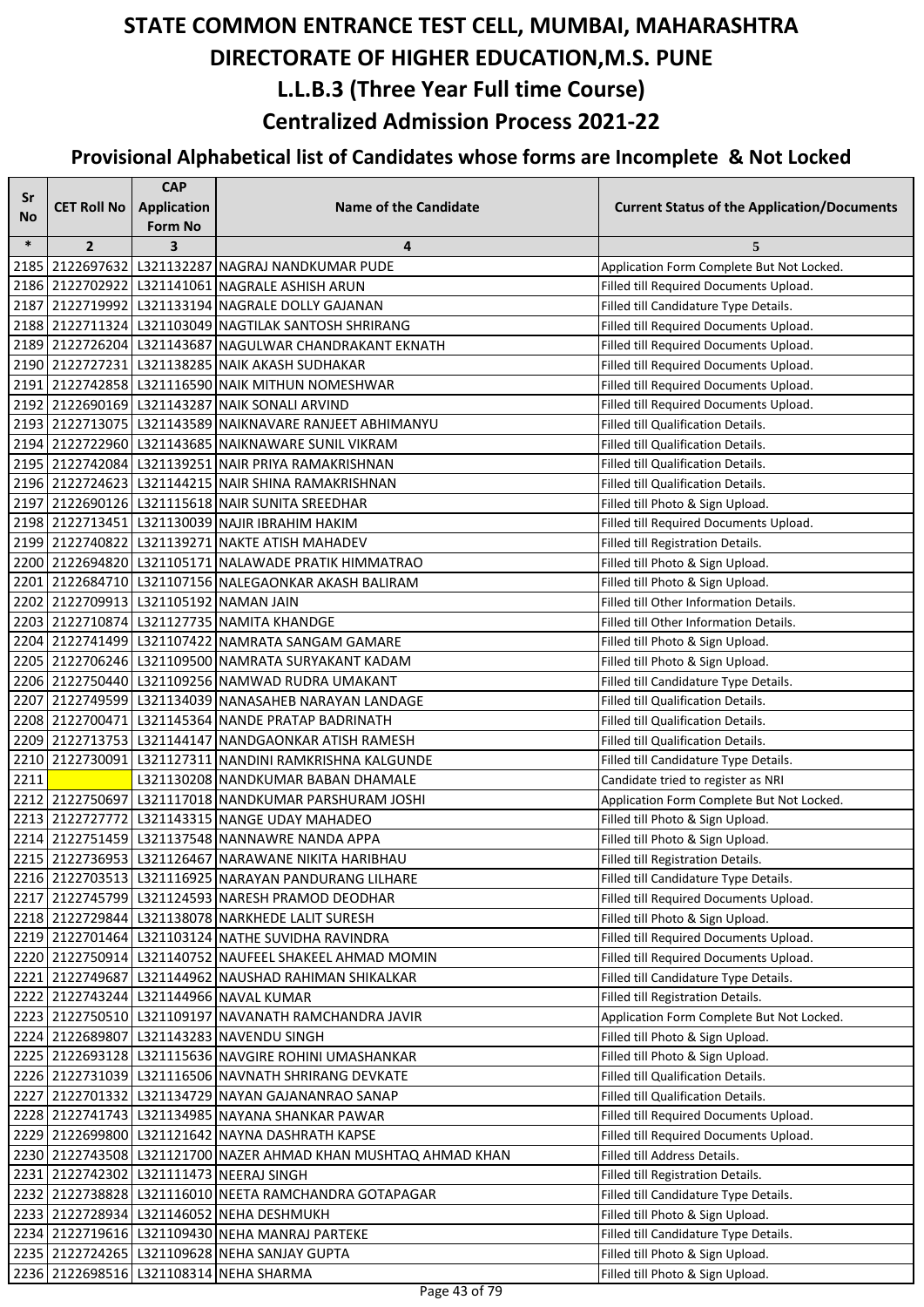| Sr     |                                   | <b>CAP</b>                           |                                                                                                      |                                                                               |
|--------|-----------------------------------|--------------------------------------|------------------------------------------------------------------------------------------------------|-------------------------------------------------------------------------------|
| No     | <b>CET Roll No</b>                | <b>Application</b><br><b>Form No</b> | <b>Name of the Candidate</b>                                                                         | <b>Current Status of the Application/Documents</b>                            |
| $\ast$ | $\overline{2}$                    | 3                                    | 4                                                                                                    | 5                                                                             |
| 2237   |                                   |                                      | 2122696205 L321114703 NEHA SURESH CHANDORKAR                                                         | Filled till Registration Details.                                             |
|        |                                   |                                      | 2238 2122709789 L321141746 NEHERE RENUKA EKNATH                                                      | Filled till Candidature Type Details.                                         |
|        |                                   |                                      | 2239 2122743571 L321126619 NEMADE DATTATREY KAILAS                                                   | Filled till Other Information Details.                                        |
|        |                                   |                                      | 2240 2122720159 L321126050 NERKAR SANTOSH BHIMRAO                                                    | Application Form Complete But Not Locked.                                     |
|        |                                   |                                      | 2241 2122692388 L321131544 NETRA VIJAY PAWAR                                                         | Application Form Complete But Not Locked.                                     |
|        |                                   |                                      | 2242 2122746041 L321108452 NEVKAR RESHMA SANTOSH                                                     | Filled till Registration Details.                                             |
|        |                                   |                                      | 2243 2122702102 L321107887 NEVRE PRATIKSHA PRAKASH                                                   | Filled till Candidature Type Details.                                         |
|        |                                   |                                      | 2244 2122718537 L321130697 NEWARE LALIT DNYANESHWAR                                                  | Filled till Photo & Sign Upload.                                              |
|        |                                   |                                      | 2245 2122729560 L321141879 NEWASE PRAVIN VIJAY                                                       | Filled till Registration Details.                                             |
|        |                                   |                                      | 2246 2122684012 L321105463 NICHAL MAYURI DIPAK                                                       | Filled till Photo & Sign Upload.                                              |
|        |                                   |                                      | 2247 2122690650 L321108795 NIDHI MISHRA                                                              | Filled till Other Information Details.                                        |
| 2248   |                                   |                                      | L321127178 NIDHI RAJRATNA SHIRSAT                                                                    | Candidate tried to register as NRI                                            |
|        |                                   |                                      | 2249 2122744192 L321138171 NIGAL MAHESH PUNDLIK                                                      | Application Form Complete But Not Locked.                                     |
|        |                                   |                                      | 2250 2122750599 L321119940 NIHALANI POONAM SADHURAM                                                  | Application Form Complete But Not Locked.                                     |
|        |                                   |                                      | 2251 2122685045 L321133072 NIKAL RAVINDRA GOPINATH                                                   | Filled till Photo & Sign Upload.                                              |
|        |                                   |                                      | 2252 2122712422 L321140685 NIKALJE SWAPNALI NAMDEO                                                   | Filled till Photo & Sign Upload.                                              |
|        |                                   |                                      | 2253   2122738663   L321118814   NIKAM MAHENDRA MAHIPATI                                             | Filled till Required Documents Upload.                                        |
|        |                                   |                                      | 2254 2122696864 L321103345 NIKAM MANTHAN RAMCHANDRA                                                  | Filled till Qualification Details.                                            |
|        |                                   |                                      | 2255 2122737312 L321120044 NIKAM RAJSHRI BALIRAM                                                     | Filled till Address Details.                                                  |
|        |                                   |                                      | 2256 2122688577 L321111028 NIKAM SUNITA SHALIGRAM                                                    | Filled till Qualification Details.                                            |
|        |                                   |                                      | 2257 2122686844 L321112405 NIKAM UJWAL DEVIDAS                                                       | Filled till Qualification Details.                                            |
|        |                                   |                                      | 2258 2122736279 L321140635 NIKAM VAISHALI KAUTIKRAO                                                  | Application Form Complete But Not Locked.                                     |
|        |                                   |                                      | 2259 2122693379 L321132687 NIKAMBE SNEHAL KERNATH                                                    | Filled till Qualification Details.                                            |
|        |                                   |                                      | 2260 2122691762 L321135178 NIKHATE ANURATNA PRAKASH                                                  | Application Form Complete But Not Locked.                                     |
|        |                                   |                                      | 2261 2122730081 L321109068 NIKHIL CHANDRAKANT MORE                                                   | Application Form Complete But Not Locked.                                     |
|        |                                   |                                      | 2262 2122699394 L321113707 NIKHIL GANPAT VIRLE                                                       | Filled till Registration Details.                                             |
|        |                                   |                                      | 2263 2122743996 L321146120 NIKHIL KESHAV THORAT                                                      | Application Form Complete But Not Locked.                                     |
|        |                                   |                                      | 2264 2122730766 L321115365 NIKHIL KISAN KATE                                                         | Filled till Photo & Sign Upload.                                              |
| 2265   |                                   |                                      | L321126420 NIKHIL MANIK SATKAR                                                                       | Candidate tried to register as NRI                                            |
|        |                                   |                                      | 2266 2122691680 L321145918 NIKHIL RAMESH ZINZADE                                                     | Filled till Photo & Sign Upload.                                              |
|        |                                   |                                      | 2267 2122737158 L321101638 NIKHIL TRIPATHI                                                           | Application Form Complete But Not Locked.                                     |
|        |                                   |                                      | 2268 2122727531 L321107489 NIKHILESH KUMAR                                                           | Filled till Other Information Details.                                        |
|        |                                   |                                      | 2269 2122693669 L321130353 NIKITA ARUN MAGHADE                                                       | Filled till Candidature Type Details.                                         |
|        |                                   |                                      | 2270 2122714140 L321133929 NIKITA ARUN NIGADE                                                        | Filled till Candidature Type Details.                                         |
| 2271   |                                   |                                      | L321139593 NIKITA BHAGWAT LOKHANDE                                                                   | Candidate tried to register as NRI                                            |
| 2272   |                                   |                                      | L321139606 NIKITA BHAGWAT LOKHANDE                                                                   | Candidate tried to register as NRI                                            |
|        |                                   |                                      | 2273 2122687083 L321123219 NIKITA NARENDRA AMBAT                                                     | Filled till Qualification Details.                                            |
|        |                                   |                                      | 2274 2122688706 L321105346 NIKITA NITIN TAMBE                                                        | Filled till Qualification Details.                                            |
|        |                                   |                                      | 2275 2122690345 L321138836 NIKITA RAJENDRA JITEKAR                                                   | Filled till Other Information Details.                                        |
|        |                                   |                                      | 2276 2122725298 L321131516 NIKITA SANODIYA                                                           | Application Form Complete But Not Locked.                                     |
|        |                                   |                                      | 2277 2122747636 L321111926 NIKITA SANTOSH KADAM                                                      | Filled till Other Information Details.                                        |
|        |                                   |                                      | 2278 2122707793 L321124634 NILE RAKESH VASANT                                                        | Filled till Required Documents Upload.                                        |
|        | 2279 2122686857 L321110589 NILESH |                                      |                                                                                                      | Filled till Registration Details.                                             |
|        |                                   |                                      | 2280 2122724710 L321130067 NILESH VINAY KUMAR MISHRA<br>2281 2122738290 L321131601 NILESH ASHOK WAGH | Filled till Photo & Sign Upload.<br>Application Form Complete But Not Locked. |
|        |                                   |                                      | 2282 2122740772 L321124902 NILESH DEVNAYAK MISHRA                                                    | Filled till Other Information Details.                                        |
|        |                                   |                                      | 2283 2122731658 L321134706 NILESH DHONDIRAM DARWANDAR                                                | Filled till Photo & Sign Upload.                                              |
| 2284   |                                   |                                      | 2122719066 L321140004 NILESH GANESHRAO GIRHE                                                         | Filled till Photo & Sign Upload.                                              |
| 2285   |                                   |                                      | L321118711 NILESH GOVARDHAN INGLE                                                                    | Candidate tried to register as NRI                                            |
|        |                                   |                                      | 2286 2122742847 L321110379 NILESH JAGANNATH JADHAV                                                   | Filled till Required Documents Upload.                                        |
|        |                                   |                                      | 2287 2122698791 L321124316 NILESH KONDIRAM SAGVEKAR                                                  | Filled till Required Documents Upload.                                        |
|        |                                   |                                      | 2288 2122720658 L321129414 NILESH MANOHAR SHIRODE                                                    | Filled till Candidature Type Details.                                         |
|        |                                   |                                      |                                                                                                      |                                                                               |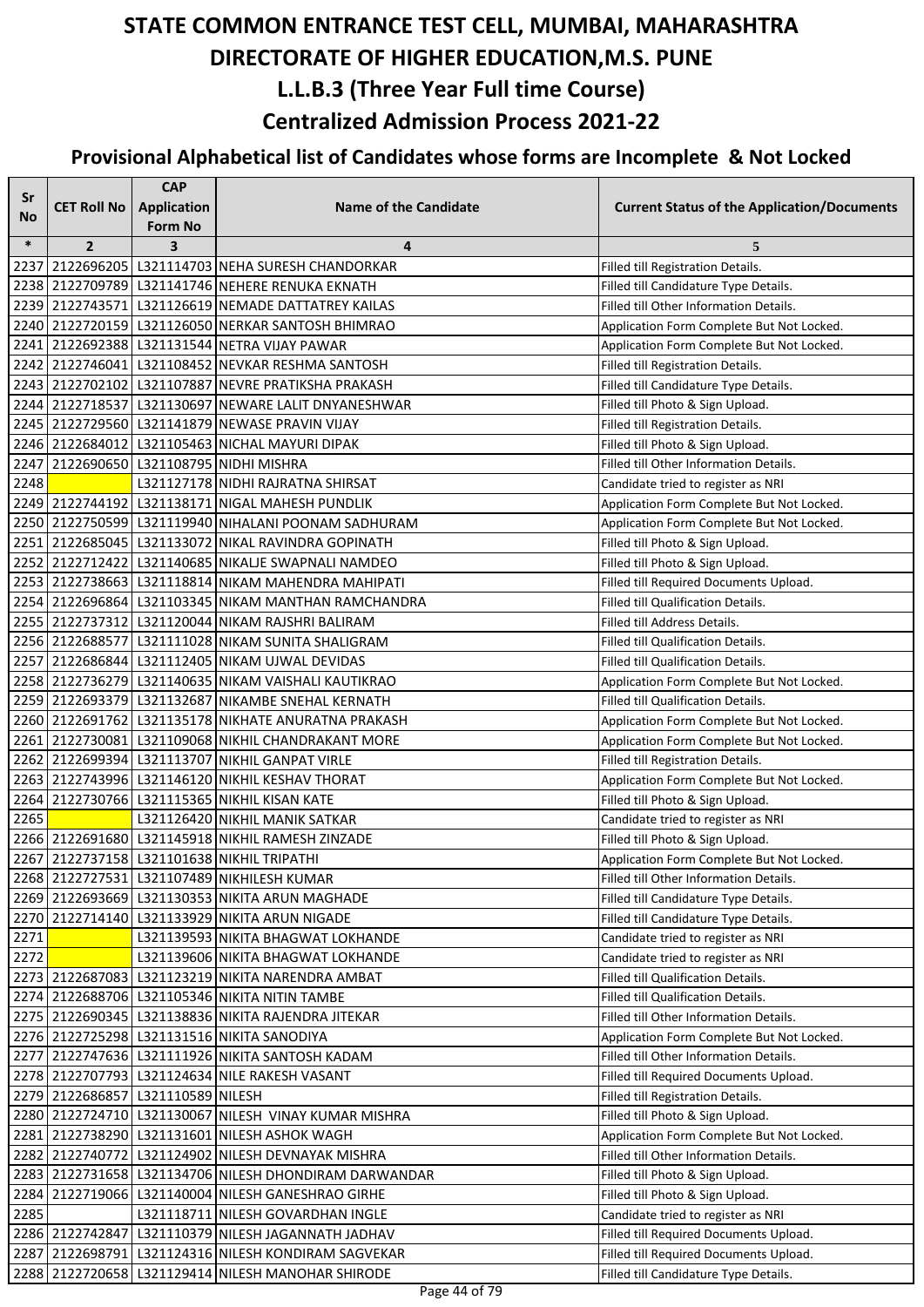| Sr     |                                       | <b>CAP</b>       |                                                         |                                                    |
|--------|---------------------------------------|------------------|---------------------------------------------------------|----------------------------------------------------|
| No     | <b>CET Roll No</b>                    | Application      | <b>Name of the Candidate</b>                            | <b>Current Status of the Application/Documents</b> |
|        |                                       | <b>Form No</b>   |                                                         |                                                    |
| $\ast$ | $\overline{2}$                        | 3                | 4                                                       | 5                                                  |
|        |                                       |                  | 2289 2122741944 L321100875 NILESH PRABHAKAR DIXIT       | Filled till Required Documents Upload.             |
|        |                                       |                  | 2290 2122716784 L321112634 NILESH RAJAN KHANDARE        | Filled till Candidature Type Details.              |
|        |                                       |                  | 2291 2122751883 L321113113 NILESH RAJU TAYADE           | Filled till Candidature Type Details.              |
|        |                                       |                  | 2292 2122709083 L321130606 NILESH SAIDAS PAWAR          | Filled till Photo & Sign Upload.                   |
|        |                                       |                  | 2293 2122685789 L321123853 NILESH SURESH MANWATKAR      | Application Form Complete But Not Locked.          |
|        |                                       |                  | 2294 2122699183 L321110525 NILESH VASANT KAPSE          | Filled till Photo & Sign Upload.                   |
|        |                                       |                  | 2295 2122750542 L321109846 NIMISHA MALLIKARJUN KEMBHAVI | Filled till Required Documents Upload.             |
|        |                                       |                  | 2296 2122738677 L321130747 NIRAJ DHARAMVEER AHUJA       | Filled till Other Information Details.             |
|        |                                       |                  | 2297 2122735392 L321143140 NIRAJ PRAFULL KOTHARI        | Filled till Qualification Details.                 |
|        |                                       |                  | 2298 2122727784 L321133017 NIRAJ RAMESH JAGTAP          | Filled till Required Documents Upload.             |
|        |                                       |                  | 2299 2122724499 L321141246 NIRMAL DINESHKUMAR RAMSINGH  | Filled till Photo & Sign Upload.                   |
|        |                                       |                  | 2300 2122719249 L321113407 NISARGE TEJASWINI BALU       | Filled till Photo & Sign Upload.                   |
| 2301   |                                       | L321125050 NISHA |                                                         | Candidate tried to register as NRI                 |
| 2302   |                                       | L321125068 NISHA |                                                         | Candidate tried to register as NRI                 |
|        |                                       |                  | 2303 2122751472 L321130420 NISHA KESHAV GODBOLE         | Filled till Photo & Sign Upload.                   |
|        | 2304 2122744731 L321105030 NISHA KHAN |                  |                                                         | Filled till Other Information Details.             |
|        |                                       |                  | 2305 2122689574 L321116344 NISHA SHRIDHAR GHOLAP        | Filled till Other Information Details.             |
|        |                                       |                  | 2306 2122710051 L321108720 NISHANT KUMAR YADAV          | Filled till Photo & Sign Upload.                   |
|        |                                       |                  | 2307 2122740563   L321146165 NISHIKANT BAPUSAHEB PATIL  | Filled till Registration Details.                  |
|        |                                       |                  | 2308 2122746092 L321144280 NISHIKANT MORE               | Filled till Photo & Sign Upload.                   |
| 2309   |                                       |                  | L321141764 NITA ASHOK KASAR                             | Candidate tried to register as NRI                 |
|        |                                       |                  | 2310 2122690312 L321108755 NITA BALAKRISHNA SHETTY      | Filled till Photo & Sign Upload.                   |
|        |                                       |                  | 2311 2122742091 L321123850 NITAL KANTILAL BHARADIYA     | Filled till Profile Details.                       |
|        |                                       |                  | 2312 2122727470 L321127480 NITIKA SINGH                 | Filled till Profile Details.                       |
|        |                                       |                  | 2313 2122710806 L321129148 NITIN CHANGDEV DASWANT       | Filled till Photo & Sign Upload.                   |
|        |                                       |                  | 2314 2122698972 L321133424 NITIN DATTATRAYA HANDE       | Filled till Other Information Details.             |
|        |                                       |                  | 2315 2122694635 L321131765 NITIN JANARDHAN URANKAR      | Filled till Registration Details.                  |
| 2316   |                                       |                  | L321118674 NITIN NARAYAN KADAM                          | Candidate tried to register as NRI                 |
| 2317   |                                       |                  | L321128880 NITIN RAMRAO PAWAR                           | Candidate tried to register as NRI                 |
|        |                                       |                  | 2318 2122737320 L321144452 NITIN SAMADHAN GAWAI         | Filled till Photo & Sign Upload.                   |
|        |                                       |                  | 2319 2122732005 L321126074 NITIN TUKARAM YADAV          | Filled till Required Documents Upload.             |
|        |                                       |                  | 2320 2122748335 L321137620 NITN NARAYAN GAIKWAD         | Filled till Qualification Details.                 |
|        |                                       |                  | 2321 2122746584 L321141774 NUPOOR SANDEEP OWHAL         | Filled till Registration Details.                  |
|        |                                       |                  | 2322 2122745498 L321145861 OHOL JAMES ANTHONY           | Filled till Qualification Details.                 |
|        |                                       |                  | 2323 2122743295 L321132037 OLLELA CHANDRAMOULI RAJAIAH  | Filled till Other Information Details.             |
| 2324   |                                       |                  | L321144107 OMKAR SANJAY SHINGATE                        | Candidate tried to register as NRI                 |
|        |                                       |                  | 2325 2122703447 L321100789 OMPRAKASH RAMESH BURADE      | Filled till Candidature Type Details.              |
|        |                                       |                  | 2326 2122731925 L321102644 ONKAR ANIL KOHALEY           | Filled till Photo & Sign Upload.                   |
|        |                                       |                  | 2327 2122748850 L321100310 ONKAR PATIL                  | Filled till Photo & Sign Upload.                   |
|        | 2328 2122739499 L321146138 OSHO DUA   |                  |                                                         | Filled till Other Information Details.             |
|        |                                       |                  | 2329 2122712176 L321135289 OVHAL ARCHANA RAMESH         | Filled till Photo & Sign Upload.                   |
|        |                                       |                  | 2330 2122720728 L321110603 OVHAL KALPANA SAMPAT         | Filled till Required Documents Upload.             |
|        |                                       |                  | 2331 2122745816 L321121299 OVHAL VAIBHAV MAHENDRA       | Filled till Candidature Type Details.              |
|        |                                       |                  | 2332 2122749488 L321132957 OWAL SUNIL SAMBHAJI          | Filled till Registration Details.                  |
|        |                                       |                  | 2333 2122687604 L321108352 PACHANGE VIJAYKUMAR BALWANT  | Filled till Category & Minority Details.           |
| 2334   |                                       |                  | L321106303 PACHWADKAR ANUP ARUN                         | Candidate tried to register as NRI                 |
|        |                                       |                  | 2335 2122722775 L321114972 PADATE VANDITA VIJAY         | Filled till Qualification Marks Details.           |
|        |                                       |                  | 2336 2122733939 L321111763 PADELKAR PARAG DAYAL         | Application Form Complete But Not Locked.          |
|        |                                       |                  | 2337 2122685993 L321131135 PADMAWAR SHWETA RATNAKAR     | Filled till Required Documents Upload.             |
|        |                                       |                  | 2338 2122737365 L321132045 PADOLE KAJAL BHAURAO         | Filled till Required Documents Upload.             |
|        |                                       |                  | 2339 2122693329 L321114509 PADWALE BHAGESHRY RAMESH     | Filled till Photo & Sign Upload.                   |
|        |                                       |                  | 2340 2122698809 L321142865 PAGARE APURVA ANAND          |                                                    |
|        |                                       |                  |                                                         | Filled till Photo & Sign Upload.                   |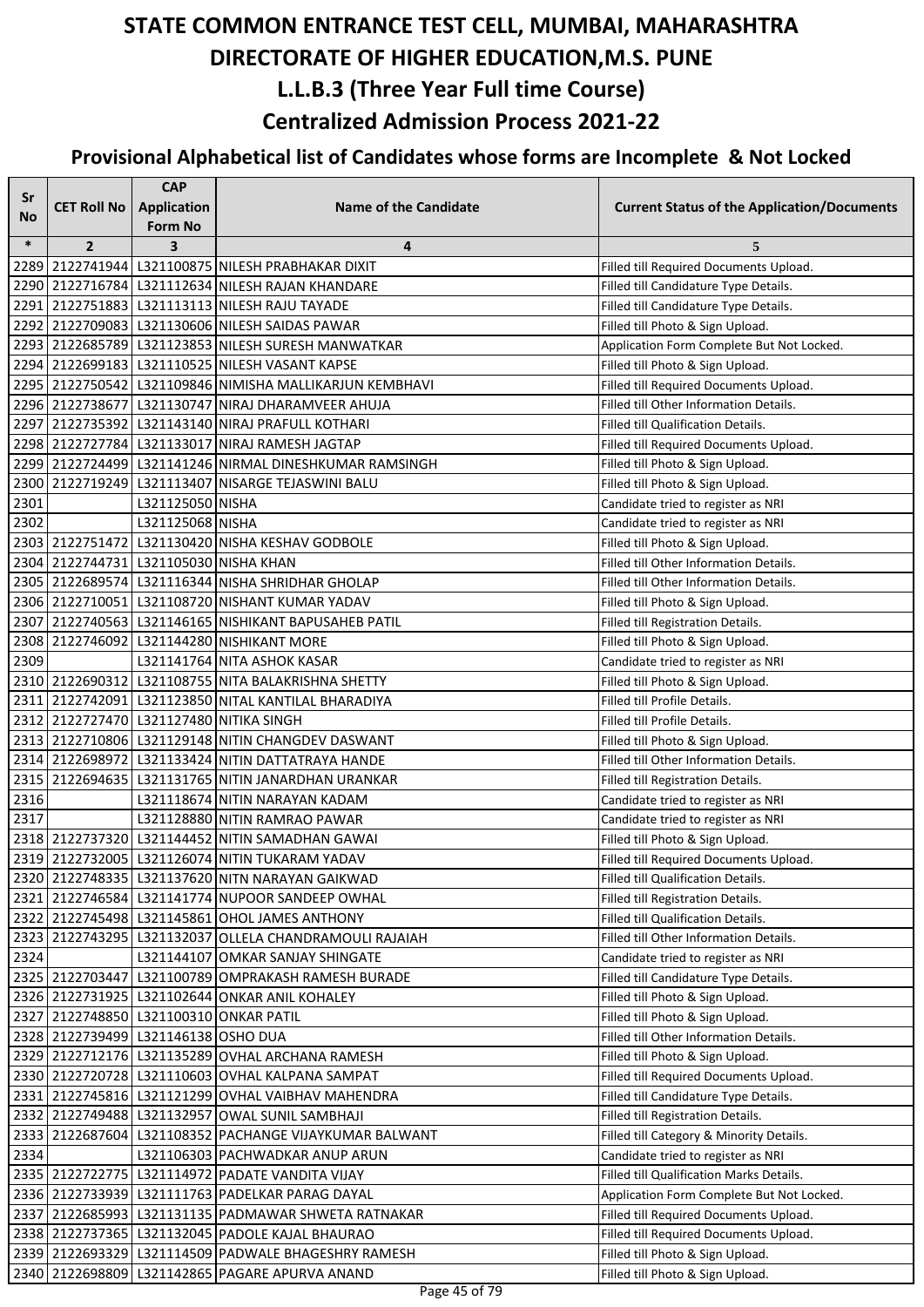| Sr     |                    | <b>CAP</b>              |                                                            |                                                    |
|--------|--------------------|-------------------------|------------------------------------------------------------|----------------------------------------------------|
| No     | <b>CET Roll No</b> | <b>Application</b>      | <b>Name of the Candidate</b>                               | <b>Current Status of the Application/Documents</b> |
|        |                    | Form No                 |                                                            |                                                    |
| $\ast$ | $\overline{2}$     | $\overline{\mathbf{3}}$ | 4                                                          | 5                                                  |
| 2341   |                    |                         | 2122709731 L321130201 PAGARE PRADIP PANDHARINATH           | <b>Filled till Qualification Details.</b>          |
|        |                    |                         | 2342 2122709492 L321145400 PAGARE PRATIBHA BHASKAR         | Filled till Candidature Type Details.              |
|        |                    |                         | 2343 2122744404 L321142163 PAGARE RAHUL KAILAS             | Filled till Qualification Marks Details.           |
|        |                    |                         | 2344 2122751570 L321137994 PAIKRAO SIDDHANT ASHOK          | Filled till Required Documents Upload.             |
|        |                    |                         | 2345 2122738537 L321139636 PAIKRAO SINDHU PRALHAD          | Filled till Qualification Details.                 |
|        |                    |                         | 2346 2122716928 L321109754 PAJAI PRASHANT KESHAVRAO        | Filled till Other Information Details.             |
|        |                    |                         | 2347 2122718515   L321145472   PAKADE JAYESH PRALHAD       | Filled till Other Information Details.             |
|        |                    |                         | 2348 2122751097 L321145993 PAKHARE MEENA PANDURANG         | Filled till Photo & Sign Upload.                   |
|        |                    |                         | 2349 2122715692 L321134545 PAKLE MAYUR TUKARAM             | Filled till Other Information Details.             |
|        |                    |                         | 2350 2122724466 L321145544 PAL DEEPAK LALCHAND             | Filled till Photo & Sign Upload.                   |
|        |                    |                         | 2351 2122723988 L321116939 PAL POONAM RAGHUBIR             | Filled till Other Information Details.             |
|        |                    |                         | 2352 2122740560 L321133092 PAL RAKESH KUMAR CHANDRAPAL     | Filled till Required Documents Upload.             |
|        |                    |                         | 2353 2122740668 L321146139 PAL VIJAY SURAJ                 | Filled till Qualification Marks Details.           |
|        |                    |                         | 2354 2122698797 L321139348 PALAK TRIVEDI                   | Filled till Registration Details.                  |
|        |                    |                         | 2355 2122709763 L321107919 PALLAVI ANNA BORVE              | Filled till Other Information Details.             |
|        |                    |                         | 2356 2122695328 L321146155 PALLAVI PRADIP PARDESHI         | Filled till Profile Details.                       |
|        |                    |                         | 2357 2122692228 L321112307 PALLAVI VIJAY MUSALE            | Filled till Qualification Details.                 |
|        |                    |                         | 2358 2122706292 L321119333 PALSAMBKAR PRAVIN ANAJI         | Filled till Candidature Type Details.              |
|        |                    |                         | 2359 2122719077 L321143497 PALVE USHA SAHEBRAO             | Filled till Registration Details.                  |
|        |                    |                         | 2360 2122699771 L321135759 PALVI UMESH KACHARU             | Filled till Qualification Marks Details.           |
|        |                    |                         | 2361 2122736139 L321112826 PALWE VIJAY BHIMRAO             | Filled till Required Documents Upload.             |
|        |                    |                         | 2362 2122741926 L321139313 PANCHAL POOJABEN RAMANBHAI      | Filled till Profile Details.                       |
|        |                    |                         | 2363 2122741337 L321135383 PANCHAL SHASHIKANT GORAKHNATH   | Filled till Address Details.                       |
|        |                    |                         | 2364 2122726279 L321110679 PANDAGALE VARSHATAI SADASHIVRAO | Filled till Candidature Type Details.              |
|        |                    |                         | 2365   2122736813   L321145652   PANDE KARAN JAIRAJ        | Filled till Qualification Details.                 |
|        |                    |                         | 2366 2122729274 L321129549 PANDEY ASHUTOSH OMPRAKASH       | Filled till Required Documents Upload.             |
|        |                    |                         | 2367 2122689417 L321122809 PANDEY MOHINI RAJESH            | Filled till Other Information Details.             |
|        |                    |                         | 2368 2122724881 L321125584 PANDEY SUJIT VASHISHTH          | Filled till Required Documents Upload.             |
|        |                    |                         | 2369 2122704137 L321132434 PANDHARE ANITA PRAKASH          | Filled till Qualification Details.                 |
|        |                    |                         | 2370 2122740319 L321108138 PANDHARE GANESH SIDDHA          | Filled till Registration Details.                  |
|        |                    |                         | 2371 2122686017 L321145655 PANDHARKAR NITA ARUN            | Filled till Photo & Sign Upload.                   |
|        |                    |                         | 2372 2122687660 L321118736 PANDHAWALE AMOL MAHADEV         | Filled till Qualification Details.                 |
|        |                    |                         | 2373 2122717776 L321126430 PANDIT BABASAHEB ASHOK          | Filled till Other Information Details.             |
|        |                    |                         | 2374 2122734962 L321109467 PANDIT RAJENDRA FRANCIS         | Filled till Other Information Details.             |
|        |                    |                         | 2375 2122700433 L321140350 PANDIT YOGESH SHANKAR           | Filled till Qualification Details.                 |
|        |                    |                         | 2376 2122745964 L321125515 PANDURANG PRAMOD PAWAR          | Filled till Required Documents Upload.             |
|        |                    |                         | 2377 2122686072 L321116277 PANDURANG VAMAN PATIL           | Filled till Photo & Sign Upload.                   |
|        |                    |                         | 2378 2122724501 L321131581 PANDYA HIMANSHU KISHOR          | Filled till Required Documents Upload.             |
|        |                    |                         | 2379 2122728856 L321103293 PANKAJ ANANT SHETH              | Filled till Required Documents Upload.             |
|        |                    |                         | 2380 2122699295 L321110718 PANKAJ EKNATH BHOIR             | Filled till Candidature Type Details.              |
|        |                    |                         | 2381 2122723043 L321107160 PANKAJ KUMAR SHRI KAMLESH KUMAR | Filled till Other Information Details.             |
| 2382   |                    |                         | 2122736773   L321120100   PANKAJ PADMAKAR YEROLKAR         | Filled till Registration Details.                  |
| 2383   |                    |                         | L321121394 PANKAJ SEVANAND GOPNARAYAN                      | Candidate tried to register as NRI                 |
|        |                    |                         | 2384   2122743655   L321115703   PANKAJ SHRINIWAS LADDHA   | Filled till Other Information Details.             |
|        |                    |                         | 2385 2122746635 L321145230 PANKAJ THAKUR                   | Filled till Qualification Details.                 |
|        |                    |                         | 2386 2122748131 L321137316 PANSARE DHANANJI KISHOR         | Filled till Qualification Details.                 |
|        |                    |                         | 2387 2122725166 L321117599 PARAB PRAGATI DHANANJAY         | Application Form Complete But Not Locked.          |
|        |                    |                         | 2388 2122734248 L321142266 PARAB PRASHANT MAHADEV          | Filled till Required Documents Upload.             |
|        |                    |                         | 2389 2122698481 L321124648 PARAB RUCHA BHUSHAN             | Filled till Qualification Details.                 |
|        |                    |                         | 2390 2122715932 L321118119 PARAB SWAPNIL RAJARAM           | Filled till Required Documents Upload.             |
|        |                    |                         | 2391 2122732057 L321118177 PARAB TEJAL PRATAP              | Filled till Required Documents Upload.             |
|        |                    |                         | 2392 2122690522 L321118220 PARAB VEDNATH SHRIRAM           | Filled till Required Documents Upload.             |
|        |                    |                         |                                                            |                                                    |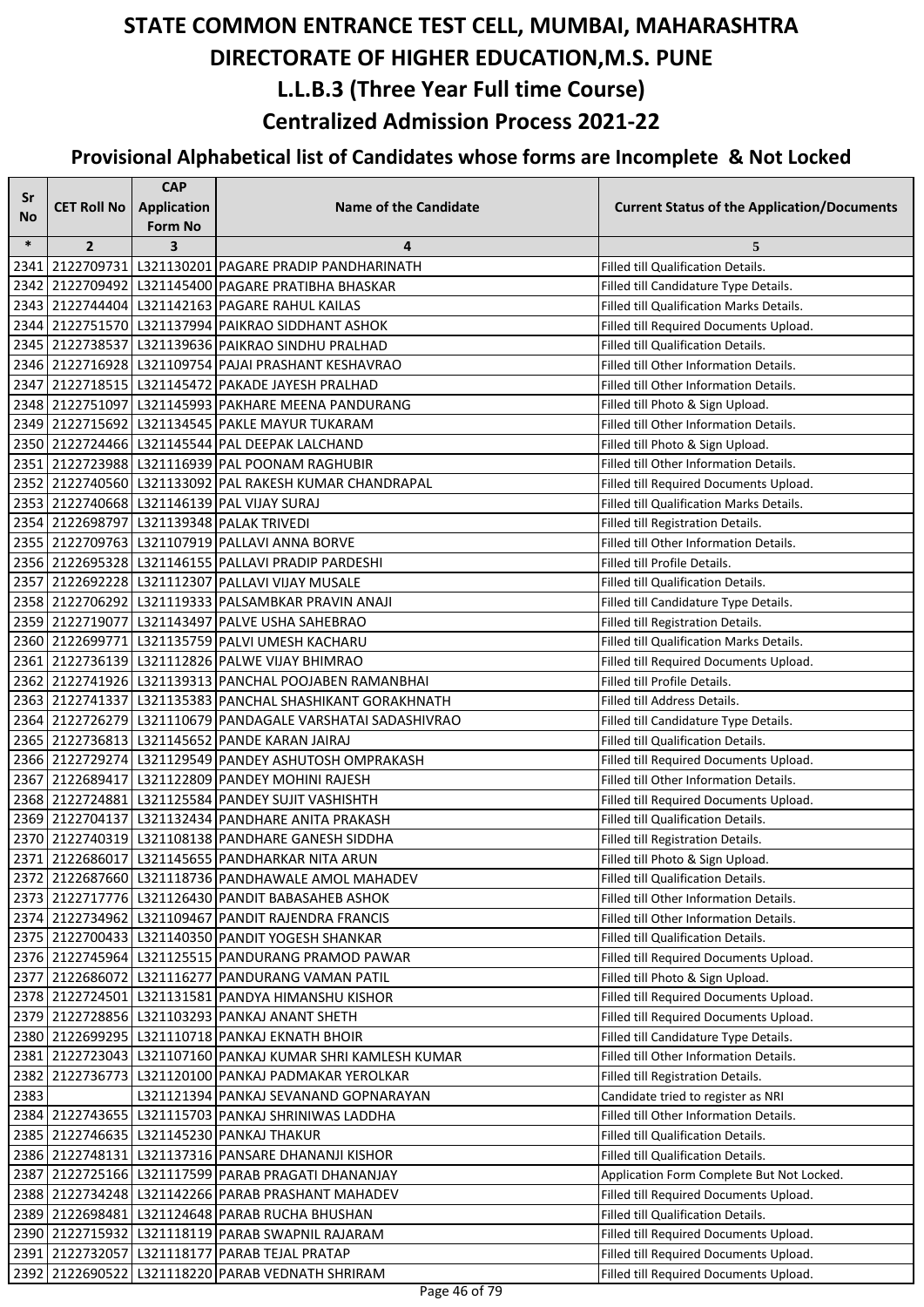| Sr     |                    | <b>CAP</b>                           |                                                               |                                                    |
|--------|--------------------|--------------------------------------|---------------------------------------------------------------|----------------------------------------------------|
| No     | <b>CET Roll No</b> | <b>Application</b><br><b>Form No</b> | <b>Name of the Candidate</b>                                  | <b>Current Status of the Application/Documents</b> |
| $\ast$ | $\mathbf{2}$       | 3                                    | 4                                                             | 5                                                  |
|        |                    |                                      | 2393 2122743803 L321103125 PARADAKE SANJAY KAKDYA             | Filled till Candidature Type Details.              |
| 2394   |                    |                                      | 2122701474 L321105985 PARAG GAJANAN NARSEKAR                  | Filled till Candidature Type Details.              |
| 2395   |                    |                                      | L321129452 PARAG SHARAD GIRDE                                 | Candidate tried to register as NRI                 |
| 2396   |                    |                                      | L321125769 PARDESHI AJINKYA VIJAY                             | Candidate tried to register as NRI                 |
|        |                    |                                      | 2397 2122703878 L321112863 PARDESHI ANKUSH SANJAY             | Filled till Photo & Sign Upload.                   |
|        |                    |                                      | 2398 2122693960 L321113854 PARDESHI PRIYANKA KAILAS           | Filled till Photo & Sign Upload.                   |
|        |                    |                                      | 2399 2122747787 L321118165 PARDESHI SATYAM SANTOSH            | Filled till Candidature Type Details.              |
|        |                    |                                      | 2400 2122703879 L321137523 PARDESHI VISHAL KAILAS             | Application Form Complete But Not Locked.          |
|        |                    |                                      | 2401 2122727930 L321130575 PARESH NARAYAN RAO                 | Filled till Other Information Details.             |
|        |                    |                                      | 2402 2122735934 L321125732 PARESH RAJU PUNWATKAR              | Filled till Registration Details.                  |
|        |                    |                                      | 2403 2122721630 L321145896 PARIK AKSHAY RAMESH                | Filled till Other Information Details.             |
|        |                    |                                      | 2404 2122706515 L321114501 PARKAR EKTA HEMANT                 | Filled till Photo & Sign Upload.                   |
|        |                    |                                      | 2405 2122723692 L321120415 PARKAR SUSHAMA KRISHNA             | Filled till Required Documents Upload.             |
|        |                    |                                      | 2406 2122724526 L321136095 PARMAR AMAN ALARAKH                | Filled till Required Documents Upload.             |
|        |                    |                                      | 2407 2122724557 L321121552 PARMAR VIDHI SANJAY                | Filled till Photo & Sign Upload.                   |
|        |                    |                                      | 2408 2122742819 L321131707 PARMARTH AMOL MUKUND               | Filled till Other Information Details.             |
|        |                    |                                      | 2409 2122736149 L321145444 PARMESHWAR KRUSHNA SANGLE          | Filled till Registration Details.                  |
|        |                    |                                      | 2410 2122702348 L321107720 PARVEZ JAKIR SHAIKH                | Filled till Qualification Details.                 |
|        |                    |                                      | 2411 2122690731 L321123342 PASI HEMLATA HANSRAJ               | Filled till Required Documents Upload.             |
|        |                    |                                      | 2412 2122709442 L321114963 PATALPURE ROHIT BABURAO            | Filled till Registration Details.                  |
|        |                    |                                      | 2413 2122722313 L321138874 PATANKAR AMAR VISHWANATH           | Filled till Registration Details.                  |
|        |                    |                                      | 2414 2122723007 L321138568 PATEL A KARIM A RAHEMAN            | Filled till Qualification Details.                 |
|        |                    |                                      | 2415 2122689218 L321141054 PATEL DEEPA SHIVNARAYAN            | Filled till Photo & Sign Upload.                   |
|        |                    |                                      | 2416 2122705154 L321129361 PATEL JANVI MAHESH                 | Filled till Qualification Marks Details.           |
|        |                    |                                      | 2417 2122692719 L321114291 PATHADE KRISHNA ASHOK              | Filled till Qualification Details.                 |
|        |                    |                                      | 2418 2122702189 L321138521 PATHADE VISHANT RAJESH             | Filled till Photo & Sign Upload.                   |
|        |                    |                                      | 2419 2122723750 L321129307 PATHAK GANESH BRIJESH              | Filled till Photo & Sign Upload.                   |
|        |                    |                                      | 2420 2122706258 L321145019 PATHAK PRATIKSHA ANIL              | Filled till Qualification Marks Details.           |
|        |                    |                                      | 2421 2122737022 L321123217 PATHAN ABRAR ANIS                  | Filled till Qualification Details.                 |
|        |                    |                                      | 2422 2122691909 L321120735 PATHAN ADIBA LATIF                 | Filled till Qualification Details.                 |
|        |                    |                                      | 2423 2122719466 L321140470 PATHAN AMJADKHAN ROUPKHAN          | Filled till Required Documents Upload.             |
|        |                    |                                      | 2424 2122719341 L321143442 PATHAN ASHAFAK SHAHA MAHEBUB SHAHA | Filled till Photo & Sign Upload.                   |
|        |                    |                                      | 2425 2122685202 L321107957 PATHAN ILIYAJ SALIMKHA             | Filled till Photo & Sign Upload.                   |
|        |                    |                                      | 2426 2122702354 L321132781 PATHAN IMRAN KHAN AYYUB KHAN       | Filled till Photo & Sign Upload.                   |
|        |                    |                                      | 2427 2122696231 L321145885 PATHAN MINAZ NIJAM                 | Filled till Qualification Marks Details.           |
|        |                    |                                      | 2428 2122739277 L321136600 PATHAN SALMANKHAN                  | Filled till Photo & Sign Upload.                   |
|        |                    |                                      | 2429 2122734410 L321142407 PATHAVA DINESH NARAYAN             | Application Form Complete But Not Locked.          |
|        |                    |                                      | 2430 2122732866 L321106242 PATIL ADITYA PENTU                 | Filled till Candidature Type Details.              |
|        |                    |                                      | 2431 2122706736 L321145932 PATIL AMBAREESH RAJENDRA AAKANKSHA | Filled till Photo & Sign Upload.                   |
|        |                    |                                      | 2432 2122693802 L321108377 PATIL AMIT ANAND                   | Filled till Required Documents Upload.             |
|        |                    |                                      | 2433 2122710208 L321132300 PATIL ANITA MORESHWAR              | Filled till Required Documents Upload.             |
|        |                    |                                      | 2434 2122686933 L321124776 PATIL ASHISH SHASHIKANT            | Application Form Complete But Not Locked.          |
|        |                    |                                      | 2435 2122727586 L321126820 PATIL ASHWINIKUMAR ANNA            | Filled till Qualification Details.                 |
|        |                    |                                      | 2436 2122749996 L321136073 PATIL BHAGYASHREE NAVNATH          | Filled till Registration Details.                  |
|        |                    |                                      | 2437 2122738038 L321144204 PATIL BHARAT SURESH                | Filled till Other Information Details.             |
|        |                    |                                      | 2438 2122720157 L321112849 PATIL BHARTI SUDHAKAR              | Filled till Required Documents Upload.             |
|        |                    |                                      | 2439 2122748766 L321141266 PATIL BHAUSAHEB BALAVANT           | Filled till Required Documents Upload.             |
|        |                    |                                      | 2440 2122737728 L321137982 PATIL CHANDRAKANT DAULAT           | Filled till Other Information Details.             |
|        |                    |                                      | 2441 2122731548   L321120417   PATIL CHARUSHILA TANAJIRAO     | Filled till Qualification Marks Details.           |
|        |                    |                                      | 2442 2122738112 L321145362 PATIL DHIRAJ KANHAIYALAL           | Filled till Qualification Details.                 |
|        |                    |                                      | 2443 2122686267 L321116993 PATIL DNYANESHWAR ZINGA            | Filled till Qualification Details.                 |
|        |                    |                                      | 2444 2122751631 L321145411 PATIL GHANSHAM SUNIL               | Filled till Qualification Details.                 |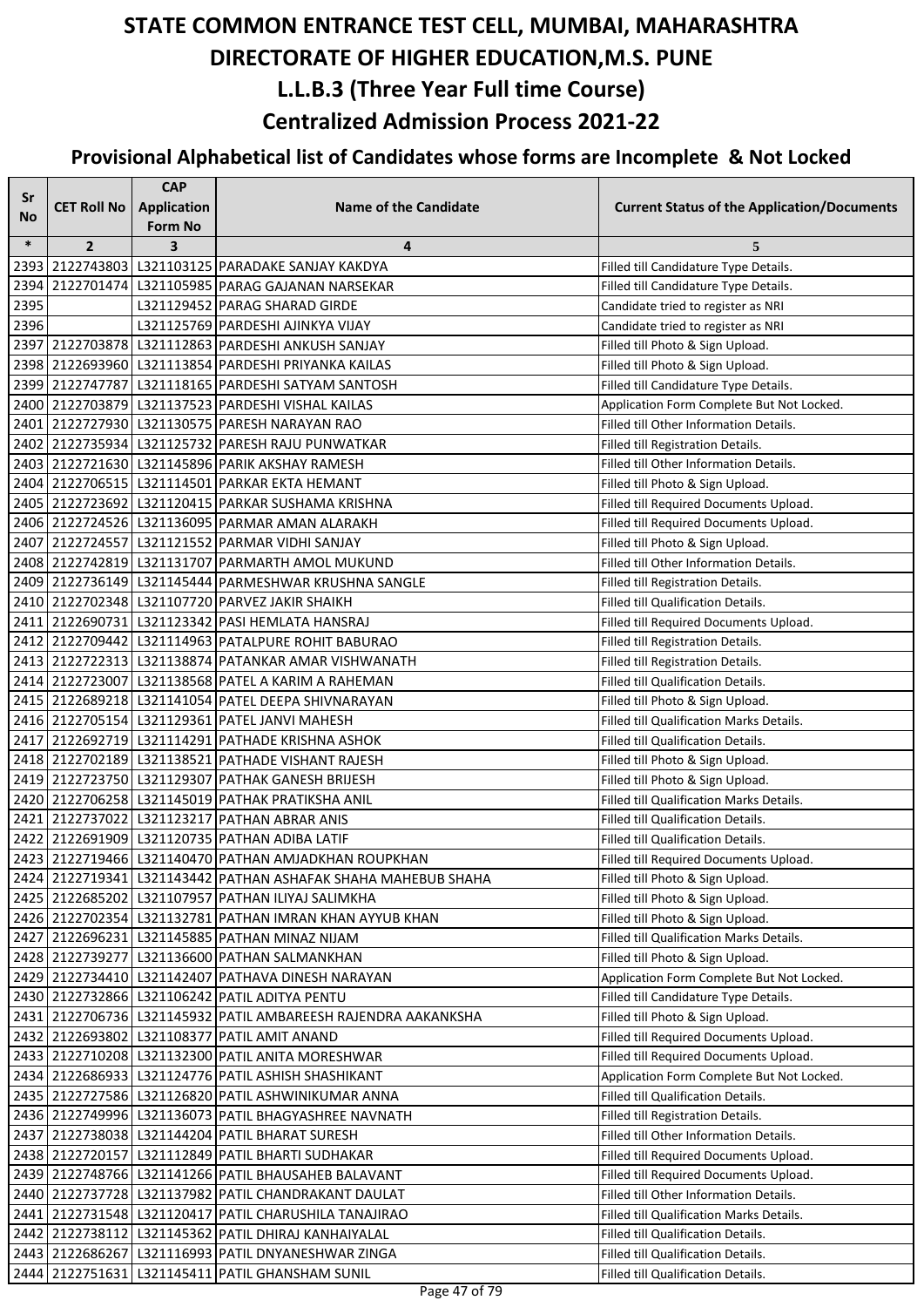| Sr     |                    | <b>CAP</b>         |                                                           |                                                    |
|--------|--------------------|--------------------|-----------------------------------------------------------|----------------------------------------------------|
| No     | <b>CET Roll No</b> | <b>Application</b> | <b>Name of the Candidate</b>                              | <b>Current Status of the Application/Documents</b> |
|        |                    | <b>Form No</b>     |                                                           |                                                    |
| $\ast$ | $\overline{2}$     | 3                  | 4                                                         | 5                                                  |
| 24451  |                    |                    | 2122696514   L321108325   PATIL HARSHADA SUBHASH          | Filled till Registration Details.                  |
|        |                    |                    | 2446 2122693461 L321146133 PATIL JATIN BHAGWAN            | Filled till Other Information Details.             |
| 2447   |                    |                    | 2122721836   L321137007   PATIL JAYSHRI JANARDHANRAO      | Filled till Qualification Marks Details.           |
|        |                    |                    | 2448 2122703703 L321102558 PATIL KAMINI RAJENDRA          | Filled till Qualification Marks Details.           |
|        |                    |                    | 2449   2122743946   L321142514   PATIL KAVITA BHIMRAO     | Filled till Other Information Details.             |
| 2450   |                    |                    | L321129680 PATIL KIRAN SHIVAJI                            | Candidate tried to register as NRI                 |
|        |                    |                    | 2451 2122697340 L321110524 PATIL KIRAN SHIVAJI            | Application Form Complete But Not Locked.          |
|        |                    |                    | 2452 2122723041 L321122102 PATIL KUSUM MANOHAR            | Filled till Required Documents Upload.             |
|        |                    |                    | 2453   2122745085   L321116704  PATIL LEENA SUHAS         | Filled till Other Information Details.             |
|        |                    |                    | 2454 2122709213 L321100195 PATIL LILESH UTTAM             | Filled till Photo & Sign Upload.                   |
|        |                    |                    | 2455 2122749985 L321109104 PATIL MAHESH TANAJI            | Application Form Complete But Not Locked.          |
|        |                    |                    | 2456 2122683407 L321124614 PATIL MANGESH PURUSHOTTAM      | Filled till Qualification Details.                 |
|        |                    |                    | 2457 2122732880 L321145793 PATIL MEGHA BALIRAM            | Filled till Photo & Sign Upload.                   |
|        |                    |                    | 2458 2122747589 L321126248 PATIL MOHIT VILAS              | Application Form Complete But Not Locked.          |
|        |                    |                    | 2459 2122750777 L321142169 PATIL NANDAN MADHUKAR          | Filled till Photo & Sign Upload.                   |
|        |                    |                    | 2460 2122739002 L321104253 PATIL NARENDRA CHANDRASHEKHAR  | Filled till Other Information Details.             |
|        |                    |                    | 2461   2122721844   L321137162   PATIL NARENDRA GOVINDRAO | Filled till Qualification Marks Details.           |
|        |                    |                    | 2462 2122695837 L321135392 PATIL NIKHIL SURESH            | Application Form Complete But Not Locked.          |
|        |                    |                    | 2463 2122745242 L321107082 PATIL NITESH MADHUKAR          | Filled till Photo & Sign Upload.                   |
|        |                    |                    | 2464 2122703248 L321143833 PATIL PANKAJ BHARATRAO         | Filled till Required Documents Upload.             |
|        |                    |                    | 2465 2122721950 L321109032 PATIL PARMESHWAR BALASAHEB     | Application Form Complete But Not Locked.          |
|        |                    |                    | 2466 2122723890 L321137623 PATIL POOJA ISHWAR             | Filled till Other Information Details.             |
|        |                    |                    | 2467 2122686025 L321105804 PATIL PRADEEP MADHUKAR         | Filled till Qualification Details.                 |
|        |                    |                    | 2468 2122716082 L321104657 PATIL PRATIBHA PANDHARINATH    | Filled till Required Documents Upload.             |
|        |                    |                    | 2469 2122715722 L321120595 PATIL PRATIK ASHOK             | Application Form Complete But Not Locked.          |
|        |                    |                    | 2470   2122733354   L321125140   PATIL PRIYANKA RAMESH    | Filled till Address Details.                       |
|        |                    |                    | 2471 2122737797 L321138822 PATIL PUJA CHATUR              | Filled till Required Documents Upload.             |
|        |                    |                    | 2472 2122723549 L321100891 PATIL RACHANA ASHOK            | Filled till Qualification Details.                 |
|        |                    |                    | 2473 2122686170 L321114388 PATIL RAHUL ARAVIND            | Filled till Other Information Details.             |
|        |                    |                    | 2474 2122738218 L321143516 PATIL RAHUL PREMSING           | Filled till Other Information Details.             |
|        |                    |                    | 2475 2122695352 L321140015 PATIL RAVINDRA PRAKASH         | Filled till Photo & Sign Upload.                   |
|        |                    |                    | 2476 2122723166 L321131895 PATIL RUPESH VILAS             | Filled till Required Documents Upload.             |
|        |                    |                    | 2477 2122692222 L321118689 PATIL SACHIN T                 | Filled till Qualification Details.                 |
|        |                    |                    | 2478 2122686648 L321144014 PATIL SALONI SHAILENDRA        | Filled till Candidature Type Details.              |
|        |                    |                    | 2479 2122721330 L321127282 PATIL SAMADHAN SHANKAR         | Filled till Address Details.                       |
|        |                    |                    | 2480 2122703965 L321108179 PATIL SANDIP BHAGAWAN          | Filled till Other Information Details.             |
|        |                    |                    | 2481 2122721475 L321140191 PATIL SANJAY ANNASO            | Filled till Other Information Details.             |
|        |                    |                    | 2482 2122703015 L321126901 PATIL SANJAY VISHWANATH        | Filled till Required Documents Upload.             |
|        |                    |                    | 2483   2122742353   L321141614   PATIL SHAMATBI ABDUL     | Filled till Required Documents Upload.             |
|        |                    |                    | 2484 2122725639 L321108541 PATIL SNEHA RAJENDRA           | Filled till Photo & Sign Upload.                   |
|        |                    |                    | 2485   2122710477   L321145462   PATIL SUHAS WAMAN        | Filled till Other Information Details.             |
|        |                    |                    | 2486   2122734590   L321131550   PATIL SUJATA RAGHUNATH   | Filled till Qualification Marks Details.           |
|        |                    |                    | 2487 2122686608 L321139900 PATIL SUSHMA ASHOK             | Filled till Other Information Details.             |
|        |                    |                    | 2488 2122744997 L321132529 PATIL SWAPNIL YASHWANT         | Filled till Required Documents Upload.             |
|        |                    |                    | 2489 2122714047 L321139327 PATIL SWATI TANAJI             | Filled till Photo & Sign Upload.                   |
|        |                    |                    | 2490 2122733936 L321129102 PATIL TRUPTI ANNA              | Filled till Required Documents Upload.             |
|        |                    |                    | 2491 2122731160 L321133763 PATIL TRUPTI JALANDRANATH      | Filled till Qualification Details.                 |
|        |                    |                    | 2492 2122712542 L321134129 PATIL VAIBHAV BHIMRAO          | Filled till Required Documents Upload.             |
|        |                    |                    | 2493 2122703990 L321132967 PATIL VIRENDRASING FULSING     | Filled till Required Documents Upload.             |
|        |                    |                    | 2494 2122748940 L321110384 PATIL VISHAL MADHUKAR          | Filled till Photo & Sign Upload.                   |
|        |                    |                    | 2495   2122712935   L321145643   PATIL YATISH VASANT      | Filled till Qualification Details.                 |
|        |                    |                    | 2496 2122733967 L321125235 PATIL YOGESH BAPU              | Filled till Photo & Sign Upload.                   |
|        |                    |                    |                                                           |                                                    |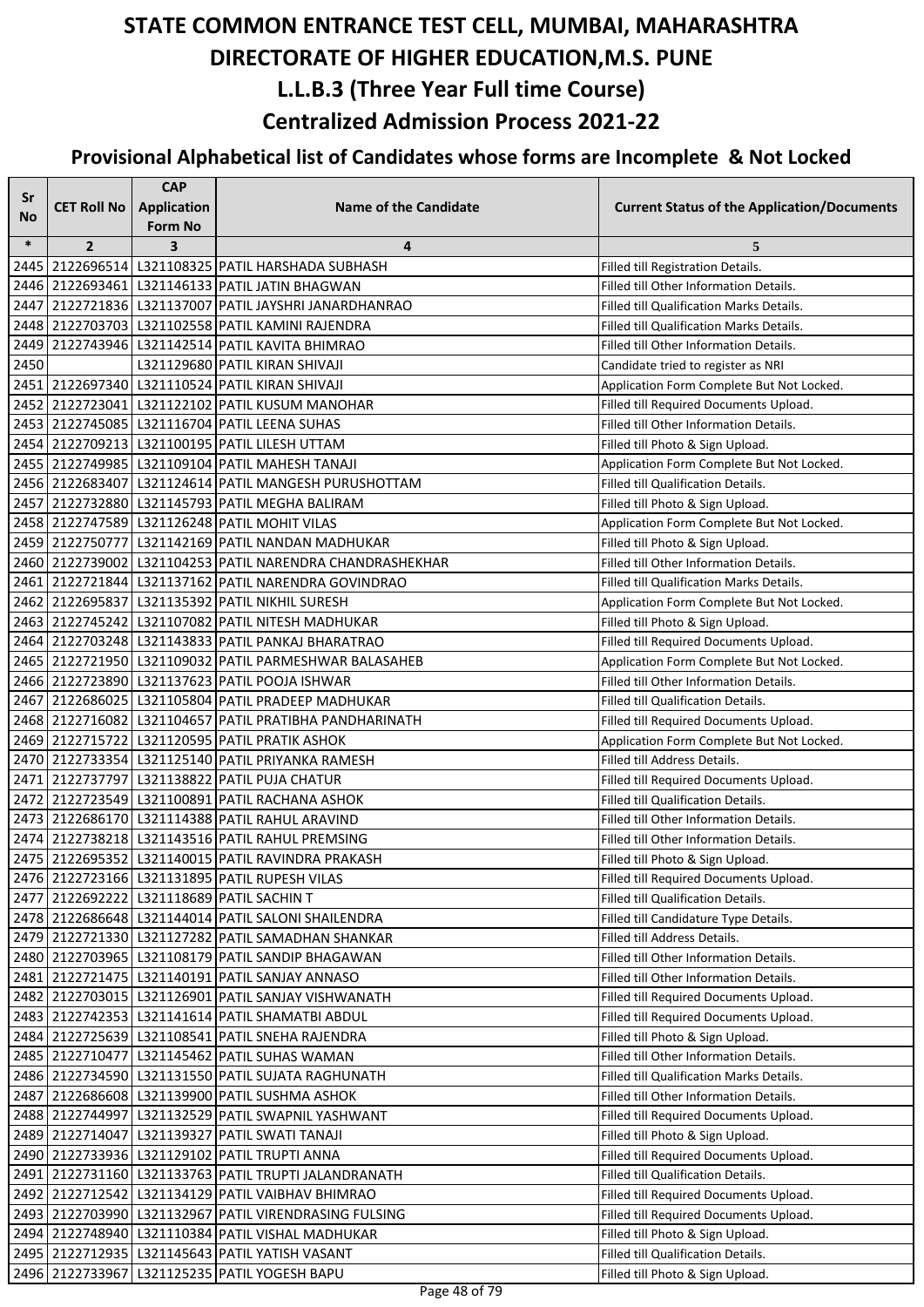| Sr     |                                      | <b>CAP</b>         |                                                            |                                                    |
|--------|--------------------------------------|--------------------|------------------------------------------------------------|----------------------------------------------------|
| No     | <b>CET Roll No</b>                   | <b>Application</b> | <b>Name of the Candidate</b>                               | <b>Current Status of the Application/Documents</b> |
|        |                                      | <b>Form No</b>     |                                                            |                                                    |
| $\ast$ | $\overline{2}$                       | 3                  | 4                                                          | 5                                                  |
|        |                                      |                    | 2497 2122723877 L321142462 PATKAR ANUSHKA SANTOSH          | Filled till Qualification Details.                 |
|        |                                      |                    | 2498 2122740999 L321104215 PATKAR SWATI SITARAM            | Filled till Required Documents Upload.             |
|        |                                      |                    | 2499 2122697278 L321113974 PATMASE DIGVIJAY SUDHIR         | Filled till Required Documents Upload.             |
|        |                                      |                    | 2500 2122697784 L321129675 PATNE VAISHNOVI RAJENDRA        | Filled till Qualification Details.                 |
|        |                                      |                    | 2501 2122714108 L321108109 PATOLE ANITA HARIBA             | Filled till Candidature Type Details.              |
|        |                                      |                    | 2502 2122737966 L321145605 PATTEBAHADUR PRAFULLA PRABHAKAR | Filled till Other Information Details.             |
|        |                                      |                    | 2503 2122719800 L321123382 PATTHE DASHARATH HARICHANDRA    | Filled till Candidature Type Details.              |
|        |                                      |                    | 2504 2122735935 L321105727 PAVAN BALKRUSHNA GILBILE        | Filled till Photo & Sign Upload.                   |
|        |                                      |                    | 2505   2122717103   L321136094   PAVAN RAJESH GIRI         | Application Form Complete But Not Locked.          |
| 2506   |                                      |                    | L321133920 PAVAN SHRIKANT CHOUDHARI                        | Candidate tried to register as NRI                 |
|        |                                      |                    | 2507 2122717236 L321131626 PAWADE AKSHAY VIJAYRAO          | Filled till Registration Details.                  |
|        |                                      |                    | 2508 2122741849 L321136966 PAWAN BANDU KAKAD               | Filled till Candidature Type Details.              |
|        |                                      |                    | 2509 2122725487 L321106695 PAWAN VINOD RATHOD              | Filled till Photo & Sign Upload.                   |
|        |                                      |                    | 2510 2122736620 L321100500 PAWAR AKASH BALASASEB           | Filled till Qualification Details.                 |
|        |                                      |                    | 2511 2122736196 L321145262 PAWAR AMOL JIVRAJ               | Filled till Photo & Sign Upload.                   |
|        |                                      |                    | 2512 2122722507 L321141130 PAWAR ANKITA VITTHAL            | Application Form Complete But Not Locked.          |
|        |                                      |                    | 2513 2122692239 L321107873 PAWAR AVINASH ONKAR             | Filled till Registration Details.                  |
|        |                                      |                    | 2514 2122687729 L321121692 PAWAR BALU DHARMA               | Filled till Required Documents Upload.             |
|        |                                      |                    | 2515 2122696440 L321103450 PAWAR DNYANESH ASHOK            | Filled till Candidature Type Details.              |
|        |                                      |                    | 2516 2122747386 L321128545 PAWAR GANESH POPAT              | Filled till Photo & Sign Upload.                   |
|        |                                      |                    | 2517 2122692469 L321127590 PAWAR HARSHAD RAJENDRA          | Filled till Photo & Sign Upload.                   |
|        |                                      |                    | 2518 2122686127 L321122068 PAWAR HEMA KAILAS               | Filled till Candidature Type Details.              |
|        |                                      |                    | 2519 2122716861 L321112095 PAWAR HEMANT MUKUND             | Filled till Required Documents Upload.             |
|        |                                      |                    | 2520 2122744845 L321122488 PAWAR JIVAN VITTHALRAO          | Filled till Photo & Sign Upload.                   |
|        |                                      |                    | 2521 2122747336 L321131092 PAWAR KIRAN SANTOSH             | Filled till Qualification Details.                 |
|        |                                      |                    | 2522 2122727916 L321144855 PAWAR KISHOR LAHU               | Filled till Other Information Details.             |
|        |                                      |                    | 2523 2122684692 L321133028 PAWAR MAHADEV NARHARI           | Application Form Complete But Not Locked.          |
|        |                                      |                    | 2524 2122695550 L321145581 PAWAR MAYUR RAMDAS              | Filled till Photo & Sign Upload.                   |
|        |                                      |                    | 2525 2122737804 L321118587 PAWAR MAYUR VILAS               | Application Form Complete But Not Locked.          |
|        |                                      |                    | 2526 2122742055 L321125668 PAWAR MITALI MOHAN              | Application Form Complete But Not Locked.          |
|        |                                      |                    | 2527 2122688090 L321121651 PAWAR NIDHI VILAS               | Filled till Qualification Details.                 |
|        |                                      |                    | 2528 2122747210 L321138404 PAWAR POOJA NITIN               | Filled till Qualification Details.                 |
|        |                                      |                    | 2529 2122698277 L321146074 PAWAR PRAJAKTA SANJAY           | Filled till Qualification Details.                 |
|        |                                      |                    | 2530 2122700592 L321121980 PAWAR RAHUL ASHOK               | Application Form Complete But Not Locked.          |
|        |                                      |                    | 2531 2122724671 L321117168 PAWAR SACHIN ARJUN              | Application Form Complete But Not Locked.          |
|        |                                      |                    | 2532 2122711135 L321108612 PAWAR SAIEL NITIN               | Filled till Photo & Sign Upload.                   |
|        |                                      |                    | 2533 2122725922 L321108024 PAWAR SANTOSH LAXMANRAO         | Filled till Other Information Details.             |
|        |                                      |                    | 2534 2122723296 L321138268 PAWAR SANTOSH YUVRAJ            | Filled till Qualification Details.                 |
|        |                                      |                    | 2535 2122747876 L321139681 PAWAR SARIKA ANKUSH             | Filled till Required Documents Upload.             |
|        |                                      |                    | 2536 2122710386 L321129669 PAWAR SHARAD SHIVAJI            | Filled till Photo & Sign Upload.                   |
|        |                                      |                    | 2537 2122749906 L321145734 PAWAR SHRIKANT BHILLU           | Filled till Photo & Sign Upload.                   |
|        |                                      |                    | 2538 2122739260 L321108320 PAWAR SIDHESHWAR MEGHRAJ        | Filled till Registration Details.                  |
|        |                                      |                    | 2539 2122743690 L321140023 PAWAR SONAL SHAMRAO             | Filled till Photo & Sign Upload.                   |
|        |                                      |                    | 2540 2122739988 L321141093 PAWAR SUMEET MAHADEV            | Filled till Address Details.                       |
|        |                                      |                    | 2541 2122707836 L321106671 PAWAR YALLAMA SUJINDAR          | Filled till Photo & Sign Upload.                   |
|        |                                      |                    | 2542 2122743864 L321106959 PAWARA RAMDAS SAYKA             | Filled till Address Details.                       |
|        | 2543 2122703629 L321107871 PAYAL TAK |                    |                                                            | Filled till Registration Details.                  |
|        |                                      |                    | 2544 2122701502 L321117670 PEDHEKAR RUSHIKESH SANJAY       | Filled till Other Information Details.             |
|        |                                      |                    | 2545   2122689263   L321104361   PEDNEKAR ADITI ROHIDAS    | Filled till Qualification Marks Details.           |
|        |                                      |                    | 2546   2122748678   L321101534   PEDNEKAR SURAJ RAVINDRA   | Filled till Required Documents Upload.             |
|        |                                      |                    | 2547   2122708843   L321122283   PENDOR DIPAK HANMANTU     | Filled till Category & Minority Details.           |
|        |                                      |                    | 2548 2122719072 L321139442 PETARE VIJAY KACHARU            | Filled till Photo & Sign Upload.                   |
|        |                                      |                    |                                                            |                                                    |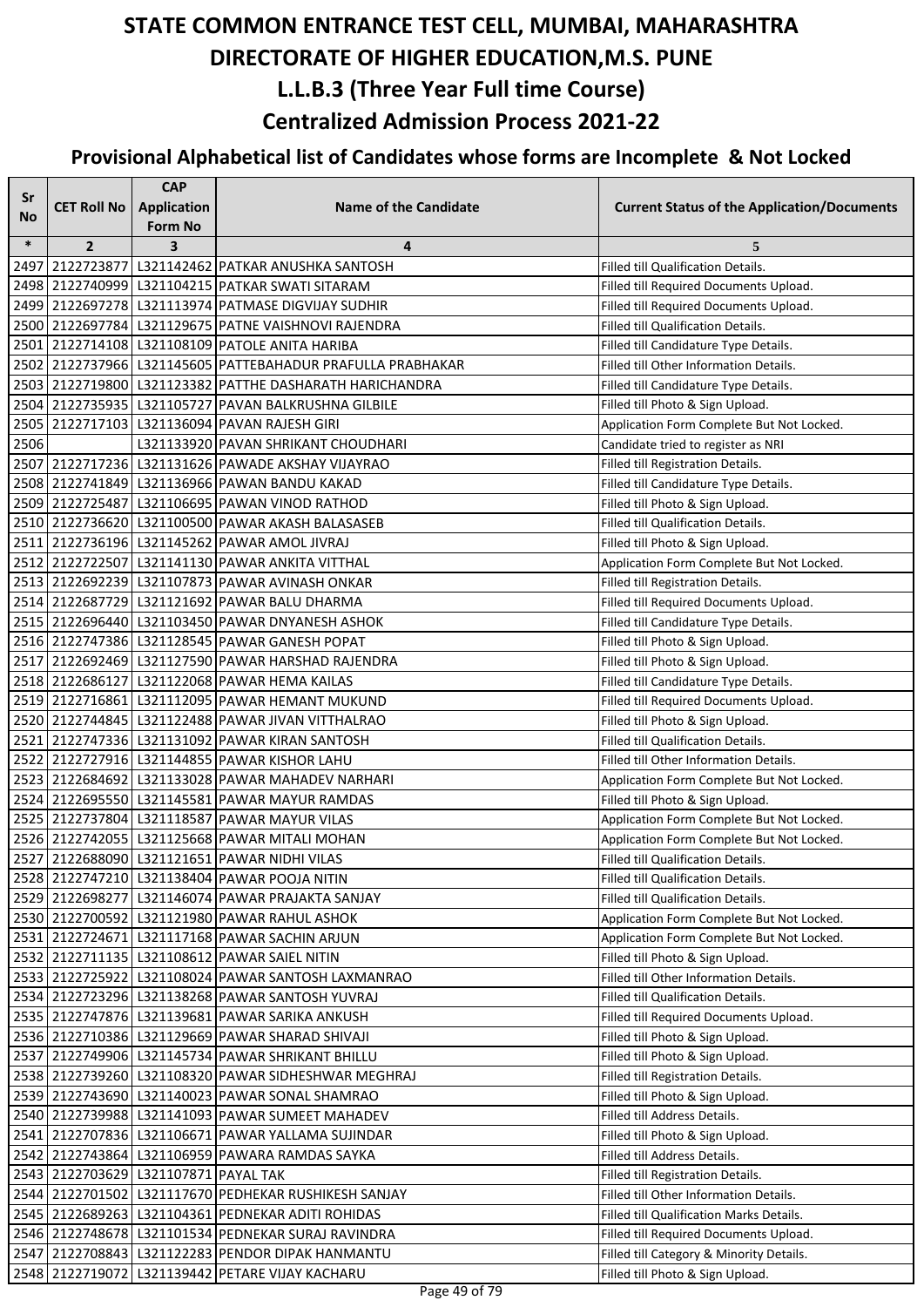| Sr     |                                       | <b>CAP</b>         |                                                          |                                                    |
|--------|---------------------------------------|--------------------|----------------------------------------------------------|----------------------------------------------------|
| No     | <b>CET Roll No</b>                    | <b>Application</b> | <b>Name of the Candidate</b>                             | <b>Current Status of the Application/Documents</b> |
|        |                                       | <b>Form No</b>     |                                                          |                                                    |
| $\ast$ | $\overline{2}$                        | 3                  | 4                                                        | 5                                                  |
|        |                                       |                    | 2549 2122716877 L321128323 PETHE SMITA SAMBHAJI          | Filled till Photo & Sign Upload.                   |
|        |                                       |                    | 2550 2122733816 L321138160 PHADAKE SUJATA BHASKAR        | Filled till Required Documents Upload.             |
|        |                                       |                    | 2551 2122718870 L321144850 PHALKE SHUBHAM YESHWANT       | Filled till Required Documents Upload.             |
|        |                                       |                    | 2552 2122723972 L321139320 PHALSAMKAR HITESH SADASHIV    | Filled till Required Documents Upload.             |
|        |                                       |                    | 2553 2122747295 L321101495 PHARANDE GOPICHAND DHANAJIRAO | <b>Filled till Qualification Marks Details.</b>    |
|        |                                       |                    | 2554 2122716097 L321145333 PHATAK RENUKA AVINASH         | Filled till Qualification Marks Details.           |
|        |                                       |                    | 2555 2122731318 L321111071 PHUTANE SUHAS VISHWANATH      | Filled till Required Documents Upload.             |
|        |                                       |                    | 2556 2122740217 L321129615 PILANKAR PRABHAKAR YESHWANT   | Filled till Registration Details.                  |
|        |                                       |                    | 2557 2122690228 L321109324 PILLAI SRIKALA RAMCHANDRAN    | Application Form Complete But Not Locked.          |
|        |                                       |                    | 2558 2122723445 L321131316 PIMENTA ROSHAN GREGORY        | Filled till Other Information Details.             |
|        |                                       |                    | 2559 2122684973 L321135869 PIMPLE AMOL MADHUKAR          | Filled till Qualification Details.                 |
|        |                                       |                    | 2560 2122721047 L321120317 PIMPLE ANJALI KAILAS          | Filled till Qualification Details.                 |
|        |                                       |                    | 2561 2122731049 L321128492 PIMPLE MEGHA RAMESH           | Filled till Qualification Details.                 |
|        |                                       |                    | 2562 2122704766 L321109129 PINATE PANDURANG PRALHADRAO   | Filled till Photo & Sign Upload.                   |
|        |                                       |                    | 2563 2122733280 L321130178 PINGALE KALPANA SHASHIKANT    | Filled till Candidature Type Details.              |
|        |                                       |                    | 2564 2122722028 L321132968 PINJARI MASTAN PASHUMIYA      | Filled till Qualification Marks Details.           |
|        |                                       |                    | 2565 2122741068 L321139698 PINTU DHRUVRAJ KANOUJIYA      | Filled till Qualification Details.                 |
|        |                                       |                    | 2566 2122738439 L321131928 POGALWAR SATISH PRALHAD       | Filled till Qualification Details.                 |
|        |                                       |                    | 2567 2122748686 L321127481 POKALE KASHMIRA RAVINDRA      | Filled till Other Information Details.             |
|        |                                       |                    | 2568 2122689161 L321113716 POLEKAR RASIKA RAJENDRA       | Filled till Required Documents Upload.             |
|        |                                       |                    | 2569 2122729402 L321139417 POMAN BHAGYASHREE TANAJI      | Filled till Photo & Sign Upload.                   |
|        |                                       |                    | 2570 2122725259 L321137411 POMEDKAR BHIMRAO KALERAM      | Filled till Required Documents Upload.             |
|        |                                       |                    | 2571 2122733292 L321136732 POOJA DANSINGH SINGH          | Filled till Other Information Details.             |
|        |                                       |                    | 2572 2122684930 L321127013 POOJA DNYANESHWAR NAVPUTE     | Filled till Photo & Sign Upload.                   |
|        |                                       |                    | 2573   2122741877   L321113800   POOJA KISHORBHAI MEHTA  | Filled till Other Information Details.             |
|        |                                       |                    | 2574 2122748153 L321142848 POOJA MOHAN SONONE            | Filled till Candidature Type Details.              |
|        |                                       |                    | 2575 2122711053 L321111354 POOJA SAMPAT GADE             | Filled till Photo & Sign Upload.                   |
|        |                                       |                    | 2576 2122726811 L321109915 POOJA SANTOSH PAWAR           | Filled till Qualification Details.                 |
|        |                                       |                    | 2577 2122746560 L321107053 POOJA SINGH                   | Filled till Required Documents Upload.             |
|        |                                       |                    | 2578 2122716867 L321137890 POOJA SONAWANE                | Filled till Qualification Marks Details.           |
|        |                                       |                    | 2579 2122739864 L321139942 POOJA SUHAS MARCHANDE         | Filled till Qualification Details.                 |
|        |                                       |                    | 2580 2122715642 L321137614 POONAM DATTARAM BANE          | Filled till Address Details.                       |
|        |                                       |                    | 2581 2122703426 L321119228 POONAM NAMDEO KURUDKAR        | Filled till Registration Details.                  |
|        |                                       |                    | 2582 2122691950 L321105592 POPALWAD MADHAVI PRAKASH      | Filled till Candidature Type Details.              |
|        |                                       |                    | 2583 2122688431 L321124029 POPHALE PANKAJ RAMCHANDRA     | Application Form Complete But Not Locked.          |
|        |                                       |                    | 2584 2122694745 L321131007 PORE GORAK CHANDRASEN         | Filled till Other Information Details.             |
|        |                                       |                    | 2585 2122739654 L321100352 POREDDY KARTHIK THIRUPATHI    | Filled till Photo & Sign Upload.                   |
|        |                                       |                    | 2586 2122733638 L321139965 POSAM DHIRAJ VITHOBA          | Filled till Required Documents Upload.             |
|        |                                       |                    | 2587 2122750607 L321145204 POTAWALE ANIL NARSING         | Application Form Complete But Not Locked.          |
|        |                                       |                    | 2588 2122687833 L321135562 POTDAR KAUSTUBH ANIL          | Filled till Qualification Details.                 |
|        |                                       |                    | 2589 2122692526 L321117861 POTDUKHE MANISHA NAMDEO       | Filled till Required Documents Upload.             |
|        |                                       |                    | 2590 2122712438 L321146136 POTE MEENAL VASANT            | Filled till Photo & Sign Upload.                   |
|        |                                       |                    | 2591 2122711457 L321107287 POTE VIKAS CHANDRAKANT        | Filled till Registration Details.                  |
|        |                                       |                    | 2592 2122720576 L321106875 POTHULAPALLI VENKATRAJU       | Filled till Qualification Details.                 |
| 2593   |                                       |                    | L321114677 POURNIMA KASHINATH KOLI                       | Candidate tried to register as NRI                 |
|        |                                       |                    | 2594 2122709328 L321100198 PRABHAT SHUKLA                | Filled till Photo & Sign Upload.                   |
|        |                                       |                    | 2595 2122696148 L321111659 PRACHI HAMKAR                 | Filled till Candidature Type Details.              |
|        |                                       |                    | 2596 2122741100 L321142686 PRACHI KARNAWAT               | Filled till Photo & Sign Upload.                   |
|        | 2597 2122740578 L321137562 PRACHI LAD |                    |                                                          | Filled till Photo & Sign Upload.                   |
|        |                                       |                    | 2598 2122708936 L321131842 PRADEEP MANIKRAO DHAWALE      | Filled till Registration Details.                  |
|        |                                       |                    | 2599 2122724354 L321134922 PRADIP KHETSHI SHAH           | Filled till Required Documents Upload.             |
|        |                                       |                    | 2600 2122730085 L321103589 PRADIP VITTHAL MITKAL         | Filled till Other Information Details.             |
|        |                                       |                    |                                                          |                                                    |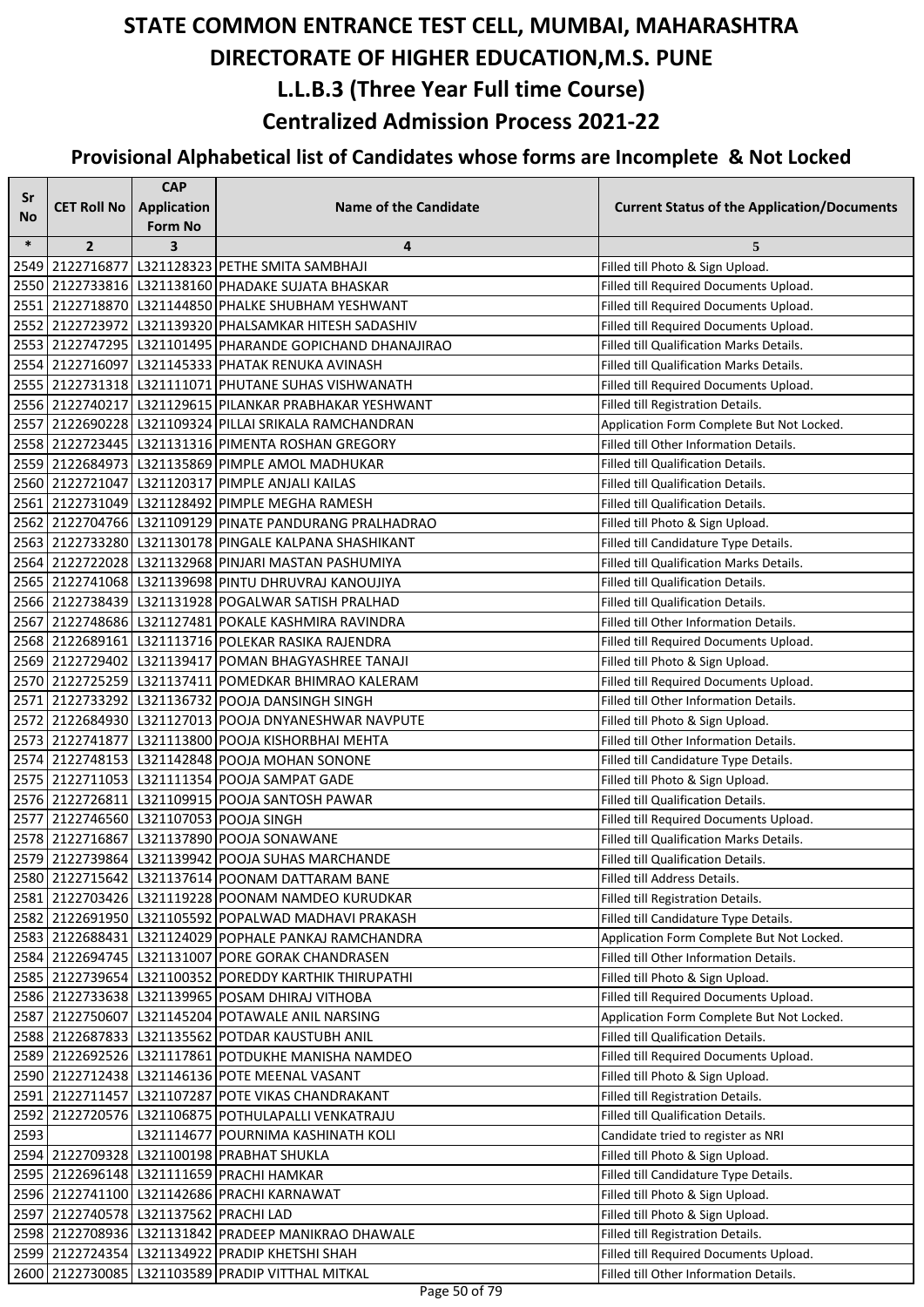| Sr        |                    | <b>CAP</b>              |                                                             |                                                    |
|-----------|--------------------|-------------------------|-------------------------------------------------------------|----------------------------------------------------|
| <b>No</b> | <b>CET Roll No</b> | <b>Application</b>      | <b>Name of the Candidate</b>                                | <b>Current Status of the Application/Documents</b> |
|           |                    | <b>Form No</b>          |                                                             |                                                    |
| $\ast$    | $\overline{2}$     | $\overline{\mathbf{3}}$ | 4                                                           | 5                                                  |
| 2601      |                    |                         | 2122707328 L321139617 PRADNYA PRAKASH SAWANT                | Filled till Photo & Sign Upload.                   |
| 2602      |                    |                         | 2122719735 L321128769 PRAFUL BHAGWAN KHANDARE               | Filled till Candidature Type Details.              |
|           |                    |                         | 2603 2122730552 L321124418 PRAFULL KISHOR INGALE            | Filled till Photo & Sign Upload.                   |
|           |                    |                         | 2604 2122686937 L321141600 PRAFULLA EKNATH CHAUDHARI        | <b>Filled till Qualification Details.</b>          |
|           |                    |                         | 2605 2122746641 L321129756 PRAGATI DINKAR KENJALE           | Filled till Qualification Marks Details.           |
|           |                    |                         | 2606 2122744897 L321130555 PRAGATI JAGANNATH GAIKWAD        | Filled till Qualification Details.                 |
|           |                    |                         | 2607 2122727419 L321116041 PRAGYA BHARDWAJ                  | Filled till Registration Details.                  |
|           |                    |                         | 2608 2122725803 L321105777 PRAGYA GUPTA                     | Filled till Qualification Details.                 |
|           |                    |                         | 2609 2122723507 L321116636 PRAGYA TIWARI                    | Filled till Registration Details.                  |
|           |                    |                         | 2610 2122720432 L321107881 PRAJAKTA AGAL                    | Filled till Registration Details.                  |
|           |                    |                         | 2611 2122711940 L321136895 PRAJAKTA BALASAHEB SHINDE        | Filled till Photo & Sign Upload.                   |
|           |                    |                         | 2612 2122691392 L321130857 PRAJAKTA BHAURAO MESHRAM         | Filled till Qualification Marks Details.           |
|           |                    |                         | 2613 2122741835   L321100615   PRAJAKTA HARISHCHANDRA TAMBE | Filled till Photo & Sign Upload.                   |
|           |                    |                         | 2614 2122708279 L321128189 PRAJAKTA NAGORAO AMBADE          | Filled till Candidature Type Details.              |
|           |                    |                         | 2615 2122750745 L321109428 PRAJAPATI RAKESHCHANDRA RAMBUJH  | Filled till Required Documents Upload.             |
|           |                    |                         | 2616 2122729275   L321139196 PRAKASH MARUTI PAWAR           | Filled till Other Information Details.             |
|           |                    |                         | 2617 2122705705 L321122158 PRAKASH NARAYAN J MISHRA         | Filled till Qualification Marks Details.           |
|           |                    |                         | 2618 2122738371 L321112491 PRAKASH PUNA BARI                | Filled till Qualification Details.                 |
| 2619      |                    |                         | L321123201 PRAMOD HANAMANT MANE                             | Candidate tried to register as NRI                 |
| 2620      |                    |                         | L321123283 PRAMOD HANAMANT MANE                             | Candidate tried to register as NRI                 |
| 2621      |                    |                         | L321118672 PRAMOD HANAMANT MANE                             | Candidate tried to register as NRI                 |
|           |                    |                         | 2622 2122741953 L321123774 PRAMOD HAROLD D'SOUZA            | Filled till Required Documents Upload.             |
|           |                    |                         | 2623 2122706973 L321127881 PRAMOD KUMAR SHARMA              | Filled till Photo & Sign Upload.                   |
| 2624      |                    |                         | 2122698213 L321120157 PRAMOD KUMAR UPADHYAY                 | Filled till Photo & Sign Upload.                   |
|           |                    |                         | 2625 2122745797 L321123742 PRAMOD MANE                      | Filled till Address Details.                       |
|           |                    |                         | 2626 2122703734 L321125518 PRAMOD PURUSHOTTAM PATIL         | <b>Filled till Qualification Details.</b>          |
| 2627      |                    |                         | 2122706030 L321113184 PRAMOD TULSHIRAM PAWAR                | Filled till Other Information Details.             |
| 2628      |                    |                         | 2122748724 L321144932 PRAMOD VILAS POL                      | Filled till Photo & Sign Upload.                   |
| 2629      |                    |                         | L321108378 PRAMOD VITHAL DALVI                              | Candidate tried to register as NRI                 |
|           |                    |                         | 2630 2122751471 L321125406 PRANALI PRAKASH MESHRAM          | Filled till Photo & Sign Upload.                   |
|           |                    |                         | 2631 2122719161 L321127244 PRANAV SHARADRAO TAMSEKAR        | Application Form Complete But Not Locked.          |
|           |                    |                         | 2632 2122702682 L321104080 PRANAV SRI KRISHNA B             | Filled till Qualification Details.                 |
|           |                    |                         | 2633 2122700028 L321118713 PRANJAL RAJENDRA LOHAKARE        | Application Form Complete But Not Locked.          |
|           |                    |                         | 2634 2122747013 L321143595 PRASAD GOLE                      | Filled till Other Information Details.             |
|           |                    |                         | 2635 2122746357 L321127375 PRASAD NAMDEO HOLE               | Filled till Registration Details.                  |
|           |                    |                         | 2636 2122696445 L321133514 PRASAD PRAKASH ADHANGALE         | Application Form Complete But Not Locked.          |
|           |                    |                         | 2637 2122712386 L321131137 PRASAD RAMESHRAO SHINGOTE        | Filled till Qualification Marks Details.           |
|           |                    |                         | 2638 2122695742 L321104805 PRASAD SUBHASH SATHE             | Application Form Complete But Not Locked.          |
|           |                    |                         | 2639 2122739914 L321146062 PRASAD VILAS NAIK                | Filled till Required Documents Upload.             |
|           |                    |                         | 2640 2122751840 L321136527 PRASEN SIDHARTH BHARSHANKAR      | Filled till Photo & Sign Upload.                   |
|           |                    |                         | 2641 2122751036 L321107753 PRASHANT APPASAHEB SATPUTE       | Filled till Candidature Type Details.              |
|           |                    |                         | 2642 2122746620 L321110498 PRASHANT DIGAMBAR KEDARI         | Filled till Qualification Details.                 |
|           |                    |                         | 2643 2122712579 L321124115 PRASHANT MADHUKAR DHOLE          | Application Form Complete But Not Locked.          |
| 2644      |                    |                         | 2122707764 L321129936 PRASHANT MASANE                       | Filled till Other Information Details.             |
| 2645      |                    |                         | L321146147 PRASHANT PANJABARO SALVE                         | Candidate tried to register as NRI                 |
|           |                    |                         | 2646 2122695332 L321145907 PRASHANT PATIL                   | Filled till Qualification Details.                 |
| 2647      |                    |                         | 2122734430 L321145503 PRASHANT PRATAPRAO KADAM              | Filled till Registration Details.                  |
|           |                    |                         | 2648 2122685857 L321128656 PRASHANT PUNDLIK WALDE           | Filled till Registration Details.                  |
|           |                    |                         | 2649 2122740310 L321108447 PRASHANT SADASHIV KANADE         | Filled till Required Documents Upload.             |
|           | 2650 2122710422    |                         | L321103915 PRASHANT SANDUJI WAKODKAR                        | Application Form Complete But Not Locked.          |
| 2651      | 2122718370         |                         | L321120876 PRASHANT SHRIRAM ASTOLIKAR                       | Application Form Complete But Not Locked.          |
| 2652      |                    |                         | L321132851 PRATHAMESH JAMBHALE                              | Candidate tried to register as NRI                 |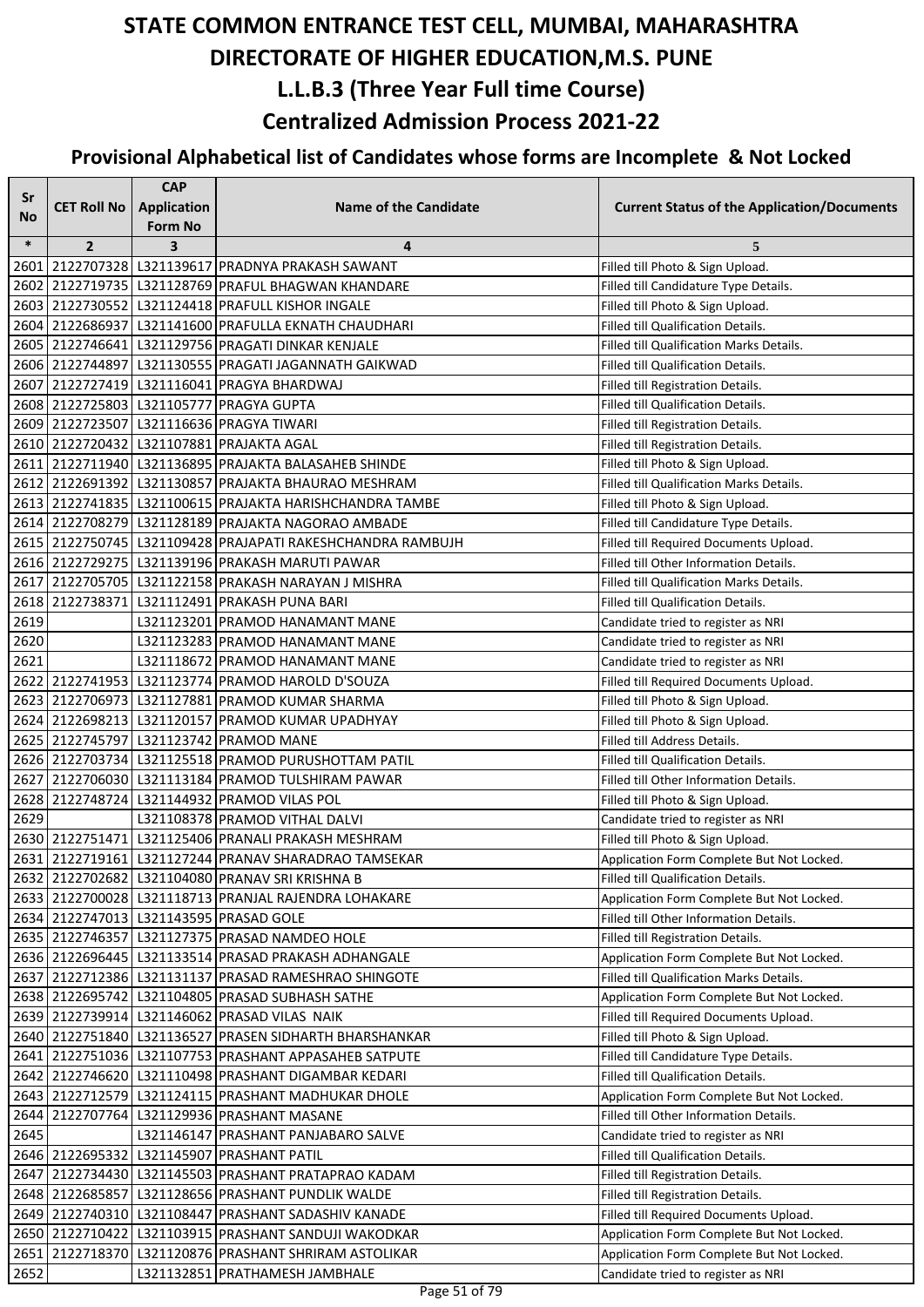| Sr     |                    | <b>CAP</b>                           |                                                                                                  |                                                                                     |
|--------|--------------------|--------------------------------------|--------------------------------------------------------------------------------------------------|-------------------------------------------------------------------------------------|
| No     | <b>CET Roll No</b> | <b>Application</b><br><b>Form No</b> | <b>Name of the Candidate</b>                                                                     | <b>Current Status of the Application/Documents</b>                                  |
| $\ast$ | $\overline{2}$     | $\overline{\mathbf{3}}$              | 4                                                                                                | 5                                                                                   |
| 2653   |                    |                                      | L321120451 PRATIBHA BABAN PAWAR                                                                  | Candidate tried to register as NRI                                                  |
|        |                    |                                      | 2654 2122699589 L321111352 PRATIBHA KHANDUJI YANDE                                               | Application Form Complete But Not Locked.                                           |
|        |                    |                                      | 2655 2122736211 L321131204 PRATIK KISHOR KULKARNI                                                | Filled till Qualification Marks Details.                                            |
| 2656   |                    |                                      | L321139276 PRATIK SURESH MHATRE                                                                  | Candidate tried to register as NRI                                                  |
|        |                    |                                      | 2657 2122728450 L321136801 PRATIK WILSON PANDIT                                                  | Filled till Photo & Sign Upload.                                                    |
|        |                    |                                      | 2658 2122695926 L321117700 PRATIKSHA BALKRUSHNA MULIK                                            | Filled till Registration Details.                                                   |
|        |                    |                                      | 2659 2122735768 L321141099 PRATIKSHA PANJABRAO SHINDE                                            | Filled till Registration Details.                                                   |
|        |                    |                                      | 2660 2122747240 L321125897 PRATIKSHA PRAKASH DIMBLE                                              | Filled till Registration Details.                                                   |
| 2661   |                    |                                      | L321130778 PRATIKSHA SHIVAJIRAO RAUTRAO                                                          | Candidate tried to register as NRI                                                  |
| 2662   |                    |                                      | 2122716571   L321137259   PRATIKSHA SHRIDHAR DHANVATE                                            | Filled till Candidature Type Details.                                               |
| 2663   |                    |                                      | L321144870 PRATIKSHA UTTAMRAO UNHALE                                                             | Candidate tried to register as NRI                                                  |
|        |                    |                                      | 2664 2122706162 L321120692 PRATIMA GUPTA                                                         | Filled till Photo & Sign Upload.                                                    |
|        |                    |                                      | 2665 2122747968 L321116938 PRATIMA PADGHAN                                                       | Filled till Photo & Sign Upload.                                                    |
|        |                    |                                      | 2666 2122693002 L321104493 PRATISH KUMAR                                                         | Filled till Photo & Sign Upload.                                                    |
|        |                    |                                      | 2667 2122689935 L321107874 PRAVEEN MISHRA                                                        | Application Form Complete But Not Locked.                                           |
|        |                    |                                      | 2668 2122717570 L321136012 PRAVEEN VINAYAK DARKUNDE                                              | Filled till Photo & Sign Upload.                                                    |
|        |                    |                                      | 2669 2122726107 L321114436 PRAVESH VIJAY SOMKUWAR                                                | Filled till Required Documents Upload.                                              |
|        |                    |                                      | 2670 2122709297 L321146086 PRAVIN ANNASAHEB GHUGE                                                | Filled till Registration Details.                                                   |
|        |                    |                                      | 2671 2122686465 L321103705 PRAVIN GANESH SHUKLA                                                  | Filled till Registration Details.                                                   |
|        |                    |                                      | 2672 2122737384 L321131431 PRAVIN SHANKAR RAIPURE                                                | Filled till Other Information Details.                                              |
|        |                    |                                      | 2673 2122705256 L321131400 PRAVIN TANAJI CHAVAN                                                  | Filled till Qualification Marks Details.                                            |
|        |                    |                                      | 2674 2122685026 L321121027 PRAVINKUMAR ANILKUMAR JAISWAL                                         | Filled till Candidature Type Details.                                               |
|        |                    |                                      | 2675 2122745441 L321112482 PRAWEEN KUMAR                                                         | Filled till Other Information Details.                                              |
|        |                    |                                      | 2676 2122750467 L321113391 PREETI ANIL HALADE                                                    | Filled till Qualification Details.                                                  |
|        |                    |                                      | 2677 2122733573 L321124038 PREETI MAHADEV POOJARI                                                | Filled till Photo & Sign Upload.                                                    |
|        |                    |                                      | 2678 2122710065 L321118594 PREKSHA DEOL                                                          | Filled till Qualification Details.                                                  |
| 2679   |                    |                                      | 2122728417 L321116631 PRINCE KUMAR                                                               | Filled till Qualification Details.                                                  |
| 2680   |                    |                                      | L321135319 PRITEE DIGAMBAR NANEKAR                                                               | Candidate tried to register as NRI                                                  |
|        |                    |                                      | 2681 2122745578 L321145480 PRITEE SANJAY THORAT                                                  | Filled till Address Details.                                                        |
|        |                    |                                      | 2682 2122690807 L321105275 PRITESH KOLI                                                          | Filled till Required Documents Upload.                                              |
| 2683   |                    |                                      | L321137155 PRIYA SHARAD GHARAT                                                                   | Candidate tried to register as NRI                                                  |
|        |                    |                                      | 2684 2122708479 L321145178 PRIYA UTTAMRAO CHAVHAN                                                | Filled till Candidature Type Details.                                               |
|        |                    |                                      | 2685 2122715306 L321132462 PRIYADARSHINI SUBHASH PATIL                                           | Application Form Complete But Not Locked.                                           |
|        |                    |                                      | 2686 2122733896 L321137571 PRIYANKA KISHOR GHARAT                                                | Filled till Required Documents Upload.                                              |
|        |                    |                                      | 2687 2122731100 L321134697 PRIYANKA KUMARI<br>2688 2122710257 L321143439 PRIYANKA MAHADEV DAVANE | Filled till Qualification Marks Details.                                            |
|        |                    |                                      | 2689 2122707033 L321102307 PRIYANKA MAYUR PATWARDHAN                                             | Filled till Other Information Details.                                              |
|        |                    |                                      | 2690 2122742456 L321125734 PRIYANKA MUKHLAL SHAW                                                 | Filled till Required Documents Upload.<br>Filled till Other Information Details.    |
|        |                    |                                      | 2691 2122693648 L321118946 PRIYANKA NARESH AGRAWAL                                               |                                                                                     |
|        |                    |                                      | 2692 2122740622 L321128151 PRIYANKA ROHIDAS BHALSHANKAR                                          | Application Form Complete But Not Locked.<br>Filled till Required Documents Upload. |
|        |                    |                                      | 2693 2122741420 L321139263 PRIYANKA SHASHIKANT ADHANGLE                                          | Filled till Address Details.                                                        |
|        |                    |                                      | 2694 2122739983 L321127724 PRIYANKA SHIVAJI JADHAV                                               | Filled till Photo & Sign Upload.                                                    |
|        |                    |                                      | 2695 2122750347 L321126209 PRIYANKA VITTHAL NAVGHANE                                             | Filled till Qualification Details.                                                  |
|        |                    |                                      | 2696 2122739588 L321107759 PRIYANSHI YADAV                                                       | Filled till Other Information Details.                                              |
|        |                    |                                      | 2697 2122695801 L321116967 PRUTHVIRAJ SUMERSINGH PARDESHI                                        | Application Form Complete But Not Locked.                                           |
|        |                    |                                      | 2698 2122711563 L321112091 PUJA PRAMOD JADHAV                                                    | Filled till Qualification Details.                                                  |
|        |                    |                                      | 2699 2122732008   L321129825   PUJARI GANESH MAHIPATI                                            | Filled till Photo & Sign Upload.                                                    |
|        |                    |                                      | 2700 2122687414   L321110415   PUJARI PRATHAMESH RAGHUNATH                                       | Filled till Address Details.                                                        |
|        |                    |                                      | 2701 2122710007 L321127048 PULKIT ARORA                                                          | Application Form Complete But Not Locked.                                           |
|        |                    |                                      | 2702 2122691337 L321115058 PUNAM BHAURAO FULLUKE                                                 | Filled till Photo & Sign Upload.                                                    |
|        |                    |                                      | 2703 2122711392 L321141238 PUNDGE JYOTI BHIMRAO                                                  | Filled till Registration Details.                                                   |
|        |                    |                                      | 2704 2122735974 L321141705 PUNDKAR NEHA BANDU                                                    | Filled till Photo & Sign Upload.                                                    |
|        |                    |                                      |                                                                                                  |                                                                                     |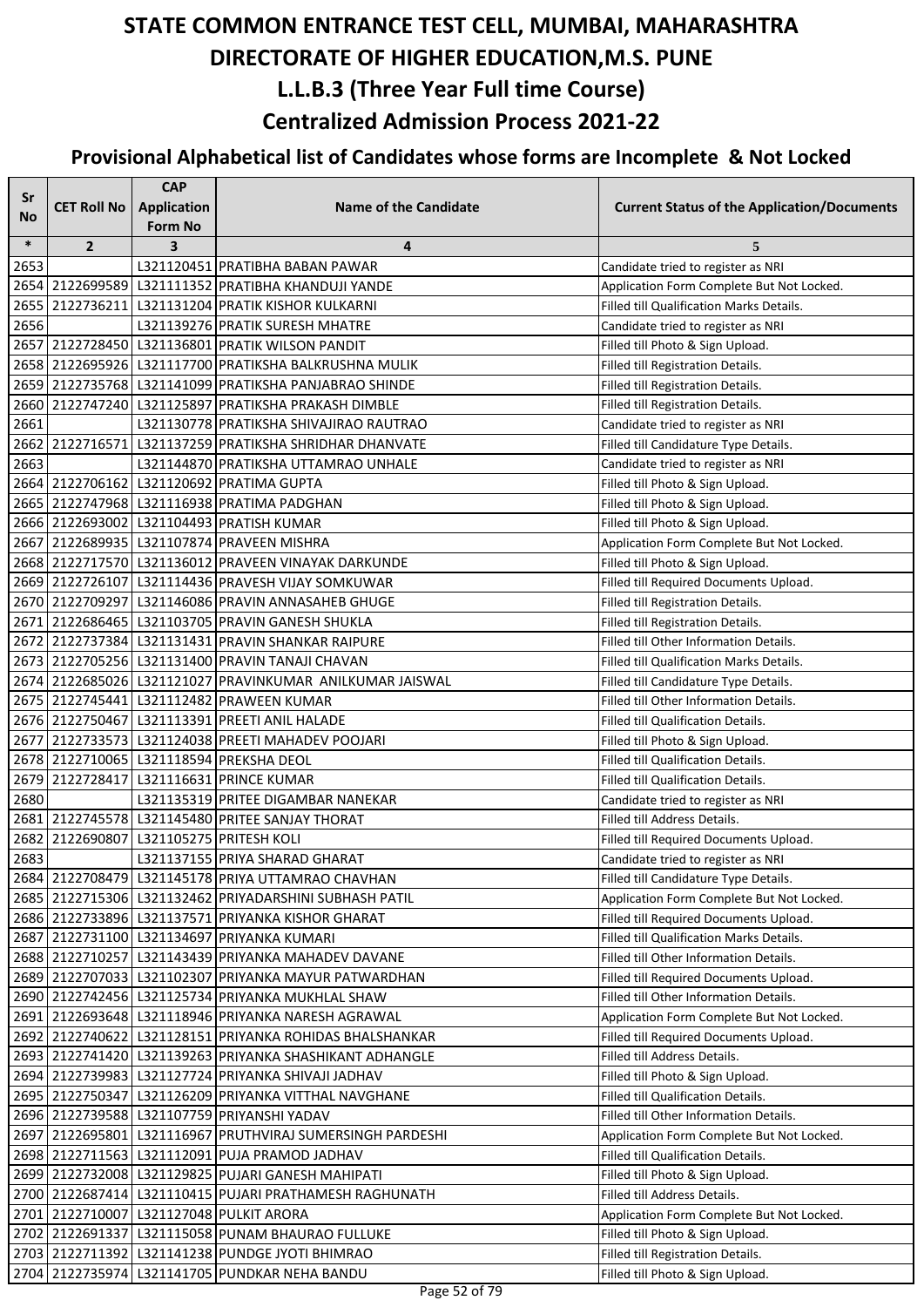| Sr     |                    | <b>CAP</b>         |                                                            |                                                    |
|--------|--------------------|--------------------|------------------------------------------------------------|----------------------------------------------------|
| No     | <b>CET Roll No</b> | <b>Application</b> | <b>Name of the Candidate</b>                               | <b>Current Status of the Application/Documents</b> |
|        |                    | <b>Form No</b>     |                                                            |                                                    |
| $\ast$ | $\overline{2}$     | 3                  | 4                                                          | 5                                                  |
|        |                    |                    | 2705 2122741371 L321125313 PUNEET ALAG                     | Filled till Qualification Details.                 |
|        |                    |                    | 2706 2122735387 L321138933 PURANE PRAVIN RADHAKISAN        | Application Form Complete But Not Locked.          |
|        |                    |                    | 2707 2122737309 L321111956 PURI DEEPAK SHIVCHARAN          | Application Form Complete But Not Locked.          |
|        |                    |                    | 2708 2122713550 L321129515 PURSWANI RAJU GHANSHYAM         | Filled till Registration Details.                  |
|        |                    |                    | 2709 2122737571 L321113643 PURUSHOTTAM PAGARE              | Filled till Other Information Details.             |
| 2710   |                    |                    | L321113555 PURVA MANOJ JAIN                                | Candidate tried to register as NRI                 |
|        |                    |                    | 2711 2122741862 L321129399 PUSHPA ANANT PATIL              | Filled till Required Documents Upload.             |
|        |                    |                    | 2712 2122733133 L321139824 QURAISHI YASIN M AYYUB          | Filled till Required Documents Upload.             |
|        |                    |                    | 2713 2122723943 L321113465 QURESHI MOHAMMAD ANAS BABULAL   | Filled till Photo & Sign Upload.                   |
|        |                    |                    | 2714 2122723218 L321141610 QURESHI MOHD AQIB ATIQ          | Application Form Complete But Not Locked.          |
|        |                    |                    | 2715 2122725620 L321105781 QURESHI MOHD SAIF MANZOOR AHMED | Filled till Photo & Sign Upload.                   |
|        |                    |                    | 2716 2122734547 L321145088 QURESHI SANOBAR FIRDOS JAMIL    | Filled till Required Documents Upload.             |
|        |                    |                    | 2717 2122708427 L321136053 RADE RINA HARIDAS               | Filled till Required Documents Upload.             |
|        |                    |                    | 2718 2122751218 L321129609 RADHA MOHAN JHA                 | Filled till Other Information Details.             |
|        |                    |                    | 2719 2122718790 L321138021 RADHA SHIVAJI BHANDARE          | Filled till Qualification Marks Details.           |
|        |                    |                    | 2720 2122741475   L321145820 RADHIKA KALISHANKAR JAISWAL   | Filled till Qualification Marks Details.           |
|        |                    |                    | 2721 2122721490 L321120196 RADHIKA MAHADEV GONDHALI        | Filled till Qualification Marks Details.           |
|        |                    |                    | 2722 2122738547 L321130734 RADHIKA RAMNIWAS DAYMA          | Filled till Other Information Details.             |
|        |                    |                    | 2723 2122686713 L321115556 RAEES AHMED AMIRUDDIN SHAIKH    | Filled till Photo & Sign Upload.                   |
|        |                    |                    | 2724 2122728167 L321109569 RAGESH NAND                     | Filled till Other Information Details.             |
|        |                    |                    | 2725 2122744688 L321109964 RAGHAV SINGH RATHORE            | Filled till Other Information Details.             |
|        |                    |                    | 2726 2122742531 L321146058 RAGJI PRATHAMESH DAMODAR        | Filled till Required Documents Upload.             |
|        |                    |                    | 2727 2122725741 L321131958 RAHATE VISHAL NARESH            | Filled till Required Documents Upload.             |
|        |                    |                    | 2728 2122743595 L321146098 RAHATKAR VISHAL VITHALRAO       | Filled till Qualification Marks Details.           |
| 2729   |                    |                    | 2122712658 L321105946 RAHUL ANIL KULKARNI                  | Application Form Complete But Not Locked.          |
| 2730   |                    |                    | L321130085 RAHUL ANJANNA NILOLU                            | Candidate tried to register as NRI                 |
|        |                    |                    | 2731 2122692117 L321106591 RAHUL EKNATH HANDGE             | Filled till Photo & Sign Upload.                   |
|        |                    |                    | 2732 2122738675 L321132738 RAHUL GUNGA BATE                | Filled till Required Documents Upload.             |
|        |                    |                    | 2733 2122724977 L321129861 RAHUL KISAN GAIKWAD             | Filled till Candidature Type Details.              |
|        |                    |                    | 2734 2122728139 L321110941 RAHUL KUMAR SAHU                | Filled till Photo & Sign Upload.                   |
|        |                    |                    | 2735 2122718716 L321138791 RAHUL MADHAVRAO KASBE           | Filled till Required Documents Upload.             |
|        |                    |                    | 2736 2122744812 L321115651 RAHUL MEHROTRA                  | Filled till Registration Details.                  |
|        |                    |                    | 2737 2122701991 L321128746 RAHUL MURLIDHAR SURADKAR        | Filled till Profile Details.                       |
|        |                    |                    | 2738 2122713022 L321113936 RAHUL PANCHAL                   | Filled till Qualification Details.                 |
| 2739   |                    |                    | L321140379 RAHUL POPAT THUBE                               | Candidate tried to register as NRI                 |
|        |                    |                    | 2740 2122685692 L321111757 RAHUL RAJABHAU GAIKWAD          | Filled till Registration Details.                  |
| 2741   |                    |                    | L321138127 RAHUL RAJENDRA KOLHATI                          | Candidate tried to register as NRI                 |
|        |                    |                    | 2742 2122689336 L321135583 RAHUL RAMESH PARAB              | Filled till Required Documents Upload.             |
|        |                    |                    | 2743   2122711434   L321141390   RAHUL SHAHAJI KAKADE      | Filled till Qualification Details.                 |
|        |                    |                    | 2744 2122745062 L321135140 RAI RESHMA RAMESH               | Filled till Qualification Marks Details.           |
|        |                    |                    | 2745 2122735772 L321143866 RAIBOLE ANURAG ASHOK            | Filled till Registration Details.                  |
| 2746   |                    |                    | L321131956 RAICHEL VINCENT                                 | Candidate tried to register as NRI                 |
|        |                    |                    | 2747   2122720410   L321143238   RAIPURE RUPALI SHAMRAO    | Filled till Required Documents Upload.             |
| 2748   |                    |                    | L321129470 RAJANI MAHADEV DUDHAL                           | Candidate tried to register as NRI                 |
|        |                    |                    | 2749 2122742571   L321105422 RAJBHAR SUHEL KUMAR SHAMBHU   | Filled till Registration Details.                  |
|        |                    |                    | 2750 2122701787 L321113592 RAJEEV RAMESHWAR CHOUDHARY      | Filled till Photo & Sign Upload.                   |
|        |                    |                    | 2751 2122702103   L321136531 RAJENDRA LAXMANRAO SANGHAVI   | Filled till Candidature Type Details.              |
|        |                    |                    | 2752 2122698866 L321105477 RAJENDRA SAMPAT YEOLE           | Filled till Photo & Sign Upload.                   |
| 2753   |                    |                    | L321141028 RAJENDRA SHIVAJI NIKAM                          | Candidate tried to register as NRI                 |
|        |                    |                    | 2754 2122723336 L321132969 RAJESH BALARAM KURRI            | Filled till Qualification Details.                 |
|        |                    |                    | 2755 2122725238 L321110534 RAJESH BHASKAR SHETTY           | Filled till Required Documents Upload.             |
|        |                    |                    | 2756 2122728888 L321107011 RAJESH DATTATRAY KHATPE         | Filled till Registration Details.                  |
|        |                    |                    | $D = 25.524$                                               |                                                    |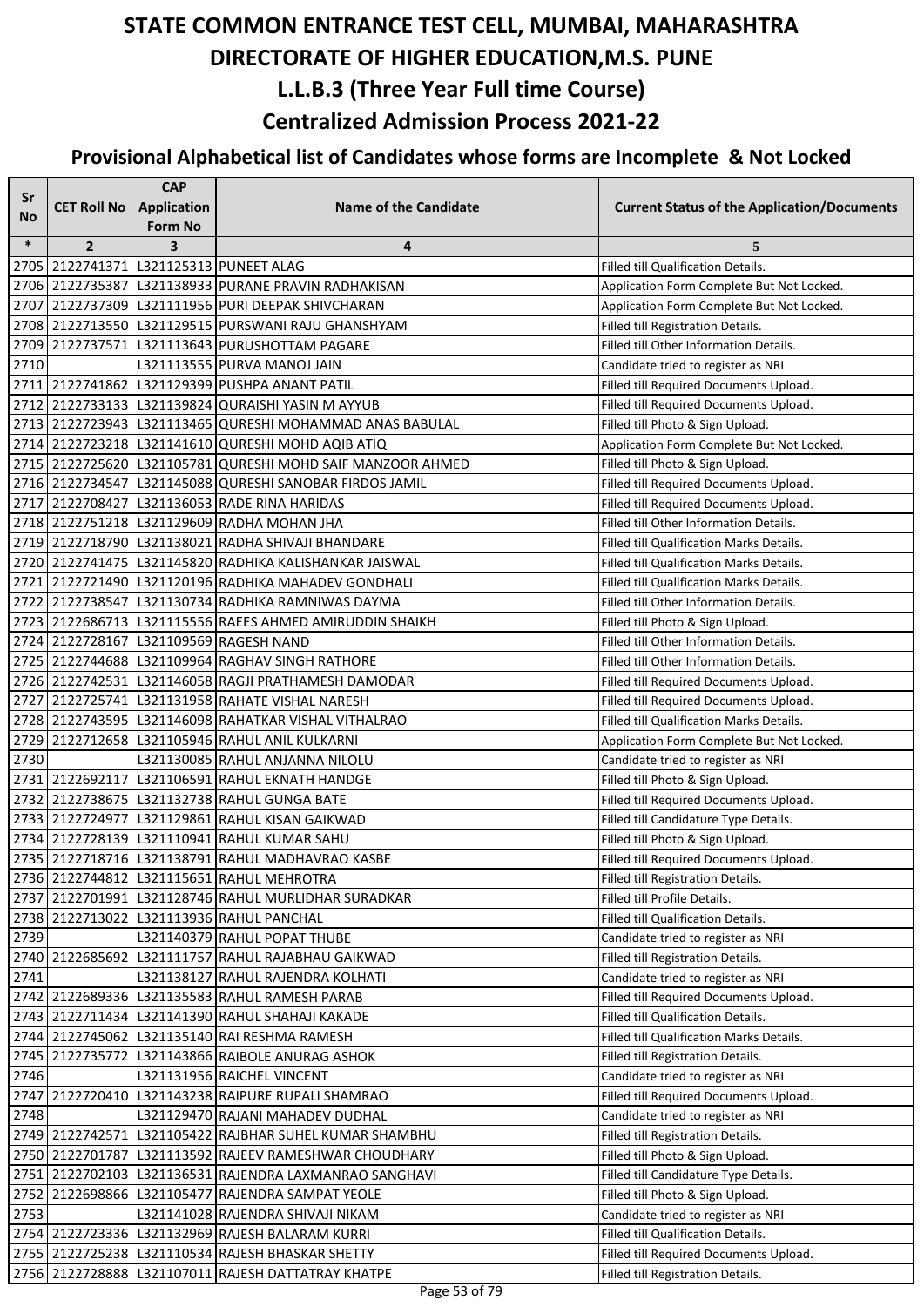| Sr        |                                       | <b>CAP</b>         |                                                          |                                                    |
|-----------|---------------------------------------|--------------------|----------------------------------------------------------|----------------------------------------------------|
| <b>No</b> | <b>CET Roll No</b>                    | <b>Application</b> | <b>Name of the Candidate</b>                             | <b>Current Status of the Application/Documents</b> |
|           |                                       | Form No            |                                                          |                                                    |
| $\ast$    | $\mathbf{2}$                          | 3                  | 4                                                        | 5                                                  |
| 2757      |                                       |                    | 2122700322 L321119466 RAJESH HARISHWAR LOKHANDE          | Filled till Required Documents Upload.             |
|           |                                       |                    | 2758 2122751805 L321135525 RAJESH PANJABRAO KUDE         | Filled till Other Information Details.             |
|           |                                       |                    | 2759 2122737776 L321115943 RAJESH SUKHANAND BHOSALE      | Filled till Required Documents Upload.             |
|           |                                       |                    | 2760 2122732836 L321132393 RAJESH TUKARAM BHOPI          | Filled till Candidature Type Details.              |
| 2761      |                                       |                    | L321117472 RAJESH TUKARAM KIRWALE                        | Candidate tried to register as NRI                 |
|           |                                       |                    | 2762 2122745918 L321125081 RAJIV SUKHDEV JAGTAP          | Filled till Candidature Type Details.              |
| 2763      |                                       |                    | L321135147 RAJKUMAR MILIND GADADE                        | Candidate tried to register as NRI                 |
| 2764      |                                       |                    | L321118178 RAJKUMAR TANAJIRAO SAWANT                     | Candidate tried to register as NRI                 |
|           |                                       |                    | 2765 2122738360 L321105389 RAJNANDINI SHIVRAJ JAIN       | Filled till Photo & Sign Upload.                   |
|           |                                       |                    | 2766 2122719381 L321115420 RAJOPADHYE MANISH BHALCHANDRA | Filled till Required Documents Upload.             |
|           |                                       |                    | 2767 2122728779 L321137036 RAJPURE SUPRIYA TANAJI        | Filled till Photo & Sign Upload.                   |
|           |                                       |                    | 2768 2122747830 L321142816 RAJPUT POOJA BAGESH           | Filled till Qualification Details.                 |
|           |                                       |                    | 2769 2122685161 L321118393 RAJPUT SONALI KARANSING       | Filled till Qualification Details.                 |
|           | 2770 2122695613 L321116774 RAJU       |                    |                                                          | Filled till Registration Details.                  |
|           |                                       |                    | 2771 2122735915 L321110409 RAJU NARAYAN BAVISKAR         | Filled till Photo & Sign Upload.                   |
|           |                                       |                    | 2772 2122742824 L321127360 RAJU PRALHAD LONDHE           | Filled till Photo & Sign Upload.                   |
|           |                                       |                    | 2773 2122701764 L321130020 RAJURE RASHMI KAILASSING      | Filled till Photo & Sign Upload.                   |
|           |                                       |                    | 2774 2122698345 L321142108 RAKESH DALURAM MHATRE         | Filled till Other Information Details.             |
|           |                                       |                    | 2775 2122741711 L321132397 RAKESH KUMAR                  | Filled till Qualification Marks Details.           |
|           |                                       |                    | 2776 2122723192 L321114962 RAKESH MOGALAPPA SHEVATI      | Filled till Required Documents Upload.             |
|           |                                       |                    | 2777 2122728575   L321137950 RAKESH NARENDRA KEDIA       | Filled till Photo & Sign Upload.                   |
|           |                                       |                    | 2778 2122726864 L321137355 RAKESH VISHNU GAIKWAD         | Filled till Qualification Details.                 |
|           | 2779 2122705937 L321120104 RAKHI RAUT |                    |                                                          | Filled till Qualification Marks Details.           |
| 2780      |                                       | L321121759 RAMA    |                                                          | Candidate tried to register as NRI                 |
| 2781      |                                       | L321121771 RAMA    |                                                          | Candidate tried to register as NRI                 |
|           |                                       |                    | 2782 2122686914 L321131657 RAMAVANSHI NANDA SUPADU       | Filled till Other Information Details.             |
|           |                                       |                    | 2783 2122741934 L321112581 RAMCHANDRA SHIVAJI BHANDEKAR  | Filled till Required Documents Upload.             |
|           |                                       |                    | 2784 2122688572 L321102038 RAMESH GHANU PAWAR            | Filled till Required Documents Upload.             |
|           |                                       |                    | 2785 2122733872 L321143195 RAMESHWAR DATTATRAY BADE      | Application Form Complete But Not Locked.          |
|           |                                       |                    | 2786 2122706140 L321115909 RAMGUDE VISHAL BHIKAJI        | Filled till Other Information Details.             |
|           |                                       |                    | 2787 2122737473 L321126269 RAMTEKE SANDIP SUDHAKAR       | Filled till Registration Details.                  |
|           |                                       |                    | 2788 2122738485 1321145059 RANDHIVE RAMESH SHAMRAO       | Filled till Required Documents Upload.             |
|           |                                       |                    | 2789 2122741485 L321120579 RANE ABHISHEK BHIVA           | Filled till Required Documents Upload.             |
|           |                                       |                    | 2790 2122705410 L321144722 RANE POONAM VINAYAK           | Filled till Qualification Details.                 |
|           |                                       |                    | 2791 2122737147 L321111479 RANGARI DHANUPRIYA SOPAN      | Filled till Address Details.                       |
|           |                                       |                    | 2792 2122708155 L321120952 RANGARI RASHMI PARMANAND      | Filled till Candidature Type Details.              |
|           |                                       |                    | 2793 2122751309 L321145850 RANGAVKAR SUMIT KESHAV        | Filled till Required Documents Upload.             |
|           |                                       |                    | 2794 2122737927 L321117071 RANGIRE PRITI GULAB           | Application Form Complete But Not Locked.          |
|           |                                       |                    | 2795 2122689054 L321118936 RANI LAXMAN MUSALE            | Application Form Complete But Not Locked.          |
|           |                                       |                    | 2796 2122741938   L321116307 RANJANA CHANDRAKANT SHEDGE  | Filled till Required Documents Upload.             |
| 2797      |                                       |                    | L321142653 RANJANA HEMANT DHANU                          | Candidate tried to register as NRI                 |
|           |                                       |                    | 2798 2122751037 L321107171 RANJANA JAGANNATH AHIRE       | Application Form Complete But Not Locked.          |
|           |                                       |                    | 2799 2122724047 L321145405 RANJANA KHIMJI GOHIL          | Filled till Photo & Sign Upload.                   |
|           |                                       |                    | 2800 2122711476 L321121375 RANJANA MALHARI CHAVAN        | Filled till Photo & Sign Upload.                   |
|           |                                       |                    | 2801 2122704936 L321120756 RANJIT ARJUN SURWASE          | Filled till Photo & Sign Upload.                   |
|           |                                       |                    | 2802 2122719036 L321134829 RANJIT SUNDARDR               | Filled till Photo & Sign Upload.                   |
|           |                                       |                    | 2803 2122725477 L321101377 RANU CHOUHAN                  | Application Form Complete But Not Locked.          |
|           |                                       |                    | 2804 2122705779 L321134957 RANVIR SACHIN TUKARAM         | Filled till Photo & Sign Upload.                   |
|           |                                       |                    | 2805 2122707569 L321122262 RAO PRITI KRISHNA KUMAR       | Application Form Complete But Not Locked.          |
|           |                                       |                    | 2806 2122699625 L321103835 RAORANE NAYNA NANDKUMAR       | Filled till Required Documents Upload.             |
|           |                                       |                    | 2807 2122728436 L321122707 RASAL MANISHA KAILAS          | Filled till Registration Details.                  |
|           |                                       |                    | 2808 2122743392 L321135798 RASALE NISHANT DAMODHAR       | Filled till Qualification Details.                 |
|           |                                       |                    | $D = -2E$                                                |                                                    |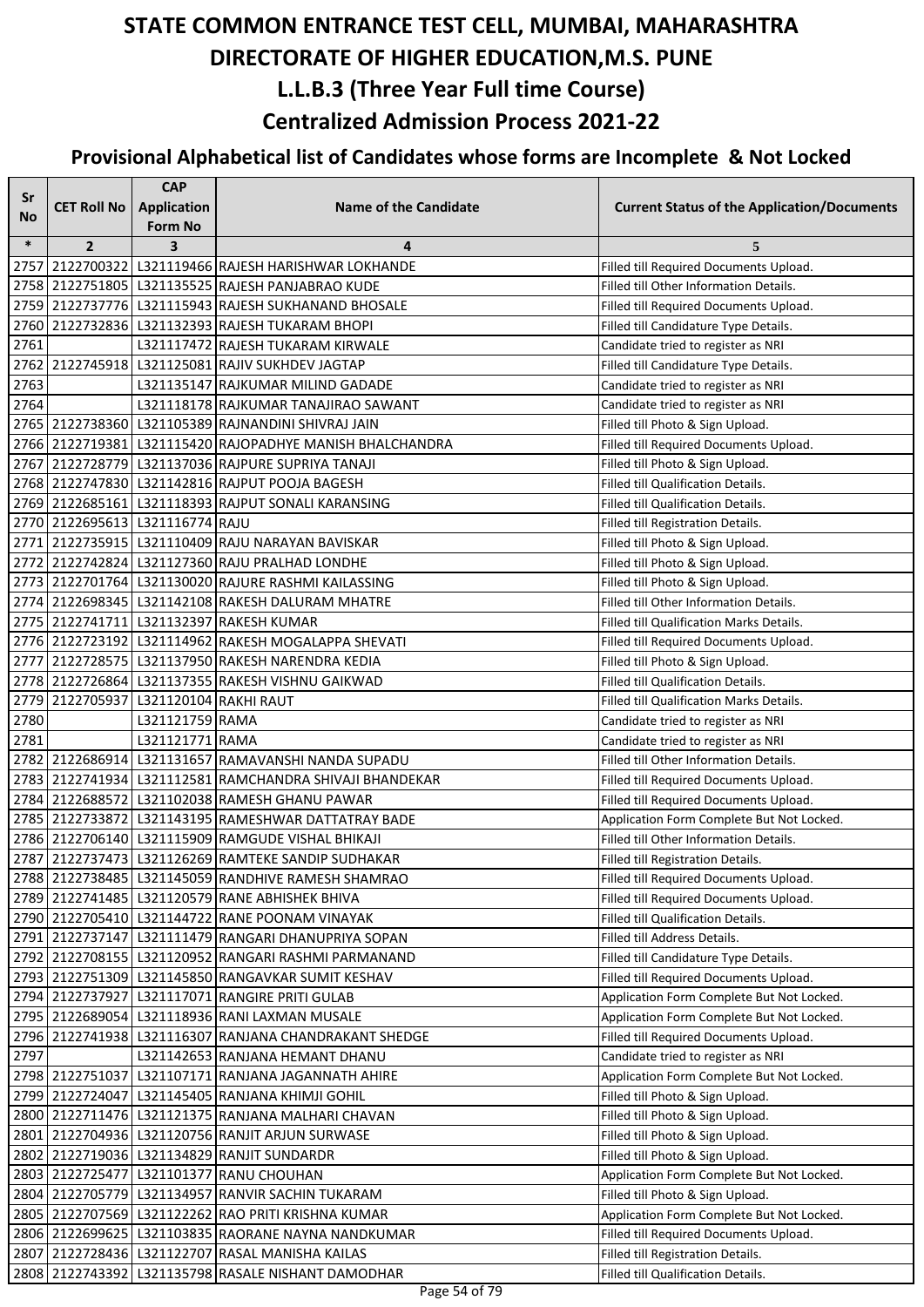| Sr<br>No | <b>CET Roll No</b>                    | <b>CAP</b><br><b>Application</b><br><b>Form No</b> | <b>Name of the Candidate</b>                                                                                | <b>Current Status of the Application/Documents</b>                                 |
|----------|---------------------------------------|----------------------------------------------------|-------------------------------------------------------------------------------------------------------------|------------------------------------------------------------------------------------|
| $\ast$   | $\overline{2}$                        | 3                                                  | 4                                                                                                           | 5                                                                                  |
| 2809     |                                       |                                                    | 2122695600 L321128247 RASHMI ABHIJEET GHULE                                                                 | Filled till Registration Details.                                                  |
|          |                                       |                                                    | 2810 2122689127 L321113735 RASHMI MISHRA PRAKASH CHANDRA                                                    | Filled till Photo & Sign Upload.                                                   |
| 2811     |                                       |                                                    | 2122722500 L321139792 RASHMI OMKAR KARDE                                                                    | Filled till Photo & Sign Upload.                                                   |
|          |                                       |                                                    | 2812 2122751961 L321135670 RASHMI SHARADRAO UPADHYE                                                         | Filled till Photo & Sign Upload.                                                   |
|          |                                       |                                                    | 2813 2122743055 L321128831 RASIKA MUKUND SURADKAR                                                           | Filled till Qualification Details.                                                 |
|          |                                       |                                                    | 2814 2122738483 L321111092 RASVE KARAN BHAGWAN                                                              | Filled till Candidature Type Details.                                              |
|          |                                       |                                                    | 2815 2122714655 L321118421 RATAN RAJARAM DOLLE                                                              | Application Form Complete But Not Locked.                                          |
|          |                                       |                                                    | 2816 2122710800 L321117663 RATHOD AMOL KISHANRAO                                                            | Filled till Address Details.                                                       |
|          |                                       |                                                    | 2817   2122710582   L321122231   RATHOD ARJUN NARAYAN                                                       | Filled till Photo & Sign Upload.                                                   |
|          |                                       |                                                    | 2818 2122691469 L321134843 RATHOD DIKSHA VASUDEO                                                            | Filled till Candidature Type Details.                                              |
|          |                                       |                                                    | 2819 2122707984 L321105066 RATHOD GOVINDA LAXMAN                                                            | Filled till Registration Details.                                                  |
|          |                                       |                                                    | 2820 2122705237 L321139574 RATHOD HEENA NARENDRA                                                            | Filled till Address Details.                                                       |
|          |                                       |                                                    | 2821 2122717230 L321107979 RATHOD KUNDAN BALU                                                               | Filled till Other Information Details.                                             |
|          |                                       |                                                    | 2822 2122701566 L321140792 RATHOD MOHAN RAMDAS                                                              | Filled till Qualification Details.                                                 |
|          |                                       |                                                    | 2823 2122718926 L321108747 RATHOD PRIYANKA UDDHAV                                                           | Filled till Photo & Sign Upload.                                                   |
|          |                                       |                                                    | 2824 2122686152 L321114251 RATHOD SAMADHAN NIMBA                                                            | Filled till Qualification Details.                                                 |
|          |                                       |                                                    | 2825   2122727604   L321133564   RATHOD SANJAY DHONDIBA                                                     | <b>Filled till Qualification Details.</b>                                          |
|          |                                       |                                                    | 2826 2122708629 L321137769 RATHOD YOGESHWARI GANPAT                                                         | Filled till Other Information Details.                                             |
|          |                                       |                                                    | 2827 2122736966 L321127914 RATHOR RAJESH SHIVNARAYAN                                                        | Filled till Registration Details.                                                  |
|          |                                       |                                                    | 2828 2122745038 L321146103 RATIKA PRAMOD PATIL                                                              | Filled till Registration Details.                                                  |
|          |                                       |                                                    | 2829 2122747637 L321140009 RATNAPARKHE POOJA DAMODAR                                                        | Filled till Qualification Details.                                                 |
|          |                                       |                                                    | 2830 2122727400 L321109169 RAUNAQ BALI                                                                      | Filled till Qualification Marks Details.                                           |
|          |                                       |                                                    | 2831 2122728092 L321135360 RAUSHAN KUMAR                                                                    | <b>Filled till Qualification Details.</b>                                          |
| 2832     |                                       |                                                    | 2122751837 L321131068 RAUT ABHISHEK HANUMANT                                                                | Filled till Required Documents Upload.                                             |
|          |                                       |                                                    | 2833 2122694955 L321133275 RAUT ATUL BALSHIRAM                                                              | Filled till Candidature Type Details.                                              |
|          |                                       |                                                    | 2834 2122734854 L321107559 RAUT HRUSHIKESH GOVINDA                                                          | Filled till Candidature Type Details.                                              |
| 2835     |                                       |                                                    | 2122699846 L321145047 RAUT PANKAJ ASHOKRAO                                                                  | Filled till Photo & Sign Upload.                                                   |
| 2836     |                                       |                                                    | L321114065 RAUT PRUTHVIRAJ BABARAO                                                                          | Candidate tried to register as NRI                                                 |
|          |                                       |                                                    | 2837 2122737133   L321132747 RAUT SAKSHI SANTKUMAR                                                          | Filled till Photo & Sign Upload.                                                   |
|          |                                       |                                                    | 2838 2122704166 L321145357 RAUT SANTOSH BABURAO                                                             | Filled till Qualification Details.                                                 |
|          |                                       |                                                    | 2839 2122725774 L321137898 RAUT SHARDA ATMARAM                                                              | Filled till Other Information Details.                                             |
|          |                                       |                                                    | 2840 2122745106 L321134972 RAUT SUMIT SAKHARAM                                                              | Filled till Required Documents Upload.                                             |
|          |                                       |                                                    | 2841 2122704163   L321103831 RAUT YOGESH DHONDIRAM                                                          | Filled till Photo & Sign Upload.                                                   |
|          |                                       |                                                    | 2842 2122701731 L321107253 RAUTRAY SANDIP BABAN                                                             | Filled till Other Information Details.                                             |
|          |                                       |                                                    | 2843 2122696687 L321111642 RAVANCHAVARE ASHA SURESH                                                         | Filled till Candidature Type Details.                                              |
|          |                                       |                                                    | 2844 2122747428 L321118246 RAVI BHUSHAN PRASAD                                                              | Filled till Other Information Details.                                             |
|          | 2845 2122728151 L321130078 RAVI KUMAR |                                                    |                                                                                                             | Filled till Other Information Details.                                             |
|          |                                       |                                                    | 2846 2122713653 L321145481 RAVI PRAKASH PANDEY                                                              | Filled till Photo & Sign Upload.                                                   |
| 2847     |                                       |                                                    | L321127965 RAVI SHIVAJI DHANWATE                                                                            | Candidate tried to register as NRI                                                 |
|          |                                       |                                                    | 2848 2122700994 L321142295 RAVI VILAS TALE                                                                  | Filled till Photo & Sign Upload.                                                   |
|          |                                       |                                                    | 2849 2122725969 L321120480 RAVIKAR NAGNATH TEJERAO                                                          | Filled till Required Documents Upload.                                             |
|          |                                       |                                                    | 2850 2122750478 L321134932 RAVIKUMAR CHOUDHARY                                                              | Filled till Photo & Sign Upload.                                                   |
|          |                                       |                                                    | 2851 2122746192 L321109235 RAVINDAR LINGAYAT                                                                | Filled till Other Information Details.                                             |
|          |                                       |                                                    | 2852 2122738036 L321130148 RAVINDRA CHINTAMAN NETKE<br>2853 2122739316 L321107355 RAVINDRA BHAGWAT HAWALDAR | Filled till Qualification Details.                                                 |
|          |                                       |                                                    | 2854 2122749458   L321117110 RAVINDRA MANIK KIRTE                                                           | Application Form Complete But Not Locked.<br>Filled till Candidature Type Details. |
|          |                                       |                                                    | 2855 2122722945 L321124850 RAVINDRA SHIVRAM KAMBLE                                                          | Filled till Photo & Sign Upload.                                                   |
|          |                                       |                                                    | 2856 2122700765   L321111103   RAVINDRA SUKHDEO WAYAL                                                       | Filled till Qualification Details.                                                 |
| 2857     |                                       |                                                    | 2122694300 L321125775 RAVINDRAKUMAR RAMRAO INDURKAR                                                         | Filled till Registration Details.                                                  |
| 2858     |                                       |                                                    | L321107665 RAVIRAJ BALU THOMBRE                                                                             | Candidate tried to register as NRI                                                 |
|          |                                       |                                                    | 2859 2122734152 L321115689 RAWAT AMIT AJAY                                                                  | Application Form Complete But Not Locked.                                          |
|          |                                       |                                                    | 2860 2122705224 L321106606 RAWAT NISHA MANMOHANSINGH                                                        | Filled till Registration Details.                                                  |
|          |                                       |                                                    |                                                                                                             |                                                                                    |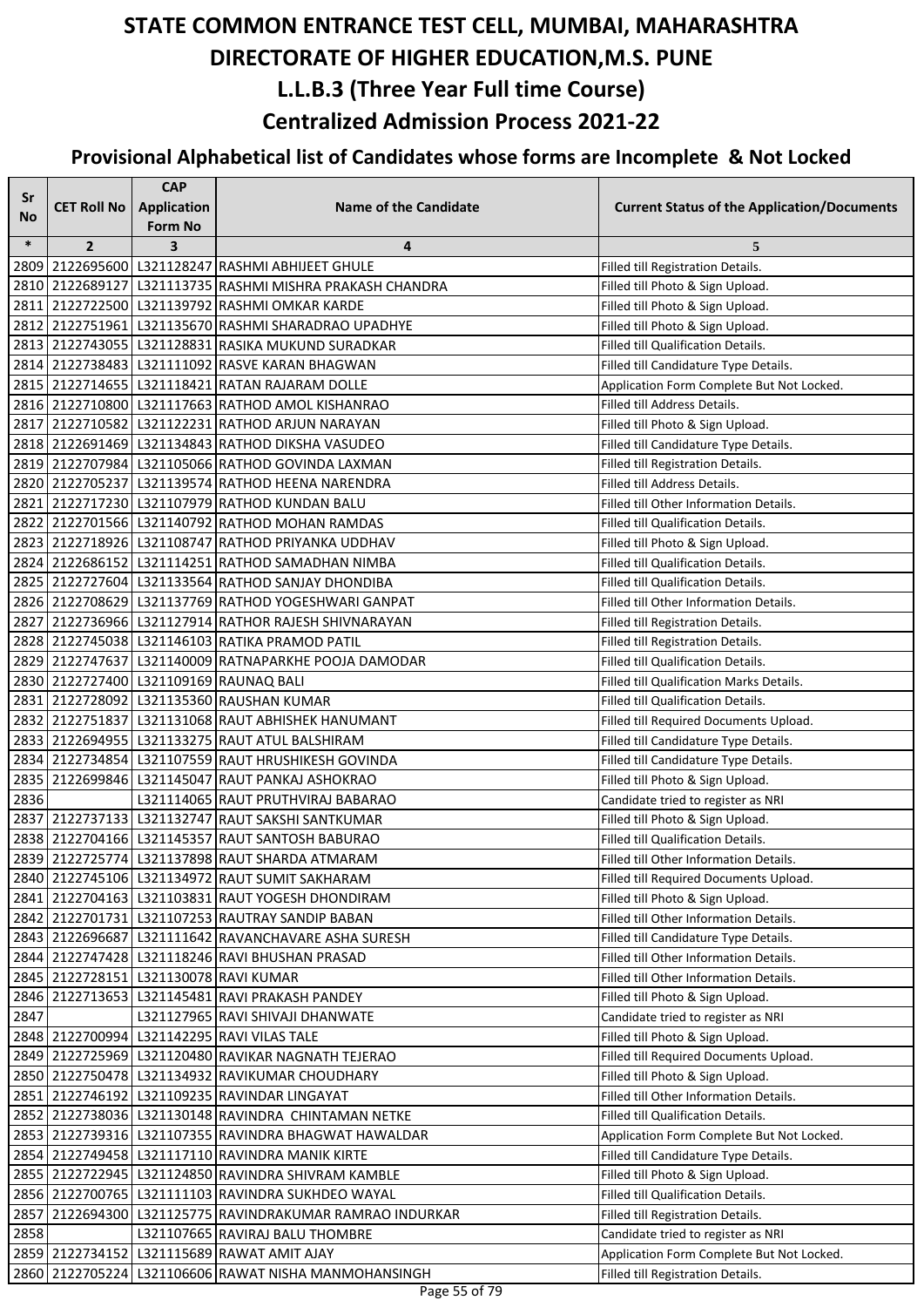| Sr     |                                        | <b>CAP</b>         |                                                           |                                                    |
|--------|----------------------------------------|--------------------|-----------------------------------------------------------|----------------------------------------------------|
| No     | <b>CET Roll No</b>                     | <b>Application</b> | <b>Name of the Candidate</b>                              | <b>Current Status of the Application/Documents</b> |
|        |                                        | <b>Form No</b>     |                                                           |                                                    |
| $\ast$ | $\overline{2}$                         | 3                  | 4                                                         | 5                                                  |
| 2861   |                                        |                    | 2122741931 L321119188 RAWAT SACHIN HIRASINGH              | Filled till Photo & Sign Upload.                   |
|        |                                        |                    | 2862 2122714482 L321142259 RAWOOL GOPAL SABA              | Filled till Photo & Sign Upload.                   |
|        |                                        |                    | 2863 2122717792 L321136558 RAYKAR SACHIN DATTATRAY        | Filled till Other Information Details.             |
|        |                                        |                    | 2864 2122686786 L321100404 RAYPURE RAHUL SURESH           | Application Form Complete But Not Locked.          |
|        |                                        |                    | 2865 2122710232 L321117073 RENITA RAPHAEL PEREIRA         | Filled till Qualification Details.                 |
| 2866   |                                        |                    | 2122690197 L321101887 RENUSHE YOGESH CHANDRAKANT          | Filled till Required Documents Upload.             |
| 2867   |                                        |                    | L321127451 RESHMA SANJAY CHAVHAN                          | Candidate tried to register as NRI                 |
|        | 2868 2122710093 L321142704 RIA RASTOGI |                    |                                                           | Filled till Qualification Marks Details.           |
|        |                                        |                    | 2869   2122744687   L321106598  RIA ROCHWANI              | Filled till Registration Details.                  |
|        |                                        |                    | 2870 2122727502 L321101575 RIDDHI PANDEY                  | Filled till Profile Details.                       |
|        |                                        |                    | 2871 2122731293 L321129973 RISHABH KUMAR                  | Filled till Photo & Sign Upload.                   |
|        |                                        |                    | 2872 2122750833 L321136504 RISHABHKUMAR PRAMODNATH TIWARI | Filled till Qualification Details.                 |
|        |                                        |                    | 2873 2122721566 L321118572 RISHAV KUMAR                   | Filled till Photo & Sign Upload.                   |
|        |                                        |                    | 2874 2122724848 L321119129 RISHI VIJAY CHHABRIA           | Filled till Registration Details.                  |
|        |                                        |                    | 2875 2122747473 L321127441 RISHIKESH RAMESH JAGTAP        | Filled till Photo & Sign Upload.                   |
|        |                                        |                    | 2876 2122738918 L321106566 RITAM DUTTA                    | Filled till Photo & Sign Upload.                   |
|        |                                        |                    | 2877   2122729285   L321105162  RITEWAD AKASH BASVANTRAO  | Application Form Complete But Not Locked.          |
|        | 2878 2122709879 L321106907 RITIK SINGH |                    |                                                           | Filled till Other Information Details.             |
|        |                                        |                    | 2879 2122733314 L321105153 RITIKA LAXMAN IYER             | Filled till Qualification Details.                 |
| 2880   |                                        |                    | L321141892 RITU APPASO JAMDADE                            | Candidate tried to register as NRI                 |
|        |                                        |                    | 2881 2122744656 L321127463 RIYA AGARWAL                   | Filled till Registration Details.                  |
|        | 2882 2122744659 L321101045 RIYA SINGH  |                    |                                                           | Filled till Other Information Details.             |
|        |                                        |                    | 2883 2122741231 L321146163 RIYAZ MOHAMMAD NISAR AHMED     | Filled till Registration Details.                  |
| 2884   |                                        |                    | 2122706036   L321110079   RIZVI SAHRISH FATIMA KAIFI      | Filled till Required Documents Upload.             |
| 2885   |                                        |                    | L321114991 RIZWAN RAFIQ SHAIKH                            | Candidate tried to register as NRI                 |
|        |                                        |                    | 2886 2122707109 L321140879 ROHAN ARUN KADAM               | Filled till Qualification Details.                 |
|        |                                        |                    | 2887 2122716221 L321143800 ROHAN RAJENDRA LOBHI           | Filled till Required Documents Upload.             |
|        |                                        |                    | 2888 2122703036 L321112172 ROHANE SAURABH BANDUJI         | Filled till Qualification Details.                 |
|        |                                        |                    | 2889 2122740685 L321105293 ROHINI BAPURAO PATHADE         | Filled till Other Information Details.             |
|        |                                        |                    | 2890 2122739847 L321133121 ROHINI GORAKHNATH RASAL        | Filled till Other Information Details.             |
|        |                                        |                    | 2891 2122751154 L321132271 ROHINI NARAYAN DESHMUKH        | Filled till Photo & Sign Upload.                   |
|        |                                        |                    | 2892 2122735298 L321109659 ROHINI SUNDER MEHER            | Filled till Candidature Type Details.              |
|        |                                        |                    | 2893 2122691510 L321109460 ROHINKAR SUNIL PADMAKARRAO     | Filled till Registration Details.                  |
|        |                                        |                    | 2894   2122741179   L321133176   ROHIT ATMARAM YADAV      | Filled till Candidature Type Details.              |
|        |                                        |                    | 2895 2122747077 L321116089 ROHIT GAUTAM BANSODE           | Application Form Complete But Not Locked.          |
|        |                                        |                    | 2896 2122712374 L321129451 ROHIT NAHESH DHUMAL            | Filled till Photo & Sign Upload.                   |
| 2897   |                                        |                    | 2122733273 L321110568 ROHIT PARASHAR                      | Filled till Qualification Marks Details.           |
| 2898   |                                        |                    | L321133535 ROHIT RAJESH VIRANI                            | Candidate tried to register as NRI                 |
| 2899   |                                        |                    | L321137423 ROHIT RAJURAO ANNEWAR                          | Candidate tried to register as NRI                 |
|        |                                        |                    | 2900 2122749071 L321135020 ROHIT SHASHIKANT BHOSALE       | Filled till Qualification Details.                 |
|        |                                        |                    | 2901 2122732781 L321108762 ROHIT SUBHASH CHANDANSHIVE     | Filled till Address Details.                       |
|        |                                        |                    | 2902   2122692503   L321127073  ROKADE RUPALI CHANDRASEN  | Filled till Required Documents Upload.             |
|        |                                        |                    | 2903 2122709670 L321143366 ROKADE SAINATH KERU            | Filled till Qualification Marks Details.           |
|        |                                        |                    | 2904 2122690558 L321112014 ROKADE SIDDHARTH RAJARAM       | Filled till Required Documents Upload.             |
|        |                                        |                    | 2905   2122745689   L321122154   ROOPALI NILKANTH HUMANE  | Filled till Registration Details.                  |
|        |                                        |                    | 2906 2122728095 L321115773 ROSHAN KUMAR                   | Filled till Photo & Sign Upload.                   |
|        |                                        |                    | 2907 2122733481 L321118524 ROSHAN LAXMAN SHELAR           | Filled till Required Documents Upload.             |
|        |                                        |                    | 2908 2122751597 L321143081 ROY MUKTADEVI AJAYKUMAR        | Filled till Required Documents Upload.             |
|        |                                        |                    | 2909 2122724980 L321123171 RUBEENABANO SHAHBUDDINAHAMAD   | Filled till Qualification Details.                 |
|        |                                        |                    | 2910   2122695221   L321123389  RUCHA GOKHALE             | Filled till Photo & Sign Upload.                   |
|        |                                        |                    | 2911 2122740418   L321128520 RUCHI NARAYAN JANA           | Filled till Registration Details.                  |
|        |                                        |                    | 2912 2122715469 L321114549 RUCHI SURENDRANATH MISHRA      | Filled till Photo & Sign Upload.                   |
|        |                                        |                    |                                                           |                                                    |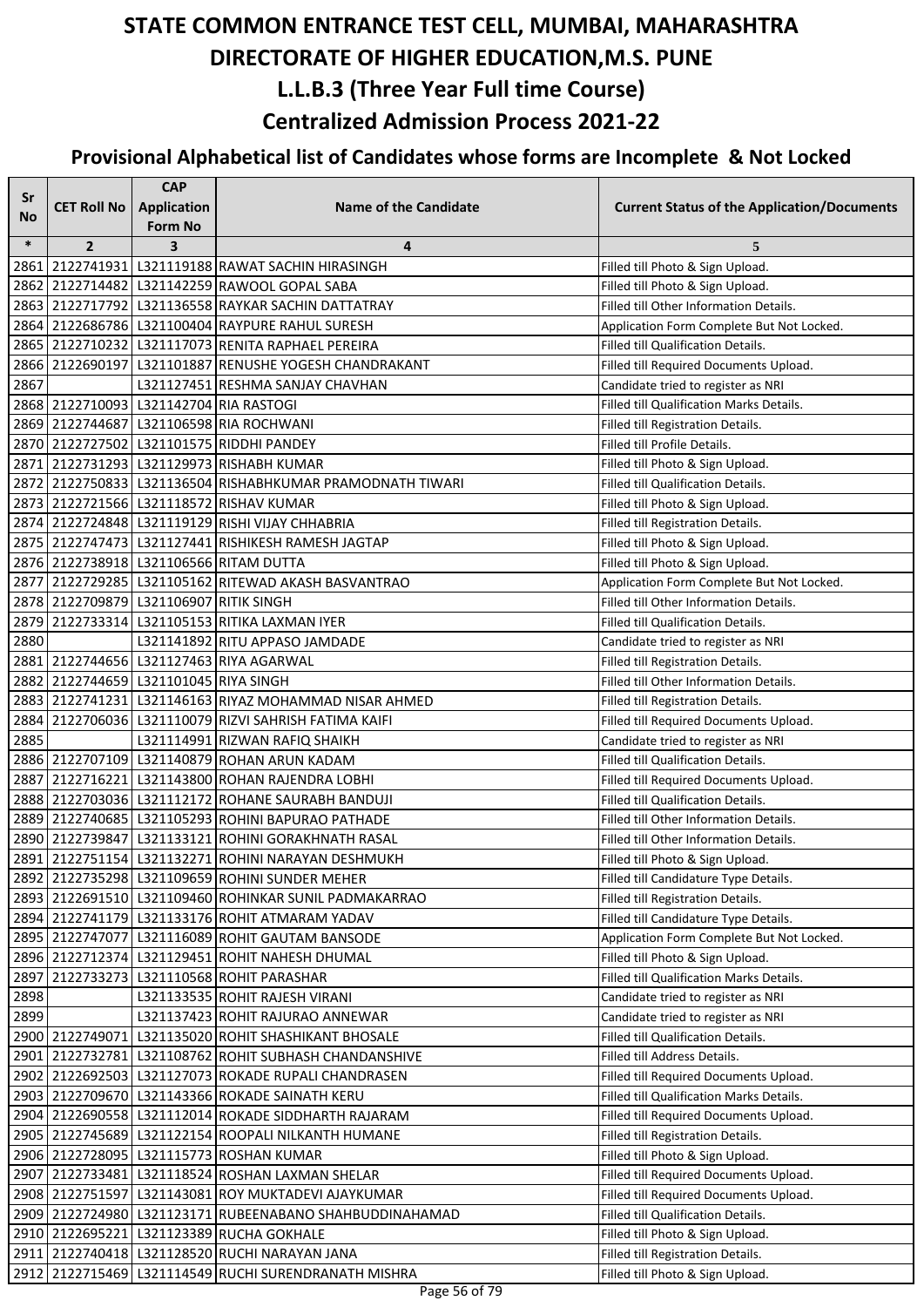| Sr     |                    | <b>CAP</b>                           |                                                          |                                                    |
|--------|--------------------|--------------------------------------|----------------------------------------------------------|----------------------------------------------------|
| No     | <b>CET Roll No</b> | <b>Application</b><br><b>Form No</b> | <b>Name of the Candidate</b>                             | <b>Current Status of the Application/Documents</b> |
| $\ast$ | $\overline{2}$     | 3                                    | 4                                                        | 5                                                  |
|        |                    |                                      | 2913 2122699678   L321106948   RUGWED RAJENDRA SHELAR    | Filled till Registration Details.                  |
|        |                    |                                      | 2914 2122701111 L321132662 RUIKAR SHIVANI VIJAYJ         | Filled till Photo & Sign Upload.                   |
|        |                    |                                      | 2915 2122718749 L321120363 RUPALI ABHIMAN PAWAR          | Filled till Candidature Type Details.              |
| 2916   |                    |                                      | L321135294 RUPALI HASIRAM PAWARA                         | Candidate tried to register as NRI                 |
|        |                    |                                      | 2917 2122707787 L321141590 RUPALI JIJI SAWANT            | Filled till Required Documents Upload.             |
|        |                    |                                      | 2918 2122728677 L321108125 RUPALI NAMDEO GUJAR           | Filled till Qualification Details.                 |
|        |                    |                                      | 2919 2122723601 L321105971 RUPALI RAMESH NAUKUDKAR       | Filled till Qualification Details.                 |
|        |                    |                                      | 2920 2122733735   L321106724 RUPALI SAHEBRAO SANAP       | Filled till Candidature Type Details.              |
|        |                    |                                      | 2921   2122713058   L321144373  RUPANAVAR AKSHAY SURESH  | Filled till Qualification Details.                 |
|        |                    |                                      | 2922 2122707103 L321108186 RUPARELIA KRISHNA RAJAN       | Filled till Other Information Details.             |
|        |                    |                                      | 2923 2122742147 L321116288 RUPAS KASHIRAM KALKATTE       | Filled till Required Documents Upload.             |
|        |                    |                                      | 2924 2122742036 L321107796 RUPESH BHARAT MORBEAKAR       | Filled till Candidature Type Details.              |
|        |                    |                                      | 2925 2122750705 L321117391 RUPESH HARICHANDRA THAKARE    | Filled till Other Information Details.             |
|        |                    |                                      | 2926 2122713582 L321115239 RUPESH NAVNATH KHILADKAR      | Filled till Candidature Type Details.              |
|        |                    |                                      | 2927 2122699034 L321100327 RUPESH SURESHCHANDRA BARSHING | Filled till Required Documents Upload.             |
|        |                    |                                      | 2928 2122733903 L321140935 RUPESH VISHWANATH PATIL       | Filled till Qualification Marks Details.           |
|        |                    |                                      | 2929   2122689129   L321114262  RUPESH VITHOBA TEKODE    | Filled till Photo & Sign Upload.                   |
|        |                    |                                      | 2930 2122687669 L321105368 RUPNAR RAMESH BHANUDAS        | Filled till Other Information Details.             |
|        |                    |                                      | 2931 2122747882 L321108422 RUSHIKESH JALINDAR KAMBLE     | Filled till Qualification Details.                 |
|        |                    |                                      | 2932 2122696973 L321118558 RUSHIKESH KHANKALE            | Filled till Profile Details.                       |
|        |                    |                                      | 2933 2122696810 L321121681 RUSHIKESH MILIND SHETH        | Filled till Other Information Details.             |
|        |                    |                                      | 2934 2122697227 L321102531 RUSHIKESH PRAKASH KHARSHIKAR  | Application Form Complete But Not Locked.          |
|        |                    |                                      | 2935 2122744274 L321126617 RUSHIKESH VASUDEO KALE        | Filled till Qualification Details.                 |
|        |                    |                                      | 2936 2122695645 L321130101 RUSHIKESH VIJAY SHINDE        | Filled till Other Information Details.             |
| 2937   |                    |                                      | 2122715099 L321119631 RUTUJA ARJUN SURE                  | Filled till Address Details.                       |
| 2938   |                    |                                      | L321130491 RUTUJA CHAVAN                                 | Candidate tried to register as NRI                 |
|        |                    |                                      | 2939 2122747735 L321146137 RUTUJA MALUSARE               | Filled till Qualification Marks Details.           |
|        |                    |                                      | 2940 2122746435 L321140848 RUTUJA SURYAKANT NALE         | Filled till Profile Details.                       |
|        |                    |                                      | 2941 2122707482 L321111914 RUTUJA VIJAY PATIL            | Filled till Photo & Sign Upload.                   |
|        |                    |                                      | 2942 2122750380 L321126842 RUTWIJ SHRIKANT SAWANT        | Filled till Photo & Sign Upload.                   |
|        |                    |                                      | 2943 2122689465   L321107977 SAAD ISHTIYAQUE KHAN        | Filled till Qualification Marks Details.           |
|        |                    |                                      | 2944 2122711088 L321106574 SAANIYAA MULAY                | Filled till Registration Details.                  |
|        |                    |                                      | 2945 2122692889 L321100876 SAAWARNI SHARMA               | Filled till Profile Details.                       |
|        |                    |                                      | 2946 2122697786 L321110395 SABA AFREEN NASIR QUAZI       | Filled till Qualification Marks Details.           |
|        |                    |                                      | 2947 2122718225 L321116970 SABA KAUSAR NISAR AHMAD       | Filled till Required Documents Upload.             |
|        |                    |                                      | 2948 2122713487 L321112598 SABALE JAYADIP PRADIP         | Application Form Complete But Not Locked.          |
|        |                    |                                      | 2949 2122734115 L321126326 SABALE VISHAL DHONDIBA        | Filled till Candidature Type Details.              |
|        |                    |                                      | 2950 2122738806 L321107715 SABIR SATTAR MAHAT            | Filled till Qualification Details.                 |
|        |                    |                                      | 2951 2122731301 L321139197 SABITA KUMARI                 | Filled till Qualification Marks Details.           |
|        |                    |                                      | 2952 2122737050 L321130843 SABLE AKASH SIDDHARTH         | Filled till Candidature Type Details.              |
|        |                    |                                      | 2953 2122744507 L321114466 SABLE SURESH KALU             | Filled till Address Details.                       |
|        |                    |                                      | 2954   2122708087   L321133170  SABRE SHIMPA N G         | Filled till Other Information Details.             |
|        |                    |                                      | 2955 2122710054 L321107493 SACH KAUR MIGLANI             | Filled till Qualification Details.                 |
|        |                    |                                      | 2956 2122686189 L321118349 SACHIN ASHOK SURYAWANSHI      | Filled till Photo & Sign Upload.                   |
|        |                    |                                      | 2957 2122702218 L321137712 SACHIN BABAN RITHE            | Filled till Qualification Details.                 |
|        |                    |                                      | 2958 2122745323 L321137519 SACHIN BABASAHEB MULE         | Filled till Qualification Details.                 |
|        |                    |                                      | 2959 2122707093 L321109211 SACHIN BABULAL YADAV          | Filled till Required Documents Upload.             |
|        |                    |                                      | 2960 2122746207 L321145568 SACHIN BALU SALKAR            | Filled till Registration Details.                  |
| 2961   |                    |                                      | 2122685951 L321108244 SACHIN BATAU TIRANKAR              | Filled till Registration Details.                  |
| 2962   |                    |                                      | L321126390 SACHIN BHIMRAO GHANGHAV                       | Candidate tried to register as NRI                 |
|        |                    |                                      | 2963 2122689428 L321108386 SACHIN BHIMRAO MANWADKAR      | Filled till Photo & Sign Upload.                   |
|        |                    |                                      | 2964 2122694959 L321108039 SACHIN DATTATRAY BICHITKAR    | Filled till Photo & Sign Upload.                   |
|        |                    |                                      |                                                          |                                                    |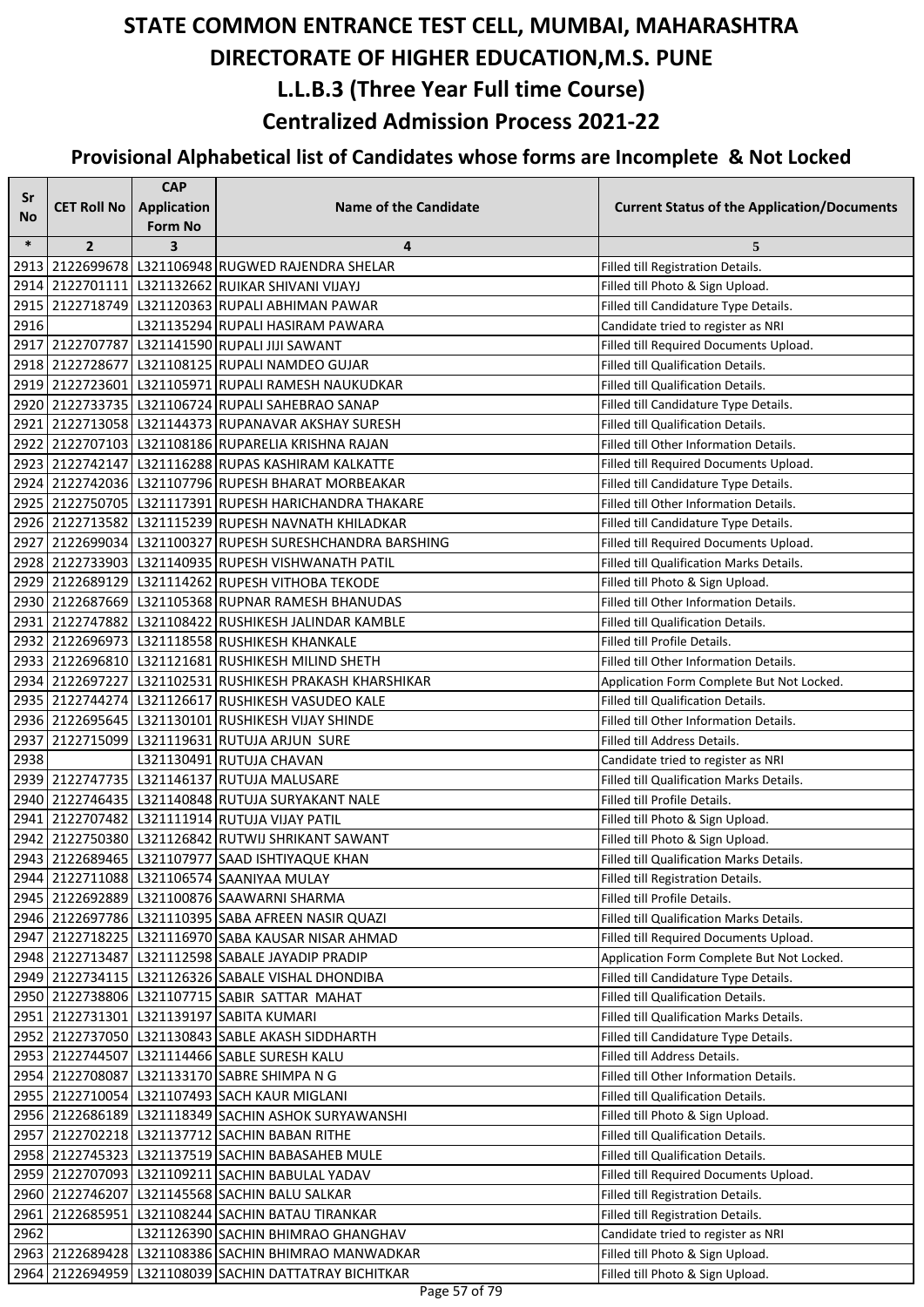| Sr     |                                  | <b>CAP</b>         |                                                              |                                                    |
|--------|----------------------------------|--------------------|--------------------------------------------------------------|----------------------------------------------------|
|        | <b>CET Roll No</b>               | <b>Application</b> | <b>Name of the Candidate</b>                                 | <b>Current Status of the Application/Documents</b> |
| No     |                                  | <b>Form No</b>     |                                                              |                                                    |
| $\ast$ | $\overline{2}$                   | 3                  | 4                                                            | 5                                                  |
| 2965   |                                  |                    | L321114307 SACHIN DATTATRYA SAKHARE                          | Candidate tried to register as NRI                 |
|        |                                  |                    | 2966 2122717703   L321128815   SACHIN DNYANDEV NANNAWARE     | Filled till Photo & Sign Upload.                   |
| 2967   |                                  |                    | 2122741126 L321122766 SACHIN GOPAL CHANDELIYA                | Filled till Required Documents Upload.             |
|        |                                  |                    | 2968 2122730831 L321134751 SACHIN RAJITRAM YADAV             | Filled till Qualification Details.                 |
| 2969   |                                  |                    | L321135327 SACHIN RAMESH CHAVAN                              | Candidate tried to register as NRI                 |
|        |                                  |                    | 2970 2122683988 L321123867 SACHIN SHANKAR BOBADE             | Filled till Photo & Sign Upload.                   |
|        |                                  |                    | 2971 2122728958   L321117846 SACHIN SURENDRA SHELAR          | Filled till Required Documents Upload.             |
|        |                                  |                    | 2972 2122689386 L321107223 SACHIN ULHAS SONAWANE             | Filled till Other Information Details.             |
|        |                                  |                    | 2973 2122750523 L321121212 SACHIN V DIPNAIK                  | Filled till Qualification Details.                 |
|        |                                  |                    | 2974 2122687806 L321110584 SACHIN VAIJINATH CHOPADE          | Filled till Candidature Type Details.              |
|        |                                  |                    | 2975 2122715819 L321124846 SACHIN VILAS SAWANT               | Application Form Complete But Not Locked.          |
|        |                                  |                    | 2976 2122733484 L321120331 SADAFULE SACHIN KHANDU            | Filled till Photo & Sign Upload.                   |
|        |                                  |                    | 2977 2122741329 L321119496 SADARAO GANGASAGAR POTAJI         | Filled till Required Documents Upload.             |
|        |                                  |                    | 2978 2122731530 L321135462 SADASHIV BHIMRAO KAMBLE           | Filled till Photo & Sign Upload.                   |
|        |                                  |                    | 2979 2122689284 L321133519 SADHANA SINGH                     | Filled till Photo & Sign Upload.                   |
|        |                                  |                    | 2980 2122750009 L321139742 SAGAR ARJUN SALVE                 | Filled till Qualification Details.                 |
|        |                                  |                    | 2981 2122750203 L321113218 SAGAR ASHOK JADHAV                | Filled till Qualification Details.                 |
|        |                                  |                    | 2982 2122690012 L321132526 SAGAR ASHOK MASKE                 | Filled till Photo & Sign Upload.                   |
|        |                                  |                    | 2983 2122695120 L321102443 SAGAR BABASAHEB KUTE              | Filled till Photo & Sign Upload.                   |
|        |                                  |                    | 2984 2122693290 L321117830 SAGAR BANSILAL MORE               | Filled till Registration Details.                  |
|        |                                  |                    | 2985 2122696304 L321114365 SAGAR BHALCHANDRA KACHI           | Filled till Photo & Sign Upload.                   |
|        |                                  |                    | 2986 2122705948 L321107909 SAGAR BIPINCHANDRA RUPARELIA      | Filled till Photo & Sign Upload.                   |
|        |                                  |                    | 2987 2122694277 L321109341 SAGAR KABUGADE                    | Filled till Photo & Sign Upload.                   |
|        |                                  |                    | 2988 2122746129 L321146144 SAGAR KISAN ABHANG                | Filled till Qualification Details.                 |
|        |                                  |                    | 2989 2122707913 L321129974 SAGAR KISHOR DHRUV                | Filled till Other Information Details.             |
| 2990   |                                  |                    | 2122694103   L321127589 SAGAR NIVRUTTI WAGHMARE              | Filled till Photo & Sign Upload.                   |
| 2991   |                                  |                    | L321129365 SAGAR POPAT GAJGHATE                              | Candidate tried to register as NRI                 |
|        |                                  |                    | 2992 2122687953 L321123610 SAGAR PRITISH DILIPRAO            | Filled till Candidature Type Details.              |
|        |                                  |                    | 2993 2122688473 L321107656 SAGAR RAAJ KANDU                  | Filled till Required Documents Upload.             |
|        |                                  |                    | 2994 2122695963 L321118940 SAGAR RAYCHAND BHALERAO           | Filled till Address Details.                       |
| 2995   |                                  |                    | L321133611 SAGAR SHRIKRUSHNA TAYADE                          | Candidate tried to register as NRI                 |
| 2996   |                                  |                    | L321141898 SAGAR SUBHASH KUTE                                | Candidate tried to register as NRI                 |
| 2997   |                                  |                    | 2122732859 L321126827 SAGAR VIJAY GANGURDE                   | Filled till Required Documents Upload.             |
| 2998   |                                  |                    | L321110787 SAGAR VIJAY MAL7                                  | Candidate tried to register as NRI                 |
|        |                                  |                    | 2999 2122699534 L321107579 SAGAR VITTHAL KHEDEKAR            | Filled till Candidature Type Details.              |
|        | 3000 2122722977                  |                    | L321146159 SAGARE NITA BALU                                  | Filled till Other Information Details.             |
|        |                                  |                    | 3001 2122726583 L321145628 SAHANE PRITI DILIP                | Filled till Registration Details.                  |
|        |                                  |                    | 3002 2122726695 L321109400 SAHANE ROHIT DILIP                | Filled till Photo & Sign Upload.                   |
|        |                                  |                    | 3003 2122723762 L321145803 SAHANI KIRAN PRADIPKUMAR          | Filled till Required Documents Upload.             |
|        | 3004 2122706967 L321123232 SAHIL |                    |                                                              | Filled till Qualification Details.                 |
|        |                                  |                    | 3005 2122721555 L321102887 SAHIL BAHETI                      | Filled till Photo & Sign Upload.                   |
|        |                                  |                    | 3006 2122722301 L321100786 SAHIL MAHENDRAKUMAR PARMAR        | Filled till Photo & Sign Upload.                   |
| 3007   |                                  |                    | 2122686438   L321106719   SAHIL WAGHMARE                     | Filled till Profile Details.                       |
| 3008   |                                  |                    | L321116442 SAI PRAKASH SANAS                                 | Candidate tried to register as NRI                 |
|        |                                  |                    | 3009 2122741700 L321117119 SAI ULVEKAR                       | Filled till Registration Details.                  |
|        |                                  |                    | 3010 2122725002 L321141648 SAIFEE MOMINA ANWAR AHMED         | Filled till Qualification Marks Details.           |
| 3011   |                                  |                    | L321129385 SAINATH BAPU GAWADE                               | Candidate tried to register as NRI                 |
|        |                                  |                    | 3012 2122725875   L321131383 SAIYAD SIKANDAR SAIYAD MURTUJA  | Filled till Other Information Details.             |
|        |                                  |                    | 3013 2122751000 L321124966 SAIYED MANSOOR YAQUBALLI          | Application Form Complete But Not Locked.          |
|        |                                  |                    | 3014 2122686748 L321136777 SAJJAD NABAB KHATIK               | Filled till Required Documents Upload.             |
|        |                                  |                    | 3015 2122708406 L321130745 SAKETKUMAR PRASHANTRAO BORGAONKAR | Filled till Photo & Sign Upload.                   |
|        |                                  |                    | 3016 2122747809 L321127668 SAKHARE PRASAD CHANDRASEN         | Filled till Candidature Type Details.              |
|        |                                  |                    |                                                              |                                                    |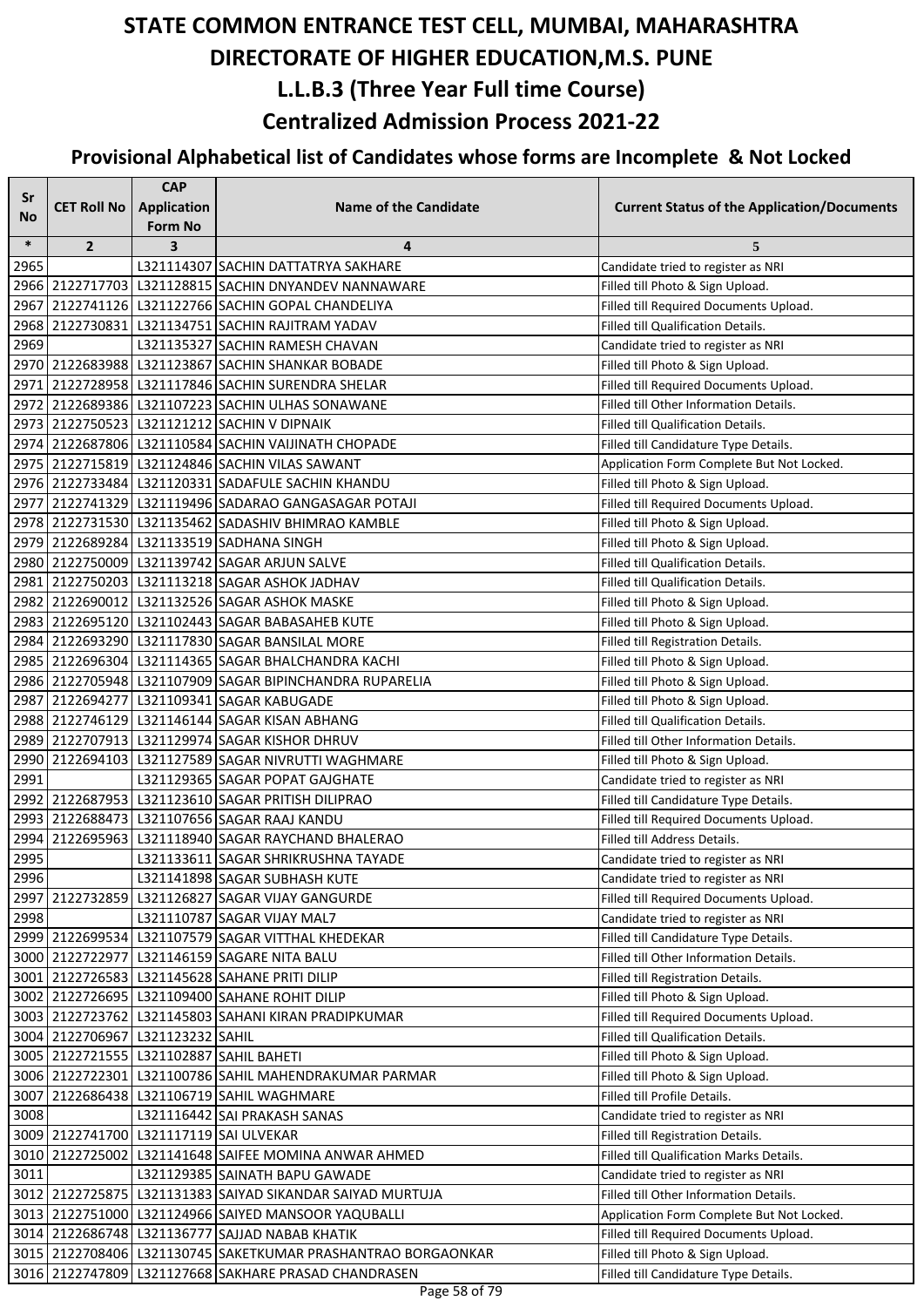| Sr     |                                      | <b>CAP</b>         |                                                                                                                 |                                                                         |
|--------|--------------------------------------|--------------------|-----------------------------------------------------------------------------------------------------------------|-------------------------------------------------------------------------|
| No     | <b>CET Roll No</b>                   | <b>Application</b> | <b>Name of the Candidate</b>                                                                                    | <b>Current Status of the Application/Documents</b>                      |
|        |                                      | <b>Form No</b>     |                                                                                                                 |                                                                         |
| $\ast$ | $\overline{2}$                       | 3                  | 4                                                                                                               | 5                                                                       |
|        |                                      |                    | 3017 2122722024 L321129703 SAKHRE SHANTA SADASHIV                                                               | Filled till Other Information Details.                                  |
|        |                                      |                    | 3018 2122724870 L321131573 SAKPAL APEKSHA ANANT<br>3019 2122699905 L321108397 SAKPAL UMESH PANDURANG            | Filled till Qualification Details.                                      |
|        |                                      |                    |                                                                                                                 | Filled till Required Documents Upload.                                  |
|        |                                      |                    | 3020 2122730013 L321104501 SAKUNDE TUSHAR RAJKUMAR                                                              | Filled till Photo & Sign Upload.                                        |
|        |                                      |                    | 3021 2122746222 L321114970 SALI MAYUR PRAKASH                                                                   | Filled till Qualification Details.                                      |
|        |                                      |                    | 3022 2122688718 L321138963 SALMAN MANZOOR HASAN<br>3023 2122723229 L321145430 SALMANI MOHD ZEESHAN SALEEM AHMED | Filled till Photo & Sign Upload.                                        |
|        |                                      |                    | 3024 2122705139 L321142822 SALOMY DINESH SHAH                                                                   | Filled till Registration Details.<br>Filled till Qualification Details. |
|        |                                      |                    | 3025 2122750251 L321145879 SALUNKE LAXMI VASANT                                                                 | Filled till Photo & Sign Upload.                                        |
|        |                                      |                    | 3026 2122729670 L321120818 SALUNKE PRAVIN KALURAM                                                               | Filled till Photo & Sign Upload.                                        |
|        |                                      |                    | 3027 2122740018 L321107250 SALUNKHE ISHA ANIL                                                                   | Filled till Other Information Details.                                  |
|        |                                      |                    | 3028 2122703852 L321111078 SALUNKHE LAXMAN HIRAMAN                                                              | Filled till Qualification Details.                                      |
|        |                                      |                    | 3029 2122714014 L321104666 SALUNKHE MAYURI MOHAN                                                                | Filled till Registration Details.                                       |
|        |                                      |                    | 3030 2122728546   L321137552 SALUNKHE SHITAL VASUDEV                                                            | Filled till Qualification Details.                                      |
|        |                                      |                    | 3031 2122730356 L321139650 SALVE BALAJI ANKUSH                                                                  | Filled till Candidature Type Details.                                   |
|        |                                      |                    | 3032 2122712809 L321114280 SALVE NIKHIL RAJENDRA                                                                | Filled till Photo & Sign Upload.                                        |
|        |                                      |                    | 3033 2122738399 L321146036 SALVE PRASHANT PANJABRAO                                                             | Filled till Registration Details.                                       |
| 3034   |                                      |                    | L321117620 SALVE ROHIT VASANT                                                                                   | Candidate tried to register as NRI                                      |
|        |                                      |                    | 3035 2122705472 L321137764 SALVE SHRADDHA ARUN                                                                  | Filled till Qualification Details.                                      |
|        |                                      |                    | 3036 2122692712 L321118039 SALVE SUYOG ASHOK                                                                    | Filled till Required Documents Upload.                                  |
|        |                                      |                    | 3037 2122713490 L321126313 SALVI SWAPNIL BAJRANG                                                                | Application Form Complete But Not Locked.                               |
|        |                                      |                    | 3038 2122694501 L321139160 SAMATA VILAS KIROTE                                                                  | Filled till Photo & Sign Upload.                                        |
|        |                                      |                    | 3039 2122740225 L321132568 SAMEER JAGANNATH MUDRAS                                                              | Filled till Photo & Sign Upload.                                        |
| 3040   |                                      |                    | L321134524 SAMEER RAMESH LANJEWAR                                                                               | Candidate tried to register as NRI                                      |
| 3041   |                                      |                    | 2122745913 L321121624 SAMEER SAHADEV SONAWALE                                                                   | Filled till Other Information Details.                                  |
| 3042   |                                      |                    | L321144131 SAMIKSHA DINKAR DASGAONKAR                                                                           | Candidate tried to register as NRI                                      |
| 3043   |                                      |                    | L321143006 SAMIKSHA DINKAR DASGAONKAR                                                                           | Candidate tried to register as NRI                                      |
|        |                                      |                    | 3044 2122733578 L321128208 SAMIM NOOR MOHAMMAD SAMARI                                                           | Filled till Required Documents Upload.                                  |
|        | 3045 2122728193 L321111759 SAMIR RAJ |                    |                                                                                                                 | Filled till Qualification Marks Details.                                |
|        |                                      |                    | 3046 2122689726 L321142102 SAMPADA SANTOSH KEDAR                                                                | Filled till Candidature Type Details.                                   |
|        |                                      |                    | 3047 2122729259 L321128243 SAMPALE ADITYA KISHOR                                                                | Filled till Photo & Sign Upload.                                        |
|        |                                      |                    | 3048 2122723369 L321139729 SAMRAT PRABHAKAR NARKAR                                                              | Filled till Photo & Sign Upload.                                        |
|        |                                      |                    | 3049 2122727378 L321100454 SAMRIDHI DUTTA                                                                       | Filled till Profile Details.                                            |
|        |                                      |                    | 3050 2122744292 L321116362 SANAF VISHAL SUNIL                                                                   | Filled till Registration Details.                                       |
|        |                                      |                    | 3051 2122729068 L321112359 SANAP SANDEEP KARBHARI                                                               | Filled till Photo & Sign Upload.                                        |
|        |                                      |                    | 3052 2122747091 L321124459 SANAS SONALI BAPU                                                                    | Filled till Photo & Sign Upload.                                        |
|        |                                      |                    | 3053 2122750872 L321136191 SANAS YOGESH EKNATH                                                                  | Filled till Required Documents Upload.                                  |
|        |                                      |                    | 3054 2122695034 L321110134 SANAT ABHAY BOKIL                                                                    | Filled till Qualification Details.                                      |
|        | 3055 2122692322 L321119211 SANDEEP   |                    |                                                                                                                 | Filled till Qualification Details.                                      |
|        |                                      |                    | 3056 2122689741 L321104011 SANDEEP KUMAR JAGDAMBA SINGH                                                         | Filled till Photo & Sign Upload.                                        |
|        |                                      |                    | 3057 2122694058 L321109049 SANDEEP NANAKCHAND NAGPAL                                                            | Filled till Qualification Details.                                      |
|        |                                      |                    | 3058 2122724740 L321109355 SANDEEP NARAYAN SHIRKE                                                               | Filled till Photo & Sign Upload.                                        |
|        |                                      |                    | 3059 2122710619 L321116194 SANDEEP SANJAY CHOPDE                                                                | Filled till Qualification Details.                                      |
|        |                                      |                    | 3060 2122688724 L321119072 SANDEEP SHUKLA                                                                       | Filled till Photo & Sign Upload.                                        |
|        |                                      |                    | 3061 2122741118 L321121829 SANDEEP SOPAN SHINDE                                                                 | Filled till Other Information Details.                                  |
|        |                                      |                    | 3062 2122741343 L321112599 SANDEEP TATYABA KADAM                                                                | Filled till Other Information Details.                                  |
|        |                                      |                    | 3063 2122732603 L321129422 SANDESH BAJIRAO SHINDE                                                               | Filled till Qualification Marks Details.                                |
|        |                                      |                    | 3064 2122724956 L321104233 SANDESH PANDHARINATH GAIKWAD                                                         | Application Form Complete But Not Locked.                               |
|        |                                      |                    | 3065 2122746369 L321123690 SANDESH PANDURANG SURSE                                                              | Filled till Other Information Details.                                  |
|        |                                      |                    | 3066 2122749482 L321131747 SANDESH RAHUL JAWANJAL                                                               | Filled till Registration Details.                                       |
|        | 3067 2122689337                      |                    | L321129340 SANDESH SANJAY PAWAR                                                                                 | Filled till Other Information Details.                                  |
|        |                                      |                    | 3068 2122741054 L321140974 SANDHYA ASHOK DHUTRE                                                                 | Filled till Photo & Sign Upload.                                        |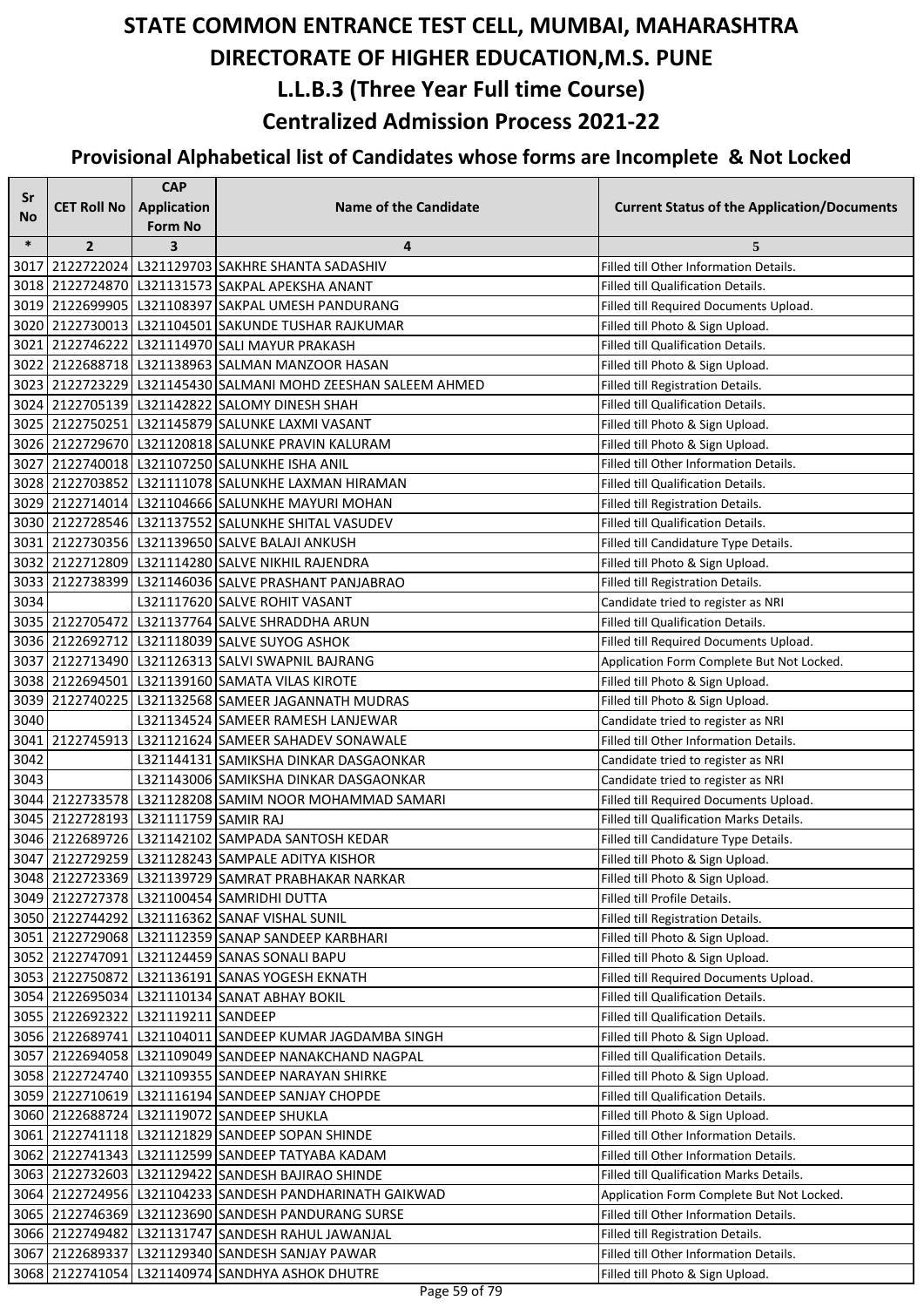| Sr           |                                       | <b>CAP</b>         |                                                                                              |                                                                                    |
|--------------|---------------------------------------|--------------------|----------------------------------------------------------------------------------------------|------------------------------------------------------------------------------------|
| No           | <b>CET Roll No</b>                    | <b>Application</b> | <b>Name of the Candidate</b>                                                                 | <b>Current Status of the Application/Documents</b>                                 |
|              |                                       | Form No            |                                                                                              |                                                                                    |
| $\ast$       | $\overline{2}$                        | 3                  | 4<br>3069 2122745316 L321141684 SANDIP BHAGWANRAO RASAL                                      | 5                                                                                  |
|              |                                       |                    | 3070 2122688716 L321120910 SANDIP CHANDRAKANT SAWANT                                         | Filled till Required Documents Upload.<br>Filled till Qualification Marks Details. |
|              |                                       |                    | 3071 2122738287 L321128937 SANDIP DHARMRAJ AHIER                                             | Filled till Candidature Type Details.                                              |
|              |                                       |                    | 3072 2122751944 L321136482 SANDIP GANGADHAR GADEKAR                                          | Filled till Qualification Details.                                                 |
|              |                                       |                    | 3073 2122701933 L321107526 SANDIP KOMALSINGH RAJPUT                                          | Filled till Photo & Sign Upload.                                                   |
|              |                                       |                    | 3074 2122748733 L321128084 SANDIP RAJU PATIL                                                 | Filled till Qualification Marks Details.                                           |
|              |                                       |                    | 3075 2122693470 L321119606 SANDIP SURESH PATIL                                               | Filled till Qualification Details.                                                 |
|              |                                       |                    | 3076 2122715396 L321102905 SANGALE RAHUL RAVIKANT                                            | Filled till Required Documents Upload.                                             |
|              |                                       |                    | 3077 2122744318 L321145508 SANGALE RUPESH BABANRAO                                           | Filled till Registration Details.                                                  |
|              |                                       |                    | 3078 2122732617 L321142470 SANGALE SURAJ MANIK                                               | Filled till Qualification Details.                                                 |
|              |                                       |                    | 3079 2122698258 L321102878 SANGALE TEJAS RAVIKANT                                            | Filled till Registration Details.                                                  |
| 3080         |                                       |                    | L321118601 SANGEETA SINGH                                                                    | Candidate tried to register as NRI                                                 |
|              |                                       |                    | 3081 2122689297 L321108102 SANGEETHA ARUL                                                    | Filled till Photo & Sign Upload.                                                   |
|              |                                       |                    | 3082 2122745653 L321142189 SANGHAMITRA GANGADHARRAO KOKATE                                   | Filled till Candidature Type Details.                                              |
| 3083         |                                       |                    | L321109578 SANGITA PRAKASH KADAM                                                             | Candidate tried to register as NRI                                                 |
|              |                                       |                    | 3084 2122715367 L321139514 SANGLE SUREKHA ANANDA                                             | Filled till Qualification Details.                                                 |
|              |                                       |                    | 3085 2122725503 L321121280 SANGLUDKAR SHRIKANT VASANT                                        | Filled till Photo & Sign Upload.                                                   |
|              |                                       |                    | 3086   2122734235   L321126912  SANGRAM ARVIND KAMBLE                                        | Filled till Required Documents Upload.                                             |
|              |                                       |                    | 3087 2122695320 L321119226 SANGRAM GANPATI WAGHMARE                                          | Application Form Complete But Not Locked.                                          |
|              |                                       |                    | 3088 2122727883 L321134136 SANIRAJ BABASAHEB MHASKE                                          | Filled till Qualification Marks Details.                                           |
|              |                                       |                    | 3089 2122721534 L321103422 SANJANA SENGAR                                                    | Filled till Photo & Sign Upload.                                                   |
|              |                                       |                    | 3090 2122751353 L321139071 SANJAY BANSI MUNTODE                                              | Filled till Qualification Details.                                                 |
|              |                                       |                    | 3091 2122694842 L321111998 SANJAY JANARDAN WANKHADE                                          | Filled till Candidature Type Details.                                              |
|              |                                       |                    | 3092 2122724587 L321114002 SANJAY KALURAM GOREGAONKAR                                        | Filled till Candidature Type Details.                                              |
|              |                                       |                    | 3093 2122722704 L321105469 SANJAY KUMAR GUPTA                                                | Filled till Qualification Details.                                                 |
|              |                                       |                    | 3094 2122715889 L321104247 SANJAY MOHAN KAMBLE                                               | Filled till Other Information Details.                                             |
|              |                                       |                    | 3095 2122724183 L321104832 SANJAY RAMCHANDRA JADHAV                                          | Filled till Required Documents Upload.                                             |
|              |                                       |                    | 3096 2122742595   L321106859 SANJAY SURESH PRADHAN                                           | Filled till Qualification Details.                                                 |
|              |                                       |                    | 3097 2122703442   L321140803 SANJIWANI ASHOK SHENDE                                          | Filled till Candidature Type Details.                                              |
|              |                                       |                    | 3098 2122707375   L321140228 SANJU PRALHAD PHULKAR                                           | Filled till Other Information Details.                                             |
|              | 3099 2122688352 L321140727 SANJU SHAH |                    |                                                                                              | Filled till Registration Details.                                                  |
| 3100         |                                       |                    | L321144409 SANJU SHAH                                                                        | Candidate tried to register as NRI                                                 |
|              |                                       |                    | 3101 2122703444 L321113456 SANKALP MANOJ FULZELE                                             | Filled till Required Documents Upload.                                             |
|              |                                       |                    | 3102 2122695476 L321109605 SANKET DILIP SHIRKE                                               | Application Form Complete But Not Locked.                                          |
| 3103         |                                       |                    | L321139178 SANKET PATIL                                                                      | Candidate tried to register as NRI                                                 |
| 3104         |                                       |                    | L321143500 SANKET SUBHASH BORKAR                                                             | Candidate tried to register as NRI                                                 |
|              |                                       |                    | 3105 2122740851 L321146157 SANKET SUBHASH BORKAR                                             | Filled till Qualification Details.                                                 |
|              |                                       |                    | 3106 2122706961 L321107752 SANKET SUDHAKAR TANDEL                                            | Filled till Other Information Details.                                             |
|              |                                       |                    | 3107 2122713473 L321124744 SANKET SURESH SATAM                                               | Filled till Required Documents Upload.                                             |
|              |                                       |                    | 3108 2122752074 L321108488 SANKET SURESH THAKARE                                             | Filled till Candidature Type Details.                                              |
|              |                                       |                    | 3109 2122730505 L321110445 SANTOSH BHANUDAS KAPADNE                                          | Application Form Complete But Not Locked.                                          |
|              |                                       |                    | 3110 2122700156   L321139300 SANTOSH DATTA GOTE                                              | Filled till Qualification Marks Details.                                           |
|              |                                       |                    | 3111 2122743094 L321123597 SANTOSH KACHRU ADHAV                                              | Filled till Photo & Sign Upload.                                                   |
|              |                                       |                    | 3112 2122742563 L321101467 SANTOSH LAXMAN RAUT                                               | Filled till Required Documents Upload.                                             |
|              |                                       |                    | 3113 2122748881 L321114757 SANTOSH RANGNATH WAGHMODE                                         | Application Form Complete But Not Locked.                                          |
|              |                                       |                    | 3114 2122722539 L321119200 SANTOSH SATYAWAN DEWOOLKAR                                        | Filled till Qualification Marks Details.                                           |
|              |                                       |                    | 3115 2122696265 L321141077 SANTOSH SOPAN DADAS                                               | Filled till Qualification Details.                                                 |
| 3116<br>3117 |                                       |                    | L321138075 SANTOSH TUKARAM WANI                                                              | Candidate tried to register as NRI                                                 |
| 3118         |                                       |                    | L321121273 SANTOSH VASANT SIDID                                                              | Candidate tried to register as NRI<br>Candidate tried to register as NRI           |
|              |                                       |                    | L321107012 SANYOGITA PRABHAKAR POWAR<br>3119 2122738214 L321105429 SAPANA KAMALAKAR SONAVANE | Application Form Complete But Not Locked.                                          |
| 3120         |                                       |                    | L321110028 SAPANA VALMIK AMBEKAR                                                             | Candidate tried to register as NRI                                                 |
|              |                                       |                    |                                                                                              |                                                                                    |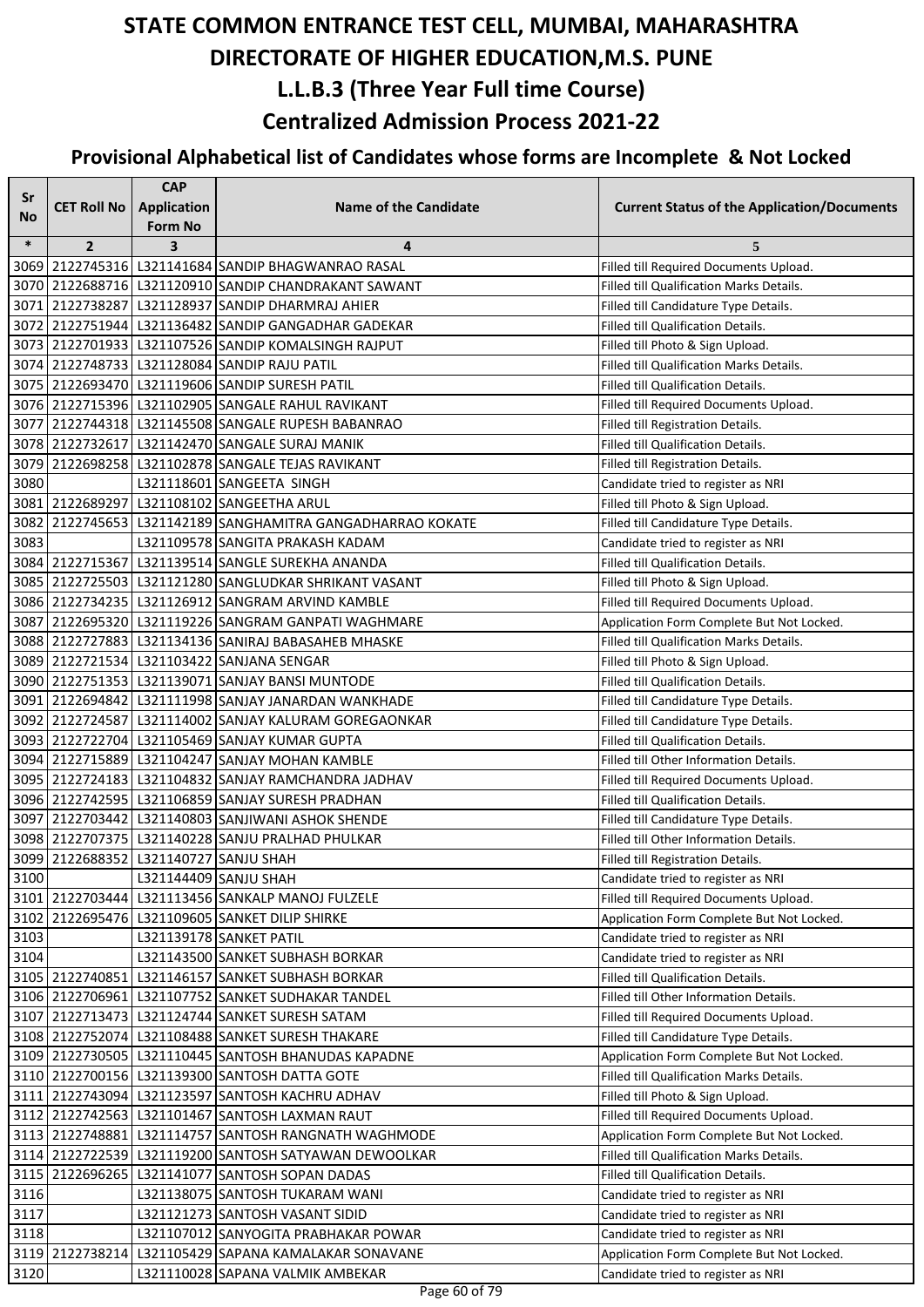| Sr     |                    | <b>CAP</b>         |                                                            |                                                    |
|--------|--------------------|--------------------|------------------------------------------------------------|----------------------------------------------------|
| No     | <b>CET Roll No</b> | Application        | <b>Name of the Candidate</b>                               | <b>Current Status of the Application/Documents</b> |
|        |                    | Form No            |                                                            |                                                    |
| $\ast$ | $\overline{2}$     | 3                  | 4                                                          | 5                                                  |
| 3121   |                    |                    | 2122751373 L321117993 SAPKAL CHANDRAKALA CHHAGAN           | Filled till Required Documents Upload.             |
|        |                    |                    | 3122 2122697363 L321124099 SAPKAL PRAJKTA BALVANT          | Filled till Candidature Type Details.              |
|        |                    |                    | 3123 2122722828 L321121296 SAPKAL SAMRAT BHIMRAO           | Filled till Photo & Sign Upload.                   |
|        |                    |                    | 3124 2122688803 L321146140 SAPKALE CHETAN MOHANDAS         | Filled till Qualification Details.                 |
|        |                    |                    | 3125 2122703895 L321111143 SAPKALE PRASHANT PANDIT         | Filled till Qualification Details.                 |
|        |                    |                    | 3126 2122733608 L321114626 SAPNA SHANTARAM JADHAV          | Application Form Complete But Not Locked.          |
| 3127   |                    |                    | L321131984 SAPNA SURESH SURYAWANSHI                        | Candidate tried to register as NRI                 |
|        |                    |                    | 3128 2122710339 L321144465 SAPTE VILAS MOHAN               | Filled till Qualification Details.                 |
|        |                    |                    | 3129 2122748826 L321105506 SARGAR PRATIK PRAKASH           | Filled till Qualification Details.                 |
|        |                    |                    | 3130 2122741366 L321121662 SARIKA RAJENDRA THORAT          | Filled till Candidature Type Details.              |
|        |                    |                    | 3131 2122751948 L321114314 SARKATE KARUNIK PARASHAR        | Filled till Photo & Sign Upload.                   |
|        |                    |                    | 3132 2122689510 L321127292 SARODE PRATIBHA GAUTAM          | Filled till Photo & Sign Upload.                   |
|        |                    |                    | 3133 2122690327 L321121323 SARODE SHRADDHA MADHUKAR        | Filled till Photo & Sign Upload.                   |
|        |                    |                    | 3134 2122723438 L321140914 SAROJA JANARDAN KAMBLE          | Filled till Qualification Details.                 |
|        |                    |                    | 3135 2122749631 L321111654 SARSAMBI SNEHAL TUKARAM         | Filled till Address Details.                       |
|        |                    |                    | 3136 2122749010 L321145450 SARSWATI BABURAO SHINDE         | Filled till Qualification Details.                 |
|        |                    |                    | 3137 2122713062 L321140133 SARTHAK VISHWAS BHOSALE         | Filled till Qualification Marks Details.           |
|        |                    |                    | 3138 2122739403 L321133408 SARVADE NITA LAXMAN             | Filled till Other Information Details.             |
|        |                    |                    | 3139 2122746712 L321124940 SARVESH DESHMUKH                | Filled till Qualification Marks Details.           |
|        |                    |                    | 3140 2122689112 L321100209 SARVIND KUMAR JAISWAR           | Filled till Required Documents Upload.             |
|        |                    |                    | 3141 2122702535 L321134528 SASANE RAJAN VISHNU             | Filled till Photo & Sign Upload.                   |
| 3142   |                    |                    | L321137984 SASE SUSHMEET RAJENDRA                          | Candidate tried to register as NRI                 |
|        |                    |                    | 3143 2122707710 L321120758 SATAM RUPAL CHANDRAKANT         | Filled till Required Documents Upload.             |
|        |                    |                    | 3144 2122740106 L321146146 SATARDEKAR GANESH KASHINATH     | Filled till Other Information Details.             |
|        |                    |                    | 3145 2122706381 L321121803 SATARDEKAR TRUPTI UTTAM         | Filled till Address Details.                       |
|        |                    |                    | 3146 2122687724 L321131632 SATHE PRAJAKTA BALAJI           | Filled till Address Details.                       |
|        |                    |                    | 3147 2122751147 L321144395 SATHE PRATIBHA RAOSAHEB         | Filled till Required Documents Upload.             |
|        |                    |                    | 3148 2122740643 L321107815 SATHE ROHINI MANOHAR            | Application Form Complete But Not Locked.          |
|        |                    |                    | 3149 2122724715 L321105281 SATISH MAURYA                   | Filled till Photo & Sign Upload.                   |
|        |                    |                    | 3150 2122719917 L321116565 SATISH SUKWANTA TALEKAR         | Filled till Candidature Type Details.              |
|        |                    |                    | 3151 2122742218 L321117049 SATISH SURYAKANT MAHADESHWAR    | Filled till Required Documents Upload.             |
| 3152   |                    |                    | L321117785 SATISH TEDYA VALVI                              | Candidate tried to register as NRI                 |
|        |                    |                    | 3153 2122708575 L321116583 SATPUTE AVIRAT GIRIDHARI        | Filled till Candidature Type Details.              |
|        |                    |                    | 3154 2122693601 L321109523 SATPUTE KAVITA KULBHUSHAN       | Filled till Required Documents Upload.             |
|        |                    |                    | 3155 2122741124 L321142766 SATPUTE VISHAL PRAKASH          | Filled till Other Information Details.             |
|        |                    |                    | 3156 2122740131 L321139635 SATYAJIT RAMCHANDRA SATAM       | Filled till Photo & Sign Upload.                   |
| 3157   |                    |                    | L321137633 SATYAM SURENDRA SHUKLA                          | Candidate tried to register as NRI                 |
|        |                    |                    | 3158 2122719949   L321146122 SATYASHIL UDDHAORAO PATIL     | Filled till Photo & Sign Upload.                   |
| 3159   |                    | L321110983 SATYAVJ |                                                            | Candidate tried to register as NRI                 |
|        |                    |                    | 3160 2122736878 L321103967 SAULAKHE RUPALI ASHOK           | Filled till Qualification Marks Details.           |
| 3161   |                    |                    | L321104646 SAUMIL TIWARI                                   | Candidate tried to register as NRI                 |
|        |                    |                    | 3162 2122722163 L321110080 SAURABH MANI TRIPATHI           | Filled till Other Information Details.             |
|        |                    |                    | 3163 2122722214 L321107916 SAURABH PATEL                   | Filled till Photo & Sign Upload.                   |
|        |                    |                    | 3164 2122735009 L321106919 SAURABH PRAMOD BOTHE            | Filled till Registration Details.                  |
|        |                    |                    | 3165 2122711618 L321139524 SAVALAJKAR SANDEEP YASHWANT     | Filled till Photo & Sign Upload.                   |
|        |                    |                    | 3166 2122731606 L321101396 SAVANE SAVITA VISHWANATH        | Application Form Complete But Not Locked.          |
|        |                    |                    | 3167 2122688347 L321103514 SAVITA DESHMUKH                 | Filled till Qualification Details.                 |
|        |                    |                    | 3168 2122699754 L321107300 SAVLA ESHA VIMAL                | Filled till Qualification Marks Details.           |
|        |                    |                    | 3169 2122687689 L321105884 SAWAI HARSHDEEP SUDHAKAR        | Filled till Qualification Marks Details.           |
| 3170   |                    |                    | L321125211 SAWALE ANKUSH RAMESH                            | Candidate tried to register as NRI                 |
|        |                    |                    | 3171   2122716855   L321143712   SAWALE PRIYANKA PRABHAKAR | Filled till Candidature Type Details.              |
|        |                    |                    | 3172 2122691926 L321142402 SAWALE SARALA NAMDEO            | Filled till Qualification Details.                 |
|        |                    |                    |                                                            |                                                    |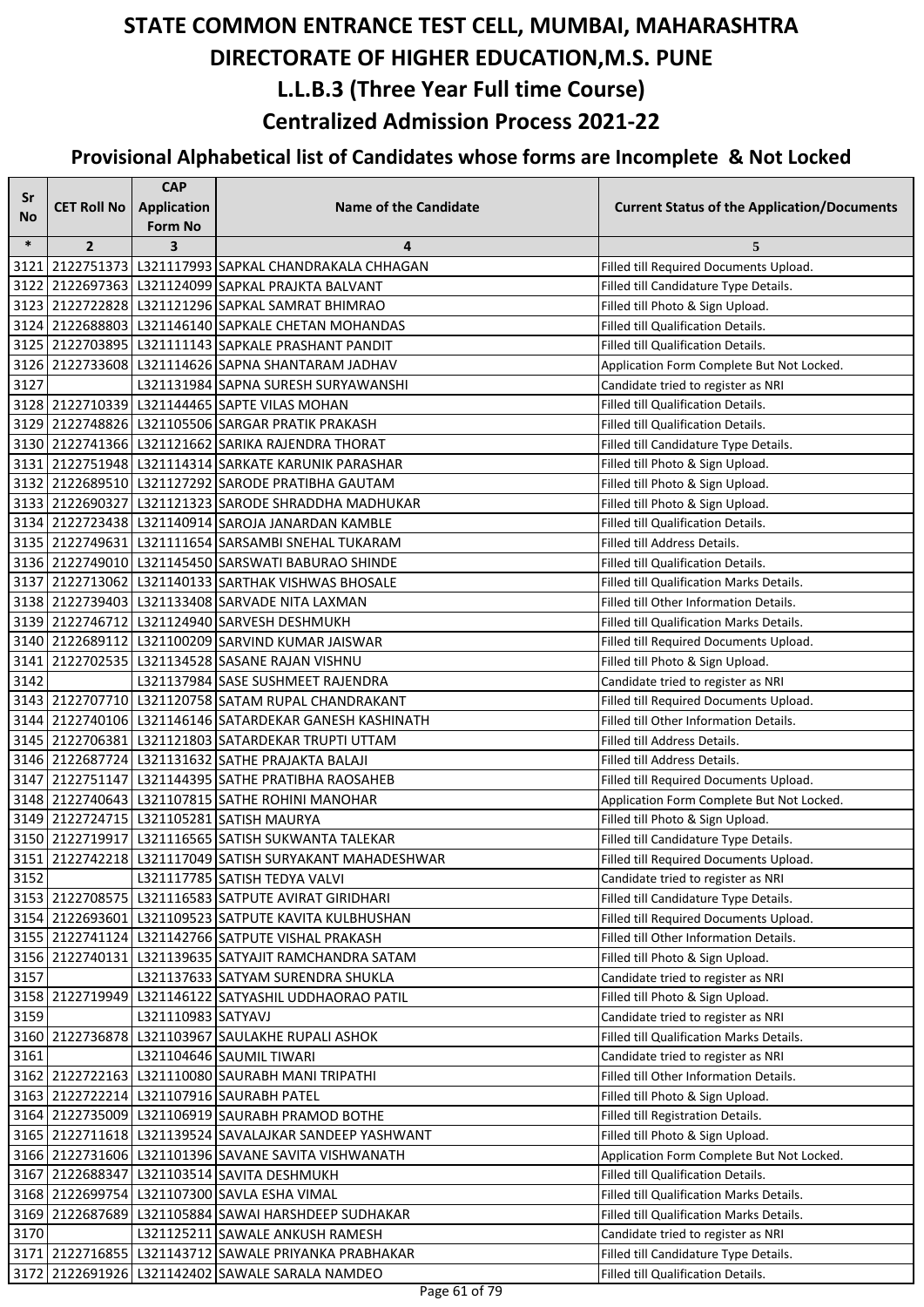| Sr     |                    | <b>CAP</b>         |                                                                |                                                    |
|--------|--------------------|--------------------|----------------------------------------------------------------|----------------------------------------------------|
| No     | <b>CET Roll No</b> | <b>Application</b> | <b>Name of the Candidate</b>                                   | <b>Current Status of the Application/Documents</b> |
| $\ast$ |                    | <b>Form No</b>     |                                                                |                                                    |
|        | $\overline{2}$     | 3                  | 4<br>3173 2122748181 L321124662 SAWALGI VAIBHAV KALLAPPA       | 5<br>Filled till Other Information Details.        |
|        |                    |                    | 3174 2122707041 L321124696 SAWANT ANIL SUDAM                   | Filled till Required Documents Upload.             |
|        |                    |                    | 3175 2122740824 L321116879 SAWANT PRAJAKTA SUNIL               | Filled till Candidature Type Details.              |
|        |                    |                    | 3176 2122699576 L321135661 SAWANT PRERANA PRASHANT             | Filled till Candidature Type Details.              |
|        |                    |                    | 3177 2122689491 L321135048 SAWANT SAGAR YASHWANT               | Filled till Required Documents Upload.             |
|        |                    |                    | 3178 2122706339 L321123310 SAWANT SANGITA SAKHARAM             | Filled till Qualification Details.                 |
|        |                    |                    | 3179 2122749146 L321132782 SAWANT SHRIPAD MOHAN                | Filled till Qualification Details.                 |
|        |                    |                    | 3180 2122716440 L321145960 SAWANT SOURABH BHARAT               | Filled till Photo & Sign Upload.                   |
|        |                    |                    | 3181 2122689344 L321141695 SAWANT SUPRIYA MAHADEV              | Filled till Registration Details.                  |
|        |                    |                    | 3182 2122705372 L321116769 SAWANT TRUPTI RAJENDRA              | Filled till Required Documents Upload.             |
|        |                    |                    | 3183 2122743578 L321143681 SAWATE GOPAL BHAURAO                | Filled till Candidature Type Details.              |
|        |                    |                    | 3184 2122741902 L321143420 SAWATKAR JUI SURESH                 | Filled till Candidature Type Details.              |
|        |                    |                    | 3185 2122693469 L321140937 SAWE MAKARAND DHANANJAY             | Filled till Address Details.                       |
|        |                    |                    | 3186 2122746804 L321127515 SAYED TASLIM ZAFAR AHMED            | Filled till Other Information Details.             |
|        |                    |                    | 3187 2122715913 L321132233 SAYLI DINESH KULKARNI               | Filled till Photo & Sign Upload.                   |
|        |                    |                    | 3188 2122691599 L321131243 SAYYAD AADIL GABBAR                 | Filled till Registration Details.                  |
|        |                    |                    | 3189 2122735045 L321105752 SAYYAD ABDUL RAJJAK RAHIMAT ALI     | Filled till Other Information Details.             |
|        |                    |                    | 3190 2122721788 L321120506 SAYYAD SADAT SATTARSAHEB            | Filled till Photo & Sign Upload.                   |
|        |                    |                    | 3191 2122709824 L321124031 SAYYAD SALIM CHANDMIYA              | Filled till Photo & Sign Upload.                   |
|        |                    |                    | 3192 2122706119 L321110373 SAYYED FAYAJ BABAMIYA               | Filled till Photo & Sign Upload.                   |
|        |                    |                    | 3193 2122747669 L321122451 SAYYED LIYAKAT ANWAR                | Filled till Address Details.                       |
|        |                    |                    | 3194 2122726680 L321131443 SAYYED NILOFAR RAMZAN               | Filled till Photo & Sign Upload.                   |
|        |                    |                    | 3195 2122744078 L321126032 SAYYED TABISH JAKIR                 | Filled till Qualification Marks Details.           |
|        |                    |                    | 3196 2122741897 L321111011 SAYYED WASIM MASTAN                 | Filled till Photo & Sign Upload.                   |
|        |                    |                    | 3197 2122740195 L321114753 SEEMA BABASAHEB WAGHMARE            | Filled till Candidature Type Details.              |
|        |                    |                    | 3198 2122695306 L321106890 SEEMA BAPU AUTI                     | Filled till Other Information Details.             |
| 3199   |                    |                    | 2122728967 L321117688 SEEMA METAJI RUPNAWAR                    | Filled till Candidature Type Details.              |
| 3200   |                    |                    | L321114815 SEEMA YUVRAJ LONDHE                                 | Candidate tried to register as NRI                 |
|        |                    |                    | 3201 2122707160 L321104634 SEJAL TEJBALI KANNAUJIYA            | Filled till Qualification Details.                 |
|        |                    |                    | 3202 2122705957 L321133466 SENDOLE MOHAMMED DANISH ABDUL KARIM | Filled till Registration Details.                  |
| 3203   |                    |                    | L321136481 SENTHILKUMAR D                                      | Candidate tried to register as NRI                 |
| 3204   |                    |                    | L321136496 SENTHILKUMAR D                                      | Candidate tried to register as NRI                 |
|        |                    |                    | 3205 2122750462 L321137238 SHABANA MOHAMMED HANIF MAHAPULE     | Filled till Required Documents Upload.             |
|        |                    |                    | 3206 2122737184 L321114180 SHAGHAF QURESHI                     | Filled till Registration Details.                  |
|        |                    |                    | 3207 2122729118 L321125565 SHAH ASHWINI CHANDRASHEKHAR         | Filled till Profile Details.                       |
|        |                    |                    | 3208 2122741433 L321124463 SHAH DEEPESH RAJENDRA               | Filled till Qualification Details.                 |
|        |                    |                    | 3209 2122741851 L321134415 SHAH DHARMIN VIMAL                  | Filled till Other Information Details.             |
|        |                    |                    | 3210 2122716309 L321106627 SHAH GAURAV PRAVINKUMAR             | Filled till Photo & Sign Upload.                   |
|        |                    |                    | 3211 2122688889 L321129731 SHAH HARSH TARAK                    | Filled till Other Information Details.             |
|        |                    |                    | 3212 2122716713   L321114346 SHAH POOJA SUDHIR                 | Application Form Complete But Not Locked.          |
|        |                    |                    | 3213 2122723782 L321134628 SHAH TANVI JITENDRA                 | Filled till Photo & Sign Upload.                   |
| 3214   |                    |                    | L321135910 SHAHALAM SHAIKH                                     | Candidate tried to register as NRI                 |
|        |                    |                    | 3215 2122701780 L321141008 SHAHANE CHINMAY RAVSAHEB            | Filled till Registration Details.                  |
| 3216   |                    |                    | L321133328 SHAHEEN PARVEEN MOHD. AYUB RAIN                     | Candidate tried to register as NRI                 |
|        |                    |                    | 3217 2122691640   L321139937   SHAHU JAYDEEPSINGH JASWANTSINGH | Filled till Qualification Marks Details.           |
|        |                    |                    | 3218 2122725052 L321119140 SHAIKH AADIL SALIM                  | Filled till Registration Details.                  |
|        |                    |                    | 3219 2122737296 L321123533 SHAIKH AASEPH SHAIKH MAHEBUB        | Filled till Required Documents Upload.             |
|        |                    |                    | 3220 2122705644 L321137452 SHAIKH ABDUL RAHEMAN ABDUL GAFAR    | Filled till Required Documents Upload.             |
|        |                    |                    | 3221 2122719409 L321115354 SHAIKH AJIM SHAIKH SHAFI            | Application Form Complete But Not Locked.          |
|        |                    |                    | 3222 2122737496 L321143969 SHAIKH ARBAZ SHAIKH BHIKAN          | Filled till Photo & Sign Upload.                   |
|        |                    |                    | 3223 2122740461 L321111150 SHAIKH ASIF AHMED                   | Filled till Required Documents Upload.             |
|        |                    |                    | 3224 2122744473 L321143382 SHAIKH ASIF IBRAHIM                 | Filled till Qualification Details.                 |
|        |                    |                    |                                                                |                                                    |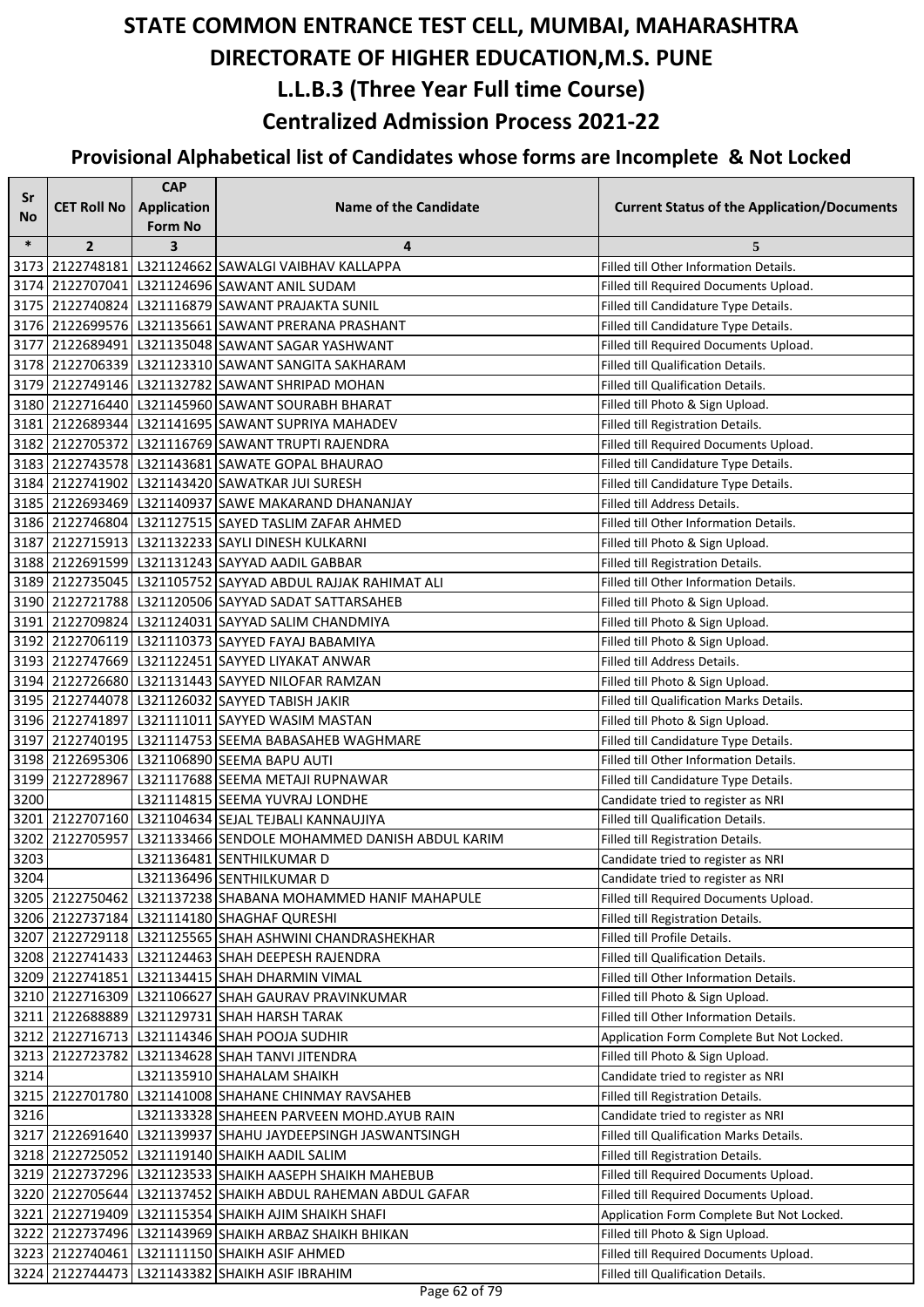| Sr     |                    | <b>CAP</b>              |                                                                       |                                                    |
|--------|--------------------|-------------------------|-----------------------------------------------------------------------|----------------------------------------------------|
| No     | <b>CET Roll No</b> | <b>Application</b>      | <b>Name of the Candidate</b>                                          | <b>Current Status of the Application/Documents</b> |
|        |                    | Form No                 |                                                                       |                                                    |
| $\ast$ | $\overline{2}$     | $\overline{\mathbf{3}}$ | 4                                                                     | 5                                                  |
|        |                    |                         | 3225 2122718843 L321134422 SHAIKH BABU NAJIR                          | Application Form Complete But Not Locked.          |
|        |                    |                         | 3226   2122750492   L321145801   SHAIKH DANISH AHMED AMIR             | Filled till Required Documents Upload.             |
|        |                    |                         | 3227 2122733846 L321140910 SHAIKH DAULATUNNISA MOHAMMED KALIM         | Filled till Qualification Details.                 |
|        |                    |                         | 3228 2122717398 L321112925 SHAIKH HEENA PERVEEN MEHMOOD               | Filled till Required Documents Upload.             |
|        |                    |                         | 3229 2122742463 L321127454 SHAIKH IMADUDDIN ZAINULABEDIN              | Application Form Complete But Not Locked.          |
|        |                    |                         | 3230 2122702887 L321121183 SHAIKH IMRAN ABDUL RAUF                    | Filled till Required Documents Upload.             |
|        |                    |                         | 3231 2122726053 L321127253 SHAIKH IMRAN SK GANI                       | Filled till Required Documents Upload.             |
|        |                    |                         | 3232 2122743385 L321125489 SHAIKH IRFAN MOHAMAD FAROOKH               | Filled till Photo & Sign Upload.                   |
|        |                    |                         | 3233 2122717957 L321123210 SHAIKH IRSHAD SHAIKH MAHEBOOB              | Filled till Candidature Type Details.              |
|        |                    |                         | 3234 2122739197 L321138552 SHAIKH JABER SHAIKH YOUSUF                 | Filled till Photo & Sign Upload.                   |
|        |                    |                         | 3235 2122688042 L321144591 SHAIKH JAHUR MUSTAFA                       | Filled till Address Details.                       |
|        |                    |                         | 3236 2122699952 L321121621 SHAIKH JAMEER USMAN                        | Filled till Candidature Type Details.              |
|        |                    |                         | 3237 2122736246 L321123605 SHAIKH MATIN MUKTAR                        | Filled till Other Information Details.             |
|        |                    |                         | 3238 2122721633 L321124147 SHAIKH MAZHAR MAHEBOOB                     | Filled till Required Documents Upload.             |
|        |                    |                         | 3239 2122750896 L321146008 SHAIKH MOHAMMAD ADNAN AQUEEL AHMAD         | Filled till Candidature Type Details.              |
|        |                    |                         | 3240 2122722534 L321101824 SHAIKH MOHAMMAD NAVLAKH                    | Filled till Other Information Details.             |
|        |                    |                         | 3241 2122741310 L321132302 SHAIKH MOHAMMED AHMED                      | Filled till Photo & Sign Upload.                   |
|        |                    |                         | 3242 2122707052 L321113158 SHAIKH MOHAMMED ARSALAN ABUL FAIZ          | Filled till Photo & Sign Upload.                   |
|        |                    |                         | 3243 2122724892 L321128293 SHAIKH MOHAMMED GHOUSE SK. HUSSAIN         | Filled till Required Documents Upload.             |
|        |                    |                         | 3244 2122734203 L321145967 SHAIKH MOHAMMED REHAN ABDUL WAHID          | Filled till Other Information Details.             |
|        |                    |                         | 3245 2122734276 L321112868 SHAIKH MOHD MUJEEB KHALIQUR REHMAN         | Filled till Other Information Details.             |
|        |                    |                         | 3246 2122750689 L321141692 SHAIKH MOHD ZAID ASHFAQUE                  | Filled till Other Information Details.             |
|        |                    |                         | 3247 2122739702 L321124531 SHAIKH MOHSIN ABDULLA ABDUL                | Filled till Required Documents Upload.             |
|        |                    |                         | 3248 2122693556 L321130799 SHAIKH MUNNA SALIM                         | Filled till Qualification Details.                 |
|        |                    |                         | 3249 2122712596 L321134154 SHAIKH MUSHTAQ KHALIL                      | Filled till Qualification Marks Details.           |
|        |                    |                         | 3250 2122725850 L321111021 SHAIKH MUSTAFAIZ AHMAD ALTAF AHMAD         | Filled till Required Documents Upload.             |
|        |                    |                         | 3251 2122724760 L321141393 SHAIKH NAZIRA NISAR                        | Filled till Registration Details.                  |
|        |                    |                         | 3252 2122706135 L321123187 SHAIKH NOORJAHAN MOHD SALIM                | Filled till Required Documents Upload.             |
|        |                    |                         | 3253 2122735228 L321123824 SHAIKH RASHID CHAND                        | Filled till Required Documents Upload.             |
|        |                    |                         | 3254 2122748124 L321139607 SHAIKH REHANA BEGUM MEHMOOD AHMED          | Filled till Registration Details.                  |
|        |                    |                         | 3255 2122738525 L321114171 SHAIKH RIZWAN ABUL HASAN                   | Filled till Other Information Details.             |
|        |                    |                         | 3256 2122724817 L321137836 SHAIKH RUSTUM NABAB                        | Filled till Other Information Details.             |
|        |                    |                         | 3257 2122739426 L321144821 SHAIKH SAMIR GAPHUR                        | Filled till Registration Details.                  |
|        |                    |                         | 3258 2122701710 L321132331 SHAIKH SAMIR SHAIKH SHARIF                 | Filled till Address Details.                       |
|        |                    |                         | 3259 2122729011 L321140084 SHAIKH SANA RAHIM                          | Filled till Photo & Sign Upload.                   |
|        |                    |                         | 3260 2122740736 L321110062 SHAIKH SAQLAIN MOHAMED WASEEM              | Filled till Qualification Details.                 |
|        |                    |                         | 3261 2122743585 L321131779 SHAIKH SEEMA FIRDOUS ISAKH                 | Filled till Photo & Sign Upload.                   |
|        |                    |                         | 3262 2122698891 L321117400 SHAIKH SHABNAM IQBAL                       | Filled till Required Documents Upload.             |
|        |                    |                         | 3263 2122696518 L321116326 SHAIKH SHADAB SHAFEE KHURSHED BANU         | Filled till Other Information Details.             |
|        |                    |                         | 3264 2122706278 L321122263 SHAIKH SHAIMA SOHRAB ALI                   | Filled till Required Documents Upload.             |
|        |                    |                         | 3265 2122688692 L321109118 SHAIKH SHAKIL SK BHIKAN ??? ???? ???? ???? | Filled till Qualification Details.                 |
|        |                    |                         | 3266 2122708712 L321125579 SHAIKH SHOAIB SHAIKH MAHEMOOD              | Filled till Photo & Sign Upload.                   |
|        |                    |                         | 3267 2122726101 L321105499 SHAIKH SIDDHIK SHAIKH HAMID                | Filled till Required Documents Upload.             |
|        |                    |                         | 3268 2122701236 L321107504 SHAIKH SOHAIL RASHID                       | Filled till Registration Details.                  |
|        |                    |                         | 3269 2122691749 L321145310 SHAIKH SUMAIYA SHADULLA                    | Filled till Qualification Details.                 |
|        |                    |                         | 3270 2122726413 L321140377 SHAIKH TAHEJIEEB SHAIKH ABDUL GAFFAR       | Filled till Registration Details.                  |
|        |                    |                         | 3271 2122705680 L321109420 SHAIKH TASNEEM ABDUL RAUF                  | Filled till Qualification Details.                 |
|        |                    |                         | 3272 2122736274 L321108126 SHAIKH TOUSIF SALIM                        | Filled till Photo & Sign Upload.                   |
|        |                    |                         | 3273 2122687728 L321110599 SHAIKH UBEDHUSSAIN AMJAT                   | Filled till Photo & Sign Upload.                   |
|        |                    |                         | 3274 2122724099 L321123918 SHAIKH VAHID USMAN                         | Filled till Registration Details.                  |
|        |                    |                         | 3275 2122684597 L321122249 SHAIKH WASEEM RAJA SHAIKH MAQSOOD          | Filled till Photo & Sign Upload.                   |
|        |                    |                         | 3276 2122746492 L321122504 SHAILESH GULABHANDRA JAISWAL               | Filled till Qualification Details.                 |
|        |                    |                         |                                                                       |                                                    |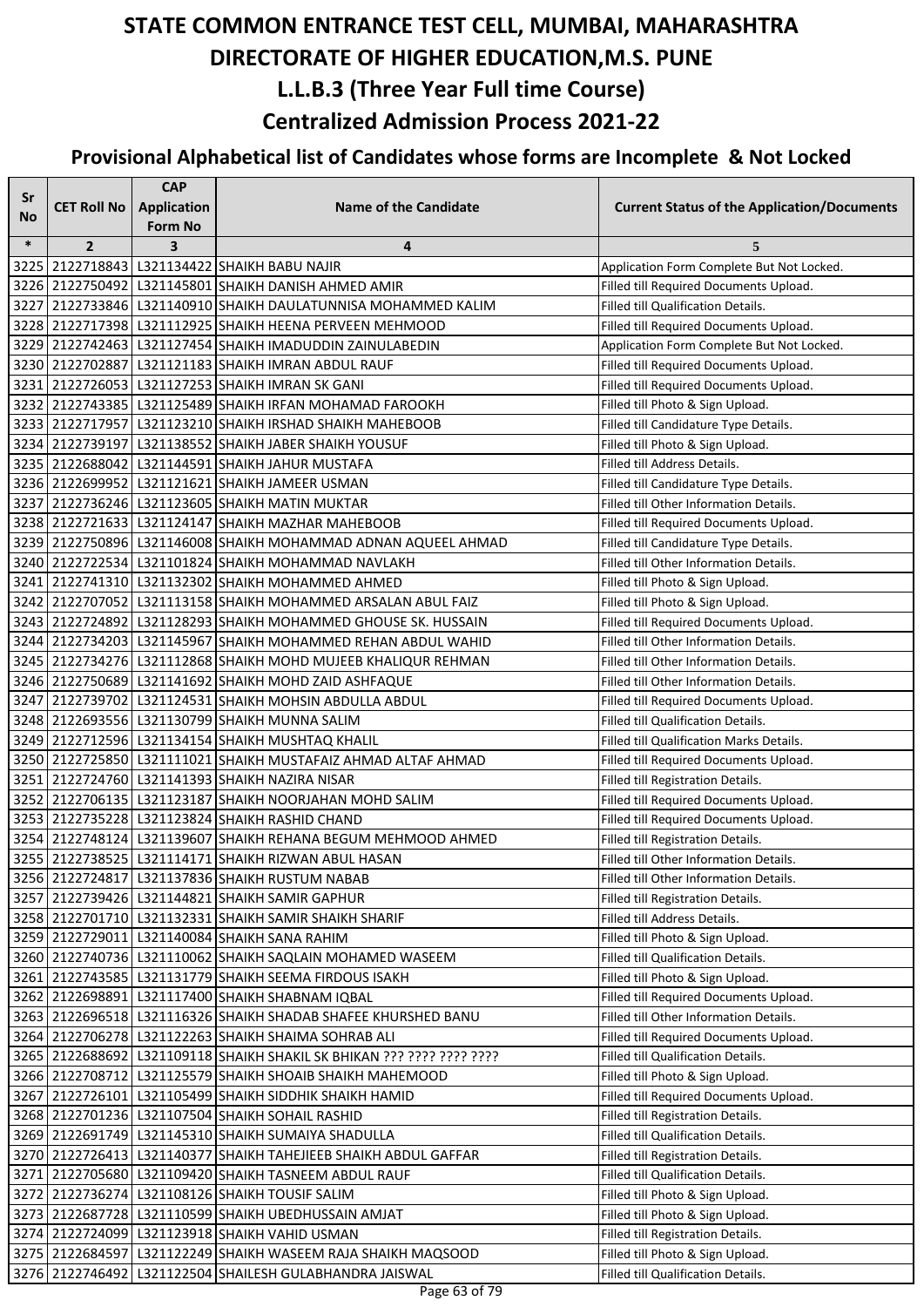| Sr     |                    | <b>CAP</b>                           |                                                                 |                                                    |
|--------|--------------------|--------------------------------------|-----------------------------------------------------------------|----------------------------------------------------|
| No     | <b>CET Roll No</b> | <b>Application</b><br><b>Form No</b> | <b>Name of the Candidate</b>                                    | <b>Current Status of the Application/Documents</b> |
| $\ast$ | $\overline{2}$     | 3                                    | 4                                                               | 5                                                  |
| 3277   |                    |                                      | 2122692711 L321120210 SHAILESH RAOSAHEB ANDHALE                 | Filled till Photo & Sign Upload.                   |
|        |                    |                                      | 3278 2122698206 L321113672 SHAILESH SHUKLA                      | Filled till Photo & Sign Upload.                   |
|        |                    |                                      | 3279 2122706044 L321137585 SHAINAZ BANO SHAIKH                  | Application Form Complete But Not Locked.          |
|        |                    |                                      | 3280 2122721040 L321146134 SHALIKRAM PATIL                      | Filled till Other Information Details.             |
| 3281   |                    |                                      | 2122684231 L321118957 SHALINI DIGAMBARRAO LAKADE                | Filled till Qualification Marks Details.           |
| 3282   |                    |                                      | 2122703481 L321101445 SHAMKUWAR VIKAS JAGDISH                   | Filled till Candidature Type Details.              |
|        |                    |                                      | 3283 2122685211 L321109117 SHANKAR SAMBHAJIRAO CHANDAPURE       | Filled till Photo & Sign Upload.                   |
| 3284   |                    |                                      | 2122751116 L321106532 SHANKAR VASMANE                           | Filled till Other Information Details.             |
| 3285   |                    |                                      | L321117315 SHARAD BAPU SALUNKHE                                 | Candidate tried to register as NRI                 |
|        |                    |                                      | 3286 2122723268 L321136353 SHARAD CHANGADEV DHARADE             | Filled till Qualification Details.                 |
| 3287   |                    |                                      | 2122741619 L321145872 SHARAD CHIMAJI KHEMNAR                    | Filled till Photo & Sign Upload.                   |
| 3288   |                    |                                      | 2122683400 L321114364 SHARAD MACHINDRA VIKHE                    | Filled till Qualification Marks Details.           |
| 3289   |                    |                                      | L321120054 SHARAD MURLIDHAR SALVE                               | Candidate tried to register as NRI                 |
|        |                    |                                      | 3290 2122688748 L321109905 SHARAD SALUNKE                       | Filled till Qualification Details.                 |
|        |                    |                                      | 3291 2122713701 L321142647 SHARADCHANDAR KANTIRAM SANAP         | Filled till Required Documents Upload.             |
|        |                    |                                      | 3292 2122737097 L321127501 SHARDA VERMA                         | Filled till Other Information Details.             |
|        |                    |                                      | 3293 2122723483 L321136492 SHARMA AJIT ASHOK                    | Filled till Other Information Details.             |
|        |                    |                                      | 3294 2122705343 L321131863 SHARMA CHANDAN RAMNIHAL              | Filled till Required Documents Upload.             |
|        |                    |                                      | 3295 2122698890 L321119984 SHARMA DINESH INDER                  | Filled till Required Documents Upload.             |
|        |                    |                                      | 3296 2122698647 L321118904 SHARMA GUNJA BANWARILAL              | Filled till Required Documents Upload.             |
|        |                    |                                      | 3297 2122687048 L321136293 SHARMA JAY ASHOK                     | Filled till Other Information Details.             |
|        |                    |                                      | 3298 2122688777 L321124713 SHARMA MAYA GHANSHYAM                | Filled till Photo & Sign Upload.                   |
|        |                    |                                      | 3299 2122698471 L321113940 SHARMA PAWAN SHRAWANKUMAR            | Filled till Qualification Details.                 |
|        |                    |                                      | 3300   2122719844   L321145868   SHARMA SATYANARAYAN BHAGWANDAS | Filled till Address Details.                       |
|        |                    |                                      | 3301 2122750550 L321111618 SHARMA SEJAL                         | Filled till Qualification Marks Details.           |
|        |                    |                                      | 3302 2122706497 L321127652 SHASHANK PATHAK                      | Filled till Required Documents Upload.             |
|        |                    |                                      | 3303 2122740058 L321143994 SHASHIKANT BABAN PATIL               | Filled till Photo & Sign Upload.                   |
|        |                    |                                      | 3304 2122722128 L321114100 SHASHIKANT KUSHWAHA                  | Filled till Photo & Sign Upload.                   |
|        |                    |                                      | 3305 2122733509 L321123630 SHASHIKANT PANDURANG PAWAR           | Filled till Required Documents Upload.             |
|        |                    |                                      | 3306 2122708559 L321107679 SHASHIKANT RAMCHANDRA YEYEELWAD      | Filled till Photo & Sign Upload.                   |
|        |                    |                                      | 3307 2122692880 L321106951 SHASWAT PANDEY                       | Filled till Other Information Details.             |
|        |                    |                                      | 3308 2122686592 L321134832 SHAURYAVEER SINGH CHAUHAN            | Application Form Complete But Not Locked.          |
|        |                    |                                      | 3309 2122740279 L321113229 SHEETAL DAMODAR MHATRE               | Filled till Required Documents Upload.             |
|        |                    |                                      | 3310 2122696707 L321133401 SHEETAL RAMKISAN DHAKANE             | Filled till Other Information Details.             |
|        |                    |                                      | 3311 2122723643 L321129455 SHEFALI GOYAL SINGLA                 | Filled till Address Details.                       |
|        |                    |                                      | 3312 2122751901 L321111703 SHEIKH ARIF RASHID                   | Filled till Required Documents Upload.             |
|        |                    |                                      | 3313 2122720969 L321105705 SHEIKH KHAJA AMIR                    | Filled till Required Documents Upload.             |
|        |                    |                                      | 3314 2122702919 L321116266 SHEIKH SHAMIR DAUD                   | Filled till Candidature Type Details.              |
|        |                    |                                      | 3315 2122736687 L321108321 SHEJUL RAHUL DATTATRAY               | Filled till Other Information Details.             |
|        |                    |                                      | 3316 2122750449 L321118584 SHEJULE JIVAN DEVIDAS                | Filled till Candidature Type Details.              |
|        |                    |                                      | 3317 2122706151 L321138846 SHEJULE SUVARNA PRAMOD               | Filled till Candidature Type Details.              |
|        |                    |                                      | 3318 2122685826 L321139509 SHEKH AREF SHABBIR                   | Application Form Complete But Not Locked.          |
|        |                    |                                      | 3319 2122728938 L321112616 SHEKHAR LAGAMAPPA KAMBLE             | Filled till Photo & Sign Upload.                   |
|        |                    |                                      | 3320 2122705401 L321124989 SHEKHER RAJARAM GHOGRE               | Filled till Required Documents Upload.             |
|        |                    |                                      | 3321 2122727599 L321123503 SHELAKE PUJA RAJENDRA                | Filled till Qualification Details.                 |
|        |                    |                                      | 3322 2122745032 L321145356 SHELAR ASHWINI MANGALDAS             | Filled till Candidature Type Details.              |
|        |                    |                                      | 3323 2122707011 L321116671 SHELAR KISHOR MAHADU GEETA           | Filled till Required Documents Upload.             |
|        |                    |                                      | 3324 2122746354 L321110532 SHELAR MAHENDRA MACHCHHINDRA         | Filled till Required Documents Upload.             |
|        |                    |                                      | 3325 2122750574 L321130410 SHELAR SANJAY SHANKAR                | Filled till Required Documents Upload.             |
|        |                    |                                      | 3326 2122701917 L321116550 SHELAR SANTOSH BABANRAO              | Application Form Complete But Not Locked.          |
|        |                    |                                      | 3327 2122743745 L321114200 SHELKE CHANDANI ATMARAM              | Filled till Address Details.                       |
|        |                    |                                      | 3328 2122718687 L321119973 SHELKE EKNATH TOTARAM                | Filled till Required Documents Upload.             |
|        |                    |                                      |                                                                 |                                                    |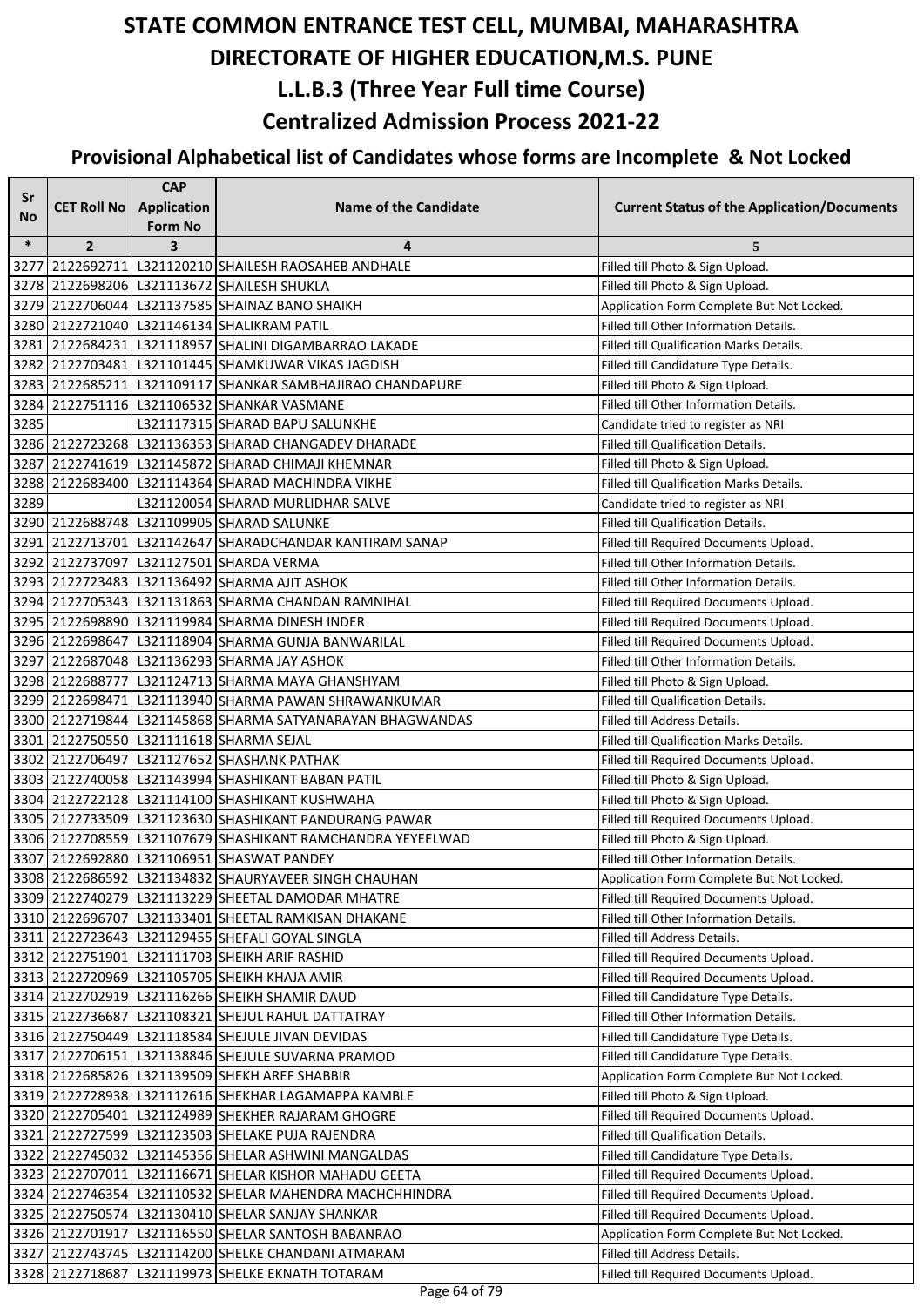| Sr     |                    | <b>CAP</b>         |                                                           |                                                    |
|--------|--------------------|--------------------|-----------------------------------------------------------|----------------------------------------------------|
| No     | <b>CET Roll No</b> | <b>Application</b> | <b>Name of the Candidate</b>                              | <b>Current Status of the Application/Documents</b> |
|        |                    | <b>Form No</b>     |                                                           |                                                    |
| $\ast$ | $\overline{2}$     | 3                  | 4                                                         | 5                                                  |
|        |                    |                    | 3329 2122716233 L321120441 SHELKE KUNAL GOTIRAM           | Filled till Candidature Type Details.              |
|        |                    |                    | 3330 2122707426 L321108204 SHELKE PRIYANKA PRAKASH        | Filled till Photo & Sign Upload.                   |
|        |                    |                    | 3331 2122715878 L321145108 SHELKE SWAPNIL PITAMBAR        | Filled till Photo & Sign Upload.                   |
|        |                    |                    | 3332 2122725449 L321141194 SHENDE PAWAN BALAJI            | Filled till Required Documents Upload.             |
|        |                    |                    | 3333 2122685627 L321124001 SHENDE UJELA GOPICHAND         | Filled till Photo & Sign Upload.                   |
|        |                    |                    | 3334 2122684168 L321137537 SHENDRE ASHISH TRYAMBAKRAO     | Filled till Required Documents Upload.             |
|        |                    |                    | 3335 2122738862 L321106757 SHENEKAR PRAVIN SHIVAJI        | Filled till Qualification Marks Details.           |
|        |                    |                    | 3336 2122749616 L321111614 SHETASANDI RAJSHEKHAR MARUTI   | Filled till Photo & Sign Upload.                   |
|        |                    |                    | 3337 2122735332 L321145152 SHETE SHRADDHA PRASAD          | Filled till Candidature Type Details.              |
|        |                    |                    | 3338 2122696508 L321105879 SHETH SIDDHI BIPIN             | Filled till Registration Details.                  |
|        |                    |                    | 3339 2122706052 L321131778 SHETTY LAVANYA KARUNAKAR JYOTI | Filled till Qualification Details.                 |
|        |                    |                    | 3340 2122723025 L321102332 SHETTY VIRAJ SHASHIDHAR        | Application Form Complete But Not Locked.          |
|        |                    |                    | 3341 2122740257 L321100096 SHETYE RUPALI KRISHNA          | Application Form Complete But Not Locked.          |
|        |                    |                    | 3342 2122746044 L321123137 SHEVKARI JAYESH GANPAT         | Filled till Required Documents Upload.             |
|        |                    |                    | 3343 2122709477 L321109457 SHEWALE HARSHALI PANDIT        | Filled till Photo & Sign Upload.                   |
|        |                    |                    | 3344 2122692653 L321107553 SHEWALE VISHAL DAYARAM         | Filled till Qualification Details.                 |
|        |                    |                    | 3345 2122706640 L321111055 SHIGWAN JIGANESH MOHAN         | Filled till Other Information Details.             |
|        |                    |                    | 3346 2122744776 L321102948 SHIKHAR PATHAK                 | Filled till Qualification Marks Details.           |
|        |                    |                    | 3347 2122705309 L321138543 SHIKHIL KUMA AMBASTHA          | Filled till Other Information Details.             |
|        |                    |                    | 3348 2122729697 L321113827 SHILWANT ABHISHEK NANDKUMAR    | Filled till Photo & Sign Upload.                   |
|        |                    |                    | 3349 2122721933 L321106793 SHILWANT LAXMAN ACHARYA        | Filled till Candidature Type Details.              |
|        |                    |                    | 3350 2122734076 L321145862 SHIMPAL SANJAY PATIL           | Filled till Photo & Sign Upload.                   |
|        |                    |                    | 3351 2122751499 L321139885 SHINDE BABASAHEB MADHUKAR      | Filled till Qualification Details.                 |
|        |                    |                    | 3352 2122704975 L321142186 SHINDE DURGA SHYAMRAO          | Filled till Candidature Type Details.              |
|        |                    |                    | 3353 2122688922 L321108357 SHINDE GANESH SHRIRANG         | Filled till Required Documents Upload.             |
|        |                    |                    | 3354 2122715314 L321145635 SHINDE GIRISH VIJAY            | Filled till Photo & Sign Upload.                   |
|        |                    |                    | 3355 2122703413 L321126882 SHINDE JAGDISH BHIMSING        | Filled till Address Details.                       |
|        |                    |                    | 3356 2122732179 L321100570 SHINDE KHANDERAO JAGANNATH     | Filled till Required Documents Upload.             |
|        |                    |                    | 3357 2122728268 L321109445 SHINDE KIRAN SURENDRA          | Filled till Required Documents Upload.             |
|        |                    |                    | 3358 2122691865   L321146082 SHINDE MAHESH BABARAO        | Filled till Photo & Sign Upload.                   |
|        |                    |                    | 3359 2122731364 L321140353 SHINDE MILIND MAHENDRA         | Application Form Complete But Not Locked.          |
|        |                    |                    | 3360 2122696090 L321140126 SHINDE MILIND VAIJANATH        | Filled till Photo & Sign Upload.                   |
|        |                    |                    | 3361 2122740021 L321101690 SHINDE MINAKSHI VITTHAL        | Filled till Required Documents Upload.             |
|        |                    |                    | 3362 2122743746 L321125373 SHINDE NEHA GORAKHNATH         | Filled till Photo & Sign Upload.                   |
|        |                    |                    | 3363   2122719151   L321137362   SHINDE PANKAJ BHASKARRAO | Filled till Candidature Type Details.              |
|        |                    |                    | 3364 2122745892 L321113495 SHINDE PRAGATI DASHARATH       | Filled till Candidature Type Details.              |
|        |                    |                    | 3365 2122700787 L321106175 SHINDE PRASHANT DEORAM         | Filled till Qualification Details.                 |
|        |                    |                    | 3366 2122711491 L321142752 SHINDE PRITI LAVAKUSH          | Filled till Candidature Type Details.              |
|        |                    |                    | 3367 2122705448 L321145981 SHINDE PRIYANKA MAHENDRA       | Filled till Photo & Sign Upload.                   |
|        |                    |                    | 3368 2122683596 L321103417 SHINDE ROHIT ANIL              | Filled till Qualification Details.                 |
|        |                    |                    | 3369 2122704434 L321103767 SHINDE RUTUJA ANKUSH           | Filled till Registration Details.                  |
|        |                    |                    | 3370 2122697170 L321121381 SHINDE RUTURAJ SHIVAJI         | Filled till Qualification Marks Details.           |
|        |                    |                    | 3371 2122744429 L321143995 SHINDE SANDIP VASANTRAO        | Filled till Required Documents Upload.             |
|        |                    |                    | 3372 2122716445 L321144876 SHINDE SANTOSH ABAJI           | Filled till Required Documents Upload.             |
|        |                    |                    | 3373 2122698996 L321102425 SHINDE SANTOSH BALWANT         | Filled till Required Documents Upload.             |
|        |                    |                    | 3374 2122746654 L321107768 SHINDE SHAILESH SUNIL          | Filled till Qualification Details.                 |
|        |                    |                    | 3375 2122695511 L321141469 SHINDE SHANKAR DEVJI           | Application Form Complete But Not Locked.          |
|        |                    |                    | 3376 2122704786 L321145221 SHINDE SHASHIKANT NARSINGRAO   | Filled till Other Information Details.             |
|        |                    |                    | 3377 2122695360 L321128652 SHINDE SHIVANI SHEKHAR         | Filled till Other Information Details.             |
|        |                    |                    | 3378 2122749467 L321114328 SHINDE SHUBHAM DATTATRAY       | Filled till Qualification Details.                 |
|        |                    |                    | 3379 2122735417 L321144842 SHINDE SIDDHARTH SATISH        | Filled till Other Information Details.             |
|        |                    |                    | 3380 2122690547 L321127234 SHINDE SUJATA BABASAHEB        | Filled till Required Documents Upload.             |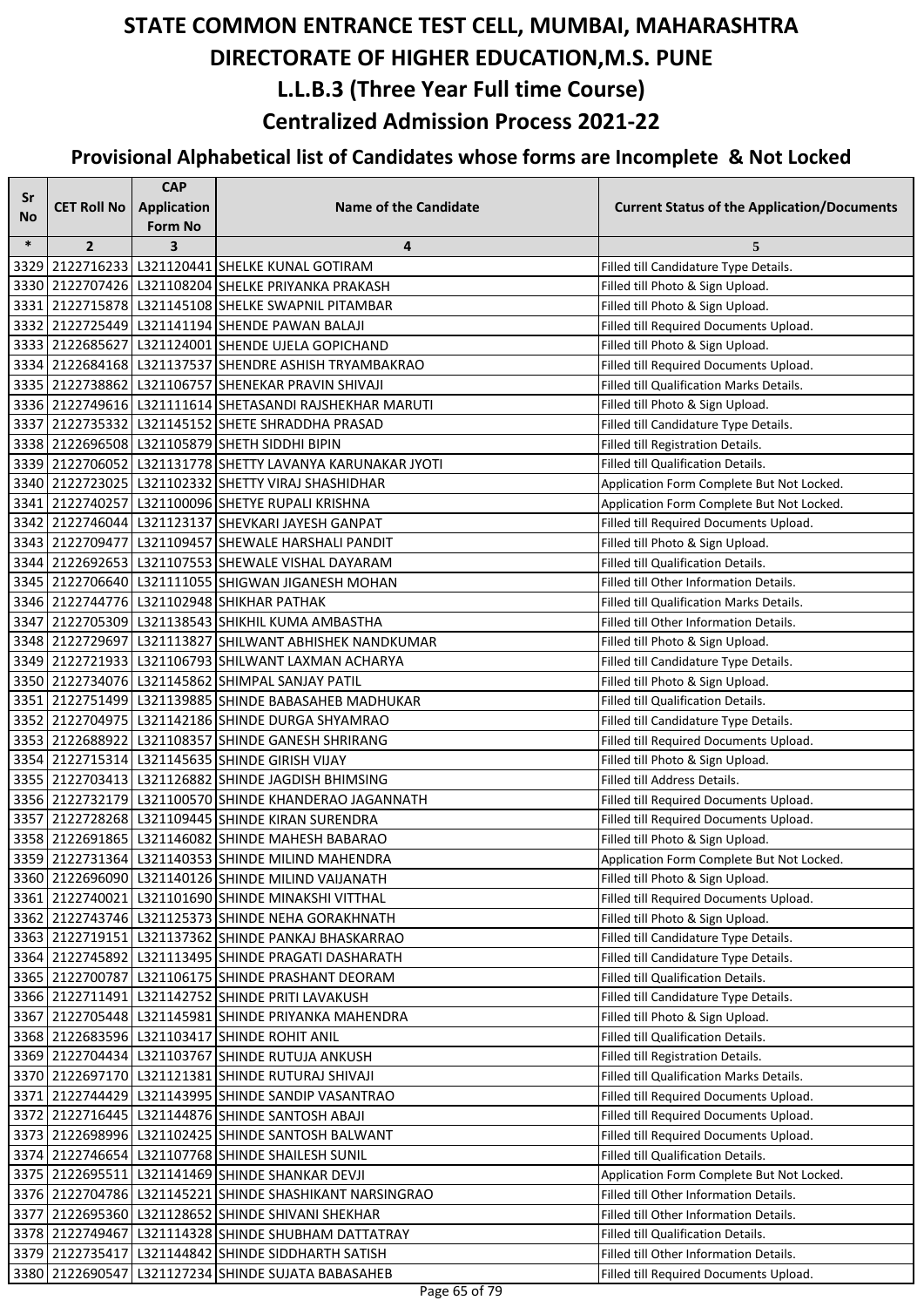| Sr     |                                       | <b>CAP</b>         |                                                                                                            |                                                                                |
|--------|---------------------------------------|--------------------|------------------------------------------------------------------------------------------------------------|--------------------------------------------------------------------------------|
| No     | <b>CET Roll No</b>                    | <b>Application</b> | <b>Name of the Candidate</b>                                                                               | <b>Current Status of the Application/Documents</b>                             |
|        |                                       | <b>Form No</b>     |                                                                                                            |                                                                                |
| $\ast$ | $\overline{2}$                        | 3                  | 4                                                                                                          | 5                                                                              |
| 3381   |                                       |                    | 2122747285 L321106808 SHINDE SURYAKANT SHRIMANTRAO                                                         | Application Form Complete But Not Locked.                                      |
|        |                                       |                    | 3382 2122723937 L321130669 SHINDE TUSHAR SHINDE                                                            | Filled till Required Documents Upload.                                         |
|        |                                       |                    | 3383 2122693093 L321111676 SHINDE VAISHNAVI MAHADEV                                                        | Filled till Other Information Details.                                         |
|        |                                       |                    | 3384 2122697298 L321129068 SHINE SHRAVANI RAJENDRA                                                         | Filled till Photo & Sign Upload.                                               |
|        |                                       |                    | 3385 2122705548 L321131800 SHINGADE KAVITA VITTHAL                                                         | Filled till Qualification Details.                                             |
|        |                                       |                    | 3386 2122693126 L321123534 SHINGARE SWAPNIL RAJENDRA                                                       | Filled till Required Documents Upload.                                         |
|        |                                       |                    | 3387 2122725600 L321146041 SHINGOR DINESH DULICHAND                                                        | Filled till Other Information Details.                                         |
|        |                                       |                    | 3388 2122712385 L321131330 SHINGOTE HOSPITAL                                                               | Filled till Registration Details.                                              |
|        |                                       |                    | 3389 2122744217 L321112302 SHINTRE SAURABH DILIP                                                           | Filled till Photo & Sign Upload.                                               |
|        |                                       |                    | 3390 2122705693 L321119988 SHIROLE BHAKTI VINAYAK                                                          | Filled till Qualification Details.                                             |
|        |                                       |                    | 3391 2122723044 L321135905 SHIRSAT KEDAR KISHOR                                                            | Filled till Photo & Sign Upload.                                               |
|        |                                       |                    | 3392 2122722756 L321122350 SHIRSAT MADHURA DURGANAND<br>3393 2122741614 L321103202 SHIRSAT VISHAL SHRIKANT | Filled till Photo & Sign Upload.<br>Filled till Other Information Details.     |
|        |                                       |                    | 3394 2122727115 L321115392 SHIRSATH RAVINDRAKUMAR KALIDAS                                                  |                                                                                |
|        |                                       |                    | 3395 2122697456 L321134676 SHITAL GANPAT GHADSHI                                                           | Filled till Photo & Sign Upload.<br>Filled till Qualification Details.         |
| 3396   |                                       |                    | L321109901 SHITAL VASANT KUMBHAR                                                                           |                                                                                |
|        |                                       |                    | 3397 2122729252 L321145864 SHITOLE SURAJ SUBHASH                                                           | Candidate tried to register as NRI<br>Filled till Qualification Marks Details. |
|        | 3398 2122740395 L321137672 SHIV KUMAR |                    |                                                                                                            | Filled till Photo & Sign Upload.                                               |
|        |                                       |                    | 3399 2122744640 L321118479 SHIVAANSH GULATI                                                                | Application Form Complete But Not Locked.                                      |
|        |                                       |                    | 3400 2122729136 L321145914 SHIVAJI PANDHARINATH FARANDE                                                    | Filled till Qualification Details.                                             |
|        |                                       |                    | 3401 2122736873   L321145881 SHIVAJI PANDURANG JADHAV                                                      |                                                                                |
|        |                                       |                    | 3402 2122728215 L321107492 SHIVALE SNEHA RAM                                                               | Filled till Photo & Sign Upload.                                               |
|        | 3403 2122728176 L321100721 SHIVAM     |                    |                                                                                                            | Filled till Photo & Sign Upload.                                               |
|        |                                       |                    | 3404 2122727446 L321103379 SHIVAM BANSAL                                                                   | Filled till Registration Details.<br>Filled till Photo & Sign Upload.          |
|        |                                       |                    | 3405   2122739543   L321107398  SHIVAM MISHRA                                                              | Filled till Photo & Sign Upload.                                               |
| 3406   |                                       |                    | 2122691195   L321112801   SHIVAM SHYAM KONDUR                                                              | Filled till Candidature Type Details.                                          |
| 3407   |                                       |                    | L321125904 SHIVANAND MADHAVRAO KORE                                                                        | Candidate tried to register as NRI                                             |
|        |                                       |                    | 3408 2122688810 L321133134 SHIVANGI DUBEY                                                                  | Filled till Photo & Sign Upload.                                               |
|        |                                       |                    | 3409 2122748600 L321112782 SHIVANI BHARDWAJ                                                                | Filled till Photo & Sign Upload.                                               |
|        |                                       |                    | 3410 2122728150 L321102220 SHIVANI KUMARI                                                                  | Filled till Qualification Marks Details.                                       |
|        |                                       |                    | 3411 2122689289 L321109785 SHIVANI VIAJY PAWAR                                                             | Application Form Complete But Not Locked.                                      |
|        |                                       |                    | 3412 2122702756 L321133833 SHIVARKAR SANDIP MHASU                                                          | Filled till Photo & Sign Upload.                                               |
|        |                                       |                    | 3413 2122711574 L321120871 SHIVGAN RAJENDRA SAKHARAM                                                       | Filled till Required Documents Upload.                                         |
|        |                                       |                    | 3414 2122705297 L321105822 SHIVRAJ CHANDAR RATHOD                                                          | Filled till Candidature Type Details.                                          |
|        |                                       |                    | 3415   2122704972   L321109954   SHIVRAJ PANDITRAO KAMBLE                                                  | Filled till Qualification Details.                                             |
|        |                                       |                    | 3416 2122722850 L321128437 SHIVSHANKAR BHAGAVATIPRASAD GUPTA                                               | Filled till Registration Details.                                              |
|        |                                       |                    | 3417 2122725404 L321113427 SHIWANKAR RAMAN PRABHAKAR                                                       | Filled till Photo & Sign Upload.                                               |
|        | 3418 2122689571 L321143194 SHOBI KHAN |                    |                                                                                                            | Filled till Registration Details.                                              |
|        |                                       |                    | 3419 2122737521 L321143413 SHOEB AHMAD BELAL AHMAD                                                         | Filled till Qualification Marks Details.                                       |
| 3420   |                                       |                    | L321131813 SHRADHA KAILAS KHEDKAR                                                                          | Candidate tried to register as NRI                                             |
|        |                                       |                    | 3421 2122737176 L321139311 SHREEM CHOUBEY                                                                  | Filled till Other Information Details.                                         |
|        |                                       |                    | 3422 2122727657 L321106942 SHREYA RAJIV GANDHI                                                             | Filled till Photo & Sign Upload.                                               |
|        |                                       |                    | 3423   2122721548   L321113697  SHREYA BARMAN                                                              | Filled till Registration Details.                                              |
|        |                                       |                    | 3424 2122696646 L321134380 SHREYA SANDEEP PALVANKAR                                                        | Filled till Registration Details.                                              |
|        |                                       |                    | 3425 2122722261 L321146161 SHREYA SHARMA                                                                   | Filled till Other Information Details.                                         |
|        |                                       |                    | 3426 2122709540 L321130733 SHREYA SHIVAJI SANGALE                                                          | Filled till Photo & Sign Upload.                                               |
| 3427   |                                       |                    | L321120980 SHREYA VIJAY MORE                                                                               | Candidate tried to register as NRI                                             |
|        |                                       |                    | 3428 2122739156 L321139672 SHRIDHAR PANDHURANG DHAIGUDE                                                    | Application Form Complete But Not Locked.                                      |
|        |                                       |                    | 3429 2122699119 L321100874 SHRIKANT ARUN SHINDE                                                            | Application Form Complete But Not Locked.                                      |
|        |                                       |                    | 3430 2122690251 L321102509 SHRIKANT CHANDRAKANT CHENDKE                                                    | Filled till Required Documents Upload.                                         |
| 3431   |                                       |                    | L321124401 SHRINATH SHRIKANT MUNNOLI                                                                       | Candidate tried to register as NRI                                             |
|        | 3432 2122706921                       |                    | L321135180 SHRINGARE GUNJAN SITARAM                                                                        | Filled till Other Information Details.                                         |
|        |                                       |                    |                                                                                                            |                                                                                |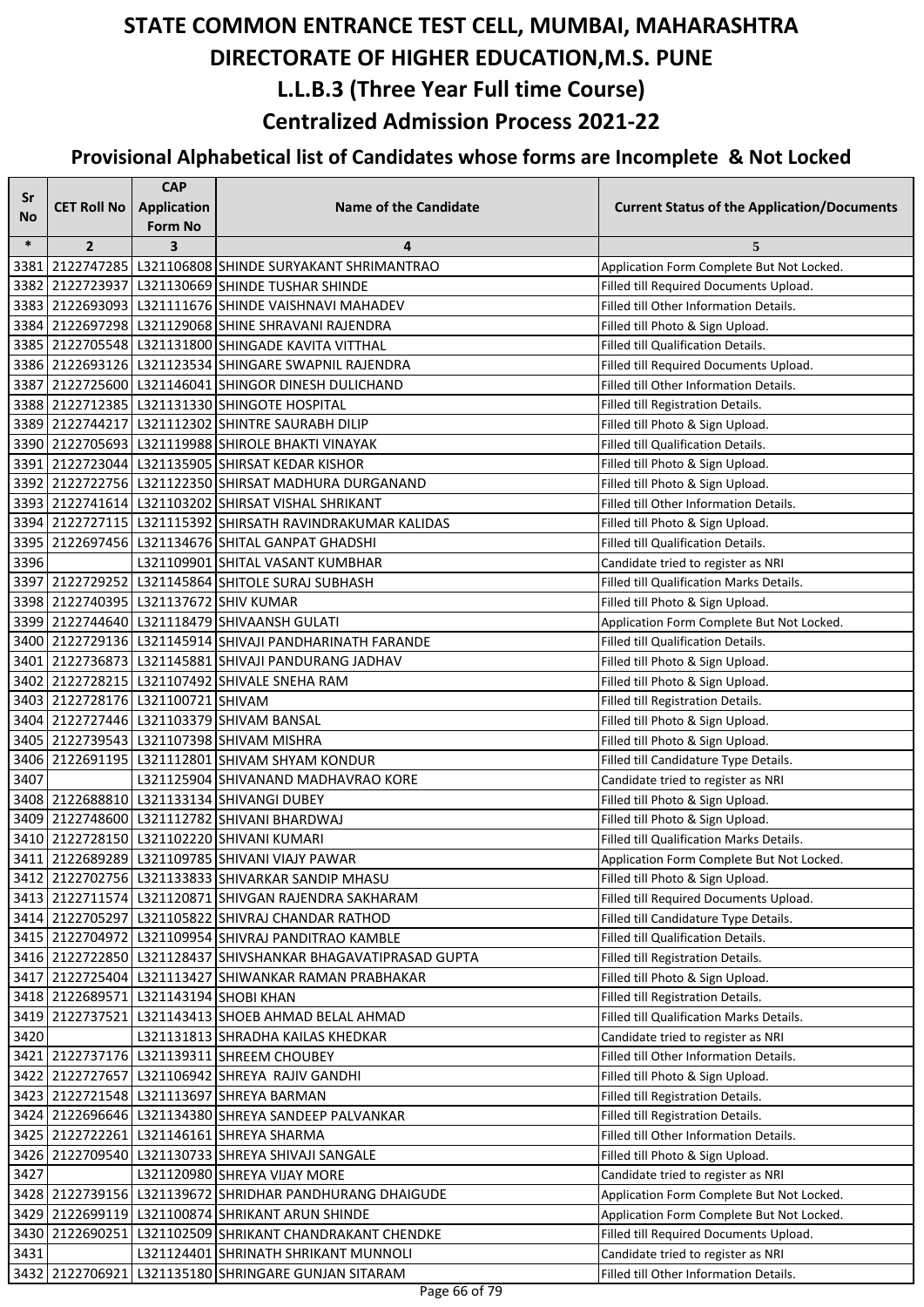| Sr<br>No | <b>CET Roll No</b>                | <b>CAP</b><br><b>Application</b>          | <b>Name of the Candidate</b>                                       | <b>Current Status of the Application/Documents</b> |
|----------|-----------------------------------|-------------------------------------------|--------------------------------------------------------------------|----------------------------------------------------|
| $\ast$   | $\overline{2}$                    | <b>Form No</b><br>$\overline{\mathbf{3}}$ | 4                                                                  | 5                                                  |
| 3433     |                                   |                                           | 2122738646 L321127296 SHRIPAD KANHAIYYA ASTAPUTRE                  | Filled till Registration Details.                  |
| 3434     |                                   |                                           | 2122692824 L321135931 SHRIRAM MOTHABHAU PAWAR                      | Filled till Qualification Details.                 |
| 3435     |                                   |                                           | 2122702448   L321102029 SHRIRAM SUDAMRAO AGE                       | Application Form Complete But Not Locked.          |
|          |                                   |                                           | 3436 2122734363 L321118431 SHRIVAS SURENDRA PRAYAGNARAYAN          | Filled till Other Information Details.             |
|          |                                   |                                           | 3437 2122745067 L321134342 SHRIYA RAMESHCHANDRATIWARI              | Filled till Other Information Details.             |
|          | 3438 2122696362 L321143441 SHRUTI |                                           |                                                                    | Filled till Photo & Sign Upload.                   |
|          |                                   |                                           | 3439 2122729980 L321117827 SHRUTI ATUL SALAGARE                    | Filled till Candidature Type Details.              |
|          |                                   |                                           | 3440 2122696360 L321127468 SHRUTI BOUDH                            | Filled till Photo & Sign Upload.                   |
|          |                                   |                                           | 3441 2122722236 L321108060 SHRUTI PANDEY                           | Filled till Photo & Sign Upload.                   |
|          |                                   |                                           | 3442 2122728156 L321107964 SHRUTI SHARMA                           | Filled till Photo & Sign Upload.                   |
|          |                                   |                                           | 3443 2122687590 L321110922 SHUBHAM BALIRAM BHOSALE                 | Filled till Photo & Sign Upload.                   |
|          |                                   |                                           | 3444 2122702064 L321146077 SHUBHAM MADAN WAYSE                     | Filled till Qualification Marks Details.           |
|          |                                   |                                           | 3445 2122725056 L321134953 SHUBHAM MANOHAR SHIGVAN                 | Filled till Photo & Sign Upload.                   |
|          |                                   |                                           | 3446 2122745407 L321106763 SHUBHAM PANDAY                          | Filled till Other Information Details.             |
| 3447     |                                   |                                           | 2122733266 L321127011 SHUBHAM SANDEEP NARVEKAR                     | Filled till Required Documents Upload.             |
| 3448     |                                   |                                           | L321111921 SHUBHAM SARJERAO PANGUDE                                | Candidate tried to register as NRI                 |
|          |                                   |                                           | 3449 2122744153 L321107588 SHUBHAM SATYANARAYAN MUNDADA            | Filled till Photo & Sign Upload.                   |
|          |                                   |                                           | 3450 2122712636 L321122200 SHUBHAM SHASHIKANT PRASADE              | Filled till Photo & Sign Upload.                   |
| 3451     |                                   |                                           | 2122702021 L321106652 SHUBHAM SUBHASH CHOUDHARY                    | Application Form Complete But Not Locked.          |
| 3452     |                                   |                                           | 2122707471   L321141603 SHUBHANGI CHIMAJI KEKANE                   | Filled till Photo & Sign Upload.                   |
| 3453     |                                   |                                           | L321119023 SHUBHANGI DATTATRAYA KARPE                              | Candidate tried to register as NRI                 |
|          |                                   |                                           | 3454 2122722233 L321138823 SHUBHANGI SINGH                         | Filled till Photo & Sign Upload.                   |
| 3455     |                                   |                                           | 2122740234 L321119500 SHUDDHODAN SAMADHAN GAWAI                    | Filled till Required Documents Upload.             |
|          |                                   |                                           | 3456 2122724603 L321122376 SHUKLA DEEPAK CHHOTELAL                 | Filled till Other Information Details.             |
|          |                                   |                                           | 3457 2122727867 L321145315 SHUKLA SAPNA UMESH                      | Filled till Registration Details.                  |
|          |                                   |                                           | 3458 2122689929 L321145424 SHUKLA VISHAL VIRENDRAKUMAR             | Filled till Qualification Details.                 |
|          |                                   |                                           | 3459 2122750285 L321143380 SHWETA DNYANESHWAR MOKAL                | Filled till Required Documents Upload.             |
| 3460     |                                   |                                           | 2122734253 L321145131 SHWETA MOHAN BHALERAO                        | Filled till Qualification Details.                 |
| 3461     |                                   |                                           | L321133889 SHYAMAL MULCHAND CHAMATKAR                              | Candidate tried to register as NRI                 |
|          |                                   |                                           | 3462 2122746768 L321146109 SIDDHANT RAJENDRA KADAM                 | Filled till Photo & Sign Upload.                   |
|          |                                   |                                           | 3463 2122716545 L321134885 SIDDHANT VIRSINGH PARCHHA               | Filled till Qualification Details.                 |
|          |                                   |                                           | 3464 2122708540 L321119143 SIDDHARTH BHIMRAO SHINDE                | Filled till Required Documents Upload.             |
|          |                                   |                                           | 3465 2122741306 L321105366 SIDDHARTH JAGANNATH SAWANT              | Application Form Complete But Not Locked.          |
|          |                                   |                                           | 3466 2122688084 L321109630 SIDDHARTH MANGESH BIRJE                 | Filled till Required Documents Upload.             |
|          |                                   |                                           | 3467 2122750667 L321120288 SIDDHESH SHANKAR SHETE                  | Application Form Complete But Not Locked.          |
|          |                                   |                                           | 3468 2122707468 L321112877 SIDDHESH JAGDISH SHARMA                 | Filled till Other Information Details.             |
|          |                                   |                                           | 3469 2122709128 L321130825 SIDDHI BHATTAD                          | Filled till Qualification Details.                 |
|          |                                   |                                           | 3470 2122723237 L321139280 SIDDIQUI MOHAMMAD ARIF ABDUL REHMAN     | Filled till Other Information Details.             |
|          |                                   |                                           | 3471 2122741808 L321137527 SIMA VISHWANATH NIKAM                   | Application Form Complete But Not Locked.          |
|          |                                   |                                           | 3472 2122748398 L321120524 SIMANTINI DHONDE                        | Filled till Required Documents Upload.             |
|          |                                   |                                           | 3473   2122689214   L321146141  SINGH ANSHUMANT PRATAP RAVI PARATP | Filled till Other Information Details.             |
|          |                                   |                                           | 3474   2122750083   L321140903  SINGH DEEPAK FATEH BAHADUR         | Application Form Complete But Not Locked.          |
|          |                                   |                                           | 3475 2122724162 L321119117 SINGH DURGESH VINAY                     | Filled till Other Information Details.             |
|          |                                   |                                           | 3476 2122689717 L321116569 SINGH HEENA GANESH                      | Filled till Photo & Sign Upload.                   |
|          |                                   |                                           | 3477 2122715769 L321133244 SINGH JITEN DHARAMRAJ                   | Filled till Photo & Sign Upload.                   |
|          |                                   |                                           | 3478 2122732645 L321104216 SINGH MANISHAKUMARI KRUSHNABIHARI       | Filled till Qualification Details.                 |
|          |                                   |                                           | 3479 2122690142 L321143446 SINGH NIKETNA RAJDEV                    | Filled till Address Details.                       |
|          |                                   |                                           | 3480 2122707207 L321135597 SINGH NITISH KUMAR RAMMOHAN             | Filled till Qualification Marks Details.           |
| 3481     |                                   |                                           | 2122722486   L321143476 SINGH PRIYANKA SHANKAR                     | Filled till Photo & Sign Upload.                   |
|          |                                   |                                           | 3482 2122707869 L321110775 SINGH RASHMI HARIBANSH                  | Filled till Other Information Details.             |
|          |                                   |                                           | 3483 2122698668 L321104283 SINGH RAVIRAJ PHOOL KUMAR               | Application Form Complete But Not Locked.          |
|          |                                   |                                           | 3484 2122739706 L321143276 SINGH UDBHAV BLAIR SUBHASH              | Filled till Photo & Sign Upload.                   |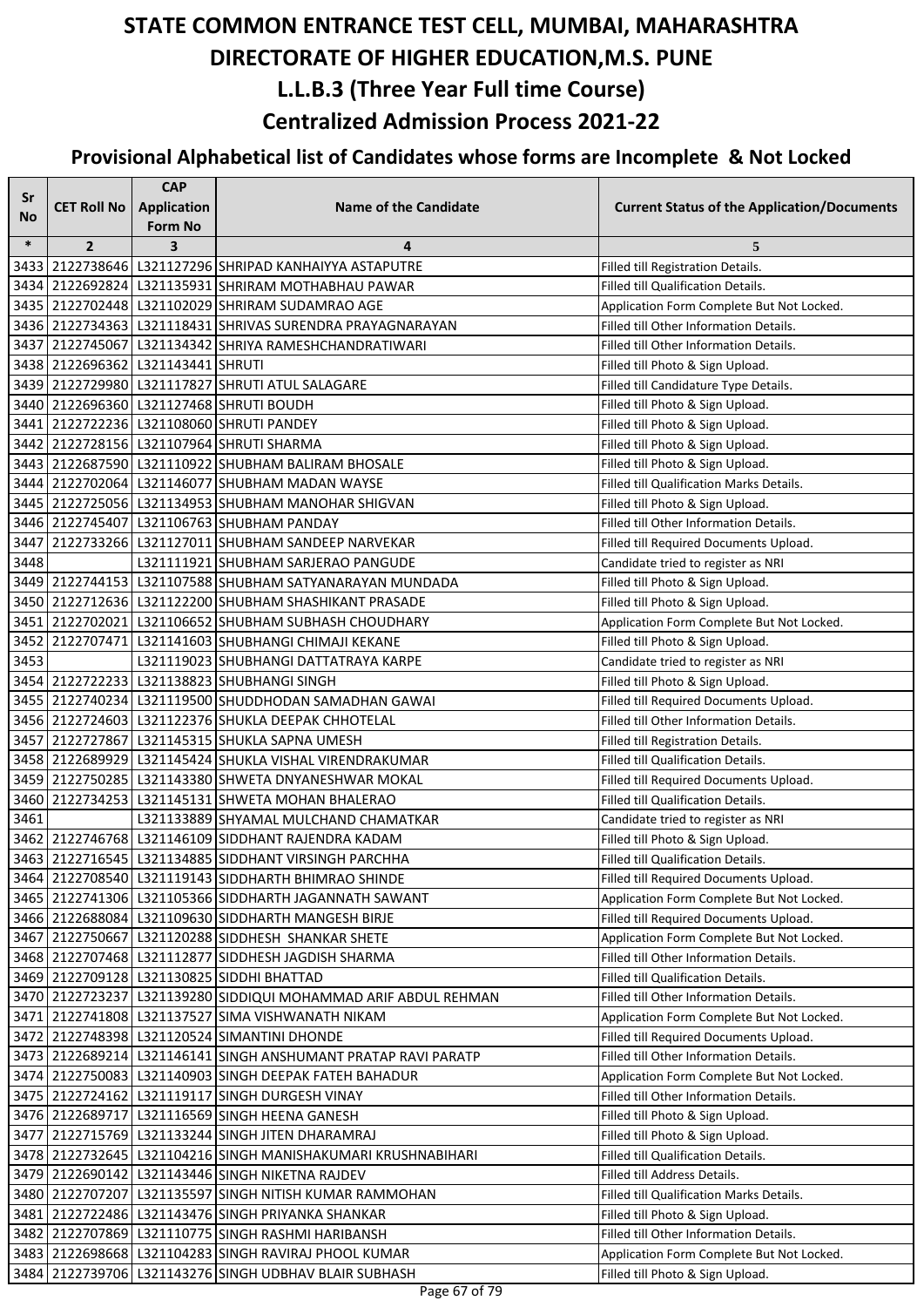| Sr        |                    | <b>CAP</b>              |                                                          |                                                    |
|-----------|--------------------|-------------------------|----------------------------------------------------------|----------------------------------------------------|
| <b>No</b> | <b>CET Roll No</b> | <b>Application</b>      | <b>Name of the Candidate</b>                             | <b>Current Status of the Application/Documents</b> |
|           |                    | <b>Form No</b>          |                                                          |                                                    |
| $\ast$    | $\overline{2}$     | $\overline{\mathbf{3}}$ | 4                                                        | 5                                                  |
|           |                    |                         | 3485 2122728087 L321141048 SIRSAT ANKITA SHIVAJIRAO      | Filled till Candidature Type Details.              |
|           |                    |                         | 3486 2122731237 L321136641 SISAL NEETA BHAGWAN           | Filled till Registration Details.                  |
| 3487      |                    |                         | 2122701159 L321117490 SK AKBAR SK HUSAIN                 | Filled till Photo & Sign Upload.                   |
|           |                    |                         | 3488 2122718186 L321125045 SMITA BELMARE                 | Filled till Registration Details.                  |
|           |                    |                         | 3489 2122710712 L321106282 SMITA SANJAY NAIKWADI         | Filled till Photo & Sign Upload.                   |
|           |                    |                         | 3490 2122719701 L321139548 SMRITI SAJEEV                 | Filled till Photo & Sign Upload.                   |
|           |                    |                         | 3491 2122692862 L321127340 SMRITI SINGH                  | Filled till Photo & Sign Upload.                   |
|           |                    |                         | 3492 2122710020 L321103534 SMRITIKA KESRI                | Filled till Registration Details.                  |
|           |                    |                         | 3493 2122746904 L321102017 SNEHAL SUBHASH SHINDE         | Filled till Qualification Details.                 |
| 3494      |                    |                         | L321139392 SNEHAL VIRENDRA JADHAV                        | Candidate tried to register as NRI                 |
|           |                    |                         | 3495 2122742033 L321143504 SNETA JADHAV                  | Filled till Qualification Details.                 |
|           |                    |                         | 3496 2122695004 L321114848 SODMISE MAHENDRA JAGANNATH    | Filled till Qualification Details.                 |
|           |                    |                         | 3497 2122718762 L321136954 SOHALE SATWANT BAPUSAHEB      | Filled till Required Documents Upload.             |
|           |                    |                         | 3498 2122727753 L321134760 SOLKAR MOHSINA HUSAIN         | Filled till Qualification Marks Details.           |
|           |                    |                         | 3499 2122750502 L321117954 SOLKAR PRASHANT DASHARATH     | <b>Filled till Qualification Marks Details.</b>    |
|           |                    |                         | 3500 2122736764 L321143524 SOLUNKE DIGVIJAY BHAUSAHEB    | Filled till Other Information Details.             |
| 3501      |                    |                         | L321121678 SOMESH BHARAT RATHOD                          | Candidate tried to register as NRI                 |
|           |                    |                         | 3502 2122705292 L321108923 SOMNATH SHIVAJI SUDRIK        | Filled till Photo & Sign Upload.                   |
|           |                    |                         | 3503 2122729213 L321110999 SOMVANSHI MAHADEV RAJENDRA    | Filled till Registration Details.                  |
|           |                    |                         | 3504 2122745492 L321118563 SOMYA ANAND                   | Filled till Qualification Details.                 |
|           |                    |                         | 3505 2122741769 L321102703 SONAKAR NIKITA                | Filled till Required Documents Upload.             |
|           |                    |                         | 3506 2122696232 L321109590 SONAL BALASO SHENDE           | Filled till Profile Details.                       |
|           |                    |                         | 3507 2122715738 L321102040 SONALI ARVIND KARBHARI        | Filled till Photo & Sign Upload.                   |
|           |                    |                         | 3508 2122685809 L321104353 SONALI BHASKAR BAVASKAR       | Filled till Candidature Type Details.              |
|           |                    |                         | 3509 2122750615 L321112983 SONALI KARUSH                 | Filled till Other Information Details.             |
|           |                    |                         | 3510 2122694384 L321121372 SONALI LAXMAN PARANDWAL       | Filled till Qualification Details.                 |
| 3511      |                    |                         | L321115505 SONALI RAMESH KORADE                          | Candidate tried to register as NRI                 |
|           |                    |                         | 3512 2122730247 L321135904 SONALI SAHEBRAO GAIKWAD       | Filled till Candidature Type Details.              |
|           |                    |                         | 3513 2122728502 L321121478 SONALI SANJEEV DESHMUKH       | Filled till Required Documents Upload.             |
|           |                    |                         | 3514 2122734014 L321137919 SONAVANE RAJENDRA NAMDEO      | Filled till Registration Details.                  |
|           |                    |                         | 3515 2122701738 L321134165 SONAWANE AJAY PANDURANG       | Filled till Photo & Sign Upload.                   |
|           |                    |                         | 3516 2122709607 L321129196 SONAWANE ANKITA SUBHASH       | Filled till Photo & Sign Upload.                   |
|           |                    |                         | 3517 2122728974 L321125895 SONAWANE CHETAN DINKAR        | Filled till Address Details.                       |
|           |                    |                         | 3518 2122745858 L321116647 SONAWANE INDRAJIT BAPU        | Filled till Photo & Sign Upload.                   |
|           |                    |                         | 3519 2122739735 L321106850 SONAWANE PRAVIN NANDKUMAR     | Filled till Other Information Details.             |
|           |                    |                         | 3520 2122726665 L321143973 SONAWANE PRIYANKA SOMANATH    | Filled till Other Information Details.             |
|           |                    |                         | 3521 2122746550 L321144027 SONAWANE SANDIP DEVNATH       | Filled till Required Documents Upload.             |
|           |                    |                         | 3522 2122738228 L321107647 SONAWANE SHUBHAM GANESH       | Filled till Registration Details.                  |
|           |                    |                         | 3523 2122709666 L321108142 SONAWANE SUYOG TULSHIDAS      | Filled till Registration Details.                  |
|           |                    |                         | 3524 2122751409 L321127632 SONAWANE VIDYA VINOD          | Filled till Category & Minority Details.           |
|           |                    |                         | 3525 2122744316 L321134728 SONAWANE VRUSHALI BANDU       | Filled till Photo & Sign Upload.                   |
|           |                    |                         | 3526 2122710025 L321114625 SONIA MONDAL                  | Filled till Qualification Details.                 |
|           |                    |                         | 3527 2122747923 L321127385 SONIKA NANDKISHOR KUTE        | Filled till Qualification Details.                 |
|           |                    |                         | 3528 2122694566 L321114160 SONIYA SURESH AMBEKAR         | Application Form Complete But Not Locked.          |
|           |                    |                         | 3529 2122743772 L321146152 SONKAMBLE DHANRAJ NAGORAO     | Filled till Other Information Details.             |
|           |                    |                         | 3530 2122706152 L321121988 SONKAMBLE RAJNIKANT GOVINDRAO | Filled till Qualification Marks Details.           |
|           |                    |                         | 3531 2122729499 L321129625 SONKAMBLE VINOD PANDIT        | Filled till Photo & Sign Upload.                   |
|           |                    |                         | 3532 2122699188 L321128911 SONKAR ROHAN VINOD            | Filled till Address Details.                       |
|           |                    |                         | 3533   2122735661   L321132279 SONONE GAJENDRA BHANUDAS  | Filled till Required Documents Upload.             |
|           |                    |                         | 3534 2122746288 L321109188 SONONE RAVINDRA NINAJI        | Filled till Required Documents Upload.             |
|           | 3535 2122743217    |                         | L321119344 SONTAKKE NAMANAND UTTAMRAO                    | Filled till Qualification Details.                 |
|           |                    |                         | 3536 2122742913 L321129418 SONTAKKE POOJA WAMANRAO       | Filled till Qualification Marks Details.           |
|           |                    |                         |                                                          |                                                    |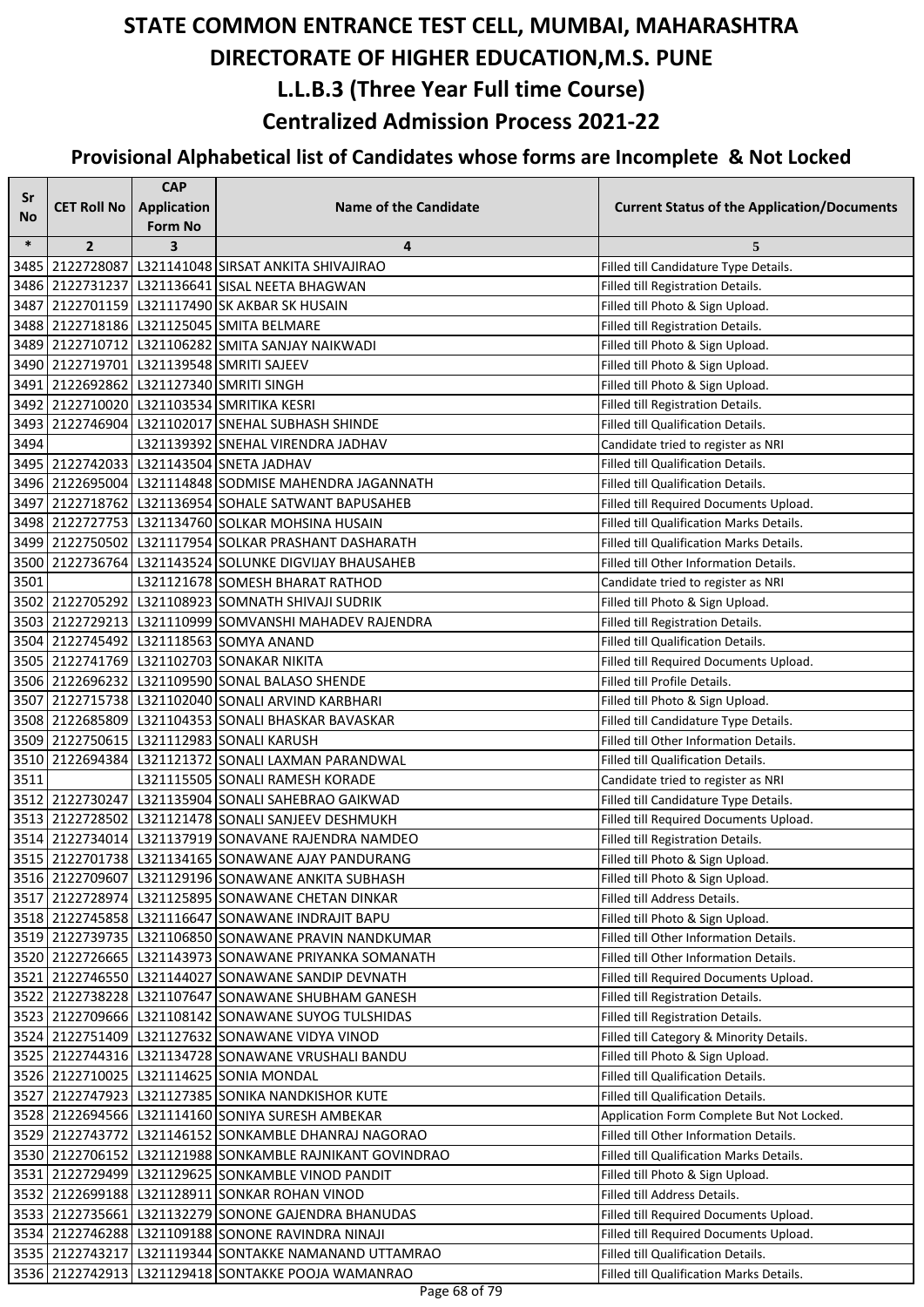| Sr        |                                       | <b>CAP</b>                    |                                                             |                                                    |
|-----------|---------------------------------------|-------------------------------|-------------------------------------------------------------|----------------------------------------------------|
| <b>No</b> | <b>CET Roll No</b>                    | <b>Application</b><br>Form No | <b>Name of the Candidate</b>                                | <b>Current Status of the Application/Documents</b> |
| $\ast$    | $\overline{2}$                        | 3                             | 4                                                           | 5                                                  |
| 3537      |                                       |                               | 2122691024 L321101431 SONU RAMSEVAK CHOUDHARY               | Filled till Candidature Type Details.              |
|           |                                       |                               | 3538 2122705005 L321115311 SONWANE SHANKAR CHANDRAKANT      | Filled till Qualification Marks Details.           |
| 3539      |                                       |                               | L321145010 SOPAN BABASAHEB BHUMKAR                          | Candidate tried to register as NRI                 |
|           |                                       |                               | 3540 2122701686 L321127305 SOPAN NATHA GORE                 | Filled till Photo & Sign Upload.                   |
|           |                                       |                               | 3541 2122700937 L321142573 SOPPARWAR PRAVIN RAMESH          | Filled till Required Documents Upload.             |
|           |                                       |                               | 3542 2122705198 L321119661 SORATHIYA MALIKA YUSUF           | Application Form Complete But Not Locked.          |
|           |                                       |                               | 3543 2122744734 L321101130 SOUMYA GUPTA                     | Filled till Registration Details.                  |
|           |                                       |                               | 3544 2122738948 L321108004 SOUMYA SHEKHAR                   | Filled till Candidature Type Details.              |
|           |                                       |                               | 3545 2122723940 L321139167 SOUNDARIYA KARUPPASAMY           | Filled till Address Details.                       |
|           | 3546 2122742462 L321116179 SPRIHA PAL |                               |                                                             | Filled till Qualification Details.                 |
|           |                                       |                               | 3547 2122740481 L321134638 SRIDHAR KUMAR PADHI              | Filled till Required Documents Upload.             |
|           | 3548 2122727461 L321110845 SRISHTI.   |                               |                                                             | Filled till Qualification Details.                 |
|           |                                       |                               | 3549 2122729797 L321111606 SRISHTI JITENDRA LELE            | Filled till Qualification Details.                 |
|           |                                       |                               | 3550 2122706281 L321136885 SRUSHTI DILIP SALVI              | Filled till Registration Details.                  |
|           |                                       |                               | 3551 2122695535 L321136168 SRUSHTI SUBHASH JOSHI            | Filled till Photo & Sign Upload.                   |
|           |                                       |                               | 3552 2122704236 L321137880 SUBHASH KASHINATH PAWAR          | Filled till Required Documents Upload.             |
|           |                                       |                               | 3553 2122694137 L321125324 SUBODH JAJU                      | Filled till Registration Details.                  |
| 3554      |                                       |                               | L321109837 SUCHIT BABURAO KULKARNI                          | Candidate tried to register as NRI                 |
| 3555      |                                       |                               | L321126173 SUCHIT KULKARNI                                  | Candidate tried to register as NRI                 |
|           |                                       |                               | 3556 2122699560 L321145590 SUCHITA DATTARAM DALVI           | Filled till Required Documents Upload.             |
|           |                                       |                               | 3557 2122742477 L321137377 SUCHITA PATIL                    | Filled till Address Details.                       |
| 3558      |                                       |                               | L321134836 SUDARSHAN REDDY C.                               | Candidate tried to register as NRI                 |
|           |                                       |                               | 3559 2122704050 L321136889 SUDARSHAN SHIVAJIRAO SIRSAT      | Filled till Other Information Details.             |
|           |                                       |                               | 3560 2122699005 L321112504 SUDESH YADAV                     | Filled till Registration Details.                  |
|           |                                       |                               | 3561 2122742394 L321138294 SUDHA JAGANNATH DIWATE           | Filled till Other Information Details.             |
|           |                                       |                               | 3562 2122739803 L321115821 SUDHAKAR DASHARATH KORE          | Filled till Required Documents Upload.             |
|           |                                       |                               | 3563 2122703885 L321121657 SUDHIR DNYNESHWAR SALUNKE        | Filled till Qualification Details.                 |
|           |                                       |                               | 3564 2122693023 L321102903 SUGANDH SINGHAL                  | Filled till Other Information Details.             |
|           |                                       |                               | 3565 2122725899 L321141336 SUGAONKAR SHIVANI CHANDRASHEKHAR | Filled till Other Information Details.             |
|           |                                       |                               | 3566 2122748469 L321102534 SUJAL PRAVINCHANDRA DEWALIA      | Filled till Required Documents Upload.             |
|           |                                       |                               | 3567 2122731048 L321104381 SUJATA PARASHRAM KHANDARE        | Application Form Complete But Not Locked.          |
|           |                                       |                               | 3568 2122748277 L321143724 SUJATA RAGHUNATH WANKHEDE        | Filled till Other Information Details.             |
|           |                                       |                               | 3569 2122725701 L321143336 SUJATA VIJAY BORKAR              | Filled till Photo & Sign Upload.                   |
|           |                                       |                               | 3570 2122694549 L321133614 SUJATA VISHWANATH SHINDE         | Filled till Photo & Sign Upload.                   |
|           | 3571 2122750497 L321107702 SUJIT      |                               |                                                             | Filled till Registration Details.                  |
|           |                                       |                               | 3572 2122706576 L321102630 SUJIT RAMDAULAT PANDEY           | Filled till Required Documents Upload.             |
| 3573      |                                       |                               | L321129395 SUJIT SANTOSH POTE                               | Candidate tried to register as NRI                 |
|           |                                       |                               | 3574 2122702392 L321130953 SULBHA CHANDRAMUNI JANJAL        | Filled till Other Information Details.             |
|           |                                       |                               | 3575 2122720624 L321138728 SUMAIYYA BANO SALIM SHAH         | Filled till Other Information Details.             |
|           |                                       |                               | 3576 2122749867 L321143136 SUMAIYYA ZAKIRHUSEN RONGIKAR     | Filled till Photo & Sign Upload.                   |
|           |                                       |                               | 3577 2122719668 L321118549 SUMEDHA UNIYAL                   | Filled till Registration Details.                  |
|           |                                       |                               | 3578 2122725747 L321114616 SUMIT SANJAY KALAMKAR            | Filled till Photo & Sign Upload.                   |
|           |                                       |                               | 3579 2122725897 L321102021 SUMIT SURYAKANT ALLADWAD         | Filled till Qualification Details.                 |
|           |                                       |                               | 3580 2122743509 L321137715 SUMIT VINAYAK SIRSAT             | Filled till Registration Details.                  |
|           |                                       |                               | 3581 2122715383 L321138942 SUNDEEP RAU                      | Filled till Qualification Marks Details.           |
|           |                                       |                               | 3582 2122723190 L321106736 SUNETRA PANDURANG JAKHADI        | Application Form Complete But Not Locked.          |
|           |                                       |                               | 3583 2122699019 L321116598 SUNIL BABASAHEB GHADAGE          | Filled till Required Documents Upload.             |
|           |                                       |                               | 3584 2122696410 L321102790 SUNIL BALIRAM MHATRE             | Filled till Other Information Details.             |
| 3585      |                                       |                               | L321109020 SUNIL HANSRAJ BACHHAV                            | Candidate tried to register as NRI                 |
|           |                                       |                               | 3586 2122687642 L321137685 SUNILKUMAR BABARAO JADHAV        | Application Form Complete But Not Locked.          |
|           |                                       |                               | 3587 2122685278 L321111609 SUNITA GOVIND CHAVAN             | Filled till Qualification Details.                 |
|           |                                       |                               | 3588 2122688456 L321104985 SUNNY GOEL                       | Application Form Complete But Not Locked.          |
|           |                                       |                               |                                                             |                                                    |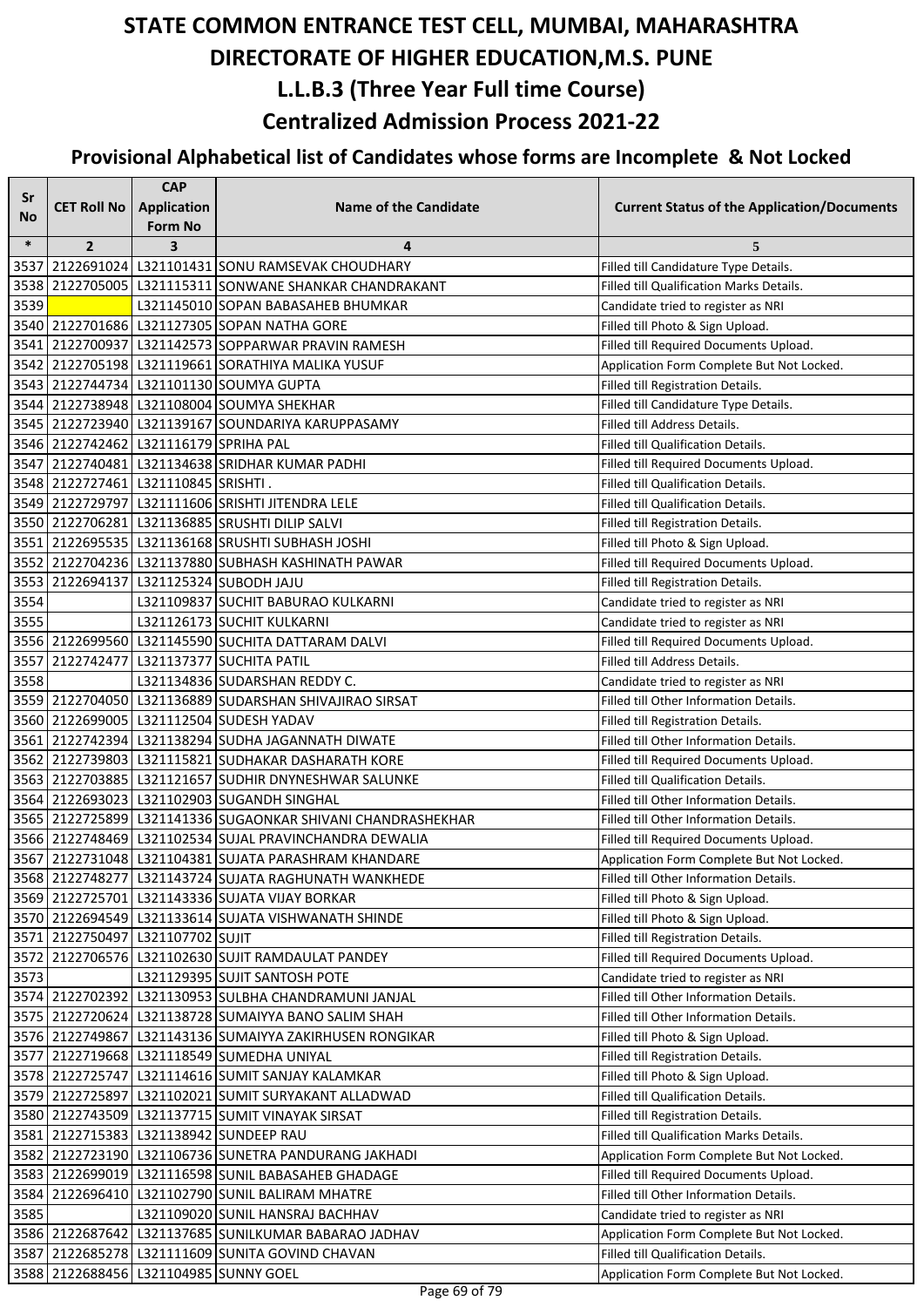| Sr     |                    | <b>CAP</b>         |                                                                  |                                                    |
|--------|--------------------|--------------------|------------------------------------------------------------------|----------------------------------------------------|
| No     | <b>CET Roll No</b> | <b>Application</b> | <b>Name of the Candidate</b>                                     | <b>Current Status of the Application/Documents</b> |
|        |                    | <b>Form No</b>     |                                                                  |                                                    |
| $\ast$ | $\overline{2}$     | 3                  | 4                                                                | 5                                                  |
|        |                    |                    | 3589 2122723272 L321110374 SUNNY SURYAKANT KANGUTKAR             | Filled till Required Documents Upload.             |
|        |                    |                    | 3590 2122746880 L321145845 SUPRIYA BHARAT DHAWARE                | Filled till Photo & Sign Upload.                   |
|        |                    |                    | 3591 2122734038 L321139922 SUPRIYA BHIVA AMBRE                   | Filled till Required Documents Upload.             |
|        |                    |                    | 3592 2122750033 L321126034 SUPRIYA NARAYAN CHANNE                | Filled till Address Details.                       |
|        |                    |                    | 3593 2122695859 L321134887 SUPRIYA YUVRAJ GAJARE                 | Filled till Photo & Sign Upload.                   |
|        |                    |                    | 3594 2122701311 L321143066 SUPSANDE VAIBHAV SUDHIR               | Filled till Required Documents Upload.             |
|        |                    |                    | 3595 2122696162 L321133539 SURADKAR RAHUL DAGDU                  | Filled till Required Documents Upload.             |
|        |                    |                    | 3596 2122716401 L321137788 SURAJ BHIKAJI SOLKAR                  | Filled till Profile Details.                       |
|        |                    |                    | 3597 2122742914 L321141425 SURAJ DHRUO TELANG                    | Filled till Registration Details.                  |
|        |                    |                    | 3598 2122750457 L321103605 SURAJ LALMANI VISHWAKARMA             | Filled till Address Details.                       |
|        |                    |                    | 3599 2122751842 L321111223 SURAJ MAROTI BHAD                     | Filled till Registration Details.                  |
|        |                    |                    | 3600 2122735857 L321106981 SURAJ SAUTKAR                         | Filled till Category & Minority Details.           |
|        |                    |                    | 3601 2122684422 L321113803 SURAJ SHIVDAS ZADE                    | Filled till Registration Details.                  |
|        |                    |                    | 3602 2122727006 L321146162 SURAJ SHIVRAJ KODE                    | Filled till Other Information Details.             |
|        |                    |                    | 3603 2122698613 L321107846 SURAJ YASHWANT KARANDE                | Application Form Complete But Not Locked.          |
|        |                    |                    | 3604 2122722591 L321109929 SURENDRA AMBARNATH SHIRSEKAR          | Filled till Required Documents Upload.             |
|        |                    |                    | 3605 2122701156 L321123333 SURESH PRALHAD RAUT                   | Filled till Qualification Details.                 |
|        |                    |                    | 3606 2122688308 L321114014 SURESH SELVARAJ                       | Filled till Required Documents Upload.             |
|        |                    |                    | 3607   2122713284   L321146021 SURVASE KISHOR SAHEBA             | Filled till Required Documents Upload.             |
|        |                    |                    | 3608 2122693109 L321133296 SURVASE SAMADHAN BHARAT               | Filled till Candidature Type Details.              |
|        |                    |                    | 3609 2122731319 L321107835 SURVE PALLAVI KISHOR                  | Application Form Complete But Not Locked.          |
|        |                    |                    | 3610 2122721289 L321127842 SURVE SUGANDHA PREMANAND              | Filled till Required Documents Upload.             |
|        |                    |                    | 3611 2122738235 L321107193 SURWADE ISHWAR BHIMRAO                | Filled till Required Documents Upload.             |
|        |                    |                    | 3612 2122725210 L321112361 SURYAWANSHI PRATIKSHA PRASHANT        | Filled till Required Documents Upload.             |
|        |                    |                    | 3613   2122718751   L321127498   SURYAWANSHI PRERANA PRAKASH     | Filled till Qualification Marks Details.           |
|        |                    |                    | 3614   2122720876   L321122682   SURYAWANSHI RAJENDRA PUNDLIK    | Filled till Required Documents Upload.             |
|        |                    |                    | 3615   2122719577   L321131937   SURYAWANSHI RAMCHANDRA SAKHARAM | Filled till Qualification Details.                 |
|        |                    |                    | 3616 2122709679 L321121083 SURYAWANSHI SACHIN BALANATH           | Filled till Qualification Details.                 |
|        |                    |                    | 3617 2122736260 L321141301 SURYAWANSHI SAGAR BHAUSINGH           | Filled till Qualification Details.                 |
|        |                    |                    | 3618 2122734435 L321125479 SURYAWASHI SUNIL UMAKANT              | Filled till Qualification Details.                 |
|        |                    |                    | 3619 2122745607 L321129613 SURYWANSHI BUDDHABHUSHAN BHIMRAO      | Filled till Candidature Type Details.              |
|        |                    |                    | 3620 2122730277 L321106978 SUSARE JAYKUMAR SHIVAJI               | Filled till Photo & Sign Upload.                   |
| 3621   |                    |                    | L321126084 SUSHAMA MADHAVRAO KORE                                | Candidate tried to register as NRI                 |
|        |                    |                    | 3622 2122693432 L321128513 SUSHANT BHAGVAN KADAM                 | Filled till Photo & Sign Upload.                   |
|        |                    |                    | 3623 2122749006 L321109163 SUSHANT SHASHIKANT KAMBLE             | Filled till Photo & Sign Upload.                   |
|        |                    |                    | 3624 2122748531 L321120636 SUSHANT VIJU SHINDE                   | Filled till Required Documents Upload.             |
|        |                    |                    | 3625 2122706150 L321107866 SUSHEEL RAMJIT CHAUBEY                | Filled till Required Documents Upload.             |
|        |                    |                    | 3626 2122722431 L321132126 SUSHMA JANARDHAN SHEGAONKAR           | Filled till Candidature Type Details.              |
|        |                    |                    | 3627 2122711422 L321117895 SUSHRUT PANDURANG KOTOLIKAR           | Filled till Candidature Type Details.              |
|        |                    |                    | 3628 2122701737 L321107392 SUSLADE RAHUL DHIRAJ                  | Filled till Address Details.                       |
|        |                    |                    | 3629 2122732280 L321102331 SUTAR AKASH SANTOSH                   | Filled till Qualification Details.                 |
|        |                    |                    | 3630 2122751675 L321107814 SUTAR ATUL DAMODAR                    | Filled till Other Information Details.             |
|        |                    |                    | 3631 2122745543 L321137579 SUTAR CHAITALI WAMAN                  | Filled till Photo & Sign Upload.                   |
|        |                    |                    | 3632 2122698085 L321134085 SUTAR HASIN HIRALAL                   | Application Form Complete But Not Locked.          |
|        |                    |                    | 3633 2122721409 L321118617 SUTAR JAYSHRI RAJARAM                 | Filled till Photo & Sign Upload.                   |
|        |                    |                    | 3634 2122744850 L321140585 SUTAR KISHOR SHASHIKANT               | Filled till Other Information Details.             |
|        |                    |                    | 3635 2122715899 L321131768 SUVARNA BALOBA SATHE                  | Filled till Photo & Sign Upload.                   |
|        |                    |                    | 3636 2122698601 L321127127 SUVARNA HANMANT YADAV                 | Filled till Photo & Sign Upload.                   |
|        |                    |                    | 3637 2122746323 L321139470 SUVARNA SURYAKANT PACHEGAONKAR        | Filled till Other Information Details.             |
|        |                    |                    | 3638 2122696763 L321136085 SUYASH SHRIKANT SATHE                 | Filled till Photo & Sign Upload.                   |
|        |                    |                    | 3639 2122691586 L321103704 SWAMI NAGNATH VISHWANATH              | Filled till Required Documents Upload.             |
|        |                    |                    | 3640 2122739457 L321140578 SWAMI REWATI GANPATRAO                | Filled till Address Details.                       |
|        |                    |                    |                                                                  |                                                    |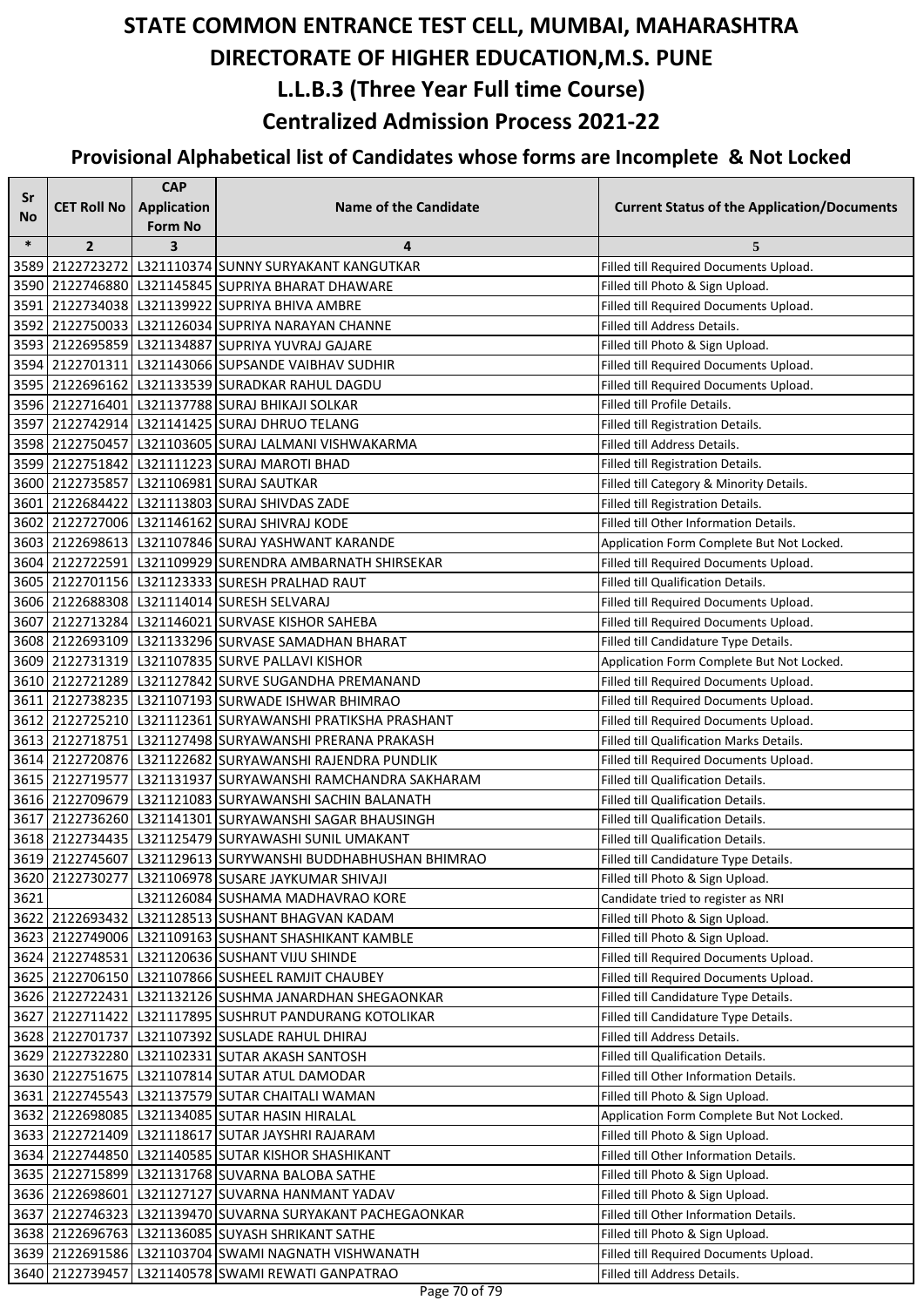| Sr     |                                        | <b>CAP</b>              |                                                                     |                                                    |
|--------|----------------------------------------|-------------------------|---------------------------------------------------------------------|----------------------------------------------------|
| No     | <b>CET Roll No</b>                     | Application             | <b>Name of the Candidate</b>                                        | <b>Current Status of the Application/Documents</b> |
|        |                                        | Form No                 |                                                                     |                                                    |
| $\ast$ | $\overline{2}$                         | $\overline{\mathbf{3}}$ | 4                                                                   | 5                                                  |
| 3641   |                                        |                         | 2122712726 L321105046 SWAMI UMAKANT SADASHIV                        | Application Form Complete But Not Locked.          |
|        |                                        |                         | 3642 2122721861 L321131313 SWAMI VAIBHAV SANJAY                     | Filled till Candidature Type Details.              |
|        |                                        |                         | 3643 2122724304 L321144612 SWAMI VIJAY DILIP                        | Filled till Candidature Type Details.              |
|        |                                        |                         | 3644 2122708039 L321141216 SWAMI VIJAY KHOBRAGADE                   | Filled till Required Documents Upload.             |
|        |                                        |                         | 3645 2122729657 L321113804 SWAPNIL MURLIDHAR KOTWAL                 | Filled till Photo & Sign Upload.                   |
|        |                                        |                         | 3646 2122701839 L321137930 SWAPNIL NARWADE                          | Filled till Photo & Sign Upload.                   |
|        |                                        |                         | 3647 2122728021 L321137466 SWAPNIL SAHEBRAO GORE                    | Filled till Qualification Details.                 |
|        |                                        |                         | 3648 2122710970 L321136025 SWAPNIL SURESH MAHAJAN                   | Filled till Qualification Marks Details.           |
|        |                                        |                         | 3649 2122715602 L321141309 SWAPNIL. SAHEBRAO NETKE                  | Filled till Registration Details.                  |
|        |                                        |                         | 3650 2122706048 L321140779 SWARANJALI BARSHINGE                     | Filled till Photo & Sign Upload.                   |
|        |                                        |                         | 3651 2122689630 L321119119 SWATI RAGHU BORATE                       | Filled till Registration Details.                  |
|        |                                        |                         | 3652 2122720620 L321138362 SWATI SUBHASH KOLI                       | Filled till Other Information Details.             |
|        |                                        |                         | 3653 2122728133 L321112512 SWETA SINGH                              | Filled till Registration Details.                  |
|        |                                        |                         | 3654 2122713917 L321143435 SWITI GORAKH KAMBLE                      | Filled till Registration Details.                  |
|        |                                        |                         | 3655 2122745245 L321118899 SYED AMIN SYED RAHIM                     | Filled till Other Information Details.             |
|        |                                        |                         | 3656 2122728010 L321103451 SYED AYAZ KHIZER                         | Filled till Other Information Details.             |
| 3657   |                                        |                         | L321129063 SYED AZHARUDDIN                                          | Candidate tried to register as NRI                 |
|        |                                        |                         | 3658 2122718165   L321134698 SYED NOORALI SYED SHERALI              | Filled till Candidature Type Details.              |
|        |                                        |                         | 3659 2122708649 L321102110 SYED TAFAZZUL ALI SYED MOHSIN ALI        | Filled till Address Details.                       |
|        |                                        |                         | 3660 2122719975 L321127573 SYED ZAHED HUSSAIN SYED MUZAFFER HUSSAIN | Filled till Photo & Sign Upload.                   |
| 3661   |                                        |                         | L321134849 TABASSUM SIDDIQUE                                        | Candidate tried to register as NRI                 |
|        |                                        |                         | 3662 2122703811 L321102083 TADAVI BASHARAT ABDUL                    | Filled till Qualification Details.                 |
|        |                                        |                         | 3663 2122738302 L321128342 TADAVI SAMIR ISMAIL                      | Filled till Candidature Type Details.              |
|        |                                        |                         | 3664 2122726477 L321131634 TADAVI SAMPAT FULSING                    | Filled till Address Details.                       |
|        |                                        |                         | 3665 2122703677 L321122113 TADAVI SOHEL RAHIMAN                     | Filled till Required Documents Upload.             |
|        |                                        |                         | 3666  2122708742  L321119749 TADKHELE DATTAJI ATMARAM               | Filled till Registration Details.                  |
|        |                                        |                         | 3667 2122703956 L321141592 TADVI LATIF RAHIM                        | Filled till Candidature Type Details.              |
|        |                                        |                         | 3668 2122730531 L321139364 TAGAD RUSHIKESH SARJERAO                 | Filled till Required Documents Upload.             |
| 3669   |                                        |                         | L321120472 TAHIRALI RAJU MASALEWALE                                 | Candidate tried to register as NRI                 |
|        |                                        |                         | 3670 2122718744 L321118379 TAK ARCHANA NANDKISHOR                   | Filled till Photo & Sign Upload.                   |
|        |                                        |                         | 3671 2122713542 L321122944 TAKALKAR POONAM ANANDA                   | Filled till Registration Details.                  |
|        |                                        |                         | 3672 2122692550 L321134388 TAKATE RAHUL SANTU                       | Filled till Other Information Details.             |
|        |                                        |                         | 3673 2122698663 L321131405 TAKAWALE APARNA ARVIND                   | Filled till Photo & Sign Upload.                   |
|        |                                        |                         | 3674   2122751917   L321131156   TAKTODE SANGITA VASANTRAO          | Filled till Other Information Details.             |
|        |                                        |                         | 3675   2122690982   L321129387   TALHA NISAR KHAN                   | Filled till Registration Details.                  |
|        |                                        |                         | 3676 2122705426 L321114957 TAMBE AMRAPALI ASHOK                     | Filled till Photo & Sign Upload.                   |
|        |                                        |                         | 3677 2122712022 L321136010 TAMBE RAJU MALHARI                       | Filled till Required Documents Upload.             |
|        |                                        |                         | 3678 2122739985 L321123930 TAMBE SUBODH GUNAJI                      | Filled till Other Information Details.             |
|        |                                        |                         | 3679 2122688016 L321110762 TAMBOLI ASIF KHAMRODDIN                  | Filled till Other Information Details.             |
|        |                                        |                         | 3680 2122748092 L321134013 TAMBOLI DIGAMBAR SURESH                  | Filled till Required Documents Upload.             |
|        |                                        |                         | 3681 2122742180 L321124102 TAMBOLI TASLEEM MOHD YUSUF               | Filled till Qualification Details.                 |
|        |                                        |                         | 3682 2122698528 L321102874 TAMHANE SUPRIT NANDKISHOR                | Filled till Qualification Details.                 |
|        |                                        |                         | 3683 2122683484 L321121627 TAMNAR YOGESH DATTATRAY                  | Filled till Qualification Details.                 |
|        |                                        |                         | 3684 2122750195 L321143502 TANAJEE DHAU RASAL                       | Filled till Photo & Sign Upload.                   |
|        |                                        |                         | 3685 2122742331 L321124903 TANAJI BABRUVAN KOLTHE                   | Filled till Other Information Details.             |
|        |                                        |                         | 3686 2122729747 L321118063 TANDALE AMOL BABASAHEB                   | Filled till Registration Details.                  |
|        |                                        |                         | 3687 2122684635   L321139747 TANDALEPATIL SHAMBHURAJE GANESH        | Filled till Photo & Sign Upload.                   |
|        |                                        |                         | 3688 2122709514 L321121719 TANUJA VALMIK KHANDARE                   | Filled till Qualification Details.                 |
|        | 3689 2122731272 L321108323 TANVI PRIYA |                         |                                                                     | Filled till Photo & Sign Upload.                   |
|        |                                        |                         | 3690   2122741242   L321134558   TANVI RAJENDRA TAWTE               | Filled till Photo & Sign Upload.                   |
|        |                                        |                         | 3691   2122727409   L321139273  TANYA AGRAWAL                       | Filled till Photo & Sign Upload.                   |
|        | 3692 2122709875 L321121772 TANYA KALA  |                         |                                                                     | Filled till Photo & Sign Upload.                   |
|        |                                        |                         |                                                                     |                                                    |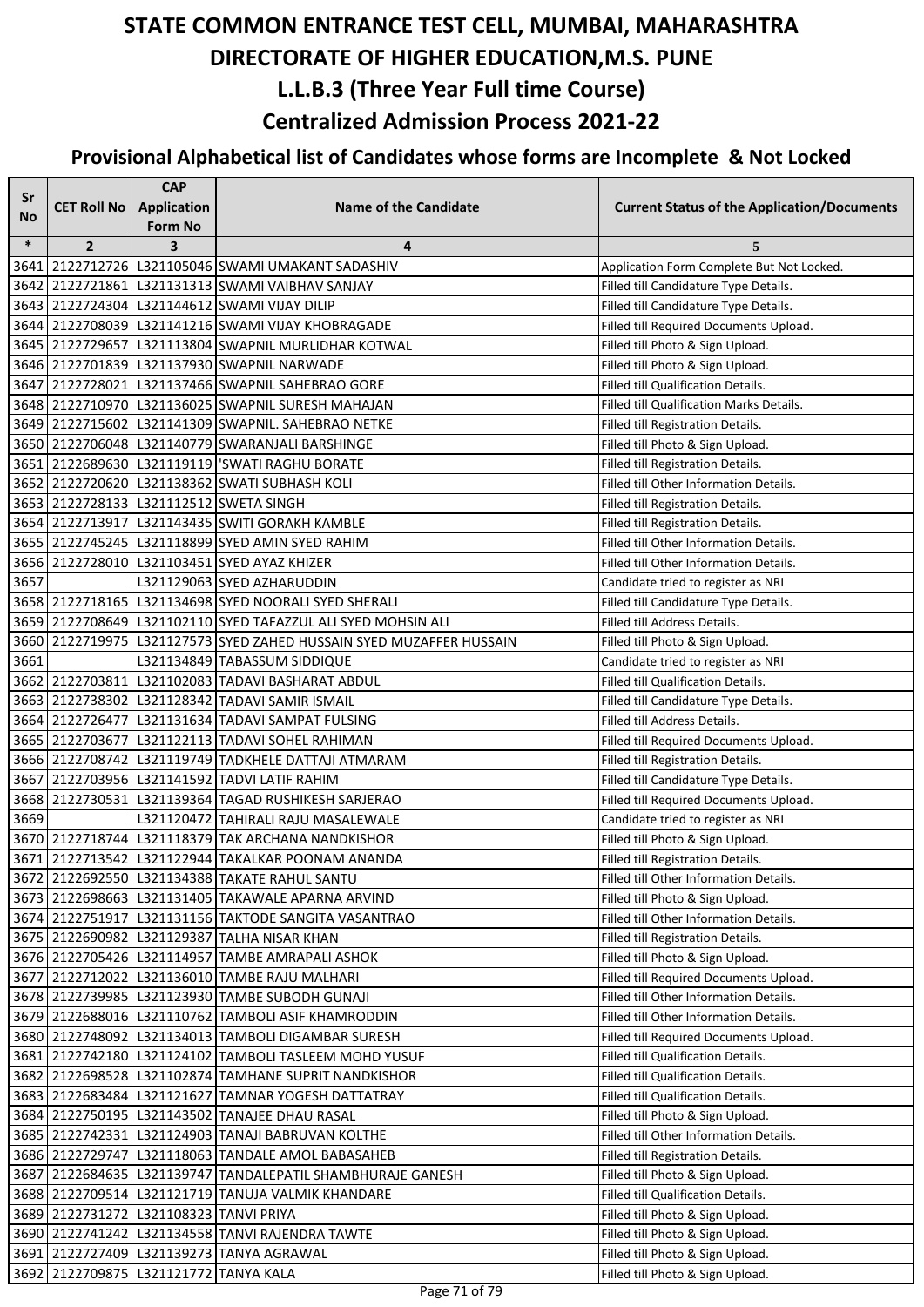| Sr        |                    | <b>CAP</b>              |                                                                                                      |                                                                            |
|-----------|--------------------|-------------------------|------------------------------------------------------------------------------------------------------|----------------------------------------------------------------------------|
| <b>No</b> | <b>CET Roll No</b> | <b>Application</b>      | <b>Name of the Candidate</b>                                                                         | <b>Current Status of the Application/Documents</b>                         |
|           |                    | <b>Form No</b>          |                                                                                                      |                                                                            |
| $\ast$    | $\overline{2}$     | $\overline{\mathbf{3}}$ | 4                                                                                                    | 5                                                                          |
|           |                    |                         | 3693 2122715521 L321108621 TARALKAR VISHAL PANDHARINATH                                              | Filled till Required Documents Upload.                                     |
|           |                    |                         | 3694 2122747289 L321145798 TARAWADE UNMESH RAJENDRA                                                  | Filled till Photo & Sign Upload.                                           |
|           |                    |                         | 3695 2122751567 L321111048 TARE YOGESH BHALCHANDRA                                                   | Filled till Qualification Details.                                         |
|           |                    |                         | 3696 2122733915   L321128912 TARMALE BHARTI GANPAT                                                   | Application Form Complete But Not Locked.                                  |
|           |                    |                         | 3697 2122742478 L321141302 TATKARE SAMIKSHA SHRIKANT SFURTI                                          | Application Form Complete But Not Locked.                                  |
|           |                    |                         | 3698 2122703277 L321122279 TAUSEEF KHAN RASHEED KHAN                                                 | Filled till Registration Details.                                          |
|           |                    |                         | 3699 2122694972 L321116461 TAWAR KUNAL ASHOK                                                         | Filled till Qualification Details.                                         |
|           |                    |                         | 3700 2122711642 L321129413 TAWEDE HARSHAL SURENDRA                                                   | Application Form Complete But Not Locked.                                  |
|           |                    |                         | 3701 2122686913 L321131166 TAYADE AAKASH RAMESH                                                      | Filled till Other Information Details.                                     |
|           |                    |                         | 3702 2122711363 L321145969 TAYADE ABHIJEET ANANDRAO                                                  | Filled till Qualification Details.                                         |
|           |                    |                         | 3703 2122738211 L321135973 TAYADE AMOL AMBADAS                                                       | Filled till Qualification Details.                                         |
|           |                    |                         | 3704 2122738132 L321135161 TAYADE DEEPAK GOPAL                                                       | Filled till Candidature Type Details.                                      |
|           |                    |                         | 3705 2122737231 L321119717 TAYADE DHAMMAPAL DEVIDAS                                                  | Filled till Other Information Details.                                     |
|           |                    |                         | 3706 2122718263 L321118211 TAYADE SHITAL SURESH<br>3707 2122686676 L321108366 TAYADE VIKRAM LILADHAR | Filled till Photo & Sign Upload.<br>Filled till Other Information Details. |
|           |                    |                         | 3708 2122730649 L321132200 TEJAAS BAPUSAHEB MUNOAT                                                   |                                                                            |
|           |                    |                         | 3709 2122722647 L321128967 TEJAS BABURAO SUTAR                                                       | Filled till Photo & Sign Upload.                                           |
|           |                    |                         | 3710 2122731741 L321119707 TEJAS HANMANT JADHAV                                                      | Filled till Photo & Sign Upload.                                           |
|           |                    |                         | 3711 2122747389 L321145852 TEJAS INDRABHAN DHAWADE                                                   | Application Form Complete But Not Locked.                                  |
|           |                    |                         | 3712 2122716618 L321127446 TEJAS SAWANT                                                              | Filled till Photo & Sign Upload.<br>Filled till Address Details.           |
|           |                    |                         | 3713 2122745766 L321127039 TEJAS TUKARAM JADHAV                                                      |                                                                            |
|           |                    |                         | 3714 2122705151 L321102277 TEJAS TULSHIRAM JADHAV                                                    | Filled till Registration Details.                                          |
|           |                    |                         | 3715 2122717276 L321107836 TEKSING RAMDHAN ADE                                                       | Filled till Photo & Sign Upload.<br>Filled till Photo & Sign Upload.       |
|           |                    |                         | 3716 2122699735   L321136335   TEKWAR AMOL SHIVLING                                                  | Filled till Candidature Type Details.                                      |
|           |                    |                         | 3717 2122725909 L321140309 TELANG AJIT CHANDBA                                                       | Filled till Photo & Sign Upload.                                           |
|           |                    |                         | 3718 2122740768 L321135655 TELANG ANITA RAMCHANDRA                                                   | Filled till Required Documents Upload.                                     |
|           |                    |                         | 3719 2122708978 L321112392 TELANG MADHUBALA MAROTI                                                   | Filled till Registration Details.                                          |
|           |                    |                         | 3720 2122730352 L321137045 TELANG SUNIL GENDEO                                                       | Filled till Qualification Details.                                         |
|           |                    |                         | 3721 2122713077 L321109746 TELANGE HIMALAY MAHADEV                                                   | Filled till Other Information Details.                                     |
|           |                    |                         | 3722 2122684176 L321134781 TELGOTE NEHA DIPANKAR                                                     | Application Form Complete But Not Locked.                                  |
| 3723      |                    |                         | L321101473 TEMRE JAYANT GOPALRAO                                                                     | Candidate tried to register as NRI                                         |
|           |                    |                         | 3724 2122702515 L321105915 TENGASKAR TUSHAR DEVIDAS                                                  | Filled till Photo & Sign Upload.                                           |
|           |                    |                         | 3725 2122700011 L321131920 THAKARE KOMAL RAMRAOJI                                                    | Filled till Required Documents Upload.                                     |
|           |                    |                         | 3726 2122729119 L321131337 THAKARE RAKESH MORESHWAR                                                  | Filled till Photo & Sign Upload.                                           |
|           |                    |                         | 3727 2122750901 L321144899 THAKARE TULSHIDAS GOPINATH                                                | Filled till Required Documents Upload.                                     |
|           |                    |                         | 3728 2122701644 L321119735 THAKUR ABOLI PADMAKAR                                                     | Filled till Registration Details.                                          |
|           |                    |                         | 3729 2122689934 L321121287 THAKUR CHINTAMAN JAYWANT                                                  | Filled till Qualification Details.                                         |
|           |                    |                         | 3730 2122750754 L321136001 THAKUR POOJA KALICHARAN                                                   | Filled till Photo & Sign Upload.                                           |
|           |                    |                         | 3731 2122701068 L321133856 THAKUR RAJESHKUMAR PARSHURAM                                              | Filled till Other Information Details.                                     |
|           |                    |                         | 3732 2122751027 L321136101 THAKUR UTTAM SANTOSH                                                      | Filled till Candidature Type Details.                                      |
|           |                    |                         | 3733 2122698642 L321125418 THARUNIKA BALAKRISHNA NAIK                                                | Filled till Required Documents Upload.                                     |
|           |                    |                         | 3734 2122707561 L321136027 THEVAR SELVAGANAPATHY NITHYAKRISHNAN                                      | Filled till Other Information Details.                                     |
|           |                    |                         | 3735 2122750099 L321136742 THOBHANI ZEESHAN ALI KAMRUDIN                                             | Application Form Complete But Not Locked.                                  |
|           |                    |                         | 3736 2122743214 L321116092 THOKE VISHWANATH NAGORAO                                                  | Filled till Qualification Details.                                         |
|           |                    |                         | 3737 2122692452 L321143391 THOMBRE AKSHAY BABURAO                                                    | Filled till Photo & Sign Upload.                                           |
|           |                    |                         | 3738 2122729447 L321114554 THOMBRE GANESH PUNJARAM                                                   | Application Form Complete But Not Locked.                                  |
|           |                    |                         | 3739 2122730134 L321108650 THORAT ANKITA SURENDRA                                                    | Filled till Candidature Type Details.                                      |
|           |                    |                         | 3740 2122690100 L321109550 THORAT ASHWINI DATTATRAY                                                  | Filled till Candidature Type Details.                                      |
|           |                    |                         | 3741 2122718576 L321135300 THORAT GEETA NAVNATH                                                      | Filled till Photo & Sign Upload.                                           |
|           |                    |                         | 3742 2122741992 L321130275 THORAT KOMAL GOPINATH                                                     | Filled till Candidature Type Details.                                      |
|           |                    |                         | 3743 2122749070 L321121171 THORAT MADHURI KISAN                                                      | Filled till Registration Details.                                          |
|           |                    |                         | 3744 2122740914 L321142228 THORAT PRALHAD NAMDEO                                                     | Filled till Qualification Details.                                         |
|           |                    |                         |                                                                                                      |                                                                            |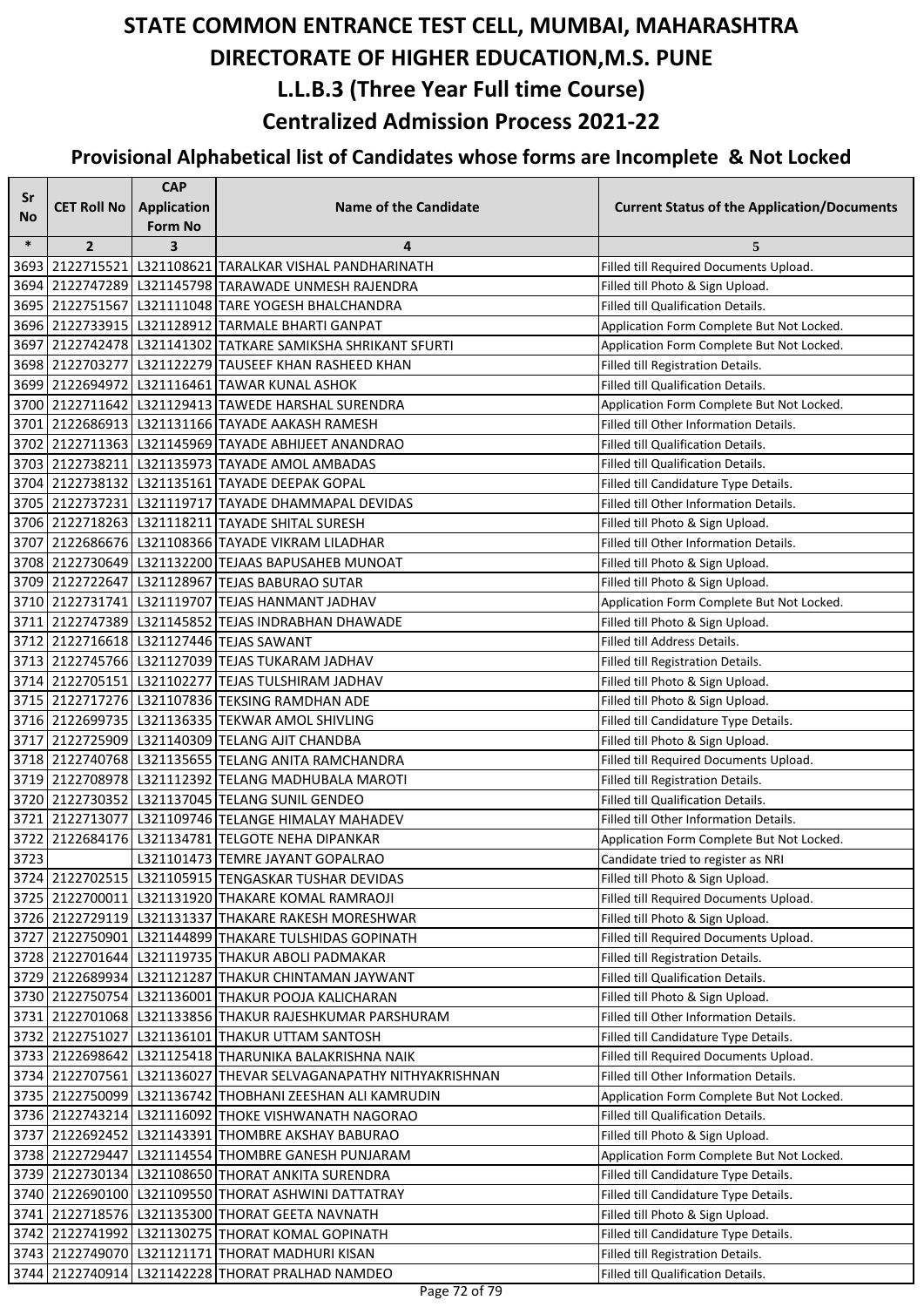| Sr        |                    | <b>CAP</b>              |                                                           |                                                    |
|-----------|--------------------|-------------------------|-----------------------------------------------------------|----------------------------------------------------|
| <b>No</b> | <b>CET Roll No</b> | Application             | <b>Name of the Candidate</b>                              | <b>Current Status of the Application/Documents</b> |
|           |                    | <b>Form No</b>          |                                                           |                                                    |
| $\ast$    | $\overline{2}$     | $\overline{\mathbf{3}}$ | 4                                                         | 5                                                  |
|           |                    |                         | 3745 2122734381 L321119994 THORAT PRIYANKA SHASHIKANT     | Filled till Registration Details.                  |
|           |                    |                         | 3746 2122742524 L321140983 THORAT SACHIN PANDURANG        | Filled till Required Documents Upload.             |
|           |                    |                         | 3747 2122719219 L321143873 THORAT VIJAY DATTU             | Filled till Candidature Type Details.              |
|           |                    |                         | 3748 2122702186 L321131570 THOSAR ROHIT BALKRISHNA        | Application Form Complete But Not Locked.          |
|           |                    |                         | 3749 2122746400 L321127551 TIKHE AJINKYA DATTATRAY        | Filled till Candidature Type Details.              |
|           |                    |                         | 3750 2122703960 L321140559 TILORE ARJUN RAMESH            | Filled till Qualification Details.                 |
| 3751      |                    |                         | L321132023 TINGARE SHASHIKANT MALLIKARJUN                 | Candidate tried to register as NRI                 |
|           |                    |                         | 3752 2122750593 L321143740 TIWARI ADITYAKUMAR PREMCHAND   | Filled till Address Details.                       |
|           |                    |                         | 3753 2122689527 L321116322 TIWARI ANJALI RAVI             | Filled till Qualification Marks Details.           |
|           |                    |                         | 3754 2122696529 L321132201 TIWARI HARSH UMESH             | Filled till Photo & Sign Upload.                   |
|           |                    |                         | 3755 2122743239 L321139791 TIWARI JAYASHREE ARUNPRASAD    | Filled till Address Details.                       |
|           |                    |                         | 3756 2122747604 L321120801 TIWARI RAJESHKUMAR DEVIPRASAD  | Filled till Required Documents Upload.             |
|           |                    |                         | 3757 2122734354 L321127050 TIWARI RANJEY DWARIKA          | Filled till Photo & Sign Upload.                   |
| 3758      |                    |                         | L321142057 TODMAL KIRTI DNYANDEO                          | Candidate tried to register as NRI                 |
| 3759      |                    |                         | L321141833 TOHID RASHID SHAIKH                            | Candidate tried to register as NRI                 |
|           |                    |                         | 3760 2122698272 L321114276 TOMAR JITENDRA KARTAR SINGH    | Application Form Complete But Not Locked.          |
|           |                    |                         | 3761 2122718796 L321106909 TOSHNIWAL ANIRUDDHA SHIVPRASAD | Filled till Photo & Sign Upload.                   |
|           |                    |                         | 3762 2122722264 L321134519 TRIPTI DUBEY                   | Filled till Registration Details.                  |
|           |                    |                         | 3763 2122724414 L321128495 TRIVEDI ANAND JAYANTILAL       | Filled till Required Documents Upload.             |
|           |                    |                         | 3764 2122741784 L321113481 TRIVEDI RIDDHI                 | Filled till Other Information Details.             |
| 3765      |                    |                         | L321114046 TRUPTI GANPAT KAMBLE                           | Candidate tried to register as NRI                 |
| 3766      |                    |                         | L321115160 TRUPTI GANPAT KAMBLE                           | Candidate tried to register as NRI                 |
|           |                    |                         | 3767 2122699527 L321112781 TRUPTI SIDDHESH DALVI          | Filled till Other Information Details.             |
|           |                    |                         | 3768 2122751294 L321126341 TUKARAM KASHINATH PANHALKAR    | Filled till Required Documents Upload.             |
|           |                    |                         | 3769 2122722107 L321126774 TULSE RAHUL YESHWANT           | Filled till Qualification Details.                 |
|           |                    |                         | 3770 2122710700 L321141460 TUPE AKSHADA KUMAR             | Filled till Registration Details.                  |
|           |                    |                         | 3771 2122744234 L321109247 TUPE ASHWINI UTTAM             | Filled till Registration Details.                  |
|           |                    |                         | 3772 2122684995 L321127147 TUPE PRADIP ANNA               | Filled till Required Documents Upload.             |
|           |                    |                         | 3773 2122683316 L321130889 TUPE SWAPNIL DILIP             | Filled till Qualification Details.                 |
|           |                    |                         | 3774 2122732257 L321142335 TUPPAD SHRUTIKA SHRISHAIL      | Filled till Registration Details.                  |
|           |                    |                         | 3775 2122699897 L321121570 TURUKMANE MAHENDRA LAXMAN      | Filled till Registration Details.                  |
|           |                    |                         | 3776 2122714779   L321107009 TUSHAR BHIMASHANKAR ZALAKE   | Filled till Other Information Details.             |
|           |                    |                         | 3777 2122703402 L321126180 TUSHAR PRADIPRAO SHIVNEKAR     | Filled till Required Documents Upload.             |
|           |                    |                         | 3778 2122734124 L321129959 TUSHAR RAJARAM POL             | Filled till Required Documents Upload.             |
|           |                    |                         | 3779 2122710352 L321112794 TUSHAR SURENDRA PATINGE        | Filled till Photo & Sign Upload.                   |
|           |                    |                         | 3780 2122748236 L321109304 TUSHAR VASUDEV TURE            | Filled till Registration Details.                  |
|           |                    |                         | 3781 2122699809 L321124997 UBALE KAPIL VASANT             | Filled till Required Documents Upload.             |
|           |                    |                         | 3782 2122729680 L321137996 UBALE NIKHIL JAYWANT           | Filled till Registration Details.                  |
|           |                    |                         | 3783 2122683635 L321101871 UDAMLE SHIVAJI ROHIDAS         | Filled till Qualification Details.                 |
|           |                    |                         | 3784 2122692987 L321112582 UDAY GAUTAM                    | Filled till Qualification Details.                 |
|           |                    |                         | 3785 2122725474 L321122757 UDDHAR BHUSHAN VINODRAO        | Filled till Required Documents Upload.             |
|           |                    |                         | 3786 2122744162 L321131901 UGALE SUVIDHA VITTHAL          | Application Form Complete But Not Locked.          |
|           |                    |                         | 3787 2122727030 L321138229 UGALE VISHAKHA NITIN           | Application Form Complete But Not Locked.          |
|           |                    |                         | 3788 2122684084 L321109219 UGHADE POOJA RAJKUMAR          | Filled till Registration Details.                  |
|           |                    |                         | 3789 2122740786 L321128913 UJWALA KASHINATH NERKAR        | Filled till Required Documents Upload.             |
|           |                    |                         | 3790 2122711335 L321145465 UKARANDE RAVINDRA TAYAMANI     | Filled till Qualification Details.                 |
|           |                    |                         | 3791 2122689191 L321145306 UKIRDE NAVNATH BABAN           | Filled till Registration Details.                  |
| 3792      |                    |                         | L321113169 ULHAS RAMESHRAO KULKARNI                       | Candidate tried to register as NRI                 |
|           |                    |                         | 3793 2122742183 L321120873 UMA SADASHIV SONAWANE          | Filled till Registration Details.                  |
|           |                    |                         | 3794 2122709221 L321100431 UMAKANT SHIVNATH WAGH          | Filled till Photo & Sign Upload.                   |
|           |                    |                         | 3795 2122702748 L321138039 UMALE KIRAN RAMDHAN            | Filled till Category & Minority Details.           |
|           |                    |                         | 3796 2122701223 L321141241 UMALE RUSHIKESH MADHUKAR       | Filled till Registration Details.                  |
|           |                    |                         |                                                           |                                                    |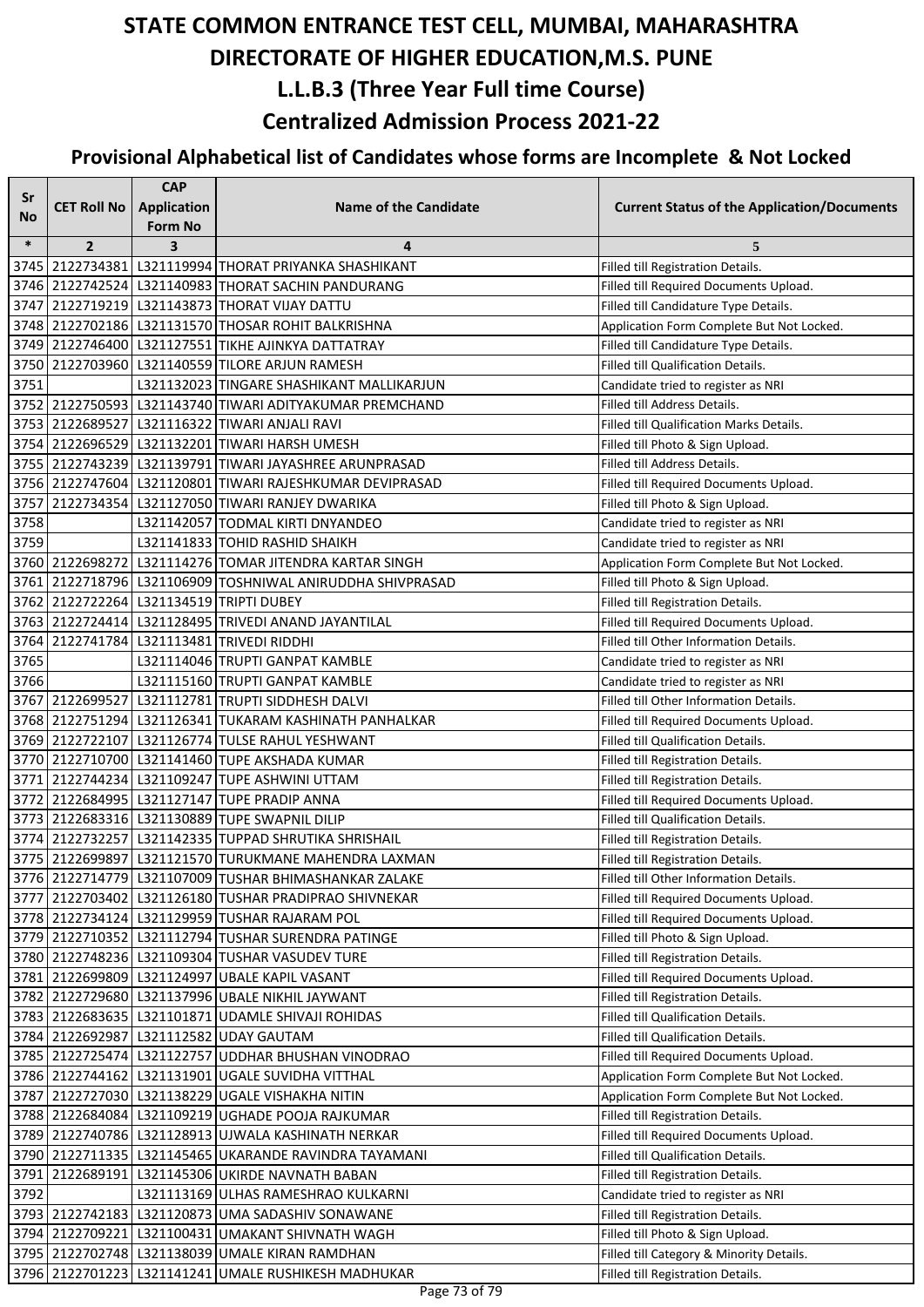| Sr     |                    | <b>CAP</b>              |                                                                       |                                                    |
|--------|--------------------|-------------------------|-----------------------------------------------------------------------|----------------------------------------------------|
| No     | <b>CET Roll No</b> | <b>Application</b>      | <b>Name of the Candidate</b>                                          | <b>Current Status of the Application/Documents</b> |
| $\ast$ |                    | <b>Form No</b>          |                                                                       |                                                    |
| 3797   | $\overline{2}$     | $\overline{\mathbf{3}}$ | 4<br>2122724873 L321132049 UMANG MULCHAND SAROJ                       | 5<br>Filled till Profile Details.                  |
| 3798   |                    |                         | 2122721504 L321112494 UMESH ANANDRAO PATIL                            | Filled till Required Documents Upload.             |
| 3799   |                    |                         | 2122738205 L321118942 UMESH ASHOK CHABUKSWAR                          | Filled till Required Documents Upload.             |
|        |                    |                         | 3800 2122729010 L321136432 UMESH AVINASH CHAVAN                       | Filled till Qualification Marks Details.           |
|        |                    |                         | 3801 2122690127 L321132142 UMESH GANESH KENI                          | Filled till Candidature Type Details.              |
|        |                    |                         | 3802 2122687918 L321117143 UMESH MANOHAR PATIL                        | Filled till Other Information Details.             |
| 3803   |                    |                         | 2122691150 L321133233 UMRE ABHISHEK SANJAY                            | Filled till Other Information Details.             |
|        |                    |                         | 3804 2122743608 L321108858 UMRE RAMDAS SHYAMRAO                       | Filled till Registration Details.                  |
|        |                    |                         | 3805 2122722868 L321141027 UNDE TUSHAR SAHEBRAO                       | Filled till Photo & Sign Upload.                   |
|        |                    |                         | 3806 2122693100 L321117712 UNDRE AVINASH NANASAHEB                    | Filled till Other Information Details.             |
| 3807   |                    |                         | 2122684697 L321139331 UPADE PRAMOD MADHUKAR                           | Filled till Photo & Sign Upload.                   |
|        |                    |                         | 3808 2122696432 L321145015 UPADHYAY ABHISHEK VISHWANATH               | Filled till Other Information Details.             |
|        |                    |                         | 3809 2122734353 L321127489 UPADHYAYA CHANDAN SHYAMBAHADUR             | Filled till Required Documents Upload.             |
|        |                    |                         | 3810 2122706597 L321107357 UPENDRA SHENDE                             | Filled till Required Documents Upload.             |
|        |                    |                         | 3811 2122738824 L321135858 UTKARSH HARIDAS BHANWALKAR                 | Filled till Profile Details.                       |
|        |                    |                         | 3812 2122747810 L321123164 UTKARSH SURESH DEOKAR                      | Filled till Other Information Details.             |
|        |                    |                         | 3813 2122713007 L321106956 UTTAM KUMAR                                | Filled till Photo & Sign Upload.                   |
|        |                    |                         | 3814 2122741374 L321105744 UZMA AFTAB ALAM MALLICK                    | Application Form Complete But Not Locked.          |
|        |                    |                         | 3815 2122730121 L321118643 VAGISHA KUMAR                              | Filled till Registration Details.                  |
|        |                    |                         | 3816 2122712832 L321131637 VAIBHAV VITTHALRAO DIXIT                   | Filled till Photo & Sign Upload.                   |
|        |                    |                         | 3817 2122702505 L321112940 VAIBHAV BHAGWAT GAVTE                      | Application Form Complete But Not Locked.          |
|        |                    |                         | 3818 2122727517 L321107669 VAIBHAV GANDHI                             | Filled till Registration Details.                  |
|        |                    |                         | 3819 2122734555 L321116064 VAIBHAV KHARADKAR                          | Filled till Other Information Details.             |
| 3820   |                    |                         | 2122693914 L321144797 VAIBHAV KISAN AGHAO                             | Filled till Registration Details.                  |
| 3821   |                    |                         | L321101669 VAIBHAV KISHOR BAWANE                                      | Candidate tried to register as NRI                 |
| 3822   |                    |                         | L321102011 VAIBHAV KISHOR BAWANE                                      | Candidate tried to register as NRI                 |
|        |                    |                         | 3823 2122724784 L321142203 VAIBHAV MANGESH TORNE                      | Filled till Other Information Details.             |
| 3824   |                    |                         | 2122701219 L321125295 VAIBHAV RAMESH BHARSAKLE                        | Filled till Required Documents Upload.             |
|        |                    |                         | 3825 2122751090 L321135717 VAIBHAV SADASHIV MOHITE                    | Filled till Registration Details.                  |
|        |                    |                         | 3826 2122718319 L321106471 VAIBHAV SUREAHRAO JAYALE                   | Filled till Required Documents Upload.             |
| 3827   |                    |                         | 2122735856 L321102311 VAIBHAV VIJAY NISTANE                           | Filled till Candidature Type Details.              |
| 3828   |                    |                         | L321137280 VAIBHAV VIJAY TONGE                                        | Candidate tried to register as NRI                 |
|        |                    |                         | 3829 2122711241 L321106991 VAIJAYANTI VAIJANATH SADBHAIYYA            | Filled till Photo & Sign Upload.                   |
|        |                    |                         | 3830 2122719018 L321136975 VAISHALI AVINASH KULKARNI                  | Filled till Registration Details.                  |
|        |                    |                         | 3831 2122730011 L321121555 VAISHALI BABASAHEB SHETE                   | Filled till Other Information Details.             |
|        |                    |                         | 3832 2122716619 L321144508 VAISHALI RAJENDRA SHELAR                   | Filled till Required Documents Upload.             |
|        |                    |                         | 3833 2122731323 L321126027 VAISHALI SANTOSH JADHAV                    | Filled till Photo & Sign Upload.                   |
|        |                    |                         | 3834 2122719441 L321126029 VAISHALI SATYAVAN GAIKAWAD                 | Application Form Complete But Not Locked.          |
|        |                    |                         | 3835 2122683789 L321120779 VAISHALI VIJAY KUMAR GANDIGUDE             | Filled till Registration Details.                  |
|        |                    |                         | 3836 2122690579 L321109517 VAISHALI WAMAN SONAVANE                    | Filled till Photo & Sign Upload.                   |
|        |                    |                         | 3837   2122722683   L321129867   VAISHNAV HIMANSHU SHRI RAJENDRAKUMAR | Filled till Qualification Marks Details.           |
|        |                    |                         | 3838   2122708478   L321109520   VAISHNAVI DHANRAJ GODIA              | Filled till Photo & Sign Upload.                   |
|        |                    |                         | 3839 2122744349 L321144832 VAISHNAVI PRABHAKAR KAKULATE               | Filled till Qualification Details.                 |
|        |                    |                         | 3840 2122715653   L321146113 VAISHNAVI SAWKAR GUNJAL                  | Filled till Photo & Sign Upload.                   |
|        |                    |                         | 3841 2122741037 L321137679 VAISHYA NIHAL GULABCHAND                   | Filled till Address Details.                       |
|        |                    |                         | 3842 2122751898 L321107275 VALASE SHEETAL ASHOK                       | Filled till Photo & Sign Upload.                   |
|        |                    |                         | 3843 2122699565 L321125663 VALGE MUKTA RAMDAS                         | Filled till Other Information Details.             |
|        |                    |                         | 3844 2122695726 L321114064 VALSE SANKET KISHANRAO                     | Filled till Required Documents Upload.             |
|        |                    |                         | 3845 2122709078 L321104875 VALVI ARVINDSINH GANPAT                    | Filled till Registration Details.                  |
|        |                    |                         | 3846 2122705949 L321122946 VAMAN ASHOK KAMBLE                         | Filled till Qualification Details.                 |
| 3847   |                    |                         | 2122707526 L321134708 VANDANA ASARAM ABHINAVE                         | Filled till Required Documents Upload.             |
|        |                    |                         | 3848 2122692508 L321127231 VANDANA SURESH BHAMARE                     | Filled till Registration Details.                  |
|        |                    |                         |                                                                       |                                                    |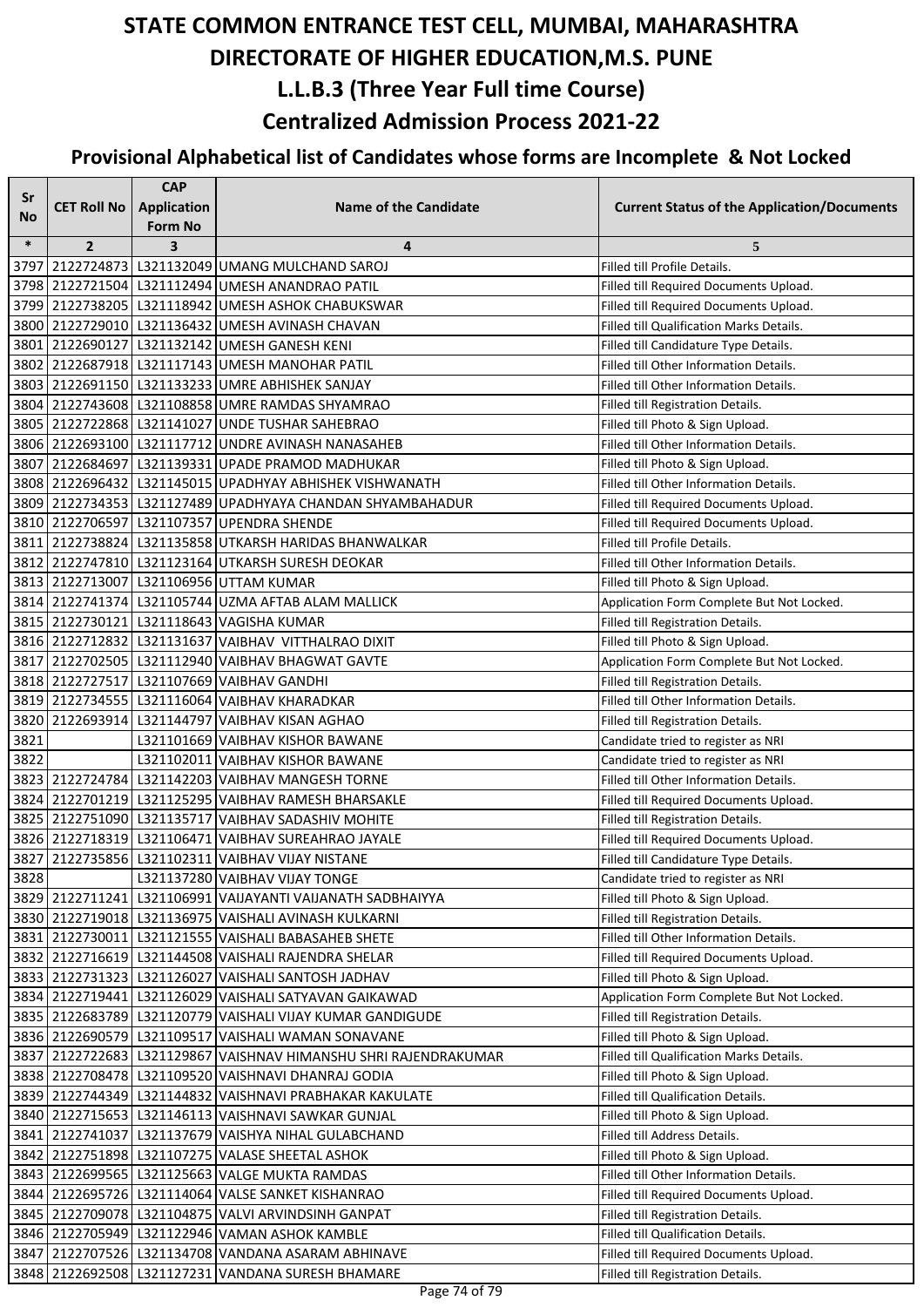| Sr           |                                       | <b>CAP</b>         |                                                                                                   |                                                                                |
|--------------|---------------------------------------|--------------------|---------------------------------------------------------------------------------------------------|--------------------------------------------------------------------------------|
| No           | <b>CET Roll No</b>                    | <b>Application</b> | <b>Name of the Candidate</b>                                                                      | <b>Current Status of the Application/Documents</b>                             |
|              |                                       | Form No            |                                                                                                   |                                                                                |
| $\ast$       | $\overline{2}$                        | 3                  | 4                                                                                                 | 5                                                                              |
|              |                                       |                    | 3849 2122744253 L321116281 VANDANA VIVEK MAYALU<br>3850 2122709660 L321107889 VANEL CHINTAN DANJI | Filled till Registration Details.<br>Filled till Other Information Details.    |
|              |                                       |                    | 3851 2122687093 L321142010 VANJARI PRAMOD ANANDRAO                                                | Filled till Required Documents Upload.                                         |
|              |                                       |                    | 3852 2122698501 L321123242 VANKADI YASHVI BALABHAI                                                |                                                                                |
|              |                                       |                    | 3853 2122752114 L321121348 VANSHIKA BHAT                                                          | Application Form Complete But Not Locked.<br>Filled till Registration Details. |
|              |                                       |                    | 3854 2122709889 L321104148 VANSHIKA GUPTA                                                         | Filled till Qualification Details.                                             |
|              |                                       |                    | 3855 2122748554 L321103206 VANSHIKA RANJAN                                                        | Filled till Registration Details.                                              |
| 3856         |                                       |                    | 2122692086 L321145337 VARADE RANI SUBHASH                                                         | Filled till Other Information Details.                                         |
| 3857         |                                       |                    | L321113181 VARADRAJ JADHAV                                                                        | Candidate tried to register as NRI                                             |
|              |                                       |                    | 3858 2122722673   L321132373 VARMA PRITEE DINDAYAL                                                | Filled till Registration Details.                                              |
|              |                                       |                    | 3859 2122726393 L321135104 VARSHA GANPATRAO HANWATE                                               | Filled till Other Information Details.                                         |
|              |                                       |                    | 3860 2122700364 L321141186 VARSHA POPATRAO BHINGARDIVE                                            | Filled till Photo & Sign Upload.                                               |
|              |                                       |                    | 3861 2122723986 L321142697 VARSHA SHATRUGUNE CHOUGULE                                             | Filled till Other Information Details.                                         |
|              |                                       |                    | 3862 2122719268 L321133893 VARUN PANDIT RAO KALE                                                  | Filled till Required Documents Upload.                                         |
|              |                                       |                    | 3863 2122740599 L321103677 VASAIKAR SONAL RAVINDRA                                                | Application Form Complete But Not Locked.                                      |
|              |                                       |                    | 3864 2122740610 L321141477 VASANT CHOKHLA CHAVHAN                                                 | Filled till Other Information Details.                                         |
| 3865         |                                       |                    | L321136090 VASAVA VIKASHKUMAR MULJIBHAI                                                           | Candidate tried to register as NRI                                             |
|              |                                       |                    | 3866 2122720291 L321111558 VASAVE GULABSING RAYSING                                               | Filled till Photo & Sign Upload.                                               |
|              |                                       |                    | 3867 2122686909 L321129181 VASAVE VIRSING ROTA                                                    | Filled till Other Information Details.                                         |
|              | 3868 2122740997 L321125260 VATSAL PAL |                    |                                                                                                   | Application Form Complete But Not Locked.                                      |
|              |                                       |                    | 3869 2122733826 L321128861 VATSARAJ VARADA PARASHURAM                                             | Application Form Complete But Not Locked.                                      |
|              |                                       |                    | 3870 2122690728   L321111752   VAYDANDE MADHUKAR VITTHAL                                          | Application Form Complete But Not Locked.                                      |
|              |                                       |                    | 3871 2122713893 L321133815 VAZE ATHARV MILIND                                                     | Filled till Photo & Sign Upload.                                               |
|              |                                       |                    | 3872 2122710380 L321103149 VAZE CHAITAL MAMTA                                                     | Filled till Qualification Marks Details.                                       |
|              |                                       |                    | 3873   2122751408   L321131675   VEDPRAKASH TIWARI                                                | Filled till Other Information Details.                                         |
|              |                                       |                    | 3874 2122751003 L321138378 VEENA SOUNAK BANERJEE                                                  | Filled till Photo & Sign Upload.                                               |
|              |                                       |                    | 3875 2122685515 L321125105 VEER MAYADEVI RAGHU                                                    | Filled till Required Documents Upload.                                         |
|              |                                       |                    | 3876 2122698246 L321107913 VEERA MEET MAHESH                                                      | Filled till Photo & Sign Upload.                                               |
|              |                                       |                    | 3877 2122722715 L321128985 VELANKAR SANTOSH SHRIDHAR                                              | Filled till Address Details.                                                   |
|              |                                       |                    | 3878 2122739686 L321120056 VERMA AMIT SUKHDEV                                                     | Filled till Required Documents Upload.                                         |
|              |                                       |                    | 3879 2122696648 L321115558 VIDYA SATTU KAMBLE                                                     | Filled till Qualification Details.                                             |
|              |                                       |                    | 3880 2122713186 L321133584 VIDYA SHRIPAD NAIK                                                     | Filled till Photo & Sign Upload.                                               |
| 3881         |                                       |                    | L321124452 VIJAY ATMARAM MHASKE                                                                   | Candidate tried to register as NRI                                             |
|              |                                       |                    | 3882 2122741461 L321125222 VIJAY DILIP SONDE                                                      | Filled till Registration Details.                                              |
| 3883         |                                       |                    | L321105748 VIJAY RAJKUMAR DARADE                                                                  | Candidate tried to register as NRI                                             |
| 3884         |                                       |                    | L321118258 VIJAY RAMCHANDRA KOLAMBE                                                               | Candidate tried to register as NRI                                             |
|              |                                       |                    | 3885 2122723374 L321139115 VIJAY SHRISHAIL CHABUKSWAR                                             | Application Form Complete But Not Locked.                                      |
| 3886         |                                       |                    | 2122719241 L321106176 VIJAY VISHWANATH NIKALJE                                                    | Filled till Qualification Details.                                             |
| 3887         |                                       |                    | L321127497 VIJAYKUMAR BABURAO PHULE                                                               | Candidate tried to register as NRI                                             |
| 3888         |                                       |                    | L321127499 VIJAYKUMAR BABURAO PHULE                                                               | Candidate tried to register as NRI                                             |
|              |                                       |                    | 3889 2122717347 L321128284 VIJAYKUMAR RAMDAS MANE                                                 | Filled till Candidature Type Details.                                          |
|              |                                       |                    | 3890   2122713302   L321116448   VIJAYSHRI GAUTAM GAIKWAD                                         | Filled till Photo & Sign Upload.                                               |
|              |                                       |                    | 3891 2122721684 L321137795 VIKAS BHARATI                                                          | Filled till Registration Details.                                              |
|              |                                       |                    | 3892 2122748319 L321146151 VIKAS BHARATI                                                          | Filled till Qualification Marks Details.                                       |
|              |                                       |                    | 3893 2122697167 L321104259 VIKAS DHANAJI KAMBLE                                                   | Filled till Photo & Sign Upload.                                               |
| 3894         |                                       |                    | L321138222 VIKAS KANHAIYALA PATEL                                                                 | Candidate tried to register as NRI                                             |
|              |                                       |                    | 3895 2122742842 L321123420 VIKAS NANDKISHOR YADAV                                                 | Filled till Registration Details.                                              |
| 3896<br>3897 |                                       |                    | 2122713146 L321122700 VIKAS PUROHIT<br>L321110750 VIKAS SHANKAR GHANGALE                          | Filled till Photo & Sign Upload.                                               |
|              |                                       |                    | 3898 2122729669 L321137532 VIKAS SHRIRAM JUNAGARE                                                 | Candidate tried to register as NRI<br>Filled till Registration Details.        |
|              |                                       |                    | 3899 2122741840 L321142387 VIKAS SIDDHARTH SHIRSAT                                                | Filled till Required Documents Upload.                                         |
|              |                                       |                    | 3900 2122742808 L321144403 VIKRAM PARMANAND MAHADULE                                              | Filled till Qualification Marks Details.                                       |
|              |                                       |                    |                                                                                                   |                                                                                |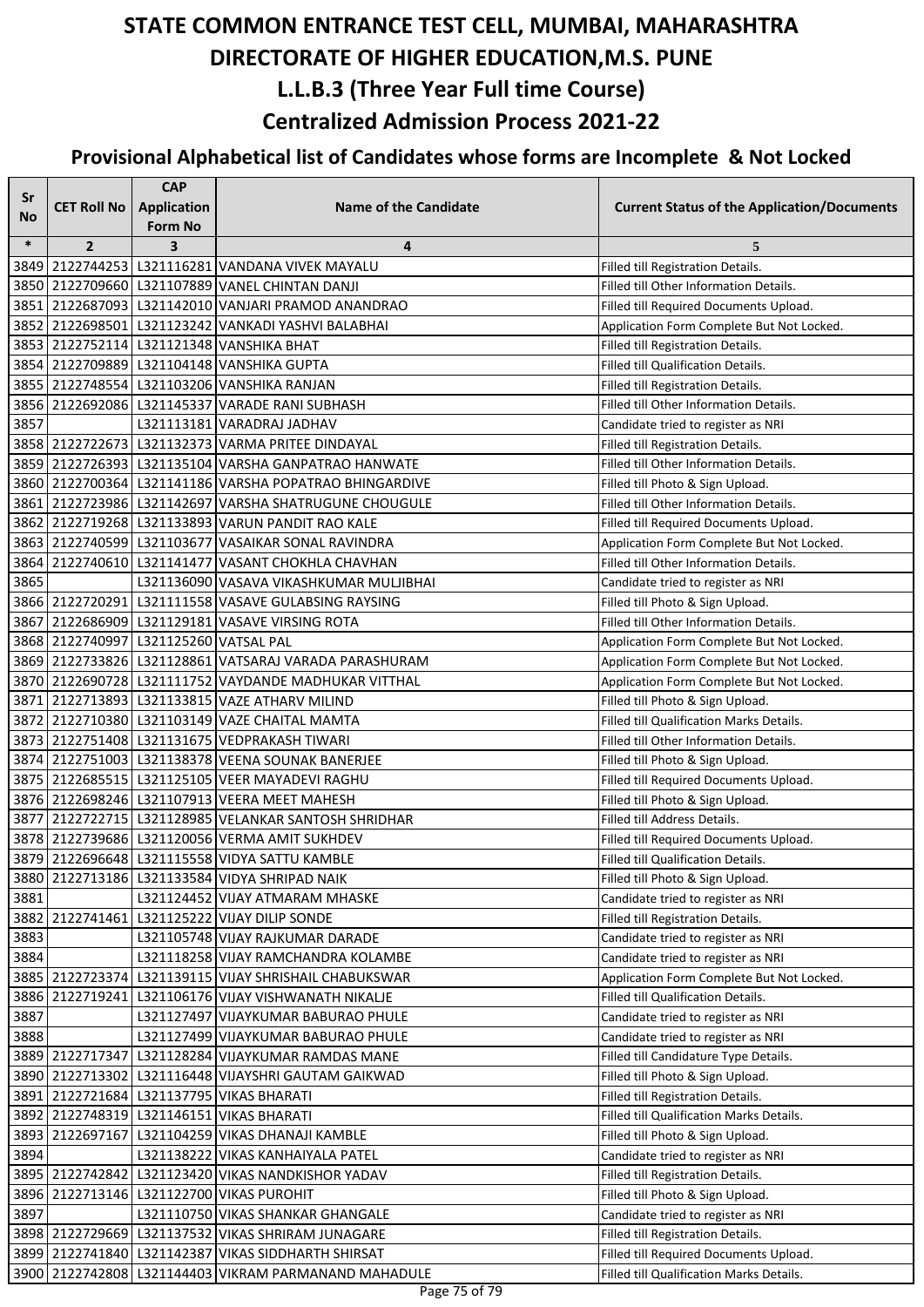| Sr     |                                        | <b>CAP</b>         |                                                              |                                                    |
|--------|----------------------------------------|--------------------|--------------------------------------------------------------|----------------------------------------------------|
| No     | <b>CET Roll No</b>                     | <b>Application</b> | <b>Name of the Candidate</b>                                 | <b>Current Status of the Application/Documents</b> |
|        |                                        | Form No            |                                                              |                                                    |
| $\ast$ | $\overline{2}$                         | 3                  | 4                                                            | 5                                                  |
| 3901   |                                        |                    | 2122723537 L321128336 VIKRAM RAGHUVIR KAMBLE                 | Filled till Qualification Details.                 |
| 3902   |                                        |                    | L321141595 VIKRAM SUBHASH SHIVSHARAN                         | Candidate tried to register as NRI                 |
|        |                                        |                    | 3903 2122710696 L321118087 VIKRAM TANHAJIRAO GORDE           | Filled till Other Information Details.             |
|        |                                        |                    | 3904 2122739666 L321137029 VIKRAM VINAYAK CHAVAN             | Filled till Required Documents Upload.             |
|        |                                        |                    | 3905 2122703419 L321110563 VIKRANT SUBHASH CHAVAN            | Filled till Photo & Sign Upload.                   |
|        |                                        |                    | 3906 2122705112 L321138590 VIKRANT SUNIL UNAWANE             | Filled till Candidature Type Details.              |
|        |                                        |                    | 3907 2122750419 L321104895 VILAS RAJENDRA KUREWAR            | Filled till Photo & Sign Upload.                   |
|        |                                        |                    | 3908 2122719910 L321129730 VIMAL PURUSHOTTAM DAKHANE         | Filled till Qualification Details.                 |
|        |                                        |                    | 3909   2122699202   L321127172   VINAY JAIRAJ KALYANI        | Filled till Other Information Details.             |
|        |                                        |                    | 3910 2122702740 L321140808 VINAY KUMAR AMBHORE               | Application Form Complete But Not Locked.          |
|        |                                        |                    | 3911 2122734888 L321126221 VINAYAK KAPOOR                    | Filled till Profile Details.                       |
|        |                                        |                    | 3912 2122740547 L321109502 VINDA SANJAY PAI                  | Filled till Address Details.                       |
|        | 3913 2122705101 L321139126 VINEETA RAI |                    |                                                              | Application Form Complete But Not Locked.          |
|        |                                        |                    | 3914 2122691394 L321139841 VINOD CHHAGAN SALVE               | Filled till Photo & Sign Upload.                   |
|        |                                        |                    | 3915 2122690473 L321140744 VINOD DAGADU BABAR                | Filled till Required Documents Upload.             |
| 3916   |                                        |                    | L321121579 VINOD KASHINATH TUPE                              | Candidate tried to register as NRI                 |
|        |                                        |                    | 3917 2122733468 L321105854 VINOD MURLIDHAR GARJE             | Filled till Candidature Type Details.              |
|        |                                        |                    | 3918 2122707476 L321111595 VINOD PAKHARE                     | Filled till Photo & Sign Upload.                   |
|        |                                        |                    | 3919 2122730747 L321132686 VINODKUMAR SUKHADEO DEOKATE       | Application Form Complete But Not Locked.          |
|        |                                        |                    | 3920 2122695621 L321140782 VIPASHANA SHIVMURTI KAMBLE        | Filled till Address Details.                       |
|        |                                        |                    | 3921 2122733219 L321122225 VIRAJ SUDHIR KOKATE               | Filled till Qualification Details.                 |
|        |                                        |                    | 3922 2122751643 L321120881 VIRENDRA KUMAR VERMA              | Filled till Address Details.                       |
|        |                                        |                    | 3923 2122706843 L321115685 VIRKAR TUSHAR BHAGWAN             | Filled till Required Documents Upload.             |
|        |                                        |                    | 3924 2122685305 L321104197 VISHAKHA PADMASHEEL DHALE         | Filled till Registration Details.                  |
|        |                                        |                    | 3925 2122696526 L321145129 VISHAKHA RAM GADEKAR              | Filled till Registration Details.                  |
| 3926   |                                        |                    | L321109886 VISHAL BANDUJI RATHOD                             | Candidate tried to register as NRI                 |
|        |                                        |                    | 3927 2122737768 L321124637 VISHAL DINESH DEORE               | Filled till Photo & Sign Upload.                   |
|        |                                        |                    | 3928 2122722940 L321135271 VISHAL LALASAHEB SONAWANE         | Filled till Required Documents Upload.             |
|        |                                        |                    | 3929 2122709304 L321139425 VISHAL POPATRAO JAGTAP            | Filled till Qualification Marks Details.           |
|        |                                        |                    | 3930 2122709433 L321146132 VISHAL PORJE                      | Filled till Qualification Details.                 |
|        |                                        |                    | 3931 2122683839 L321119634 VISHAL RAMESH LANDE               | Application Form Complete But Not Locked.          |
|        |                                        |                    | 3932 2122745478 L321105373 VISHAL SHEKHAR                    | Filled till Qualification Details.                 |
|        |                                        |                    | 3933 2122710494 L321125593 VISHAL VIJAY SAMAL                | Filled till Photo & Sign Upload.                   |
|        |                                        |                    | 3934 2122693281 L321141310 VISHAL VIJAY YADAV                | Filled till Candidature Type Details.              |
|        |                                        |                    | 3935 2122699957 L321103306 VISHE EKNATH LAHU                 | Filled till Required Documents Upload.             |
|        |                                        |                    | 3936 2122686555 L321108855 VISHESH KUMAR                     | Filled till Qualification Marks Details.           |
|        |                                        |                    | 3937 2122740756 L321133838 VISHESH PATIL                     | Filled till Qualification Details.                 |
|        |                                        |                    | 3938 2122740954 L321123262 VISHNU MAHADEV GAWDE              | Filled till Qualification Details.                 |
|        |                                        |                    | 3939 2122688663 L321105141 VISHNU UDAYAN                     | Filled till Qualification Details.                 |
|        |                                        |                    | 3940 2122710246 L321137283 VISHVAJIT ASHOK AHIRE             | Filled till Required Documents Upload.             |
|        |                                        |                    | 3941 2122700440 L321127858 VISHVAJIT SURESH KOHAKADE         | Filled till Photo & Sign Upload.                   |
|        |                                        |                    | 3942 2122722420 L321125589 VISHWAKARMA ABHISHEK KRIPASHANKAR | Filled till Qualification Marks Details.           |
|        |                                        |                    | 3943 2122689539 L321118480 VISHWAKARMA POOJA MUKHRAM         | Filled till Other Information Details.             |
|        |                                        |                    | 3944 2122723529 L321115848 VISHWAKARMA RITIKA JAYNATH        | Filled till Qualification Marks Details.           |
|        |                                        |                    | 3945 2122703133 L321128649 VISPUTE SAGAR SUHAS               | Filled till Qualification Details.                 |
|        |                                        |                    | 3946 2122739576 L321104913 VITASTA PANDEY                    | Filled till Qualification Details.                 |
| 3947   |                                        |                    | L321120822 VITTHAL MAHADEV BHORKADE                          | Candidate tried to register as NRI                 |
|        |                                        |                    | 3948 2122718012 L321101204 VIVEK RAMESH WADHWANI             | Filled till Qualification Details.                 |
|        |                                        |                    | 3949 2122684622 L321136244 VIVEK RATNAKAR TODARMAL           | Filled till Registration Details.                  |
|        |                                        |                    | 3950 2122716447 L321104489 VIVEKANAND M BANKOLLI             | Application Form Complete But Not Locked.          |
|        |                                        |                    | 3951 2122688177 L321128787 VORA AKSHIT BRIJLAL               | Filled till Qualification Details.                 |
|        |                                        |                    | 3952 2122702270 L321141343 VRUSHABH DNYANESHWAR TUPKARI      | Filled till Other Information Details.             |
|        |                                        |                    | Dago 76 of 70                                                |                                                    |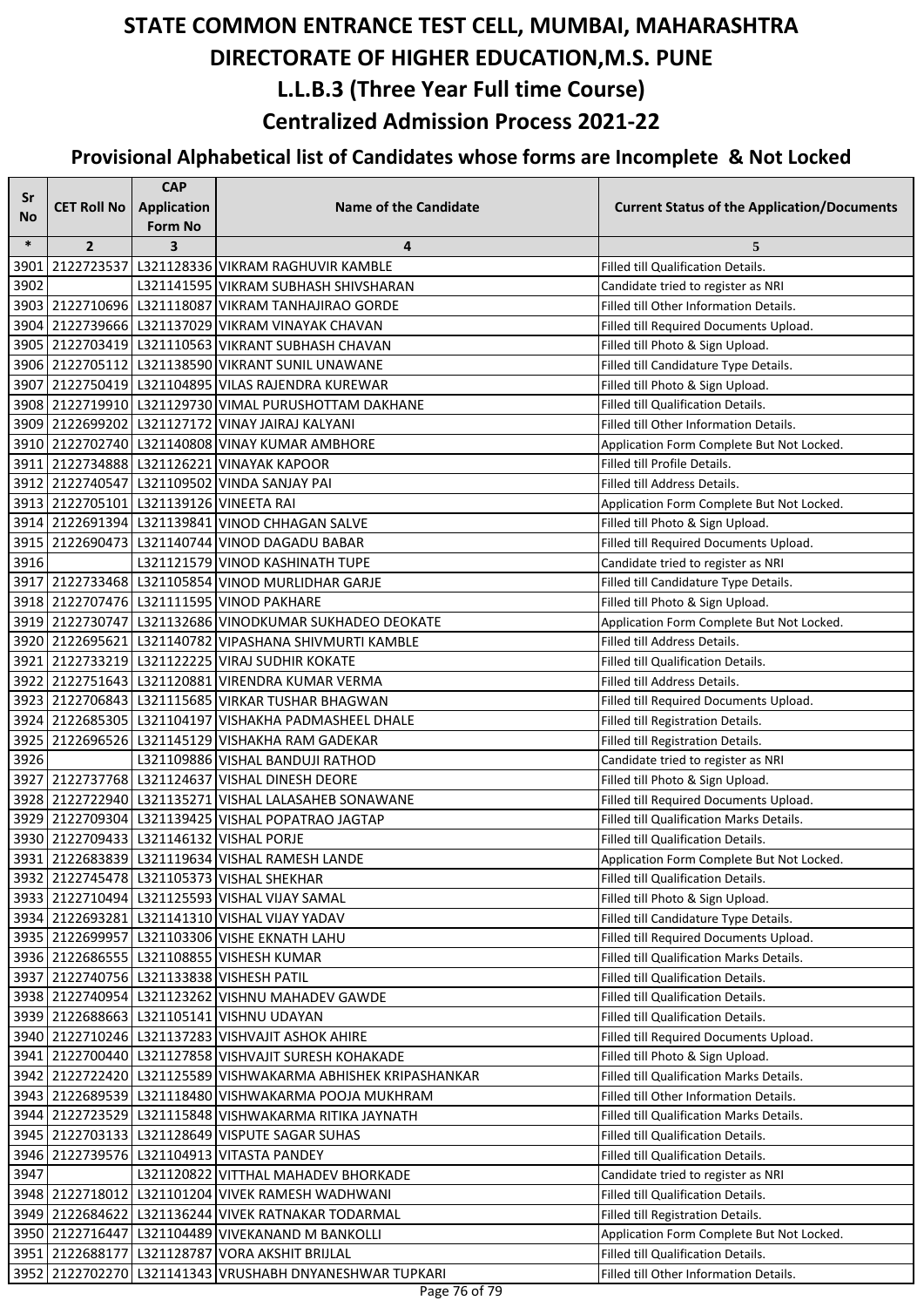| Sr     |                    | <b>CAP</b>                         |                                                               |                                                    |
|--------|--------------------|------------------------------------|---------------------------------------------------------------|----------------------------------------------------|
| No     | <b>CET Roll No</b> | <b>Application</b>                 | <b>Name of the Candidate</b>                                  | <b>Current Status of the Application/Documents</b> |
| $\ast$ | $\overline{2}$     | Form No<br>$\overline{\mathbf{3}}$ | 4                                                             | 5                                                  |
|        |                    |                                    | 3953 2122691122 L321121005 VRUSHABH RAMESRAO FURKUNDE         | Filled till Photo & Sign Upload.                   |
|        |                    |                                    | 3954 2122729327 L321145854 VRUSHALI DASHRATH LANDGE           | Filled till Photo & Sign Upload.                   |
|        |                    |                                    | 3955 2122684921 L321133499 VYANKATESH SURYAKANT RUDRAKANTHWAR | Filled till Photo & Sign Upload.                   |
|        |                    |                                    | 3956 2122688779 L321110616 VYAS PUSHPAK SURESH                | Application Form Complete But Not Locked.          |
|        |                    |                                    | 3957 2122706226 L321127521 WABALE MINAL GORAKSHA              | Filled till Address Details.                       |
|        |                    |                                    | 3958 2122696365 L321127383 WABHITKAR ANURAG VISHWESHWAR       | Filled till Photo & Sign Upload.                   |
|        |                    |                                    | 3959 2122734162 L321123849 WADATE SURESH KHASHABA             | Filled till Required Documents Upload.             |
|        |                    |                                    | 3960 2122733398 L321136616 WADHE PANKAJ SUDHAKAR              | Filled till Qualification Marks Details.           |
|        |                    |                                    | 3961 2122690964 L321124530 WADIBHASME PARUL NARESH            | Application Form Complete But Not Locked.          |
|        |                    |                                    | 3962 2122702223 L321111896 WADODE INDAL RAMCHANDRA            | Application Form Complete But Not Locked.          |
|        |                    |                                    | 3963 2122708963 L321100188 WAGAR RUSHIKESH GIRIDHARI          | Filled till Qualification Details.                 |
|        |                    |                                    | 3964 2122745960 L321127002 WAGH APPA VAIJINATH                | Filled till Photo & Sign Upload.                   |
|        |                    |                                    | 3965 2122735143 L321123864 WAGH ASHWINI DATTATRAY             | Filled till Photo & Sign Upload.                   |
|        |                    |                                    | 3966 2122720949 L321142148 WAGH GAYATRI SANJAY                | Filled till Registration Details.                  |
|        |                    |                                    | 3967 2122726624 L321128261 WAGH MAYUR SANJIVAN                | Filled till Candidature Type Details.              |
|        |                    |                                    | 3968 2122738046 L321107164 WAGH RAMESH BHASKAR                | Filled till Qualification Marks Details.           |
|        |                    |                                    | 3969 2122710926 L321100741 WAGH RAVINDRA RAMDAS               | Filled till Photo & Sign Upload.                   |
|        |                    |                                    | 3970 2122723766 L321134368 WAGH SHRISHTI VIJAY                | Filled till Candidature Type Details.              |
|        |                    |                                    | 3971 2122723991 L321117863 WAGH VISHAL KISAN                  | Filled till Registration Details.                  |
|        |                    |                                    | 3972 2122735498 L321127167 WAGHADE AKASH PRABHAKAR            | Filled till Candidature Type Details.              |
|        |                    |                                    | 3973 2122735379 L321136888 WAGHADE SANDIP RAMDAS              | Filled till Photo & Sign Upload.                   |
|        |                    |                                    | 3974 2122738188 L321144185 WAGHALE CHAITALI PURUSHOTTAM       | Filled till Other Information Details.             |
|        |                    |                                    | 3975 2122697899 L321114030 WAGHAMARE NITIN VISHVAS            | Filled till Required Documents Upload.             |
|        |                    |                                    | 3976 2122747805 L321117994 WAGHAMARE SAPANA RAJESH            | Filled till Qualification Details.                 |
|        |                    |                                    | 3977 2122730900 L321116567 WAGHELA HARSHAD HEMANT             | Filled till Candidature Type Details.              |
|        |                    |                                    | 3978 2122719982 L321138046 WAGHMARE AMOL SHRIRANG             | Filled till Candidature Type Details.              |
|        |                    |                                    | 3979 2122687960 L321127274 WAGHMARE AMRAPAL SHANKAR           | Filled till Photo & Sign Upload.                   |
|        |                    |                                    | 3980 2122736428 L321131652 WAGHMARE GANESH VIJAYRAO           | Filled till Other Information Details.             |
|        |                    |                                    | 3981 2122737959 L321139854 WAGHMARE LAXMI MADHAVRAO           | Filled till Qualification Marks Details.           |
|        |                    |                                    | 3982 2122731088 L321129189 WAGHMARE MILIND CHINTAMAN          | Filled till Other Information Details.             |
|        |                    |                                    | 3983 2122749205   L321117132   WAGHMARE MILIND DAJIRAM        | Filled till Required Documents Upload.             |
|        |                    |                                    | 3984 2122739887 L321126059 WAGHMARE NILESH MADHUKAR           | Filled till Required Documents Upload.             |
|        |                    |                                    | 3985 2122703441 L321125513 WAGHMARE NISHA SHRIKRUSHNA         | Filled till Candidature Type Details.              |
|        |                    |                                    | 3986 2122725754 L321136057 WAGHMARE PRANOTI ASHOK             | Filled till Required Documents Upload.             |
|        |                    |                                    | 3987 2122752046 L321122983 WAGHMARE PRATIK VASANT             | Filled till Photo & Sign Upload.                   |
|        |                    |                                    | 3988 2122730443 L321135323 WAGHMARE PRATIKSHA VIJAY           | Filled till Candidature Type Details.              |
|        |                    |                                    | 3989 2122729653 L321136532 WAGHMARE RAJSHRI DINKAR            | Filled till Qualification Details.                 |
|        |                    |                                    | 3990 2122685825 L321133298 WAGHMARE SAMADHAN YADAVRAO         | Filled till Registration Details.                  |
|        |                    |                                    | 3991 2122743686 L321130332 WAGHMARE SANDESH BABURAO           | Filled till Qualification Marks Details.           |
|        |                    |                                    | 3992 2122739975 L321143847 WAGHMARE SANTOSH DATTATRAY         | Application Form Complete But Not Locked.          |
|        |                    |                                    | 3993 2122697670 L321121840 WAGHMARE SANTOSH POPAT             | Filled till Candidature Type Details.              |
|        |                    |                                    | 3994 2122729412 L321138928 WAGHMARE SAVITA ASHOK              | Filled till Candidature Type Details.              |
|        |                    |                                    | 3995   2122693957   L321145835   WAGHMARE SURAJ SHANKARRAO    | Filled till Qualification Details.                 |
|        |                    |                                    | 3996 2122687005 L321141240 WAGHMARE SURESH NANA               | Filled till Other Information Details.             |
|        |                    |                                    | 3997 2122695635 L321107727 WAGHMARE VISHVESHWARI DAJIRAM      | Filled till Qualification Details.                 |
|        |                    |                                    | 3998 2122748885 L321128784 WAGHMODE TANAJI LAXMAN             | Filled till Candidature Type Details.              |
|        |                    |                                    | 3999 2122714096 L321134707 WAGHMODE VISHAL SHIVAJI            | Filled till Registration Details.                  |
|        |                    |                                    | 4000 2122702042 L321138935 WAGHULE ANAND GANGADHAR            | Filled till Photo & Sign Upload.                   |
|        |                    |                                    | 4001 2122719754 L321131514 WAKADE ASHISH KAILAS               | Filled till Photo & Sign Upload.                   |
|        |                    |                                    | 4002 2122716405 L321123491 WAKHEDE SUDHIR PANDIT              | Application Form Complete But Not Locked.          |
|        |                    |                                    | 4003   2122737266   L321145120   WAKODE DNYANESHWAR AMBADAS   | Filled till Qualification Details.                 |
|        |                    |                                    | 4004 2122719784 L321122434 WAKODE NETRAO RAMDAS               | Filled till Candidature Type Details.              |
|        |                    |                                    |                                                               |                                                    |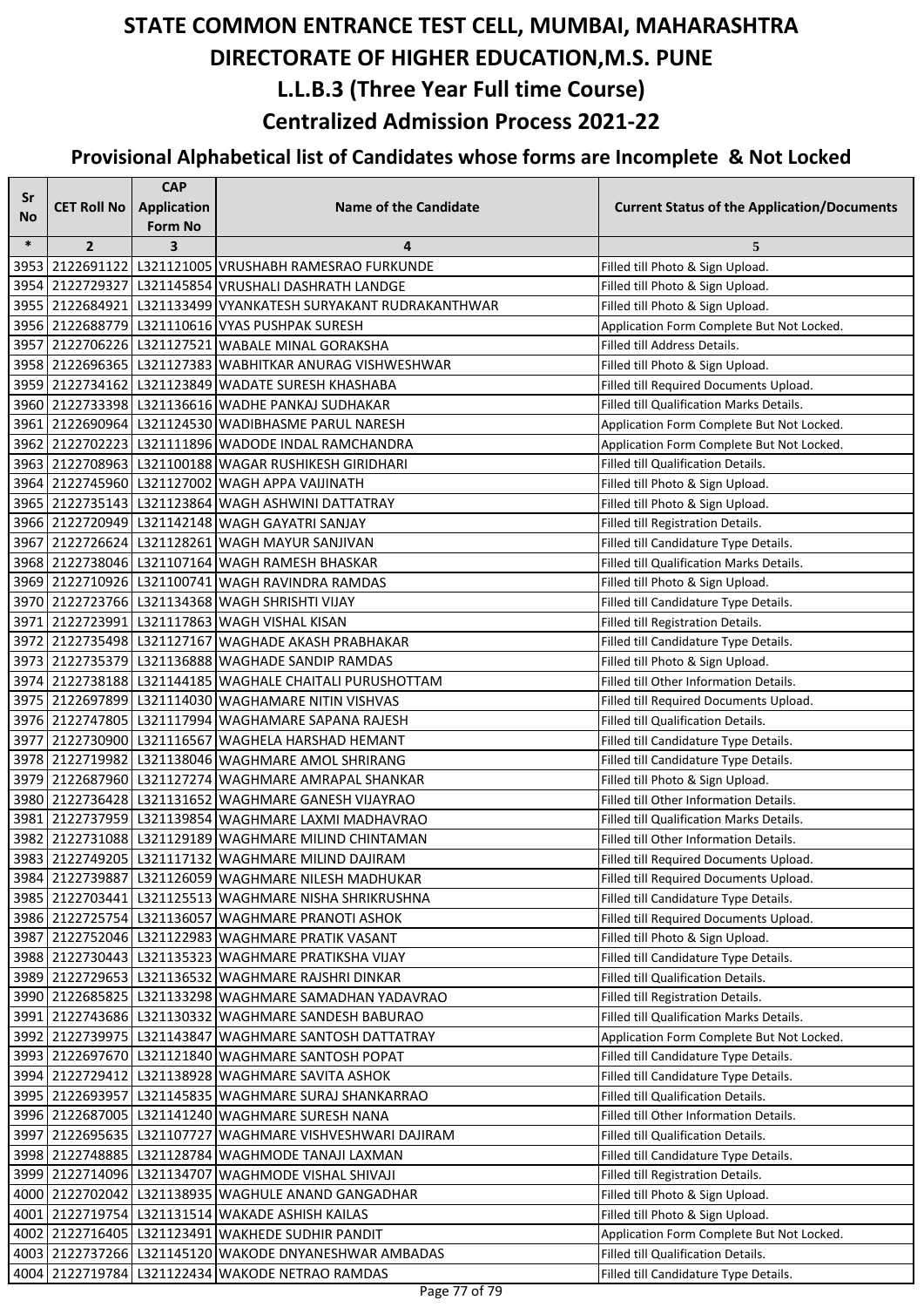| Sr        |                    | <b>CAP</b>              |                                                                  |                                                    |
|-----------|--------------------|-------------------------|------------------------------------------------------------------|----------------------------------------------------|
| <b>No</b> | <b>CET Roll No</b> | Application             | <b>Name of the Candidate</b>                                     | <b>Current Status of the Application/Documents</b> |
|           |                    | <b>Form No</b>          |                                                                  |                                                    |
| $\ast$    | $\overline{2}$     | $\overline{\mathbf{3}}$ | 4                                                                | 5                                                  |
|           |                    |                         | 4005 2122741363 L321133567 WAKURDEKAR JOTIRMAY SHASHIKANT        | Filled till Required Documents Upload.             |
|           |                    |                         | 4006 2122714398 L321142397 WALIMBE GOURI BALKRISHNA              | Filled till Other Information Details.             |
| 4007      |                    |                         | 2122705611 L321119677 WALUNJ NIKHIL SANJAY                       | Filled till Required Documents Upload.             |
|           |                    |                         | 4008 2122701064 L321127027 WANE YASH SUDHIR                      | Filled till Photo & Sign Upload.                   |
|           |                    |                         | 4009 2122719753   L321109415 WANI SANTOSH TUAKARAM               | Filled till Photo & Sign Upload.                   |
|           |                    |                         | 4010 2122742955 L321117402 WANJARI SHRADDHA PRAKASH              | Filled till Photo & Sign Upload.                   |
|           |                    |                         | 4011 2122684466 L321129829 WANKHADE AMIT ASHOKRAO                | Filled till Candidature Type Details.              |
|           |                    |                         | 4012   2122742889   L321140252   WANKHADE MRUNAL EKNATH          | Filled till Photo & Sign Upload.                   |
|           |                    |                         | 4013   2122684385   L321114374  WANKHADE SEEMA BHAGWAN           | Filled till Registration Details.                  |
|           |                    |                         | 4014 2122701365 L321131563 WANKHADE VIJAY MAHESH                 | Filled till Registration Details.                  |
|           |                    |                         | 4015 2122698673 L321113204 WANKHEDE HIRA RAJENDRA                | Application Form Complete But Not Locked.          |
|           |                    |                         | 4016 2122734105 L321121184 WANKHEDE SANKET DIGAMBAR              | Filled till Candidature Type Details.              |
|           |                    |                         | 4017 2122720782 L321108491 WANKHEDE YOGITA MILIND                | Filled till Candidature Type Details.              |
|           |                    |                         | 4018 2122694092 L321113168 WARE PRATIK SANTOSH                   | Filled till Registration Details.                  |
|           |                    |                         | 4019 2122716587 L321146102 WARE SHANKUNATH MADHUKAR              | Filled till Other Information Details.             |
|           |                    |                         | 4020 2122718401 L321109691 WARGHAT SATISH DHARMAJI               | Filled till Candidature Type Details.              |
|           |                    |                         | 4021 2122734359 L321124788 WASEEM KHAN GHAREEB KHAN              | Filled till Photo & Sign Upload.                   |
|           |                    |                         | 4022   2122715034   L321143811   WASEKAR GANESH VITTHAL          | Filled till Registration Details.                  |
|           |                    |                         | 4023 2122725388 L321129373 WASIM KALIM QURESHI                   | Filled till Registration Details.                  |
|           |                    |                         | 4024 2122739850 L321143312 WATANE VISHAL GAUTAM                  | Application Form Complete But Not Locked.          |
|           |                    |                         | 4025 2122698314 L321100916 WATHORE PREMANAND DINESH              | Application Form Complete But Not Locked.          |
|           |                    |                         | 4026 2122700102 L321107190 WATHORE SANGHARSH GOPAL               | Filled till Candidature Type Details.              |
|           |                    |                         | 4027 2122745359 L321146089 WATODE PADMA LIMBAJI                  | Filled till Qualification Marks Details.           |
|           |                    |                         | 4028 2122701907 L321130600 WAVHAL PRALHAD SAVLARAM               | Filled till Candidature Type Details.              |
|           |                    |                         | 4029 2122702273 L321105845 WAYAL DIPTI DNYANESHWAR               | Filled till Address Details.                       |
|           |                    |                         | 4030  2122735454  L321141081   WAYAZADE MAYUR DILIP              | Filled till Address Details.                       |
|           |                    |                         | 4031 2122729207 L321114026 WAYDANDE VISHAL DATTATRAY             | Filled till Qualification Details.                 |
|           |                    |                         | 4032 2122741469 L321146142 YADAV AJAY NAGENDRA                   | Filled till Other Information Details.             |
|           |                    |                         | 4033 2122741318 L321106816 YADAV DHIRENDRA KUMAR UMANATH         | Filled till Required Documents Upload.             |
|           |                    |                         | 4034 2122689433 L321110048 YADAV KIRAN SURESH KUMAR              | Filled till Qualification Details.                 |
|           |                    |                         | 4035 2122741592 L321143535 YADAV KIRANKUMARI BABURAM             | Filled till Qualification Details.                 |
|           |                    |                         | 4036 2122740099 L321106716 YADAV MANISH MAHESH MUNNIDEVI         | Filled till Qualification Details.                 |
|           |                    |                         | 4037 2122690261 L321121415 YADAV MAYUR GAUTAM                    | Filled till Registration Details.                  |
|           |                    |                         | 4038 2122690786 L321108285 YADAV POOJA DHANUSHDHARI              | Application Form Complete But Not Locked.          |
|           |                    |                         | 4039 2122693419 L321115846 YADAV RAKESH RAMAKANT                 | Filled till Photo & Sign Upload.                   |
|           |                    |                         | 4040   2122717965   L321124877   YADAV RITESH MUNNALAL           | Filled till Registration Details.                  |
|           |                    |                         | 4041 2122724593 L321121407 YADAV VINAY KUMAR PYARELAL            | Filled till Registration Details.                  |
|           |                    |                         | 4042 2122741740 L321107068 YADNYA ISSAVE                         | Filled till Photo & Sign Upload.                   |
|           |                    |                         | 4043 2122739762 L321106945 YANDE PRATHAMESH SANDESH              | Filled till Qualification Marks Details.           |
|           |                    |                         | 4044 2122711441 L321121104 YASH SATISH CHOUBE                    | Filled till Qualification Marks Details.           |
|           |                    |                         | 4045   2122750180   L321135793   YASHPAL KAMBLE                  | Filled till Qualification Details.                 |
|           |                    |                         | 4046   2122686856   L321136360   YASHWANT DINESH PENDAM          | Application Form Complete But Not Locked.          |
|           |                    |                         | 4047   2122741406   L321146130   YASMIN BEGUM MIRASHA            | Filled till Photo & Sign Upload.                   |
|           |                    |                         | 4048 2122732751 L321119027 YATNAL ASIF CHANDABASHA               | Filled till Photo & Sign Upload.                   |
|           |                    |                         | 4049 2122742908 L321144672 YEDGE BABAN BHAGUJI                   | Filled till Photo & Sign Upload.                   |
|           |                    |                         | 4050 2122738544 L321110503 YEDKE BALASAHEB KISHANRAO             | Filled till Registration Details.                  |
|           |                    |                         | 4051 2122723747 L321125388 YELAGONDA ARTI PRABHAKAR              | Filled till Photo & Sign Upload.                   |
|           |                    |                         | 4052 2122688452 L321127430 YELKAR PRASHANT MEGHNATH              | Filled till Registration Details.                  |
|           |                    |                         | 4053   2122689434   L321103972   YELKAR TEJASHVI DINESH          | Filled till Candidature Type Details.              |
|           |                    |                         | 4054 2122740579 L321115332 YELUGULA VIJAYALAKSHMI LAKSHMAN KUSUM | Filled till Registration Details.                  |
|           |                    |                         | 4055 2122738041 L321118871 YEOLE MAHESH ARUN                     | Filled till Qualification Details.                 |
|           |                    |                         | 4056 2122747334 L321144930 YEOLE MINAL CHANDRAKANT               | Filled till Qualification Details.                 |
|           |                    |                         |                                                                  |                                                    |